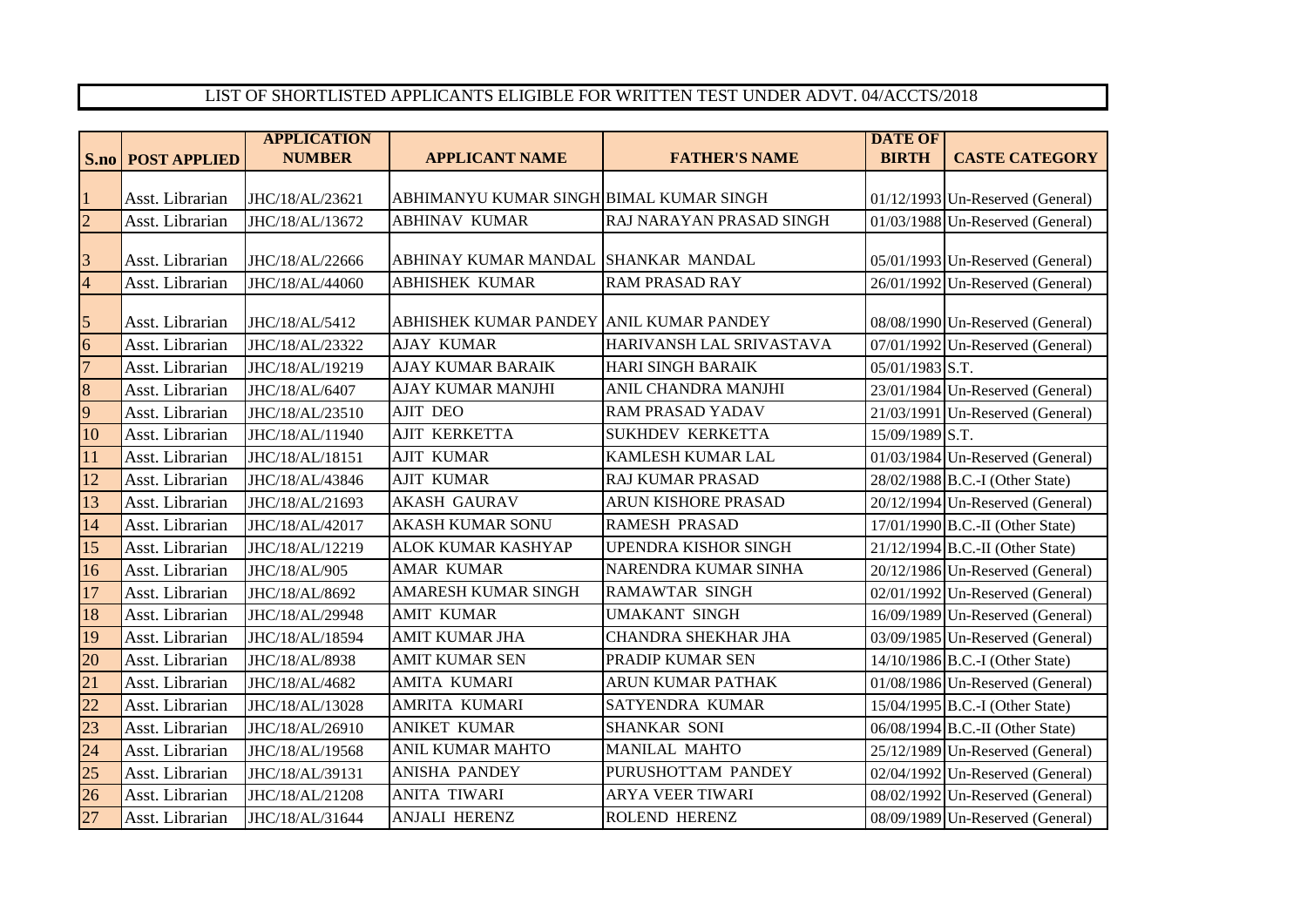| 28 | Asst. Librarian | JHC/18/AL/13148 | ANJAR JAMAL               | LATE ASLAM ASLAM           |                    | 31/07/1989 Un-Reserved (General)   |
|----|-----------------|-----------------|---------------------------|----------------------------|--------------------|------------------------------------|
| 29 | Asst. Librarian | JHC/18/AL/16220 | <b>ANJU SINGH</b>         | <b>KARTIK KUMAR SINGH</b>  |                    | 15/12/1985 Un-Reserved (General)   |
| 30 | Asst. Librarian | JHC/18/AL/7092  | ANKITA MAJUMDAR           | <b>AJOY MAJUMDAR</b>       |                    | 01/04/1994 Un-Reserved (General)   |
| 31 | Asst. Librarian | JHC/18/AL/14655 | <b>ANUJ KUMAR YADAV</b>   | MOTILAL YADAV              |                    | 15/08/1990 Un-Reserved (General)   |
|    |                 |                 | <b>ANUPAM ABHISHEK</b>    |                            |                    |                                    |
| 32 | Asst. Librarian | JHC/18/AL/31813 | <b>NARAYAN</b>            | LAKSHMI NARAYAN SINGH      |                    | 22/05/1991 Un-Reserved (General)   |
| 33 | Asst. Librarian | JHC/18/AL/28451 | ANUPMA TIRKEY             | <b>SIMON TIRKEY</b>        |                    | 20/10/1993 Un-Reserved (General)   |
| 34 | Asst. Librarian | JHC/18/AL/23216 | ANURADHA KUMARI           | <b>DUKHWA RAM</b>          | 16/12/1987 S.C.    |                                    |
| 35 | Asst. Librarian | JHC/18/AL/1802  | <b>ANURAG A LAKRA</b>     | <b>EDWARD LAKRA</b>        | 31/05/1986 S.T.    |                                    |
| 36 | Asst. Librarian | JHC/18/AL/5252  | APARNA DIXIT              | HAR T KISHOR DIXIT         |                    | 11/07/1989 Un-Reserved (General)   |
|    |                 |                 |                           |                            |                    |                                    |
| 37 | Asst. Librarian | JHC/18/AL/22654 | ARAVIND KUMAR THAKUR      | <b>WAKIL THAKUR</b>        |                    | 23/07/1987 Un-Reserved (General)   |
| 38 | Asst. Librarian | JHC/18/AL/4971  | <b>ARCHANA KUMARI</b>     | RAJENDRA PRASAD            |                    | 04/02/1984 Un-Reserved (General)   |
| 39 | Asst. Librarian | JHC/18/AL/9219  | <b>ARNOLD ASHISH BECK</b> | <b>AMDIUS BECK</b>         | 06/02/1995 S.T.    |                                    |
| 40 | Asst. Librarian | JHC/18/AL/8655  | ARPANA KUMARI             | RAMANAND SINGH             |                    | $14/10/1990$ B.C.-II (Other State) |
| 41 | Asst. Librarian | JHC/18/AL/40634 | ARUN KUMAR YADAV          | SUBODH YADAV               |                    | 14/06/1993 Un-Reserved (General)   |
| 42 | Asst. Librarian | JHC/18/AL/12411 | ARUNIMA KUMARI            | <b>DILIP KUMAR SINHA</b>   |                    | 07/01/1989 Un-Reserved (General)   |
| 43 | Asst. Librarian | JHC/18/AL/7379  | <b>ARVIND KUMAR</b>       | <b>TODI LAL</b>            |                    | $12/01/1992$ Un-Reserved (General) |
| 44 | Asst. Librarian | JHC/18/AL/4490  | ASHISH KUMAR MISHRA       | MARKANDEY MISHRA           |                    | $08/01/1995$ Un-Reserved (General) |
|    |                 |                 |                           | <b>SHAMBHU NATH PRASAD</b> |                    |                                    |
| 45 | Asst. Librarian | JHC/18/AL/36389 | ASHUTOSH KUMAR            | <b>AMBASTHA</b>            |                    | 12/02/1988 Un-Reserved (General)   |
| 46 | Asst. Librarian | JHC/18/AL/38434 | ASHUTOSH KUMAR            | RAVINDRA SHARMA            |                    | 15/12/1989 Un-Reserved (General)   |
| 47 | Asst. Librarian | JHC/18/AL/29258 | <b>ASHWANI</b>            | <b>RAM CHANDER</b>         |                    | $17/06/1992$ Un-Reserved (General) |
| 48 | Asst. Librarian | JHC/18/AL/8761  | <b>AVDHESH KUMAR</b>      | <b>KESHAV PRASAD</b>       |                    | 03/09/1989 Un-Reserved (General)   |
| 49 | Asst. Librarian | JHC/18/AL/2037  | <b>AWANISH KUMAR</b>      | <b>SHYAM PRAKASH</b>       |                    | 18/05/1984 Un-Reserved (General)   |
| 50 | Asst. Librarian | JHC/18/AL/34611 | <b>BABLU KUMAR</b>        | MANI LAL MANDAL            |                    | 21/12/1993 Un-Reserved (General)   |
| 51 | Asst. Librarian | JHC/18/AL/41267 | <b>BABLU KUMAR</b>        | <b>KISHUN YADAV</b>        |                    | $15/09/1994$ Un-Reserved (General) |
| 52 | Asst. Librarian | JHC/18/AL/14978 | <b>BABY AKANKSHA RANI</b> | <b>ASHOK KUMAR</b>         |                    | 02/02/1992 Un-Reserved (General)   |
| 53 | Asst. Librarian | JHC/18/AL/3235  | <b>BEAUTY KUMARI</b>      | RANJEET KUMAR JAYASWAL     | 10/10/1983 B.C.-II |                                    |
| 54 | Asst. Librarian | JHC/18/AL/29511 | <b>BENAZIR FATMA</b>      | ALLAUDDIN KHAN             |                    | 15/10/1983 Un-Reserved (General)   |
| 55 | Asst. Librarian | JHC/18/AL/28775 | <b>BIJETA MISHRA</b>      | RAMENDRA MOHAN MISHRA      |                    | 12/05/1986 Un-Reserved (General)   |
| 56 | Asst. Librarian | JHC/18/AL/40568 | <b>BIJETA SAHU</b>        | <b>ANISH RAJ</b>           |                    | 24/07/1982 B.C.-II (Other State)   |
| 57 | Asst. Librarian | JHC/18/AL/29321 | <b>BINA YADAV</b>         | RADHESHYAM SINGH YADAV     |                    | 25/07/1987 B.C.-I (Other State)    |
| 58 | Asst. Librarian | JHC/18/AL/9613  | <b>BINAY KUMAR</b>        | LAL BAHADUR SINGH          |                    | $01/11/1987$ Un-Reserved (General) |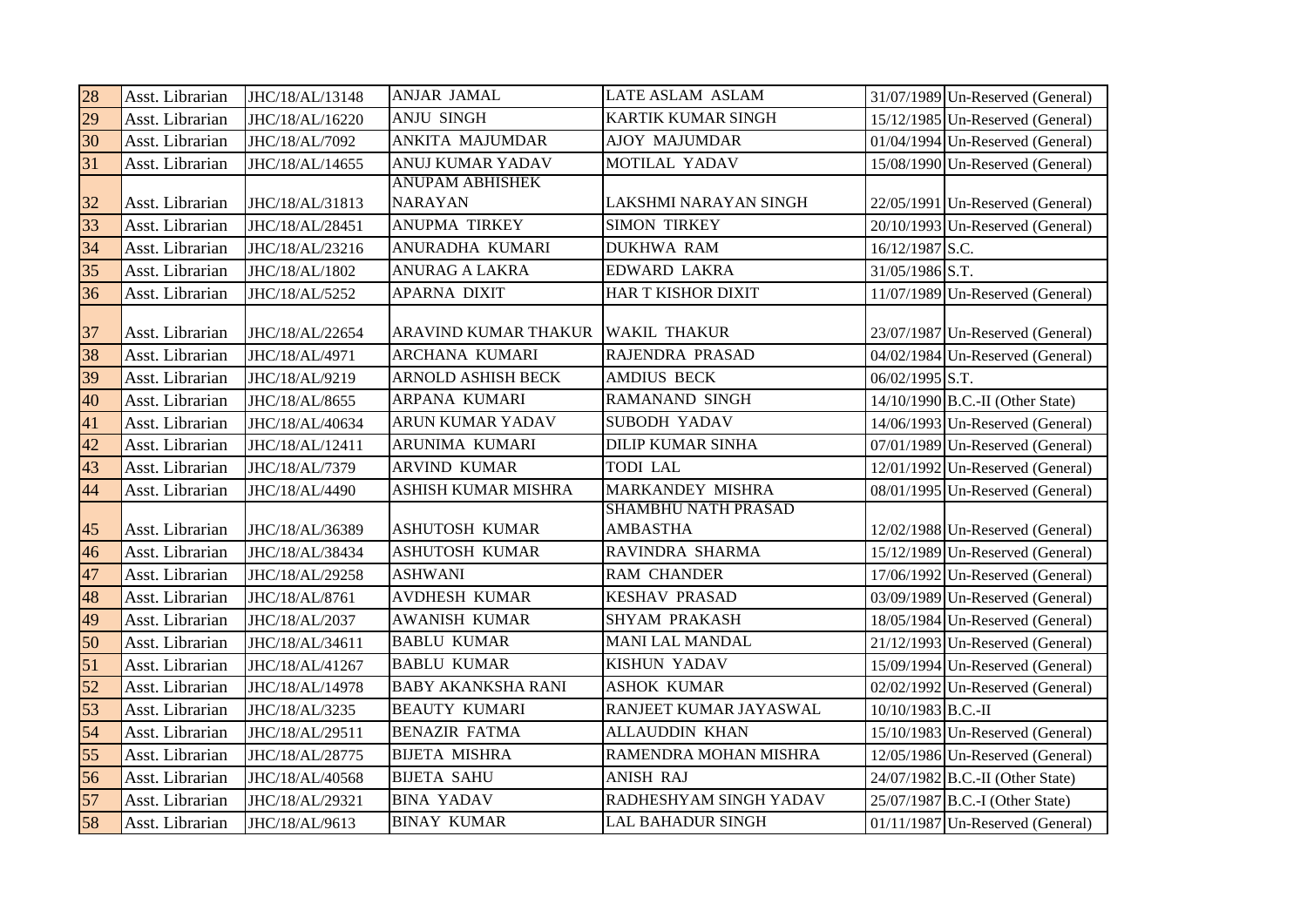| 59 | Asst. Librarian | JHC/18/AL/43595 | <b>CHANDAN KUMAR</b>                     | <b>LALESHWAR SINGH</b>     |                   | 08/04/1986 Un-Reserved (General)   |
|----|-----------------|-----------------|------------------------------------------|----------------------------|-------------------|------------------------------------|
| 60 | Asst. Librarian | JHC/18/AL/3479  | CHANDNI KUMARI                           | AWADHESH PRASAD GUPTA      |                   | 10/10/1994 Un-Reserved (General)   |
| 61 | Asst. Librarian | JHC/18/AL/26000 | DAYANAND KUMAR RAY                       | <b>JANARDAN RAY</b>        |                   | 11/11/1989 Un-Reserved (General)   |
| 62 | Asst. Librarian | JHC/18/AL/40932 | DEBRAJ CHAKRABORTY                       | PRADYOT CHAKRABORTY        |                   | 16/01/1989 Un-Reserved (General)   |
| 63 | Asst. Librarian | JHC/18/AL/33216 | DEEPIKA KUJUR                            | <b>JOHN KUJUR</b>          | 14/02/1990 S.T.   |                                    |
| 64 | Asst. Librarian | JHC/18/AL/37760 | <b>DHARMENDRA KUMAR</b><br><b>DHIRAJ</b> | <b>BHARAT CHOUDHARY</b>    |                   | $12/10/1990$ Un-Reserved (General) |
| 65 | Asst. Librarian | JHC/18/AL/27399 | DHARMENDRA KUMAR SEN NATHU LAL SEN       |                            |                   | 20/05/1991 Un-Reserved (General)   |
| 66 | Asst. Librarian | JHC/18/AL/14027 | DHIRAJ KUMAR JHA                         | VINOD JHA                  |                   | 05/07/1993 Un-Reserved (General)   |
| 67 | Asst. Librarian | JHC/18/AL/31438 | <b>DINESH RAM</b>                        | RAJENDRA RAM               |                   | $08/02/1986$ B.C.-II (Other State) |
| 68 | Asst. Librarian | JHC/18/AL/41976 | <b>DIPAK KUMAR SORENG</b>                | <b>LATE JAMES SORENG</b>   | 09/01/1984 S.T.   |                                    |
| 69 | Asst. Librarian | JHC/18/AL/25509 | DIPANJAN MISHRA                          | KAMAL KANTI MISHRA         |                   | 02/11/1994 Un-Reserved (General)   |
| 70 | Asst. Librarian | JHC/18/AL/24536 | <b>GARGI MISHRA</b>                      | SHANKARANAND MISHRA        |                   | 20/11/1995 Un-Reserved (General)   |
| 71 | Asst. Librarian | JHC/18/AL/26217 | <b>GOPAL KUMAR</b>                       | DEEPNARAYAN SHARMA         |                   | 05/01/1994 Un-Reserved (General)   |
| 72 | Asst. Librarian | JHC/18/AL/34160 | <b>GOPAL KUMAR JHA</b>                   | RADHA KRISHNA JHA          |                   | 10/10/1985 Un-Reserved (General)   |
| 73 | Asst. Librarian | JHC/18/AL/9648  | <b>GURIYA KUMARI</b>                     | TARAK NATH RAJAK           | 30/01/1982 S.C.   |                                    |
| 74 | Asst. Librarian | JHC/18/AL/21984 | <b>GYANSHEELA KUMARI</b>                 | <b>OM PRAKASH SAH</b>      |                   | $12/01/1993$ B.C.-I (Other State)  |
| 75 | Asst. Librarian | JHC/18/AL/660   | <b>HALKE BHAI</b>                        | <b>BIHARI PATEL</b>        |                   | 12/08/1987 Un-Reserved (General)   |
| 76 | Asst. Librarian | JHC/18/AL/8930  | ISRAIELY ESHA MUNDU                      | ANANT KUMAR PAUL MUNDU     | 11/09/1989 S.T.   |                                    |
| 77 | Asst. Librarian | JHC/18/AL/9721  | JAGANNATH PRASAD                         | <b>RAM SAGAR MAHTO</b>     |                   | 25/12/1989 B.C.-I (Other State)    |
| 78 | Asst. Librarian | JHC/18/AL/18437 | <b>JAHANGEER ALAM</b>                    | <b>MD YUNUSH</b>           |                   | $09/03/1994$ Un-Reserved (General) |
| 79 | Asst. Librarian | JHC/18/AL/16898 | <b>JAIPAL KUMAR</b>                      | <b>BAIJU SINGH</b>         | 10/03/1983 B.C.-I |                                    |
| 80 | Asst. Librarian | JHC/18/AL/33878 | <b>JAYANT DWIVEDI</b>                    | <b>BRAJ KISHOR DWIVEDI</b> |                   | 02/09/1986 Un-Reserved (General)   |
| 81 | Asst. Librarian | JHC/18/AL/34720 | <b>JITENDRA KUMAR</b>                    | TULSI MISHRA               |                   | 05/01/1988 Un-Reserved (General)   |
| 82 | Asst. Librarian | JHC/18/AL/17565 | <b>JOBA TUDU</b>                         | <b>SINDHU RAM TUDU</b>     | 15/02/1987 S.T.   |                                    |
| 83 | Asst. Librarian | JHC/18/AL/8345  | <b>JYOTI KUMARI</b>                      | <b>RAJESH GUPTA</b>        |                   | 20/01/1986 Un-Reserved (General)   |
| 84 | Asst. Librarian | JHC/18/AL/24275 | JYOTI KUMARI                             | <b>SANTOSH KUMAR</b>       |                   | 14/03/1994 Un-Reserved (General)   |
| 85 | Asst. Librarian | JHC/18/AL/3863  | <b>JYOTI RANI</b>                        | <b>HARPAL SINGH</b>        |                   | 02/03/1989 Un-Reserved (General)   |
| 86 | Asst. Librarian | JHC/18/AL/9264  | <b>JYOTI SHARMA</b>                      | <b>RAJDEV SHARMA</b>       |                   | 20/05/1996 B.C.-I (Other State)    |
| 87 | Asst. Librarian | JHC/18/AL/37453 | KAISER ALAM                              | <b>JAINUL ABEDIN</b>       |                   | 10/01/1984 Un-Reserved (General)   |
| 88 | Asst. Librarian | JHC/18/AL/1683  | KANAK BHARTI                             | <b>BALMIKI PRASAD</b>      |                   | 10/09/1987 Un-Reserved (General)   |
| 89 | Asst. Librarian | JHC/18/AL/9450  | KAVITA KUMARI                            | <b>AMIT KUMAR</b>          |                   | 30/06/1986 Un-Reserved (General)   |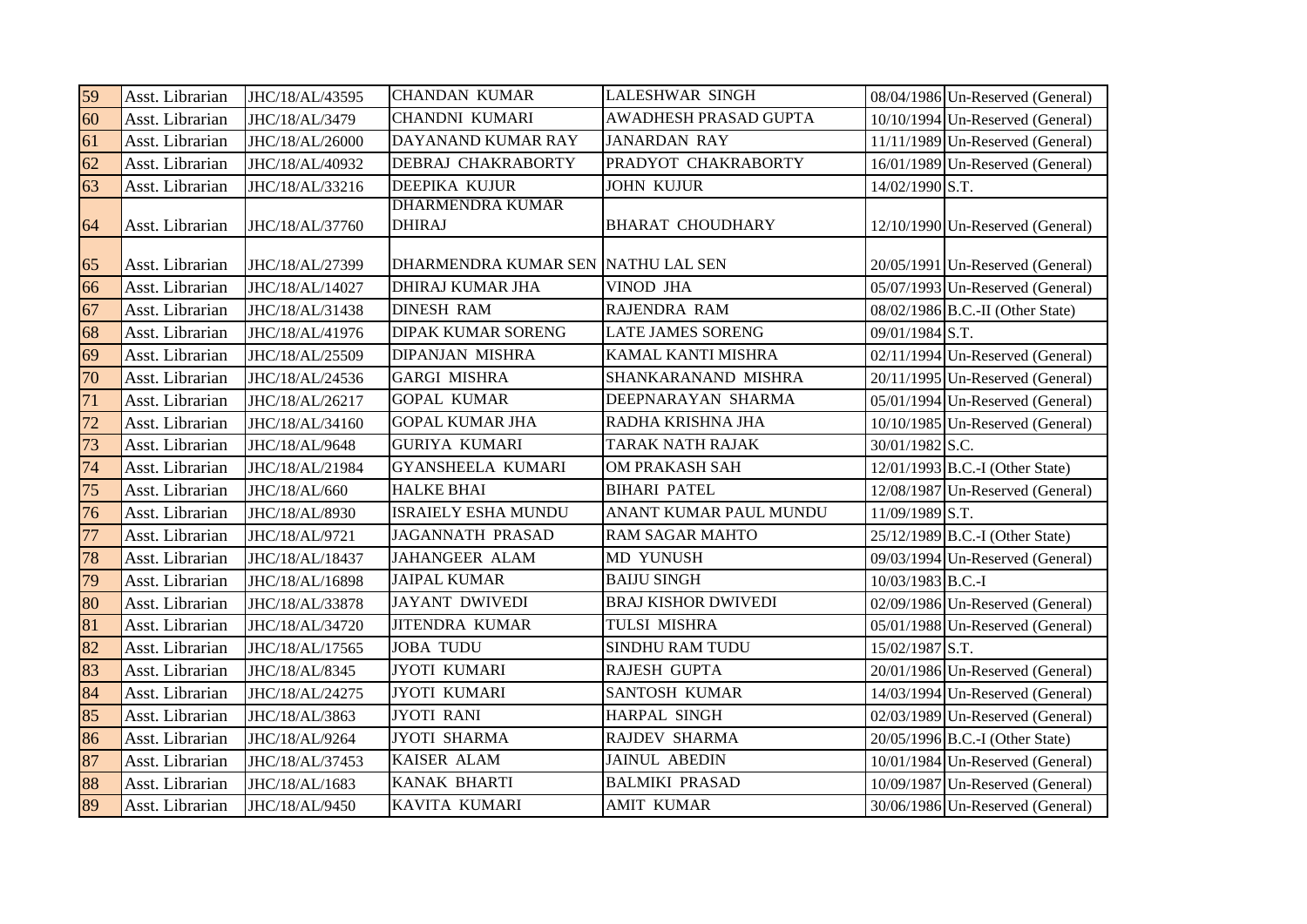| 90  | Asst. Librarian | JHC/18/AL/8868  | <b>KHALIK HUSSAIN</b>                   | MUHAMAD JAPHIR UDDIN        | $01/01/1994$ Un-Reserved (General) |
|-----|-----------------|-----------------|-----------------------------------------|-----------------------------|------------------------------------|
| 91  | Asst. Librarian | JHC/18/AL/12838 | <b>KIRAN KUMARI</b>                     | <b>ASIT KUMAR PANDEY</b>    | $02/01/1983$ Un-Reserved (General) |
| 92  | Asst. Librarian | JHC/18/AL/22879 | KOPAL AREN                              | <b>RAJEEV AREN</b>          | 21/09/1994 Un-Reserved (General)   |
| 93  | Asst. Librarian | JHC/18/AL/12204 | <b>KREETIKA GAILWAR</b>                 | SHANTI KUMAR BHAIYA         | 07/04/1993 Un-Reserved (General)   |
| 94  | Asst. Librarian | JHC/18/AL/23426 | KRISHNA MAHTO                           | MUKESH MAHTO MAHTO          | 04/02/1985 B.C.-I (Other State)    |
| 95  | Asst. Librarian | JHC/18/AL/5429  | <b>KUMAR SAJAN SUMAN</b>                | <b>KAMESHWAR RAM</b>        | 12/01/1988 S.C.                    |
| 96  | Asst. Librarian | JHC/18/AL/25493 | KUMARI JYOTI                            | <b>SUDHIR PRASAD SINGH</b>  | 01/02/1988 Un-Reserved (General)   |
| 97  | Asst. Librarian | JHC/18/AL/3490  | KUMARI NIHARIKA                         | <b>SANJAY KUMAR</b>         | 06/10/1983 Un-Reserved (General)   |
| 98  | Asst. Librarian | JHC/18/AL/24665 | <b>KUNDAN KUMAR</b>                     | <b>RAJ KISHOR PRASAD</b>    | 02/10/1995 Un-Reserved (General)   |
| 99  | Asst. Librarian | JHC/18/AL/16182 | <b>LALIT SINGH</b>                      | <b>SURESH PRASAD SINGH</b>  | $15/12/1986$ Un-Reserved (General) |
| 100 | Asst. Librarian | JHC/18/AL/13495 | <b>LOKESH KUMAR</b>                     | AMRENDRA KUMAR              | 22/02/1988 Un-Reserved (General)   |
| 101 | Asst. Librarian | JHC/18/AL/32969 | <b>LOKESH KUMAR SINGH</b>               | VINAY KUMAR SINGH           | 25/11/1990 Un-Reserved (General)   |
| 102 | Asst. Librarian | JHC/18/AL/18010 | <b>MADHAVENDRA</b><br><b>ABHINANDAN</b> | RAVINDRA KUMAR SINGH        | 14/01/1993 Un-Reserved (General)   |
| 103 | Asst. Librarian | JHC/18/AL/25423 | <b>MAMTA KUMARI</b>                     | <b>SHYAM NARAYAN SINGH</b>  | 25/12/1982 Un-Reserved (General)   |
| 104 | Asst. Librarian | JHC/18/AL/22259 | <b>MANISH KUMAR</b>                     | SHIVDANI RAY                | 12/04/1993 Un-Reserved (General)   |
| 105 | Asst. Librarian | JHC/18/AL/5618  | <b>MANISH RANJAN KUMAR</b>              | <b>SANJAY PRASAD</b>        | $02/01/1995$ Un-Reserved (General) |
| 106 | Asst. Librarian | JHC/18/AL/28049 | MD SHAHNAWAZ                            | <b>MD ZUBAIR</b>            | $07/01/1987$ Un-Reserved (General) |
| 107 | Asst. Librarian | JHC/18/AL/17752 | <b>MD ABUL KHAIR</b>                    | <b>MD ABUL HAYAT</b>        | 15/09/1993 B.C.-I (Other State)    |
| 108 | Asst. Librarian | JHC/18/AL/6913  | <b>MD SHAMIM AKHTAR</b>                 | <b>NOOR MOHAMMAD ANSARI</b> | 12/01/1984 B.C.-I (Other State)    |
| 109 | Asst. Librarian | JHC/18/AL/17750 | <b>MINU KUMARI</b>                      | <b>ASHOK SONI</b>           | 25/12/1980 B.C.-II                 |
| 110 | Asst. Librarian | JHC/18/AL/9955  | MITHUN KUMAR                            | <b>GAYA PANDIT</b>          | 02/07/1991 Un-Reserved (General)   |
| 111 | Asst. Librarian | JHC/18/AL/38875 | <b>MOHAN KUMAR</b>                      | <b>KRISHNA PRASAD</b>       | 14/11/1986 Un-Reserved (General)   |
| 112 | Asst. Librarian | JHC/18/AL/23396 | MOHIT KUMAR VERMA                       | <b>MOHAN LAL VERMA</b>      | 11/12/1988 Un-Reserved (General)   |
| 113 | Asst. Librarian | JHC/18/AL/11370 | <b>MONISH RAZA</b>                      | <b>MD SHAHAB HAIDER</b>     | 05/05/1988 Un-Reserved (General)   |
| 114 | Asst. Librarian | JHC/18/AL/6081  | <b>MRINMOY BANERJEE</b>                 | <b>MANASH R BANERJEE</b>    | 28/04/1986 Un-Reserved (General)   |
| 115 | Asst. Librarian | JHC/18/AL/17881 | MRITUNJAY KUMAR                         | <b>SHANICHAR RAM</b>        | 02/01/1984 Un-Reserved (General)   |
| 116 | Asst. Librarian | JHC/18/AL/17770 | NAMRATA KUMARI                          | PRABHAKAR RAI SHARMA        | 01/03/1984 Un-Reserved (General)   |
| 117 | Asst. Librarian | JHC/18/AL/10858 | <b>NARENDER KUMAR</b>                   | <b>GAJE SINGH</b>           | 15/07/1989 Un-Reserved (General)   |
| 118 | Asst. Librarian | JHC/18/AL/16325 | NAVEEN KUMAR SINGH                      | SHRIKANT SINGH              | 04/02/1986 Un-Reserved (General)   |
| 119 | Asst. Librarian | JHC/18/AL/15602 | NAVIN AGRAWAL                           | SIDDHNATH PRASAD AGRAWAL    | 05/09/1991 Un-Reserved (General)   |
| 120 | Asst. Librarian | JHC/18/AL/15010 | <b>NAVIN KUMAR</b>                      | <b>ASHOK SAW</b>            | 15/02/1990 Un-Reserved (General)   |
| 121 | Asst. Librarian | JHC/18/AL/40231 | <b>NEELAM KUMARI</b>                    | <b>DILESHWAR MAHTO</b>      | 15/11/1989 Un-Reserved (General)   |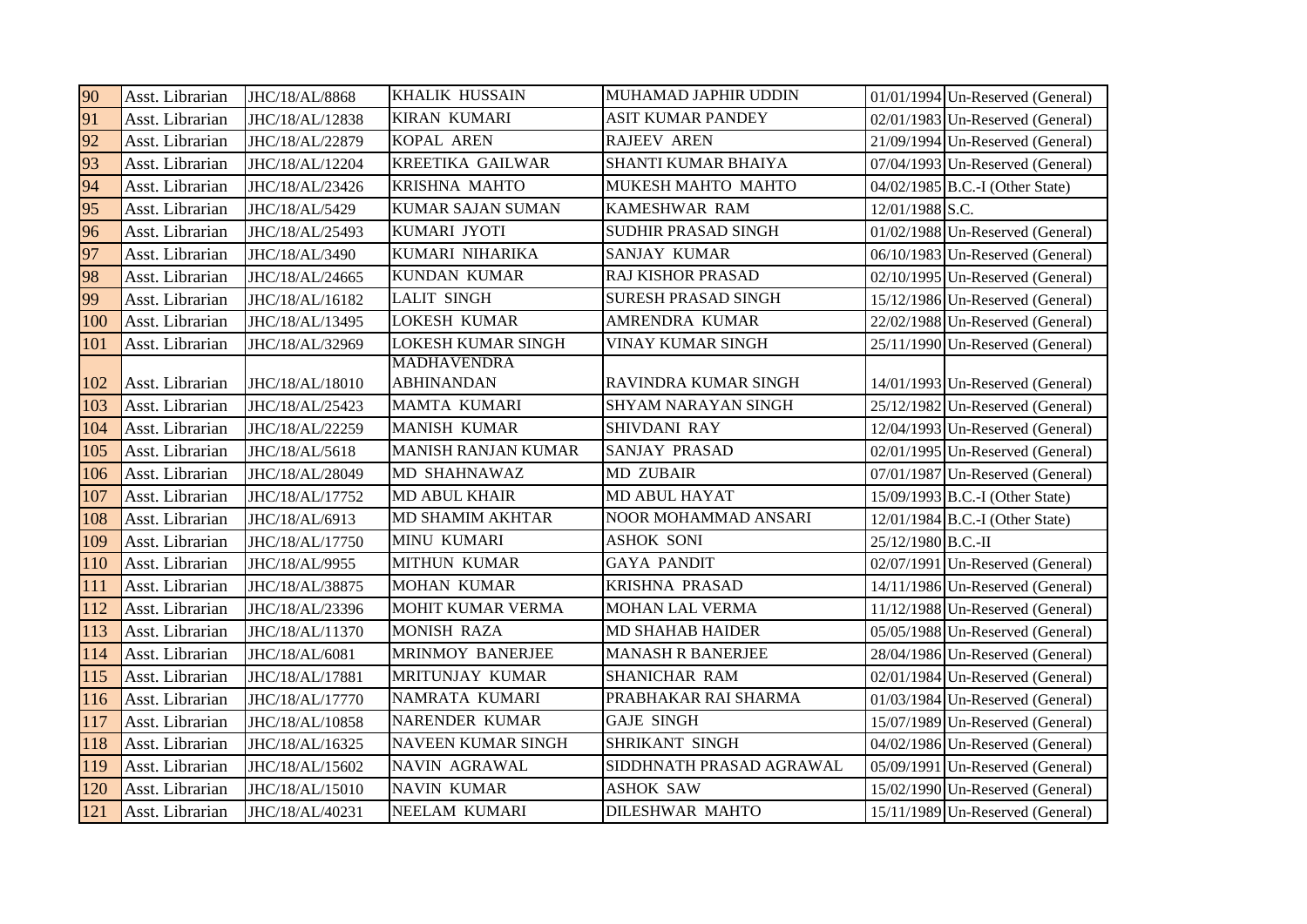| 122 | Asst. Librarian | JHC/18/AL/11172 | NIDHI KUMARI                           | CHANDRA BHUSHAN CHOUDHARY 15/09/1980 Un-Reserved (General) |                   |                                    |
|-----|-----------------|-----------------|----------------------------------------|------------------------------------------------------------|-------------------|------------------------------------|
| 123 | Asst. Librarian | JHC/18/AL/44009 | NILESH KUMAR BHARDWAJ RAM NARESH SINGH |                                                            |                   | 02/01/1990 Un-Reserved (General)   |
| 124 | Asst. Librarian | JHC/18/AL/11106 | NIRANJAN KUMAR                         | SATYENDRA PRASAD GUPTA                                     |                   | 17/05/1992 B.C.-II (Other State)   |
| 125 | Asst. Librarian | JHC/18/AL/16501 | NITESH KUMAR                           | <b>VIJAY THAKUR</b>                                        |                   | 24/08/1996 Un-Reserved (General)   |
| 126 | Asst. Librarian | JHC/18/AL/30516 | NITESH KUMAR BHAIYA                    | <b>RAJKISHOR BHAIYA</b>                                    |                   | 12/11/1994 Un-Reserved (General)   |
| 127 | Asst. Librarian | JHC/18/AL/23079 | NITISH KUMAR                           | DHANUR DHARI PRAJAPATI                                     |                   | $11/02/1994$ B.C.-I (Other State)  |
| 128 | Asst. Librarian | JHC/18/AL/11226 | NITU KUMARI                            | <b>BACHCHAN PRAJAPATI</b>                                  |                   | $11/02/1981$ Un-Reserved (General) |
| 129 | Asst. Librarian | JHC/18/AL/4969  | <b>NUSHRAT PARWEEN</b>                 | <b>MD TUFAIL BARI</b>                                      |                   | 07/02/1992 Un-Reserved (General)   |
| 130 | Asst. Librarian | JHC/18/AL/9901  | OM NATH PRASAD                         | <b>RAMESHWAR PRASAD</b>                                    |                   | 13/04/1984 Un-Reserved (General)   |
| 131 | Asst. Librarian | JHC/18/AL/19728 | <b>ONKAR NATH RAJAN</b>                | RAMASHANKAR RAM                                            | 10/05/1987 S.C.   |                                    |
| 132 | Asst. Librarian | JHC/18/AL/11255 | P VIRUMANSWAMY                         | K PERIYASWAMY                                              |                   | 03/06/1992 Un-Reserved (General)   |
| 133 | Asst. Librarian | JHC/18/AL/14498 | PALLAVI KUMARI                         | GYANESHWAR PRASAD SINGH                                    |                   | 18/02/1990 Un-Reserved (General)   |
| 134 | Asst. Librarian | JHC/18/AL/31359 | PALLAWI SAHU                           | <b>BIRENDRA PRASAD SAHU</b>                                |                   | 23/06/1988 Un-Reserved (General)   |
| 135 | Asst. Librarian | JHC/18/AL/26619 | PAMMI KUMARI                           | <b>ARJUN MISHRA</b>                                        |                   | 15/07/1989 Un-Reserved (General)   |
| 136 | Asst. Librarian | JHC/18/AL/26013 | PANKAJ KUMAR                           | <b>BABU LAL RAJAK</b>                                      | 20/11/1990 S.C.   |                                    |
| 137 | Asst. Librarian | JHC/18/AL/10874 | PAPPU KUMAR                            | NIRMAL SHARMA                                              |                   | $20/04/1990$ Un-Reserved (General) |
| 138 | Asst. Librarian | JHC/18/AL/12073 | PARAKH JAIN                            | <b>NAND LAL JAIN</b>                                       |                   | 18/02/1995 Un-Reserved (General)   |
| 139 | Asst. Librarian | JHC/18/AL/26312 | PARITOSH KUMAR                         | SHIV SHANKAR SHARMA                                        |                   | 22/01/1995 B.C.-II (Other State)   |
| 140 | Asst. Librarian | JHC/18/AL/43898 | PARVATI KUMARI                         | <b>SANTOSH KUMAR</b>                                       |                   | 08/03/1982 B.C.-II (Other State)   |
|     |                 |                 | <b>PAWAN KUMAR</b>                     |                                                            |                   |                                    |
| 141 | Asst. Librarian | JHC/18/AL/29670 | <b>SHRIVASTAV</b>                      | <b>NAVAL KISHOR SHRIVASTAV</b>                             |                   | 16/11/1987 Un-Reserved (General)   |
| 142 | Asst. Librarian | JHC/18/AL/11571 | PAWAN KUMAR SINGH                      | <b>SATISH KUMAR SINGH</b>                                  |                   | 15/12/1983 Un-Reserved (General)   |
| 143 | Asst. Librarian | JHC/18/AL/8705  | PIYUSH KUMAR GUPTA                     | <b>SANTOSH GUPTA</b>                                       |                   | 10/01/1991 B.C.-II (Other State)   |
| 144 | Asst. Librarian | JHC/18/AL/31826 | POOJA KUMARI                           | <b>ASHOK SINGH</b>                                         |                   | 06/06/1989 Un-Reserved (General)   |
| 145 | Asst. Librarian | JHC/18/AL/12419 | POONAM KUJUR                           | <b>LATE BUDHRAM BHAGAT</b>                                 | $02/07/1981$ S.T. |                                    |
| 146 | Asst. Librarian | JHC/18/AL/1288  | PRABHAT KUMAR DUBEY                    | KAMAL KISHORE DUBEY                                        |                   | 01/10/1991 Un-Reserved (General)   |
| 147 | Asst. Librarian | JHC/18/AL/8994  | PRAMILA KHALKHO                        | <b>BIRAS KHALKHO</b>                                       | 21/01/1988 S.T.   |                                    |
| 148 | Asst. Librarian | JHC/18/AL/3906  | PRASHANT KUMAR                         | <b>RAM KISHOR SINGH</b>                                    |                   | 09/01/1994 Un-Reserved (General)   |
| 149 | Asst. Librarian | JHC/18/AL/19662 | PRASHANT KUMAR JHA                     | <b>AMAR NATH JHA</b>                                       |                   | 05/01/1989 Un-Reserved (General)   |
| 150 | Asst. Librarian | JHC/18/AL/36525 | PRATIMA KUMARI                         | KUNJ BIHARI MAHTO                                          |                   | 05/07/1994 Un-Reserved (General)   |
| 151 | Asst. Librarian | JHC/18/AL/10065 | PRAVEEN KUMAR NAG                      | <b>JAGANNATH NAG</b>                                       |                   | 12/12/1985 Un-Reserved (General)   |
| 152 | Asst. Librarian | JHC/18/AL/7319  | PREETI KUMARI                          | <b>SAURABH KUMAR</b>                                       |                   | 10/12/1991 Un-Reserved (General)   |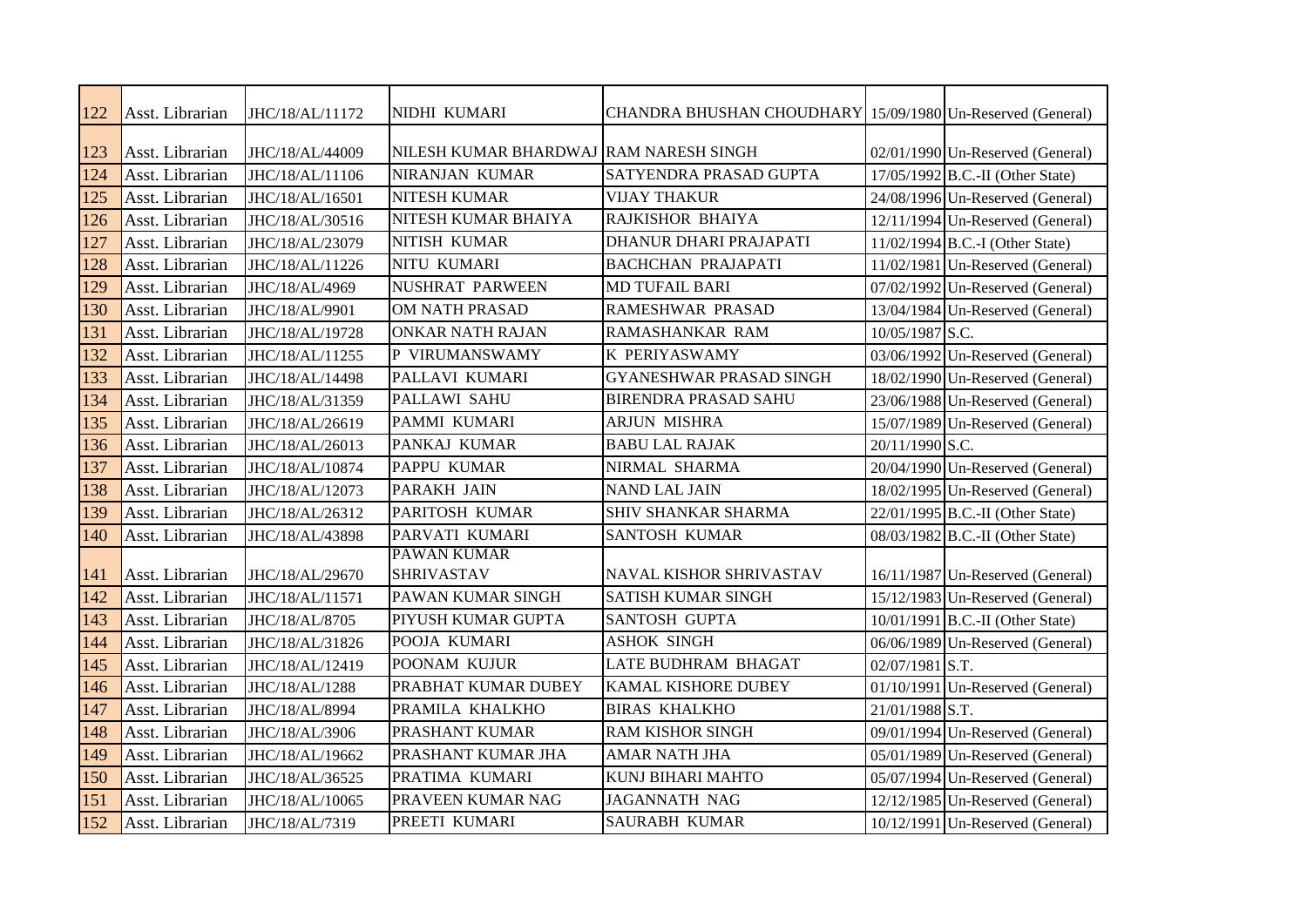| 153 | Asst. Librarian | JHC/18/AL/2243  | PREETI VANDNA         | <b>BHAWESH KUMAR SINGH</b> |                 | 08/03/1985 Un-Reserved (General)   |
|-----|-----------------|-----------------|-----------------------|----------------------------|-----------------|------------------------------------|
| 154 | Asst. Librarian | JHC/18/AL/31194 | PREM KUMAR            | NAGENDRA KUMAR             |                 | 26/01/1997 Un-Reserved (General)   |
| 155 | Asst. Librarian | JHC/18/AL/42296 | PREM NATH             | <b>RAM AOUDH YADAV</b>     |                 | 25/01/1992 Un-Reserved (General)   |
| 156 | Asst. Librarian | JHC/18/AL/4062  | PREM RANJAN           | DEVENDAR PRASAD            |                 | 04/10/1986 Un-Reserved (General)   |
| 157 | Asst. Librarian | JHC/18/AL/17396 | PRITY KUMARI          | ANIL SINGH                 |                 | 17/05/1994 Un-Reserved (General)   |
| 158 | Asst. Librarian | JHC/18/AL/41653 | PRITY KUMARI          | <b>BIPIN SINGH</b>         |                 | 16/06/1992 Un-Reserved (General)   |
| 159 | Asst. Librarian | JHC/18/AL/31147 | PRIYA KUMARI          | KAILASH YADAV              |                 | 08/06/1993 Un-Reserved (General)   |
| 160 | Asst. Librarian | JHC/18/AL/13173 | PRIYANKA KUMARI       | <b>ASHUTOSH KUMAR</b>      |                 | 13/07/1988 Un-Reserved (General)   |
| 161 | Asst. Librarian | JHC/18/AL/23569 | PUJA KUMARI           | <b>ARUN SINGH</b>          |                 | $27/01/1993$ Un-Reserved (General) |
| 162 | Asst. Librarian | JHC/18/AL/31249 | PUJA KUMARI           | <b>RAKESH KUMAR</b>        |                 | 28/07/1993 B.C.-II (Other State)   |
| 163 | Asst. Librarian | JHC/18/AL/444   | PUSHPESH SINHA        | ASHESH KUMAR SINHA         |                 | 19/11/1991 Un-Reserved (General)   |
| 164 | Asst. Librarian | JHC/18/AL/41436 | <b>RAGINI</b>         | RAJENDRA KUMAR             |                 | $01/07/1993$ Un-Reserved (General) |
| 165 | Asst. Librarian | JHC/18/AL/3027  | <b>RAHUL KUMAR</b>    | <b>BHAGWAN GUPTA</b>       |                 | 05/01/1996 Un-Reserved (General)   |
| 166 | Asst. Librarian | JHC/18/AL/31552 | RAHUL KUMAR           | DHRUW KUMAR MAHATO         |                 | 11/02/1995 Un-Reserved (General)   |
| 167 | Asst. Librarian | JHC/18/AL/11900 | RAJEEV KUMAR MAHTO    | <b>AMARNATH MAHTO</b>      |                 | 15/02/1988 B.C.-I (Other State)    |
| 168 | Asst. Librarian | JHC/18/AL/38808 | RAJEEV RANJAN KUMAR   | <b>RAMDHAN BHAGAT</b>      | 07/05/1988 S.T. |                                    |
| 169 | Asst. Librarian | JHC/18/AL/3031  | RAJESH KUMAR          | <b>SURESH CHOUDHARY</b>    | 02/02/1993 S.C. |                                    |
| 170 | Asst. Librarian | JHC/18/AL/6338  | RAJESH KUMAR SINGH    | DHIRENDRA PRASAD SINGH     |                 | 15/01/1988 Un-Reserved (General)   |
| 171 | Asst. Librarian | JHC/18/AL/5620  | <b>RAJNI JHA</b>      | PUNYA NAND JHA             |                 | $17/01/1986$ Un-Reserved (General) |
| 172 | Asst. Librarian | JHC/18/AL/23267 | <b>RAJNISH RANJAN</b> | <b>AMAL KUMAR</b>          |                 | 31/12/1986 Un-Reserved (General)   |
| 173 | Asst. Librarian | JHC/18/AL/37923 | <b>RAKESH KUMAR</b>   | KUNJ BIHARI SINGH          |                 | 15/10/1988 Un-Reserved (General)   |
| 174 | Asst. Librarian | JHC/18/AL/31195 | <b>RAKESH KUMAR</b>   | ANUP SAGAR PRASAD          |                 | 05/06/1989 Un-Reserved (General)   |
| 175 | Asst. Librarian | JHC/18/AL/5542  | RASHMI RANJAN         | RANJAN KUMAR SINGH         |                 | $11/12/1995$ Un-Reserved (General) |
| 176 | Asst. Librarian | JHC/18/AL/1446  | RAUSHAN KUMAR         | <b>BIRENDRA CHAUDHARY</b>  | 21/03/1993 S.C. |                                    |
| 177 | Asst. Librarian | JHC/18/AL/16557 | <b>RAVI RAJ</b>       | <b>KUMAR SATI RAMAN</b>    |                 | $14/01/1987$ Un-Reserved (General) |
| 178 | Asst. Librarian | JHC/18/AL/11561 | RAVI KUMAR RAJAK      | SUKHALAL RAJAK             | 20/05/1987 S.C. |                                    |
| 179 | Asst. Librarian | JHC/18/AL/17100 | RAVI PRAKASH SAH      | <b>SATYA DEO SAH</b>       |                 | 22/01/1993 Un-Reserved (General)   |
| 180 | Asst. Librarian | JHC/18/AL/34213 | RAVI RAJRATAN BEK     | <b>SUDHIR BEK</b>          | 03/05/1990 S.T. |                                    |
| 181 | Asst. Librarian | JHC/18/AL/19366 | RAVINDRA KUMAR        | <b>RAM DAYAL YADAV</b>     |                 | 28/08/1985 Un-Reserved (General)   |
| 182 | Asst. Librarian | JHC/18/AL/7785  | RESHMA KHATOON        | <b>MD KALIM ANSARI</b>     |                 | 08/07/1985 Un-Reserved (General)   |
| 183 | Asst. Librarian | JHC/18/AL/17299 | RESHMA ANNA KONGARI   | <b>ROBERT KONGARI</b>      |                 | 22/01/1981 Un-Reserved (General)   |
| 184 | Asst. Librarian | JHC/18/AL/9191  | RIKKI KUMARI          | RAM CHANDRA MISTRI         |                 | 05/06/1993 Un-Reserved (General)   |
| 185 | Asst. Librarian | JHC/18/AL/35807 | RITESH KUMAR          | NEHRU JHA                  |                 | $02/08/1992$ Un-Reserved (General) |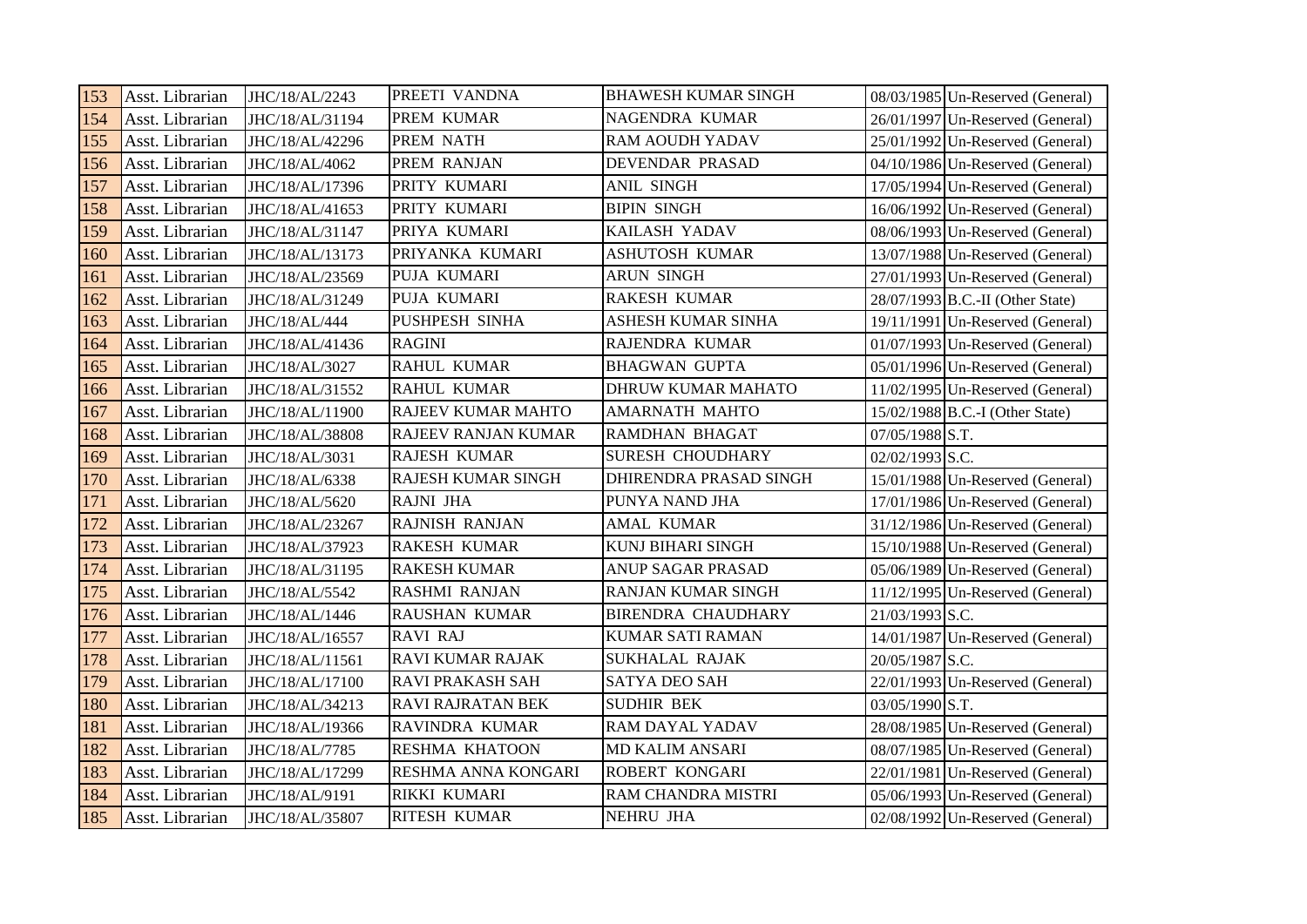| 186        | Asst. Librarian | JHC/18/AL/29900 | <b>RITU RANI</b>     | <b>HIRA LAL SHRIVASTAV</b>    |                   | $01/03/1985$ Un-Reserved (General) |
|------------|-----------------|-----------------|----------------------|-------------------------------|-------------------|------------------------------------|
| 187        | Asst. Librarian | JHC/18/AL/8366  | ROHIT KUMAR          | <b>BANARAS PRASAD</b>         |                   | $01/01/1990$ Un-Reserved (General) |
| 188        | Asst. Librarian | JHC/18/AL/6908  | <b>ROSHAN KUMAR</b>  | <b>ABHAY KUMAR</b>            |                   | 15/08/1991 Un-Reserved (General)   |
| 189        | Asst. Librarian | JHC/18/AL/3857  | RUPESH GUPTA         | <b>SITARAM GUPTA</b>          |                   | 10/08/1984 Un-Reserved (General)   |
| 190        | Asst. Librarian | JHC/18/AL/37243 | <b>SAGAR KUMAR</b>   | SHANKAR CHOUDHARY             |                   | 15/12/1990 Un-Reserved (General)   |
| 191        | Asst. Librarian | JHC/18/AL/9307  | <b>SAKET KUMAR</b>   | <b>BIMAL SINGH</b>            |                   | 14/06/1985 Un-Reserved (General)   |
| 192        | Asst. Librarian | JHC/18/AL/32409 | <b>SAMPAT KUMAR</b>  | PARITOSH KUMAR CHANDRA        |                   | 20/02/1991 Un-Reserved (General)   |
| 193        | Asst. Librarian | JHC/18/AL/1238  | SANDEEP KUMAR YADAV  | <b>SHYAM DEV YADAV</b>        |                   | 08/08/1997 Un-Reserved (General)   |
| 194        | Asst. Librarian | JHC/18/AL/39331 | SANGEETA KUMARI      | <b>KISHORI PRASAD RAJAK</b>   | $10/11/1984$ S.C. |                                    |
| 195        | Asst. Librarian | JHC/18/AL/43679 | SANGEETA KUMARI      | PYARE LAL VERMA               |                   | 08/01/1991 Un-Reserved (General)   |
| 196        | Asst. Librarian | JHC/18/AL/30007 | SANJEEV KUMAR GUPTA  | <b>DILIP KUMAR GUPTA</b>      |                   | 15/09/1989 Un-Reserved (General)   |
| 197        | Asst. Librarian | JHC/18/AL/32603 | SANJIT KUMAR SINGH   | YUGAL SINGH                   |                   | 28/10/1989 Un-Reserved (General)   |
| 198        | Asst. Librarian | JHC/18/AL/18902 | SANTOSH SINGH        | PYARA SINGH                   |                   | 01/04/1986 Un-Reserved (General)   |
| 199        | Asst. Librarian | JHC/18/AL/11766 | SARITA KUMARI        | <b>CHAUBEY LAL DAS</b>        |                   | 25/07/1982 Un-Reserved (General)   |
| <b>200</b> | Asst. Librarian | JHC/18/AL/26974 | <b>SASHIKANT</b>     | <b>CHANDRA DEV</b>            |                   | 01/12/1996 B.C.-I (Other State)    |
| 201        | Asst. Librarian | JHC/18/AL/5028  | SATARUPA SAHA        | AMAL SAHA                     |                   | 23/10/1987 Un-Reserved (General)   |
| 202        | Asst. Librarian | JHC/18/AL/31994 | <b>SEEMA</b>         | <b>MD HALEEM KHAN</b>         |                   | 05/12/1982 Un-Reserved (General)   |
| 203        | Asst. Librarian | JHC/18/AL/3272  | SHAFQAT JAHAN        | <b>SHAKEEL AHMAD</b>          |                   | 15/09/1991 Un-Reserved (General)   |
| 204        | Asst. Librarian | JHC/18/AL/13233 | SHALINI VERMA        | ANOOP KUMAR VERMA             |                   | 10/12/1980 Un-Reserved (General)   |
| 205        | Asst. Librarian | JHC/18/AL/15388 | SHAMPA KUMARI        | VISHRAM TIWARI                |                   | 26/02/1989 Un-Reserved (General)   |
| 206        | Asst. Librarian | JHC/18/AL/16260 | SHARMAD ALI          | ANISUL RAHMAN                 |                   | $10/05/1992$ Un-Reserved (General) |
| 207        | Asst. Librarian | JHC/18/AL/6572  | SHASHI LATA KUMARI   | VIDYARTHI PREM CHAND          |                   | 06/12/1982 Un-Reserved (General)   |
| 208        | Asst. Librarian | JHC/18/AL/4666  | SHEEL BHADRA YADAVA  | TEERTH RAJ YADAVA             |                   | 23/08/1990 Un-Reserved (General)   |
| 209        | Asst. Librarian | JHC/18/AL/23888 | SHEKHAR TRIPATHI     | SITARAM TIWARI                |                   | 08/11/1986 Un-Reserved (General)   |
| 210        | Asst. Librarian | JHC/18/AL/11448 | SHILPA CHAUHAN       | <b>GAJENDRA SINGH CHAUHAN</b> |                   | 29/09/1988 Un-Reserved (General)   |
| 211        | Asst. Librarian | JHC/18/AL/17935 | SHISHU RANJAN MISHRA | NARENDRA KUMAR MISHRA         |                   | 03/06/1990 Un-Reserved (General)   |
| 212        | Asst. Librarian | JHC/18/AL/21163 | SHIVENDRA SHEKHAR    | <b>ARJUN SINGH</b>            |                   | 05/05/1994 Un-Reserved (General)   |
| 213        | Asst. Librarian | JHC/18/AL/41317 | SHIVLAL KUMAR YADAV  | PRAYAG YADAV                  |                   | 03/03/1986 Un-Reserved (General)   |
| 214        | Asst. Librarian | JHC/18/AL/19978 | SHRUTI MISHRA        | <b>SUKESH MISHRA</b>          |                   | 19/01/1986 Un-Reserved (General)   |
| 215        | Asst. Librarian | JHC/18/AL/17521 | SIDHARTHA KUMAR      | <b>AJAY MEHTA</b>             |                   | 08/05/1994 B.C.-II (Other State)   |
| 216        | Asst. Librarian | JHC/18/AL/32771 | SIMA KUMARI          | RAMCHANDRA SHARMA             |                   | $01/03/1984$ Un-Reserved (General) |
| 217        | Asst. Librarian | JHC/18/AL/10030 | SMRITY KUMARI        | SHANKAR LAL AGARWAL           |                   | 05/10/1995 Un-Reserved (General)   |
| 218        | Asst. Librarian | JHC/18/AL/20200 | SNEHA MISHRA         | <b>BUDH DEO MISHRA</b>        |                   | 27/03/1991 Un-Reserved (General)   |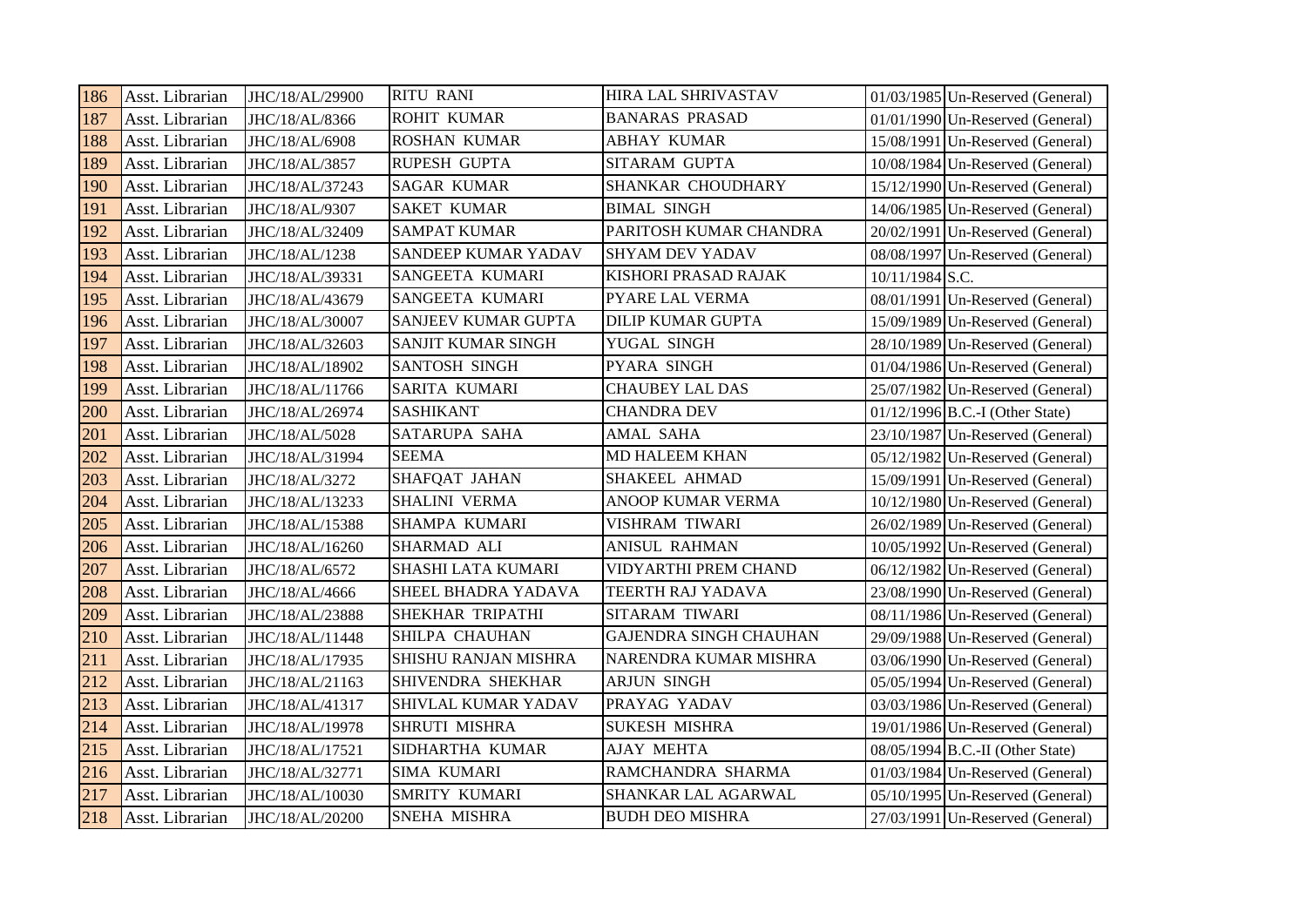| 219 | Asst. Librarian | JHC/18/AL/29157 | <b>SNEHA SHARMA</b>         | OM PRAKASH SHARMA             | 05/10/1989 S.T.                    |
|-----|-----------------|-----------------|-----------------------------|-------------------------------|------------------------------------|
| 220 | Asst. Librarian | JHC/18/AL/19113 | <b>SONI KUMARI</b>          | <b>BIR BAHADUR SINGH</b>      | $24/11/1991$ Un-Reserved (General) |
| 221 | Asst. Librarian | JHC/18/AL/20963 | <b>SONI KUMARI</b>          | <b>BAIDYA NATH CHAURASIA</b>  | 30/01/1991 Un-Reserved (General)   |
| 222 | Asst. Librarian | JHC/18/AL/26105 | <b>SUBHADRA KUMARI</b>      | RABINDRA KUMAR SINHA          | 09/02/1992 Un-Reserved (General)   |
| 223 | Asst. Librarian | JHC/18/AL/34814 | <b>SUBHASH KUMAR</b>        | <b>SUKHDEV SAH</b>            | 25/01/1992 Un-Reserved (General)   |
| 224 | Asst. Librarian | JHC/18/AL/37665 | <b>SUBHO GHOSH</b>          | PANCHU GOPAL GHOSH            | 13/01/1989 Un-Reserved (General)   |
| 225 | Asst. Librarian | JHC/18/AL/12743 | <b>SUDHA RAI</b>            | <b>BRIJ BIHARI RAI</b>        | 12/10/1989 Un-Reserved (General)   |
| 226 | Asst. Librarian | JHC/18/AL/20576 | <b>SUDHANSHU SHEKHAR</b>    | <b>SHIV KUMAR SHARMA</b>      | 25/07/1986 Un-Reserved (General)   |
| 227 | Asst. Librarian | JHC/18/AL/40094 | <b>SUKESH KUMAR</b>         | RAJMANGAL PRASAD              | 02/07/1986 Un-Reserved (General)   |
| 228 | Asst. Librarian | JHC/18/AL/9348  | SULOCHANA KUMARI            | PRASHANT KUMAR MISHRA         | $04/01/1991$ Un-Reserved (General) |
| 229 | Asst. Librarian | JHC/18/AL/9041  | <b>SUMAN KUMAR</b>          | <b>ASHOK KUMAR</b>            | $20/11/1988$ B.C.-II (Other State) |
| 230 | Asst. Librarian | JHC/18/AL/13747 | <b>SUMANT KUMAR SINGH</b>   | ARUN SINGH                    | 08/07/1986 Un-Reserved (General)   |
| 231 | Asst. Librarian | JHC/18/AL/9104  | SUNAYANA KUMARI             | <b>BASUDEO YADAV</b>          | $12/02/1987$ B.C.-II (Other State) |
| 232 | Asst. Librarian | JHC/18/AL/9781  | <b>SUNIL KUMAR</b>          | <b>MAHESH PRAJAPATI</b>       | 07/01/1986 B.C.-I (Other State)    |
| 233 | Asst. Librarian | JHC/18/AL/2378  | <b>SUNIL SINGH</b>          | <b>HARI NAM SINGH</b>         | 25/02/1984 Un-Reserved (General)   |
| 234 | Asst. Librarian | JHC/18/AL/22858 | <b>SUNIL KUMAR MAHTO</b>    | DEVENDRA NATH MAHTO           | 05/12/1989 Un-Reserved (General)   |
| 235 | Asst. Librarian | JHC/18/AL/17117 | <b>SUNIL KUMAR YADAV</b>    | NARAYAN YADAV                 | 06/10/1986 B.C.-II (Other State)   |
| 236 | Asst. Librarian | JHC/18/AL/5625  | <b>SUPRIYA BAG</b>          | <b>SAMIR KUMAR BAG</b>        | 03/07/1990 Un-Reserved (General)   |
| 237 | Asst. Librarian | JHC/18/AL/8546  | SURYAKANT DEWANGAN          | <b>GIRISH DEWANGAN</b>        | 15/08/1992 Un-Reserved (General)   |
| 238 | Asst. Librarian | JHC/18/AL/2170  | <b>SUSHIL KUMAR</b>         | SACHIDANAND PRASAD            | 25/01/1985 B.C.-II (Other State)   |
| 239 | Asst. Librarian | JHC/18/AL/16917 | <b>SUSHIL KUMAR KACHHAP</b> | <b>DASO KACHHAP</b>           | 16/03/1985 S.T.                    |
| 240 | Asst. Librarian | JHC/18/AL/11375 | <b>SWARN PRABHA</b>         | RAJENDRA SHARMA               | 14/01/1993 Un-Reserved (General)   |
| 241 | Asst. Librarian | JHC/18/AL/18222 | SWASTIKA PRASAD             | RAKESH KUMAR BAHADUR          | 24/12/1982 Un-Reserved (General)   |
| 242 | Asst. Librarian | JHC/18/AL/43213 | <b>SWATI SINHA</b>          | <b>SADASHIV PRASAD</b>        | 07/01/1983 Un-Reserved (General)   |
| 243 | Asst. Librarian | JHC/18/AL/11030 | <b>SWETA KUMARI</b>         | <b>UMESH PRASAD SINGH</b>     | 12/04/1994 Un-Reserved (General)   |
| 244 | Asst. Librarian | JHC/18/AL/43483 | <b>SWETA PRIYA</b>          | DHARMENDRA KUMAR              | 05/10/1996 Un-Reserved (General)   |
| 245 | Asst. Librarian | JHC/18/AL/40547 | <b>SWETA SHALINI</b>        | <b>SUNIL KUMAR</b>            | $31/03/1994$ Un-Reserved (General) |
| 246 | Asst. Librarian | JHC/18/AL/4740  | <b>SYED FARHAN AHMAD</b>    | <b>SHAMIM AHMAD</b>           | 25/12/1985 Un-Reserved (General)   |
| 247 | Asst. Librarian | JHC/18/AL/12303 | TANMAY SINGHA SOLANKI       | <b>SANGRAM SINGHA SOLANKI</b> | 05/01/1992 Un-Reserved (General)   |
| 248 | Asst. Librarian | JHC/18/AL/25428 | <b>TAPAS ROY</b>            | <b>KRISHNA KANTA ROY</b>      | 10/03/1988 S.C.                    |
| 249 | Asst. Librarian | JHC/18/AL/36317 | TEJASWEETA SINGH            | PRADIP KUMAR SINGH            | 25/10/1991 Un-Reserved (General)   |
| 250 | Asst. Librarian | JHC/18/AL/41385 | <b>UJJWAL KUMAR</b>         | <b>BAJRANG SAHU</b>           | $12/01/1991$ Un-Reserved (General) |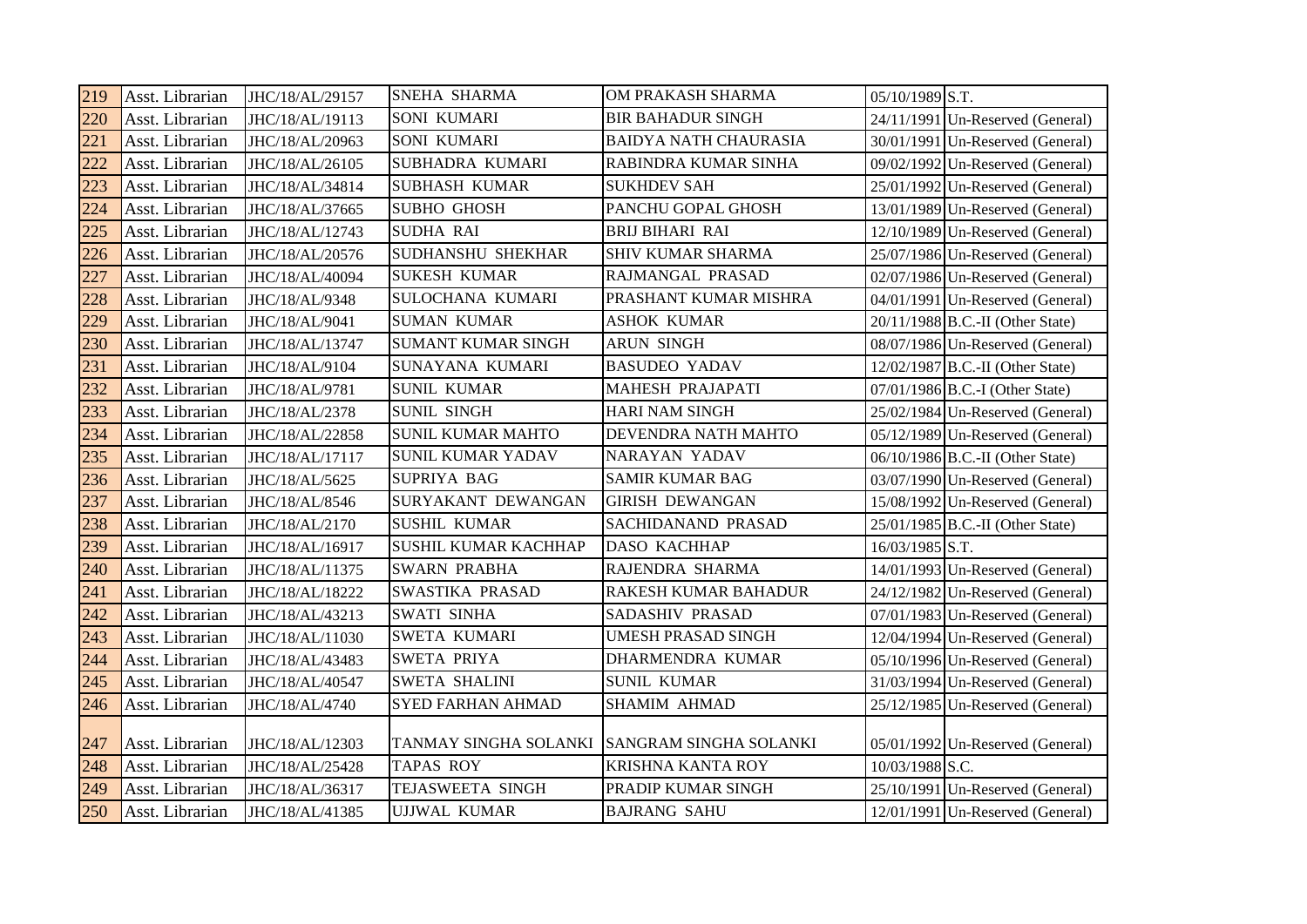| 251 | Asst. Librarian | JHC/18/AL/34601 | <b>UJJWAL RAJHANS</b>     | VINOD KUMAR RAJHANS           | 01/07/1992 Un-Reserved (General)   |
|-----|-----------------|-----------------|---------------------------|-------------------------------|------------------------------------|
| 252 | Asst. Librarian | JHC/18/AL/28906 | USHA KUMARI               | <b>RL THAKUR</b>              | 01/11/1984 Un-Reserved (General)   |
| 253 | Asst. Librarian | JHC/18/AL/20047 | UTPAL KANT SINGH          | <b>UMA KANT SINGH</b>         | 11/06/1987 Un-Reserved (General)   |
| 254 | Asst. Librarian | JHC/18/AL/21511 | <b>VEDVATI VATSH</b>      | <b>RABINDRA KUMAR PANDEY</b>  | 05/07/1995 Un-Reserved (General)   |
| 255 | Asst. Librarian | JHC/18/AL/11502 | VIDYA SAGAR OJHA          | PRAVAS CHANDRA OJHA           | 25/04/1992 Un-Reserved (General)   |
| 256 | Asst. Librarian | JHC/18/AL/28406 | <b>VIKASH KUMAR GUPTA</b> | <b>SHIV SHANKAR RAM GUPTA</b> | $16/02/1984$ B.C.-II (Other State) |
| 257 | Asst. Librarian | JHC/18/AL/31882 | <b>VINAY KUMAR</b>        | TRIGUNA TIWARI                | 31/03/1984 Un-Reserved (General)   |
|     |                 |                 | <b>VISHAL KUMAR</b>       |                               |                                    |
| 258 | Asst. Librarian | JHC/18/AL/3175  | <b>CHOUDHARY</b>          | <b>UMESH KR CHOUDHARY</b>     | 14/10/1990 Un-Reserved (General)   |
| 259 | Asst. Librarian | JHC/18/AL/26281 | VISHWAJIT TIWARY          | <b>SATYENDRA KUMAR TIWARY</b> | 13/05/1995 Un-Reserved (General)   |
| 260 | Asst. Librarian | JHC/18/AL/6297  | <b>VIVEK KUMAR</b>        | <b>KAMLESH PRASAD SINGH</b>   | 11/01/1987 Un-Reserved (General)   |
| 261 | Asst. Librarian | JHC/18/AL/27372 | <b>ZEENAT PERWEEN</b>     | <b>MD WAKIL ANSARI</b>        | $30/12/1993$ Un-Reserved (General) |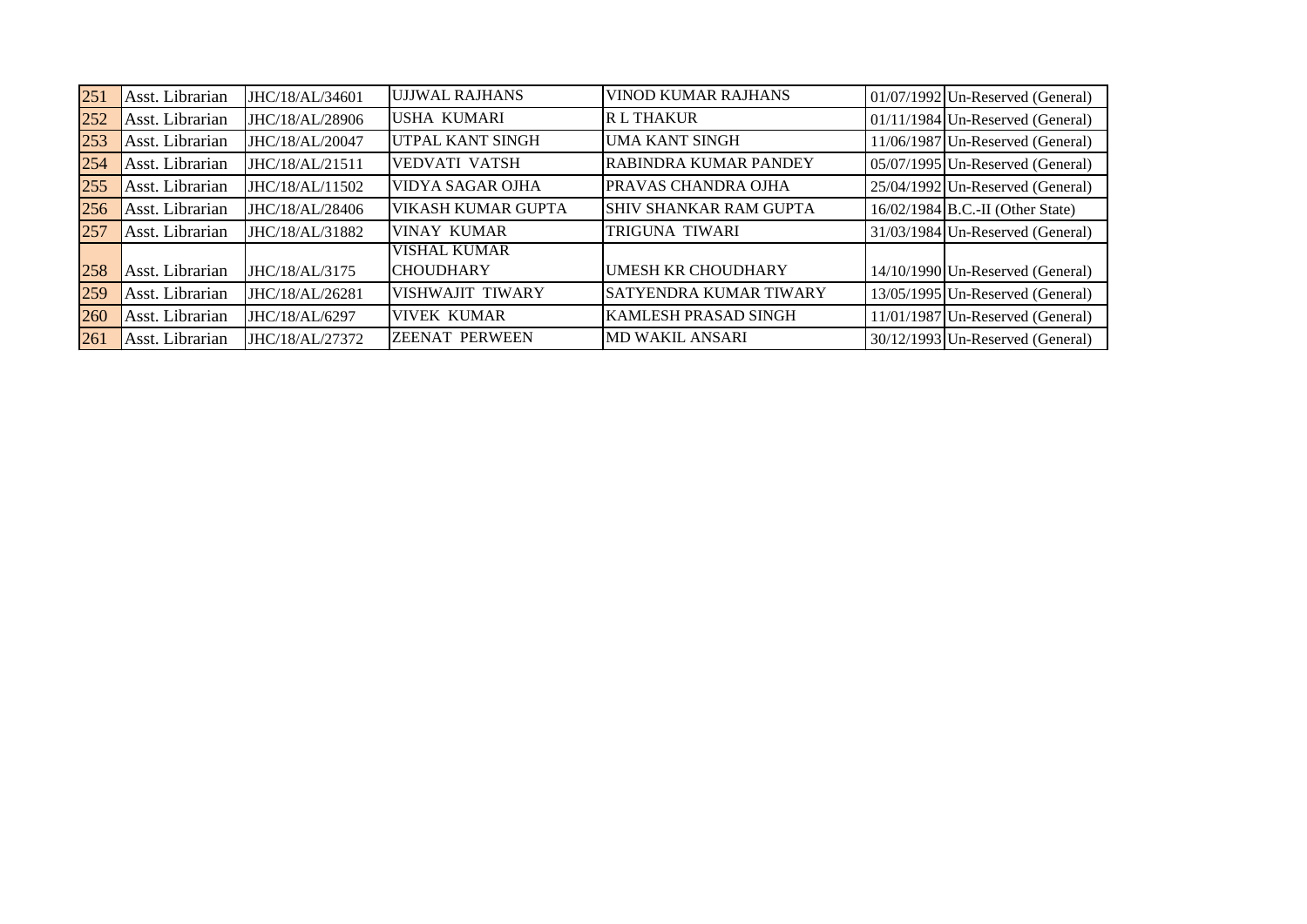## **LIST OF SHORTLISED APPLICANTS ELIGIBLE FOR WRITTEN TEST UNDER ADVT. NO. 04/ACCTS/2018**

| <b>S.NO</b>     | <b>POST APPLIED</b> | <b>APPLICATION</b><br><b>NUMBER</b> | <b>APPLICANT NAME</b>   | <b>FATHER'S NAME</b>       | <b>DATE OF</b><br><b>BIRTH</b> | <b>CASTE CATEGORY</b>         |
|-----------------|---------------------|-------------------------------------|-------------------------|----------------------------|--------------------------------|-------------------------------|
|                 | Cashier             | JHC/18/CS/40437                     | AADIYA AZMI             | <b>MANJOOR ALAM</b>        | 02/07/1992                     | $B.C.-I$                      |
| $\mathcal{D}$   | Cashier             | JHC/18/CS/41174                     | <b>AARTI KUMARI</b>     | <b>SHYAM NATH DUBEY</b>    | 12/05/1988                     | Un-Reserved (General)         |
| 3               | Cashier             | JHC/18/CS/27102                     | <b>ABEL MOSES JACOB</b> | <b>JACOB ABRAHAM</b>       | 15/02/1994                     | Un-Reserved (General)         |
| 4               | Cashier             | JHC/18/CS/10695                     | <b>ABHAY KUMAR</b>      | KANHAIYA SINGH             | 11/08/1988                     | Un-Reserved (General)         |
|                 | Cashier             | JHC/18/CS/3826                      | <b>ABHIJEET DUTT</b>    | LATE SATYANARAYAN DUTT     | 27/01/1990                     | Un-Reserved (General)         |
| 6               | Cashier             | JHC/18/CS/5580                      | <b>ABHINASH PURTY</b>   | PRATAP SINGH PURTY         | 20/01/1995                     | S.T.                          |
| $\overline{7}$  | Cashier             | JHC/18/CS/5341                      | <b>ABHISHEK ANAND</b>   | <b>SAMAR KUMAR ALIAS</b>   | 05/01/1986                     | Un-Reserved (General)         |
| 8               | Cashier             | JHC/18/CS/32059                     | <b>ABHISHEK CHAUHAN</b> | RAJKISHOR CHAUHAN          | 15/01/1994                     | Un-Reserved (General)         |
| 9               | Cashier             | JHC/18/CS/9569                      | <b>ABHISHEK KUMAR</b>   | <b>RANJIT KUMAR SINGH</b>  | 15/01/1996                     | Un-Reserved (General)         |
| 10              | Cashier             | JHC/18/CS/10249                     | <b>ABHISHEK KUMAR</b>   | <b>SHYAM SUNDAR MISHRA</b> | 03/01/1996                     | Un-Reserved (General)         |
| 11              | Cashier             | JHC/18/CS/20121                     | <b>ABHISHEK KUMAR</b>   | <b>BHOLA PRASAD SINHA</b>  | 27/06/1996                     | Un-Reserved (General)         |
| 12              | Cashier             | JHC/18/CS/22564                     | <b>ABHISHEK KUMAR</b>   | <b>LAKHAN PRASAD</b>       | 10/08/1992                     | Un-Reserved (General)         |
| 13              | Cashier             | JHC/18/CS/37955                     | <b>ABHISHEK KUMAR</b>   | <b>UMESH ROY</b>           | 07/12/1990                     | Un-Reserved (General)         |
| 14              | Cashier             | JHC/18/CS/43761                     | <b>ABHISHEK KUMAR</b>   | LAKSHMI NARAYAN LAL        | 14/03/1995                     | $B.C.-II$                     |
| 15              | Cashier             | JHC/18/CS/44137                     | <b>ABHISHEK KUMAR</b>   | <b>SANJAY KUMAR</b>        | 07/06/1994                     | $B.C.-II$                     |
| 16              | Cashier             | JHC/18/CS/5503                      | <b>ABHISHEK MINZ</b>    | <b>ALPHIUS MINZ</b>        | 22/01/1994                     | S.T.                          |
| 17              | Cashier             | JHC/18/CS/19336                     | <b>ABHISHEK PRASAD</b>  | <b>SURENDRA PRASAD</b>     | 19/07/1992                     | $B.C.-II$                     |
| 18              | Cashier             | JHC/18/CS/27684                     | <b>ABHISHEK VERMA</b>   | RAJ KUMAR VERMA            | 26/06/1988                     | $B.C.-I$                      |
|                 |                     |                                     | <b>ABHISHEK KUMAR</b>   |                            |                                |                               |
| 19              | Cashier             | JHC/18/CS/18068                     | <b>CHOUBEY</b>          | PRADEEP CHOUBEY            | 13/09/1993                     | Un-Reserved (General)         |
| 20              | Cashier             | JHC/18/CS/39035                     | <b>ADIL ANSARI</b>      | KUTUBUDDIN ANSARI          | 01/03/1990                     | $\overline{\mathbf{B}}$ .C.-I |
| 21              | Cashier             | JHC/18/CS/42339                     | ADITEE SINGH            | <b>AWADHESH SINGH</b>      | 04/12/1997                     | Un-Reserved (General)         |
| 22              | Cashier             | JHC/18/CS/1646                      | ADITYA AGNIHOTRI        | <b>RAMESH AGNIHOTRI</b>    | 12/12/1991                     | Un-Reserved (General)         |
| $\overline{23}$ | Cashier             | JHC/18/CS/3220                      | ADITYA KUMAR            | <b>RAMDAYAL SAHU</b>       | 06/05/1994                     | $B.C.-I$                      |
| 24              | Cashier             | JHC/18/CS/39201                     | <b>ADITYA KUMAR</b>     | RAJENDRA PRASAD            | 02/05/1995                     | $B.C.-II$                     |
| 25              | Cashier             | JHC/18/CS/33470                     | ADITYA UTKARSH          | <b>RANBIR KUMAR SINGH</b>  | 12/10/1993                     | Un-Reserved (General)         |
| 26              | Cashier             | JHC/18/CS/31056                     | AFROZ AMANULLAH         | <b>USMAN ALI ANSARI</b>    | 25/04/1991                     | $B.C.-I$                      |
| 27              | Cashier             | JHC/18/CS/10643                     | <b>AJAY KUMAR</b>       | <b>GOVIND PRASAD</b>       | 06/05/1989                     | Un-Reserved (General)         |
| 28              | Cashier             | JHC/18/CS/12169                     | <b>AJAY MURMU</b>       | <b>KARU MURMU</b>          | 12/12/1992                     | S.T.                          |
| 29              | Cashier             | JHC/18/CS/38989                     | <b>AJIT BIBHAKAR</b>    | YUGAL KISHORE PRASAD       | 08/01/1987                     | $B.C.-I$                      |
| 30              | Cashier             | JHC/18/CS/25422                     | <b>AJIT KUMAR</b>       | <b>NAGENDRA SHAW</b>       | 30/12/1992                     | Un-Reserved (General)         |
| $\overline{31}$ | Cashier             | JHC/18/CS/15804                     | AJIT KUMAR MELGANDI     | DAYA SAGAR MELGANDI        | 18/04/1991                     | S.T.                          |
| 32              | Cashier             | JHC/18/CS/10983                     | <b>AJIT KUMAR SINGH</b> | <b>BHARAT PRASAD SINGH</b> | 25/12/1991                     | Un-Reserved (General)         |
| $\overline{33}$ | Cashier             | JHC/18/CS/15232                     | AKANKSHA KUMARI         | RAVINDRA KUMAR SASTRI      | 12/03/1996                     | Un-Reserved (General)         |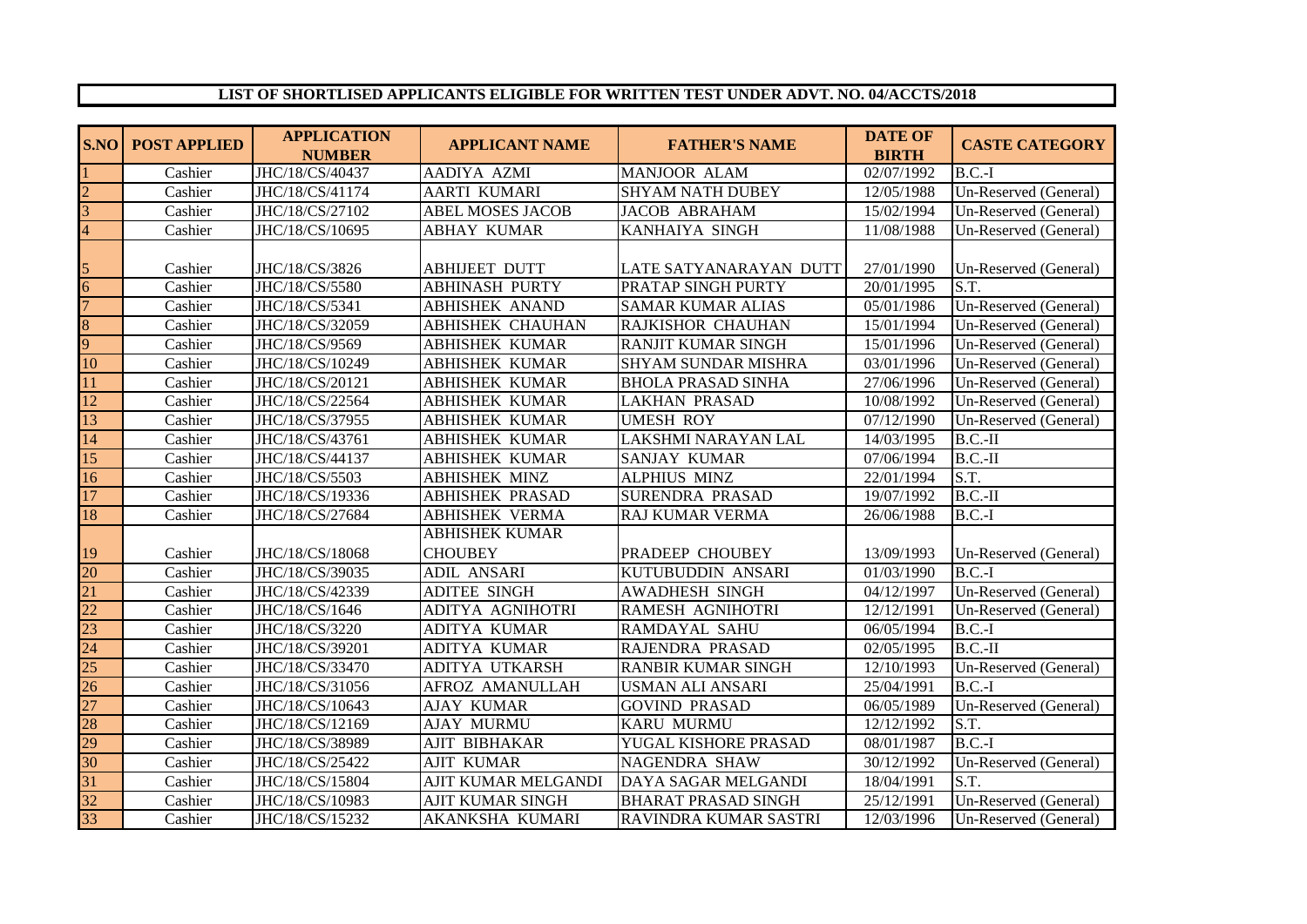| 34              | Cashier | JHC/18/CS/24091 | <b>AKASH JAIN</b>         | <b>RAJESH KUMAR JAIN</b>    | 14/12/1996 | Un-Reserved (General) |
|-----------------|---------|-----------------|---------------------------|-----------------------------|------------|-----------------------|
| $\overline{35}$ | Cashier | JHC/18/CS/22791 | <b>AKASH RAJAK</b>        | <b>SUBODH RAJAK</b>         | 10/12/1994 | S.C.                  |
| 36              | Cashier | JHC/18/CS/4874  | <b>AKASH DEEP GUPTA</b>   | PRAKASH GUPTA               | 25/04/1991 | $B.C.-I$              |
|                 |         |                 |                           | <b>LATE MAHENDRA PRASAD</b> |            |                       |
| 37              | Cashier | JHC/18/CS/26773 | AKASH KUMAR GUPTA         | <b>GUPTA</b>                | 28/01/1993 | $B.C.-II$             |
| 38              | Cashier | JHC/18/CS/29154 | <b>AKSHAY KUMAR SINGH</b> | <b>ABHIMANYU SINGH</b>      | 10/04/1996 | Un-Reserved (General) |
| 39              | Cashier | JHC/18/CS/34869 | <b>ALEY IMRAN</b>         | MD KAMAL ASHRAF             | 26/02/1988 | Un-Reserved (General) |
| 40              | Cashier | JHC/18/CS/36478 | <b>ALISHA SINHA</b>       | <b>ASIM KUMAR SINHA</b>     | 29/11/1998 | Un-Reserved (General) |
| 41              | Cashier | JHC/18/CS/3026  | <b>ALOK MURMU</b>         | <b>JOHN MURMU</b>           | 16/08/1993 | S.T.                  |
| 42              | Cashier | JHC/18/CS/27162 | <b>ALOK RAJ</b>           | ANAND RAJ                   | 31/08/1995 | Un-Reserved (General) |
| 43              | Cashier | JHC/18/CS/525   | AMAN MISHRA               | TRIPURARI MISHRA            | 06/11/1993 | Un-Reserved (General) |
| 44              | Cashier | JHC/18/CS/24597 | AMAR RAJ                  | <b>ASHOK RAJ</b>            | 23/06/1994 | Un-Reserved (General) |
|                 |         |                 |                           |                             |            |                       |
| 45              | Cashier | JHC/18/CS/4186  | AMARDIP KUMAR SINHA       | <b>BASANT KUMAR SINHA</b>   | 03/02/1991 | Un-Reserved (General) |
| 46              | Cashier | JHC/18/CS/15517 | AMBER AANAN               | RABINDRA KUMAR SINHA        | 03/07/1996 | Un-Reserved (General) |
| 47              | Cashier | JHC/18/CS/44136 | <b>AMIT BEDIA</b>         | <b>GALUA BEDIA</b>          | 13/04/1995 | S.T.                  |
| 48              | Cashier | JHC/18/CS/6198  | <b>AMIT CHOUDHARY</b>     | HARENDRA CHOUDHARY          | 04/01/1990 | Un-Reserved (General) |
| 49              | Cashier | JHC/18/CS/42317 | <b>AMIT EKKA</b>          | ANGELUS EKKA                | 22/09/1984 | S.T.                  |
| 50              | Cashier | JHC/18/CS/5476  | <b>AMIT KUMAR</b>         | <b>SURESH PRASAD</b>        | 16/05/1991 | Un-Reserved (General) |
|                 |         |                 |                           | <b>NARESH PRASAD</b>        |            |                       |
| 51              | Cashier | JHC/18/CS/6850  | <b>AMIT KUMAR</b>         | <b>SRIVASTAVA</b>           | 24/12/1987 | Un-Reserved (General) |
| 52              | Cashier | JHC/18/CS/21917 | <b>AMIT KUMAR</b>         | TRIBHUWAN DAS               | 10/01/1994 | S.C.                  |
| 53              | Cashier | JHC/18/CS/28022 | <b>AMIT KUMAR</b>         | RAM KISHORE SAHU            | 18/05/1989 | Un-Reserved (General) |
| 54              | Cashier | JHC/18/CS/39644 | <b>AMIT KUMAR</b>         | NAWAL KISHORE PRASAD        | 20/01/1988 | Un-Reserved (General) |
| 55              | Cashier | JHC/18/CS/43297 | <b>AMIT KUMAR</b>         | <b>CHANDER SHEKHAR</b>      | 06/09/1990 | Un-Reserved (General) |
|                 |         |                 | <b>AMIT KUMAR</b>         |                             |            |                       |
| 56              | Cashier | JHC/18/CS/32538 | <b>CHOURASIA</b>          | <b>BIRENDRA PRASAD</b>      | 12/10/1985 | $B.C.-I$              |
| 57              | Cashier | JHC/18/CS/16261 | <b>AMIT KUMAR SINGH</b>   | <b>KRISHNA PAL VERMA</b>    | 14/11/1992 | Un-Reserved (General) |
| 58              | Cashier | JHC/18/CS/36165 | AMIT KUMAR TIWARI         | PURUSOTTAM RAM TIWARI       | 18/05/1990 | Un-Reserved (General) |
| 59              | Cashier | JHC/18/CS/44022 | AMIT KUMAR VERMA          | SATYA NARAYAN VERMA         | 08/07/1989 | S.C.                  |
|                 |         |                 | <b>AMIT KUMAR</b>         |                             |            |                       |
| 60              | Cashier | JHC/18/CS/748   | <b>VISHWAKARMA</b>        | SUDHIR VISHWAKARMA          | 15/12/1989 | $B.C.-II$             |
|                 |         |                 | <b>AMRESH KUMAR</b>       |                             |            |                       |
| 61              | Cashier | JHC/18/CS/9708  | <b>AGRAWAL</b>            | GUPTESHWAR AGRAWAL          | 05/04/1993 | $B.C.-I$              |
| 62              | Cashier | JHC/18/CS/14823 | <b>AMRIT TOPNO</b>        | PETERSON TOPNO              | 13/12/1989 | S.T.                  |
|                 |         |                 |                           |                             |            |                       |
| 63              | Cashier | JHC/18/CS/14670 | AMRITA SHARMA             | DWARIKA PRASAD SHARMA       | 07/12/1988 | Un-Reserved (General) |
| 64              | Cashier | JHC/18/CS/20988 | <b>ANAND KUJUR</b>        | PLACIDIUS KUJUR             | 31/12/1988 | S.T.                  |
| 65              | Cashier | JHC/18/CS/14275 | <b>ANAND KUMAR</b>        | <b>DAMODAR MISHRA</b>       | 03/07/1991 | Un-Reserved (General) |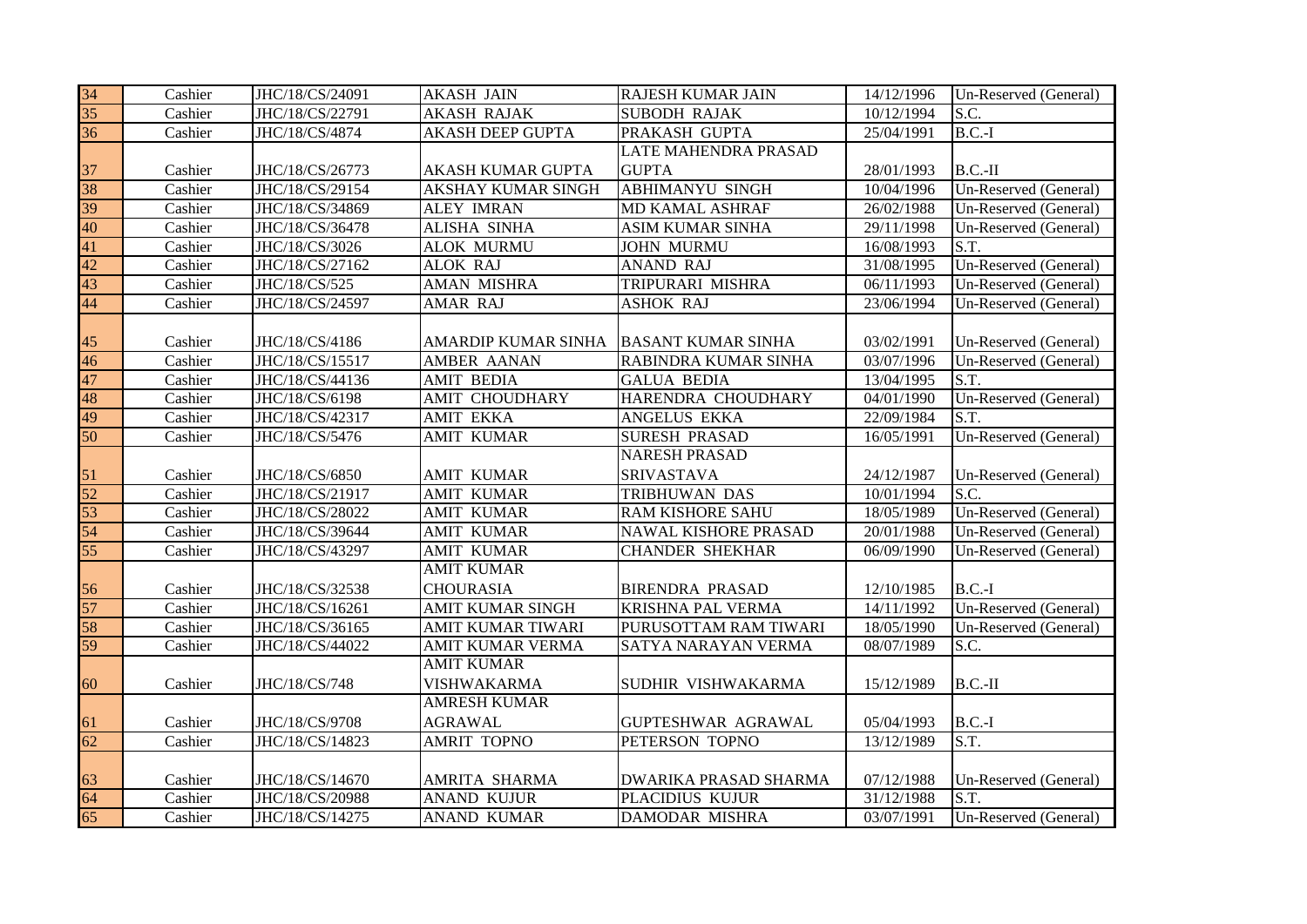| 66 | Cashier | JHC/18/CS/39620 | <b>ANAND KUMAR</b>       | KULDIP KUMAR               | 29/05/1994 | Un-Reserved (General) |
|----|---------|-----------------|--------------------------|----------------------------|------------|-----------------------|
| 67 | Cashier | JHC/18/CS/2654  | <b>ANIL KUMAR</b>        | <b>ARJUN RAJAK</b>         | 18/08/1988 | S.C.                  |
| 68 | Cashier | JHC/18/CS/42870 | <b>ANIL KUMAR</b>        | <b>UMESH PRASAD</b>        | 10/01/1996 | Un-Reserved (General) |
|    |         |                 |                          |                            |            |                       |
| 69 | Cashier | JHC/18/CS/32358 | ANIL KUMAR PRASAD        | RAMESHWAR PRASAD SONAR     | 07/11/1983 | Un-Reserved (General) |
| 70 | Cashier | JHC/18/CS/11524 | ANIL KUMAR VALMIKI       | <b>ASHOK RAM</b>           | 10/01/1993 | S.C.                  |
|    |         |                 |                          | <b>SHYAM SUNDAR</b>        |            |                       |
| 71 | Cashier | JHC/18/CS/11382 | ANIMESH KHANDELWAL       | <b>KHANDELWAL</b>          | 09/07/1990 | Un-Reserved (General) |
| 72 | Cashier | JHC/18/CS/19922 | <b>ANIMESH RAJ</b>       | <b>ARUN KUMAR</b>          | 17/08/1995 | Un-Reserved (General) |
|    |         |                 | <b>ANISH KUMAR</b>       |                            |            |                       |
| 73 | Cashier | JHC/18/CS/9324  | SRIWASTAV                | AJAY KUMAR SRIWASTAV       | 01/03/1995 | Un-Reserved (General) |
|    |         |                 |                          |                            |            |                       |
| 74 | Cashier | JHC/18/CS/9179  | ANITA KUMARI MURMU       | <b>DUBAI MURMU</b>         | 29/01/1996 | S.T.                  |
| 75 | Cashier | JHC/18/CS/4222  | <b>ANJANI KUMAR</b>      | <b>ASHOK SINGH</b>         | 20/01/1990 | Un-Reserved (General) |
| 76 | Cashier | JHC/18/CS/27790 | <b>ANJANI NAG</b>        | <b>BHIKHU NAG</b>          | 08/02/1992 | $B.C.-I$              |
| 77 | Cashier | JHC/18/CS/12608 | <b>ANKESH KUMAR</b>      | <b>AJAY KUMAR</b>          | 17/05/1994 | Un-Reserved (General) |
| 78 | Cashier | JHC/18/CS/10305 | <b>ANKIT JAIN</b>        | <b>VIJAY KUMAR JAIN</b>    | 12/06/1992 | Un-Reserved (General) |
| 79 | Cashier | JHC/18/CS/37494 | <b>ANKIT KUMAR</b>       | MAHENDRA KUMAR             | 24/05/1988 | Un-Reserved (General) |
| 80 | Cashier | JHC/18/CS/40012 | <b>ANKIT KUMAR</b>       | AJAY PAL SINGH             | 15/10/1990 | Un-Reserved (General) |
| 81 | Cashier | JHC/18/CS/20194 | <b>ANKIT KUMAR</b>       | <b>DILEEP KUMAR THAKUR</b> | 25/02/1997 | Un-Reserved (General) |
|    |         |                 |                          | <b>SUDHANSHU SHEKHAR</b>   |            |                       |
| 82 | Cashier | JHC/18/CS/7949  | ANKIT KUMAR MISHRA       | <b>MISHRA</b>              | 30/12/1993 | Un-Reserved (General) |
| 83 | Cashier | JHC/18/CS/40356 | ANKITA JAISWAL           | UMESH KUMAR JAISWAL        | 19/11/1992 | Un-Reserved (General) |
| 84 | Cashier | JHC/18/CS/8076  | ANKITA KUMARI            | SATYA NARAIN SHARMA        | 17/12/1993 | Un-Reserved (General) |
| 85 | Cashier | JHC/18/CS/2953  | <b>ANKUSH KUMAR GARG</b> | RISHILAL GARG              | 18/05/1994 | Un-Reserved (General) |
| 86 | Cashier | JHC/18/CS/27944 | <b>ANTHONY KACHHAP</b>   | <b>JOAKIM KACHHAP</b>      | 27/12/1995 | S.T.                  |
| 87 | Cashier | JHC/18/CS/39093 | <b>ANUJ KUMAR</b>        | <b>BANWARI MAHTO</b>       | 31/01/1985 | $B.C.-I$              |
| 88 | Cashier | JHC/18/CS/15096 | <b>ANUP KUMAR</b>        | <b>BALDEO RAM</b>          | 03/10/1984 | Un-Reserved (General) |
|    |         |                 |                          |                            |            |                       |
| 89 | Cashier | JHC/18/CS/1101  | ANUPAM NAYAN DEMTA       | NELSON SUSHIL DEMTA        | 17/01/1986 | S.T.                  |
| 90 | Cashier | JHC/18/CS/8374  | <b>ANUPAMA HORO</b>      | <b>BIREN HORO</b>          | 10/11/1994 | S.T.                  |
| 91 | Cashier | JHC/18/CS/19696 | ANURADHA KUMARI          | <b>MOHAN SAH</b>           | 11/06/1995 | Un-Reserved (General) |
| 92 | Cashier | JHC/18/CS/39647 | ANURAG RANJAN            | <b>AJIT KUMAR</b>          | 03/12/1987 | Un-Reserved (General) |
| 93 | Cashier | JHC/18/CS/43287 | APOORV SHETH             | JAYESH KUMAR SHETH         | 17/04/1991 | Un-Reserved (General) |
| 94 | Cashier | JHC/18/CS/31239 | APURVA GUPTA             | <b>ASHOK GUPTA</b>         | 19/12/1998 | $B.C.-II$             |
| 95 | Cashier | JHC/18/CS/29713 | APURVA RAJ               | <b>SUNIL KUMAR</b>         | 16/12/1996 | Un-Reserved (General) |
| 96 | Cashier | JHC/18/CS/10937 | <b>ARCHANA KUMARI</b>    | RAMJI SINGH                | 24/01/1991 | Un-Reserved (General) |
| 97 | Cashier | JHC/18/CS/35144 | <b>ARCHIT TAYAL</b>      | RAJ KUMAR TAYAL            | 08/04/1994 | Un-Reserved (General) |
| 98 | Cashier | JHC/18/CS/27055 | <b>ARJUN MAHTO</b>       | <b>KRISHNA MAHTO</b>       | 28/01/1994 | $B.C.-I$              |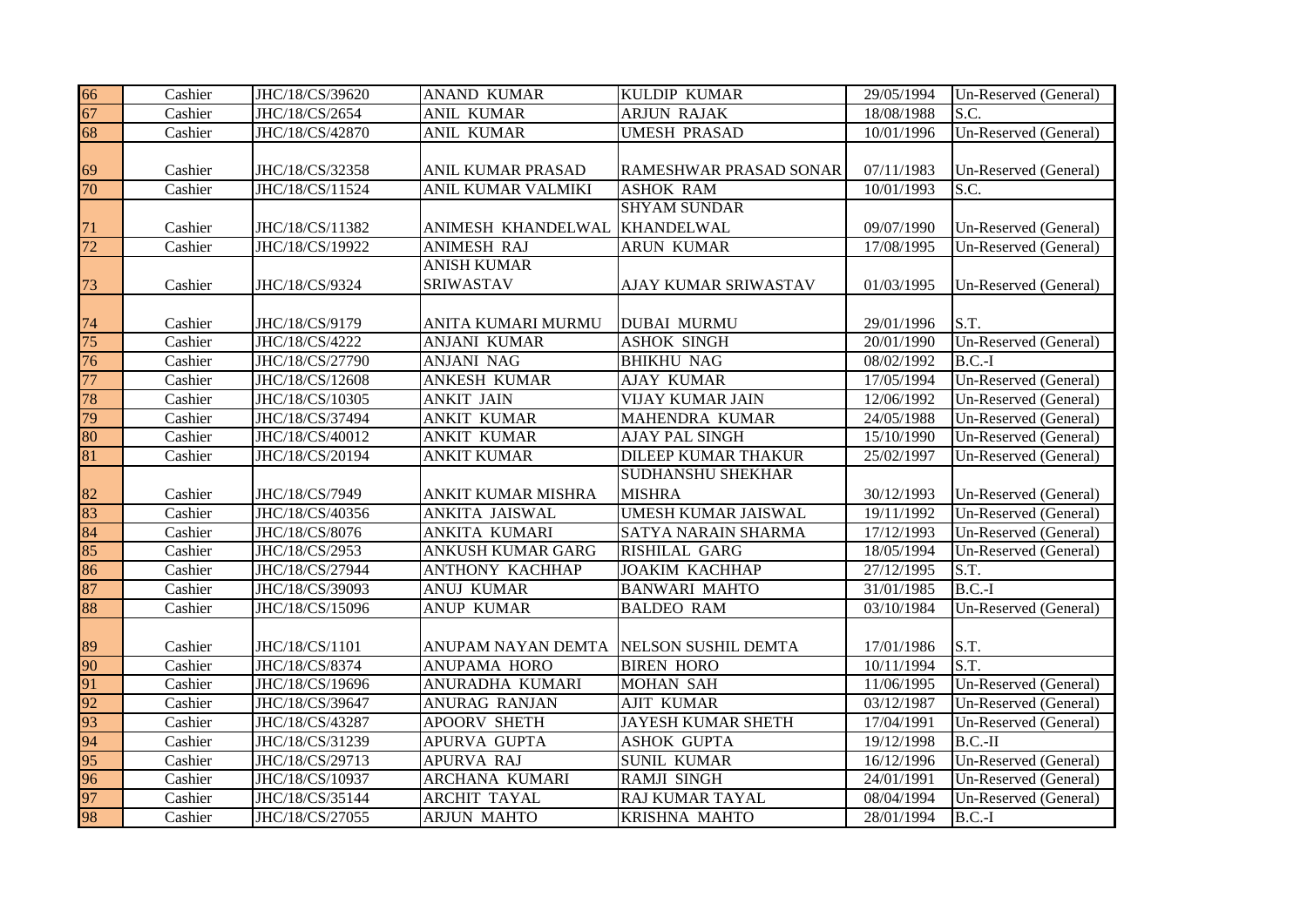| 99         | Cashier | JHC/18/CS/38315                  | ARJUN KUMAR SINGH         | <b>BHOLANATH SINGH</b>       | 20/01/1995              | $B.C.-I$              |
|------------|---------|----------------------------------|---------------------------|------------------------------|-------------------------|-----------------------|
| 100        | Cashier | JHC/18/CS/12908                  | <b>ARMAN SHABBIR</b>      | <b>IMTIYAZ KURAISHI</b>      | 24/10/1995              | Un-Reserved (General) |
| 101        | Cashier | JHC/18/CS/24418                  | <b>ARUN KUMAR</b>         | <b>BHIM RAM KURMI</b>        | 10/03/1992              | Un-Reserved (General) |
|            |         |                                  |                           |                              |                         |                       |
| 102        | Cashier | JHC/18/CS/18582                  | ARUN KUMAR BHAGAT         | <b>BRAMDEO PRASAD BHAGAT</b> | 01/01/1990              | Un-Reserved (General) |
| 103        | Cashier | JHC/18/CS/29248                  | ARUN KUMAR MISHRA         | <b>SHYAM NARAYAN MISHRA</b>  | 12/08/1987              | Un-Reserved (General) |
|            |         |                                  |                           | <b>AMRIT DEEPAK KUMAR</b>    |                         |                       |
| 104        | Cashier | JHC/18/CS/21358                  | ARUN PRAKASH SINGH        | <b>SINGH</b>                 | 11/09/1984              | S.T.                  |
| 105        | Cashier | JHC/18/CS/42310                  | <b>ARVIND KUMAR</b>       | <b>BRAHMDEO MISRTI</b>       | 17/11/1988              | Un-Reserved (General) |
| 106        | Cashier | JHC/18/CS/27018                  | <b>ASAF DHAN</b>          | <b>JAI MASHI DHAN</b>        | 01/05/1992              | S.T.                  |
| 107        | Cashier | JHC/18/CS/2176                   | <b>ASHISH</b>             | <b>DAULAT RAM</b>            | 16/06/1993              | S.C.                  |
| 108        | Cashier | JHC/18/CS/40019                  | <b>ASHISH BAITHA</b>      | <b>BANSHIDHAR BAITHA</b>     | 15/01/1992              | S.C.                  |
| 109        | Cashier | JHC/18/CS/43447                  | <b>ASHISH HANS</b>        | <b>HARDUGAN HANS</b>         | 10/08/1991              | S.T.                  |
| 110        | Cashier | JHC/18/CS/25634                  | <b>ASHISH KUMAR</b>       | <b>AJAY PRASAD</b>           | 19/09/1996              | $B.C.-I$              |
| 111        | Cashier | JHC/18/CS/26595                  | <b>ASHISH KUMAR</b>       | <b>GURUDEO JHA</b>           | $\overline{03}/01/1990$ | Un-Reserved (General) |
| 112        | Cashier | JHC/18/CS/22153                  | <b>ASHOK KUMAR</b>        | <b>BANSHI DHAR MAHTO</b>     | 04/10/1986              | Un-Reserved (General) |
| 113        | Cashier | JHC/18/CS/1136                   | <b>ASHOK KUMAR BESRA</b>  | PITAMBER BESRA               | 10/02/1992              | S.T.                  |
| 114        | Cashier | JHC/18/CS/20058                  | <b>ASHUBESH KUMAR</b>     | <b>MAHADEO JHA</b>           | 10/02/1987              | Un-Reserved (General) |
| 115        | Cashier | JHC/18/CS/34421                  | ASHUTOSH KUMAR            | RAMA ORAON                   | 28/08/1991              | S.T.                  |
|            |         |                                  | <b>ASHUTOSH KUMAR</b>     |                              |                         |                       |
| 116        | Cashier | JHC/18/CS/1514                   | <b>SINHA</b>              | ASHWANI KUMAR SINHA          | 23/02/1986              | Un-Reserved (General) |
| 117        | Cashier | JHC/18/CS/4805                   | <b>ASHWINI KUMARI</b>     | <b>AWDHESH PRASAD</b>        | 05/04/1994              | Un-Reserved (General) |
| 118        | Cashier | JHC/18/CS/10355                  | <b>ATUL ORAON</b>         | <b>BHARAT BHUSAN ORAON</b>   | 02/05/1994              | S.T.                  |
| 119        | Cashier | JHC/18/CS/16711                  | <b>ATUL SHARMA</b>        | HARI SHANKER SHARMA          | 14/05/1994              | Un-Reserved (General) |
| 120        | Cashier | JHC/18/CS/15163                  | <b>AVINASH ANAND</b>      | NARENDRA KUMAR SINHA         | 05/01/1988              | Un-Reserved (General) |
| 121        | Cashier | JHC/18/CS/12210                  | <b>AWINASH RAJ</b>        | SRIBHAGWAN SAH               | 04/08/1994              | $B.C.-I$              |
| 122        | Cashier | JHC/18/CS/26660                  | <b>AYUSH LAKRA</b>        | <b>HARI LAKRA</b>            | 30/06/1989              | S.T.                  |
| 123        | Cashier | JHC/18/CS/20601                  | <b>BABLU SHARMA</b>       | KRISHNA SHARMA               | 08/01/1987              | $B.C.-I$              |
| 124        | Cashier | JHC/18/CS/18671                  | <b>BADAL DAN</b>          | <b>UDDHARAN DAN</b>          | 21/08/1988              | $B.C.-I$              |
| 125        | Cashier | JHC/18/CS/16283                  | <b>BANDANA BHASKAR</b>    | <b>BINOD PRASAD</b>          | 07/11/1982              | Un-Reserved (General) |
| 126        | Cashier | JHC/18/CS/29343                  | <b>BANSHIDHAR MAHTO</b>   | <b>MAHIDHAR MAHTO</b>        | 16/10/1992              | $B.C.-I$              |
| 127        | Cashier | JHC/18/CS/22053                  | <b>BARSHA RANI EKKA</b>   | <b>AJIT RAJESH EKKA</b>      | 16/08/1994              | S.T.                  |
| 128        | Cashier | JHC/18/CS/21920                  | <b>BASANT KUMAR</b>       | <b>SANTOSH PRASAD SAHU</b>   | 11/06/1996              | Un-Reserved (General) |
|            |         |                                  | <b>BASANT KUMAR</b>       |                              |                         |                       |
| 129        | Cashier | JHC/18/CS/20521                  | <b>MAHATO</b>             | <b>ARJUN MAHATO</b>          | 15/06/1995              | $B.C.-I$              |
|            |         |                                  |                           |                              |                         |                       |
| 130        | Cashier | JHC/18/CS/41115                  | <b>BHAGWAT PRASAD</b>     | DEVNARAYAN MAHTO             | 20/06/1997              | $B.C.-I$              |
|            |         |                                  | <b>BHANU PRATAP KUMAR</b> |                              |                         |                       |
| 131<br>132 | Cashier | JHC/18/CS/2448<br>JHC/18/CS/9318 | <b>SINGH</b>              | ANIL SINGH                   | 10/11/1989              | Un-Reserved (General) |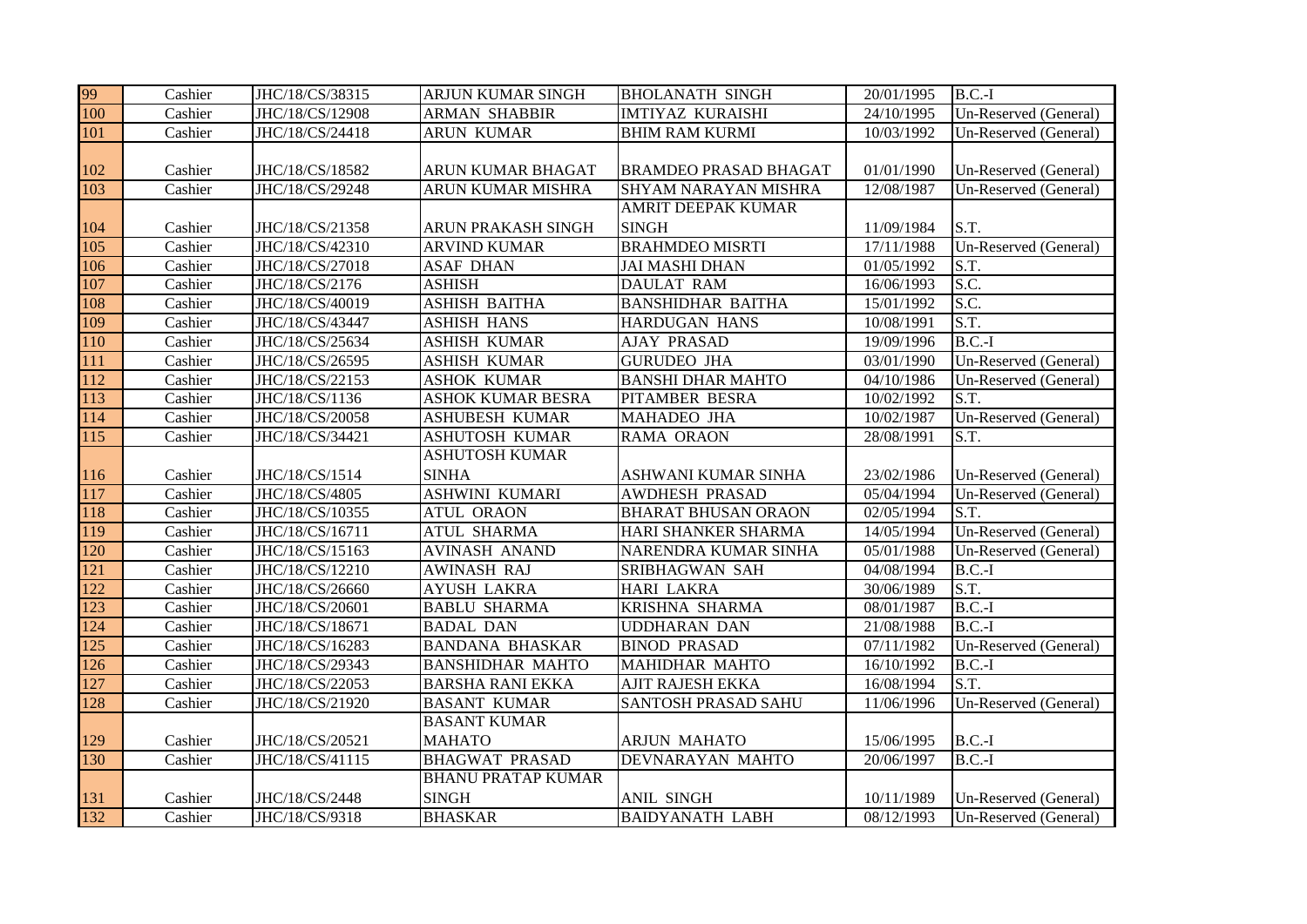|     |         |                 | <b>BHAVESH KUMAR</b>                 |                                            |            |                       |
|-----|---------|-----------------|--------------------------------------|--------------------------------------------|------------|-----------------------|
| 133 | Cashier | JHC/18/CS/40302 | <b>MAHATO</b>                        | PURUSHOTTAM MAHATO                         | 25/08/1998 | $B.C.-I$              |
| 134 | Cashier | JHC/18/CS/3387  | <b>BIKASH AGARWAL</b>                | RADHESHYAM AGARWAL                         | 12/06/1984 | Un-Reserved (General) |
| 135 | Cashier | JHC/18/CS/39826 | <b>BIKI KUMAR GUPTA</b>              | <b>ASHOK KUMAR GUPTA</b>                   | 12/01/1989 | Un-Reserved (General) |
| 136 | Cashier | JHC/18/CS/23111 | <b>BIMAL YADAV</b>                   | <b>HIRA YADAV</b>                          | 10/08/1997 | $B.C.-II$             |
| 137 | Cashier | JHC/18/CS/34378 | <b>BIPUL VERMA</b>                   | RAM CHANDRA VERMA                          | 07/07/1996 | Un-Reserved (General) |
| 138 | Cashier | JHC/18/CS/19833 | <b>BIRJESH KUMAR</b>                 | <b>CHEDI RAVI DAS</b>                      | 28/05/1992 | S.C.                  |
|     |         |                 |                                      |                                            |            |                       |
| 139 | Cashier | JHC/18/CS/14912 | BISHNU SHANKAR SINGH SHYAMDHAR SINGH |                                            | 02/12/1990 | Un-Reserved (General) |
| 140 | Cashier | JHC/18/CS/31151 |                                      | BISWONATH KARMAKAR LATE NAKUL KARMAKAR     | 01/11/1985 | Un-Reserved (General) |
| 141 | Cashier | JHC/18/CS/34681 | <b>BRAJESH KUMAR</b>                 | SANJAY PRASAD                              | 02/01/1992 | Un-Reserved (General) |
|     |         |                 |                                      |                                            |            |                       |
| 142 | Cashier | JHC/18/CS/15174 | CHAMAN KUMAR TALEJA RAJ KUMAR TALEJA |                                            | 28/11/1990 | Un-Reserved (General) |
| 143 | Cashier | JHC/18/CS/19744 | <b>CHANDA KUMARI</b>                 | <b>MITHILESH PRASAD</b>                    | 27/04/1981 | Un-Reserved (General) |
| 144 | Cashier | JHC/18/CS/23177 | <b>CHANDAN KUJUR</b>                 | <b>GHURTA KUJUR</b>                        | 08/04/1990 | S.T.                  |
| 145 | Cashier | JHC/18/CS/8913  | <b>CHANDAN MAHTHA</b>                | <b>ATAWARI MAHTHA</b>                      | 22/01/1995 | S.C.                  |
|     |         |                 | <b>CHANDAN KUMAR</b>                 |                                            |            |                       |
| 146 | Cashier | JHC/18/CS/12361 | <b>VERMA</b>                         | PUKAR VERMA                                | 31/01/1986 | Un-Reserved (General) |
| 147 | Cashier | JHC/18/CS/4293  | <b>CHANDRA KALA</b>                  | <b>CHANDRADEO PRAJAPATI</b>                | 17/08/1996 | $B.C.-I$              |
|     |         |                 |                                      |                                            |            |                       |
| 148 | Cashier | JHC/18/CS/481   |                                      | CHETAN ANAND SHARMA CHANDRA SHEKHER SHARMA | 27/12/1988 | Un-Reserved (General) |
| 149 | Cashier | JHC/18/CS/21834 | <b>CHIRANJEET ROY</b>                | UTTAM KUMAR ROY                            | 14/10/1998 | Un-Reserved (General) |
| 150 | Cashier | JHC/18/CS/25746 | CHITRALEKHA SINHA                    | RAVEESH KUMAR SINHA                        | 29/01/1984 | Un-Reserved (General) |
| 151 | Cashier | JHC/18/CS/29582 | DEEPA KUMARI                         | <b>GULAB SAW</b>                           | 25/02/1994 | Un-Reserved (General) |
| 152 | Cashier | JHC/18/CS/5033  | DEEPAK KACHHAP                       | <b>GOBIND KACHHAP</b>                      | 11/10/1991 | S.T.                  |
| 153 | Cashier | JHC/18/CS/38477 | <b>DEEPAK KUMAR</b>                  | <b>SHIV PRASAD</b>                         | 02/01/1993 | Un-Reserved (General) |
| 154 | Cashier | JHC/18/CS/40446 | <b>DEEPAK KUMAR</b>                  | <b>SATYENDRA SINGH</b>                     | 18/04/1993 | Un-Reserved (General) |
| 155 | Cashier | JHC/18/CS/28404 | <b>DEEPAK SHARMA</b>                 | RAMASHANKAR SHARMA                         | 17/01/1997 | $B.C.-I$              |
|     |         |                 | <b>DEEPAK KUMAR</b>                  |                                            |            |                       |
| 156 | Cashier | JHC/18/CS/762   | <b>MAHATO</b>                        | <b>RATHU MAHATO</b>                        | 10/09/1987 | Un-Reserved (General) |
| 157 | Cashier | JHC/18/CS/8175  | DEEPAK KUMAR RANA                    | <b>DIGAMBER RANA</b>                       | 03/02/1992 | $B.C.-II$             |
|     |         |                 | <b>DEEPAK KUMAR</b>                  |                                            |            |                       |
| 158 | Cashier | JHC/18/CS/9046  | <b>TRIPATHY</b>                      | UDAY NARAYAN TRIPATHY                      | 02/12/1991 | Un-Reserved (General) |
| 159 | Cashier | JHC/18/CS/14175 | DEEPENDRA GANJHOO                    | NANDLAL GANJHOO                            | 01/12/1995 | S.C.                  |
| 160 | Cashier | JHC/18/CS/11029 | DEEPSHIKHA KUMARI                    | HARI KUMAR MUNDA                           | 14/04/1988 | S.T.                  |
| 161 | Cashier | JHC/18/CS/26917 | DEEPSHIKHA KUMARI                    | PANCHANAND SINGH                           | 01/02/1994 | Un-Reserved (General) |
| 162 | Cashier | JHC/18/CS/40243 | DEEPSHIKHA KUMARI                    | RAGHU NATH RAJAK                           | 23/11/1996 | S.C.                  |
| 163 | Cashier | JHC/18/CS/42644 | <b>DEVBALA PRASAD</b>                | <b>VINAY PRASAD</b>                        | 28/05/1992 | $B.C.-I$              |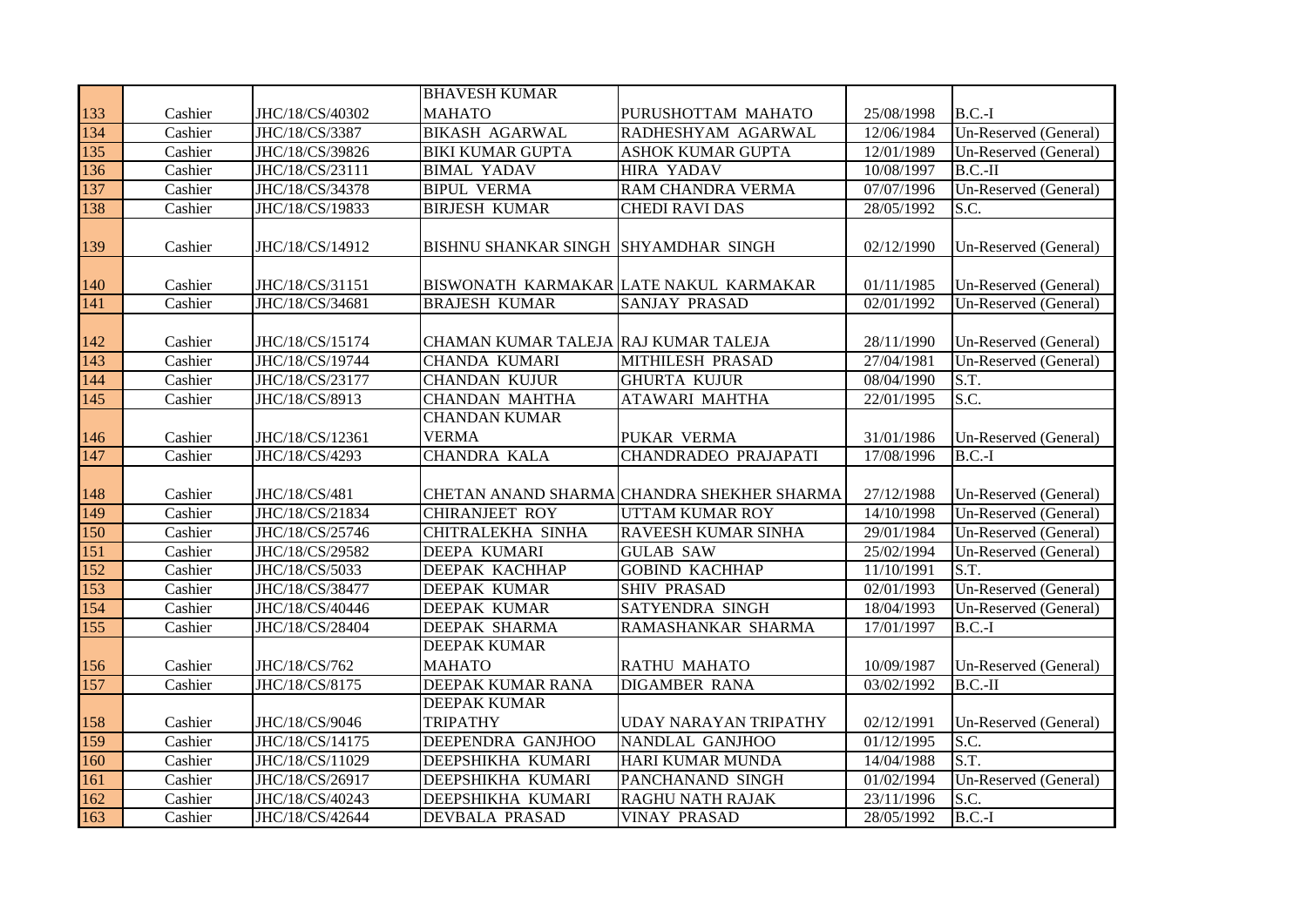|     |         |                 | <b>DHANANJAI KUMAR</b>             |                                         |            |                       |
|-----|---------|-----------------|------------------------------------|-----------------------------------------|------------|-----------------------|
| 164 | Cashier | JHC/18/CS/26296 | <b>MISHRA</b>                      | <b>GURU DAS MISHRA</b>                  | 31/05/1986 | Un-Reserved (General) |
| 165 | Cashier | JHC/18/CS/5376  | <b>DHEERAJ KUMAR</b>               | <b>CHANDRIKA RAM</b>                    | 12/02/1995 | S.C.                  |
| 166 | Cashier | JHC/18/CS/43161 | <b>DHEERAJ PODDAR</b>              | <b>UMESH PODDAR</b>                     | 22/10/1993 | Un-Reserved (General) |
| 167 | Cashier | JHC/18/CS/431   | <b>DHIRAJ KUMAR</b>                | <b>BIJENDRA KUMAR SINGH</b>             | 20/08/1990 | $B.C.-I$              |
| 168 | Cashier | JHC/18/CS/36109 | <b>DHIRAJ KUMAR</b>                | PREM SAGAR PRASAD                       | 25/02/1984 | Un-Reserved (General) |
| 169 | Cashier | JHC/18/CS/42469 | <b>DHIRAJ KUMAR</b>                | <b>RAM KUMAR</b>                        | 14/09/1993 | Un-Reserved (General) |
|     |         |                 | <b>DHRUV SHANKAR</b>               |                                         |            |                       |
| 170 | Cashier | JHC/18/CS/2624  | PRASAD YADAV                       | <b>SURENDRA PRASAD YADAV</b>            | 12/08/1995 | Un-Reserved (General) |
| 171 | Cashier | JHC/18/CS/40514 | <b>DIBYA BARLA</b>                 | <b>RAMSAHAY BARLA</b>                   | 29/09/1986 | S.T.                  |
| 172 | Cashier | JHC/18/CS/35684 | <b>DIBYA PUJA RANI</b>             | <b>ARVIND KUMAR</b>                     | 28/05/1997 | $B.C.-II$             |
| 173 | Cashier | JHC/18/CS/32372 | DIGO GEORGE                        | <b>GEORGE K MATHEW</b>                  | 24/03/1993 | Un-Reserved (General) |
| 174 | Cashier | JHC/18/CS/19958 | <b>DILIP KUMAR</b>                 | RAJKUMAR PRASAD                         | 01/01/1988 | $B.C.-II$             |
| 175 | Cashier | JHC/18/CS/37011 | <b>DILIP KUMAR VERMA</b>           | SHIV PRASAD VERMA                       | 14/10/1990 | Un-Reserved (General) |
| 176 | Cashier | JHC/18/CS/30313 | DINESH KUMAR RAWANI UPENDRA RAWANI |                                         | 18/04/1985 | $B.C.-I$              |
|     |         |                 | <b>DIPAK CHANDRA</b>               |                                         |            |                       |
| 177 | Cashier | JHC/18/CS/39657 | <b>MAHATO</b>                      | JAGDISH CHANDRA MAHATO                  | 20/05/1984 | $B.C.-I$              |
| 178 | Cashier | JHC/18/CS/43426 | <b>DIPAK KUMAR DAS</b>             | <b>BHIM DAS</b>                         | 03/02/1997 | S.C.                  |
| 179 | Cashier | JHC/18/CS/34272 | DIPANJAN MUKHERJEE                 | <b>DEBDAS MUKHERJEE</b>                 | 23/07/1988 | Un-Reserved (General) |
| 180 | Cashier | JHC/18/CS/6629  | <b>DIPTI KUJUR</b>                 | <b>COLUMBAN KUJUR</b>                   | 18/07/1982 | Un-Reserved (General) |
| 181 | Cashier | JHC/18/CS/39916 | DIVYA JAISWAL                      | <b>AJAY JAISWAL</b>                     | 03/12/1989 | Un-Reserved (General) |
| 182 | Cashier | JHC/18/CS/7595  | <b>DIWAKAR KUMAR</b>               | RAJKUMAR SHARMA                         | 02/10/1996 | Un-Reserved (General) |
| 183 | Cashier | JHC/18/CS/20684 | <b>DURGA BARA</b>                  | <b>MANGU ORAON</b>                      | 02/05/1990 | S.T.                  |
| 184 | Cashier | JHC/18/CS/43529 | EPIL ANKITA HEMBROM                | <b>ARJUN HEMBROM</b>                    | 04/06/1995 | S.T.                  |
| 185 | Cashier | JHC/18/CS/18408 | <b>FARAH ATHAR</b>                 | <b>ATHAR ALI</b>                        | 21/02/1992 | Un-Reserved (General) |
| 186 | Cashier | JHC/18/CS/18744 | <b>FARHAN KARIM</b>                | <b>SYED ANZAR KRIM</b>                  | 01/01/1996 | Un-Reserved (General) |
| 187 | Cashier | JHC/18/CS/33955 | FAROOQUE ALAM                      | <b>MOHAMMAD AYUB</b>                    | 27/03/1985 | $B.C.-II$             |
| 188 | Cashier | JHC/18/CS/40860 | FIROZ KHAN                         | <b>SHAHBUDDIN KHAN</b>                  | 27/09/1991 | Un-Reserved (General) |
| 189 | Cashier | JHC/18/CS/27047 | FREDY DEEP XALXO                   | <b>JEROM M XALXO</b>                    | 18/07/1994 | S.T.                  |
| 190 | Cashier | JHC/18/CS/27120 | <b>GAGAN KUMAR</b>                 | <b>BALESHWAR PANDIT</b>                 | 17/11/1990 | $B.C.-II$             |
| 191 | Cashier | JHC/18/CS/18051 | <b>GANESH PRASAD GUPTA</b>         | LAXMI PRASAD GUPTA                      | 06/05/1989 | Un-Reserved (General) |
| 192 | Cashier | JHC/18/CS/503   | <b>GAURAV KUMAR</b>                | <b>ARUN KUMAR SINHA</b>                 | 24/08/1990 | Un-Reserved (General) |
| 193 | Cashier | JHC/18/CS/7802  | <b>GAURAV KUMAR</b>                | <b>INDRABHUSHAN VERMA</b>               | 15/06/1990 | Un-Reserved (General) |
| 194 | Cashier | JHC/18/CS/11077 | <b>GAURAV KUMAR</b>                | <b>SUNIL KUMAR</b>                      | 22/02/1989 | Un-Reserved (General) |
| 195 | Cashier | JHC/18/CS/8799  | <b>GAURAV SINHA</b>                | <b>T K SINHA</b>                        | 04/02/1994 | Un-Reserved (General) |
| 196 | Cashier | JHC/18/CS/28146 |                                    | GAURAV KUMAR GUPTA RAMBALI PRASAD GUPTA | 12/06/1990 | $B.C.-II$             |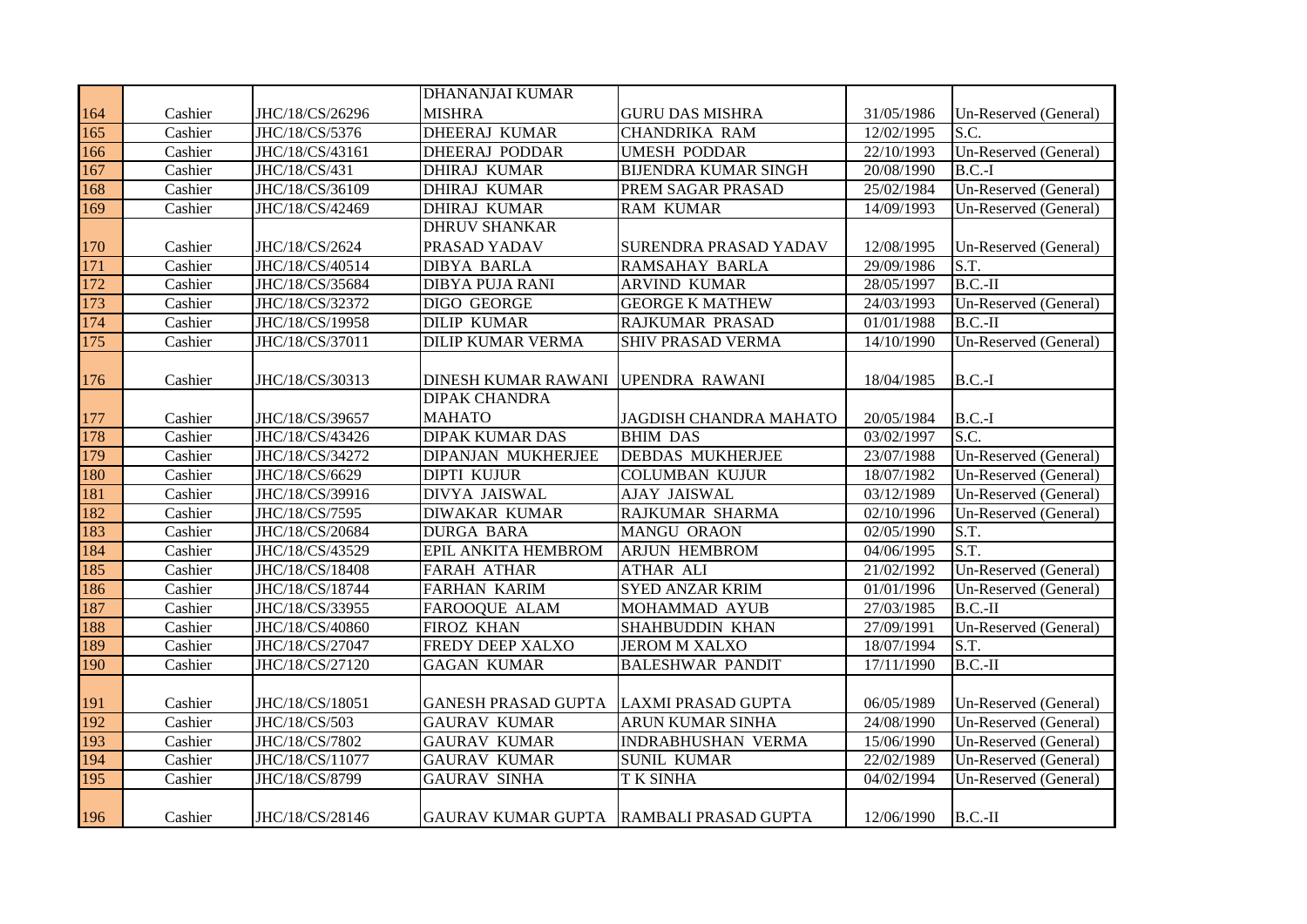|     |         |                 | <b>GAURAV PRABHAKAR</b>                    |                             |            |                       |
|-----|---------|-----------------|--------------------------------------------|-----------------------------|------------|-----------------------|
| 197 | Cashier | JHC/18/CS/41572 | <b>KUMAR</b>                               | PRABHAKAR RAM               | 04/04/1991 | Un-Reserved (General) |
|     |         |                 |                                            |                             |            |                       |
| 198 | Cashier | JHC/18/CS/16850 | <b>GAUTAM KUMAR</b>                        | PREM SAGAR PRASAD SINGH     | 07/07/1991 | Un-Reserved (General) |
| 199 | Cashier | JHC/18/CS/29902 | <b>GAUTAM KUMAR</b>                        | <b>SUSHIL PATANIA</b>       | 03/09/1989 | Un-Reserved (General) |
| 200 | Cashier | JHC/18/CS/40693 | <b>GEETA RANI</b>                          | <b>RAM PRASAD SAI</b>       | 03/11/1995 | Un-Reserved (General) |
|     |         |                 | <b>GEETA KUMARI</b>                        |                             |            |                       |
| 201 | Cashier | JHC/18/CS/20196 | <b>KASHYAP</b>                             | <b>JUGAL SAHU</b>           | 04/02/1984 | $B.C.-I$              |
| 202 | Cashier | JHC/18/CS/5501  | <b>GEORGE R TIGGA</b>                      | NAVIN JOHN PETER TIGGA      | 25/05/1994 | S.T.                  |
| 203 | Cashier | JHC/18/CS/9350  | <b>GHULAM ALI</b>                          | <b>GHULAM MUSTAFA</b>       | 08/09/1991 | Un-Reserved (General) |
| 204 | Cashier | JHC/18/CS/29740 | <b>GINNI ARORA</b>                         | MOHAN LAL ARORA             | 27/12/1987 | Un-Reserved (General) |
| 205 | Cashier | JHC/18/CS/9257  | <b>GODWIN TOPNO</b>                        | <b>LUCAS TOPNO</b>          | 22/03/1990 | $\overline{S.T.}$     |
| 206 | Cashier | JHC/18/CS/18612 | <b>GOPAL KUMAR</b>                         | <b>RAJDEV SHAH</b>          | 02/02/1990 | Un-Reserved (General) |
| 207 | Cashier | JHC/18/CS/33444 | <b>GOURAV DAS</b>                          | <b>GOPAL DAS</b>            | 12/07/1994 | Un-Reserved (General) |
| 208 | Cashier | JHC/18/CS/24442 | <b>GOURAV KUMAR JAIN</b>                   | <b>ANAND JAIN</b>           | 31/03/1990 | Un-Reserved (General) |
| 209 | Cashier | JHC/18/CS/5771  | <b>GOVIND KUMAR SAH</b>                    | RAJ NARAYAN SAH             | 22/01/1994 | $B.C.-I$              |
| 210 | Cashier | JHC/18/CS/39080 | <b>GOVIND KUMAR SHAW</b>                   | <b>DILIP SHAW</b>           | 13/03/1994 | Un-Reserved (General) |
| 211 | Cashier | JHC/18/CS/34538 | <b>GOVINDA KUMAR</b>                       | MARACHHU NONIA              | 11/11/1995 | Un-Reserved (General) |
| 212 | Cashier | JHC/18/CS/6592  | <b>GULSHAN KUMAR</b>                       | <b>BIRENDRA CHOUDHARY</b>   | 18/01/1991 | Un-Reserved (General) |
|     |         |                 | <b>GUPTA CHANDRA</b>                       |                             |            |                       |
| 213 | Cashier | JHC/18/CS/38159 | <b>SHEKHAR</b>                             | MUNILAL GUPTA               | 02/03/1992 | $B.C.-II$             |
| 214 | Cashier | JHC/18/CS/23066 | <b>GURU GOPAL</b>                          | <b>AJAY SINGH</b>           | 20/02/1990 | Un-Reserved (General) |
| 215 | Cashier | JHC/18/CS/35901 | <b>GYAN SHEEL TRIPATHI</b>                 | NANDOO TIWARI               | 01/01/1989 | Un-Reserved (General) |
|     |         |                 |                                            |                             |            |                       |
| 216 | Cashier | JHC/18/CS/7449  | HARI SHANKAR BANSAL                        | <b>GAURI SHANKAR BANSAL</b> | 31/03/1988 | Un-Reserved (General) |
| 217 | Cashier | JHC/18/CS/20209 | <b>HARISH HEMBRAM</b>                      | <b>JAMADAR HEMBRAM</b>      | 10/04/1993 | S.T.                  |
| 218 | Cashier | JHC/18/CS/21731 | <b>HEENA NAZ PERWEEN</b>                   | MD MOBIN                    | 06/03/1983 | Un-Reserved (General) |
| 219 | Cashier | JHC/18/CS/38478 | <b>HEMA LAKRA</b>                          | VIJAY BHAGAT                | 20/06/1990 | S.T.                  |
| 220 | Cashier | JHC/18/CS/1893  | <b>HEMLATA BHARATI</b>                     | <b>SANJAY THAKUR</b>        | 19/04/1995 | $B.C.-I$              |
|     |         |                 |                                            |                             |            |                       |
| 221 | Cashier | JHC/18/CS/39902 | HEMRAJ KUMAR KUMAR                         | VISHWANATH SAH              | 06/11/1995 | $B.C.-II$             |
| 222 | Cashier | JHC/18/CS/21300 | <b>HENA PRAVIN</b>                         | <b>S S ALAM</b>             | 05/12/1993 | Un-Reserved (General) |
| 223 | Cashier | JHC/18/CS/21443 | HENA YASMIN                                | <b>MATIUR RAHMAN</b>        | 21/06/1994 | $B.C.-I$              |
| 224 | Cashier | JHC/18/CS/3334  | <b>HIMANI NIRWAL</b>                       | ROOP NARAIN NIRWAL          | 22/12/1994 | S.C.                  |
| 225 | Cashier | JHC/18/CS/16712 | <b>HIMANSHU GUPTA</b>                      | SHASHIKANT GUPTA            | 12/04/1998 | B.C.-I (Other State)  |
| 226 | Cashier | JHC/18/CS/29443 | <b>INDRADEV YADAV</b>                      | <b>BANDHAN YADAV</b>        | 26/01/1990 | Un-Reserved (General) |
|     |         |                 |                                            |                             |            |                       |
| 227 | Cashier | JHC/18/CS/15250 | <b>INNOCENT SAGAR TOPPO IGNATIUS TOPPO</b> |                             | 10/05/1992 | S.T.                  |
| 228 | Cashier | JHC/18/CS/30229 | <b>ISHAN PRASAD</b>                        | <b>SATISH PRASAD</b>        | 27/01/1996 | S.C.                  |
|     |         |                 |                                            |                             |            |                       |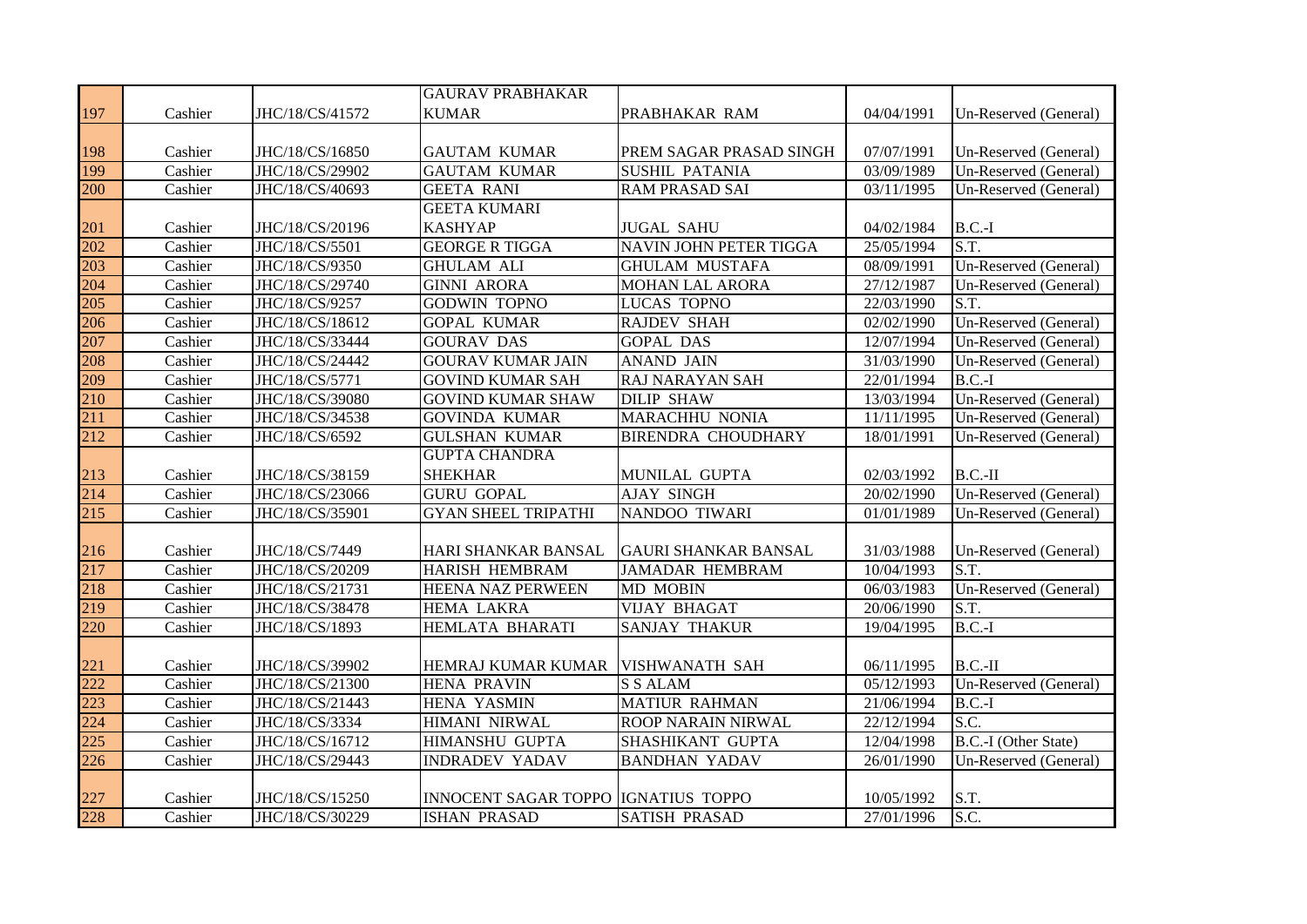| 229 | Cashier | JHC/18/CS/26323 | <b>ISRAIL MINJUR</b>       | <b>SUKHRAM MINJUR</b>      | 06/02/1995 | S.T.                     |
|-----|---------|-----------------|----------------------------|----------------------------|------------|--------------------------|
| 230 | Cashier | JHC/18/CS/31134 | IZHARUL HODA               | <b>QAMRUL HODA</b>         | 07/02/1997 | $B.C.-I$                 |
| 231 | Cashier | JHC/18/CS/39430 | <b>JAHNVI GUPTA</b>        | PRADIP KUMAR               | 08/05/1985 | Un-Reserved (General)    |
| 232 | Cashier | JHC/18/CS/41394 | <b>JAI KARAN SINGH</b>     | KASHI NATH SINGH           | 28/10/1986 | Un-Reserved (General)    |
| 233 | Cashier | JHC/18/CS/27454 | <b>JANKI SINGH</b>         | HALDHAR SINGH              | 16/03/1999 | Un-Reserved (General)    |
| 234 | Cashier | JHC/18/CS/43982 | <b>JANMEJAY KUMAR</b>      | RADHE SHYAM BHAGAT         | 05/01/1993 | Un-Reserved (General)    |
|     |         |                 | <b>JAYANT KUMAR</b>        |                            |            |                          |
| 235 | Cashier | JHC/18/CS/36983 | <b>TRIPATHI</b>            | KARUNA SHANKER TRIPATHI    | 16/02/1985 | Un-Reserved (General)    |
|     |         |                 | <b>JHARNA KUMARI</b>       |                            |            |                          |
| 236 | Cashier | JHC/18/CS/6295  | <b>MANDAL</b>              | SANTOSH KUMAR MANDAL       | 27/03/1995 | $B.C.-I$                 |
| 237 | Cashier | JHC/18/CS/16960 | <b>JITENDRA KUMAR</b>      | <b>CHANDRADEEP PRASAD</b>  | 16/08/1994 | Un-Reserved (General)    |
| 238 | Cashier | JHC/18/CS/4282  | <b>JITESH KUMAR TIWARY</b> | AMRENDRA TIWARY            | 13/11/1991 | Un-Reserved (General)    |
| 239 | Cashier | JHC/18/CS/35747 | <b>JONY ENUM HEMBROM</b>   | <b>SUNIL KUMAR HEMBROM</b> | 28/08/1986 | S.T.                     |
| 240 | Cashier | JHC/18/CS/6702  | <b>JULI KUMARI</b>         | RAJ KUMAR MAHATO           | 20/02/1988 | Un-Reserved (General)    |
| 241 | Cashier | JHC/18/CS/3547  | <b>JUNIKA PURTY</b>        | <b>LATE LUSA PURTY</b>     | 25/03/1994 | S.T.                     |
| 242 | Cashier | JHC/18/CS/37880 | <b>JYOTI KUMARI</b>        | RAHUL KUMAR GUPTA          | 21/01/1986 | Un-Reserved (General)    |
| 243 | Cashier | JHC/18/CS/4459  | <b>JYOTI VERMA</b>         | <b>MAHESH PRASAD</b>       | 26/11/1989 | Un-Reserved (General)    |
|     |         |                 | <b>KAILASH KUMAR</b>       |                            |            |                          |
| 244 | Cashier | JHC/18/CS/21726 | <b>KASHYAP</b>             | <b>BASUDEO RAM</b>         | 12/06/1987 | $B.C.-I$                 |
| 245 | Cashier | JHC/18/CS/35084 | KAMLESH KUMAR              | <b>DINESH KUMAR YADAV</b>  | 25/01/1988 | $B.C.-II$                |
|     |         |                 |                            |                            |            |                          |
| 246 | Cashier | JHC/18/CS/1610  | KAMLESH KUMAR SINGH        | <b>ANIL KUMAR SINGH</b>    | 08/11/1985 | Un-Reserved (General)    |
| 247 | Cashier | JHC/18/CS/25341 | KANCHAN KUMARI             | <b>DADAN PRASAD</b>        | 07/01/1999 | $B.C.-II$                |
| 248 | Cashier | JHC/18/CS/22397 | KANHAIYA PRASAD            | <b>HIRA LAL PRASAD</b>     | 08/12/1990 | Un-Reserved (General)    |
| 249 | Cashier | JHC/18/CS/32474 | KASHISH KUMARI             | PASHURAM CHOUDHARY         | 12/12/1994 | Un-Reserved (General)    |
|     |         |                 | KAUSHAL KISHORE            |                            |            |                          |
| 250 | Cashier | JHC/18/CS/12548 | <b>GUPTA</b>               | DAYA SHANKAR GUPTA         | 25/03/1985 | Un-Reserved (General)    |
| 251 | Cashier | JHC/18/CS/3124  | KHUSBU KUMARI              | NARO HAZAM                 | 16/07/1997 | $B.C.-I$                 |
| 252 | Cashier | JHC/18/CS/8461  | KHUSHBOO KUMARI            | VIJAY KUMAR SINGH          | 03/06/1994 | Un-Reserved (General)    |
| 253 | Cashier | JHC/18/CS/11181 | KHUSHBOO KUMARI            | <b>JEETNATH MISHRA</b>     | 15/11/1992 | Un-Reserved (General)    |
| 254 | Cashier | JHC/18/CS/23400 | KHUSHBOO RANI              | <b>AJAY KUMAR SINGH</b>    | 24/01/1996 | Un-Reserved (General)    |
| 255 | Cashier | JHC/18/CS/32412 | KHUSHI YADAV               | <b>BHOLA YADAV</b>         | 08/01/1987 | Un-Reserved (General)    |
| 256 | Cashier | JHC/18/CS/41735 | KISLAY KUMAR               | SANJAY KUMAR GUPTA         | 15/09/1994 | $B.C.-II$                |
| 257 | Cashier | JHC/18/CS/8902  | KRIPA SHANKAR              | <b>JAGDISH BAITHA</b>      | 14/11/1995 | S.C.                     |
|     |         |                 | <b>KRISHNA KUMAR</b>       |                            |            |                          |
| 258 | Cashier | JHC/18/CS/39395 | <b>SHARMA</b>              | CHHOTU MISTRI              | 06/06/1995 | Un-Reserved (General)    |
| 259 | Cashier | JHC/18/CS/19920 | KULDEEP HASDA              | KISHOR KUMAR HASDA         | 25/05/1996 | $\overline{\text{S.T.}}$ |
| 260 | Cashier | JHC/18/CS/5939  | KULDEEP SINGH              | <b>BALWINDAR SINGH</b>     | 02/08/1989 | Un-Reserved (General)    |
| 261 | Cashier | JHC/18/CS/3761  | KULDIP KUMAR               | <b>RANJIT BHAGAT</b>       | 10/02/1997 | $B.C.-I$                 |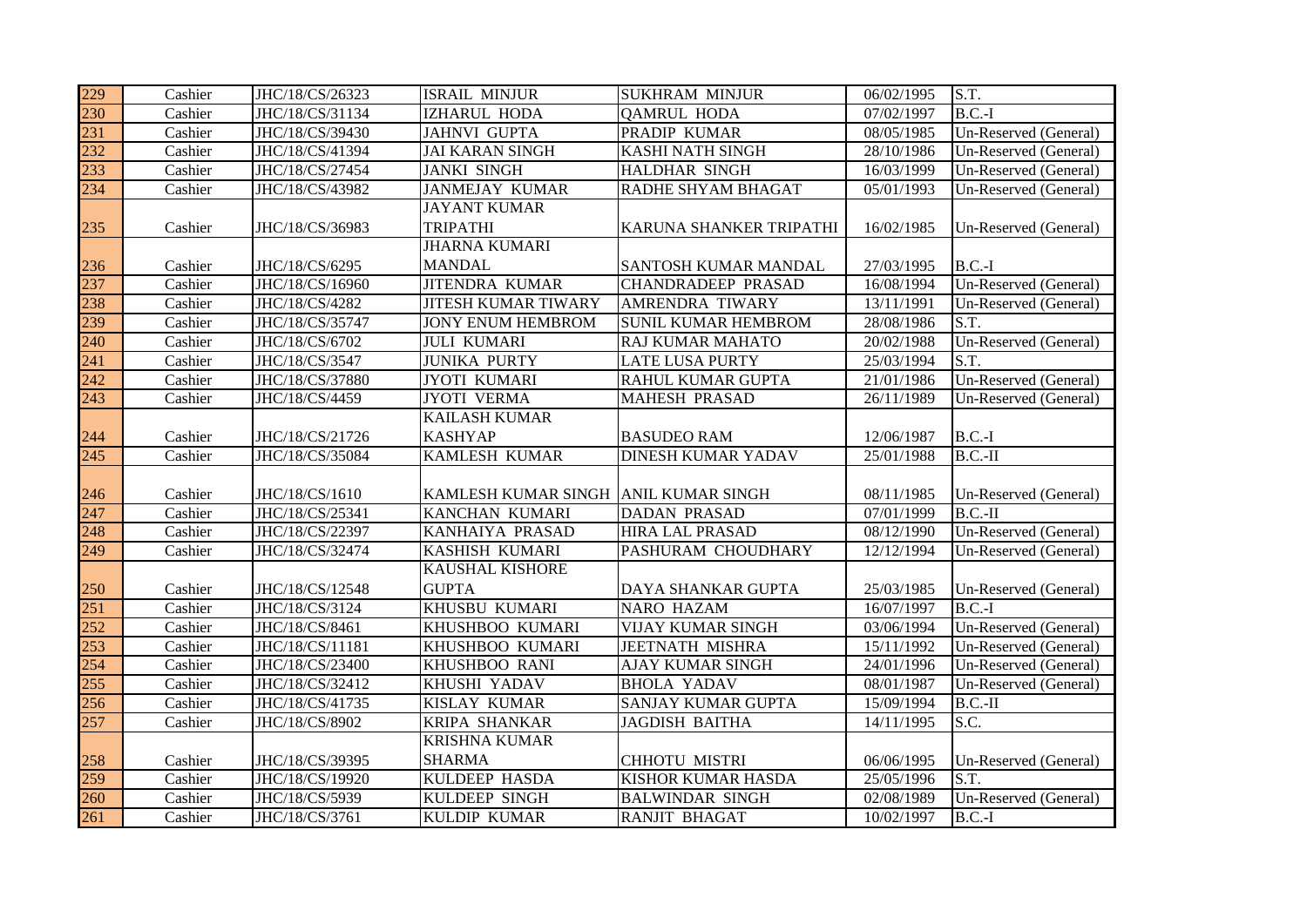| 262 | Cashier | JHC/18/CS/9213  | KUMAR ABHISHEK             | <b>LALIT KUMAR</b>                       | 03/08/1989 | Un-Reserved (General) |
|-----|---------|-----------------|----------------------------|------------------------------------------|------------|-----------------------|
| 263 | Cashier | JHC/18/CS/25503 | <b>KUMAR AYAAN</b>         | <b>DEEPAK CHATTERJEE</b>                 | 23/04/1993 | Un-Reserved (General) |
| 264 | Cashier | JHC/18/CS/32314 | <b>KUMAR GOVINDA</b>       | <b>RAMA KANT TIWARY</b>                  | 02/02/1995 | Un-Reserved (General) |
|     |         |                 |                            |                                          |            |                       |
| 265 | Cashier | JHC/18/CS/40023 | KUMAR SOURAV               | <b>AWADHESH KUMAR TIWARY</b>             | 16/10/1996 | Un-Reserved (General) |
|     |         |                 | KUMARI 9006661243          |                                          |            |                       |
| 266 | Cashier | JHC/18/CS/19558 | <b>PRIYA</b>               | <b>RANA PRATAP SINGH</b>                 | 20/09/1995 | Un-Reserved (General) |
|     |         |                 | <b>KUMARI MOUSAM</b>       |                                          |            |                       |
| 267 | Cashier | JHC/18/CS/25997 | <b>VERMA</b>               | RAJESH KUMAR VERMA                       | 15/06/1993 | Un-Reserved (General) |
| 268 | Cashier | JHC/18/CS/18372 | <b>KUMKUM KUMARI</b>       | KALINDRA MISHRA                          | 11/01/1987 | Un-Reserved (General) |
| 269 | Cashier | JHC/18/CS/24654 | KUMKUM KUMARI              | <b>KUMAR PRABHU JEE</b>                  | 13/02/1995 | Un-Reserved (General) |
| 270 | Cashier | JHC/18/CS/14920 | KUNAL KUMAR                | RAM YATAN MAHTO                          | 01/03/1989 | Un-Reserved (General) |
|     |         |                 |                            |                                          |            |                       |
| 271 | Cashier | JHC/18/CS/5485  |                            | KUNAL KUMAR SHEKHAR PRADIP KUMAR SHEKHAR | 16/03/1987 | Un-Reserved (General) |
|     |         |                 |                            | LATE SAMPURNA NAND                       |            |                       |
| 272 | Cashier | JHC/18/CS/30458 | KUNAL KUMAR TIWARY         | <b>TIWARY</b>                            | 01/09/1996 | Un-Reserved (General) |
| 273 | Cashier | JHC/18/CS/35286 | LATESHWAR BHARATI          | <b>SANATAN BHARATI</b>                   | 04/06/1993 | Un-Reserved (General) |
| 274 | Cashier | JHC/18/CS/38981 | <b>LAXMI KUMARI</b>        | <b>DHARMA KARMALI</b>                    | 14/03/1997 | S.T.                  |
| 275 | Cashier | JHC/18/CS/17095 | LOKENDRA JADAUN            | <b>AVDESH KUMAR JADAUN</b>               | 15/08/1996 | Un-Reserved (General) |
| 276 | Cashier | JHC/18/CS/3412  | MADHUSUDAN SINHA           | <b>LATE RAJKUMAR PRASAD</b>              | 05/01/1984 | $B.C.-II$             |
| 277 | Cashier | JHC/18/CS/23778 | MAHENDRA KUMAR             | <b>SHIV SHANKAR RAJAK</b>                | 15/06/1984 | S.C.                  |
|     |         |                 | <b>MAHESHWAR KUMAR</b>     |                                          |            |                       |
| 278 | Cashier | JHC/18/CS/15934 | <b>SHARMA</b>              | <b>BACHU LAL SHARMA</b>                  | 16/08/1983 | Un-Reserved (General) |
| 279 | Cashier | JHC/18/CS/5422  | MAHFOOZ ALAM               | ABDUL SATTAR KHALIFA                     | 05/11/1995 | Un-Reserved (General) |
| 280 | Cashier | JHC/18/CS/19207 | MALA KUMARI SINGH          | LATE D K SINGH                           | 12/03/1990 | Un-Reserved (General) |
| 281 | Cashier | JHC/18/CS/43636 | <b>MALTI SUNDI</b>         | <b>MANGAL SINGH SUNDI</b>                | 08/08/1990 | S.T.                  |
| 282 | Cashier | JHC/18/CS/14844 | <b>MAMTA KUMARI</b>        | <b>KAILASH YADAV</b>                     | 20/05/1986 | Un-Reserved (General) |
| 283 | Cashier | JHC/18/CS/4150  | MANANJAY KUMAR             | <b>SHYAM BIHARI SINGH</b>                | 29/12/1994 | Un-Reserved (General) |
| 284 | Cashier | JHC/18/CS/5851  | <b>MANISH KUMAR</b>        | <b>JOHARI LAL</b>                        | 27/06/1993 | S.C.                  |
| 285 | Cashier | JHC/18/CS/18477 | <b>MANISH KUMAR</b>        | <b>RAM DEV YADAV</b>                     | 10/11/1991 | $B.C.-II$             |
| 286 | Cashier | JHC/18/CS/37356 | <b>MANISH KUMAR</b>        | SARVENDRA KUMAR                          | 13/12/1993 | Un-Reserved (General) |
| 287 | Cashier | JHC/18/CS/36659 | <b>MANISH MISHRA</b>       | VIKAS CHANDRA MISHRA                     | 12/08/1990 | Un-Reserved (General) |
| 288 | Cashier | JHC/18/CS/22426 | <b>MANISH RAVI</b>         | CHIKU RAM RAVI                           | 12/05/1992 | $\overline{S.C.}$     |
|     |         |                 |                            |                                          |            |                       |
| 289 | Cashier | JHC/18/CS/28137 | MANISH SRIVASTAVA          | ASHOK KUMAR SRIVASTAVA                   | 30/07/1988 | Un-Reserved (General) |
|     |         |                 |                            |                                          |            |                       |
| 290 | Cashier | JHC/18/CS/16271 | MANISH KUMAR GUPTA         | LATE RAM CHANDRA GUPTA                   | 15/12/1995 | Un-Reserved (General) |
|     |         |                 |                            |                                          |            |                       |
| 291 | Cashier | JHC/18/CS/1951  | <b>MANISH KUMAR MISHRA</b> | <b>AKHILESHWAR MISHRA</b>                | 16/12/1983 | Un-Reserved (General) |
|     |         |                 |                            |                                          |            |                       |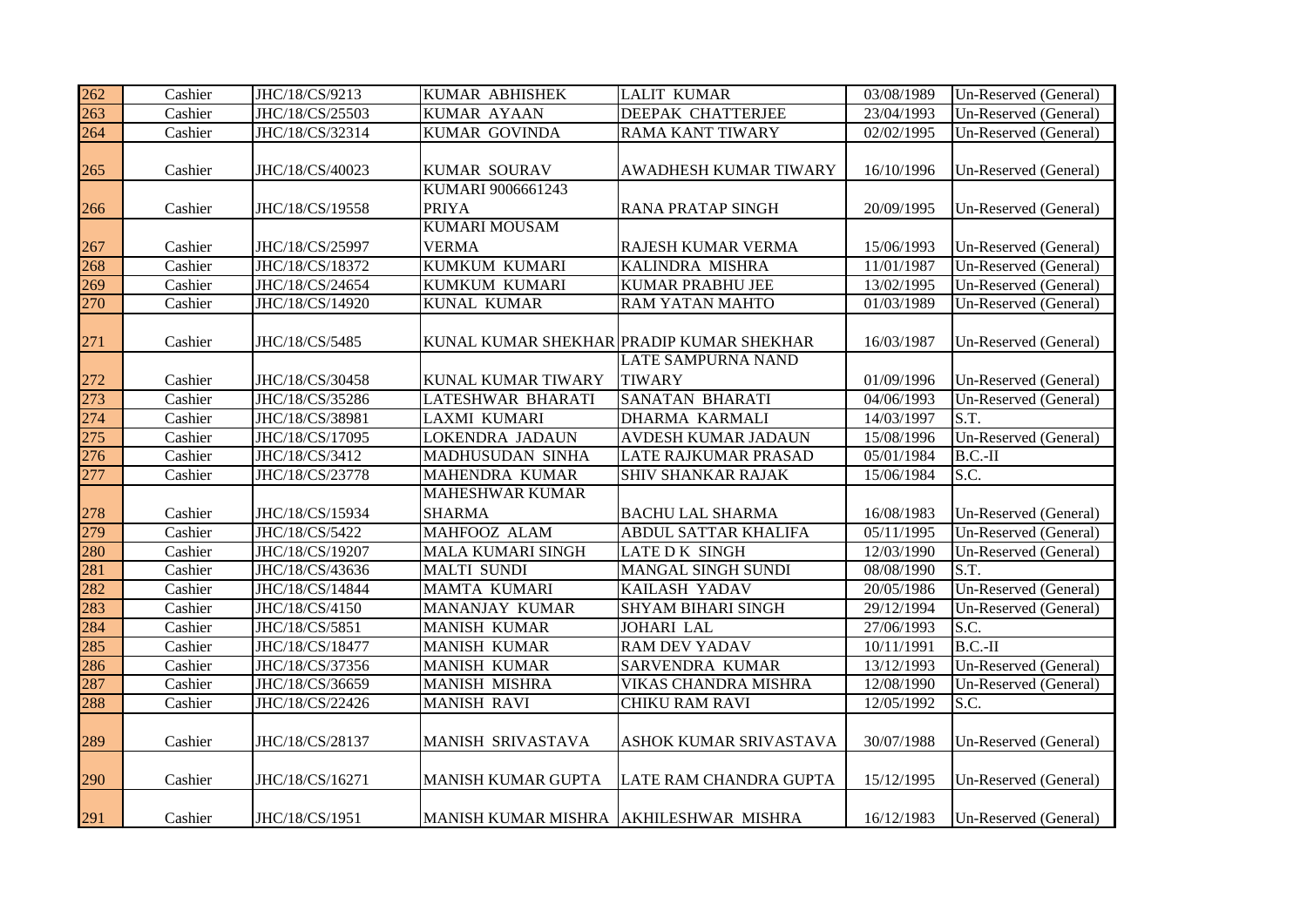| 292 | Cashier | JHC/18/CS/28733 | MANISHA AGARWAL           | ANIL KUMAR AGARWAL                        | 18/12/1993              | Un-Reserved (General) |
|-----|---------|-----------------|---------------------------|-------------------------------------------|-------------------------|-----------------------|
| 293 | Cashier | JHC/18/CS/38777 | <b>MANISHA SINGH</b>      | <b>RAMESH SINGH</b>                       | 22/10/1995              | $B.C.-I$              |
|     |         |                 | <b>MANISHA KUMARI</b>     |                                           |                         |                       |
| 294 | Cashier | JHC/18/CS/36694 | <b>CHOUDHARY</b>          | PAWAN CHOUDHARY                           | 05/11/1993              | Un-Reserved (General) |
| 295 | Cashier | JHC/18/CS/31607 | <b>MANJIT KUMAR</b>       | <b>DINESH KUMAR</b>                       | 09/06/1996              | Un-Reserved (General) |
| 296 | Cashier | JHC/18/CS/14265 | <b>MANOJ KUJUR</b>        | <b>BERTUS KUJUR</b>                       | 26/03/1989              | S.T.                  |
|     |         |                 | <b>MANOJ KUMAR MANOJ</b>  |                                           |                         |                       |
| 297 | Cashier | JHC/18/CS/9712  | <b>KUMAR</b>              | <b>RAJENDRA ROY</b>                       | 12/03/1987              | $B.C.-I$              |
| 298 | Cashier | JHC/18/CS/23950 | MAYA KUMARI               | <b>UMA SHANKAR SINGH</b>                  | 02/01/1991              | Un-Reserved (General) |
| 299 | Cashier | JHC/18/CS/13918 | <b>MAYANK GUPTA</b>       | <b>BIRJAN PRASAD</b>                      | 25/11/1997              | Un-Reserved (General) |
| 300 | Cashier | JHC/18/CS/884   | MD ASIF                   | <b>TAHIR HUSSAIN</b>                      | 01/03/1992              | $B.C.-I$              |
| 301 | Cashier | JHC/18/CS/1060  | MD AZAAD                  | <b>MD ZAKIRUDDIN</b>                      | 12/12/1989              | Un-Reserved (General) |
| 302 | Cashier | JHC/18/CS/27636 | MD HASSAN                 | ANWAR ALI                                 | 05/10/1988              | $B.C.-I$              |
| 303 | Cashier | JHC/18/CS/21512 | MD ZAID                   | MD MOBIN                                  | 09/08/1990              | Un-Reserved (General) |
| 304 | Cashier | JHC/18/CS/19181 | <b>MD ABUTALIB</b>        | SHEIKH MD ILYAS                           | 03/05/1986              | Un-Reserved (General) |
| 305 | Cashier | JHC/18/CS/14948 | MD AMZAD KHAN             | MD ROUSHAN KHAN                           | 05/02/1996              | Un-Reserved (General) |
| 306 | Cashier | JHC/18/CS/27283 | <b>MD FARZANUL RASHID</b> | MD JUNAID AHMED                           | 20/01/1992              | Un-Reserved (General) |
| 307 | Cashier | JHC/18/CS/43763 | MD FASIHUZ ZAMAN          | MD MASIHUZ ZAMAN                          | 14/12/1989              | Un-Reserved (General) |
| 308 | Cashier | JHC/18/CS/38403 | <b>MD IMRAN KHAN</b>      | <b>MD LUKMAN KHAN</b>                     | 08/10/1990              | Un-Reserved (General) |
| 309 | Cashier | JHC/18/CS/27753 | MD IMTIYAZ ANSARI         | MD HUSSAIN ANSARI                         | 10/05/1988              | $B.C.-I$              |
| 310 | Cashier | JHC/18/CS/20763 | <b>MD MIRAJ UDDIN</b>     | MD DAROGA MANSURI                         | 10/05/1997              | Un-Reserved (General) |
| 311 | Cashier | JHC/18/CS/13989 | MD PARWEZ AKHTAR          | MD ATIFUL RAHMAN                          | 10/12/1984              | $B.C.-I$              |
|     |         |                 |                           |                                           |                         |                       |
| 312 | Cashier | JHC/18/CS/34473 |                           | MD SALAHUDDIN ANSARI MD QAMERUDDIN ANSARI | 02/04/1989              | Un-Reserved (General) |
|     |         |                 |                           |                                           |                         |                       |
| 313 | Cashier | JHC/18/CS/12527 | MD SHAHADAT HUSSAIN       | <b>MD SAYEED AHMAD</b>                    | 21/06/1991              | Un-Reserved (General) |
|     |         |                 |                           |                                           |                         |                       |
| 314 | Cashier | JHC/18/CS/25927 | MD SHAHJAHAN ANSARI       | MD LEYAQUAT ANSARI                        | 06/10/1990              | Un-Reserved (General) |
| 315 | Cashier | JHC/18/CS/42869 | <b>MD SHAKEB KHAN</b>     | <b>MD ZUBAIR KHAN</b>                     | $\overline{21}/03/1997$ | Un-Reserved (General) |
| 316 | Cashier | JHC/18/CS/38261 | MD SHAMSHIR ALAM          | MD AZAM                                   | 05/01/1989              | Un-Reserved (General) |
| 317 | Cashier | JHC/18/CS/6341  | <b>MD SHANE ALI</b>       | MD MANSOOR ALAM                           | 16/12/1994              | $B.C.-II$             |
| 318 | Cashier | JHC/18/CS/35082 | MD TAMIM ALAM             | MD AZIMUDDIN                              | 15/02/1995              | $B.C.-II$             |
| 319 | Cashier | JHC/18/CS/39723 | MENJO BOYPAI              | <b>BALBHDRA BOYPAI</b>                    | 21/04/1997              | S.T.                  |
| 320 | Cashier | JHC/18/CS/2332  | MINAKSHI MAHLI            | KALI CHARAN MAHLI                         | 13/07/1984              | S.T.                  |
| 321 | Cashier | JHC/18/CS/14730 | MIRIDULA KUMARI           | SANJAY PRASAD                             | 03/05/1990              | Un-Reserved (General) |
|     |         |                 |                           |                                           |                         |                       |
| 322 | Cashier | JHC/18/CS/7658  | MITHILESH KUMAR           | CHANDESHWAR PRASAD SAH                    | 25/01/1992              | Un-Reserved (General) |
|     |         |                 | <b>MITHLESH KUMAR</b>     |                                           |                         |                       |
| 323 | Cashier | JHC/18/CS/36435 | <b>SHARMA</b>             | <b>RUPLAL THAKUR</b>                      | 05/09/1993              | Un-Reserved (General) |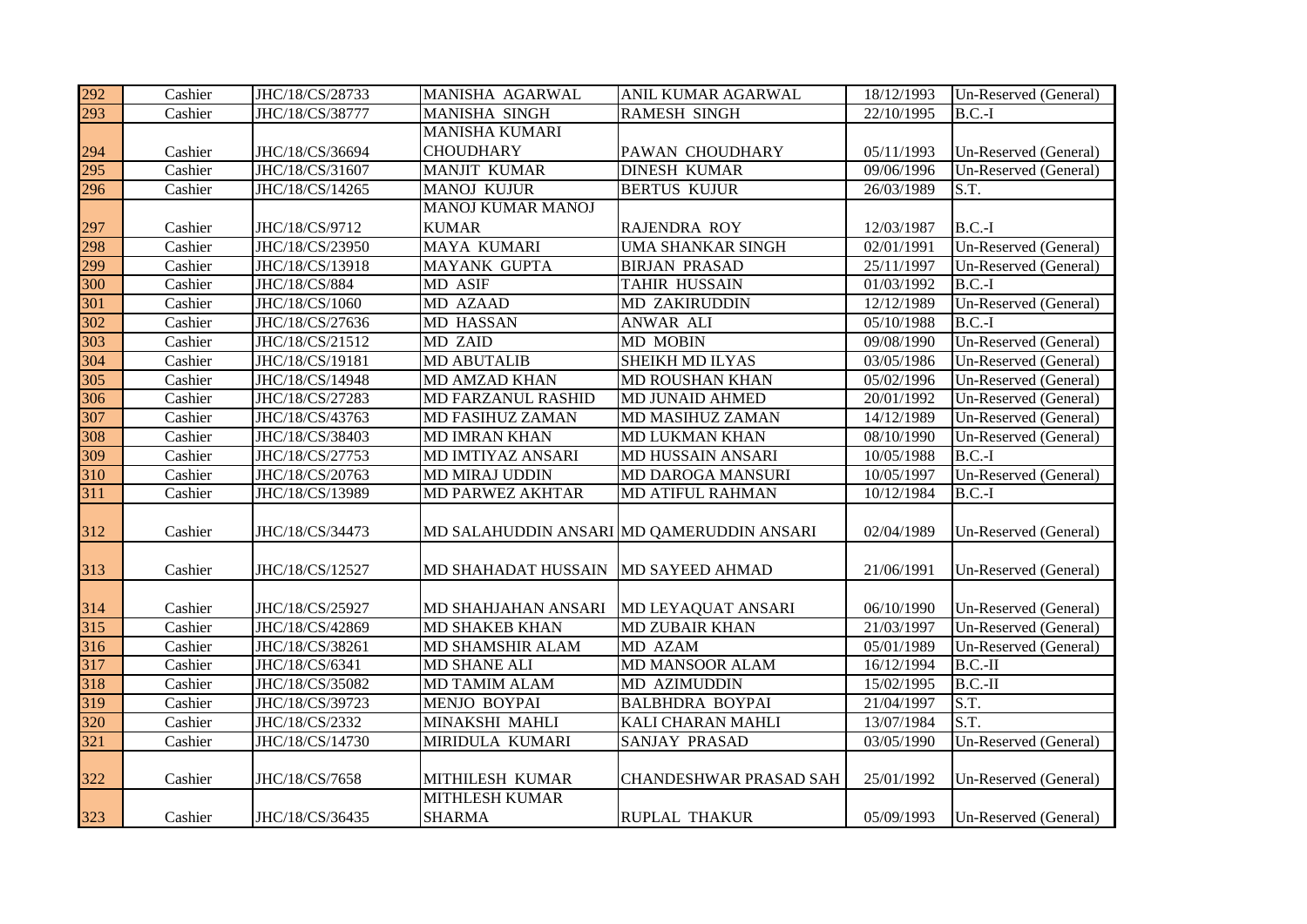| Un-Reserved (General)<br>Un-Reserved (General)<br>Un-Reserved (General)<br>Un-Reserved (General)<br>S.T.<br>Un-Reserved (General) |
|-----------------------------------------------------------------------------------------------------------------------------------|
|                                                                                                                                   |
|                                                                                                                                   |
|                                                                                                                                   |
|                                                                                                                                   |
|                                                                                                                                   |
|                                                                                                                                   |
|                                                                                                                                   |
|                                                                                                                                   |
| S.T.                                                                                                                              |
| Un-Reserved (General)                                                                                                             |
| S.T.                                                                                                                              |
| $B.C.-I$                                                                                                                          |
| S.C.                                                                                                                              |
|                                                                                                                                   |
| Un-Reserved (General)                                                                                                             |
|                                                                                                                                   |
| S.C.                                                                                                                              |
| Un-Reserved (General)                                                                                                             |
|                                                                                                                                   |
| Un-Reserved (General)                                                                                                             |
|                                                                                                                                   |
| Un-Reserved (General)                                                                                                             |
| Un-Reserved (General)                                                                                                             |
| Un-Reserved (General)                                                                                                             |
| Un-Reserved (General)                                                                                                             |
| S.T.                                                                                                                              |
|                                                                                                                                   |
| Un-Reserved (General)                                                                                                             |
| Un-Reserved (General)                                                                                                             |
| Un-Reserved (General)                                                                                                             |
| S.T.                                                                                                                              |
| Un-Reserved (General)                                                                                                             |
| Un-Reserved (General)                                                                                                             |
| $\overline{\text{S.T.}}$                                                                                                          |
| Un-Reserved (General)                                                                                                             |
| Un-Reserved (General)                                                                                                             |
|                                                                                                                                   |
| Un-Reserved (General)                                                                                                             |
|                                                                                                                                   |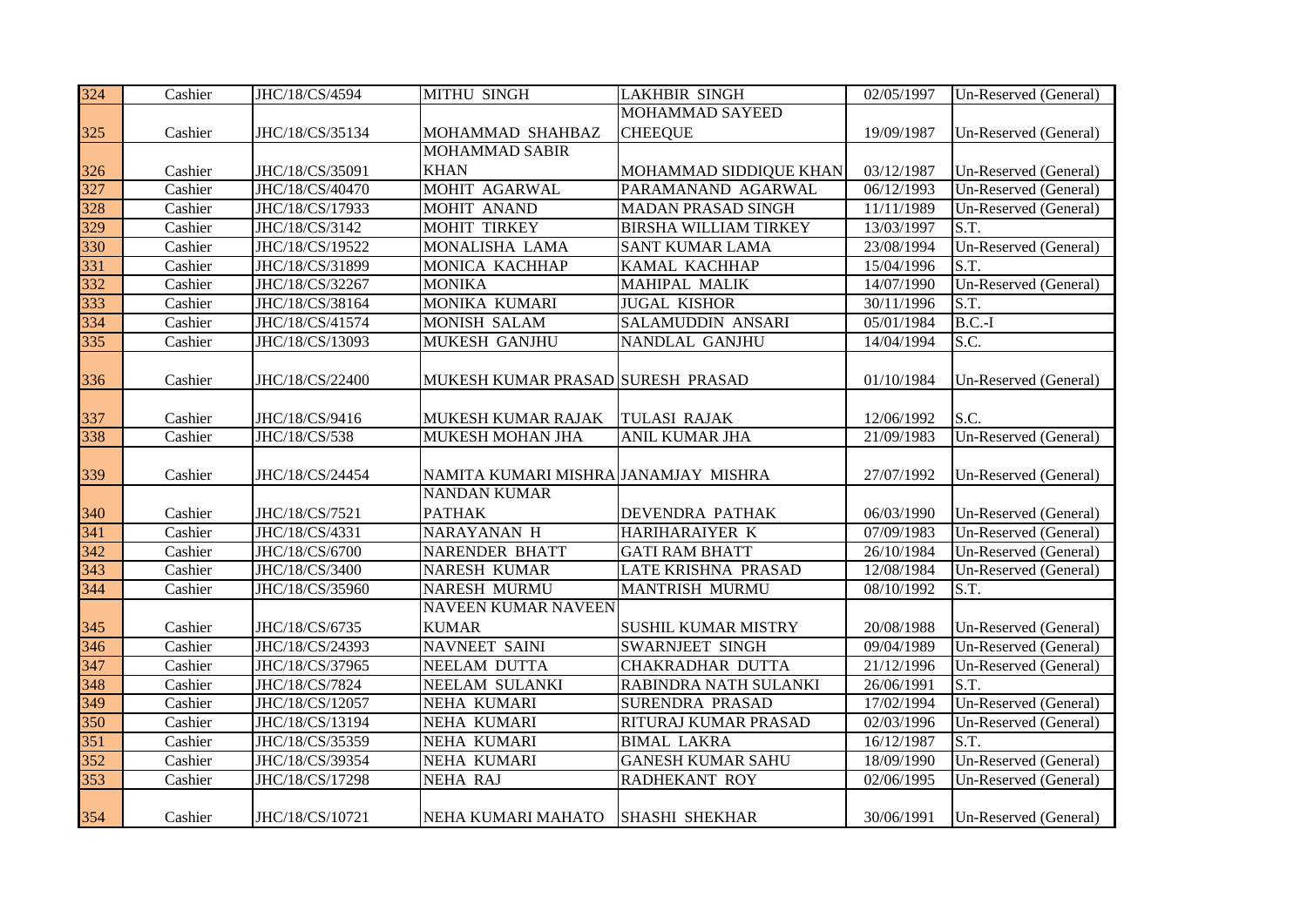| 355 | Cashier | JHC/18/CS/25752 | NEHA KUMARI MANDAL     | PREM KUMAR                   | 02/07/1983 | Un-Reserved (General) |
|-----|---------|-----------------|------------------------|------------------------------|------------|-----------------------|
| 356 | Cashier | JHC/18/CS/16085 | NIBHA KUMARI           | <b>JITENDRA JHA</b>          | 20/12/1993 | Un-Reserved (General) |
| 357 | Cashier | JHC/18/CS/18800 | <b>NIBUL KUMAR ROY</b> | <b>SANTOSHI ROY</b>          | 03/05/1985 | Un-Reserved (General) |
| 358 | Cashier | JHC/18/CS/3165  | NICOLAS GARI           | THOMAS GARI                  | 21/07/1990 | S.T.                  |
|     |         |                 |                        |                              |            |                       |
| 359 | Cashier | JHC/18/CS/20879 | NIDHI SRIVASTAVA       | SUSHIL KUMAR SRIVASTAVA      | 21/04/1995 | Un-Reserved (General) |
| 360 | Cashier | JHC/18/CS/38600 | <b>NIKHIL SARASWAT</b> | <b>OMPRAKASH SARASWAT</b>    | 20/07/1995 | Un-Reserved (General) |
|     |         |                 | NIKHIL 7070360972      |                              |            |                       |
| 361 | Cashier | JHC/18/CS/43382 | <b>KUMAR</b>           | <b>ABHAY KUMAR</b>           | 10/02/1986 | Un-Reserved (General) |
| 362 | Cashier | JHC/18/CS/31176 | NIKITA SRIVASTAVA      | <b>MRIDULESH</b>             | 31/05/1993 | Un-Reserved (General) |
| 363 | Cashier | JHC/18/CS/1015  | NIRAJ KUMAR            | <b>SACHIDANAND YADAV</b>     | 04/10/1996 | Un-Reserved (General) |
|     |         |                 | <b>NIRANJAN KUMAR</b>  |                              |            |                       |
| 364 | Cashier | JHC/18/CS/42821 | <b>MAHATO</b>          | <b>SANTU MAHATO</b>          | 14/09/1996 | Un-Reserved (General) |
| 365 | Cashier | JHC/18/CS/11950 | NIRMAL CHOUHAN         | <b>BAIKUNTH RAM</b>          | 06/05/1993 | Un-Reserved (General) |
| 366 | Cashier | JHC/18/CS/16102 | NIRMAL ALBERT TIGGA    | ELIYAZER TIGGA               | 05/06/1980 | S.T.                  |
| 367 | Cashier | JHC/18/CS/15921 | <b>NISAR PERWEEN</b>   | MD. MAZHAR                   | 23/05/1995 | Un-Reserved (General) |
| 368 | Cashier | JHC/18/CS/38929 | <b>NISHANT KUMAR</b>   | PRAMOD KUMAR                 | 08/06/1989 | Un-Reserved (General) |
| 369 | Cashier | JHC/18/CS/27860 | <b>NISHU KUMAR</b>     | <b>SHIV SUNDAR</b>           | 12/10/1993 | Un-Reserved (General) |
| 370 | Cashier | JHC/18/CS/39032 | NITAL SETHI            | <b>BIJAY KUMAR MAHTHA</b>    | 10/05/1989 | Un-Reserved (General) |
| 371 | Cashier | JHC/18/CS/35183 | NITESH NISHANT         | <b>RATAN KUMAR SINHA</b>     | 09/01/1986 | Un-Reserved (General) |
|     |         |                 |                        |                              |            |                       |
| 372 | Cashier | JHC/18/CS/7200  | NITESH KUMAR KUMAR     | <b>RAM BILASH PANDIT</b>     | 20/01/1989 | Un-Reserved (General) |
| 373 | Cashier | JHC/18/CS/7770  | NITESH KUMAR SINHA     | <b>ANIL KUMAR SINHA</b>      | 14/10/1992 | Un-Reserved (General) |
| 374 | Cashier | JHC/18/CS/9747  | NITIKA VERMA           | <b>KUMAR VIMAL</b>           | 08/05/1989 | $B.C.-II$             |
| 375 | Cashier | JHC/18/CS/8882  | NITISH KUMAR           | KRISHNA PRASAD               | 04/10/1993 | $B.C.-II$             |
| 376 | Cashier | JHC/18/CS/10981 | NITISH KUMAR PRINCE    | <b>MADAN MOHAN MISHRA</b>    | 13/04/1991 | Un-Reserved (General) |
| 377 | Cashier | JHC/18/CS/16556 | NITU KHALKHO           | <b>RATAN ORAON</b>           | 31/01/1992 | S.T.                  |
| 378 | Cashier | JHC/18/CS/13611 | <b>NUTAN KUMARI</b>    | <b>SHANI RAM OROAN</b>       | 15/03/1995 | S.T.                  |
| 379 | Cashier | JHC/18/CS/19525 | OM PRAKASH KUMAR       | <b>ABHIRAM SHARMA</b>        | 25/01/1991 | Un-Reserved (General) |
| 380 | Cashier | JHC/18/CS/39576 | P RAM KRISHNA RAO      | P NAGBHUSAN RAO              | 03/11/1985 | Un-Reserved (General) |
| 381 | Cashier | JHC/18/CS/581   | PANKAJ LODHI           | MURLI MANOHAR LODHI          | 03/03/1991 | Un-Reserved (General) |
|     |         |                 |                        |                              |            |                       |
| 382 | Cashier | JHC/18/CS/10291 | PANKAJ KUMAR PRASAD    | <b>AWADH KISHORE PRASAD</b>  | 04/01/1997 | S.T.                  |
| 383 | Cashier | JHC/18/CS/21463 | PANKAJ KUMAR SINHA     | <b>SATYENDRA KUMAR SINHA</b> | 18/01/1986 | Un-Reserved (General) |
|     |         |                 | <b>PARESH KUMAR</b>    |                              |            |                       |
| 384 | Cashier | JHC/18/CS/4336  | <b>CHAWDA</b>          | VIJAY KUMAR CHAWDA           | 17/03/1988 | Un-Reserved (General) |
| 385 | Cashier | JHC/18/CS/1436  | <b>PAWAN KUMAR</b>     | <b>RAM KUMAR PRASAD</b>      | 03/02/1992 | Un-Reserved (General) |
| 386 | Cashier | JHC/18/CS/14083 | <b>PAWAN KUMAR</b>     | <b>DHAUSHDHAR RAM</b>        | 26/04/1994 | $B.C.-I$              |
|     |         |                 |                        |                              |            |                       |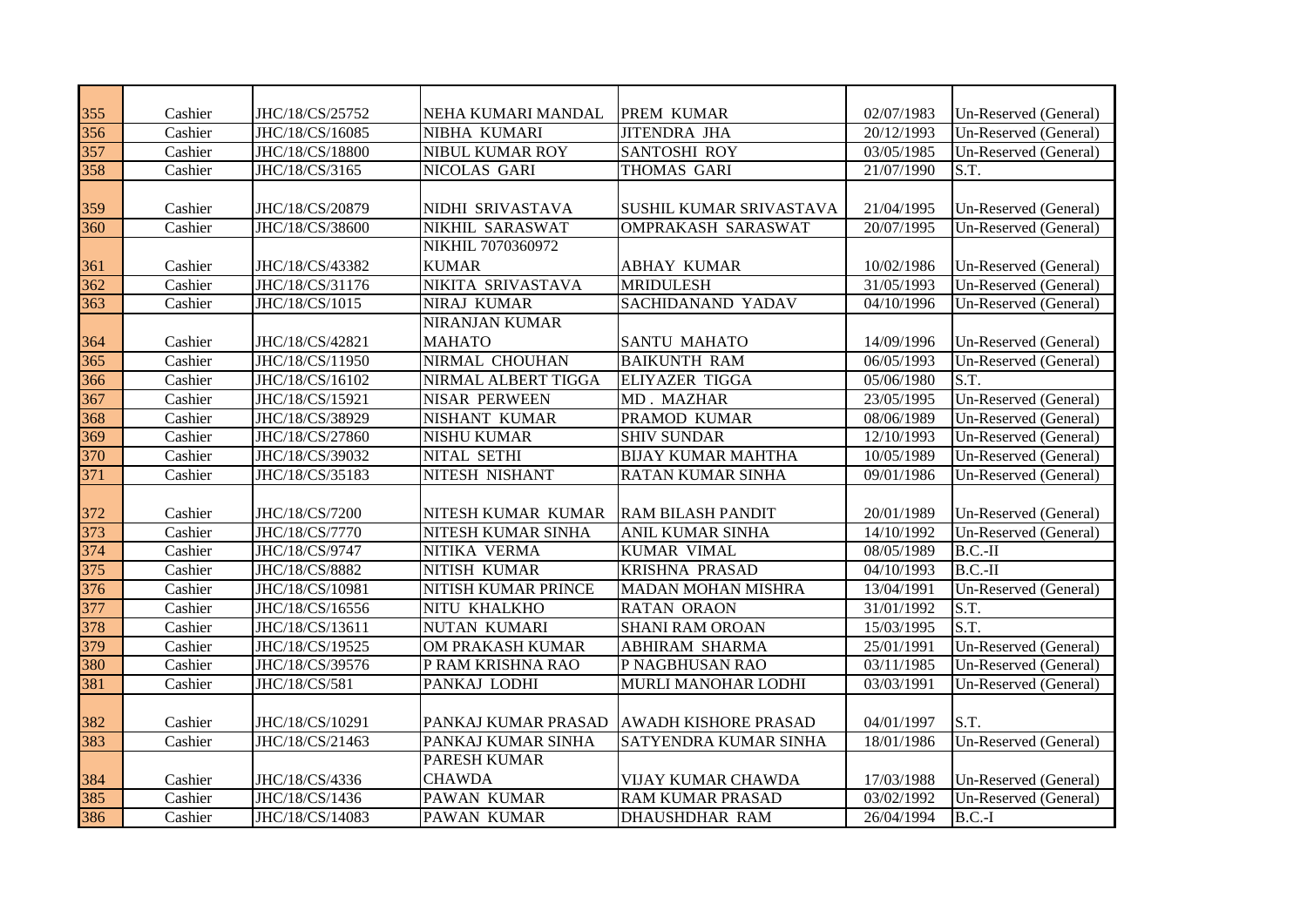|     |         |                 |                      | <b>LATE UDAY CHANDRA</b>    |            |                       |
|-----|---------|-----------------|----------------------|-----------------------------|------------|-----------------------|
| 387 | Cashier | JHC/18/CS/37178 | PAWAN KUMAR          | <b>PRASAD</b>               | 05/08/1989 | Un-Reserved (General) |
| 388 | Cashier | JHC/18/CS/43814 | PINTU GUPTA          | NARESH GUPTA                | 10/01/1984 | Un-Reserved (General) |
| 389 | Cashier | JHC/18/CS/41676 | PITAMBER GHUGHAR     | SHIV NARAYAN GHUGHAR        | 24/02/1989 | Un-Reserved (General) |
|     |         |                 |                      |                             |            |                       |
| 390 | Cashier | JHC/18/CS/20905 | PIYUSH PANKAJ PANDEY | <b>JAY PRAKASH PANDEY</b>   | 22/08/1994 | Un-Reserved (General) |
| 391 | Cashier | JHC/18/CS/19609 | POOJA KUMARI         | <b>BIJAY KUMAR</b>          | 22/09/1995 | $B.C.-II$             |
| 392 | Cashier | JHC/18/CS/43826 | POOJA KUMARI         | RAJENDRA PRASAD             | 10/12/1991 | $B.C.-II$             |
| 393 | Cashier | JHC/18/CS/27092 | POONAM TUDU          | <b>SINGU RAM TUDU</b>       | 10/07/1994 | S.T.                  |
| 394 | Cashier | JHC/18/CS/30327 | PRABHA NAYAK         | KHETU RAM NAYAK             | 30/01/1990 | S.C.                  |
| 395 | Cashier | JHC/18/CS/18046 | PRABHA TIRKEY        | <b>SANTIEL TIRKEY</b>       | 17/12/1994 | S.T.                  |
|     |         |                 |                      | <b>MAHENDRA PRASAD</b>      |            |                       |
| 396 | Cashier | JHC/18/CS/33969 | PRABHAKAR JAISWAL    | <b>JAISWAL</b>              | 28/11/1991 | Un-Reserved (General) |
| 397 | Cashier | JHC/18/CS/9552  | PRABHAT KUMAR        | KRISHNA KUMAR VERMA         | 27/12/1984 | Un-Reserved (General) |
| 398 | Cashier | JHC/18/CS/25018 | PRABHAT KUMAR        | <b>KAMLA KANT SAHU</b>      | 07/12/1989 | Un-Reserved (General) |
| 399 | Cashier | JHC/18/CS/23685 | PRADEEP KUMAR        | <b>DUKHAN MANDAL</b>        | 15/03/1998 | $B.C.-I$              |
|     |         |                 | PRADEEP KUMAR        |                             |            |                       |
| 400 | Cashier | JHC/18/CS/43342 | <b>SHARMA</b>        | <b>DINA NATH RANA</b>       | 31/12/1983 | Un-Reserved (General) |
| 401 | Cashier | JHC/18/CS/18886 | PRADEEP KUMAR SINGH  | MUNYA PRATAP SINGH          | 10/07/1987 | Un-Reserved (General) |
| 402 | Cashier | JHC/18/CS/27308 | PRADIP RANJAN        | <b>KARUN KUMAR DAS</b>      | 11/06/1989 | Un-Reserved (General) |
| 403 | Cashier | JHC/18/CS/5926  | PRAFUL KUMAR         | <b>SATISH KUMAR SINGH</b>   | 11/01/1996 | Un-Reserved (General) |
|     |         |                 | PRAFUL KUMAR         |                             |            |                       |
| 404 | Cashier | JHC/18/CS/32725 | <b>BINDHANI</b>      | <b>BUDHRAM BINDHANI</b>     | 22/04/1988 | Un-Reserved (General) |
| 405 | Cashier | JHC/18/CS/33539 | PRAGYA BHARTI        | RAJIV LOCHAN                | 09/04/1994 | Un-Reserved (General) |
| 406 | Cashier | JHC/18/CS/13060 | PRAKASH KUMAR        | <b>LALU PRASAD YADAV</b>    | 31/12/1988 | Un-Reserved (General) |
| 407 | Cashier | JHC/18/CS/30783 | PRAKASH KUMAR        | <b>SHIV PRASAD</b>          | 22/06/1994 | Un-Reserved (General) |
| 408 | Cashier | JHC/18/CS/34551 | PRAKASH KUMAR        | RAGHUVEER RAM DANGI         | 16/11/1985 | $B.C.-II$             |
|     |         |                 |                      |                             |            |                       |
| 409 | Cashier | JHC/18/CS/6546  | PRAKASH KUMAR SINGH  | YOGENDRA SINGH              | 10/10/1991 | Un-Reserved (General) |
| 410 | Cashier | JHC/18/CS/31809 | PRANAY PRIYANSHU     | RAJNITI PRASAD SINGH        | 09/01/1991 | Un-Reserved (General) |
| 411 | Cashier | JHC/18/CS/20916 | PRANAY PAUL TOPNO    | PRIYATOSH TOPNO             | 08/10/1990 | S.T.                  |
| 412 | Cashier | JHC/18/CS/18533 | PRASAN PRAVEEN EKKA  | PRABHUDAN EKKA              | 09/01/1994 | Un-Reserved (General) |
|     |         |                 |                      | KAMAL NARAYAN               |            |                       |
| 413 | Cashier | JHC/18/CS/16207 | PRASHANT KUMAR       | <b>CHOUDHARY</b>            | 30/06/1984 | Un-Reserved (General) |
| 414 | Cashier | JHC/18/CS/40952 | PRASHANT KUMAR       | <b>DINESH PRASAD TIWARI</b> | 11/10/1991 | Un-Reserved (General) |
| 415 | Cashier | JHC/18/CS/42303 | PRASHANT KUMAR       | DEVENDRA PRASAD             | 10/07/1994 | Un-Reserved (General) |
| 416 | Cashier | JHC/18/CS/26901 | PRASHANT SINHA       | <b>GANESH KUMAR SINHA</b>   | 01/09/1997 | Un-Reserved (General) |
| 417 | Cashier | JHC/18/CS/27804 | PRASHANT VERMA       | VINOD KUMAR VERMA           | 17/09/1994 | $B.C.-I$              |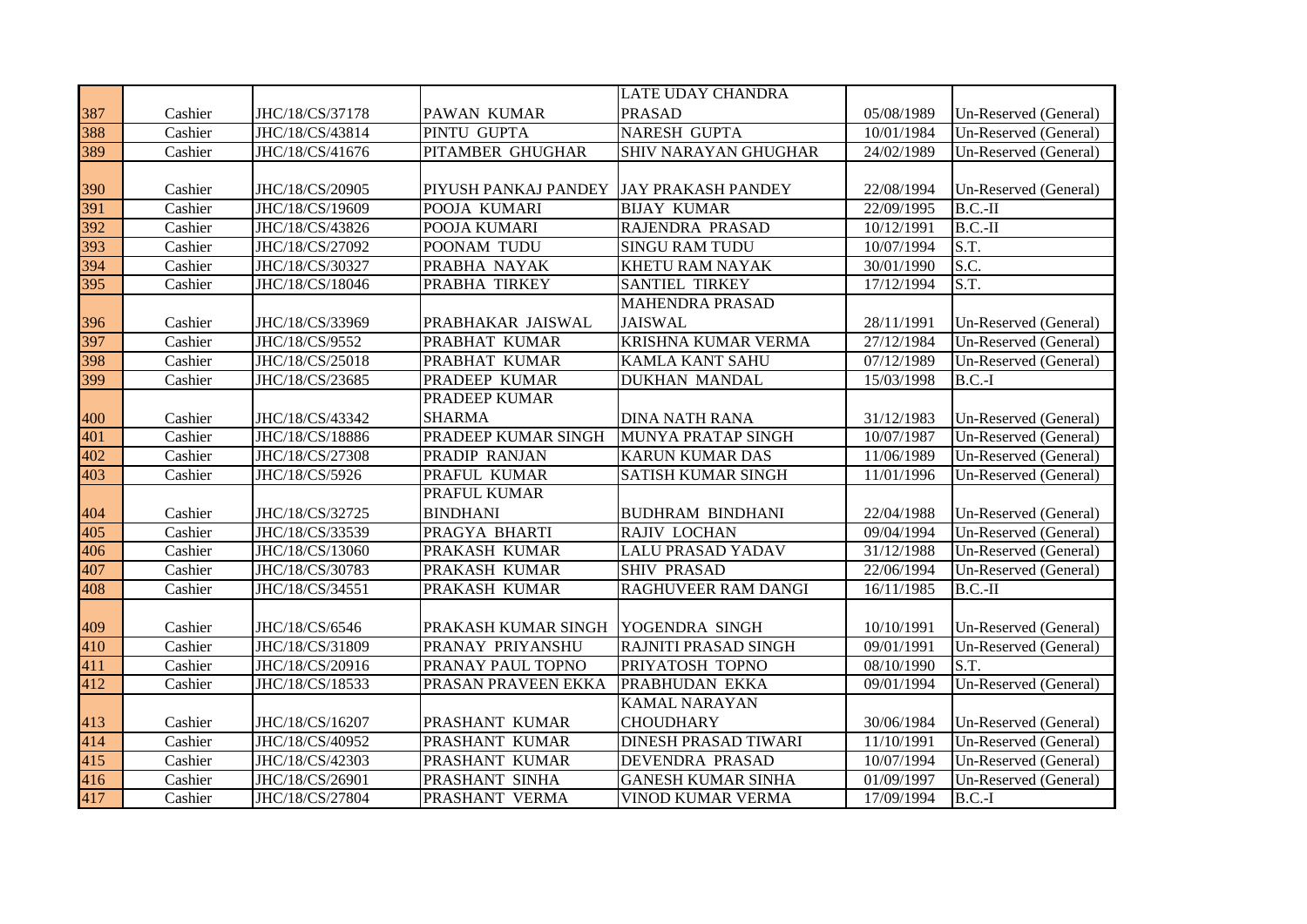| 418 | Cashier | JHC/18/CS/3894  | PRASUN KUMAR VISHAL                 | LATE BRAHMDEO MISHRA      | 11/04/1984 | Un-Reserved (General) |
|-----|---------|-----------------|-------------------------------------|---------------------------|------------|-----------------------|
| 419 | Cashier | JHC/18/CS/30003 | PRATIBHA KACHHAP                    | <b>MANTU KACHHAP</b>      | 12/10/1991 | S.T.                  |
| 420 | Cashier | JHC/18/CS/40235 | PRATIMA RAJNI TIRKEY                | <b>ANTONIS TIRKEY</b>     | 10/10/1989 | S.T.                  |
| 421 | Cashier | JHC/18/CS/5712  | PRAVEEN KUMAR SINGH                 | KAUSHAL KISHOR SINGH      | 01/04/1990 | Un-Reserved (General) |
| 422 | Cashier | JHC/18/CS/33863 | PRAWEEN F BARLA                     | <b>EMAN BARLA</b>         | 05/11/1996 | Un-Reserved (General) |
|     |         |                 |                                     |                           |            |                       |
| 423 | Cashier | JHC/18/CS/23930 | PREETAM KUMAR RAJAK JAMUNA RAJAK    |                           | 22/01/1991 | Un-Reserved (General) |
|     |         |                 |                                     |                           |            |                       |
| 424 | Cashier | JHC/18/CS/3568  | PREETAM KUMAR SINGH MAHESHWAR SINGH |                           | 28/12/1995 | Un-Reserved (General) |
| 425 | Cashier | JHC/18/CS/5490  | PREM GOPE                           | <b>RAMBRIT GOPE</b>       | 05/03/1993 | Un-Reserved (General) |
| 426 | Cashier | JHC/18/CS/22326 | PREM NATH MODAK                     | SHAKTI MODAK              | 03/02/1992 | Un-Reserved (General) |
| 427 | Cashier | JHC/18/CS/22562 | PREMLATA SHAW                       | OM PRAKASH SHAW           | 07/08/1989 | Un-Reserved (General) |
| 428 | Cashier | JHC/18/CS/41540 | PREYASHI DOLLY                      | <b>BINODA NAND JHA</b>    | 08/02/1991 | Un-Reserved (General) |
| 429 | Cashier | JHC/18/CS/28790 | PRINA KUMARI                        | RAM AYODHYA PODDAR        | 28/03/1990 | Un-Reserved (General) |
| 430 | Cashier | JHC/18/CS/1336  | PRINCE KUMAR SINHA                  | AMAR KUMAR SINHA          | 15/02/1994 | Un-Reserved (General) |
| 431 | Cashier | JHC/18/CS/7538  | PRIYA KUJUR                         | RAVINDRA BHAGAT           | 23/04/1989 | S.T.                  |
| 432 | Cashier | JHC/18/CS/11752 | PRIYA KUMARI                        | <b>UMESH PRASAD</b>       | 25/02/1993 | $B.C.-II$             |
| 433 | Cashier | JHC/18/CS/25122 | PRIYA KUMARI                        | <b>MANOJ KUMAR SINHA</b>  | 12/08/1997 | Un-Reserved (General) |
|     |         |                 |                                     |                           |            |                       |
| 434 | Cashier | JHC/18/CS/41654 | PRIYA PATHAK                        | SHANKAR CHANDRA PATHAK    | 08/08/1994 | Un-Reserved (General) |
| 435 | Cashier | JHC/18/CS/38061 | PRIYA RANJAN                        | <b>RAMJEE RAJAK</b>       | 30/03/1993 | Un-Reserved (General) |
| 436 | Cashier | JHC/18/CS/15637 | PRIYANKA KUMARI                     | <b>BASGIT RAM</b>         | 12/12/1989 | Un-Reserved (General) |
| 437 | Cashier | JHC/18/CS/42156 | PRIYANKA PODDAR                     | <b>UMESH PODDAR</b>       | 25/11/1994 | Un-Reserved (General) |
| 438 | Cashier | JHC/18/CS/7874  | PRIYANKA SINGH                      | <b>VIJAY KUMAR SINGH</b>  | 15/09/1998 | Un-Reserved (General) |
| 439 | Cashier | JHC/18/CS/3516  | PRIYANKA SINHA                      | <b>SUBODH KUMAR SINHA</b> | 05/10/1988 | Un-Reserved (General) |
| 440 | Cashier | JHC/18/CS/30059 | PRIYANKA SUNDI                      | PURGUN SUNDI              | 06/08/1998 | S.T.                  |
| 441 | Cashier | JHC/18/CS/3010  | PUJA BHARTI                         | <b>JAI PRAKASH SINGH</b>  | 06/08/1995 | S.T.                  |
| 442 | Cashier | JHC/18/CS/10058 | PUJA KUMARI                         | <b>AJAY PRASAD</b>        | 04/02/1994 | Un-Reserved (General) |
| 443 | Cashier | JHC/18/CS/11047 | PUJA KUMARI                         | <b>BIJAY BHAGAT</b>       | 05/09/1998 | $B.C.-II$             |
| 444 | Cashier | JHC/18/CS/18036 | PUNAM KUMARI                        | MUNNA PRASAD              | 15/02/1993 | Un-Reserved (General) |
| 445 | Cashier | JHC/18/CS/13425 | PUNAM TOPPO                         | <b>CHAMRU TOPPO</b>       | 26/10/1983 | S.T.                  |
|     |         |                 | PURNA CHANDRA                       |                           |            |                       |
| 446 | Cashier | JHC/18/CS/42112 | <b>MANDAL</b>                       | <b>SAGAR MANDAL</b>       | 10/02/1995 | Un-Reserved (General) |
|     |         |                 |                                     |                           |            |                       |
| 447 | Cashier | JHC/18/CS/24797 | PUSHPA KUMARI                       | LAKSHMI NARAYAN MAHTO     | 31/05/1986 | $B.C.-I$              |
| 448 | Cashier | JHC/18/CS/42829 | RACHNA KUMARI                       | <b>LATE OM PRAKAS SAW</b> | 07/10/1993 | Un-Reserved (General) |
| 449 | Cashier | JHC/18/CS/37315 | RAFAQUE ANSARI                      | ISHAQUE ANSARI            | 15/11/1993 | Un-Reserved (General) |
| 450 | Cashier | JHC/18/CS/19844 | <b>RAHAT FIRDOUS</b>                | <b>MD TAHIR</b>           | 30/05/1995 | Un-Reserved (General) |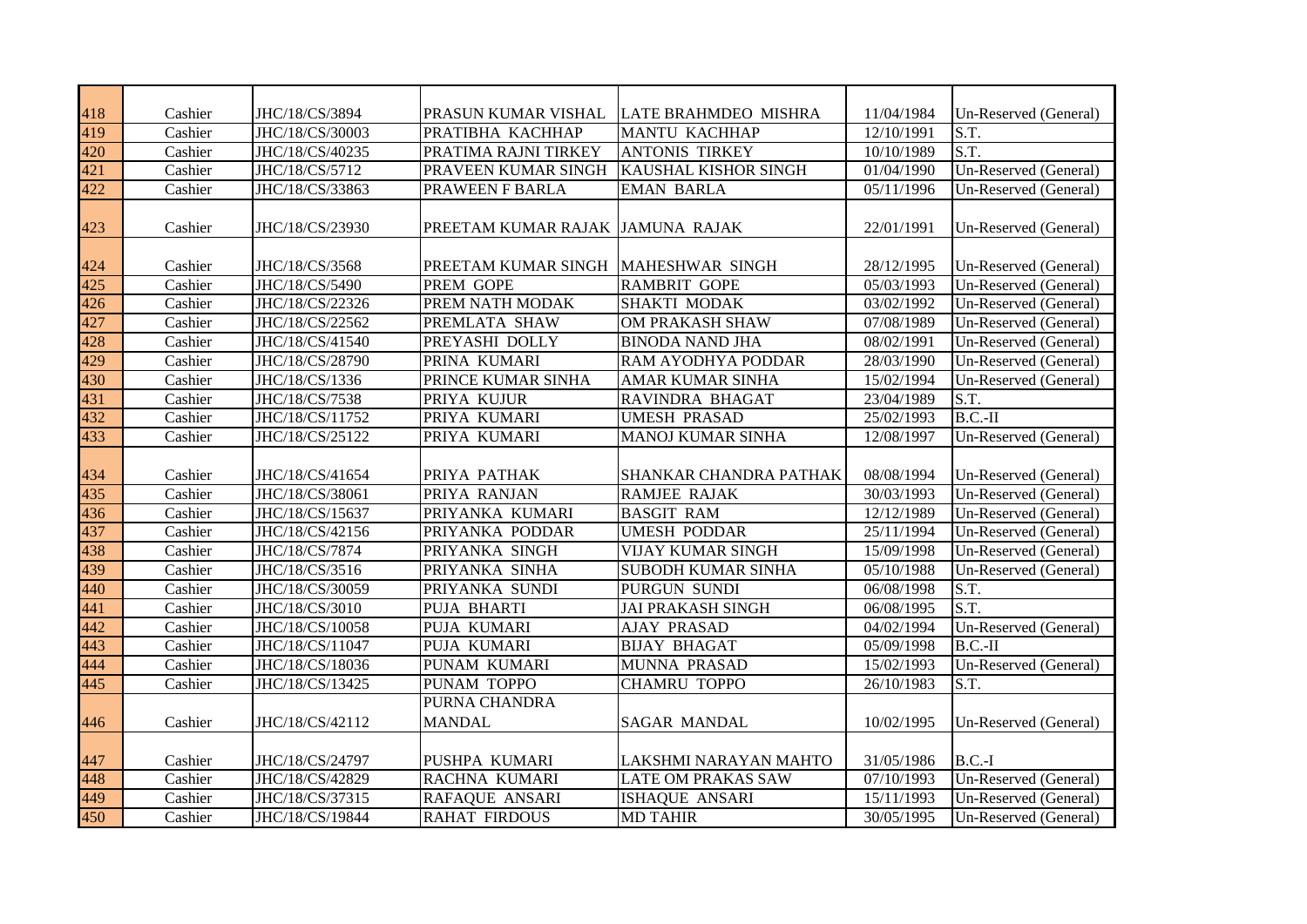| 451 | Cashier | JHC/18/CS/5900  | RAHUL KARMAKAR           | <b>SURESH KARMAKAR</b>    | 13/02/1994 | Un-Reserved (General) |
|-----|---------|-----------------|--------------------------|---------------------------|------------|-----------------------|
| 452 | Cashier | JHC/18/CS/6387  | <b>RAHUL KUMAR</b>       | <b>ASHOK KUMAR</b>        | 25/05/1994 | Un-Reserved (General) |
| 453 | Cashier | JHC/18/CS/17669 | <b>RAHUL KUMAR</b>       | PRAMOD KUMAR PANDEY       | 02/01/1987 | Un-Reserved (General) |
| 454 | Cashier | JHC/18/CS/20614 | <b>RAHUL KUMAR</b>       | RAM CHANDRA RAJAK         | 28/04/1994 | S.C.                  |
| 455 | Cashier | JHC/18/CS/24578 | <b>RAHUL KUMAR</b>       | NAGENDRA RAM              | 12/08/1989 | Un-Reserved (General) |
| 456 | Cashier | JHC/18/CS/26034 | <b>RAHUL KUMAR</b>       | <b>KARTIKE RAM</b>        | 16/10/1995 | S.C.                  |
| 457 | Cashier | JHC/18/CS/36932 | <b>RAHUL KUMAR</b>       | <b>ASHOK KUMAR DANGI</b>  | 16/05/1990 | Un-Reserved (General) |
| 458 | Cashier | JHC/18/CS/38682 | <b>RAHUL KUMAR</b>       | SANJAY KUMAR MALAKAR      | 11/12/1990 | Un-Reserved (General) |
| 459 | Cashier | JHC/18/CS/25873 | <b>RAHUL RANJAN</b>      | <b>GOPAL PANDEY</b>       | 02/11/1986 | Un-Reserved (General) |
| 460 | Cashier | JHC/18/CS/9009  | <b>RAHUL SAH</b>         | <b>MAHESH SAH</b>         | 30/01/1997 | Un-Reserved (General) |
|     |         |                 | <b>RAHUL KUMAR</b>       |                           |            |                       |
| 461 | Cashier | JHC/18/CS/26960 | <b>BATABYAL</b>          | <b>BIJAY BATABYAL</b>     | 10/03/1988 | Un-Reserved (General) |
|     |         |                 | <b>RAHUL KUMAR</b>       |                           |            |                       |
| 462 | Cashier | JHC/18/CS/8263  | <b>CHOURASIA</b>         | <b>BALESWAR CHOURASIA</b> | 17/02/1986 | Un-Reserved (General) |
| 463 | Cashier | JHC/18/CS/43830 | <b>RAHUL KUMAR GUPTA</b> | SHIV PRASAD GUPTA         | 21/09/1992 | Un-Reserved (General) |
| 464 | Cashier | JHC/18/CS/28470 | RAHUL KUMAR MISHRA       | RAMAN KUMAR MISHRA        | 03/01/1992 | Un-Reserved (General) |
| 465 | Cashier | JHC/18/CS/34652 | RAHUL KUMAR PRASAD       | <b>SHIV KUMAR PRASAD</b>  | 10/07/1990 | Un-Reserved (General) |
| 466 | Cashier | JHC/18/CS/33819 | RAHUL KUMAR SINGH        | MRITUNJAY PRASAD SINGH    | 20/09/1985 | Un-Reserved (General) |
| 467 | Cashier | JHC/18/CS/40700 | <b>RAHUL KUMAR SONI</b>  | <b>DILIP PRASAD SONI</b>  | 01/01/1989 | Un-Reserved (General) |
| 468 | Cashier | JHC/18/CS/35087 | <b>RAJ KAMAL</b>         | <b>HALU NAG</b>           | 14/10/1991 | S.T.                  |
| 469 | Cashier | JHC/18/CS/19658 | <b>RAJ KIRAN</b>         | JAI LAL                   | 11/03/1995 | Un-Reserved (General) |
| 470 | Cashier | JHC/18/CS/10234 | RAJ KUMAR THAKUR         | KAUSHAL THAKUR            | 09/09/1988 | Un-Reserved (General) |
| 471 | Cashier | JHC/18/CS/39065 | RAJ KUMAR GUPTA          | <b>BHOLA PRASAD GUPTA</b> | 12/10/1991 | Un-Reserved (General) |
| 472 | Cashier | JHC/18/CS/3650  | <b>RAJ KUMAR PRASAD</b>  | NAGESHWAR PRASAD          | 26/12/1994 | Un-Reserved (General) |
|     |         |                 | <b>RAJ KUMAR</b>         |                           |            |                       |
| 473 | Cashier | JHC/18/CS/23728 | VISHWAKARMA              | KALI VISHWAKARMA          | 27/11/1988 | $B.C.-I$              |
| 474 | Cashier | JHC/18/CS/41876 | RAJ KUMAR YADAV          | MAHADEO YADAV             | 23/02/1991 | Un-Reserved (General) |
| 475 | Cashier | JHC/18/CS/37616 | <b>RAJA NAMDEO</b>       | RAJESH NAMDEO             | 06/01/1994 | Un-Reserved (General) |
| 476 | Cashier | JHC/18/CS/33753 | RAJANI KUMARI            | <b>UTTAM RANJAN</b>       | 02/08/1995 | Un-Reserved (General) |
| 477 | Cashier | JHC/18/CS/26055 | <b>RAJAT SINGH DEO</b>   | L N SINGH DEO             | 12/01/1995 | Un-Reserved (General) |
| 478 | Cashier | JHC/18/CS/27210 | RAJBALA PASWAN           | RAJKISHOR PASWAN          | 30/04/1994 | S.C.                  |
|     |         |                 |                          |                           |            |                       |
| 479 | Cashier | JHC/18/CS/5406  | RAJEEV RANJAN KUMAR      | KADAM RAM                 | 30/09/1995 | S.C.                  |
|     |         |                 |                          | PROF BISHWAMBHAR          |            |                       |
| 480 | Cashier | JHC/18/CS/29757 | RAJESH KUMAR             | <b>PRASAD</b>             | 15/01/1986 | Un-Reserved (General) |
| 481 | Cashier | JHC/18/CS/29560 | RAJESH KUMAR JHA         | PREMANAND JHA             | 22/12/1993 | Un-Reserved (General) |
| 482 | Cashier | JHC/18/CS/15664 | <b>RAJKUMAR SINGH</b>    | <b>AMARNATH SINGH</b>     | 01/04/1988 | Un-Reserved (General) |
| 483 | Cashier | JHC/18/CS/34623 | RAJNI KACHHAP            | MAHAMAYA KACHHAP          | 13/02/1998 | S.T.                  |
| 484 | Cashier | JHC/18/CS/14993 | <b>RAJNISH PUSKAR</b>    | RAM PRIT CHOUDHARY        | 05/06/1988 | S.C.                  |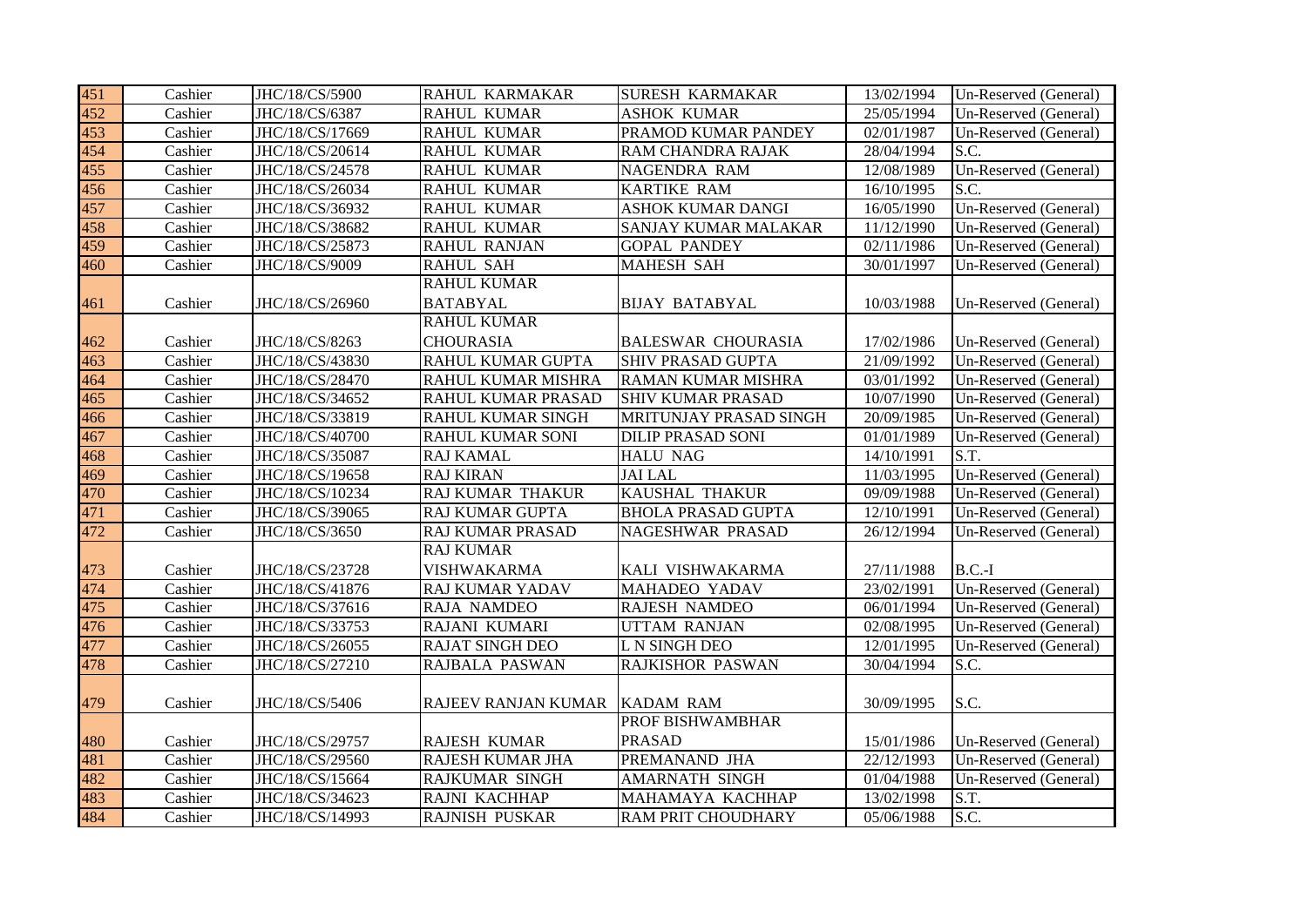| 485 | Cashier | JHC/18/CS/25274 | <b>RAJU RAJAK</b>     | <b>GANESH RAJAK</b>       | 18/09/1993 | S.C.                  |
|-----|---------|-----------------|-----------------------|---------------------------|------------|-----------------------|
| 486 | Cashier | JHC/18/CS/34718 | <b>RAKESH SINGH</b>   | <b>BIJAY KUMAR SINGH</b>  | 29/08/1986 | Un-Reserved (General) |
| 487 | Cashier | JHC/18/CS/2715  | RAKESH KUMAR SAHA     | RAMADHAR SAHA             | 02/07/1992 | Un-Reserved (General) |
|     |         |                 |                       |                           |            |                       |
| 488 | Cashier | JHC/18/CS/15778 | RAKESH KUMAR YADAV    | RAJENDRA YADAV            | 18/05/1989 | Un-Reserved (General) |
| 489 | Cashier | JHC/18/CS/22388 | RAKESH RANJAN DUBEY   | <b>UJJWAL DUBEY</b>       | 22/04/1993 | Un-Reserved (General) |
| 490 | Cashier | JHC/18/CS/8303  | RAKHI KUMARI          | <b>CHHUNU RAM</b>         | 17/08/1991 | S.C.                  |
| 491 | Cashier | JHC/18/CS/12415 | RAM KRISHNA JHA       | TRIBHUWAN NATH NATH       | 02/12/1990 | Un-Reserved (General) |
| 492 | Cashier | JHC/18/CS/36507 | <b>RAMESH DEMTA</b>   | <b>SOMA MUNDA DEMTA</b>   | 14/05/1990 | S.T.                  |
| 493 | Cashier | JHC/18/CS/13416 | RAMSAWROOP KUMAR      | RADHA BIHARI MISTRI       | 05/09/1995 | Un-Reserved (General) |
|     |         |                 | RANA SAT VIJAY SINGH  | <b>CHANDI KUMAR SINGH</b> |            |                       |
| 494 | Cashier | JHC/18/CS/25724 | <b>PRADHAN</b>        | <b>MUNDA</b>              | 27/07/1990 | S.T.                  |
|     |         |                 |                       |                           |            |                       |
| 495 | Cashier | JHC/18/CS/24168 | <b>RANJAN KUMAR</b>   | PYARE LATE PYARE LAL LAL  | 04/07/1985 | S.C.                  |
| 496 | Cashier | JHC/18/CS/24758 | <b>RANJEET KUMAR</b>  | <b>JIWADHAN MAHTO</b>     | 21/01/1995 | $B.C.-I$              |
| 497 | Cashier | JHC/18/CS/34740 | <b>RANJEET KUMAR</b>  | <b>CHANDRADEEP PRASAD</b> | 12/06/1993 | Un-Reserved (General) |
| 498 | Cashier | JHC/18/CS/10236 | <b>RANJEET PRASAD</b> | <b>MAHESH PRASAD SAW</b>  | 26/01/1990 | Un-Reserved (General) |
| 499 | Cashier | JHC/18/CS/30683 | <b>RANJIT TOPPO</b>   | MICHAEL TOPPO             | 19/10/1996 | S.T.                  |
| 500 | Cashier | JHC/18/CS/8865  | <b>RASHID KHAN</b>    | YAQUB ALI KHAN            | 21/07/1988 | Un-Reserved (General) |
| 501 | Cashier | JHC/18/CS/20312 | <b>RASHMI</b>         | RAJENDRA PRASAD           | 17/11/1993 | Un-Reserved (General) |
| 502 | Cashier | JHC/18/CS/29322 | RAVI BHATTACHARJEE    | LATE K K BHATTACHARJEE    | 22/02/1989 | Un-Reserved (General) |
| 503 | Cashier | JHC/18/CS/28575 | RAVI HEMBROM          | <b>SHABUA HEMBROM</b>     | 29/11/1990 | S.T.                  |
| 504 | Cashier | JHC/18/CS/42825 | <b>RAVI KUMAR</b>     | MAHESHWAR SONAR           | 16/05/1991 | Un-Reserved (General) |
| 505 | Cashier | JHC/18/CS/44114 | <b>RAVI KUMAR</b>     | KULDIP KUMAR              | 17/09/1992 | Un-Reserved (General) |
| 506 | Cashier | JHC/18/CS/15168 | <b>RAVI PRASAD</b>    | VIDYA NAND PRASAD         | 01/02/1989 | Un-Reserved (General) |
| 507 | Cashier | JHC/18/CS/26572 | <b>RAVI RANJAN</b>    | VINOD VISHWAKARMA         | 19/09/1993 | $B.C.-II$             |
| 508 | Cashier | JHC/18/CS/924   | <b>RAVI SHANKAR</b>   | <b>SUSHIL KUMAR</b>       | 20/01/1996 | S.C.                  |
|     |         |                 |                       |                           |            |                       |
| 509 | Cashier | JHC/18/CS/26515 | RAVI SINHA            | DILIP KUMAR SHRIVASTAVA   | 14/02/1987 | Un-Reserved (General) |
| 510 | Cashier | JHC/18/CS/43091 | <b>RAVI KANT</b>      | <b>ARJUN PRASAD</b>       | 25/06/1986 | Un-Reserved (General) |
| 511 | Cashier | JHC/18/CS/13202 | <b>RAVINDRA KUMAR</b> | <b>JANAK RAM</b>          | 02/01/1984 | Un-Reserved (General) |
| 512 | Cashier | JHC/18/CS/12185 | RAVINDRA RAJ          | SANJAY KUMAR SINHA        | 06/05/1995 | Un-Reserved (General) |
|     |         |                 | <b>RAVINDRA KUMAR</b> |                           |            |                       |
| 513 | Cashier | JHC/18/CS/43625 | <b>MURMU</b>          | HIRALAL MURMU             | 20/02/1994 | S.T.                  |
| 514 | Cashier | JHC/18/CS/32460 | RAVISH RANJAN         | NARENDRA SINGH            | 11/01/1992 | Un-Reserved (General) |
| 515 | Cashier | JHC/18/CS/28130 | RAZI AHAMED           | RAQUIB ANSARI             | 09/10/1990 | Un-Reserved (General) |
| 516 | Cashier | JHC/18/CS/42855 | <b>REHAN KHAN</b>     | <b>SERAJ KHAN</b>         | 05/01/1998 | Un-Reserved (General) |
| 517 | Cashier | JHC/18/CS/7846  | REKHA RANI TOPNO      | <b>SUSHIL KUMAR TOPNO</b> | 14/11/1986 | S.T.                  |
| 518 | Cashier | JHC/18/CS/6157  | <b>RENU LAL</b>       | PREM NARAYAN LAL          | 24/10/1983 | Un-Reserved (General) |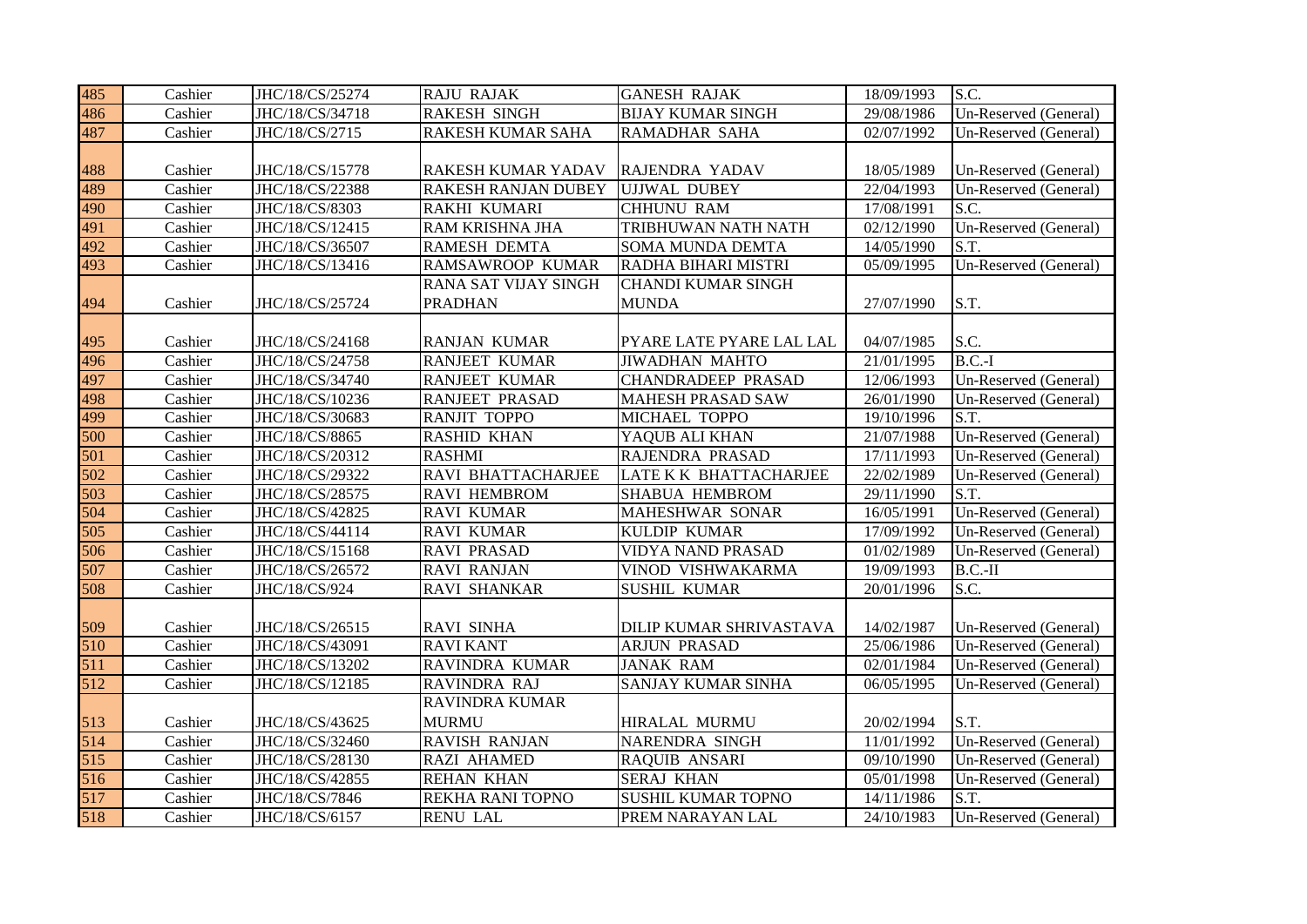| 519 | Cashier | JHC/18/CS/9200  | <b>RESHMA KHATOON</b>      | <b>SAKUR ANSARI</b>         | 27/05/1994 | $B.C.-I$                 |
|-----|---------|-----------------|----------------------------|-----------------------------|------------|--------------------------|
|     |         |                 |                            | <b>MITHILESH KUMAR</b>      |            |                          |
|     |         |                 |                            | <b>MITHILESH KUMAR</b>      |            |                          |
| 520 | Cashier | JHC/18/CS/13825 | <b>RESHU KUMARI</b>        | MITHILESH KUMAR             | 10/09/1996 | $B.C.-II$                |
| 521 | Cashier | JHC/18/CS/41058 | <b>RINI SINGH KUNTIA</b>   | <b>BALBAL SINGH KUNTIA</b>  | 05/01/1993 | S.T.                     |
| 522 | Cashier | JHC/18/CS/24378 | <b>RINKU THAKUR</b>        | NAGESHWAR THAKUR            | 31/01/1989 | $B.C.-II$                |
|     |         |                 | <b>RISHIKESH KUMAR</b>     |                             |            |                          |
| 523 | Cashier | JHC/18/CS/24837 | YADAV                      | RAMPYAR YADAV               | 13/02/1995 | Un-Reserved (General)    |
| 524 | Cashier | JHC/18/CS/17397 | <b>RITESH KUMAR</b>        | OM PRAKASH SINGH            | 15/09/1985 | Un-Reserved (General)    |
| 525 | Cashier | JHC/18/CS/39295 | RITU MEHROTRA              | <b>BAIJNATH MEHROTRA</b>    | 10/03/1988 | Un-Reserved (General)    |
| 526 | Cashier | JHC/18/CS/3851  | <b>RITU SINGH</b>          | LATE DAYA NAND SINGH        | 10/11/1988 | Un-Reserved (General)    |
| 527 | Cashier | JHC/18/CS/25974 | <b>ROHIT KUJUR</b>         | <b>WALTER KUJUR</b>         | 30/03/1993 | $\overline{S.T.}$        |
| 528 | Cashier | JHC/18/CS/18836 | <b>ROHIT KUMAR</b>         | <b>RAM PRAKASH</b>          | 11/10/1994 | Un-Reserved (General)    |
|     |         |                 |                            |                             |            |                          |
| 529 | Cashier | JHC/18/CS/40759 | <b>ROHIT RAVI</b>          | KAMESHWAR PRASAD SINHA      | 01/02/1989 | Un-Reserved (General)    |
| 530 | Cashier | JHC/18/CS/42874 | ROHIT SWARKAR              | DAWARIKA SWARNKAR           | 11/08/1996 | $B.C.-I$                 |
| 531 | Cashier | JHC/18/CS/40856 | ROHIT VISHWAKARMA          | DILIP VISHWAKARMA           | 23/07/1991 | Un-Reserved (General)    |
| 532 | Cashier | JHC/18/CS/23891 | ROHIT KUMAR KUMAR          | <b>RAVI GOPE</b>            | 09/02/1995 | $B.C.-II$                |
| 533 | Cashier | JHC/18/CS/10257 | ROHIT KUMAR GUPTA          | PRADEEP KUMAR GUPTA         | 02/10/1991 | $B.C.-I$                 |
| 534 | Cashier | JHC/18/CS/43587 | ROHIT KUMAR LALA           | RAMESH CHANDRA LALA         | 04/07/1985 | Un-Reserved (General)    |
| 535 | Cashier | JHC/18/CS/22860 | <b>ROSHAN DAVE</b>         | <b>GYAN NATH DAVE</b>       | 06/12/1991 | Un-Reserved (General)    |
| 536 | Cashier | JHC/18/CS/38455 | <b>ROSHAN KUJUR</b>        | <b>JOHN KUJUR</b>           | 25/11/1987 | S.T.                     |
| 537 | Cashier | JHC/18/CS/12918 | SABITA LINDA               | SINGHAM LINDA               | 20/12/1990 | $\overline{\text{S.T.}}$ |
|     |         |                 |                            | <b>DHRUVE PRASAD KAR</b>    |            |                          |
| 538 | Cashier | JHC/18/CS/37010 | <b>SACHIN KAR PATHAK</b>   | <b>PATHAK</b>               | 05/09/1993 | Un-Reserved (General)    |
|     |         |                 |                            |                             |            |                          |
| 539 | Cashier | JHC/18/CS/37005 | <b>SACHINDRA KUMAR LAL</b> | RAM JEEVAN LAL              | 01/07/1988 | Un-Reserved (General)    |
| 540 | Cashier | JHC/18/CS/22223 | SADHWEE KUMARI             | <b>RAM LAKHAN SINGH</b>     | 02/03/1990 | Un-Reserved (General)    |
| 541 | Cashier | JHC/18/CS/38267 | <b>SAGAR SINHA</b>         | <b>BIRENDRA SINHA</b>       | 23/03/1994 | Un-Reserved (General)    |
| 542 | Cashier | JHC/18/CS/35835 | <b>SAHJAD KHAN</b>         | <b>JAHUR</b>                | 12/01/1985 | Un-Reserved (General)    |
| 543 | Cashier | JHC/18/CS/10804 | SAJID ANSARI               | <b>MD HADISH ANSARI</b>     | 08/10/1986 | Un-Reserved (General)    |
| 544 | Cashier | JHC/18/CS/12241 | <b>SAKET PRASHANT</b>      | <b>SHEO PUJAN SINGH</b>     | 15/09/1994 | Un-Reserved (General)    |
| 545 | Cashier | JHC/18/CS/8933  | <b>SAMEER HORO</b>         | <b>NAVEEN HORO</b>          | 13/02/1993 | S.T.                     |
|     |         |                 |                            | <b>LATE BISHNU CHARAN</b>   |            |                          |
| 546 | Cashier | JHC/18/CS/32927 | <b>SAMEER KUMAR</b>        | <b>MAHTO</b>                | 03/04/1990 | $B.C.-I$                 |
| 547 | Cashier | JHC/18/CS/39462 | <b>SAMIR KERKETTA</b>      | ANASTATIUS KERKETTA         | 24/09/1990 | S.T.                     |
|     |         |                 | <b>SAMIR FELICIAN</b>      |                             |            |                          |
| 548 | Cashier | JHC/18/CS/24288 | <b>KERKETTA</b>            | ALEXIUS KERKETTA            | 21/05/1984 | Un-Reserved (General)    |
| 549 | Cashier | JHC/18/CS/43941 | <b>SANDEEP BARAIK</b>      | <b>GAJENDRA CHIK BARAIK</b> | 22/02/1984 | S.T.                     |
|     |         |                 |                            |                             |            |                          |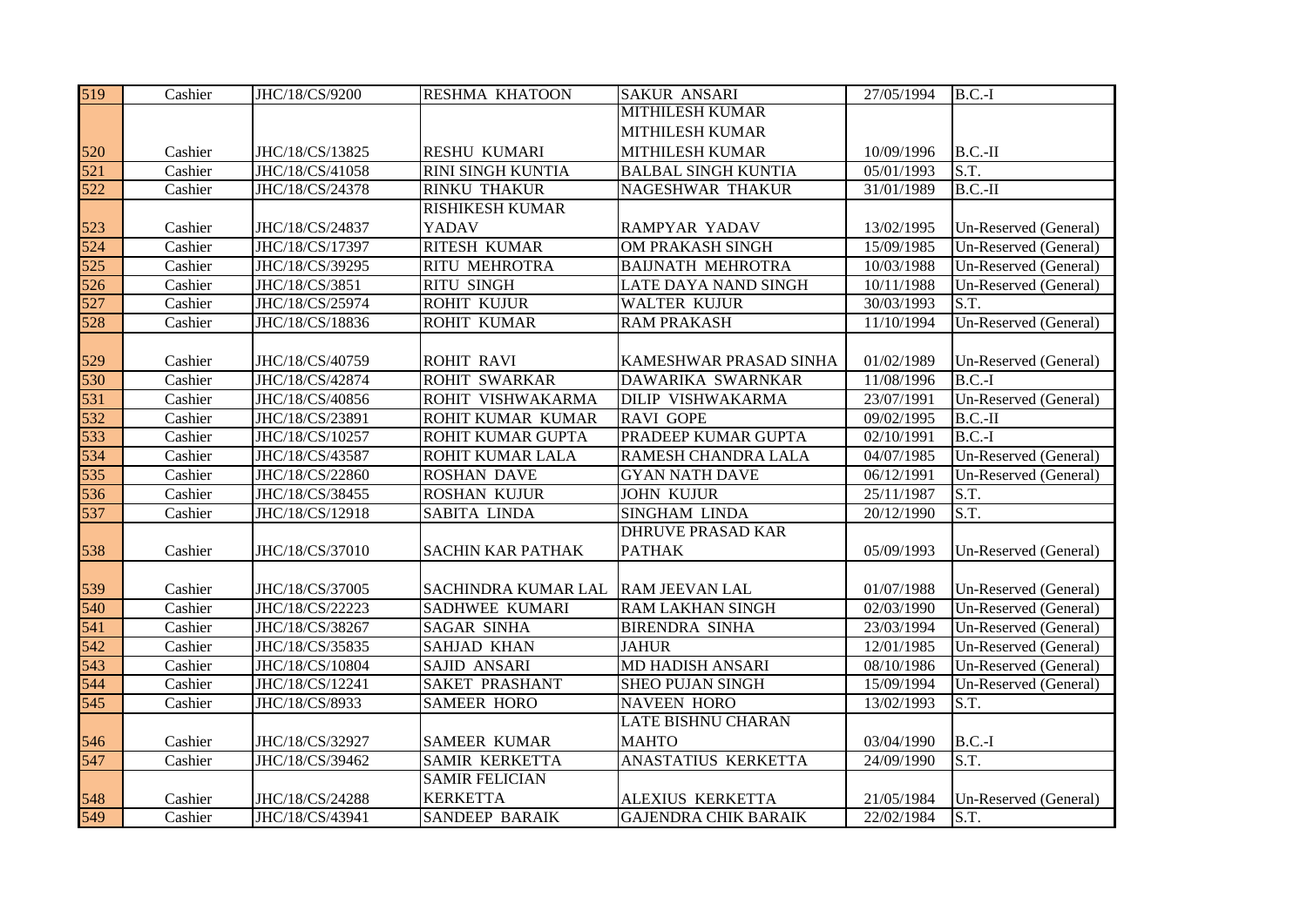| 550 | Cashier | JHC/18/CS/21683 | <b>SANDEEP KUMAR</b>                   | ANANT NARAYN SAW          | 30/01/1997 | $B.C.-I$              |
|-----|---------|-----------------|----------------------------------------|---------------------------|------------|-----------------------|
| 551 | Cashier | JHC/18/CS/5222  | <b>SANDEEP PAHAN</b>                   | <b>MANGRA PAHAN</b>       | 12/08/1998 | S.T.                  |
| 552 | Cashier | JHC/18/CS/39833 | SANDEEP PRASAD                         | <b>SUBHASH PRASAD</b>     | 06/02/1988 | $B.C.-II$             |
| 553 | Cashier | JHC/18/CS/1797  | SANDEEP KUMAR DEY                      | PRESH CHANDRA DEY         | 14/02/1992 | Un-Reserved (General) |
|     |         |                 | <b>SANDEEP KUMAR</b>                   | HARIMOHAN PRASAD          |            |                       |
| 554 | Cashier | JHC/18/CS/13115 | <b>KASHYAP</b>                         | <b>KASHYAP</b>            | 29/10/1991 | Un-Reserved (General) |
|     |         |                 | <b>SANDEEP KUMAR</b>                   |                           |            |                       |
| 555 | Cashier | JHC/18/CS/41427 | <b>PASWAN</b>                          | <b>SITARAM PASWAN</b>     | 14/11/1991 | S.C.                  |
| 556 | Cashier | JHC/18/CS/6371  | SANDHYA KUMARI                         | <b>VINAY SINGH</b>        | 08/04/1993 | Un-Reserved (General) |
|     |         |                 | <b>SANDIP KUMAR</b>                    |                           |            |                       |
| 557 | Cashier | JHC/18/CS/22100 | <b>BARNWAL</b>                         | <b>JAGDISH MODI</b>       | 12/01/1996 | Un-Reserved (General) |
| 558 | Cashier | JHC/18/CS/43808 | <b>SANDIP KUMAR SINGH</b>              | <b>AJAY PRAKASH SINGH</b> | 12/11/1997 | Un-Reserved (General) |
| 559 | Cashier | JHC/18/CS/1168  | <b>SANJAY KUMAR</b>                    | <b>BABULAL YADAV</b>      | 05/01/1996 | Un-Reserved (General) |
|     |         |                 |                                        | <b>SAMAR CHANDRA</b>      |            |                       |
| 560 | Cashier | JHC/18/CS/1941  | <b>SANJAY KUMAR</b>                    | <b>CHATERJEE</b>          | 02/06/1988 | Un-Reserved (General) |
| 561 | Cashier | JHC/18/CS/9210  | <b>SANJAY KUMAR</b>                    | <b>TOTA RAM SONAR</b>     | 16/06/1989 | Un-Reserved (General) |
| 562 | Cashier | JHC/18/CS/12815 | SANJEEV KUMAR SINGH                    | <b>SUBODH KUMAR SINGH</b> | 30/12/1990 | Un-Reserved (General) |
| 563 | Cashier | JHC/18/CS/2316  | SANJITA LAKRA                          | <b>AITA LAKRA</b>         | 10/10/1986 | S.T.                  |
| 564 | Cashier | JHC/18/CS/5136  | SANNU KARMALI                          | PATTI KARMALI             | 10/11/1996 | S.T.                  |
| 565 | Cashier | JHC/18/CS/36638 | SANTOSH KUMAR                          | <b>BALO SINGH</b>         | 05/02/1985 | Un-Reserved (General) |
| 566 | Cashier | JHC/18/CS/39419 | SANTOSH MINJ                           | <b>JAMES MINJ</b>         | 07/02/1984 | S.T.                  |
| 567 | Cashier | JHC/18/CS/1093  | <b>SANTOSH KUMAR SAW</b>               | <b>RAM PRASAD SAW</b>     | 09/09/1989 | $B.C.-I$              |
|     |         |                 |                                        |                           |            |                       |
| 568 | Cashier | JHC/18/CS/2193  | SARAL PRAJAPATI                        | RAM CHARITTER PRAJAPATI   | 20/07/1994 | Un-Reserved (General) |
| 569 | Cashier | JHC/18/CS/40870 | SARITA KUMARI                          | <b>UPENDRA SINGH</b>      | 15/01/1989 | S.T.                  |
|     |         |                 | <b>SAROJ KUMAR</b>                     | KAUSHAL KISHORE           |            |                       |
| 570 | Cashier | JHC/18/CS/39147 | <b>CHOUDHARY</b>                       | <b>CHOUDHARY</b>          | 13/02/1985 | Un-Reserved (General) |
| 571 | Cashier | JHC/18/CS/31598 | SATISH KUMAR SINHA                     | <b>KISHORE PRASAD</b>     | 16/09/1991 | Un-Reserved (General) |
| 572 | Cashier | JHC/18/CS/29446 | <b>SATRUNJAY KUMAR</b>                 | <b>BABAN SHARMA</b>       | 11/03/1992 | Un-Reserved (General) |
| 573 | Cashier | JHC/18/CS/8036  | SATYA PRAKASH                          | <b>SHAMBHU NATH</b>       | 05/07/1991 | Un-Reserved (General) |
| 574 | Cashier | JHC/18/CS/32851 | SATYAM GAURAV                          | <b>SANJAY KUMAR</b>       | 20/09/1992 | Un-Reserved (General) |
| 575 | Cashier | JHC/18/CS/34679 | SAURABH RAJ                            | <b>SURAJ PRASAD GUPTA</b> | 15/10/1987 | Un-Reserved (General) |
|     |         |                 |                                        |                           |            |                       |
| 576 | Cashier | JHC/18/CS/36712 | SAURABH KUMAR SINGH SANJAY KUMAR SINGH |                           | 01/02/1984 | Un-Reserved (General) |
| 577 | Cashier | JHC/18/CS/19500 | <b>SAURAV KUMAR</b>                    | PRADEEP KUMAR             | 12/08/1985 | $B.C.-I$              |
| 578 | Cashier | JHC/18/CS/36446 | <b>SAURAV KUMAR</b>                    | <b>SANJAY KUMAR</b>       | 10/03/1994 | Un-Reserved (General) |
| 579 | Cashier | JHC/18/CS/21052 | <b>SAURAV KUMAR SHAH</b>               | <b>ANIL KUMAR SHAH</b>    | 04/12/1993 | Un-Reserved (General) |
| 580 | Cashier | JHC/18/CS/18679 | <b>SEEMA LAKRA</b>                     | <b>BANDE LAKRA</b>        | 18/07/1994 | S.T.                  |
| 581 | Cashier | JHC/18/CS/3766  | <b>SHAH NEWAJ KHAN</b>                 | <b>JAHIRUDDIN KHAN</b>    | 11/02/1991 | Un-Reserved (General) |
|     |         |                 |                                        |                           |            |                       |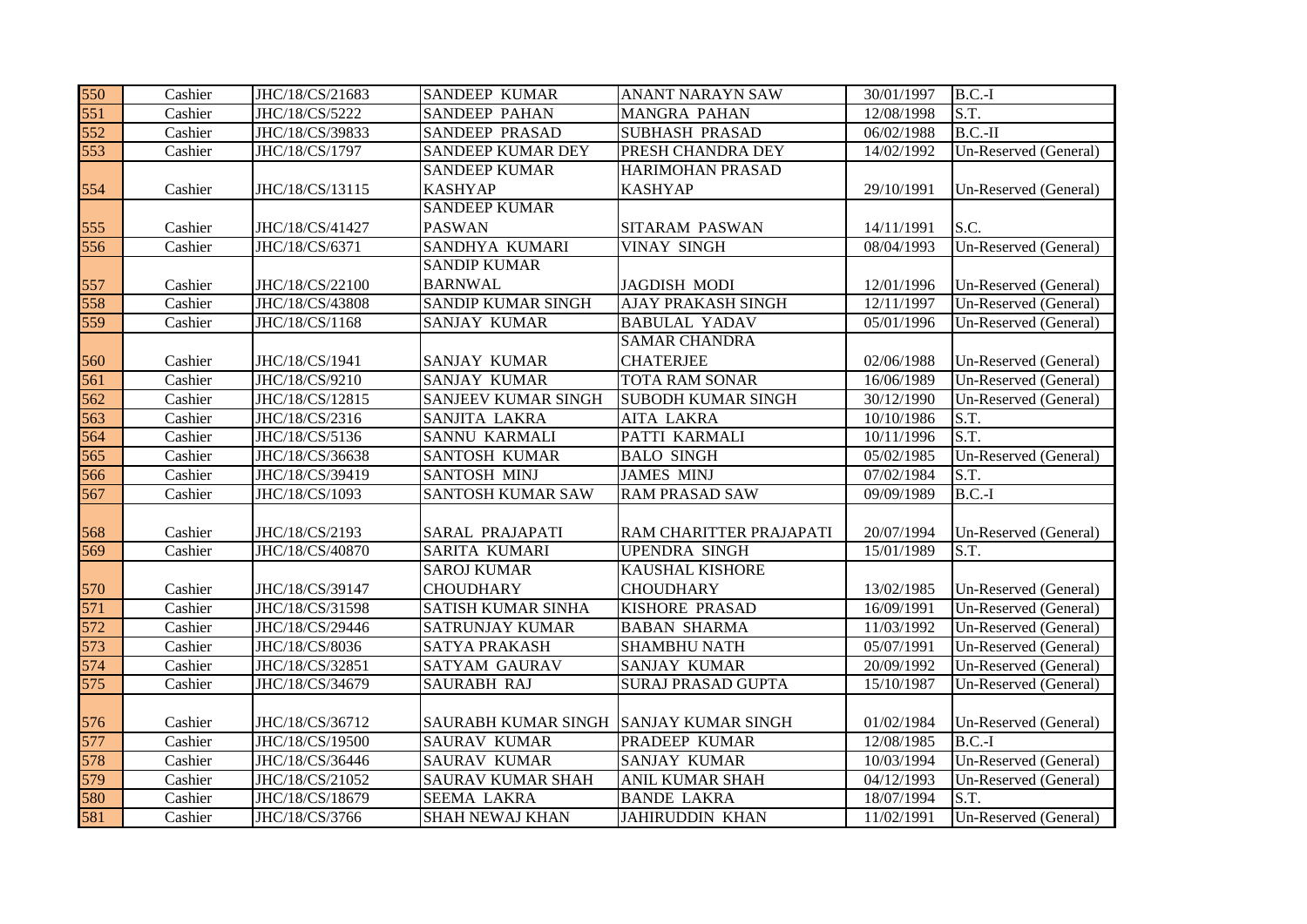| 582        | Cashier            | JHC/18/CS/32629                    | <b>SHAILESH SHAH</b>                                         | <b>VIDHYA SHAH</b>                            | 05/01/1992               | Un-Reserved (General)                          |
|------------|--------------------|------------------------------------|--------------------------------------------------------------|-----------------------------------------------|--------------------------|------------------------------------------------|
| 583        | Cashier            | JHC/18/CS/41988                    | <b>SHAILESH ANKIT BECK</b>                                   | SHASHI KANT BECK                              | 09/05/1996               | S.T.                                           |
| 584        | Cashier            | JHC/18/CS/9823                     | SHAMBHU KUMAR                                                | <b>JAYRAM MAHTO</b>                           | 13/07/1997               | $B.C.-I$                                       |
| 585        | Cashier            | JHC/18/CS/12040                    | <b>SHAMSHER SINGH</b>                                        | SANJAY KUMAR SINGH                            | 19/04/1995               | Un-Reserved (General)                          |
|            |                    |                                    | <b>SHANKAR KUMAR</b>                                         | <b>GHANSHYAM KUMAR</b>                        |                          |                                                |
| 586        | Cashier            | JHC/18/CS/17241                    | <b>AGARWAL</b>                                               | <b>AGARWAL</b>                                | 05/04/1993               | Un-Reserved (General)                          |
| 587        | Cashier            | JHC/18/CS/27609                    | <b>SHARWAN KHALKHO</b>                                       | <b>GANGA KHALKHO</b>                          | 31/01/1984               | S.T.                                           |
| 588        | Cashier            | JHC/18/CS/29438                    | <b>SHASHI BILUNG</b>                                         | <b>BASANT KUMAR BILUNG</b>                    | 06/02/1995               | S.T.                                           |
| 589        | Cashier            | JHC/18/CS/6865                     | SHIKHA KUMARI                                                | <b>SUNIL KUMAR</b>                            | 07/04/1996               | $B.C.-I$                                       |
| 590        | Cashier            | JHC/18/CS/22104                    | SHILA NIVEDITA SURIN                                         | <b>HALAN SURIN</b>                            | 26/04/1988               | S.T.                                           |
| 591        | Cashier            | JHC/18/CS/35928                    | SHISHIR MINZ                                                 | LATE ANIL KUMAR MINZ                          | 14/02/1990               | S.T.                                           |
| 592        | Cashier            | JHC/18/CS/37367                    | <b>SHIV SHEKHAR</b>                                          | SOMNATH PANDEY                                | 20/12/1990               | Un-Reserved (General)                          |
| 593        | Cashier            | JHC/18/CS/19174                    | SHIVANI SINHA                                                | <b>BRAJ KISHORE PRASAD</b>                    | 27/07/1998               | Un-Reserved (General)                          |
| 594        | Cashier            | JHC/18/CS/24987                    | SHOSHAN JOJO                                                 | <b>BIJAY JOJO</b>                             | 20/10/1988               | Un-Reserved (General)                          |
| 595        | Cashier            | JHC/18/CS/24336                    | SHRIPATI PATHAK                                              | PARSHURAM JEE PATHAK                          | 01/09/1984               | Un-Reserved (General)                          |
| 596        | Cashier            | JHC/18/CS/33127                    | SHRUTI GURIA                                                 | <b>SUNIL GURIA</b>                            | 17/04/1995               | S.T.                                           |
| 597        | Cashier            | JHC/18/CS/34812                    | <b>SHUBH SAURABH</b>                                         | RAM NANDAN SHARMA                             | 06/12/1994               | Un-Reserved (General)                          |
| 598        | Cashier            | JHC/18/CS/24049                    | SHUBHAM KUMAR SINGH SHESH NATH SINGH<br><b>SHUBHAM KUMAR</b> |                                               | 24/11/1993               | Un-Reserved (General)                          |
|            |                    |                                    |                                                              |                                               |                          |                                                |
|            |                    |                                    |                                                              |                                               |                          |                                                |
| 599        | Cashier            | JHC/18/CS/534                      | <b>VERMA</b>                                                 | RAJENDRA KUMAR VERMA                          | 24/04/1993               | Un-Reserved (General)                          |
| 600        | Cashier            | JHC/18/CS/5537                     | <b>SHUCHI INDIRA TIRKEY</b>                                  | <b>SANTOSH KUMAR TIRKEY</b>                   | 07/07/1995               | S.T.                                           |
| 601        | Cashier            | JHC/18/CS/10233                    | SHWETA KUSHWAHA                                              | UMESH PRASAD MAHTO                            | 04/06/1995               | $B.C.-II$                                      |
| 602        | Cashier            | JHC/18/CS/21694                    | SHWETA RANI                                                  | ARBIND KUMAR SINGH                            | 21/10/1993               | Un-Reserved (General)                          |
| 603<br>604 | Cashier<br>Cashier | JHC/18/CS/25216<br>JHC/18/CS/28046 | SIMRAN SRIVASTVA<br><b>SINKU KUMAR GARG</b>                  | SUMAN SRIVASTVA<br><b>JAI PRAKASH AGARWAL</b> | 11/12/1992<br>19/08/1989 | Un-Reserved (General)<br>Un-Reserved (General) |
| 605        | Cashier            | JHC/18/CS/22541                    | SK MD PARWEJ QUADRY                                          | <b>SK ALLAUDDIN</b>                           | 03/02/1993               | Un-Reserved (General)                          |
| 606        | Cashier            | JHC/18/CS/22437                    | <b>SMITA KUMARI</b>                                          | <b>ACHYTA NAND MISHRA</b>                     | 13/11/1988               | Un-Reserved (General)                          |
| 607        | Cashier            | JHC/18/CS/7997                     | SNEHLATA KUMARI                                              | RAM AWATAR PRASAD                             | 11/12/1989               | Un-Reserved (General)                          |
| 608        | Cashier            | JHC/18/CS/39565                    | SNEHLATA KUMARI                                              | KARUNAKAR TIWARI                              | 21/01/1997               | Un-Reserved (General)                          |
| 609        | Cashier            | JHC/18/CS/20450                    | SOMNATH SINGHS                                               | AMAR KUMAR SINGHA                             | 01/01/1989               | Un-Reserved (General)                          |
|            |                    |                                    | SONAL MANGLA                                                 |                                               |                          |                                                |
| 610        | Cashier            | JHC/18/CS/27023                    | <b>KACHHAP</b>                                               | <b>SUNIL FELIX KACHHAP</b>                    | 05/01/1992               | S.T.                                           |
| 611        | Cashier            | JHC/18/CS/18294                    | SONAM GUPTA                                                  | SANJAY KUMAR GUPTA                            | 14/11/1996               | $B.C.-II$                                      |
| 612        | Cashier            | JHC/18/CS/7533                     | SONI KUMARI                                                  | NANDJEE SAH                                   | 15/01/1993               | $B.C.-I$                                       |
| 613        | Cashier            | JHC/18/CS/34005                    | SONI TIWARY                                                  | HARI KISHORE TIWARY                           | 23/11/1994               | Un-Reserved (General)                          |
| 614<br>615 | Cashier<br>Cashier | JHC/18/CS/28227<br>JHC/18/CS/17849 | <b>SONI SUMAN LAKRA</b><br><b>SONU KUMAR</b>                 | <b>AMIT LAKRA</b><br><b>NAND LAL MISHRA</b>   | 31/08/1995<br>11/02/1994 | S.T.<br>Un-Reserved (General)                  |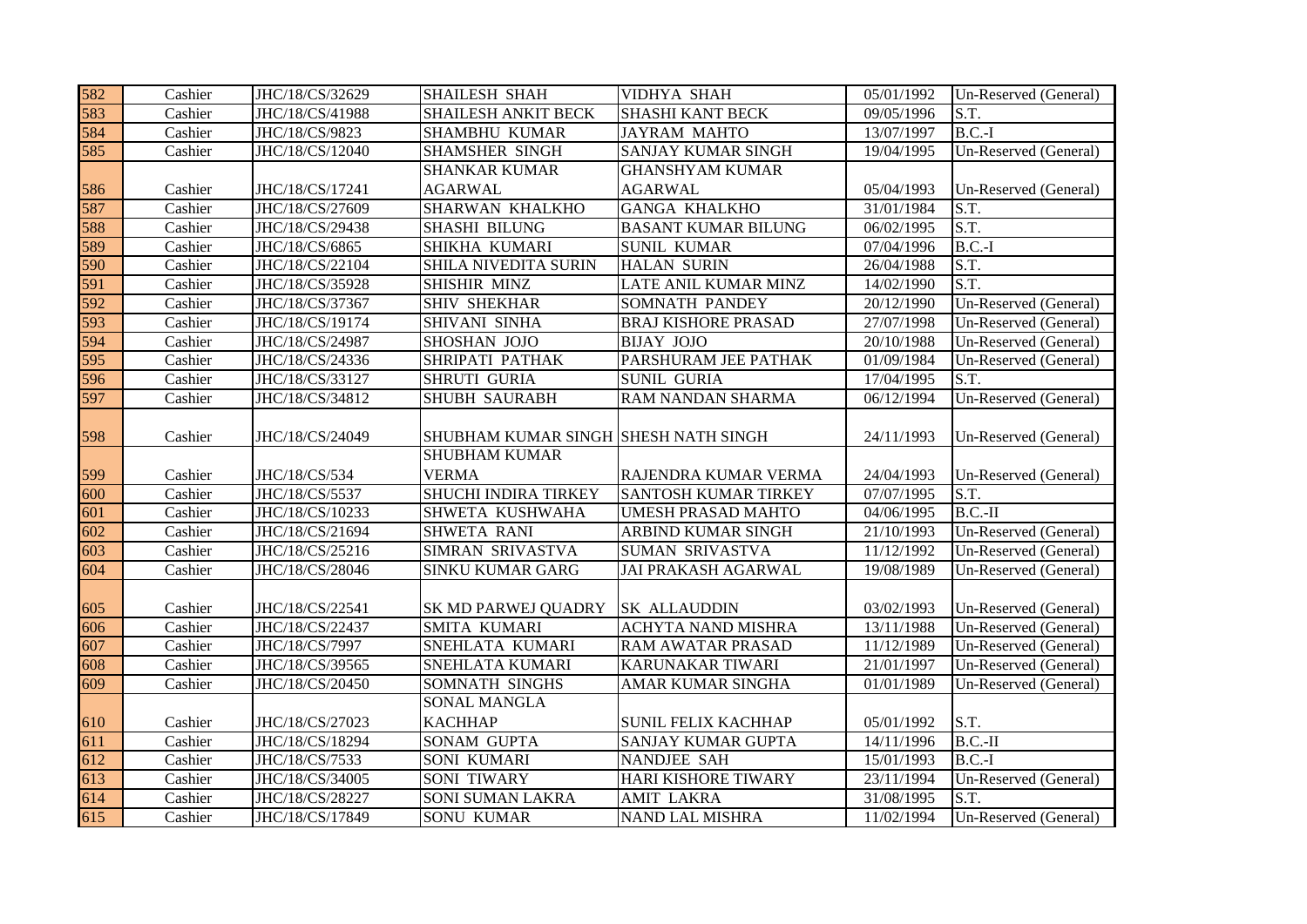| 616 | Cashier | JHC/18/CS/35872 | <b>SONY KUMARI</b>       | <b>DILIP SHAW</b>            | 12/04/1996 | Un-Reserved (General) |
|-----|---------|-----------------|--------------------------|------------------------------|------------|-----------------------|
| 617 | Cashier | JHC/18/CS/33363 | <b>SOURAV PRAKASH</b>    | <b>BAIDNATH PRASAD SINHA</b> | 01/12/1988 | Un-Reserved (General) |
| 618 | Cashier | JHC/18/CS/38593 | SOURAV KUMAR GUPTA       | SURESH KUMAR GUPTA           | 22/03/1992 | Un-Reserved (General) |
|     |         |                 |                          |                              |            |                       |
| 619 | Cashier | JHC/18/CS/40107 | <b>SUDEEP CHATTERJEE</b> | SUDEEP KUMAR CHATTERJEE      | 11/05/1986 | Un-Reserved (General) |
| 620 | Cashier | JHC/18/CS/18178 | <b>SUDESH KUMAR ROY</b>  | RAM NARAYAN ROY              | 05/12/1988 | Un-Reserved (General) |
|     |         |                 | <b>SUDHAKAR</b>          | <b>GIRIJA SHANKAR</b>        |            |                       |
| 621 | Cashier | JHC/18/CS/23344 | <b>VISHWAKARMA</b>       | VISHWAKARMA                  | 09/11/1984 | Un-Reserved (General) |
| 622 | Cashier | JHC/18/CS/34002 | <b>SUDHANSHU RANJAN</b>  | ASHOK KUMAR THAKUR           | 15/10/1997 | $B.C.-II$             |
| 623 | Cashier | JHC/18/CS/9370  | SUDHANSHU SHEKHER        | <b>B K SINGH</b>             | 12/02/1989 | Un-Reserved (General) |
|     |         |                 | <b>SUDHANSU SHEKHAR</b>  | <b>SATISH CHANDRA</b>        |            |                       |
| 624 | Cashier | JHC/18/CS/30862 | SHRIVASTAVA              | SHRIVASTAVA                  | 31/08/1988 | Un-Reserved (General) |
|     |         |                 |                          |                              |            |                       |
| 625 | Cashier | JHC/18/CS/24860 | SUDHIR KUMAR SHARMA      | <b>RAM BALI SHARMA</b>       | 16/06/1984 | Un-Reserved (General) |
| 626 | Cashier | JHC/18/CS/29834 | <b>SUGANDH</b>           | <b>AKASH KUMAR</b>           | 11/01/1989 | Un-Reserved (General) |
| 627 | Cashier | JHC/18/CS/18712 | <b>SUGANDHA NAYAK</b>    | RAJA TALAPATRA               | 20/12/1988 | Un-Reserved (General) |
| 628 | Cashier | JHC/18/CS/3219  | <b>SUKHEN MODAK</b>      | CHANDI CHARAN MODAK          | 15/03/1986 | Un-Reserved (General) |
|     |         |                 |                          |                              |            |                       |
| 629 | Cashier | JHC/18/CS/36886 | <b>SULEKHA KUMARI</b>    | PRABHANJAN KUMAR SINGH       | 15/10/1992 | Un-Reserved (General) |
| 630 | Cashier | JHC/18/CS/35487 | <b>SULEMAN MURMU</b>     | TINTAUS MURMU                | 15/05/1989 | S.T.                  |
| 631 | Cashier | JHC/18/CS/19630 | <b>SUMAN KUMAR</b>       | VINOD BURNWAL                | 12/05/1996 | Un-Reserved (General) |
| 632 | Cashier | JHC/18/CS/43793 | <b>SUMANT KUMAR</b>      | UMA KANT SHARMA              | 05/09/1991 | Un-Reserved (General) |
| 633 | Cashier | JHC/18/CS/39651 | SUMANTI KUMARI           | <b>BHAIRO BHAGAT</b>         | 10/09/1992 | Un-Reserved (General) |
| 634 | Cashier | JHC/18/CS/7982  | <b>SUMEET GUPTA</b>      | <b>BISWANATH GUPTA</b>       | 06/11/1993 | Un-Reserved (General) |
| 635 | Cashier | JHC/18/CS/26350 | <b>SUMIT KUMAR</b>       | NAND KISHORE JAISWAL         | 22/11/1994 | Un-Reserved (General) |
| 636 | Cashier | JHC/18/CS/34772 | <b>SUMIT KUMAR</b>       | RAJ KUMAR BAJPAYEE           | 22/04/1984 | Un-Reserved (General) |
| 637 | Cashier | JHC/18/CS/44042 | <b>SUMIT KUMAR SAW</b>   | <b>BHAGWAN PRASAD SAW</b>    | 05/07/1995 | Un-Reserved (General) |
| 638 | Cashier | JHC/18/CS/24677 | <b>SUNIL GANJU</b>       | <b>SUKRA GANJU</b>           | 26/11/1993 | S.C.                  |
|     |         |                 |                          | SATYENDRA NARAYAN            |            |                       |
| 639 | Cashier | JHC/18/CS/19249 | <b>SUNIL KUMAR</b>       | <b>SINGH</b>                 | 30/08/1988 | Un-Reserved (General) |
| 640 | Cashier | JHC/18/CS/28435 | <b>SUNIL KUMAR</b>       | SHANKAR SAW                  | 16/05/1993 | $B.C.-I$              |
| 641 | Cashier | JHC/18/CS/16500 | <b>SUNIL SWARNKAR</b>    | <b>JIVLAL PODDAR</b>         | 10/02/1993 | Un-Reserved (General) |
| 642 | Cashier | JHC/18/CS/43683 | <b>SUNIL TIRKEY</b>      | <b>DURGA TIRKEY</b>          | 09/02/1988 | S.T.                  |
| 643 | Cashier | JHC/18/CS/1722  | SUNIL KUMAR GUPTA        | <b>GOPAL SAH</b>             | 25/12/1986 | Un-Reserved (General) |
| 644 | Cashier | JHC/18/CS/34600 | SUNIL KUMAR SINGH        | RAM ISHWAR SINGH             | 10/10/1985 | Un-Reserved (General) |
| 645 | Cashier | JHC/18/CS/29338 | SUNIL KUMAR THAKUR       | <b>BALGOVIND THAKUR</b>      | 06/05/1996 | $B.C.-I$              |
| 646 | Cashier | JHC/18/CS/7831  | SUNITA KUMARI            | <b>FAGU RAM SAHU</b>         | 18/08/1992 | $B.C.-II$             |
| 647 | Cashier | JHC/18/CS/36103 | <b>SUNNY DEEP RAJ</b>    | RAMESH KUMAR MISHRA          | 22/10/1989 | Un-Reserved (General) |
| 648 | Cashier | JHC/18/CS/10317 | <b>SUNNY JYOTI MINZ</b>  | PHILIMON MINZ                | 13/02/1984 | S.T.                  |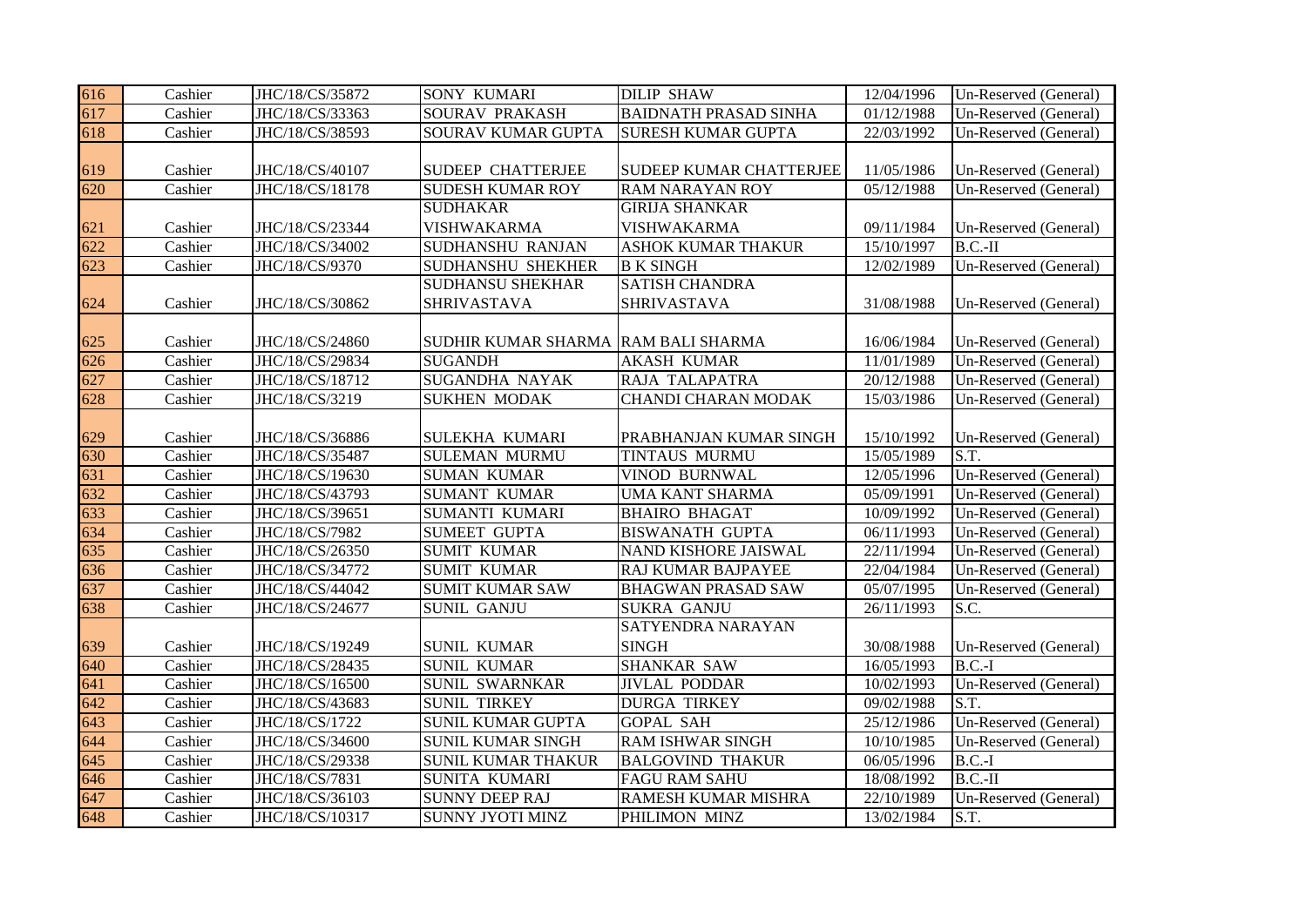| 649 | Cashier | JHC/18/CS/1833  | <b>SUNNY KUMAR GUPTA</b>          | <b>ARUN KUMAR GUPTA</b>       | 14/09/1996 | $\overline{B}$ .C.-I        |
|-----|---------|-----------------|-----------------------------------|-------------------------------|------------|-----------------------------|
|     |         |                 |                                   |                               |            |                             |
| 650 | Cashier | JHC/18/CS/22902 | SUPRIYA SALONA KUJUR SATISH KUJUR |                               | 05/12/1996 | S.T.                        |
| 651 | Cashier | JHC/18/CS/8099  | <b>SURAJ BARIK</b>                | <b>JANARDAN BARIK</b>         | 20/11/1993 | $B.C.-I$                    |
| 652 | Cashier | JHC/18/CS/1850  | <b>SURAJ KUMAR</b>                | <b>WAKIL MAHTO</b>            | 12/10/1995 | $B.C.-II$                   |
|     |         |                 | <b>SURAJ DEO KUMAR</b>            |                               |            |                             |
| 653 | Cashier | JHC/18/CS/31314 | <b>PASWAN</b>                     | <b>ARJUN PASWAN</b>           | 28/01/1992 | S.C.                        |
| 654 | Cashier | JHC/18/CS/30547 | <b>SURENDRA RAM</b>               | <b>JAGDISH RAM</b>            | 13/08/1983 | S.C.                        |
| 655 | Cashier | JHC/18/CS/35311 | <b>SUSHANT SAURABH</b>            | SHAILENDRA KUMAR              | 14/04/1986 | Un-Reserved (General)       |
|     |         |                 |                                   |                               |            |                             |
| 656 | Cashier | JHC/18/CS/14571 | <b>SUSHIL BASKEY</b>              | KHANAN CHANDRA BASKEY         | 10/08/1988 | S.T.                        |
| 657 | Cashier | JHC/18/CS/15480 | <b>SUSHMA KUMARI</b>              | <b>DEO NATH SHARMA</b>        | 20/07/1991 | $\overline{\text{B.C.-II}}$ |
| 658 | Cashier | JHC/18/CS/19261 | SUSHUMANA PRAWAH                  | <b>MAHESH KUMAR SAHA</b>      | 25/05/1985 | Un-Reserved (General)       |
| 659 | Cashier | JHC/18/CS/41305 | SUSMITA GANGULY                   | NISHI KANT GANGULY            | 07/04/1985 | Un-Reserved (General)       |
|     |         |                 |                                   |                               |            |                             |
| 660 | Cashier | JHC/18/CS/42919 | SWEETY KUMARI                     | VIJAY RAM CHANDRAVANSHI       | 02/10/1996 | $B.C.-II$                   |
| 661 | Cashier | JHC/18/CS/41856 | SWETA KUMARI                      | <b>UMESH PRAJAPATI</b>        | 02/01/1991 | Un-Reserved (General)       |
| 662 | Cashier | JHC/18/CS/30161 | <b>TARUN KUMAR</b>                | SURENDRA MISHRA               | 12/09/1992 | Un-Reserved (General)       |
| 663 | Cashier | JHC/18/CS/13368 | TRIBHUWAN PANDEY                  | NAGENDRA PANDEY               | 09/03/1993 | Un-Reserved (General)       |
| 664 | Cashier | JHC/18/CS/4784  | TRIPURARI GIRI                    | <b>JAY NARAYAN GIRI</b>       | 18/01/1992 | Un-Reserved (General)       |
| 665 | Cashier | JHC/18/CS/2870  | TULSI KUMAR                       | <b>SUKHDEO HARI</b>           | 23/05/1989 | S.C.                        |
| 666 | Cashier | JHC/18/CS/10595 | TULSI PADA MAHATO                 | <b>BHOLA MAHATO</b>           | 30/11/1988 | Un-Reserved (General)       |
| 667 | Cashier | JHC/18/CS/27030 | TUSHAR SAHA                       | <b>GOUR CHANDRA SAHA</b>      | 02/02/1996 | $B.C.-I$                    |
| 668 | Cashier | JHC/18/CS/5070  | TWINKLE KUMARI                    | RAJESH KUMAR GUPTA            | 18/02/1997 | Un-Reserved (General)       |
| 669 | Cashier | JHC/18/CS/18409 | <b>UDAY SINGH TAMSOY</b>          | DAVID KUMAR TAMSOY            | 03/03/1991 | S.T.                        |
| 670 | Cashier | JHC/18/CS/34734 | UJJWAL KAMLAPURI                  | <b>DINESH KUMAR GUPTA</b>     | 12/04/1994 | $B.C.-II$                   |
| 671 | Cashier | JHC/18/CS/23159 | <b>UMESH CHANDRA</b>              | <b>PUNVASI</b>                | 05/07/1991 | $B.C.-I$                    |
| 672 | Cashier | JHC/18/CS/24647 | <b>UPENDRA MAHTHA</b>             | <b>SURESH MAHTHA</b>          | 05/02/1988 | S.C.                        |
| 673 | Cashier | JHC/18/CS/41361 | UTTAM KUMAR SINHA                 | <b>ARJUN PRASAD</b>           | 09/01/1989 | Un-Reserved (General)       |
|     |         |                 | <b>VANESH KUMAR</b>               |                               |            |                             |
| 674 | Cashier | JHC/18/CS/8129  | <b>RATHORE</b>                    | <b>NAVIN RATHORE</b>          | 10/07/1988 | Un-Reserved (General)       |
| 675 | Cashier | JHC/18/CS/2119  | VASHIST NARAYAN                   | <b>OMKAR PRASAD</b>           | 02/10/1995 | Un-Reserved (General)       |
| 676 | Cashier | JHC/18/CS/13415 | <b>VIBHA BHARTI</b>               | SATYENDRA PRASAD              | 10/10/1995 | $B.C.-I$                    |
|     |         |                 | <b>VIDISHA VERONICA</b>           |                               |            |                             |
| 677 | Cashier | JHC/18/CS/31640 | <b>BHENGRA</b>                    | <b>BHUSHAN HEROLD BHENGRA</b> | 01/12/1987 | S.T.                        |
| 678 | Cashier | JHC/18/CS/31635 | <b>VIJAY HORO</b>                 | <b>LATE JOACHIM HORO</b>      | 05/09/1995 | S.T.                        |
| 679 | Cashier | JHC/18/CS/29964 | <b>VIJAY TIWARY</b>               | <b>RAM PYARE TIWARY</b>       | 30/01/1987 | Un-Reserved (General)       |
| 680 | Cashier | JHC/18/CS/40458 | <b>VIJAY KUMAR ROY</b>            | <b>RAM KUMAR ROY</b>          | 26/10/1990 | $B.C.-II$                   |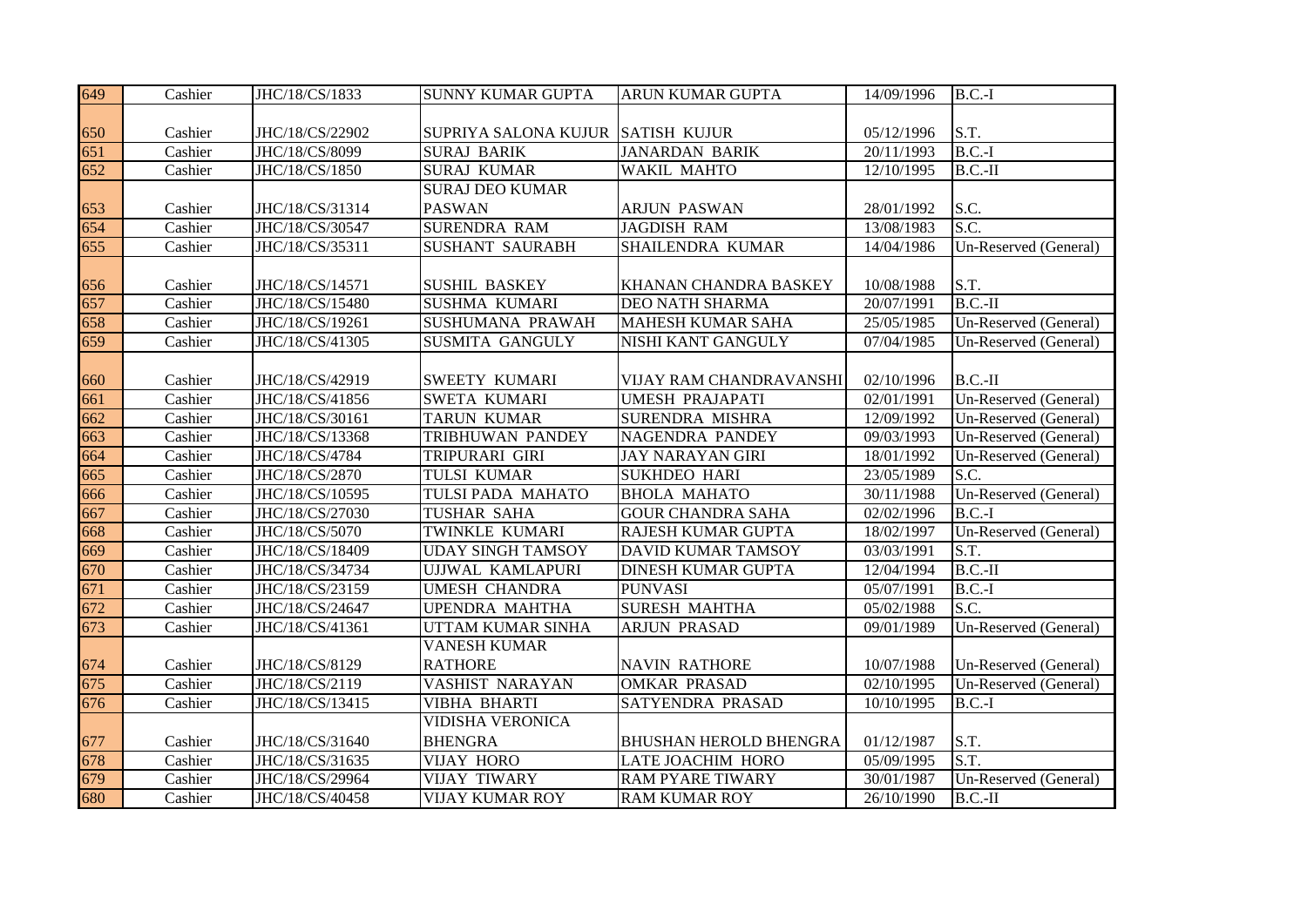| 681 | Cashier | JHC/18/CS/30846 | VIJAY PRATAP CHAUHAN KAMLESH CHAUHAN |                             | 30/05/1991 | Un-Reserved (General) |
|-----|---------|-----------------|--------------------------------------|-----------------------------|------------|-----------------------|
| 682 | Cashier | JHC/18/CS/4930  | <b>VIKAS KUMAR</b>                   | <b>ARJUN PRASAD</b>         | 04/01/1987 | Un-Reserved (General) |
| 683 | Cashier | JHC/18/CS/38067 | <b>VIKAS KUMAR</b>                   | KISHOR MAHTO                | 07/06/1989 | Un-Reserved (General) |
|     |         |                 |                                      | <b>SURENDRA PRASAD</b>      |            |                       |
| 684 | Cashier | JHC/18/CS/16797 | <b>VIKASH ANAND</b>                  | <b>BARNWAL</b>              | 23/01/1992 | Un-Reserved (General) |
| 685 | Cashier | JHC/18/CS/41554 | <b>VIKASH KUMAR</b>                  | <b>NEMCHAND PRASAD</b>      | 21/02/1993 | Un-Reserved (General) |
| 686 | Cashier | JHC/18/CS/25283 | VIKASH KUMAR GUPTA                   | KISTO PRASAD GUPTA          | 04/08/1994 | Un-Reserved (General) |
| 687 | Cashier | JHC/18/CS/8451  | VIKASH KUMAR SINGH                   | MITHILESH KUMAR SINGH       | 23/12/1995 | Un-Reserved (General) |
|     |         |                 |                                      |                             |            |                       |
| 688 | Cashier | JHC/18/CS/27377 | VIKASH KUMAR VERMA                   | SHIV BALAK PRASAD VERMA     | 22/02/1992 | Un-Reserved (General) |
| 689 | Cashier | JHC/18/CS/14965 | <b>VIKENDRA KUMAR</b>                | <b>MUNSHI SAW</b>           | 01/01/1991 | $B.C.-I$              |
| 690 | Cashier | JHC/18/CS/21179 | <b>VIKKY KUMAR</b>                   | PRADEEP PANDIT              | 02/07/1997 | $B.C.-I$              |
| 691 | Cashier | JHC/18/CS/14311 | VIKRAM SINGH MUNDA                   | <b>JAGGU SINGH MUNDA</b>    | 18/04/1991 | Un-Reserved (General) |
| 692 | Cashier | JHC/18/CS/8193  | VINAY KUMAR SINHA                    | MAHENDRA KUMAR SINHA        | 05/01/1985 | Un-Reserved (General) |
| 693 | Cashier | JHC/18/CS/25000 | <b>VINEET KUMAR OJHA</b>             | <b>MAHESH KUMAR OJHA</b>    | 06/10/1983 | Un-Reserved (General) |
| 694 | Cashier | JHC/18/CS/26202 | <b>VINIT KUMAR</b>                   | <b>SANT KUMAR</b>           | 01/01/1993 | $B.C.-I$              |
| 695 | Cashier | JHC/18/CS/33003 | <b>VINIT YADAV</b>                   | <b>UTTAM YADAV</b>          | 10/03/1991 | Un-Reserved (General) |
| 696 | Cashier | JHC/18/CS/37749 | <b>VIPIN BAA</b>                     | <b>CORNELIUS BAA</b>        | 15/06/1988 | S.T.                  |
| 697 | Cashier | JHC/18/CS/2854  | <b>VIPUL KUMAR SINGH</b>             | <b>WAKIL SINGH</b>          | 23/06/1991 | Un-Reserved (General) |
| 698 | Cashier | JHC/18/CS/42528 | <b>VISHAL</b>                        | <b>BAIJ NATH SINGH</b>      | 30/04/1987 | Un-Reserved (General) |
| 699 | Cashier | JHC/18/CS/20192 | VISHAL KUMAR                         | <b>BHARAT LAL</b>           | 05/04/1997 | S.T.                  |
| 700 | Cashier | JHC/18/CS/43391 | <b>VISHAL KUMAR</b>                  | <b>SHIV SHANKAR RAM</b>     | 06/05/1994 | S.C.                  |
| 701 | Cashier | JHC/18/CS/4939  | VISHAL KUMAR GUPTA                   | <b>BINOD PRASAD GUPTA</b>   | 07/01/1990 | $B.C.-II$             |
| 702 | Cashier | JHC/18/CS/7235  | VISHAL KUMAR RAM                     | VISHESWAR RAM               | 05/10/1994 | S.C.                  |
|     |         |                 | VISHAL SHIVCHARAN                    | SHIVCHARAN BHUJBAL          |            |                       |
| 703 | Cashier | JHC/18/CS/25077 | <b>NAGLE</b>                         | <b>NAGLE</b>                | 06/02/1990 | Un-Reserved (General) |
|     |         |                 | <b>VISHWAJEET KUMAR</b>              |                             |            |                       |
| 704 | Cashier | JHC/18/CS/24055 | <b>SINHA</b>                         | RANJEET KUMAR SINHA         | 10/01/1987 | Un-Reserved (General) |
| 705 | Cashier | JHC/18/CS/15910 | <b>VIVEK AGARWAL</b>                 | VINOD AGARWAL               | 14/01/1987 | Un-Reserved (General) |
| 706 | Cashier | JHC/18/CS/13078 | <b>VIVEK KUMAR</b>                   | ARUN KUMAR SINGH            | 12/02/1992 | Un-Reserved (General) |
|     |         |                 |                                      | RAJENDRA PRASAD             |            |                       |
| 707 | Cashier | JHC/18/CS/19950 | <b>VIVEK KUMAR</b>                   | <b>BARNWAL</b>              | 22/09/1992 | $B.C.-II$             |
| 708 | Cashier | JHC/18/CS/30554 | <b>VIVEK KUMAR</b>                   | DEVENDRA LAL                | 09/08/1998 | Un-Reserved (General) |
| 709 | Cashier | JHC/18/CS/26002 | <b>VIVEK PANDEY</b>                  | <b>SHYAM KISHORE PANDEY</b> | 21/12/1990 | Un-Reserved (General) |
| 710 | Cashier | JHC/18/CS/37609 | <b>VIVEK KUMAR GUPTA</b>             | MANOJ PRASAD GUPTA          | 14/02/1995 | Un-Reserved (General) |
|     |         |                 | <b>VIVEK SAWRAV</b>                  |                             |            |                       |
| 711 | Cashier | JHC/18/CS/43205 | <b>KERKETTA</b>                      | <b>LATE ANIL KERKETTA</b>   | 01/10/1990 | S.T.                  |
| 712 | Cashier | JHC/18/CS/25790 | <b>VIVEK SUMIT EKKA</b>              | <b>SUSHIL EKKA</b>          | 27/05/1987 | S.T.                  |
|     |         |                 |                                      |                             |            |                       |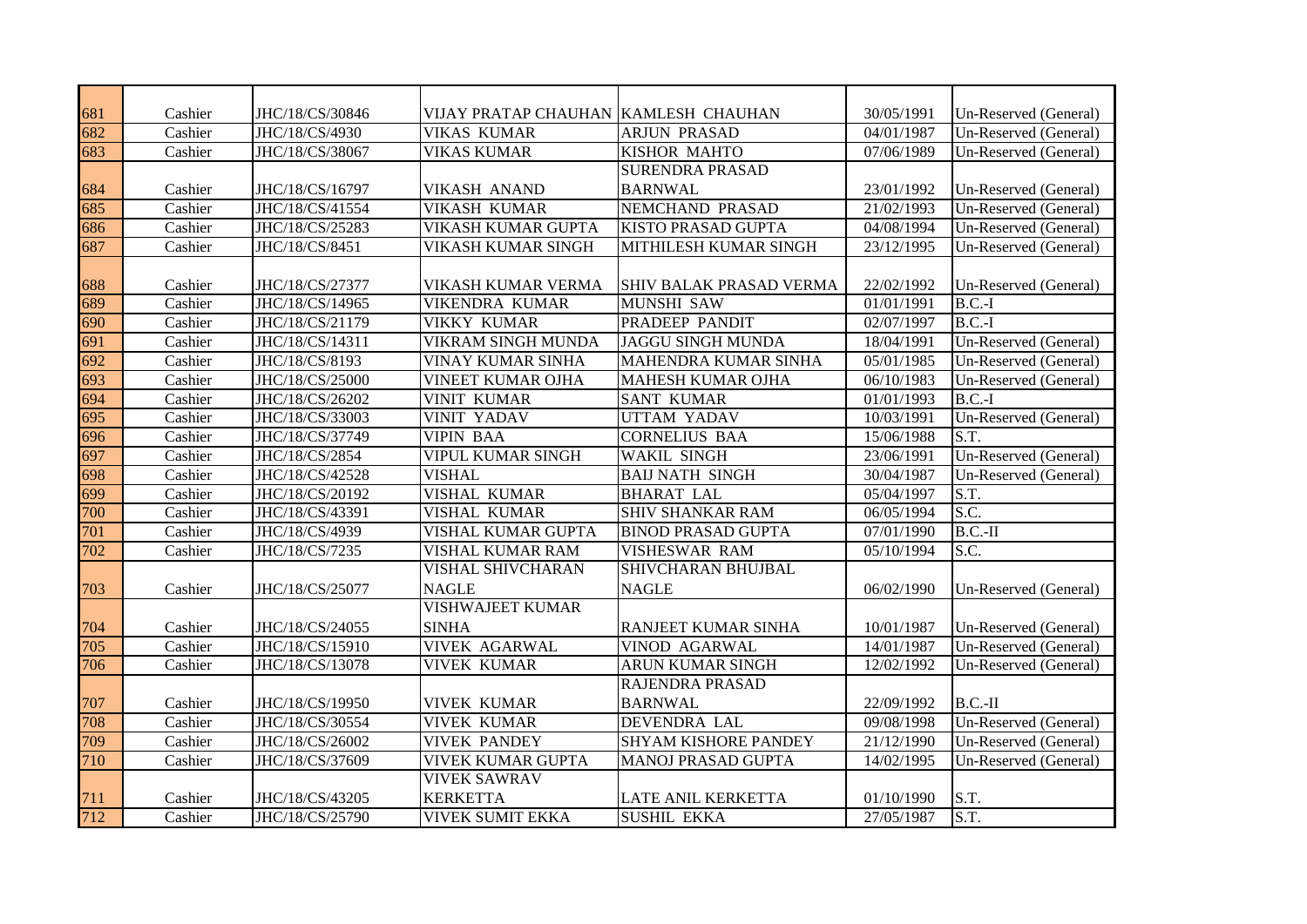| 713 | `ashier | JHC/18/CS/41723        | <b>YOGESH</b><br>PANDEY       | <b>PANDEY</b><br><b>RAJENDRA</b> | 04/08/1997 | Un-Reserved (General) |
|-----|---------|------------------------|-------------------------------|----------------------------------|------------|-----------------------|
| 714 | `ashier | JHC/18/CS/16472        | ANWAR<br>ZAHID.               | MD.<br>SHAMIM                    | 07/07/1990 | Un-Reserved (General) |
| 715 | Cashier | <b>JHC/18/CS/35948</b> | <b>ANJUM</b><br><b>ZEENAT</b> | <b>IMD ISLAM</b>                 | 08/01/1996 | $B.C.-1$              |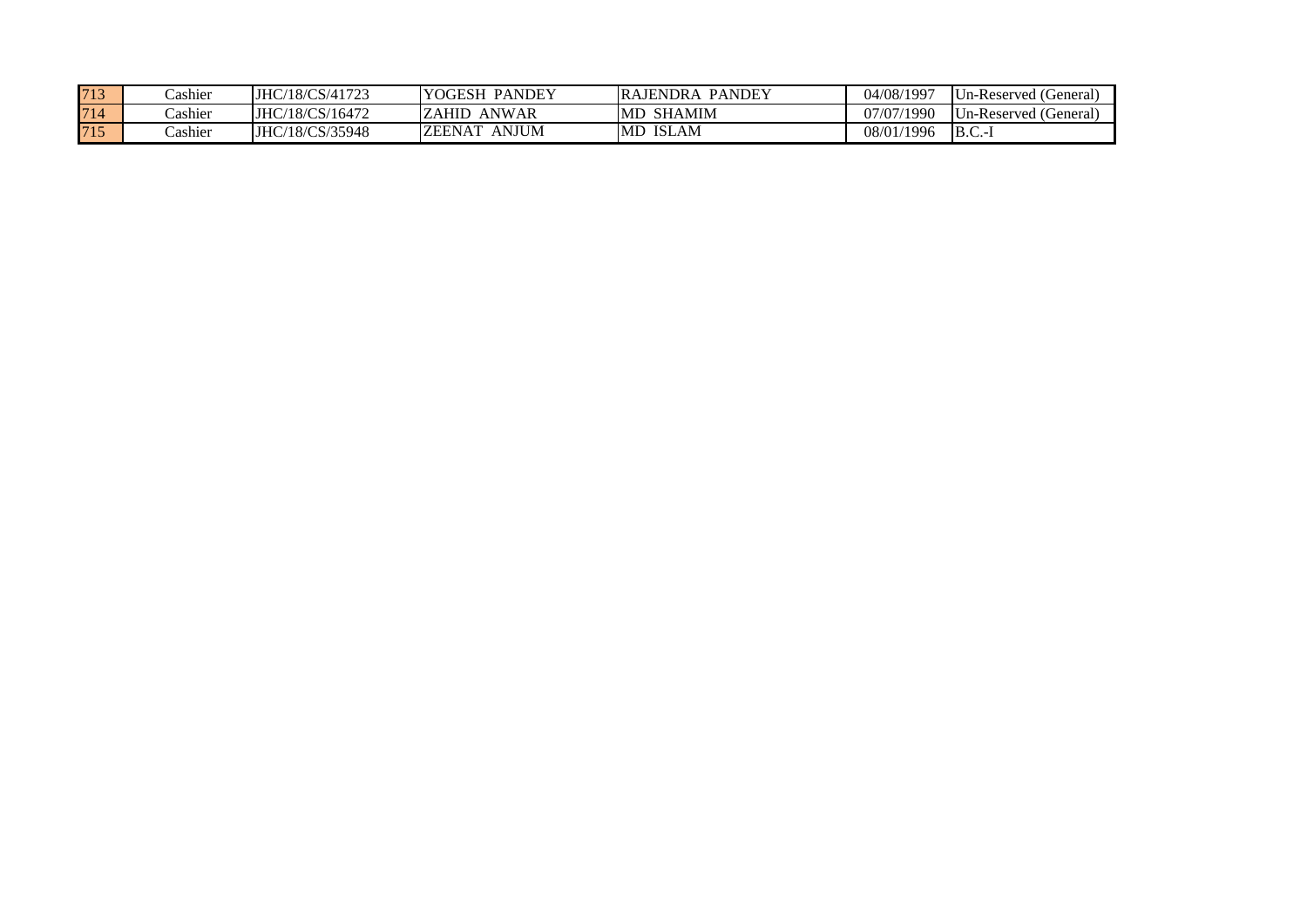## LIST OF SHORTLISTED APPLICANTS ELIGIBLE FOR WRITTEN TEST UNDER ADVT. 04/ACCTS/2018

| S.NO            | <b>POST</b><br><b>APPLIED</b> | <b>APPLICANT</b><br><b>NUMBER</b> | <b>APPLICANT NAME</b>     | <b>FATHER'S NAME</b>      | <b>DATE OF BIRTH</b> | <b>CASTE CATEGORY</b> |
|-----------------|-------------------------------|-----------------------------------|---------------------------|---------------------------|----------------------|-----------------------|
|                 | Typist                        | JHC/18/TY/9115                    | <b>AALOK KUMAR</b>        | <b>MOHAN LAL MAHTO</b>    | 23/06/1990           | $B.C.-I$              |
| $\overline{2}$  | Typist                        | JHC/18/TY/32459                   | <b>ABHAY KUMAR</b>        | <b>BADYANATH THAKUR</b>   | 17/03/1995           | Un-Reserved (General) |
| 3               | Typist                        | JHC/18/TY/11889                   | ABHAY KUMAR SHARMA        | <b>KEDAR PRASAD RANA</b>  | 26/08/1996           | Un-Reserved (General) |
| 4               | Typist                        | JHC/18/TY/43713                   | ABHAY SATYAM SINHA        | ARINJAY KUMAR SINHA       | 05/12/1988           | Un-Reserved (General) |
| 5               | Typist                        | JHC/18/TY/31997                   | <b>ABHILASHA LAKRA</b>    | SANJAY LAKRA              | 09/08/1984           | S.T.                  |
| 6               | Typist                        | JHC/18/TY/9120                    | <b>ABHISHEK ANAND</b>     | <b>BHARAT LAL</b>         | 20/07/1988           | Un-Reserved (General) |
| $\overline{7}$  | Typist                        | JHC/18/TY/18366                   | <b>ABHISHEK DEB</b>       | <b>ASHOK DEB</b>          | 09/07/1986           | Un-Reserved (General) |
| 8               | Typist                        | JHC/18/TY/29409                   | <b>ABHISHEK KACHHAP</b>   | MRITYUNJAY KACHHAP        | 08/10/1991           | S.T.                  |
| 9               | Typist                        | JHC/18/TY/31545                   | <b>ABHISHEK KONGARI</b>   | <b>SABAN KONGARI</b>      | 26/01/1982           | S.T.                  |
| 10              | Typist                        | JHC/18/TY/10873                   | <b>ABHISHEK KUMAR</b>     | RAJ KUMAR                 | 23/07/1996           | Un-Reserved (General) |
| $\overline{11}$ | Typist                        | JHC/18/TY/13035                   | <b>ABHISHEK KUMAR</b>     | <b>JAINATH SHARMA</b>     | 07/10/1985           | Un-Reserved (General) |
| $\overline{12}$ | Typist                        | JHC/18/TY/38345                   | <b>ABHISHEK KUMAR</b>     | <b>KRISHNA PRASAD</b>     | 24/10/1985           | Un-Reserved (General) |
| $\overline{13}$ | Typist                        | JHC/18/TY/27154                   | <b>ABHISHEK PURWAR</b>    | <b>ASHOK KUMAR</b>        | 05/07/1991           | Un-Reserved (General) |
| 14              | Typist                        | JHC/18/TY/16387                   | ABHISHEK KUMAR SINHA      | <b>ASHOK KUMAR SINHA</b>  | 05/01/1987           | Un-Reserved (General) |
| $\overline{15}$ | Typist                        | JHC/18/TY/28970                   | <b>ABHISHEK RAJ YADAV</b> | NUNULAL YADAV             | 17/09/1995           | Un-Reserved (General) |
| $\overline{16}$ | Typist                        | JHC/18/TY/13423                   | <b>ADITYA KUMAR</b>       | <b>BINAY KUMAR SHARMA</b> | 01/03/1994           | Un-Reserved (General) |
| $\overline{17}$ | Typist                        | JHC/18/TY/4922                    | <b>AFTAB ALAM</b>         | MOHAMMAD HAIRAT ALI       | 05/12/1981           | $B.C.-I$              |
| 18              | Typist                        | JHC/18/TY/27213                   | <b>AFTAB ALAM</b>         | <b>ABDUL SAMAD</b>        | 08/06/1993           | Un-Reserved (General) |
| 19              | Typist                        | JHC/18/TY/9576                    | <b>AJAY DHAN</b>          | <b>ANUP DHAN</b>          | 09/05/1980           | S.T.                  |
| 20              | Typist                        | JHC/18/TY/6977                    | <b>AJAY KUMAR</b>         | <b>SURYA KEWAT</b>        | 08/01/1993           | Un-Reserved (General) |
| 21              | Typist                        | JHC/18/TY/30344                   | <b>AJAY KUMAR</b>         | PURAN MAHTO               | 26/09/1989           | $B.C.-I$              |
| $\overline{22}$ | Typist                        | JHC/18/TY/16664                   | <b>AJAY KUMAR BARNWAL</b> | <b>BHUNESHWAR BARNWAL</b> | 08/03/1991           | $B.C.-II$             |
| 23              | Typist                        | JHC/18/TY/10941                   | <b>AJAY KUMAR MISHRA</b>  | <b>AWDESH MISHRA</b>      | 22/03/1993           | Un-Reserved (General) |
| $\overline{24}$ | Typist                        | JHC/18/TY/26235                   | <b>AJAY KUMAR RAY</b>     | <b>DIWAKAR PRASAD RAY</b> | 25/02/1996           | Un-Reserved (General) |
| 25              | Typist                        | JHC/18/TY/17477                   | <b>AJAY KUMAR SINHA</b>   | <b>MATHURA PRASAD</b>     | 09/08/1983           | Un-Reserved (General) |
| 26              | Typist                        | JHC/18/TY/10490                   | <b>AJAY KUMAR THAKUR</b>  | <b>RAM PRIT THAKUR</b>    | 03/01/1986           | $B.C.-I$              |
| 27              | Typist                        | JHC/18/TY/12468                   | <b>AJAY KUMAR TIWARY</b>  | <b>BIJAY KUMAR TIWARY</b> | 10/05/1988           | Un-Reserved (General) |
| 28              | Typist                        | JHC/18/TY/18754                   | <b>AJIT KACHHAP</b>       | <b>JHARI KACHHAP</b>      | 16/10/1992           | S.T.                  |
| 29              | Typist                        | JHC/18/TY/1432                    | <b>AJIT KUMAR</b>         | RAMESH LAL SRIVASTAVA     | 19/05/1991           | Un-Reserved (General) |
| $\overline{30}$ | Typist                        | JHC/18/TY/40656                   | <b>AJIT KUMAR</b>         | <b>RAMESH RAM</b>         | 01/02/1993           | S.C.                  |
| 31              | Typist                        | JHC/18/TY/4870                    | <b>AJIT KUMAR GUPTA</b>   | <b>SARYU PRASAD GUPTA</b> | 10/01/1993           | $B.C.-I$              |
| 32              | Typist                        | JHC/18/TY/558                     | <b>AJITABH SARKAR</b>     | <b>RANEN KUMAR SARKAR</b> | 29/07/1993           | Un-Reserved (General) |
| 33              | Typist                        | JHC/18/TY/40276                   | <b>AKASH KUMAR</b>        | <b>VIJAY SAW</b>          | 01/01/1992           | Un-Reserved (General) |
| 34              | Typist                        | JHC/18/TY/3705                    | <b>AKASH KUMAR GUPTA</b>  | HARILAL GUPTA             | 12/10/1988           | Un-Reserved (General) |
| 35              | Typist                        | JHC/18/TY/9067                    | <b>AKHILESH RANJAN</b>    | <b>GANAURI MISTRY</b>     | 22/07/1983           | $B.C.-I$              |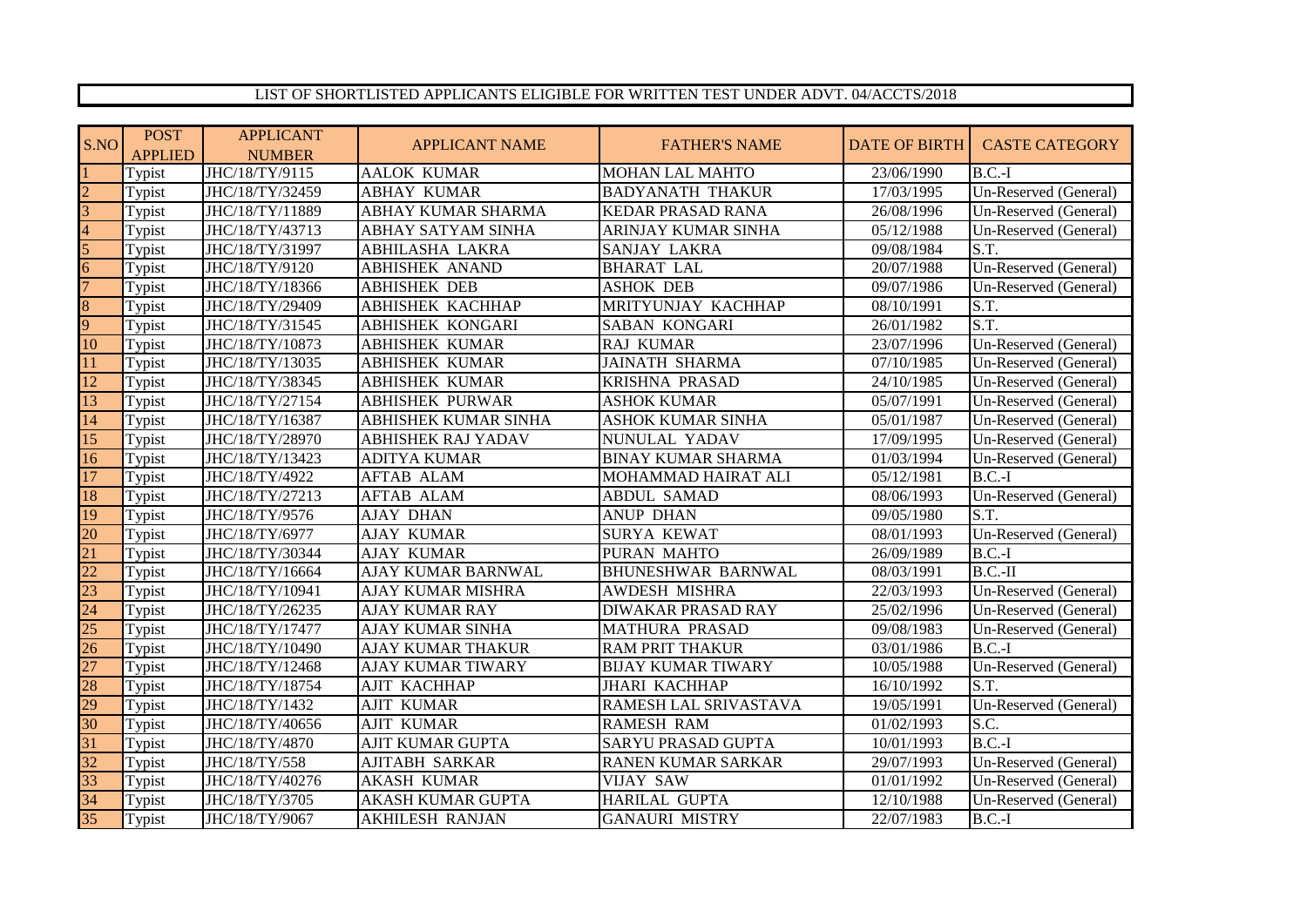| 36              | Typist | JHC/18/TY/25553 | <b>AKSHAY KUMAR</b>     | RAMESHWAR MAHTO          | 24/03/1993 | $B.C.-I$              |
|-----------------|--------|-----------------|-------------------------|--------------------------|------------|-----------------------|
| 37              | Typist | JHC/18/TY/1067  | <b>AKSHAY SINHA</b>     | ARINJAY KUMAR SINHA      | 22/10/1991 | Un-Reserved (General) |
| 38              | Typist | JHC/18/TY/19015 | <b>ALAUDDIN NUT</b>     | <b>SUJAYAT NUT</b>       | 15/08/1988 | Un-Reserved (General) |
| 39              | Typist | JHC/18/TY/18763 | ALIA SABA               | MD SHAHABUDDIN           | 04/02/1991 | Un-Reserved (General) |
| 40              | Typist | JHC/18/TY/35726 | ALISHA AMAN             | MD AMAN UDDIN            | 23/09/1995 | $B.C.-I$              |
| 41              | Typist | JHC/18/TY/12352 | <b>ALOK KUMAR</b>       | <b>SUBHASH DAS</b>       | 15/08/1989 | Un-Reserved (General) |
| 42              | Typist | JHC/18/TY/15912 | <b>ALOK KUMAR</b>       | <b>BHAGESHWAR SINGH</b>  | 05/02/1989 | Un-Reserved (General) |
| 43              | Typist | JHC/18/TY/18474 | <b>ALOK KUMAR</b>       | <b>ASHOK KUMAR</b>       | 02/01/1995 | Un-Reserved (General) |
| 44              | Typist | JHC/18/TY/23008 | <b>ALOK RAJ</b>         | KAMAL KISHORE PRASAD     | 18/08/1993 | Un-Reserved (General) |
| 45              | Typist | JHC/18/TY/33624 | <b>ALOK SAHA</b>        | PRADYUT SAHA             | 16/01/1991 | Un-Reserved (General) |
| $\overline{46}$ | Typist | JHC/18/TY/1256  | <b>AMAN KUMAR</b>       | KULANAND MEHTA           | 24/03/1992 | $B.C.-II$             |
| 47              | Typist | JHC/18/TY/26885 | <b>AMAN SAURAV</b>      | <b>BRAJESH KUMAR</b>     | 11/01/1992 | Un-Reserved (General) |
| 48              | Typist | JHC/18/TY/28870 | AMAN KUMAR MISHRA       | DILIP KUMAR MISHRA       | 30/06/1997 | Un-Reserved (General) |
| 49              | Typist | JHC/18/TY/38193 | AMAR BHAGAT             | MAHENDRA BHAGAT          | 06/08/1996 | S.T.                  |
| 50              | Typist | JHC/18/TY/43855 | AMAR KUMAR              | <b>RAKHO HARI ROY</b>    | 10/01/1991 | Un-Reserved (General) |
| 51              | Typist | JHC/18/TY/2970  | AMARENDRA KUMAR         | <b>BHOLI TIWARI</b>      | 19/10/1989 | Un-Reserved (General) |
| $\overline{52}$ | Typist | JHC/18/TY/15271 | <b>AMARJEET GARG</b>    | ABHAY SHANKER AGARWAL    | 29/04/1989 | Un-Reserved (General) |
|                 |        |                 |                         | KRISHNAMOHAN PRASAD      |            |                       |
| 53              | Typist | JHC/18/TY/29327 | AMARJIT KUMAR SINHA     | <b>SINHA</b>             | 01/01/1985 | Un-Reserved (General) |
| 54              | Typist | JHC/18/TY/18132 | <b>AMBUJ KUMAR</b>      | <b>MAHENDRA PRASAD</b>   | 05/02/1991 | $B.C.-II$             |
| 55              | Typist | JHC/18/TY/12208 | <b>AMIT KANT</b>        | SIYARAM SHARMA           | 09/01/1997 | Un-Reserved (General) |
| 56              | Typist | JHC/18/TY/3244  | <b>AMIT KERKETTA</b>    | M KERKETTA               | 06/01/1992 | S.T.                  |
| 57              | Typist | JHC/18/TY/5217  | <b>AMIT KUMAR</b>       | SANTOSH KUMAR SINGH      | 10/02/1996 | Un-Reserved (General) |
| 58              | Typist | JHC/18/TY/6708  | <b>AMIT KUMAR</b>       | AVADH KISHOR SINGH       | 02/01/1988 | Un-Reserved (General) |
| 59              | Typist | JHC/18/TY/9899  | <b>AMIT KUMAR</b>       | NARENDRA VERMA           | 19/12/1993 | Un-Reserved (General) |
| 60              | Typist | JHC/18/TY/9991  | <b>AMIT KUMAR</b>       | LATE RAM CHANDRA PANDIT  | 17/07/1985 | $B.C.-I$              |
| 61              | Typist | JHC/18/TY/12202 | <b>AMIT KUMAR</b>       | KAILASH CHANDRA DAS      | 21/10/1986 | Un-Reserved (General) |
| 62              | Typist | JHC/18/TY/22178 | <b>AMIT KUMAR</b>       | <b>AWADH KISHOR RAM</b>  | 14/09/1990 | Un-Reserved (General) |
| 63              | Typist | JHC/18/TY/39550 | <b>AMIT KUMAR</b>       | SURENDRA KUMAR THAKUR    | 27/01/1992 | $B.C.-I$              |
| 64              | Typist | JHC/18/TY/35827 | <b>AMIT MARANDI</b>     | <b>DILIP MARANDI</b>     | 25/02/1991 | S.T.                  |
| 65              | Typist | JHC/18/TY/16278 | <b>AMIT KUMAR</b>       | PRABHU RAM TARWAY        | 02/01/1986 | $B.C.-II$             |
| $\overline{66}$ | Typist | JHC/18/TY/20545 | <b>AMIT KUMAR DAS</b>   | <b>BINOD KUMAR DAS</b>   | 13/04/1993 | Un-Reserved (General) |
| 67              | Typist | JHC/18/TY/29962 | <b>AMIT PAUL TIRKEY</b> | <b>JUWEL TIRKEY</b>      | 12/12/1990 | S.T.                  |
| 68              | Typist | JHC/18/TY/12767 | <b>AMITA KUMARI</b>     | RAJESH PRASAD SRIVASTAVA | 07/03/1984 | Un-Reserved (General) |
| 69              | Typist | JHC/18/TY/10195 | <b>AMITABH SINHA</b>    | ASHISH KUMAR SINHA       | 04/02/1989 | Un-Reserved (General) |
| 70              | Typist | JHC/18/TY/8613  | AMOL ABHISHEK TETE      | <b>BASANT KUMAR TETE</b> | 20/09/1995 | S.T.                  |
|                 |        |                 |                         |                          |            |                       |
| 71              | Typist | JHC/18/TY/7740  | AMRENDRA KISHORE        | RAM KISHORE PRASAD VERMA | 01/01/1988 | Un-Reserved (General) |
| 72              | Typist | JHC/18/TY/19727 | <b>AMRENDRA NATH</b>    | SURENDRA SHARMA          | 05/01/1984 | Un-Reserved (General) |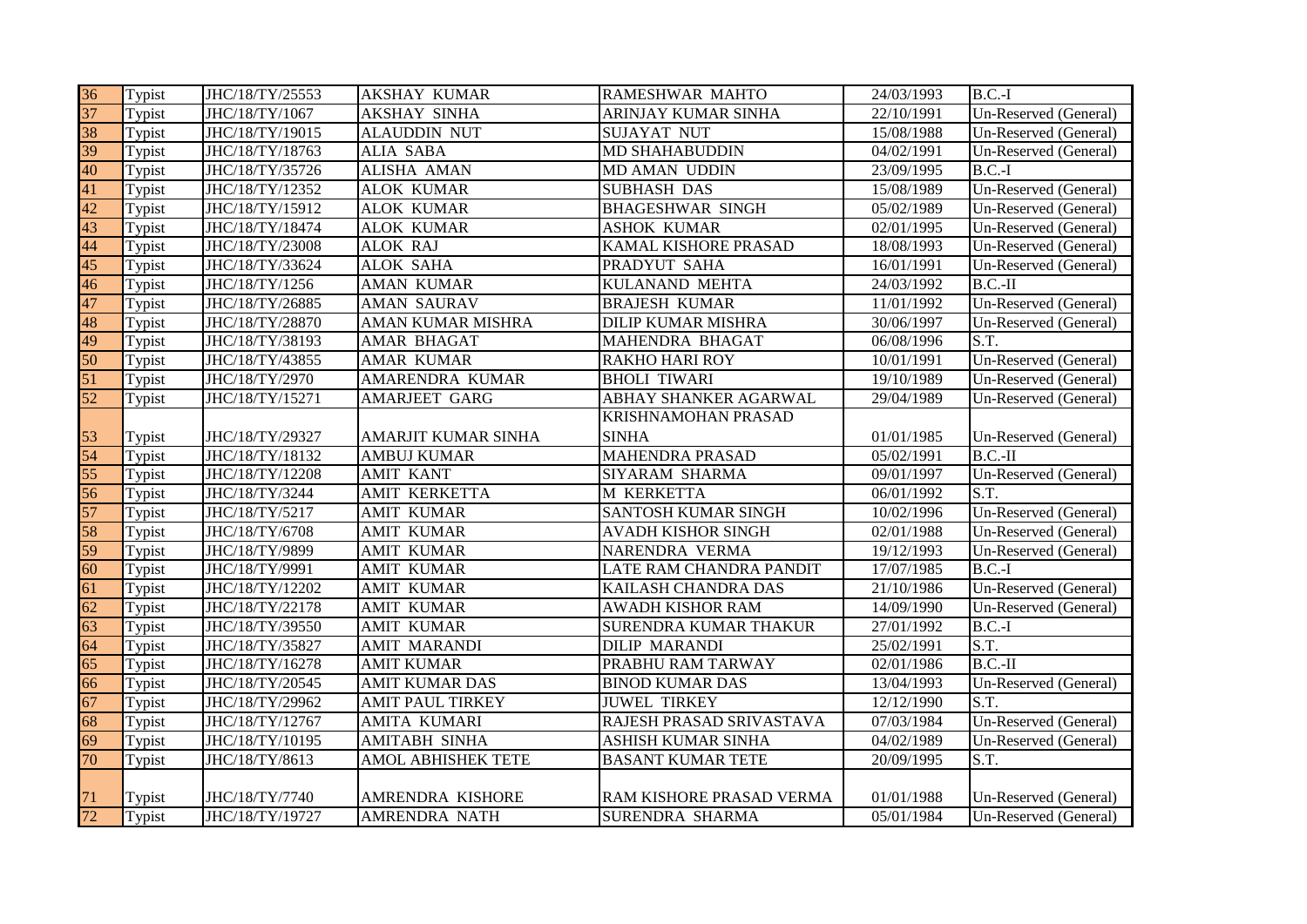| 73  | Typist | JHC/18/TY/8866  | <b>AMRESH KUMAR</b>        | <b>SURESH RAI</b>           | 15/10/1992 | Un-Reserved (General) |
|-----|--------|-----------------|----------------------------|-----------------------------|------------|-----------------------|
| 74  | Typist | JHC/18/TY/5617  | <b>AMRIT KUMAR</b>         | <b>RISHI KESH MAHTO</b>     | 22/04/1994 | $B.C.-I$              |
| 75  | Typist | JHC/18/TY/32291 | <b>ANAND KUMAR</b>         | <b>AWADH KISHOR RAM</b>     | 07/01/1989 | Un-Reserved (General) |
| 76  | Typist | JHC/18/TY/26444 | ANANT AVINASH              | ARVIND KUMAR                | 03/10/1994 | $B.C.-II$             |
| 77  | Typist | JHC/18/TY/29801 | <b>ANANT KUMAR</b>         | OM PRAKASH                  | 04/11/1993 | Un-Reserved (General) |
| 78  | Typist | JHC/18/TY/8782  | <b>ANANT PRASAD</b>        | <b>SIYA SHARAN PRASAD</b>   | 01/05/1991 | Un-Reserved (General) |
|     |        |                 | <b>ANANT PRAKASH</b>       |                             |            |                       |
| 79  | Typist | JHC/18/TY/41837 | <b>KANDAIBURU</b>          | LADURA KANDAIBURU           | 06/11/1986 | S.T.                  |
| 80  | Typist | JHC/18/TY/11356 | <b>ANASH KUMAR DAS</b>     | FULCHAND DAS                | 03/05/1984 | Un-Reserved (General) |
| 81  | Typist | JHC/18/TY/5029  | ANGAD KUMAR SINGH          | <b>ANIRUDH SINGH</b>        | 15/12/1992 | Un-Reserved (General) |
| 82  | Typist | JHC/18/TY/32198 | ANIKET KUMAR MISHRA        | TARKESHWAR MISHRA           | 02/01/1991 | Un-Reserved (General) |
| 83  | Typist | JHC/18/TY/4853  | <b>ANIL KUMAR</b>          | MATHURA MISHRA              | 14/12/1985 | Un-Reserved (General) |
| 84  | Typist | JHC/18/TY/7365  | <b>ANIL KUMAR</b>          | <b>RAMNATH SAH</b>          | 12/12/1984 | $B.C.-II$             |
| 85  | Typist | JHC/18/TY/14023 | ANIL, KUMAR                | SURENDRA, PRASAD            | 08/02/1987 | Un-Reserved (General) |
| 86  | Typist | JHC/18/TY/6825  | <b>ANIL KUMAR</b>          | <b>JAGAN MAHTO</b>          | 31/12/1997 | Un-Reserved (General) |
| 87  | Typist | JHC/18/TY/2211  | <b>ANIL KUMAR THAKUR</b>   | YOGENDRA THAKUR             | 15/01/1987 | Un-Reserved (General) |
| 88  | Typist | JHC/18/TY/3873  | ANIL NIRANJAN MINZ         | <b>ANJELUS MINZ</b>         | 04/09/1979 | S.T.                  |
| 89  | Typist | JHC/18/TY/37098 | ANIMA SAROJ KACHHAP        | <b>EMMANUEL KACHHAP</b>     | 17/12/1990 | S.T.                  |
| 90  | Typist | JHC/18/TY/31678 | <b>ANIMESH SHUKLA</b>      | SATENDRA SHUKLA             | 21/01/1990 | Un-Reserved (General) |
| 91  | Typist | JHC/18/TY/23219 | ANIRUDDHA GHOSH            | <b>DIBAKAR GHOSH</b>        | 09/12/1987 | Un-Reserved (General) |
| 92  | Typist | JHC/18/TY/41854 | <b>ANIT KUMAR MAHTO</b>    | <b>NAKUL MAHTO</b>          | 04/01/1989 | Un-Reserved (General) |
| 93  | Typist | JHC/18/TY/11182 | <b>ANITA BASKI</b>         | NEEL KAMAL BASKI            | 06/12/1992 | S.T.                  |
| 94  | Typist | JHC/18/TY/15082 | ANITA KANDAIBURU           | LADURA KANDAIBURU           | 12/12/1978 | S.T.                  |
| 95  | Typist | JHC/18/TY/7422  | <b>ANITA KUMARI</b>        | <b>BHIM RAM</b>             | 15/02/1991 | Un-Reserved (General) |
| 96  | Typist | JHC/18/TY/40041 | <b>ANJALI GRACMMA BECK</b> | PRAVEEN NISHANT KERKETTA    | 20/09/1984 | S.T.                  |
| 97  | Typist | JHC/18/TY/19440 | ANJANA KIRTI TIGGA         | <b>SUSHIL TIGGA</b>         | 08/01/1989 | S.T.                  |
| 98  | Typist | JHC/18/TY/14977 | ANJANI KUMAR               | PARMANAND MISHRA            | 21/12/1988 | Un-Reserved (General) |
| 99  | Typist | JHC/18/TY/9497  | ANJANI KUMAR PANDEY        | <b>BIJAY SHANKAR PANDEY</b> | 01/01/1995 | Un-Reserved (General) |
| 100 | Typist | JHC/18/TY/11367 | <b>ANJNA KACHHAP</b>       | ANIL KACHHAP                | 05/03/1991 | S.T.                  |
| 101 | Typist | JHC/18/TY/5451  | <b>ANJU</b>                | <b>DINESHWER</b>            | 01/01/1985 | Un-Reserved (General) |
| 102 | Typist | JHC/18/TY/8035  | <b>ANJU DHAN</b>           | <b>LAKHIRAM ORAON</b>       | 09/02/1993 | S.T.                  |
| 103 | Typist | JHC/18/TY/1926  | <b>ANJU KUMARI</b>         | <b>RAM BALAK SHARMA</b>     | 04/05/1995 | Un-Reserved (General) |
| 104 | Typist | JHC/18/TY/25198 | <b>ANKIT KUMAR</b>         | <b>GOPAL PRASAD</b>         | 24/12/1987 | Un-Reserved (General) |
| 105 | Typist | JHC/18/TY/38039 | <b>ANKIT KUMAR</b>         | RAJENDRA PRASAD             | 16/05/1991 | Un-Reserved (General) |
| 106 | Typist | JHC/18/TY/41408 | <b>ANKITA</b>              | ASHOK KUMAR SINGH           | 05/01/1988 | Un-Reserved (General) |
| 107 | Typist | JHC/18/TY/24370 | ANKITA BHUINYA             | ABRAHAM BHUINYA             | 23/04/1997 | S.T.                  |
| 108 | Typist | JHC/18/TY/24752 | <b>ANKUR MANI</b>          | ASHOK KUMAR SRIVASTAVA      | 10/09/1987 | Un-Reserved (General) |
| 109 | Typist | JHC/18/TY/9085  | <b>ANSHU KUMAR</b>         | <b>SHAMBHU KUMAR</b>        | 20/02/1994 | Un-Reserved (General) |
| 110 | Typist | JHC/18/TY/43453 | <b>ANUJ KUMAR</b>          | <b>NARAYAN MALLAH</b>       | 25/01/1987 | $B.C.-I$              |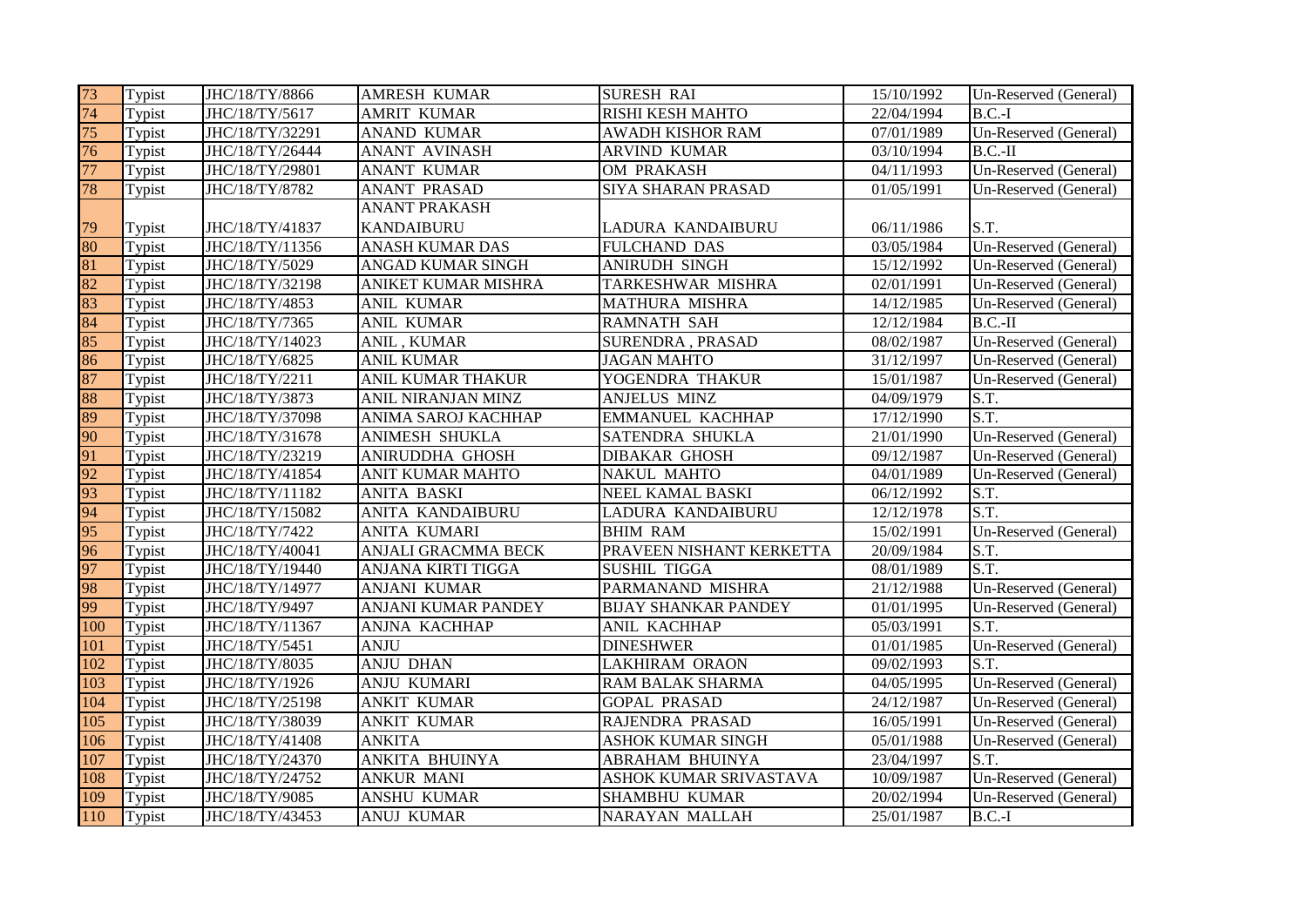| 111 | Typist | JHC/18/TY/13111 | <b>ANUJ PRAKASH</b>     | KAMESHWAR RAJAK            | 10/05/1985 | Un-Reserved (General) |
|-----|--------|-----------------|-------------------------|----------------------------|------------|-----------------------|
| 112 | Typist | JHC/18/TY/32870 | ANUJ KUMAR MISHRA       | <b>BRAHMA NAND MISHRA</b>  | 22/08/1983 | Un-Reserved (General) |
| 113 | Typist | JHC/18/TY/29476 | ANUP KUMAR MISHRA       | NAND KISHORE MISHRA        | 07/06/1984 | Un-Reserved (General) |
| 114 | Typist | JHC/18/TY/10802 | <b>ANUPA LAKRA</b>      | <b>SANTOSH LAKRA</b>       | 12/08/1994 | S.T.                  |
| 115 | Typist | JHC/18/TY/30148 | <b>ANUPAM SURIN</b>     | <b>SUMAN ROSHAN SURIN</b>  | 24/09/1995 | S.T.                  |
| 116 | Typist | JHC/18/TY/3472  | ANUPAMA KUJUR           | HERMAN KUJUR               | 06/11/1993 | S.T.                  |
| 117 | Typist | JHC/18/TY/38474 | ANURADHA KUMARI         | SHIVNATH THAKUR            | 02/06/1987 | $B.C.-I$              |
|     |        |                 |                         | <b>AWADHESH PRASAD</b>     |            |                       |
| 118 | Typist | JHC/18/TY/9911  | ANURAG KUMAR SRIVASTAVA | <b>SRIVASTAVA</b>          | 11/02/1990 | Un-Reserved (General) |
| 119 | Typist | JHC/18/TY/3294  | ANURANJANA MINJ         | <b>LATE FALDOR MINJ</b>    | 21/07/1991 | S.T.                  |
|     |        |                 |                         | <b>LATE WILLIAM SAMSOM</b> |            |                       |
| 120 | Typist | JHC/18/TY/11817 | <b>ANUVAW TIRKEY</b>    | <b>TIRKEY</b>              | 08/06/1981 | S.T.                  |
| 121 | Typist | JHC/18/TY/11345 | APARAJITA KUMARI        | <b>BASANT KUMAR VERMA</b>  | 24/02/1994 | Un-Reserved (General) |
| 122 | Typist | JHC/18/TY/2469  | APOLINA KANDULNA        | PAULUS KANDULNA            | 05/10/1983 | S.T.                  |
| 123 | Typist | JHC/18/TY/28379 | ARCHANA KUMARI          | VIMA ORAON                 | 14/10/1986 | S.T.                  |
| 124 | Typist | JHC/18/TY/29294 | ARCHANA KUMARI          | ARBIND KUMAR SINGH         | 02/08/1981 | $B.C.-II$             |
| 125 | Typist | JHC/18/TY/8524  | ARIF ALAM               | MAKBUL ALAM                | 02/03/1989 | $B.C.-I$              |
| 126 | Typist | JHC/18/TY/14951 | <b>ARIF RAZA</b>        | LATE ABDUL JABBAR ANSARI   | 01/03/1984 | Un-Reserved (General) |
| 127 | Typist | JHC/18/TY/8247  | <b>ARIJEET DAS</b>      | DEEPAK KUMAR DAS           | 12/12/1991 | Un-Reserved (General) |
| 128 | Typist | JHC/18/TY/25702 | <b>ARJUN KUMAR</b>      | <b>DHRUVNATH SINGH</b>     | 04/01/1992 | Un-Reserved (General) |
| 129 | Typist | JHC/18/TY/18077 | <b>ARPANA PANDEY</b>    | PRAKASH CHANDRA PANDEY     | 04/05/1988 | Un-Reserved (General) |
| 130 | Typist | JHC/18/TY/12117 | ARUN KACHHAP            | <b>JAGGA KACHHAP</b>       | 21/02/1986 | S.T.                  |
| 131 | Typist | JHC/18/TY/16101 | <b>ARUN KUMAR</b>       | PANCHAM RAM PRAJAPATI      | 15/01/1987 | Un-Reserved (General) |
| 132 | Typist | JHC/18/TY/34415 | <b>ARUN KUMAR</b>       | KRISHNA NAND SINGH         | 05/04/1990 | Un-Reserved (General) |
| 133 | Typist | JHC/18/TY/22501 | ARUNIMA KUJUR           | LATE ASHOK KUJUR           | 26/09/1989 | S.T.                  |
| 134 | Typist | JHC/18/TY/7947  | <b>ARVIL KUJUR</b>      | <b>RUPUS KUJUR</b>         | 16/10/1984 | S.T.                  |
| 135 | Typist | JHC/18/TY/2228  | <b>ARVIND KUMAR</b>     | <b>ARVIND KUMAR</b>        | 20/09/1992 | Un-Reserved (General) |
| 136 | Typist | JHC/18/TY/42477 | ARVIND ANGURAH KINDO    | <b>ANTHONI KINDO</b>       | 17/12/1983 | S.T.                  |
| 137 | Typist | JHC/18/TY/38537 | ARVIND KUMAR INDWAR     | DOMANIK INDWAR             | 04/07/1983 | S.T.                  |
| 138 | Typist | JHC/18/TY/2835  | <b>ARYA KUMAR</b>       | <b>UMESH PRASAD</b>        | 04/10/1991 | $B.C.-II$             |
| 139 | Typist | JHC/18/TY/42257 | ASHEEM UJJWAL KUJUR     | MERKHA ALAN KUJUR          | 27/09/1993 | S.T.                  |
| 140 | Typist | JHC/18/TY/27291 | <b>ASHIM KUMAR</b>      | AMAR KUMAR                 | 18/01/1991 | Un-Reserved (General) |
| 141 | Typist | JHC/18/TY/40395 | ASHIS KUMAR BHAGAT      | ANIL KUMAR BHAGAT          | 16/01/1988 | $B.C.-II$             |
| 142 | Typist | JHC/18/TY/19871 | <b>ASHISH KERKETTA</b>  | <b>CHONHAS KERKETTA</b>    | 06/10/1981 | S.T.                  |
| 143 | Typist | JHC/18/TY/4156  | <b>ASHISH KUMAR</b>     | <b>BIHARI SAH</b>          | 06/02/1996 | Un-Reserved (General) |
| 144 | Typist | JHC/18/TY/5969  | <b>ASHISH KUMAR</b>     | RAGHUNANDAN PRASAD         | 18/06/1992 | Un-Reserved (General) |
| 145 | Typist | JHC/18/TY/24466 | <b>ASHISH KUMAR</b>     | <b>BUDHINARAYAN SAHU</b>   | 10/12/1990 | $B.C.-I$              |
| 146 | Typist | JHC/18/TY/27616 | <b>ASHISH KUMAR</b>     | SANJAY KUMAR               | 05/10/1993 | Un-Reserved (General) |
| 147 | Typist | JHC/18/TY/19621 | <b>ASHISH PASWAN</b>    | <b>JAI PRAKASH RAM</b>     | 24/08/1987 | S.C.                  |
|     |        |                 |                         |                            |            |                       |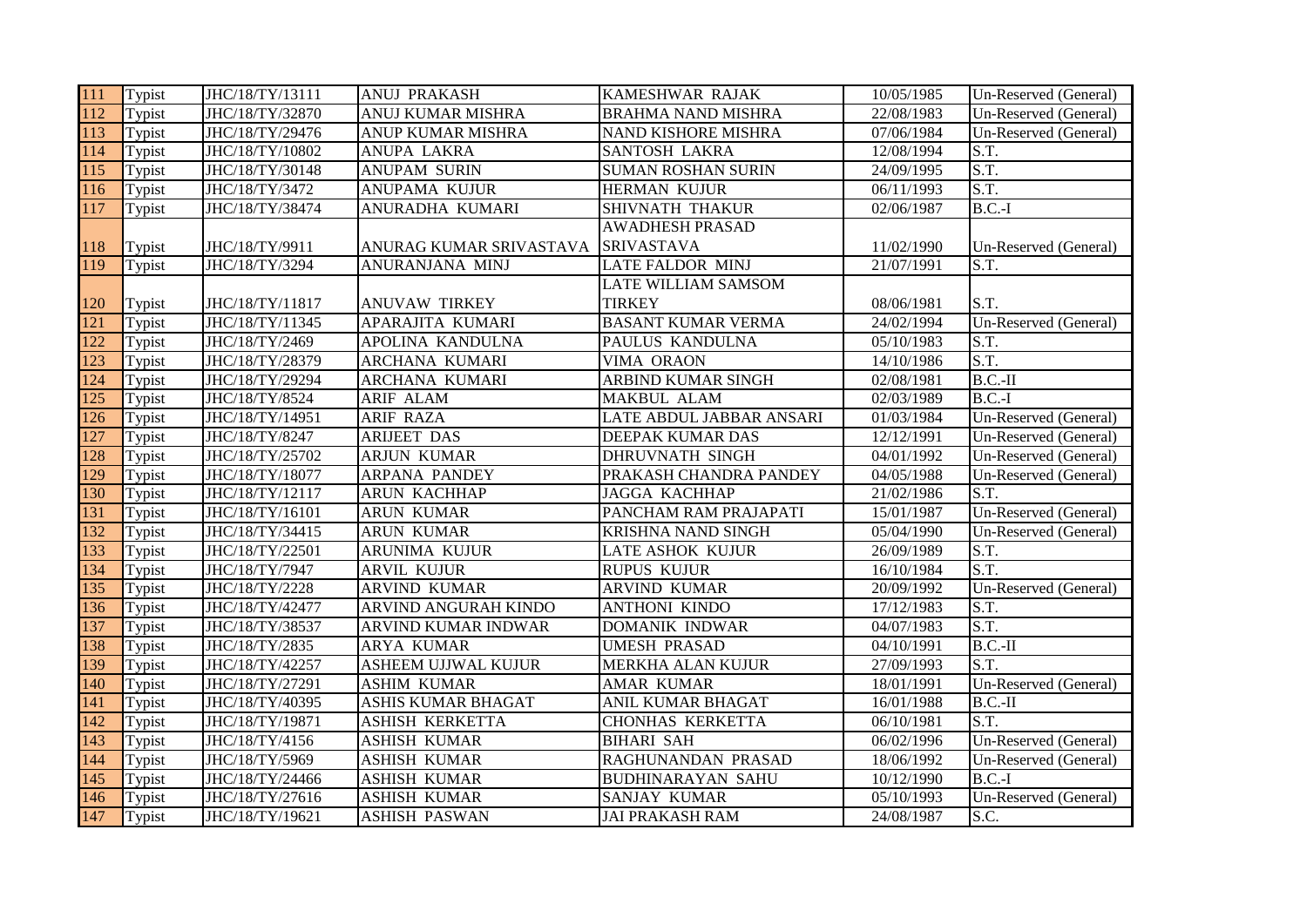| 148 | Typist | JHC/18/TY/5204  | <b>ASHISH RANJAN</b>         | PRAMOD KUMAR SINHA         | 28/02/1988 | Un-Reserved (General) |
|-----|--------|-----------------|------------------------------|----------------------------|------------|-----------------------|
| 149 | Typist | JHC/18/TY/16219 | ASHISH KUMAR MISHRA          | <b>MANOJ KUMAR MISHRA</b>  | 04/01/1992 | Un-Reserved (General) |
| 150 | Typist | JHC/18/TY/13699 | <b>ASHISHAN SURIN</b>        | <b>REJAN SURIN</b>         | 18/12/1988 | S.T.                  |
| 151 | Typist | JHC/18/TY/37226 | <b>ASHOK KORA</b>            | <b>TAHAL KORA</b>          | 12/01/1985 | S.T.                  |
| 152 | Typist | JHC/18/TY/37552 | <b>ASHOK LOHAR</b>           | KAILASH LOHAR              | 20/02/1985 | $B.C.-I$              |
| 153 | Typist | JHC/18/TY/14907 | <b>ASHOK KUMAR LAHERI</b>    | PRADEEP KUMAR LAHERI       | 05/01/1990 | Un-Reserved (General) |
| 154 | Typist | JHC/18/TY/28038 | <b>ASHVEEN BARAIK</b>        | <b>BALBHADRA BARAIK</b>    | 07/02/1993 | Un-Reserved (General) |
| 155 | Typist | JHC/18/TY/15256 | <b>ASIF AHMAD</b>            | <b>MD SAMIRUDDIN</b>       | 05/07/1986 | $B.C.-I$              |
| 156 | Typist | JHC/18/TY/11545 | <b>ASIF ASHRAF</b>           | <b>JAMIL ASHRAF</b>        | 05/07/1994 | Un-Reserved (General) |
| 157 | Typist | JHC/18/TY/21171 | <b>ASIF RAIHAN</b>           | KAMRUDDIN SK               | 10/08/1988 | Un-Reserved (General) |
| 158 | Typist | JHC/18/TY/9506  | ASIT KUMAR ROY               | <b>BISHWANATH ROY</b>      | 05/01/1988 | Un-Reserved (General) |
| 159 | Typist | JHC/18/TY/38937 | <b>AVINASH BHARTI</b>        | DHANANJAY OJHA             | 12/09/1989 | Un-Reserved (General) |
| 160 | Typist | JHC/18/TY/13135 | <b>AVINASH KUMAR</b>         | PRAKASH SHARMA             | 02/01/1993 | Un-Reserved (General) |
| 161 | Typist | JHC/18/TY/13660 | <b>AVINASH KUMAR</b>         | RAJ KISHORE SINGH          | 10/06/1989 | Un-Reserved (General) |
| 162 | Typist | JHC/18/TY/22416 | AVINASH KUMAR SHARMA         | <b>JAINATH SHARMA</b>      | 12/01/1993 | Un-Reserved (General) |
| 163 | Typist | JHC/18/TY/20993 | <b>AVINASH KUMAR VERMA</b>   | KRISHNA PRASAD VERMA       | 26/01/1997 | Un-Reserved (General) |
| 164 | Typist | JHC/18/TY/43951 | <b>AWNISH SINHA</b>          | MITHILESH KUMAR SINHA      | 10/10/1984 | Un-Reserved (General) |
| 165 | Typist | JHC/18/TY/39007 | <b>BABBAR KHAN</b>           | <b>MD LATIF KHAN</b>       | 10/06/1990 | Un-Reserved (General) |
| 166 | Typist | JHC/18/TY/26038 | <b>BABITA KUMARI</b>         | MUKESH KUMAR SINGH         | 08/01/1984 | Un-Reserved (General) |
| 167 | Typist | JHC/18/TY/24342 | <b>BAIDYANATH HEMBROM</b>    | <b>BABULAL HEMBROM</b>     | 18/11/1988 | S.T.                  |
| 168 | Typist | JHC/18/TY/14796 | <b>BALMIKI KUMAR</b>         | <b>GANGA VISHNU PRASAD</b> | 15/10/1992 | Un-Reserved (General) |
| 169 | Typist | JHC/18/TY/8612  | <b>BALRAM KUMAR</b>          | JAY NARAYAN PANDIT         | 16/10/1994 | Un-Reserved (General) |
| 170 | Typist | JHC/18/TY/16307 | <b>BANDANA BHASKAR</b>       | <b>BINOD PRASAD</b>        | 07/11/1982 | Un-Reserved (General) |
| 171 | Typist | JHC/18/TY/39711 | <b>BANKA MAHTO</b>           | <b>RAMU MAHTO</b>          | 10/10/1984 | Un-Reserved (General) |
| 172 | Typist | JHC/18/TY/21173 | <b>BANTI SINGH</b>           | KRISHNA SINGH              | 03/03/1994 | Un-Reserved (General) |
| 173 | Typist | JHC/18/TY/2014  | <b>BARKHA RANI</b>           | <b>VINOD KUMAR</b>         | 03/05/1989 | S.C.                  |
| 174 | Typist | JHC/18/TY/27779 | <b>BARUN KUMAR KEWAT</b>     | <b>RAJU KEWAT</b>          | 30/01/1992 | $B.C.-I$              |
| 175 | Typist | JHC/18/TY/10598 | <b>BEAUTY CHAKI</b>          | <b>ANANTA KUMAR CHAKI</b>  | 02/02/1989 | Un-Reserved (General) |
| 176 | Typist | JHC/18/TY/43538 | <b>BEAUTY KUMARI</b>         | <b>UPENDRA KUMAR</b>       | 05/01/1998 | Un-Reserved (General) |
| 177 | Typist | JHC/18/TY/19908 | <b>BEAUTY MOHANTY</b>        | <b>GHASI NATH MOHANTY</b>  | 05/03/1994 | Un-Reserved (General) |
| 178 | Typist | JHC/18/TY/38196 | <b>BEENA KUMARI</b>          | <b>DEVI SHARMA</b>         | 26/01/1987 | Un-Reserved (General) |
| 179 | Typist | JHC/18/TY/35305 | <b>BHAGIRATH BEDIYA</b>      | <b>BHARAT RAM BEDIYA</b>   | 04/05/1986 | S.T.                  |
| 180 | Typist | JHC/18/TY/18788 | <b>BHANU PRATAP PAN</b>      | ASHWANI KUMAR PAN          | 26/06/1987 | Un-Reserved (General) |
| 181 | Typist | JHC/18/TY/11657 | <b>BHARDWAJ KUMAR SINGH</b>  | ARUN KUMAR SINGH           | 15/01/1994 | Un-Reserved (General) |
| 182 | Typist | JHC/18/TY/39090 | <b>BHISHM NARAYAN PRASAD</b> | <b>BHAGWAN PRASAD</b>      | 28/02/1991 | Un-Reserved (General) |
| 183 | Typist | JHC/18/TY/16470 | <b>BHOLU RAJAK</b>           | <b>OMPRAKASH RAJAK</b>     | 25/01/1988 | S.C.                  |
| 184 | Typist | JHC/18/TY/17487 | <b>BHUBAN KUMAR DAN</b>      | <b>UDDHARAN DAN</b>        | 05/02/1994 | $B.C.-I$              |
| 185 | Typist | JHC/18/TY/25661 | <b>BIJAY KUMAR</b>           | <b>DOMAN YADAV</b>         | 15/01/1990 | Un-Reserved (General) |
| 186 | Typist | JHC/18/TY/36455 | <b>BIJAY KUMAR</b>           | <b>SHYAM BIHARI ROY</b>    | 25/02/1987 | $B.C.-II$             |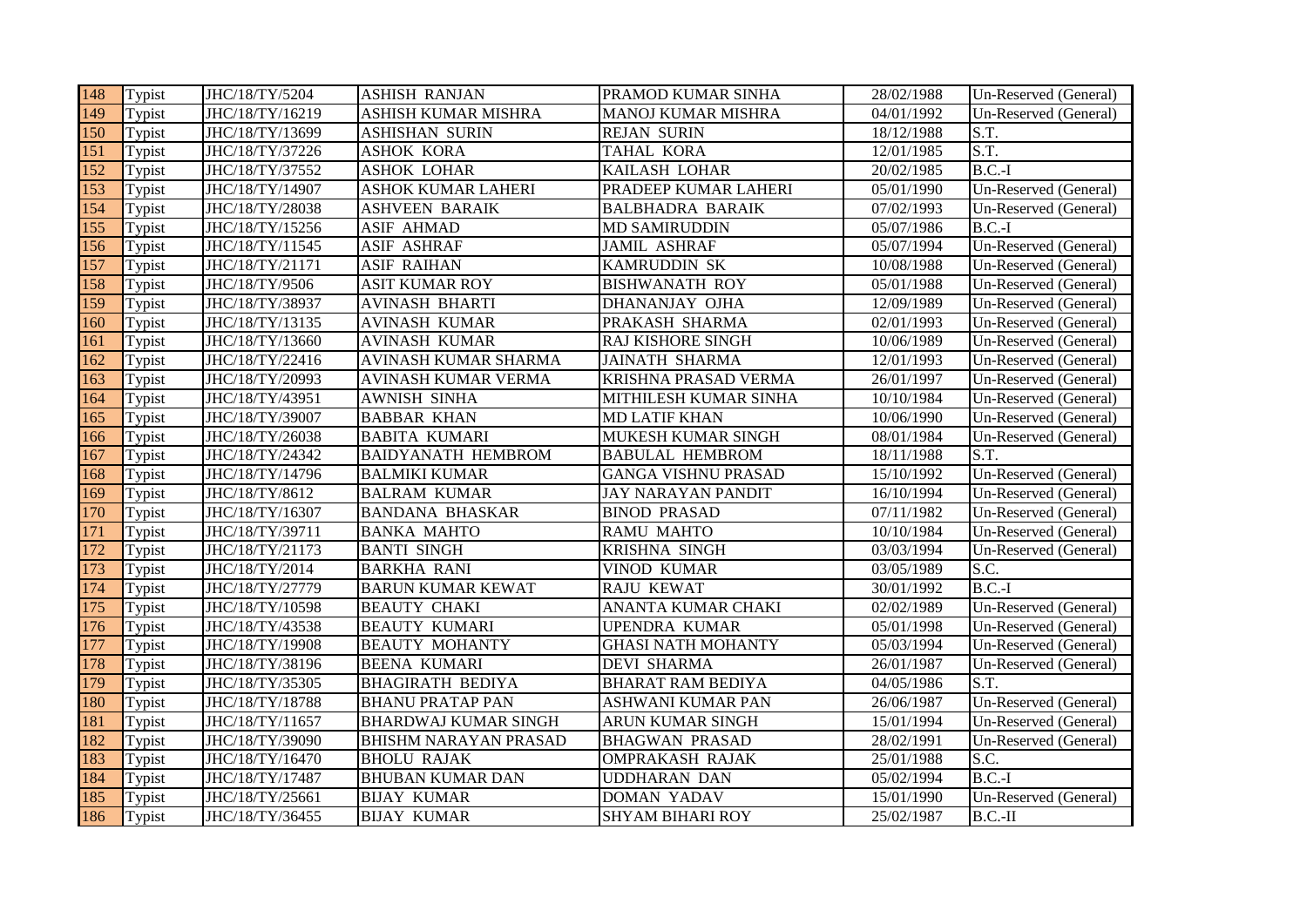| 187 | Typist | JHC/18/TY/19327 | <b>BIJAY KUMAR RAVIDAS</b>                   | <b>BHAGWAN RAVIDAS</b>       | 05/12/1988              | Un-Reserved (General) |
|-----|--------|-----------------|----------------------------------------------|------------------------------|-------------------------|-----------------------|
| 188 | Typist | JHC/18/TY/12586 | <b>BIKASH KUMAR PANDAY</b>                   | PARMATMA PANDAY              | 15/02/1989              | Un-Reserved (General) |
| 189 | Typist | JHC/18/TY/8375  | <b>BIKASH KUMAR SHARMA</b>                   | DASHRATH PRASAD SHARMA       | 14/01/1982              | $B.C.-I$              |
| 190 | Typist | JHC/18/TY/8230  | <b>BIKRANT XAXA</b>                          | <b>BLATIUS XAXA</b>          | 01/01/1994              | S.T.                  |
| 191 | Typist | JHC/18/TY/21570 | <b>BINAY KUMAR BARNWAL</b>                   | SATYANARAYAN MODI            | 16/04/1989              | $B.C.-II$             |
| 192 | Typist | JHC/18/TY/4577  | <b>BINIT TIRKEY</b>                          | <b>MANGAL TIRKEY</b>         | 25/05/1993              | S.T.                  |
| 193 | Typist | JHC/18/TY/22818 | <b>BINITA KOYA</b>                           | <b>BINOD KOYA</b>            | $\overline{05}/01/1995$ | S.T.                  |
| 194 | Typist | JHC/18/TY/8341  | <b>BINITA BINDIYA TIRKEY</b>                 | <b>MANGAL TIRKEY</b>         | 25/12/1994              | S.T.                  |
| 195 | Typist | JHC/18/TY/14802 | <b>BINU KUMARI</b>                           | RAJESH KUMAR                 | 08/03/1992              | $B.C.-II$             |
| 196 | Typist | JHC/18/TY/22297 | <b>BIPIN BARA</b>                            | YACUB BARA                   | 17/06/1980              | S.T.                  |
| 197 | Typist | JHC/18/TY/18228 | <b>BIPIN S TIGGA</b>                         | <b>JAMES TIGGA</b>           | 17/11/1990              | Un-Reserved (General) |
| 198 | Typist | JHC/18/TY/37316 | <b>BIRENDRA GORAIN</b>                       | <b>BASU GORAIN</b>           | 25/12/1989              | Un-Reserved (General) |
| 199 | Typist | JHC/18/TY/26537 | <b>BIRENDRA MAHATO</b>                       | <b>GHASI RAM MAHATO</b>      | 03/02/1993              | $B.C.-I$              |
| 200 | Typist | JHC/18/TY/3194  | <b>BISHAL KUMAR</b>                          | SAURENDRA PRATAP SINHA       | 12/02/1986              | Un-Reserved (General) |
| 201 | Typist | JHC/18/TY/5225  | <b>BISWAJIT KUMAR</b>                        | <b>ANIL PRAMANIK</b>         | 01/09/1990              | $B.C.-I$              |
| 202 | Typist | JHC/18/TY/17759 | <b>BRAJ KISHAN SINGH</b>                     | VINOD KUMAR SINGH            | 04/02/1993              | Un-Reserved (General) |
| 203 | Typist | JHC/18/TY/21444 | <b>BUDDHESHWAR MAHATO</b>                    | <b>BANBIHARI MAHATO</b>      | 08/01/1991              | $B.C.-I$              |
| 204 | Typist | JHC/18/TY/18823 | <b>BUDDHESHWAR MUNDA</b>                     | DURYODHAN MUNDA              | 20/11/1984              | S.T.                  |
| 205 | Typist | JHC/18/TY/1748  | <b>BUDHAN LAL SINGH MUNDA</b>                | <b>GURUDAYAL SINGH MUNDA</b> | 15/03/1991              | S.T.                  |
| 206 | Typist | JHC/18/TY/27565 | CHAITALI MINJ                                | <b>CORNELIUS MINJ</b>        | 13/12/1991              | S.T.                  |
| 207 | Typist | JHC/18/TY/37221 | CHANCHAL KUMARI                              | <b>BRIENDRA TIWARI</b>       | 03/03/1988              | Un-Reserved (General) |
| 208 | Typist | JHC/18/TY/43340 | CHANCHAL KUMARI                              | ARUN KUMAR GUPTA             | 17/12/1990              | $B.C.-I$              |
| 209 | Typist | JHC/18/TY/27668 | <b>CHANDA KUMARI</b>                         | <b>CHANDRA DEO SINGH</b>     | 25/07/1986              | Un-Reserved (General) |
| 210 | Typist | JHC/18/TY/24604 | <b>CHANDAN CHAUDHARY</b>                     | DASHRATH CHAUDHARY           | 08/02/1992              | $B.C.-I$              |
| 211 | Typist | JHC/18/TY/3273  | CHANDAN DAYAL                                | <b>GANESHWAR DAYAL</b>       | 06/04/1984              | Un-Reserved (General) |
| 212 | Typist | JHC/18/TY/2505  | <b>CHANDAN KUMAR</b>                         | PARMANAND PRASAD             | 15/05/1997              | Un-Reserved (General) |
| 213 | Typist | JHC/18/TY/6618  | <b>CHANDAN KUMAR</b>                         | <b>BHUNESHWAR PODDAR</b>     | 08/05/1984              | Un-Reserved (General) |
| 214 | Typist | JHC/18/TY/12183 | <b>CHANDAN KUMAR</b>                         | <b>SURYA LAL SHARMA</b>      | 19/07/1993              | Un-Reserved (General) |
| 215 | Typist | JHC/18/TY/40508 | <b>CHANDAN KUMAR</b>                         | <b>NEMAI THAKUR</b>          | 15/11/1993              | $B.C.-I$              |
| 216 | Typist | JHC/18/TY/17607 | <b>CHANDAN RAM</b>                           | <b>GOBIND RAM</b>            | 04/02/1985              | Un-Reserved (General) |
| 217 | Typist | JHC/18/TY/20138 | <b>CHANDAN KUMAR PANDEY</b>                  | <b>SACHIDA NAND PANDEY</b>   | 03/04/1994              | Un-Reserved (General) |
| 218 | Typist | JHC/18/TY/1920  | <b>CHANDAN KUMAR SINGH</b>                   | UPENDRA KUMAR SINGH          | 20/08/1993              | Un-Reserved (General) |
| 219 | Typist | JHC/18/TY/28031 | <b>CHANDAN KUMAR SINHA</b>                   | SHIV NARAYAN PRASAD          | 06/02/1987              | Un-Reserved (General) |
| 220 | Typist | JHC/18/TY/19795 | CHANDNI KUMARI                               | SHATRUDHAN PRASAD SINGH      | 28/12/1995              | Un-Reserved (General) |
| 221 | Typist | JHC/18/TY/21790 | <b>CHANDRA SHEKHAR SINGH</b>                 | SHANKARI PRASAD SINGH        | 09/03/1987              | Un-Reserved (General) |
|     |        |                 |                                              |                              |                         |                       |
| 222 | Typist | JHC/18/TY/7984  | CHANDRADHAR SHAHI MUNDA SASODHAR SHAHI MUNDA |                              | 18/03/1994              | S.T.                  |
| 223 | Typist | JHC/18/TY/12549 | <b>CHHATHU KUMAR DAS</b>                     | <b>LAKSHMAN DAS</b>          | 11/11/1989              | Un-Reserved (General) |
| 224 | Typist | JHC/18/TY/13476 | CHHOTU KUMAR BHUIYAN                         | <b>JAGDISH BHUIYAN</b>       | 31/12/1990              | S.C.                  |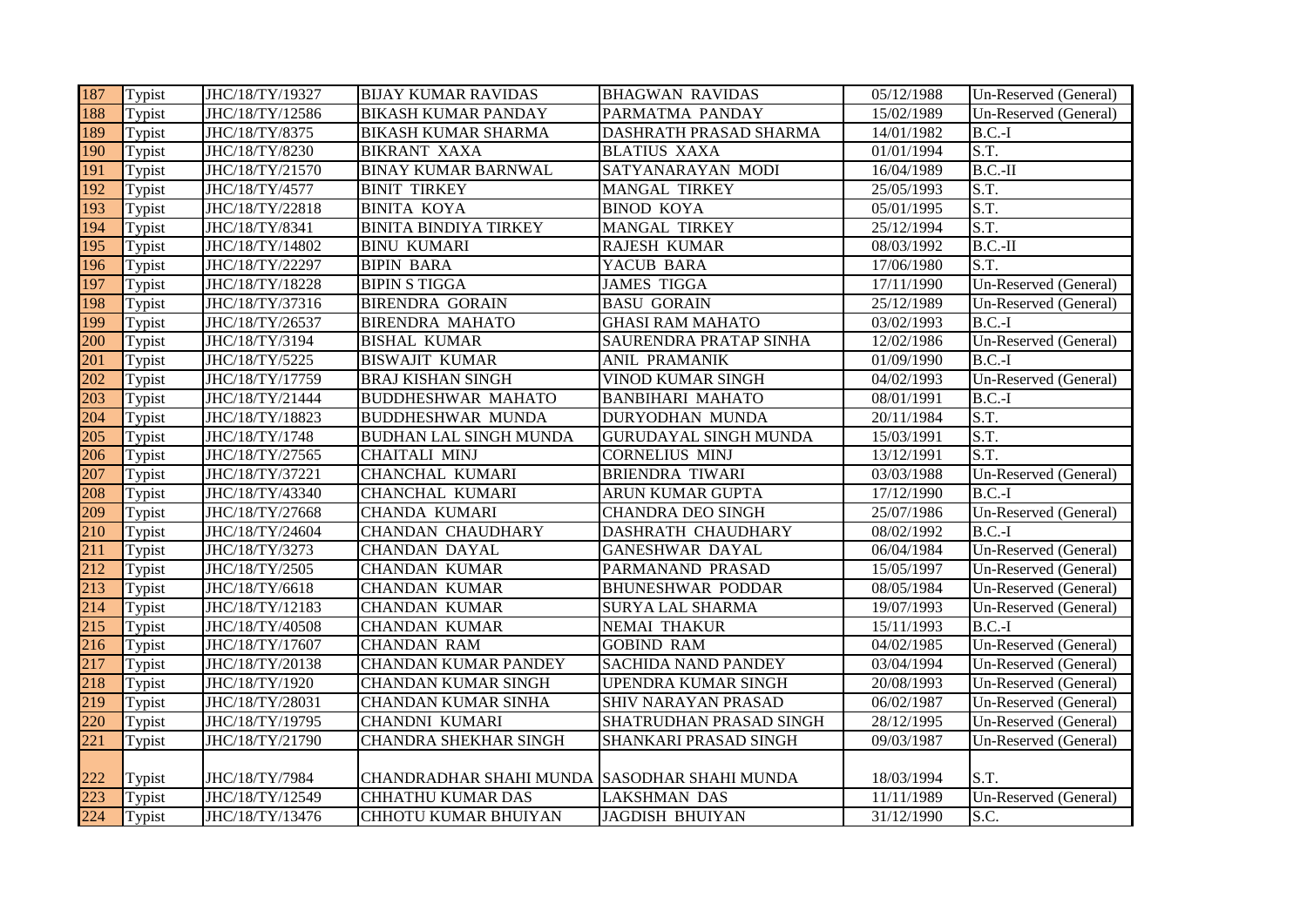| 225 | Typist | JHC/18/TY/6991  | CHIMPI KUMARI                             | <b>SUKHDEO ORAON</b>      | 22/12/1988 | S.T.                  |
|-----|--------|-----------------|-------------------------------------------|---------------------------|------------|-----------------------|
| 226 | Typist | JHC/18/TY/19911 | CHITTRANJAN TIWARI                        | <b>SANTOSH TIWARI</b>     | 24/04/1993 | Un-Reserved (General) |
| 227 | Typist | JHC/18/TY/23451 | <b>CYRIL MURMU</b>                        | <b>BABU LAL MURMU</b>     | 03/01/1981 | S.T.                  |
| 228 | Typist | JHC/18/TY/34255 | <b>DEEBU EKKA</b>                         | <b>BINEDIK EKKA</b>       | 08/09/1992 | S.T.                  |
| 229 | Typist | JHC/18/TY/9366  | <b>DEEPA EKKA</b>                         | <b>MAITAN EKKA</b>        | 08/10/1987 | S.T.                  |
| 230 | Typist | JHC/18/TY/40006 | <b>DEEPA KUMARI</b>                       | <b>BHAGWAN DAS</b>        | 05/09/1992 | Un-Reserved (General) |
| 231 | Typist | JHC/18/TY/40373 | <b>DEEPA SINHA</b>                        | <b>JALESH KUMAR SINHA</b> | 06/06/1985 | Un-Reserved (General) |
|     |        |                 |                                           |                           |            |                       |
| 232 | Typist | JHC/18/TY/432   | DEEPAK KUMAR                              | RAMAASHISH RANJAN PRASAD  | 05/03/1990 | Un-Reserved (General) |
| 233 | Typist | JHC/18/TY/20915 | <b>DEEPAK KUMAR</b>                       | <b>RAMESHWAR SAHU</b>     | 24/01/1985 | $B.C.-II$             |
| 234 | Typist | JHC/18/TY/33674 | DEEPAK KUMAR                              | KRISHNA MURARI PRASAD     | 25/02/1988 | Un-Reserved (General) |
| 235 | Typist | JHC/18/TY/38464 | DEEPAK KUMAR                              | SANJAY KUMAR MADHUKAR     | 27/03/1997 | $B.C.-II$             |
| 236 | Typist | JHC/18/TY/19046 | DEEPAK MAHTO                              | PANNU MAHTO               | 22/02/1987 | $B.C.-I$              |
| 237 | Typist | JHC/18/TY/35775 | <b>DEEPAK SAHA</b>                        | PRADYUT KUMAR SAHA        | 17/08/1985 | Un-Reserved (General) |
| 238 | Typist | JHC/18/TY/11564 | <b>DEEPAK TOPPO</b>                       | <b>JAGO TOPPO</b>         | 12/11/1983 | S.T.                  |
| 239 | Typist | JHC/18/TY/13412 | <b>DEEPAK KUMAR BARAIK</b>                | <b>KAMAL BARAIK</b>       | 09/11/1994 | S.T.                  |
| 240 | Typist | JHC/18/TY/27876 | DEEPAK KUMAR DAS                          | <b>RUP RAM DAS</b>        | 20/06/1984 | S.C.                  |
| 241 | Typist | JHC/18/TY/26111 | DEEPAK KUMAR MAHTO                        | <b>BAIJNATH MAHTO</b>     | 27/12/1995 | $B.C.-I$              |
| 242 | Typist | JHC/18/TY/9668  | DEEPAK KUMAR SINGH                        | <b>BHAGIRATHI SINGH</b>   | 14/11/1991 | S.T.                  |
| 243 | Typist | JHC/18/TY/14760 | DEEPANSHU KUMAR RANA                      | DHIRAN LAL VISHWAKARMA    | 15/01/1988 | $B.C.-I$              |
| 244 | Typist | JHC/18/TY/9826  | DEEPIKA KERKETTA                          | LATE SOMRA ORAON          | 06/12/1994 | S.T.                  |
| 245 | Typist | JHC/18/TY/30491 | DEEPU ANAND                               | <b>MOHAN MAHTO</b>        | 16/10/1998 | Un-Reserved (General) |
|     |        |                 |                                           |                           |            |                       |
| 246 | Typist | JHC/18/TY/4895  | DEO NARAYAN VISHWAKARMA BHOLA VISHWAKARMA |                           | 16/01/1984 | $B.C.-I$              |
| 247 | Typist | JHC/18/TY/21763 | <b>DEVA CHOUHAN</b>                       | <b>BADHU CHOUHAN</b>      | 24/03/1997 | Un-Reserved (General) |
| 248 | Typist | JHC/18/TY/10611 | <b>DEVESH MAHTO</b>                       | <b>JUGAL MAHTO</b>        | 28/11/1986 | $B.C.-I$              |
| 249 | Typist | JHC/18/TY/26964 | <b>DEWASHISH MODAK</b>                    | <b>BEEPIN MODAK</b>       | 14/05/1991 | $B.C.-I$              |
| 250 | Typist | JHC/18/TY/33395 | DHANANJAY KUMAR                           | SHREEDHAR PANDIT          | 28/02/1987 | $B.C.-I$              |
| 251 | Typist | JHC/18/TY/30989 | DHANANJAY ORAON                           | KARMA ORAON               | 20/08/1983 | S.T.                  |
| 252 | Typist | JHC/18/TY/8028  | DHANANJAY KUMAR SINGH                     | <b>SHEO SHANKAR SINGH</b> | 20/01/1987 | Un-Reserved (General) |
| 253 | Typist | JHC/18/TY/15879 | DHARMENDAR ORAON                          | <b>MAHABIR ORAON</b>      | 01/07/1995 | S.T.                  |
|     |        |                 | <b>DHARMENDRA KUMAR</b>                   |                           |            |                       |
| 254 | Typist | JHC/18/TY/33450 | <b>SHARMA</b>                             | <b>BALGOVIND SHARMA</b>   | 10/04/1984 | $B.C.-I$              |
| 255 | Typist | JHC/18/TY/40017 | <b>DHNESHWARI BARA</b>                    | <b>JUGAL BHAGAT</b>       | 02/01/1995 | S.T.                  |
|     |        |                 |                                           |                           |            |                       |
| 256 | Typist | JHC/18/TY/39105 | <b>DHRUVA KUMAR</b>                       | SUBHASH PRASAD KANSYAKAR  | 05/01/1995 | Un-Reserved (General) |
| 257 | Typist | JHC/18/TY/3953  | <b>DILBER SINGH MUNDA</b>                 | MOTILAL MUNDA             | 15/01/1988 | S.T.                  |
| 258 | Typist | JHC/18/TY/28950 | <b>DILESHWAR TOPPO</b>                    | СННОТҮА ТОРРО             | 16/12/1989 | S.T.                  |
| 259 | Typist | JHC/18/TY/42272 | <b>DILIP KUMAR</b>                        | SURENDAR PRASAD           | 02/02/1993 | Un-Reserved (General) |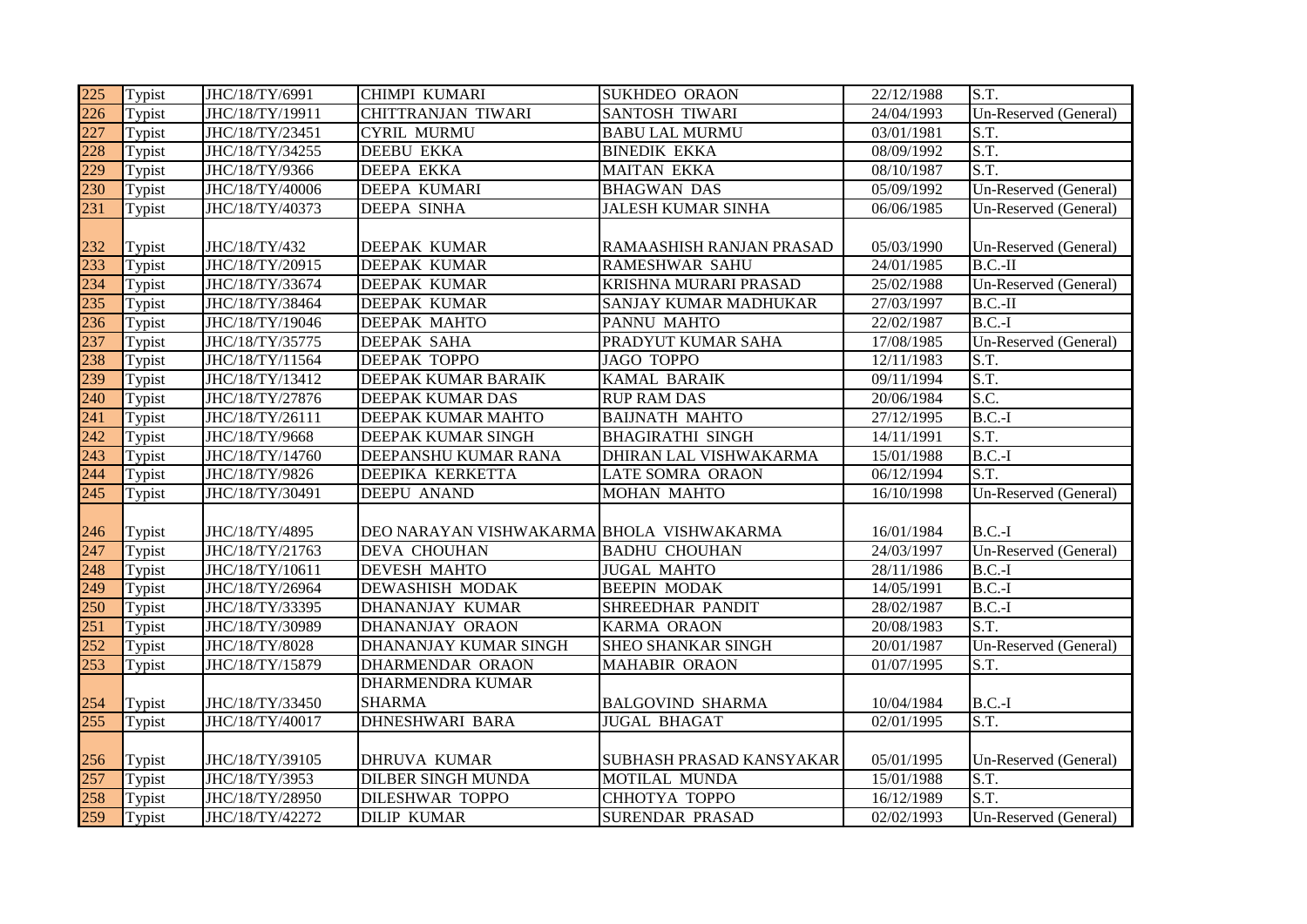| 260 | Typist | JHC/18/TY/19101 | <b>DILIP KUMAR MURMU</b>     | <b>GURVA MURMU</b>        | 15/08/1988 | S.T.                  |
|-----|--------|-----------------|------------------------------|---------------------------|------------|-----------------------|
| 261 | Typist | JHC/18/TY/24387 | <b>DILIP KUMAR RAM</b>       | <b>JAGESHWAR RAM</b>      | 08/03/1993 | $B.C.-I$              |
| 262 | Typist | JHC/18/TY/7662  | <b>DINESH KUMAR MUNDA</b>    | <b>SUKRA MUNDA</b>        | 12/10/1993 | S.T.                  |
| 263 | Typist | JHC/18/TY/22177 | DIVYA KUMARI                 | JITENDRA KUMAR SHARMA     | 25/12/1996 | Un-Reserved (General) |
| 264 | Typist | JHC/18/TY/17712 | <b>DIVYA SINGH</b>           | <b>LAL BAHADUR SINGH</b>  | 28/12/1994 | $B.C.-II$             |
| 265 | Typist | JHC/18/TY/38019 | DIVYAS ARJUN BHENGRA         | <b>GIDHAN BHENGRA</b>     | 05/10/1990 | S.T.                  |
| 266 | Typist | JHC/18/TY/2247  | <b>DIWAKER SINGH MUNDA</b>   | HARIHAR SINGH MUNDA       | 01/01/1983 | S.T.                  |
| 267 | Typist | JHC/18/TY/9175  | DOMNICA MARLA                | SURSINGH SAWAIYAN         | 10/04/1984 | S.T.                  |
| 268 | Typist | JHC/18/TY/38418 | <b>DURGA PRASAD</b>          | <b>ARUN PRASAD</b>        | 20/01/1984 | Un-Reserved (General) |
| 269 | Typist | JHC/18/TY/29297 | <b>EJAZ ABBAS</b>            | <b>LATE ALI ABBAS</b>     | 26/04/1986 | Un-Reserved (General) |
| 270 | Typist | JHC/18/TY/39470 | EKLAVYA SHRIVASTAVA          | <b>EKNATH SAHAY</b>       | 01/03/1985 | Un-Reserved (General) |
| 271 | Typist | JHC/18/TY/35213 | <b>EKTA PRIYA</b>            | JITENDRA PRASAD SINHA     | 20/05/1993 | Un-Reserved (General) |
| 272 | Typist | JHC/18/TY/24261 | <b>ESHA KANDIR</b>           | <b>SALIL KANDIR</b>       | 30/09/1994 | S.T.                  |
| 273 | Typist | JHC/18/TY/29369 | <b>ESTHER HANS</b>           | <b>JAKARIAS HANS</b>      | 23/11/1986 | S.T.                  |
| 274 | Typist | JHC/18/TY/8397  | EUGINE PRABHAT LAKRA         | <b>CLEMENT LAKRA</b>      | 03/01/1995 | S.T.                  |
| 275 | Typist | JHC/18/TY/37987 | <b>FAHAD</b>                 | <b>RASHID ANSARI</b>      | 23/01/1998 | Un-Reserved (General) |
| 276 | Typist | JHC/18/TY/5448  | <b>FAIZ AHMAD</b>            | <b>AMIN AHMAD</b>         | 15/01/1989 | $B.C.-I$              |
| 277 | Typist | JHC/18/TY/39225 | <b>FIROJ ALAM</b>            | <b>MOHAMMAD SADDIK</b>    | 08/04/1986 | Un-Reserved (General) |
| 278 | Typist | JHC/18/TY/42968 | <b>FULMONI BASKEY</b>        | <b>SAKILA BASKEY</b>      | 20/11/1984 | S.T.                  |
| 279 | Typist | JHC/18/TY/24645 | <b>GANESH CHANDRA PAN</b>    | <b>BIRANCHI PAN</b>       | 14/02/1995 | $B.C.-I$              |
| 280 | Typist | JHC/18/TY/1925  | <b>GANESH KUMAR MAHTO</b>    | <b>JIWADHAN MAHTO</b>     | 22/06/1994 | Un-Reserved (General) |
| 281 | Typist | JHC/18/TY/10075 | <b>GANGOTRI BHAGAT</b>       | <b>CHANDRANATH BHAGAT</b> | 26/03/1992 | S.T.                  |
| 282 | Typist | JHC/18/TY/3815  | <b>GANIT GOP</b>             | <b>BISHNU GOP</b>         | 04/11/1988 | $B.C.-II$             |
| 283 | Typist | JHC/18/TY/510   | <b>GAUTAM KUMAR</b>          | SURENDRA UPADHYAY         | 05/01/1990 | Un-Reserved (General) |
| 284 | Typist | JHC/18/TY/9545  | <b>GAUTAM KUMAR</b>          | <b>NARAYAN SINGH</b>      | 26/12/1991 | Un-Reserved (General) |
| 285 | Typist | JHC/18/TY/16857 | <b>GAUTAM KUMAR</b>          | PREM SAGAR PRASAD SINGH   | 07/07/1991 | Un-Reserved (General) |
| 286 | Typist | JHC/18/TY/19789 | <b>GAUTAM KUMAR</b>          | SHIV KUMAR SHARMA         | 15/01/1986 | Un-Reserved (General) |
| 287 | Typist | JHC/18/TY/24659 | <b>GAUTAM KUMAR</b>          | SANJAY KUMAR              | 04/03/1997 | $B.C.-I$              |
| 288 | Typist | JHC/18/TY/37520 | <b>GAUTAM KUMAR</b>          | <b>BHUSHAN PRASAD</b>     | 02/02/1996 | Un-Reserved (General) |
| 289 | Typist | JHC/18/TY/28397 | <b>GAUTAM SAGAR</b>          | <b>BAIDYANATH DHOBI</b>   | 16/03/1990 | S.C.                  |
| 290 | Typist | JHC/18/TY/12431 | <b>GAUTAM KUMAR BHADANI</b>  | <b>VIJAY BHADANI</b>      | 24/08/1994 | $B.C.-II$             |
| 291 | Typist | JHC/18/TY/30432 | <b>GHANSHYAM MUNDA</b>       | <b>CHAITAN MUNDA</b>      | 08/02/1992 | S.T.                  |
| 292 | Typist | JHC/18/TY/20569 | <b>GHANSHYAM PRASAD</b>      | <b>BHAGWAT PRASAD</b>     | 23/12/1984 | $B.C.-I$              |
| 293 | Typist | JHC/18/TY/32325 | <b>GHAZALA PARWEEN</b>       | MD WAHID PARWEZ           | 26/02/1989 | $B.C.-II$             |
| 294 | Typist | JHC/18/TY/9284  | <b>GHULAM ALI</b>            | <b>GHULAM MUSTAFA</b>     | 08/09/1991 | Un-Reserved (General) |
| 295 | Typist | JHC/18/TY/28496 | <b>GIRENDER XALXO</b>        | SUDESHWAR XALXO           | 28/08/1992 | S.T.                  |
| 296 | Typist | JHC/18/TY/24874 | <b>GIRIJA PRASAD PAL</b>     | <b>SUKUMAR PAL</b>        | 12/02/1995 | Un-Reserved (General) |
| 297 | Typist | JHC/18/TY/8373  | <b>GLORIA BERONICA KUJUR</b> | <b>CARLUS KUJUR</b>       | 10/08/1989 | S.T.                  |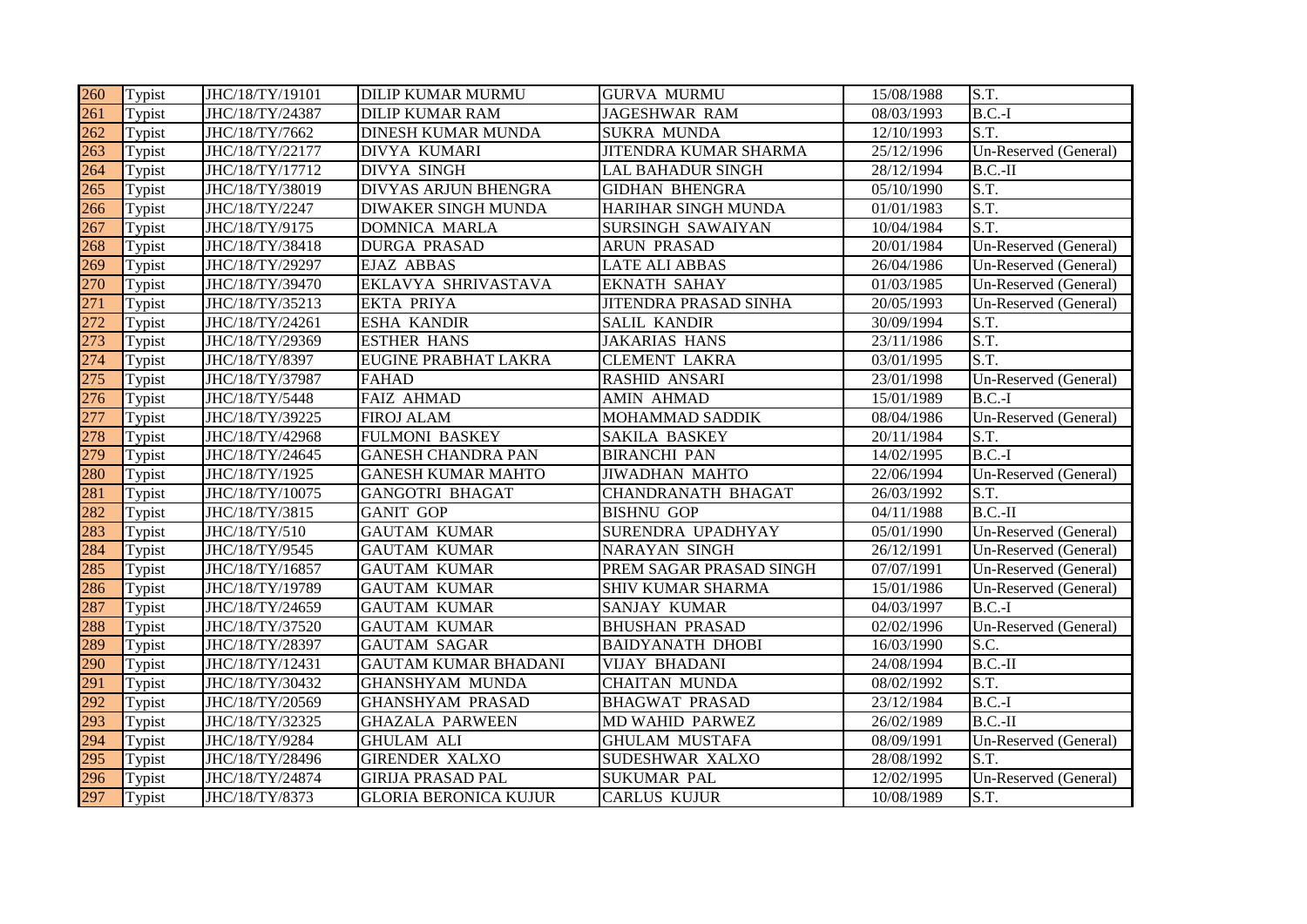| 298 | Typist | JHC/18/TY/14769 | <b>GOKUL CHANDRA SRIWASTVA</b> | ISWAR SHARAN SRIWASTVA        | 11/11/1985 | Un-Reserved (General) |
|-----|--------|-----------------|--------------------------------|-------------------------------|------------|-----------------------|
| 299 | Typist | JHC/18/TY/21476 | <b>GOPI KISHAN GUPTA</b>       | <b>NARESH PD GUPTA</b>        | 16/07/1996 | $B.C.-I$              |
| 300 | Typist | JHC/18/TY/21670 | <b>GOURAV KUMAR</b>            | PRAVESH RAM                   | 20/04/1995 | $B.C.-I$              |
| 301 | Typist | JHC/18/TY/13644 | <b>GOUTAM KUMAR</b>            | <b>KUSH PRASAD VERMA</b>      | 15/07/1995 | Un-Reserved (General) |
| 302 | Typist | JHC/18/TY/19521 | <b>GOVIND SHANKER</b>          | <b>LATE BIRENDRA SINGH</b>    | 29/01/1987 | Un-Reserved (General) |
| 303 | Typist | JHC/18/TY/30107 | <b>GOVINDA TOPPO</b>           | <b>BIGAN TOPPO</b>            | 22/02/1992 | S.T.                  |
| 304 | Typist | JHC/18/TY/23594 | <b>GUNI RAM</b>                | <b>DEWASISH DHARA</b>         | 26/08/1991 | Un-Reserved (General) |
| 305 | Typist | JHC/18/TY/27026 | <b>GUNJAN RAJ</b>              | PRAMOD BIHARI SHARAN          | 20/09/1983 | Un-Reserved (General) |
| 306 | Typist | JHC/18/TY/36421 | <b>GUNJAN NUPUR EKKA</b>       | <b>DEEPAK TARUN TIRKEY</b>    | 03/01/1992 | S.T.                  |
| 307 | Typist | JHC/18/TY/40859 | <b>GURPREET KOUR</b>           | <b>SARJIT SINGH</b>           | 21/12/1992 | Un-Reserved (General) |
| 308 | Typist | JHC/18/TY/33171 | <b>GYAN YADAV</b>              | <b>TEKLAL YADAV</b>           | 02/02/1988 | $B.C.-II$             |
| 309 | Typist | JHC/18/TY/14131 | <b>HARESH DUBEY</b>            | <b>RAM SURESH DUBEY</b>       | 11/01/1996 | Un-Reserved (General) |
| 310 | Typist | JHC/18/TY/7040  | <b>HARI SHARMA</b>             | TEJ NARAYAN SHARMA            | 15/07/1985 | $B.C.-I$              |
| 311 | Typist | JHC/18/TY/9655  | HEMANGSHU KUMAR CHAND          | PARESH NATH CHAND             | 13/07/1990 | $B.C.-II$             |
| 312 | Typist | JHC/18/TY/31087 | HEMANT BHARDWAJ                | <b>SHASHI BHUSHAN THAKUR</b>  | 09/08/1989 | Un-Reserved (General) |
| 313 | Typist | JHC/18/TY/41425 | HEMANT GARI                    | <b>DOMA GARI</b>              | 12/12/1992 | S.T.                  |
| 314 | Typist | JHC/18/TY/13571 | HEMANT KUMAR NAG               | <b>VIJAY KUMAR NAG</b>        | 01/01/1985 | $B.C.-II$             |
|     |        |                 |                                |                               |            |                       |
| 315 | Typist | JHC/18/TY/32716 | <b>HIMANSHU KUMAR</b>          | LATE NANDKISHOR AGARWAL       | 26/12/1984 | B.C.-II               |
| 316 | Typist | JHC/18/TY/38791 | <b>HIMSAGAR KUMAR</b>          | <b>BHUNESWAR RANA</b>         | 04/11/1993 | Un-Reserved (General) |
| 317 | Typist | JHC/18/TY/19628 | <b>IMROZ AHMAD</b>             | <b>MD ISRAFIL</b>             | 31/12/1987 | $B.C.-I$              |
| 318 | Typist | JHC/18/TY/18220 | <b>INDIRA KONGARI</b>          | <b>BIRSA MUNDA</b>            | 05/02/1988 | S.T.                  |
| 319 | Typist | JHC/18/TY/18468 | <b>INDRADEO KUMAR</b>          | RAVINDRA KUMAR VERMA          | 20/03/1989 | Un-Reserved (General) |
| 320 | Typist | JHC/18/TY/15400 | <b>ISRIL ALI</b>               | <b>IDRIS ALI</b>              | 14/06/1989 | Un-Reserved (General) |
| 321 | Typist | JHC/18/TY/39066 | <b>JAGDISH GORAIN</b>          | <b>KARTICK CHANDRA GORAIN</b> | 03/06/1987 | $B.C.-I$              |
| 322 | Typist | JHC/18/TY/26808 | <b>JAI PRAKASH ORAON</b>       | PURAN ORAON                   | 22/07/1985 | S.T.                  |
| 323 | Typist | JHC/18/TY/11198 | <b>JAINENDRA KUMAR</b>         | RAJENDRA SHARMA               | 11/09/1987 | Un-Reserved (General) |
| 324 | Typist | JHC/18/TY/12814 | <b>JAIRAM MURMU</b>            | DHONURAM MURMU                | 01/01/1984 | S.T.                  |
| 325 | Typist | JHC/18/TY/7771  | <b>JAKEEY KUMAR</b>            | <b>BIRENDRA PRASAD</b>        | 02/03/1987 | Un-Reserved (General) |
| 326 | Typist | JHC/18/TY/11052 | <b>JAY PRAKASH MAHLI</b>       | <b>DINESHWAR RAM MAHLI</b>    | 23/10/1984 | S.T.                  |
| 327 | Typist | JHC/18/TY/11291 | <b>JAYA TOPPO</b>              | <b>MADI TOPPO</b>             | 15/12/1992 | $\overline{S.T.}$     |
| 328 | Typist | JHC/18/TY/13410 | <b>JAYANTI TIGGA</b>           | <b>SULEMAN TIGGA</b>          | 08/09/1987 | S.T.                  |
| 329 | Typist | JHC/18/TY/17537 | <b>JAYMATI BODRA</b>           | <b>ANANT LAL BODRA</b>        | 12/01/1987 | $\overline{S.T}$      |
| 330 | Typist | JHC/18/TY/8344  | <b>JEENIT KUMAR SINGH</b>      | <b>PRADEEP SINGH</b>          | 01/01/1992 | Un-Reserved (General) |
| 331 | Typist | JHC/18/TY/13327 | <b>JITENDAR KUMAR THAKUR</b>   | <b>TAPESWAR THAKUR</b>        | 10/12/1989 | $B.C.-I$              |
| 332 | Typist | JHC/18/TY/2362  | <b>JITENDRA KUMAR</b>          | <b>RAM PRAVESH BIND</b>       | 02/01/1988 | $B.C.-I$              |
| 333 | Typist | JHC/18/TY/34662 | <b>JITENDRA PATHAK</b>         | <b>KAMDEO PATHAK</b>          | 01/01/1990 | Un-Reserved (General) |
| 334 | Typist | JHC/18/TY/6737  | <b>JITENDRA THAKUR</b>         | <b>DWARIKA THAKUR</b>         | 01/01/1991 | $B.C.-I$              |
|     |        |                 |                                |                               |            |                       |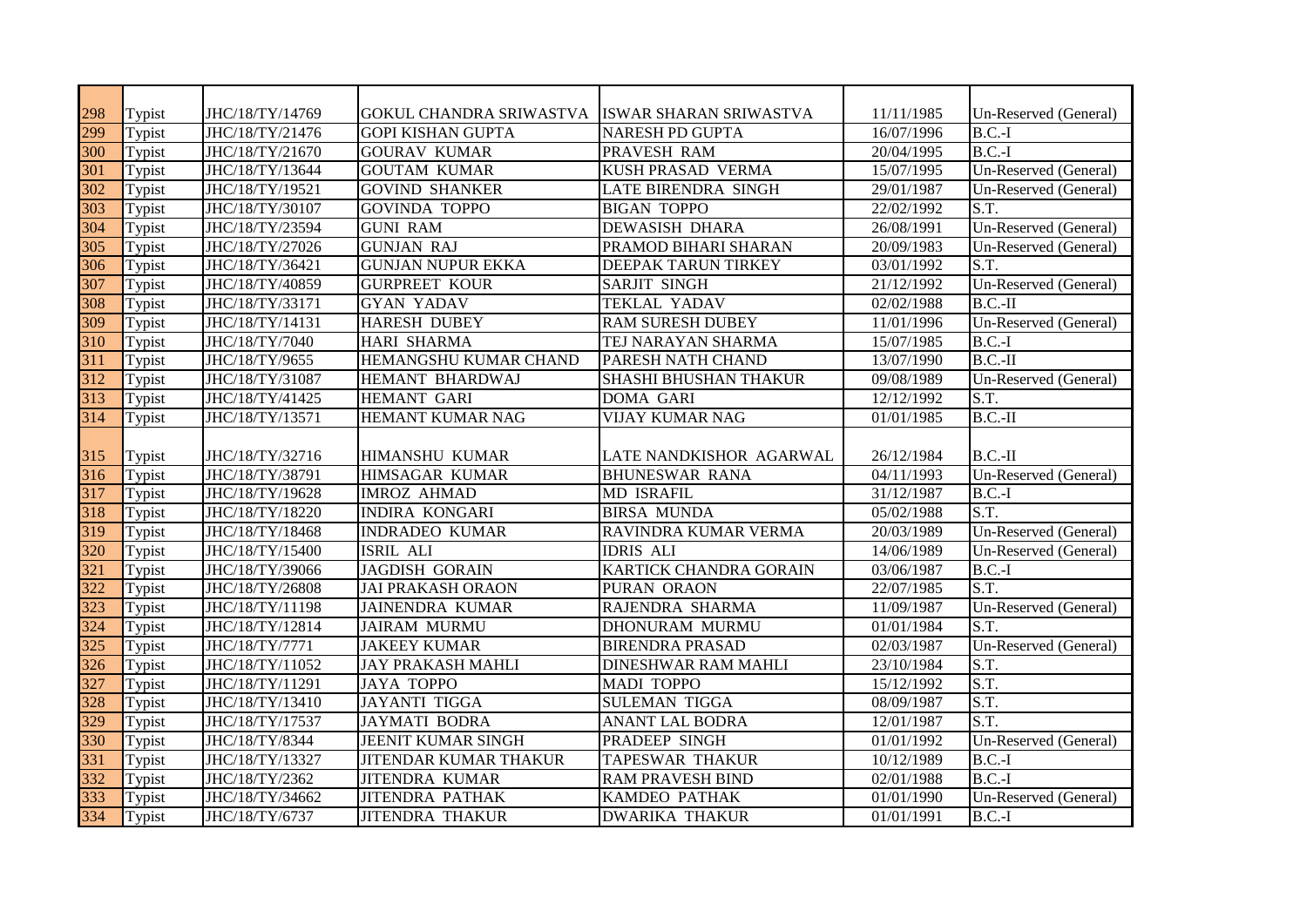| 335 | Typist | JHC/18/TY/11616 | <b>JITENDRA KUMAR JAISWAL</b> | PRABHAT JAISWAL            | 20/12/1993 | $B.C.-II$             |
|-----|--------|-----------------|-------------------------------|----------------------------|------------|-----------------------|
| 336 | Typist | JHC/18/TY/41504 | <b>JIWAN DAS</b>              | <b>DILIP KUMAR DAS</b>     | 21/12/1985 | Un-Reserved (General) |
| 337 | Typist | JHC/18/TY/16395 | <b>JOHN JAIWANT LAKRA</b>     | <b>MAN MASIH LAKRA</b>     | 06/04/1985 | S.T.                  |
|     |        |                 |                               |                            |            |                       |
| 338 | Typist | JHC/18/TY/19394 | <b>JOHNSON KACHHAP</b>        | SADANANDAN JIDAN KACHHAP   | 25/04/1989 | S.T.                  |
| 339 | Typist | JHC/18/TY/27835 | <b>JUGNU PERWEEN</b>          | <b>SAGHIR AHMAD</b>        | 15/06/1991 | Un-Reserved (General) |
| 340 | Typist | JHC/18/TY/10569 | <b>JULI EKKA</b>              | <b>VIJAY EKKA</b>          | 22/01/1994 | S.T.                  |
| 341 | Typist | JHC/18/TY/42220 | <b>JYOTI HANSDA</b>           | <b>SUKHLAL HANSDA</b>      | 26/12/1988 | S.T.                  |
| 342 | Typist | JHC/18/TY/19315 | JYOTI KUMARI                  | <b>DILIP SINGH</b>         | 04/11/1992 | Un-Reserved (General) |
| 343 | Typist | JHC/18/TY/38370 | JYOTI KUMARI                  | RAHUL KUMAR GUPTA          | 21/01/1986 | Un-Reserved (General) |
| 344 | Typist | JHC/18/TY/32904 | JYOTI TOPPO                   | <b>JAI BIRAS TOPPO</b>     | 28/03/1996 | S.T.                  |
| 345 | Typist | JHC/18/TY/34642 | JYOTI SNEHALATA BURH          | SALMON KERKETTA            | 06/06/1987 | Un-Reserved (General) |
| 346 | Typist | JHC/18/TY/44054 | KAIUM UDDIN ANSARI            | SAYED ANSARI               | 15/04/1992 | Un-Reserved (General) |
| 347 | Typist | JHC/18/TY/3287  | KAJAL KUMARI                  | <b>KISHORI SAW</b>         | 24/02/1999 | Un-Reserved (General) |
| 348 | Typist | JHC/18/TY/40132 | KAMAL LOCHAN SINGH            | TRILOCHAN SINGH            | 20/01/1984 | Un-Reserved (General) |
| 349 | Typist | JHC/18/TY/10727 | <b>KANCHAN TIRKEY</b>         | <b>VIJAY TIRKEY</b>        | 10/12/1997 | S.T.                  |
| 350 | Typist | JHC/18/TY/28822 | KANHIYA KUMAR                 | SHASHI BHUSHAN SINGH       | 15/02/1987 | Un-Reserved (General) |
| 351 | Typist | JHC/18/TY/24060 | KARTIK KUMAR PRASAD           | <b>SHYAM SUNDAR PRASAD</b> | 20/11/1992 | Un-Reserved (General) |
| 352 | Typist | JHC/18/TY/22288 | KARTIK KUMAR YADAV            | <b>SURESH PRASAD YADAV</b> | 16/03/1996 | $B.C.-II$             |
| 353 | Typist | JHC/18/TY/6207  | KAUSHAL KUMAR                 | <b>MANOJ KUMAR DAS</b>     | 12/05/1991 | Un-Reserved (General) |
| 354 | Typist | JHC/18/TY/40163 | KAUSHIK GUHA                  | SHYAMAL GUHA               | 27/05/1984 | Un-Reserved (General) |
|     |        |                 |                               |                            |            |                       |
| 355 | Typist | JHC/18/TY/37919 | KAVITA KUMARI KARMAKAR        | TARUN KARMAKAR             | 16/12/1989 | Un-Reserved (General) |
| 356 | Typist | JHC/18/TY/18213 | KEDAR KUMAR SHARMA            | <b>KARU THAKUR</b>         | 15/01/1990 | Un-Reserved (General) |
| 357 | Typist | JHC/18/TY/29355 | <b>KESHAV KUMAR</b>           | <b>JAMUNA RAM</b>          | 27/07/1995 | $B.C.-I$              |
| 358 | Typist | JHC/18/TY/4180  | <b>KESHAW KUMAR SHARMA</b>    | MOHAN PRASAD SHARMA        | 08/10/1986 | Un-Reserved (General) |
| 359 | Typist | JHC/18/TY/42766 | KHUSHBOO KERKETTA             | <b>CLEMENT KERKETTA</b>    | 21/03/1989 | S.T.                  |
| 360 | Typist | JHC/18/TY/16422 | KHUSHBOO KUMARI               | <b>RAJESH SINGH</b>        | 05/07/1993 | Un-Reserved (General) |
| 361 | Typist | JHC/18/TY/3506  | KHUSHBOO MESHEL XESS          | <b>JOHN XESS</b>           | 21/03/1992 | S.T.                  |
| 362 | Typist | JHC/18/TY/26869 | KHUSHBU KUMARI                | <b>KHIROD THAKUR</b>       | 10/12/1994 | Un-Reserved (General) |
| 363 | Typist | JHC/18/TY/38118 | <b>KIRAN KUMARI</b>           | <b>SHANKAR SAHU</b>        | 07/06/1990 | $B.C.-I$              |
| 364 | Typist | JHC/18/TY/22246 | <b>KISHOR KUMAR</b>           | PHAGU SAW                  | 15/05/1987 | Un-Reserved (General) |
| 365 | Typist | JHC/18/TY/9833  | KISHOR KUMAR MAHATHA          | HIRA LAL MAHATHA           | 13/02/1985 | S.C.                  |
| 366 | Typist | JHC/18/TY/17959 | KISHOR KUMAR PANDEY           | <b>MAHABIR PANDEY</b>      | 24/03/1988 | Un-Reserved (General) |
| 367 | Typist | JHC/18/TY/4178  | KRISHNA KUMAR                 | <b>SURESH KUMAR</b>        | 15/12/1983 | Un-Reserved (General) |
| 368 | Typist | JHC/18/TY/15206 | KRISHNA MURARI                | NARAYAN SINGH              | 20/01/1996 | Un-Reserved (General) |
| 369 | Typist | JHC/18/TY/31485 | KRISHNA KUMAR PANJIYARA       | <b>BALRAM PANJIYARA</b>    | 05/07/1989 | $B.C.-II$             |
| 370 | Typist | JHC/18/TY/26672 | KRISHNA KUMAR PRAJAPATI       | <b>LEKHO PANDIT</b>        | 15/09/1990 | Un-Reserved (General) |
| 371 | Typist | JHC/18/TY/16269 | KRISHNA KUMAR TUDU            | <b>CHARAN TUDU</b>         | 15/08/1985 | S.T.                  |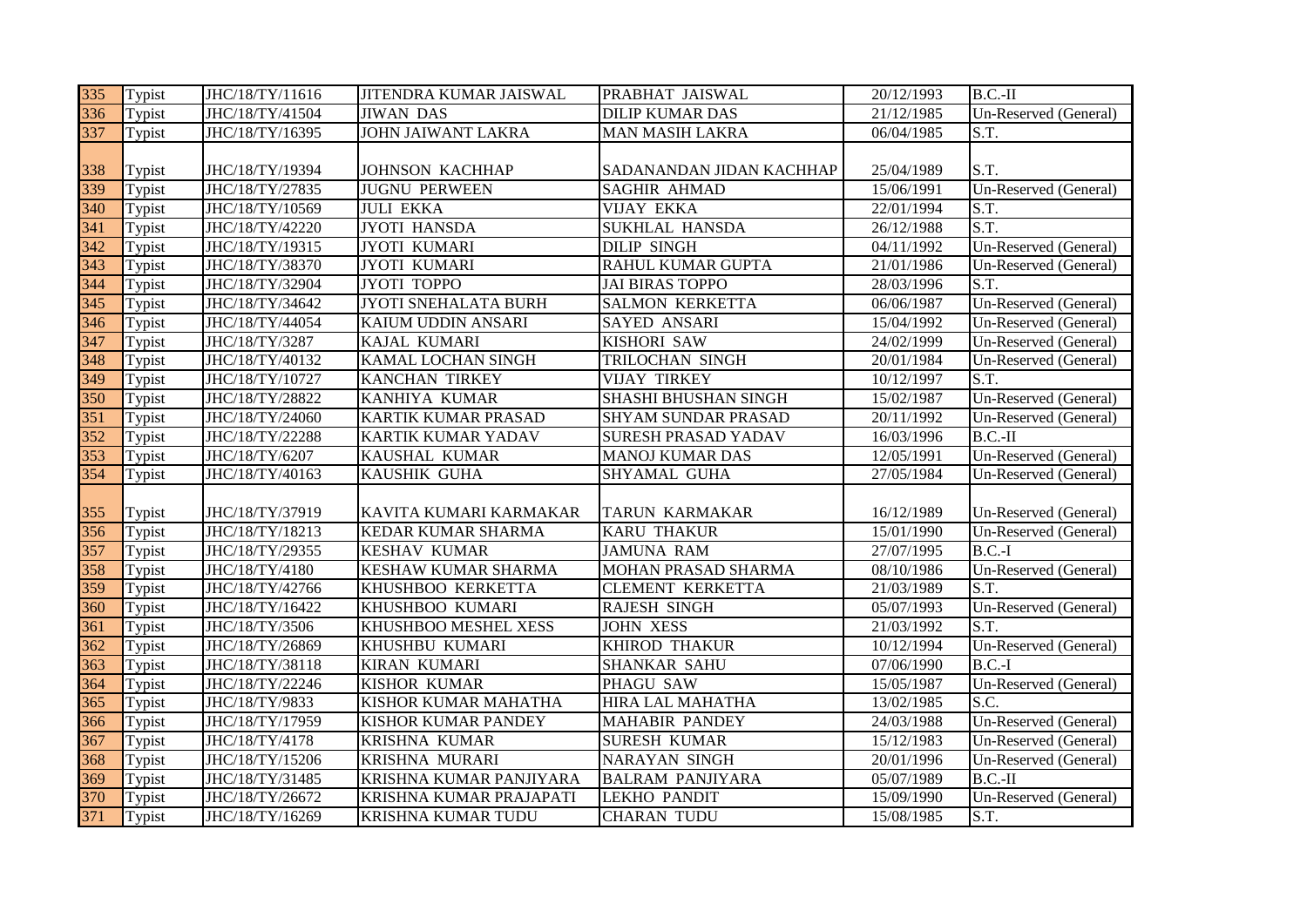| 372 | Typist | JHC/18/TY/34222 | <b>KUMAR AYAAN</b>         | DEEPAK CHATTERJEE         | 23/04/1993 | Un-Reserved (General) |
|-----|--------|-----------------|----------------------------|---------------------------|------------|-----------------------|
| 373 | Typist | JHC/18/TY/21876 | <b>KUMAR DEOBRAT</b>       | <b>CHANDRA MOHAN SAH</b>  | 14/01/1991 | $B.C.-I$              |
| 374 | Typist | JHC/18/TY/30720 | <b>KUMAR GAURAV</b>        | ARVIND KUMAR JHA          | 27/11/1993 | Un-Reserved (General) |
| 375 | Typist | JHC/18/TY/40087 | <b>KUMAR GAUTAM</b>        | UMA SHANKAR SINGH         | 12/12/1991 | Un-Reserved (General) |
| 376 | Typist | JHC/18/TY/20651 | <b>KUMAR ROBIN</b>         | MAHENDRA PRASAD           | 14/11/1986 | Un-Reserved (General) |
| 377 | Typist | JHC/18/TY/7359  | KUMAR SHUBHAM VERMA        | SANJEEV KUMAR VERMA       | 07/04/1997 | Un-Reserved (General) |
| 378 | Typist | JHC/18/TY/2315  | KUMARI JAYA                | MOTILAL CHAUDHARY         | 05/01/1990 | Un-Reserved (General) |
| 379 | Typist | JHC/18/TY/27198 | KUMARI PUSHPA              | HARIMOHAN SAH             | 15/03/1996 | Un-Reserved (General) |
| 380 | Typist | JHC/18/TY/36900 | KUMARI RASHMI              | VINAY KUMAR SINGH         | 21/04/1989 | Un-Reserved (General) |
| 381 | Typist | JHC/18/TY/5994  | KUMARI PURNIMA SAMAD       | <b>JAIPAL SINGH SAMAD</b> | 18/06/1989 | S.T.                  |
| 382 | Typist | JHC/18/TY/3669  | KUMUD KISHOR               | KISHOR PRASAD GUPTA       | 25/08/1993 | Un-Reserved (General) |
| 383 | Typist | JHC/18/TY/38144 | KUMUDNI XALXO              | <b>JOSEPH XALXO</b>       | 14/06/1983 | S.T.                  |
| 384 | Typist | JHC/18/TY/8435  | KUNAL JHA                  | SANTOSH KUMAR JHA         | 19/12/1993 | Un-Reserved (General) |
| 385 | Typist | JHC/18/TY/12095 | KUNAL KUMAR                | KRISHNNANDAN PRASAD       | 15/03/1993 | $B.C.-I$              |
| 386 | Typist | JHC/18/TY/13326 | <b>KUNAL KUMAR</b>         | <b>SANJAY KUMAR</b>       | 01/02/1993 | Un-Reserved (General) |
| 387 | Typist | JHC/18/TY/4404  | KUNAL MISHRA               | AJAY MISHRA               | 01/02/1990 | Un-Reserved (General) |
| 388 | Typist | JHC/18/TY/20645 | <b>KUNAL PANDIT</b>        | <b>BHUPAL PANDIT</b>      | 07/11/1987 | Un-Reserved (General) |
| 389 | Typist | JHC/18/TY/5196  | KUNAL KUMAR SHEKHAR        | PRADIP KUMAR SHEKHAR      | 16/03/1987 | Un-Reserved (General) |
| 390 | Typist | JHC/18/TY/19165 | <b>KUNDAN KANT</b>         | SHASHI RANJAN PRASAD      | 06/08/1993 | Un-Reserved (General) |
| 391 | Typist | JHC/18/TY/39534 | KUNDAN KUMAR               | SATYENDRA SHARMA          | 12/06/1995 | Un-Reserved (General) |
| 392 | Typist | JHC/18/TY/30448 | KUNDAN KUMAR SINGH         | <b>GOPAL SINGH</b>        | 20/05/1991 | Un-Reserved (General) |
| 393 | Typist | JHC/18/TY/3260  | KUSHENDRA NAG              | SRI SAHDEO NAG            | 25/12/1985 | $B.C.-I$              |
| 394 | Typist | JHC/18/TY/19053 | <b>KUSUM BAXLA</b>         | LATE KULDEEP BHAGAT       | 26/01/1995 | S.T.                  |
| 395 | Typist | JHC/18/TY/22626 | KUWARI ORAON               | MOHAN ORAON               | 02/04/1986 | S.T.                  |
| 396 | Typist | JHC/18/TY/3677  | <b>L SANDIP KUMAR</b>      | LALJI SANDIP GUPTA        | 05/10/1985 | Un-Reserved (General) |
| 397 | Typist | JHC/18/TY/6976  | <b>LAKHAN KUMAR</b>        | <b>BISHUN HAZAM</b>       | 15/04/1989 | $B.C.-I$              |
| 398 | Typist | JHC/18/TY/9449  | <b>LAKHINDRA PAN</b>       | <b>BIRANCHI PAN</b>       | 31/07/1987 | $B.C.-I$              |
| 399 | Typist | JHC/18/TY/7245  | <b>LALAN KUMAR JHA</b>     | TARA NAND JHA             | 01/08/1991 | Un-Reserved (General) |
| 400 | Typist | JHC/18/TY/15701 | <b>LAXMAN KUMAR</b>        | <b>RAMSEVAK RAY</b>       | 11/12/1990 | $B.C.-II$             |
| 401 | Typist | JHC/18/TY/40221 | <b>LAXMI PURTY</b>         | <b>MANOJ PURTY</b>        | 21/02/1982 | S.T.                  |
| 402 | Typist | JHC/18/TY/27344 | <b>LAXMINARAYAN SAHU</b>   | RAMCHANDRA SAHU           | 14/01/1984 | $B.C.-I$              |
| 403 | Typist | JHC/18/TY/30671 | LOVELY KUMARI              | RAJENDRA RAM              | 27/12/1992 | S.C.                  |
| 404 | Typist | JHC/18/TY/3889  | MADHUSUDAN DAS             | <b>SADANAND DAS</b>       | 05/02/1991 | Un-Reserved (General) |
| 405 | Typist | JHC/18/TY/8041  | MAHENDRA MOHAN             | <b>JIT BAHAN MISTRY</b>   | 19/12/1983 | Un-Reserved (General) |
| 406 | Typist | JHC/18/TY/22018 | MAHTAB ANSARI              | SAKUR ANSARI              | 02/04/1998 | Un-Reserved (General) |
| 407 | Typist | JHC/18/TY/18341 | MAMTA KUMARI               | <b>SUBODH KUMAR</b>       | 01/01/1985 | Un-Reserved (General) |
| 408 | Typist | JHC/18/TY/42794 | <b>MANEESH KUMAR MAHTO</b> | <b>FUCHU MAHTO</b>        | 13/04/1987 | Un-Reserved (General) |
| 409 | Typist | JHC/18/TY/20271 | MANENDRA KUMAR YADAV       | <b>JAGDEO YADAV</b>       | 07/03/1991 | Un-Reserved (General) |
| 410 | Typist | JHC/18/TY/11674 | <b>MANGAL ORAON</b>        | <b>AJAMBAR ORAON</b>      | 30/09/1992 | S.T.                  |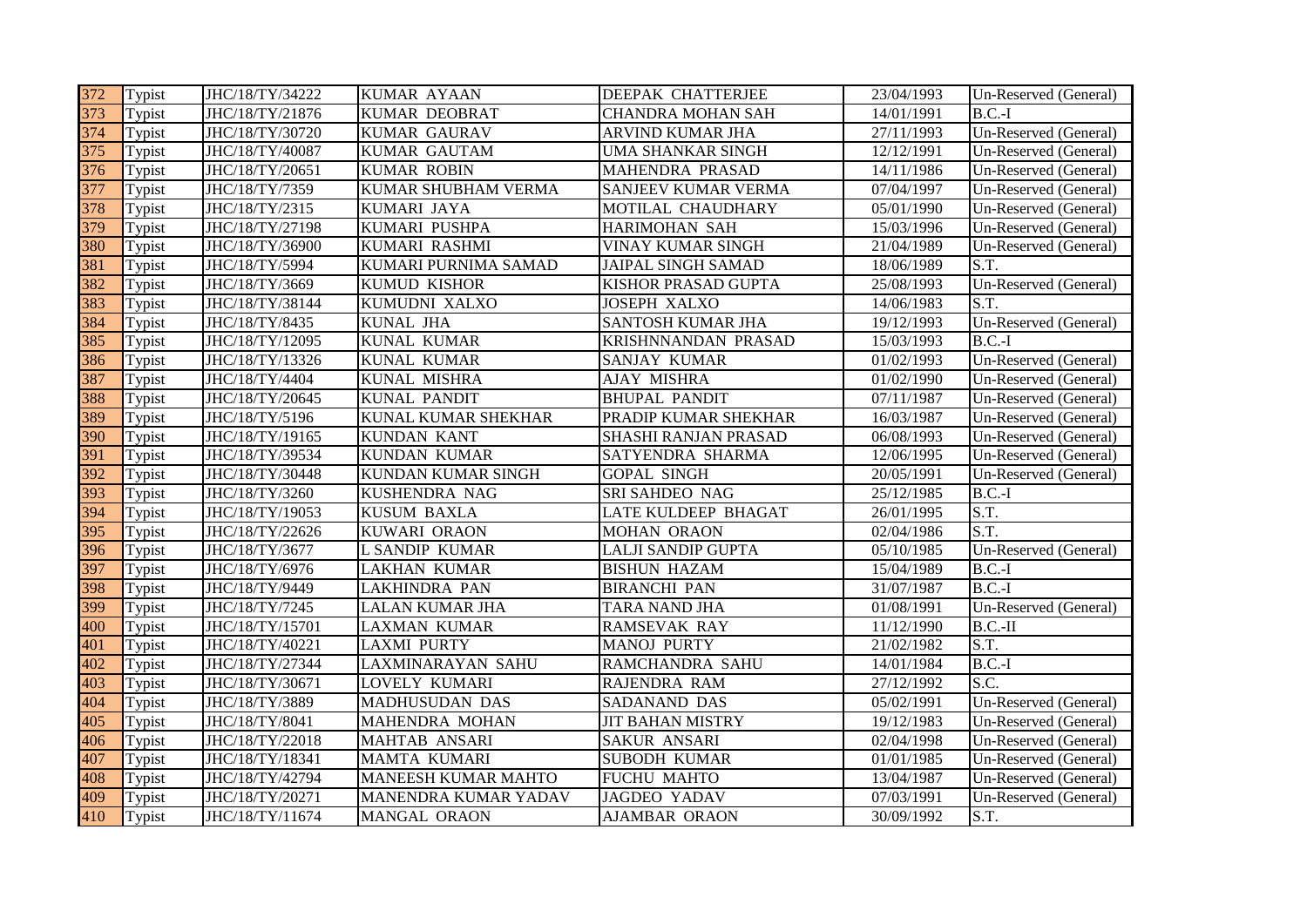| 411 | Typist | JHC/18/TY/36293 | <b>MANI PURTY</b>           | <b>LADU PURTY</b>        | 05/05/1989 | S.T.                  |
|-----|--------|-----------------|-----------------------------|--------------------------|------------|-----------------------|
| 412 | Typist | JHC/18/TY/20890 | MANIK CHANDRA MAHATO        | SHIBA CHARAN MAHATO      | 10/07/1986 | Un-Reserved (General) |
| 413 | Typist | JHC/18/TY/17748 | <b>MANISH KUMAR</b>         | <b>BIMAL KUMAR</b>       | 05/01/1986 | Un-Reserved (General) |
| 414 | Typist | JHC/18/TY/19416 | <b>MANISH KUMAR BARNWAL</b> | NAKUL PRASAD BARNWAL     | 25/12/1996 | Un-Reserved (General) |
| 415 | Typist | JHC/18/TY/15776 | MANISH KUMAR JHA            | <b>RAMA KANT JHA</b>     | 21/02/1991 | Un-Reserved (General) |
| 416 | Typist | JHC/18/TY/40762 | <b>MANISH KUMAR NAG</b>     | <b>SETH LAL NAG</b>      | 01/04/1986 | S.T.                  |
| 417 | Typist | JHC/18/TY/34197 | MANISH KUMAR PANDEY         | <b>JITENDRA PANDEY</b>   | 12/12/1994 | Un-Reserved (General) |
| 418 | Typist | JHC/18/TY/27471 | MANISH KUMAR PRASAD         | <b>BHOLA NATH PRASAD</b> | 19/05/1990 | Un-Reserved (General) |
| 419 | Typist | JHC/18/TY/37333 | MANISH KUMAR RAJAK          | <b>MADAN RAJAK</b>       | 15/02/1987 | S.C.                  |
| 420 | Typist | JHC/18/TY/33455 | MANISHA KUMARI              | <b>ARUN PRASAD</b>       | 03/01/1996 | Un-Reserved (General) |
| 421 | Typist | JHC/18/TY/41950 | MANISHA TIRKEY              | ROSHAN TOPPO             | 03/01/1982 | S.T.                  |
| 422 | Typist | JHC/18/TY/12932 | <b>MANJEET KUMAR</b>        | <b>BASANT RAM</b>        | 20/02/1995 | Un-Reserved (General) |
| 423 | Typist | JHC/18/TY/13097 | <b>MANJEET SINGH GAUTAM</b> | <b>ANOKHEY LAL</b>       | 31/08/1991 | S.C.                  |
| 424 | Typist | JHC/18/TY/19972 | <b>MANJIT PRASAD</b>        | NAGESHWAR PRASAD         | 27/02/1987 | Un-Reserved (General) |
| 425 | Typist | JHC/18/TY/20467 | <b>MANJIT RAM</b>           | <b>BIGU RAM</b>          | 04/02/1986 | Un-Reserved (General) |
| 426 | Typist | JHC/18/TY/41986 | MANJU KACHHAP               | <b>BANDHAN KACHHAP</b>   | 01/12/1987 | S.T.                  |
| 427 | Typist | JHC/18/TY/20448 | <b>MANJU KERKETTA</b>       | MANIYA ORAON             | 16/07/1991 | S.T.                  |
| 428 | Typist | JHC/18/TY/32614 | <b>MANMOHAN SINGH</b>       | <b>RAM PRAKASH SINGH</b> | 04/07/1996 | Un-Reserved (General) |
| 429 | Typist | JHC/18/TY/23162 | MANNU KUMAR RAJAK           | NARESH RAJAK             | 10/07/1987 | S.C.                  |
| 430 | Typist | JHC/18/TY/19682 | <b>MANOHAR SINGH</b>        | <b>DASU SINGH</b>        | 11/09/1982 | S.T.                  |
| 431 | Typist | JHC/18/TY/4078  | MANOJ KUMAR                 | <b>JAI NARAYAN JHA</b>   | 08/04/1985 | Un-Reserved (General) |
| 432 | Typist | JHC/18/TY/21575 | MANOJ KUMAR                 | RADHE SHYAM MUNDA        | 29/10/1984 | S.T.                  |
| 433 | Typist | JHC/18/TY/32407 | <b>MANOJ ORAON</b>          | <b>JATRU ORAON</b>       | 08/04/1987 | S.T.                  |
| 434 | Typist | JHC/18/TY/15975 | <b>MANOJ TIGGA</b>          | <b>BIRSA ORAON</b>       | 12/08/1992 | S.T.                  |
| 435 | Typist | JHC/18/TY/7452  | <b>MANOJ TUDU</b>           | SOBRAN TUDU              | 01/10/1992 | S.T.                  |
| 436 | Typist | JHC/18/TY/25570 | <b>MANOJ KUMAR MAHATO</b>   | <b>AMRIT MAHATO</b>      | 02/01/1989 | $B.C.-I$              |
| 437 | Typist | JHC/18/TY/6979  | MANOJ KUMAR MANDAL          | <b>MANNU MANDAL</b>      | 10/04/1993 | $B.C.-I$              |
| 438 | Typist | JHC/18/TY/13843 | MANOJ KUMAR SINGH           | RAMCHANDRA SINGH         | 16/08/1985 | Un-Reserved (General) |
| 439 | Typist | JHC/18/TY/27224 | MANOJ KUMAR VERMA           | <b>SHAMBHU RAM VERMA</b> | 17/11/1991 | Un-Reserved (General) |
| 440 | Typist | JHC/18/TY/26696 | MANORAMA KUMARI             | SACHIDANAND RAJAK        | 29/04/1987 | S.C.                  |
|     |        |                 | <b>MANORANJAN KUMAR</b>     |                          |            |                       |
| 441 | Typist | JHC/18/TY/39498 | <b>MANORANJAN KUMAR</b>     | <b>JAG MOHAN SINGH</b>   | 14/10/1986 | Un-Reserved (General) |
| 442 | Typist | JHC/18/TY/37427 | <b>MANTU KUMAR</b>          | MAHADEO SINGH            | 07/03/1994 | Un-Reserved (General) |
| 443 | Typist | JHC/18/TY/18743 | MANVENDRA KUMAR             | <b>UDAY RAJ SINGH</b>    | 02/02/1993 | Un-Reserved (General) |
| 444 | Typist | JHC/18/TY/20594 | <b>MARUF KHAN</b>           | SAJIBULLAH KHAN          | 10/09/1995 | Un-Reserved (General) |
| 445 | Typist | JHC/18/TY/39637 | MARY KIRAN PRABHA MINZ      | <b>ROCK MINZ</b>         | 18/05/1986 | S.T.                  |
| 446 | Typist | JHC/18/TY/17800 | <b>MASHI DAS NAG</b>        | <b>ANTHONY NAG</b>       | 02/03/1986 | S.T.                  |
| 447 | Typist | JHC/18/TY/21953 | <b>MASTER RAHUL KUMAR</b>   | WADESH KARMALI           | 13/04/1987 | S.T.                  |
| 448 | Typist | JHC/18/TY/26897 | MAYANK RAJ                  | <b>DAMODAR PRASAD</b>    | 19/01/1984 | Un-Reserved (General) |
|     |        |                 |                             |                          |            |                       |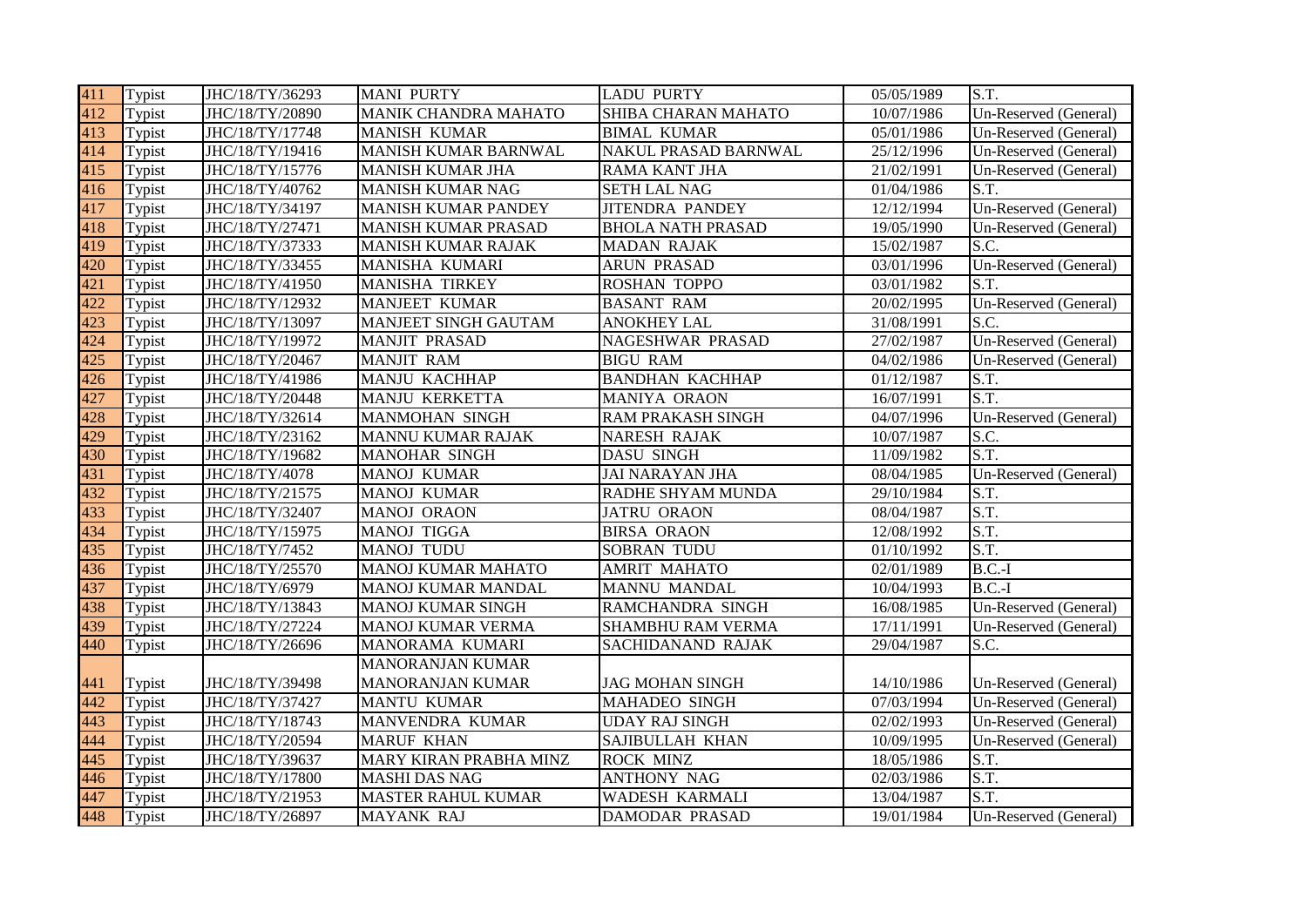| 449 | Typist | JHC/18/TY/31968 | MD ASIF                   | NEYAZ AHMAD               | 02/01/1984 | Un-Reserved (General) |
|-----|--------|-----------------|---------------------------|---------------------------|------------|-----------------------|
| 450 | Typist | JHC/18/TY/2131  | MD EJAJ                   | <b>MD ANIS</b>            | 04/12/1993 | Un-Reserved (General) |
| 451 | Typist | JHC/18/TY/17904 | <b>MD FURQUAN</b>         | MD USMAN                  | 10/12/1988 | Un-Reserved (General) |
| 452 | Typist | JHC/18/TY/12933 | <b>MD SHAHZAD</b>         | <b>MD AZIM UDDIN</b>      | 25/08/1991 | Un-Reserved (General) |
| 453 | Typist | JHC/18/TY/22566 | MD SUNNY                  | MD AHMAD                  | 24/11/1988 | Un-Reserved (General) |
| 454 | Typist | JHC/18/TY/11277 | MD WASIM                  | <b>LATE MD ENAMUL</b>     | 13/06/1989 | $B.C.-I$              |
| 455 | Typist | JHC/18/TY/21414 | <b>MD AABEDDIN ANSARI</b> | MD ZEYAUDDIN ANSARI       | 10/01/1991 | $B.C.-II$             |
| 456 | Typist | JHC/18/TY/22460 | <b>MD ABUTALIB</b>        | SHEIKH MD ILYAS           | 03/05/1986 | Un-Reserved (General) |
| 457 | Typist | JHC/18/TY/20739 | MD AKBAR KHAN             | MD PARWEZ ALAM            | 08/12/1991 | Un-Reserved (General) |
| 458 | Typist | JHC/18/TY/19826 | <b>MD AMIR KHAN</b>       | MD ASLAM KHAN             | 19/02/1994 | Un-Reserved (General) |
| 459 | Typist | JHC/18/TY/15442 | MD AYAZ ALAM              | <b>MD AFZAL ANSARI</b>    | 20/02/1991 | Un-Reserved (General) |
| 460 | Typist | JHC/18/TY/14519 | MD DANISH AKRAM           | MD EKRAM                  | 20/06/1989 | Un-Reserved (General) |
| 461 | Typist | JHC/18/TY/19169 | MD IMRAN ANSARI           | LATE MD SALIM ANSARI      | 10/04/1992 | $B.C.-I$              |
| 462 | Typist | JHC/18/TY/29940 | <b>MD IMRAN ANSARI</b>    | <b>MD IMRAN ANSARI</b>    | 14/08/1993 | $B.C.-II$             |
| 463 | Typist | JHC/18/TY/17659 | MD IMTEYAZ ALAM           | <b>MD ALAM GIR</b>        | 19/12/1985 | Un-Reserved (General) |
| 464 | Typist | JHC/18/TY/11993 | <b>MD JAMAL QAMAR</b>     | <b>MD ISLAM</b>           | 12/12/1995 | $B.C.-I$              |
| 465 | Typist | JHC/18/TY/42848 | MD JAMIL UDDIN            | <b>MD SAMIM UDDIN</b>     | 08/07/1987 | $B.C.-I$              |
| 466 | Typist | JHC/18/TY/22103 | MD KAUSAR ALI             | MD BELAL AHAMD            | 15/01/1985 | Un-Reserved (General) |
| 467 | Typist | JHC/18/TY/12019 | MD MANAUWAR HUSAIN        | WALI MOHAMMAD             | 16/04/1994 | $B.C.-I$              |
| 468 | Typist | JHC/18/TY/25739 | MD MUSHTAQUE ANSARI       | <b>MD MUBARAK HUSSAIN</b> | 24/01/1988 | $B.C.-I$              |
|     |        |                 |                           |                           |            |                       |
| 469 | Typist | JHC/18/TY/30714 | <b>MD NEYAZI</b>          | MOHAMMED JAMAL AKHTAR     | 15/01/1991 | Un-Reserved (General) |
| 470 | Typist | JHC/18/TY/21099 | MD NIYAZUDDIN ANSARI      | MD ZIAUDDIN               | 06/10/1993 | $B.C.-II$             |
| 471 | Typist | JHC/18/TY/14000 | MD PARWEZ AKHTAR          | <b>ATIFUL RAHMAN</b>      | 10/12/1984 | $B.C.-I$              |
| 472 | Typist | JHC/18/TY/25192 | <b>MD PRAWEZ RAZA</b>     | MD MOKIM                  | 01/04/1989 | Un-Reserved (General) |
| 473 | Typist | JHC/18/TY/41901 | MD SAHABUDDIN ANSARI      | MD BASIRUDDIN ANSARI      | 19/02/1987 | $B.C.-I$              |
| 474 | Typist | JHC/18/TY/23317 | MD SERAJUDDIN ANSARI      | MD JALAUDDIN ANSARI       | 02/01/1992 | Un-Reserved (General) |
| 475 | Typist | JHC/18/TY/13352 | <b>MD SHAH HUSSAIN</b>    | MD SHAMSHER ALI           | 18/03/1988 | $B.C.-I$              |
| 476 | Typist | JHC/18/TY/15311 | MD SHAHBAZ AHMAD          | MD ISHTEYAQUE AHMAD       | 24/06/1994 | $B.C.-I$              |
| 477 | Typist | JHC/18/TY/26025 | MD SHAHID HASSAN          | MD GAZI SHIBLI            | 18/02/1984 | Un-Reserved (General) |
| 478 | Typist | JHC/18/TY/30790 | <b>MD SHAHID HAIDER</b>   | MD ZULFIKKAR ALI          | 01/05/1986 | $B.C.-I$              |
|     |        |                 | MD SHAHNAWAZ ALAM         |                           |            |                       |
| 479 | Typist | JHC/18/TY/7091  | <b>ANSARI</b>             | MD AFTAB ALAM ANSARI      | 11/01/1998 | Un-Reserved (General) |
| 480 | Typist | JHC/18/TY/32400 | MD SHAHZAD ALAM           | <b>MD AFTAB ALAM</b>      | 10/08/1991 | Un-Reserved (General) |
| 481 | Typist | JHC/18/TY/26264 | <b>MD SHAQIB</b>          | <b>MD QUAMRUDDIN</b>      | 14/11/1992 | Un-Reserved (General) |
| 482 | Typist | JHC/18/TY/20419 | MD SHOAIB ALAM            | MD SHOAIB ISLAM           | 02/03/1984 | $B.C.-I$              |
| 483 | Typist | JHC/18/TY/29695 | <b>MD SHOEB AKHTAR</b>    | MD ASHIKULLAH             | 01/10/1988 | $B.C.-I$              |
| 484 | Typist | JHC/18/TY/35151 | MD TAMJEED AKRAM          | MD GHAYASUDDIN SHAIKH     | 22/11/1992 | $B.C.-I$              |
| 485 | Typist | JHC/18/TY/18803 | <b>MD TAUSIF RAJA</b>     | MD MOHSIN ANSARI          | 01/09/1988 | $B.C.-I$              |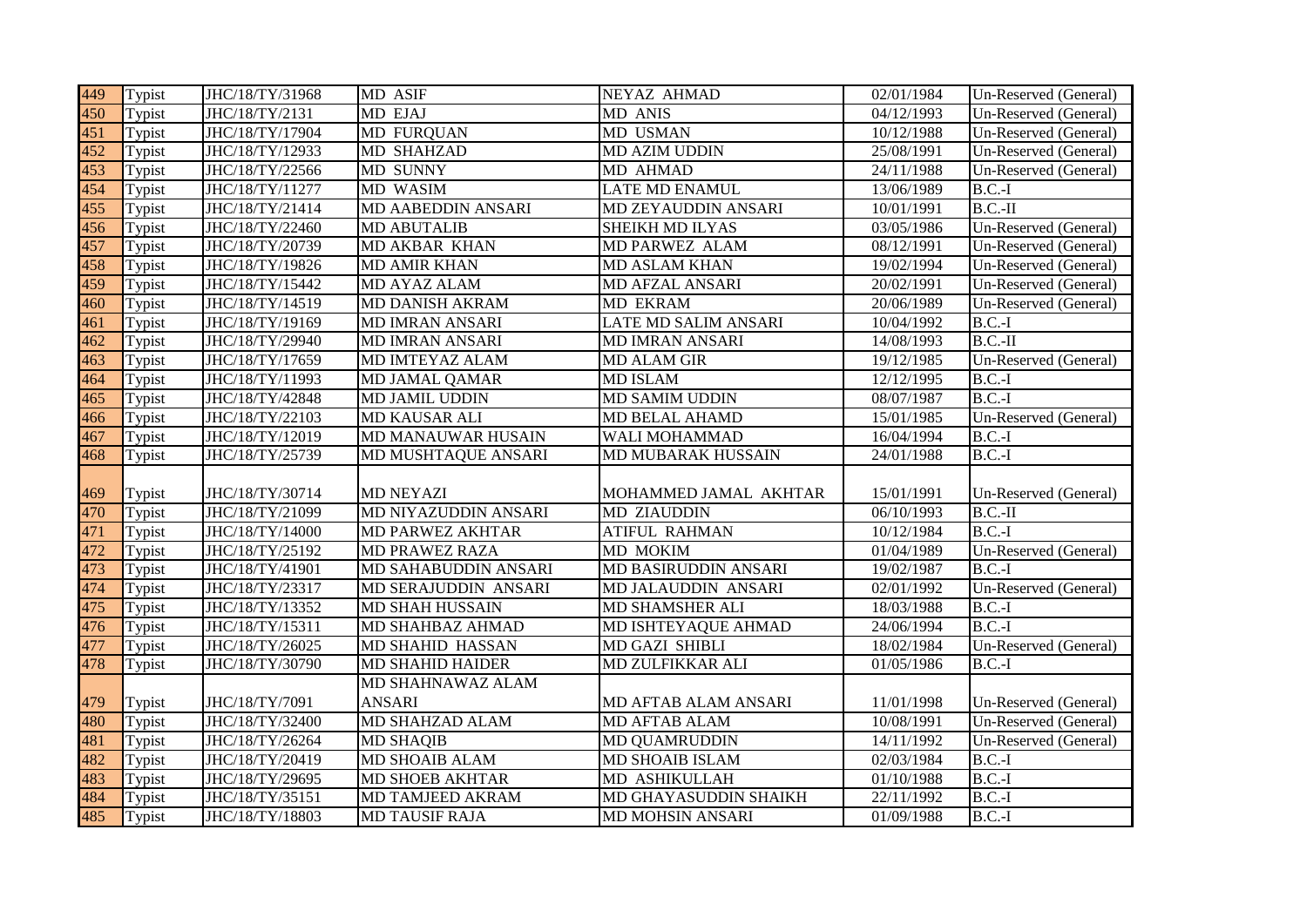| 486 | Typist | JHC/18/TY/13462 | <b>MD ZAHIR ALAM</b>       | MD MOKIM                 | 04/08/1983 | Un-Reserved (General) |
|-----|--------|-----------------|----------------------------|--------------------------|------------|-----------------------|
| 487 | Typist | JHC/18/TY/1591  | <b>MD ZUNAID ALAM</b>      | MD ISLAM                 | 05/01/1987 | Un-Reserved (General) |
| 488 | Typist | JHC/18/TY/30528 | <b>MEENA KUJUR</b>         | <b>BIRSA ORAON</b>       | 06/02/1991 | S.T.                  |
| 489 | Typist | JHC/18/TY/35966 | MEENAL KUMARI              | <b>SAGAR KACHHAP</b>     | 05/09/1993 | S.T.                  |
| 490 | Typist | JHC/18/TY/15170 | <b>MEHENDI HASAN</b>       | <b>GHULAM MUSTAFA</b>    | 05/01/1986 | Un-Reserved (General) |
| 491 | Typist | JHC/18/TY/9187  | MERAJ AHMAD                | <b>EHSAN AHMAD</b>       | 16/08/1985 | Un-Reserved (General) |
| 492 | Typist | JHC/18/TY/4350  | MINA KUMARI                | PANCHU ORAON             | 26/12/1984 | S.T.                  |
| 493 | Typist | JHC/18/TY/36705 | MITALI SINHA               | MUKESH KUMAR SINHA       | 26/02/1993 | Un-Reserved (General) |
| 494 | Typist | JHC/18/TY/7524  | MITHILESH KUMAR            | CHANDESHWAR PRASAD SAH   | 25/01/1992 | Un-Reserved (General) |
| 495 | Typist | JHC/18/TY/17379 | MITHLESH GUPTA             | <b>JAY PRAKASH GUPTA</b> | 26/10/1992 | Un-Reserved (General) |
| 496 | Typist | JHC/18/TY/24484 | <b>MITHUN PRASAD</b>       | RAMBALI TANTI            | 01/03/1990 | Un-Reserved (General) |
| 497 | Typist | JHC/18/TY/23051 | MOHAMMAD SHAHNAWAJ         | MOHD RIYAZUDDIN          | 25/07/1990 | Un-Reserved (General) |
| 498 | Typist | JHC/18/TY/35345 | MONIKA HORO                | <b>LADURA HORO</b>       | 10/01/1990 | S.T.                  |
| 499 | Typist | JHC/18/TY/19098 | MRITUNJAY KUMAR            | <b>JAYRAJ KUMAR</b>      | 05/09/1994 | Un-Reserved (General) |
| 500 | Typist | JHC/18/TY/8689  | <b>MUKESH KUMAR</b>        | <b>AKLESH PRASAD</b>     | 17/06/1990 | $B.C.-I$              |
| 501 | Typist | JHC/18/TY/12895 | <b>MUKESH KUMAR</b>        | <b>GOPAL MAHTO</b>       | 30/11/1990 | $B.C.-II$             |
| 502 | Typist | JHC/18/TY/15140 | MUKESH KUMAR               | RAMASHISH DAS            | 14/04/1996 | S.C.                  |
| 503 | Typist | JHC/18/TY/17177 | MUKESH KUMAR               | <b>AJAY KUMAR SINGH</b>  | 28/06/1994 | Un-Reserved (General) |
| 504 | Typist | JHC/18/TY/42574 | MUKESH KUMAR               | SHRIPAL VISHWAKARMA      | 15/10/1992 | Un-Reserved (General) |
| 505 | Typist | JHC/18/TY/7693  | MUKESH SINHA               | PRABHAKAR PRASAD         | 22/06/1988 | Un-Reserved (General) |
| 506 | Typist | JHC/18/TY/43764 | MUKESH KUMAR GUPTA         | <b>ASHOK GUPTA</b>       | 07/12/1992 | Un-Reserved (General) |
| 507 | Typist | JHC/18/TY/16518 | MUKESH KUMAR HEMBRAM       | ANIL HEMBRAM             | 10/11/1995 | S.T.                  |
|     |        |                 |                            |                          |            |                       |
| 508 | Typist | JHC/18/TY/27131 | MUKESH KUMAR PRABHAKAR     | <b>UMESH RAVIDAS</b>     | 18/12/1992 | Un-Reserved (General) |
|     |        |                 |                            | <b>BIRENDRA KUMAR</b>    |            |                       |
| 509 | Typist | JHC/18/TY/29081 | MUKESH KUMAR SRIVASTAVA    | <b>SRIVASTAVA</b>        | 18/10/1996 | Un-Reserved (General) |
| 510 | Typist | JHC/18/TY/37357 | MUNNA KUMAR                | <b>ARJUN PRASAD</b>      | 05/08/1982 | $B.C.-I$              |
| 511 | Typist | JHC/18/TY/43158 | MUNNA KUMAR                | <b>BHATU MAHTO</b>       | 17/05/1987 | $B.C.-II$             |
| 512 | Typist | JHC/18/TY/15941 | MUNNI KUMARI               | <b>SURYA RAM</b>         | 30/11/1993 | S.C.                  |
| 513 | Typist | JHC/18/TY/15821 | <b>MURLI MANOHAR</b>       | <b>AJAY KUMAR</b>        | 05/03/1994 | Un-Reserved (General) |
| 514 | Typist | JHC/18/TY/18692 | <b>MURSHID BABU ANSARI</b> | SARFUDDIN ANSARI         | 26/09/1986 | Un-Reserved (General) |
| 515 | Typist | JHC/18/TY/14619 | NAGMA KHATOON              | <b>RAFIQUE KHAN</b>      | 05/01/1994 | Un-Reserved (General) |
| 516 | Typist | JHC/18/TY/27209 | <b>NAKUL DEO YADAV</b>     | <b>LAXMAN YADAV</b>      | 16/07/1990 | Un-Reserved (General) |
| 517 | Typist | JHC/18/TY/22623 | NAMITA KUMARI              | SHRI NANDA RAM           | 05/01/1984 | S.C.                  |
| 518 | Typist | JHC/18/TY/10250 | NARENDRA KUMAR             | <b>RATAN LAL</b>         | 07/08/1991 | Un-Reserved (General) |
|     |        |                 | <b>NAVEEN KUMAR</b>        |                          |            |                       |
| 519 | Typist | JHC/18/TY/21571 | VISHWAKARMA                | SADANAND VISHWAKARMA     | 03/05/1989 | $B.C.-I$              |
| 520 | Typist | JHC/18/TY/21020 | NAVENDU KUMAR              | <b>JP TIWARI</b>         | 16/01/1987 | Un-Reserved (General) |
| 521 | Typist | JHC/18/TY/31893 | <b>NAVIN KUMAR</b>         | KISHOR KUMAR SINGH       | 27/07/1992 | Un-Reserved (General) |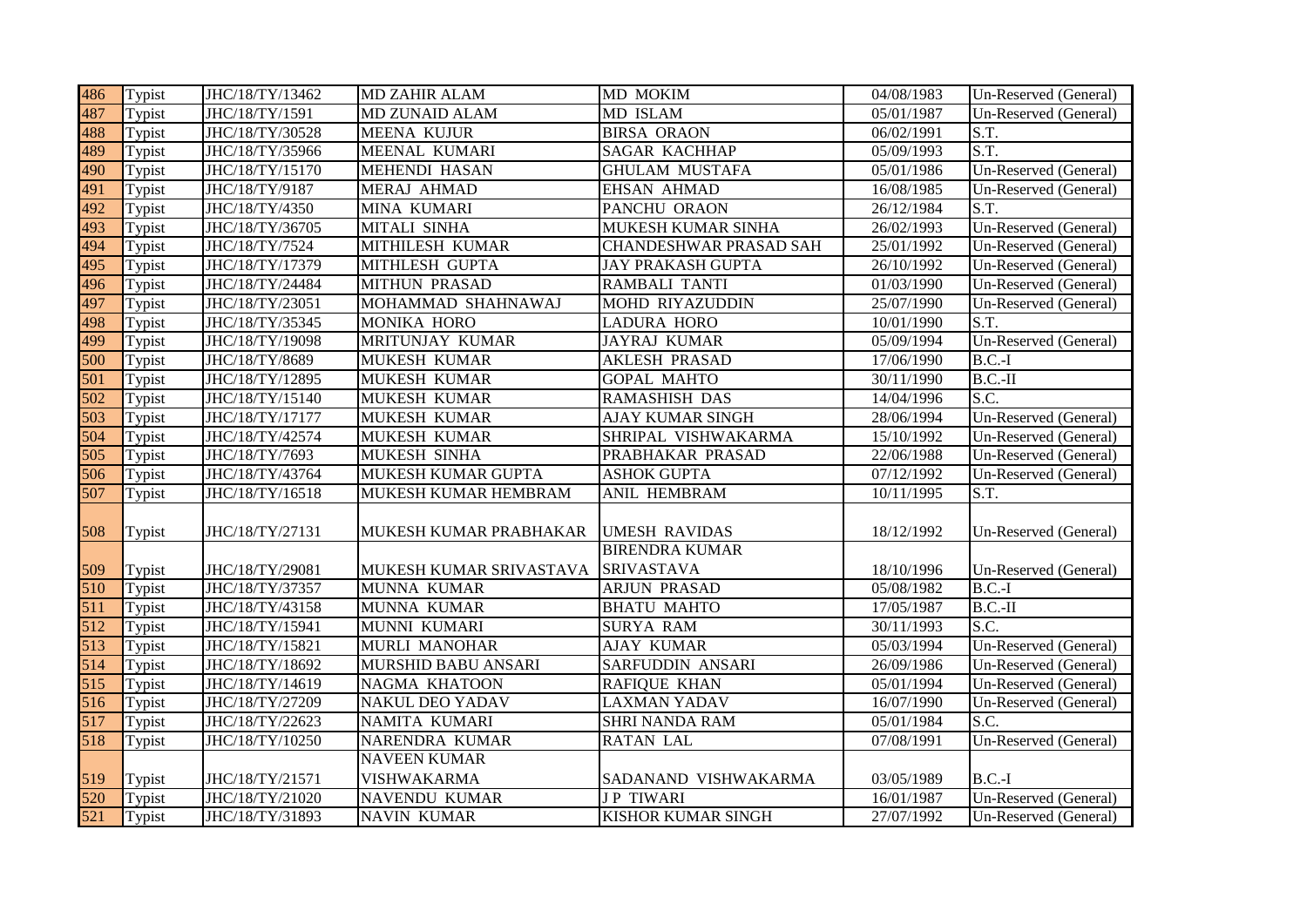| 522 | Typist | JHC/18/TY/18417 | NAYAN KUMAR OJHA         | <b>KRISHNA KANT OJHA</b>   | 11/11/1996 | Un-Reserved (General) |
|-----|--------|-----------------|--------------------------|----------------------------|------------|-----------------------|
| 523 | Typist | JHC/18/TY/11590 | <b>NAZRA PERWEEN</b>     | MD IQBAL                   | 28/12/1993 | Un-Reserved (General) |
| 524 | Typist | JHC/18/TY/18110 | <b>NEELAM</b>            | <b>RAN SINGH</b>           | 24/03/1989 | Un-Reserved (General) |
| 525 | Typist | JHC/18/TY/16902 | <b>NEELAM MINJ</b>       | <b>SUKHDEO MINJ</b>        | 05/06/1988 | S.T.                  |
| 526 | Typist | JHC/18/TY/11901 | NEERAJ KUMAR             | RAJENDRA PRASAD            | 20/03/1984 | Un-Reserved (General) |
| 527 | Typist | JHC/18/TY/22470 | NEERAJ KUMAR GUPTA       | <b>GANGA PRASAD GUPTA</b>  | 30/12/1992 | Un-Reserved (General) |
| 528 | Typist | JHC/18/TY/9608  | NEHA KUMARI              | <b>BHAWESH KUMAR</b>       | 06/01/1997 | $B.C.-I$              |
| 529 | Typist | JHC/18/TY/16363 | NEHA KUMARI              | RAJENDRA PRASAD PANDIT     | 15/04/1993 | $B.C.-I$              |
| 530 | Typist | JHC/18/TY/17530 | NEHA KUMARI              | <b>NARAYAN SINGH</b>       | 26/01/1993 | Un-Reserved (General) |
| 531 | Typist | JHC/18/TY/30411 | NEHA KUMARI              | <b>GOPAL BHAGAT</b>        | 31/10/1989 | $B.C.-I$              |
| 532 | Typist | JHC/18/TY/23753 | <b>NEHA SARMIN</b>       | <b>ASLAM KHAN</b>          | 01/11/1995 | Un-Reserved (General) |
| 533 | Typist | JHC/18/TY/2309  | NEMAT PRAVEEN            | <b>SHAMSHAR</b>            | 05/03/1992 | Un-Reserved (General) |
| 534 | Typist | JHC/18/TY/43678 | NEPAL CHANDRA MAHATO     | <b>BIRAJ MAHATO</b>        | 20/06/1988 | Un-Reserved (General) |
| 535 | Typist | JHC/18/TY/25208 | NIKHIL KISHORE           | <b>BHUNESHWAR RANA</b>     | 12/02/1991 | $B.C.-I$              |
| 536 | Typist | JHC/18/TY/37452 | NIKHIL KUMAR             | <b>AKHILESH KUMAR</b>      | 15/04/1995 | Un-Reserved (General) |
| 537 | Typist | JHC/18/TY/9944  | NIKHIL RAJ               | NIRAJ BIHARI               | 21/08/1991 | Un-Reserved (General) |
| 538 | Typist | JHC/18/TY/18635 | NIKITA SUMAN             | <b>BALKESHWAR RAM</b>      | 25/01/1989 | Un-Reserved (General) |
| 539 | Typist | JHC/18/TY/18304 | NILAM VERMA              | <b>LALAN VERMA</b>         | 04/12/1995 | Un-Reserved (General) |
| 540 | Typist | JHC/18/TY/33089 | <b>NILAY KUMAR SINGH</b> | DEEPAK KUMAR SINGH         | 21/08/1986 | Un-Reserved (General) |
| 541 | Typist | JHC/18/TY/6564  | NILIMA LAKRA             | <b>CHONHAS LAKRA</b>       | 13/08/1985 | S.T.                  |
| 542 | Typist | JHC/18/TY/7995  | NILOFER NAAZ             | KHURSID KHAN               | 24/01/1989 | Un-Reserved (General) |
| 543 | Typist | JHC/18/TY/26926 | NIRAJ KUMAR GUPTA        | PARMESHWAR SAHU            | 20/05/1989 | Un-Reserved (General) |
| 544 | Typist | JHC/18/TY/36476 | NIRAJ KUMAR GUPTA        | MANGNU PRASAD SAHU         | 14/11/1985 | Un-Reserved (General) |
| 545 | Typist | JHC/18/TY/2025  | NIRAJ KUMAR PRAJAPATI    | RAJESH PRAJAPATI           | 15/02/1995 | $B.C.-I$              |
| 546 | Typist | JHC/18/TY/11174 | NIRAJ KUMAR VERMA        | AMAR NATH VERMA            | 06/09/1984 | $\overline{B}$ .C.-I  |
| 547 | Typist | JHC/18/TY/2038  | NIRANJAN KUMAR YADAV     | <b>JAGARNATH YADAV</b>     | 12/05/1986 | Un-Reserved (General) |
| 548 | Typist | JHC/18/TY/672   | NIRBHAY KUMAR SINGH      | <b>UDAY SINGH</b>          | 05/02/1991 | Un-Reserved (General) |
| 549 | Typist | JHC/18/TY/19870 | NIRMAL KUMAR PRAJAPATI   | MAHABIR PRAJAPATI          | 22/06/1987 | Un-Reserved (General) |
| 550 | Typist | JHC/18/TY/12742 | NIRMALA BODRA            | <b>ANANT LAL BODRA</b>     | 06/07/1982 | S.T.                  |
| 551 | Typist | JHC/18/TY/30880 | NISHA RAWANI             | SANJAY RAWANI              | 08/09/1996 | $B.C.-I$              |
| 552 | Typist | JHC/18/TY/10437 | NISHANT KUMAR            | RAJIV PRASAD SINHA         | 22/10/1990 | Un-Reserved (General) |
| 553 | Typist | JHC/18/TY/16483 | NISHANT KUMAR            | <b>KRISHNA PRASAD</b>      | 05/04/1987 | $B.C.-II$             |
| 554 | Typist | JHC/18/TY/10577 | NISHANT ANKIT EKKA       | <b>BIRENDAR KUMAR EKKA</b> | 08/02/1998 | S.T.                  |
| 555 | Typist | JHC/18/TY/2567  | NISHANT CHANDRA PODDAR   | KAMAL CHANDRA PODDAR       | 25/01/1997 | $B.C.-II$             |
| 556 | Typist | JHC/18/TY/14586 | NISHANT KUMAR SAHU       | KAMAKHYA SAHU              | 18/01/1994 | $B.C.-I$              |
| 557 | Typist | JHC/18/TY/37564 | NISHAT GURIA             | AMRIT JOHN GURIA           | 15/03/1996 | S.T.                  |
| 558 | Typist | JHC/18/TY/21723 | NISHITH CHHETRY          | <b>UMAKANT CHHETRY</b>     | 26/01/1986 | Un-Reserved (General) |
| 559 | Typist | JHC/18/TY/30391 | NITESH KUMAR             | RAJENDAR RAM               | 15/03/1993 | $B.C.-I$              |
| 560 | Typist | JHC/18/TY/8980  | NITESH KUMAR SINHA       | RAVINDRA KUMAR SINHA       | 28/01/1994 | Un-Reserved (General) |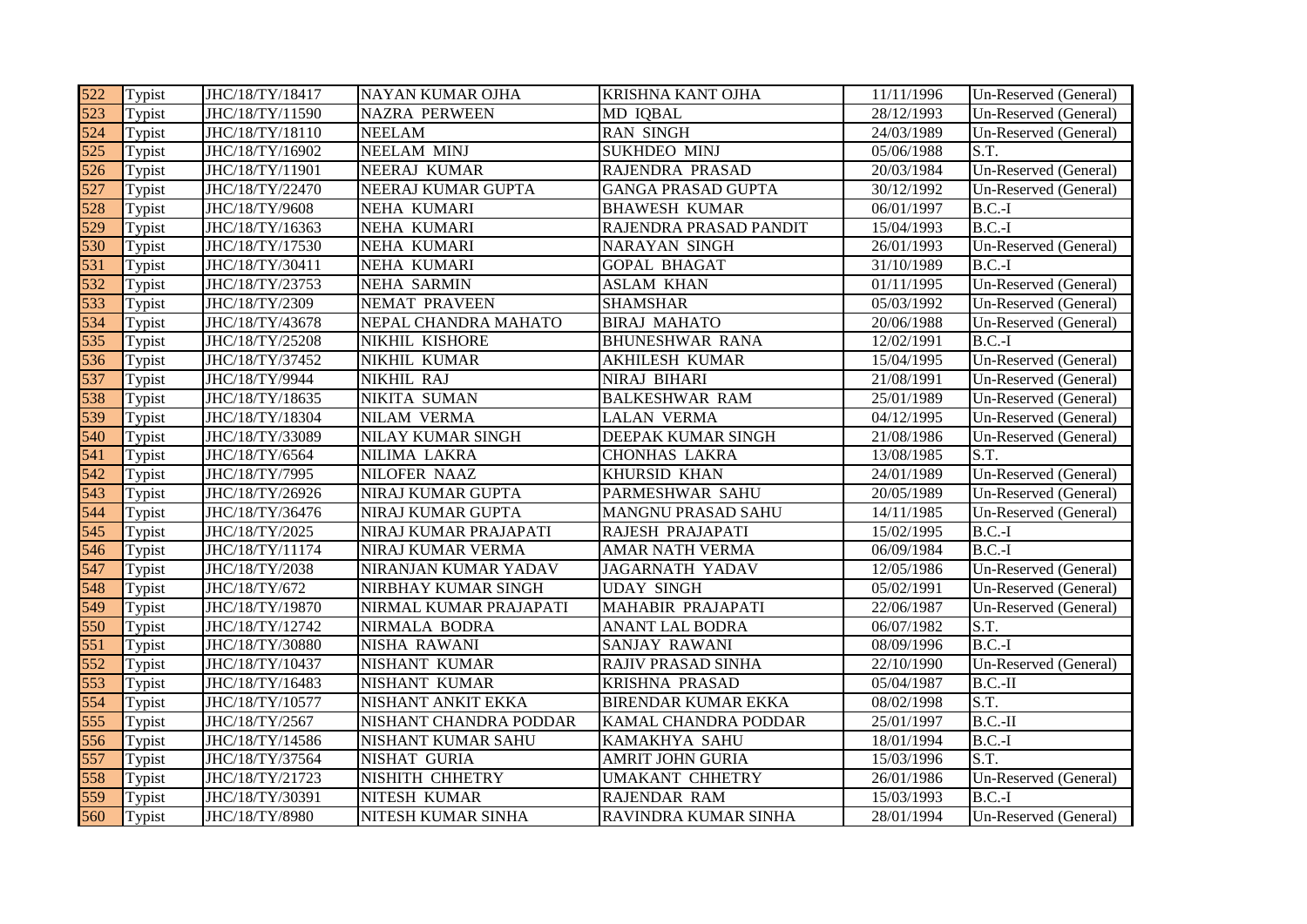| 561 | Typist               | JHC/18/TY/39948 | <b>NITIN KUMAR</b>       | DHARMENDRA MISHRA            | 05/01/1996 | Un-Reserved (General) |
|-----|----------------------|-----------------|--------------------------|------------------------------|------------|-----------------------|
|     |                      |                 |                          |                              |            |                       |
| 562 | Typist               | JHC/18/TY/24155 | NITIN KUMAR VISHWAKARMA  | KAILASH VISHWAKARMA          | 18/01/1987 | $B.C.-I$              |
| 563 | Typist               | JHC/18/TY/27479 | <b>NITISH KUMAR</b>      | <b>ASHOK KUMAR</b>           | 03/01/1997 | Un-Reserved (General) |
| 564 | Typist               | JHC/18/TY/32347 | NITISH KUMAR             | <b>SURESH PODDAR</b>         | 05/08/1993 | Un-Reserved (General) |
| 565 | Typist               | JHC/18/TY/27295 | NITISH KUMAR PRINCE      | <b>MADAN MOHAN MISHRA</b>    | 13/04/1991 | Un-Reserved (General) |
| 566 | Typist               | JHC/18/TY/9337  | NITISH KUMAR SINGH       | <b>DILIP PRASAD SINGH</b>    | 31/01/1996 | Un-Reserved (General) |
| 567 | Typist               | JHC/18/TY/29394 | NITU KUMARI              | <b>RAJIV RANJAN</b>          | 20/02/1988 | Un-Reserved (General) |
| 568 | Typist               | JHC/18/TY/12346 | NITU TIGGA               | <b>HARUN TIGGA</b>           | 19/03/1985 | S.T.                  |
| 569 | Typist               | JHC/18/TY/22303 | <b>NUTAN BHENGRA</b>     | <b>BILKAN BHENGRA</b>        | 16/12/1990 | S.T.                  |
| 570 | Typist               | JHC/18/TY/32626 | OM PRAKASH               | <b>UMESH PRASAD SINGH</b>    | 25/02/1993 | Un-Reserved (General) |
| 571 | Typist               | JHC/18/TY/7169  | OM PRAKASH MODAK         | KAILASH CHANDRA MODAK        | 09/12/1994 | $B.C.-I$              |
| 572 | Typist               | JHC/18/TY/38895 | <b>OMKAR NATH TIWARI</b> | RAJMANI TIWARI               | 12/01/1990 | Un-Reserved (General) |
| 573 | Typist               | JHC/18/TY/32112 | PALLAVI DUTTA            | <b>DILIP KUMAR DUTTA</b>     | 10/01/1994 | Un-Reserved (General) |
|     |                      |                 |                          |                              |            |                       |
| 574 | Typist               | JHC/18/TY/8795  | PANKAJ KUMAR             | RAGHVANDRA KUMAR MISHRA      | 16/03/1993 | Un-Reserved (General) |
| 575 | Typist               | JHC/18/TY/26367 | PANKAJ KUMAR             | YOUGENDRA RANA               | 10/02/1996 | Un-Reserved (General) |
| 576 | Typist               | JHC/18/TY/36894 | PANKAJ KUMAR             | DEONARAYAN RAM               | 31/12/1985 | Un-Reserved (General) |
| 577 | Typist               | JHC/18/TY/18980 | PANKAJ KUMAR DAS         | <b>HIRAMAN DAS</b>           | 14/08/1987 | S.C.                  |
| 578 | Typist               | JHC/18/TY/37072 | PANKAJ KUMAR GUPTA       | <b>MAHESH PRASAD GUPTA</b>   | 12/12/1984 | $B.C.-II$             |
| 579 | Typist               | JHC/18/TY/6889  | <b>PAPPU RAJAK</b>       | <b>ASHOK RAJAK</b>           | 05/01/1991 | S.C.                  |
| 580 | Typist               | JHC/18/TY/42024 | PARDESIYA TOPPO          | HEMANT GARI                  | 07/03/1992 | S.T.                  |
| 581 | Typist               | JHC/18/TY/17867 | PARVATI KUMARI           | SURYA NARAYAN NAYAK          | 10/01/1993 | $B.C.-I$              |
| 582 | Typist               | JHC/18/TY/38236 | PARWATI KUMARI           | KHADIYA BHAGAT               | 08/09/1989 | S.T.                  |
| 583 | Typist               | JHC/18/TY/930   | PAWAN KUMAR              | <b>RAM BRIKSH SAW</b>        | 12/01/1990 | Un-Reserved (General) |
| 584 | Typist               | JHC/18/TY/7381  | PAWAN KUMAR              | <b>JAIDEO PRASAD BARNWAL</b> | 20/03/1991 | Un-Reserved (General) |
| 585 | Typist               | JHC/18/TY/33023 | PAWAN KUMAR              | <b>TETAN MAHTHA</b>          | 15/10/1994 | S.C.                  |
| 586 | Typist               | JHC/18/TY/27429 | <b>PAWAN PRASAD</b>      | PARMESHWAR SAHU              | 18/05/1992 | $B.C.-I$              |
| 587 | Typist               | JHC/18/TY/15447 | PAWAN KUMAR ANAND        | <b>DHARMNATH RAM</b>         | 22/01/1992 | S.C.                  |
| 588 | Typist               | JHC/18/TY/27161 | PAWAN KUMAR MEHTA        | <b>LATE DEVBRAT MAHTO</b>    | 15/02/1986 | $B.C.-II$             |
| 589 | Typist               | JHC/18/TY/9178  | PAWAN KUMAR YADAV        | KOUNTEY YADAV                | 04/01/1991 | Un-Reserved (General) |
| 590 | Typist               | JHC/18/TY/13208 | PAWAN PRAVEEN TIGGA      | NICHOLAS TIGGA               | 08/07/1994 | S.T.                  |
| 591 | Typist               | JHC/18/TY/37964 | PETER BAXLA              | <b>MAHESH BAXLA</b>          | 21/01/1984 | S.T.                  |
| 592 | $\overline{T}$ ypist | JHC/18/TY/4117  | PETER GURIA              | <b>SAMUEL GURIA</b>          | 02/05/1986 | S.T.                  |
| 593 | Typist               | JHC/18/TY/27037 | PINTU KUMAR YADAV        | PAPPU YADAV                  | 08/05/1993 | Un-Reserved (General) |
| 594 | Typist               | JHC/18/TY/35126 | PIYUSH KUMAR             | RAMESH PRASAD SAH            | 21/04/1990 | Un-Reserved (General) |
| 595 | Typist               | JHC/18/TY/36093 | PIYUSH KUMAR SINGH       | <b>SUNIL KUMAR SINGH</b>     | 09/02/1993 | Un-Reserved (General) |
| 596 | Typist               | JHC/18/TY/10699 | POONAM KUJUR             | <b>LATE BUDHRAM BHAGAT</b>   | 02/07/1981 | S.T.                  |
| 597 | Typist               | JHC/18/TY/26564 | PRABHA KACHHAP           | <b>BAHA KACHHAP</b>          | 04/03/1987 | S.T.                  |
|     |                      |                 |                          |                              |            |                       |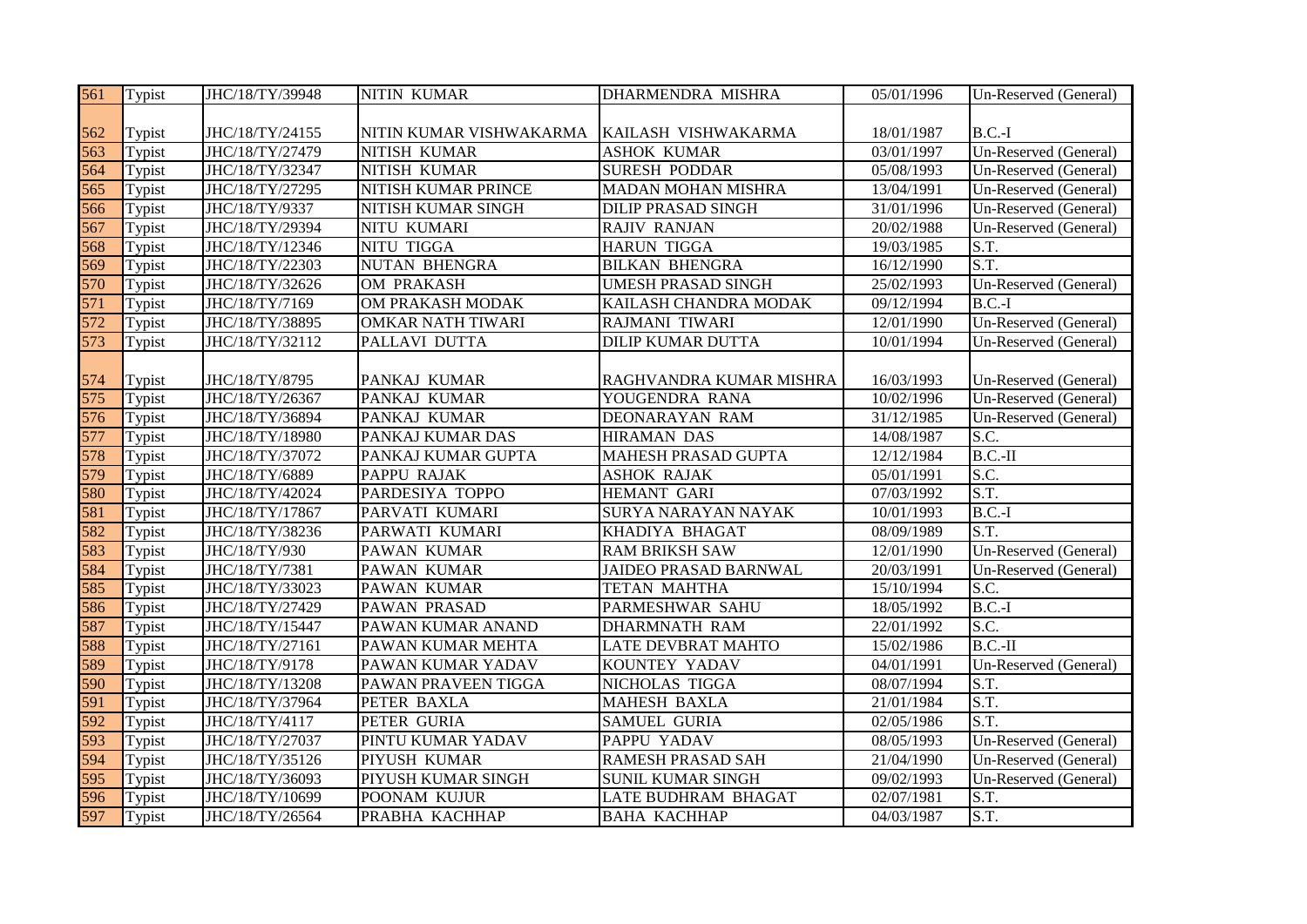| 598 | Typist | JHC/18/TY/30830 | PRABHAT KUMAR            | <b>SHYAM KARAN SINGH</b>   | 21/03/1995 | Un-Reserved (General) |
|-----|--------|-----------------|--------------------------|----------------------------|------------|-----------------------|
| 599 | Typist | JHC/18/TY/27111 | PRABHAT RANJAN           | <b>BASO YADAV</b>          | 09/10/1992 | $B.C.-II$             |
| 600 | Typist | JHC/18/TY/6679  | PRABHAT RANJAN SINGH     | <b>RAM BABU SINGH</b>      | 01/08/1995 | Un-Reserved (General) |
| 601 | Typist | JHC/18/TY/1494  | PRABHUDAYAL LAKRA        | SARAT CHANDRA LAKRA        | 05/05/1988 | S.T.                  |
| 602 | Typist | JHC/18/TY/27741 | PRABODH MINZ MINZ        | <b>SUNIL MINZ</b>          | 10/09/1992 | S.T.                  |
| 603 | Typist | JHC/18/TY/868   | PRADEEP ANAND            | <b>BACHCHU PRASAD</b>      | 10/12/1990 | Un-Reserved (General) |
| 604 | Typist | JHC/18/TY/35428 | PRADEEP ORAON            | <b>TULSI ORAON</b>         | 10/12/1989 | S.T.                  |
| 605 | Typist | JHC/18/TY/31470 | PRADEEP THAPA            | <b>SURAJ THAPA</b>         | 22/12/1990 | Un-Reserved (General) |
| 606 | Typist | JHC/18/TY/18429 | PRADEEP KUMAR RAJAK      | <b>RAMESH RAJAK</b>        | 16/04/1993 | S.C.                  |
| 607 | Typist | JHC/18/TY/35460 | PRADIP RANJAN            | <b>KARUN KUMAR DAS</b>     | 11/06/1989 | Un-Reserved (General) |
| 608 | Typist | JHC/18/TY/25330 | PRADIP KUMAR KUSHWAHA    | MADHESHWAR MAHTO           | 15/04/1988 | $B.C.-I$              |
| 609 | Typist | JHC/18/TY/14243 | PRADIP KUMAR MODAK       | FANI MODAK                 | 10/04/1993 | $B.C.-I$              |
| 610 | Typist | JHC/18/TY/30414 | PRAKASH JHA              | <b>OMPRAKASH JHA</b>       | 10/08/1984 | Un-Reserved (General) |
| 611 | Typist | JHC/18/TY/11112 | PRAKASH KACHHAP          | <b>LATE BIRSA KACHHAP</b>  | 25/11/1991 | S.T.                  |
| 612 | Typist | JHC/18/TY/25719 | PRAKASH KUMAR            | <b>RAMESH MAHTO</b>        | 12/06/1994 | Un-Reserved (General) |
| 613 | Typist | JHC/18/TY/3423  | PRAKASH RAM              | <b>SURENDRA RAM</b>        | 05/08/1982 | $B.C.-I$              |
| 614 | Typist | JHC/18/TY/3285  | PRAMOD KUMAR             | <b>GANDAURI MISTRI</b>     | 02/01/1988 | $B.C.-II$             |
| 615 | Typist | JHC/18/TY/31066 | PRAMOD KUMAR             | <b>SUNIL PRASAD</b>        | 21/10/1986 | Un-Reserved (General) |
| 616 | Typist | JHC/18/TY/40552 | PRAMOD KUMAR             | OM PRAKASH                 | 20/02/1984 | S.C.                  |
| 617 | Typist | JHC/18/TY/26199 | PRANAV KUMAR TIWARY      | <b>BRAJ BHUSHAN TIWARY</b> | 24/07/1988 | Un-Reserved (General) |
| 618 | Typist | JHC/18/TY/24944 | PRASHANT KUMAR           | NOKHELAL PANDIT            | 20/01/1992 | $B.C.-I$              |
| 619 | Typist | JHC/18/TY/13988 | PRASHANT SINGH           | PRABHAKAR SINGH            | 17/05/1993 | Un-Reserved (General) |
| 620 | Typist | JHC/18/TY/19471 | PRASHANT SINGH           | ASHOK KUMAR SINGH          | 11/07/1989 | Un-Reserved (General) |
| 621 | Typist | JHC/18/TY/3914  | PRASHISH KUMAR           | <b>CHATURBHUJ THAKUR</b>   | 20/03/1992 | Un-Reserved (General) |
| 622 | Typist | JHC/18/TY/37725 | PRATAP NARAYAN SINGH     | SHAMBHU NARAYAN SINGH      | 24/01/1997 | Un-Reserved (General) |
| 623 | Typist | JHC/18/TY/12341 | PRAVEEN KUMAR            | <b>VIJAY PRASAD</b>        | 01/02/1994 | $B.C.-I$              |
| 624 | Typist | JHC/18/TY/15460 | PRAVEEN KUMAR            | <b>KANHAI RAM</b>          | 25/10/1994 | S.C.                  |
| 625 | Typist | JHC/18/TY/16705 | PRAVEEN KUMAR            | <b>LAL MOHAN RAM</b>       | 12/06/1986 | S.C.                  |
| 626 | Typist | JHC/18/TY/28179 | PRAVEEN KUMAR            | <b>PUNIT RAM</b>           | 20/01/1983 | $B.C.-I$              |
| 627 | Typist | JHC/18/TY/20626 | PRAVEEN THAPA            | HARI BAHADUR THAPA         | 26/06/1993 | Un-Reserved (General) |
| 628 | Typist | JHC/18/TY/23679 | PRAVEEN TIRKEY           | PRABHU DAYAL TIRKEY        | 10/01/1992 | S.T.                  |
| 629 | Typist | JHC/18/TY/4319  | PRAVEEN BARDAN TOPNO     | PATRAS TOPNO               | 17/08/1984 | S.T.                  |
| 630 | Typist | JHC/18/TY/34165 | PRAVEEN KUMAR DANGI      | <b>INDRADEO DANGI</b>      | 06/05/1992 | $B.C.-I$              |
| 631 | Typist | JHC/18/TY/24996 | PRAVEEN KUMAR PATHAK     | DEO KUMAR PATHAK           | 20/04/1992 | Un-Reserved (General) |
|     |        |                 |                          |                            |            |                       |
| 632 | Typist | JHC/18/TY/40649 | PRAVEEN NISHANT KERKETTA | WALTER DIAMOND KERKETTA    | 14/01/1981 | S.T.                  |
| 633 | Typist | JHC/18/TY/30687 | PRAVIN KUMAR             | <b>SHEO PRASAD SHARMA</b>  | 11/11/1984 | Un-Reserved (General) |
| 634 | Typist | JHC/18/TY/27369 | PREM KUMAR               | <b>LAXMAN SINGH</b>        | 15/02/1990 | Un-Reserved (General) |
| 635 | Typist | JHC/18/TY/6478  | PRINCE KUMAR             | KASHI PRASAD AGARWAL       | 28/01/1995 | Un-Reserved (General) |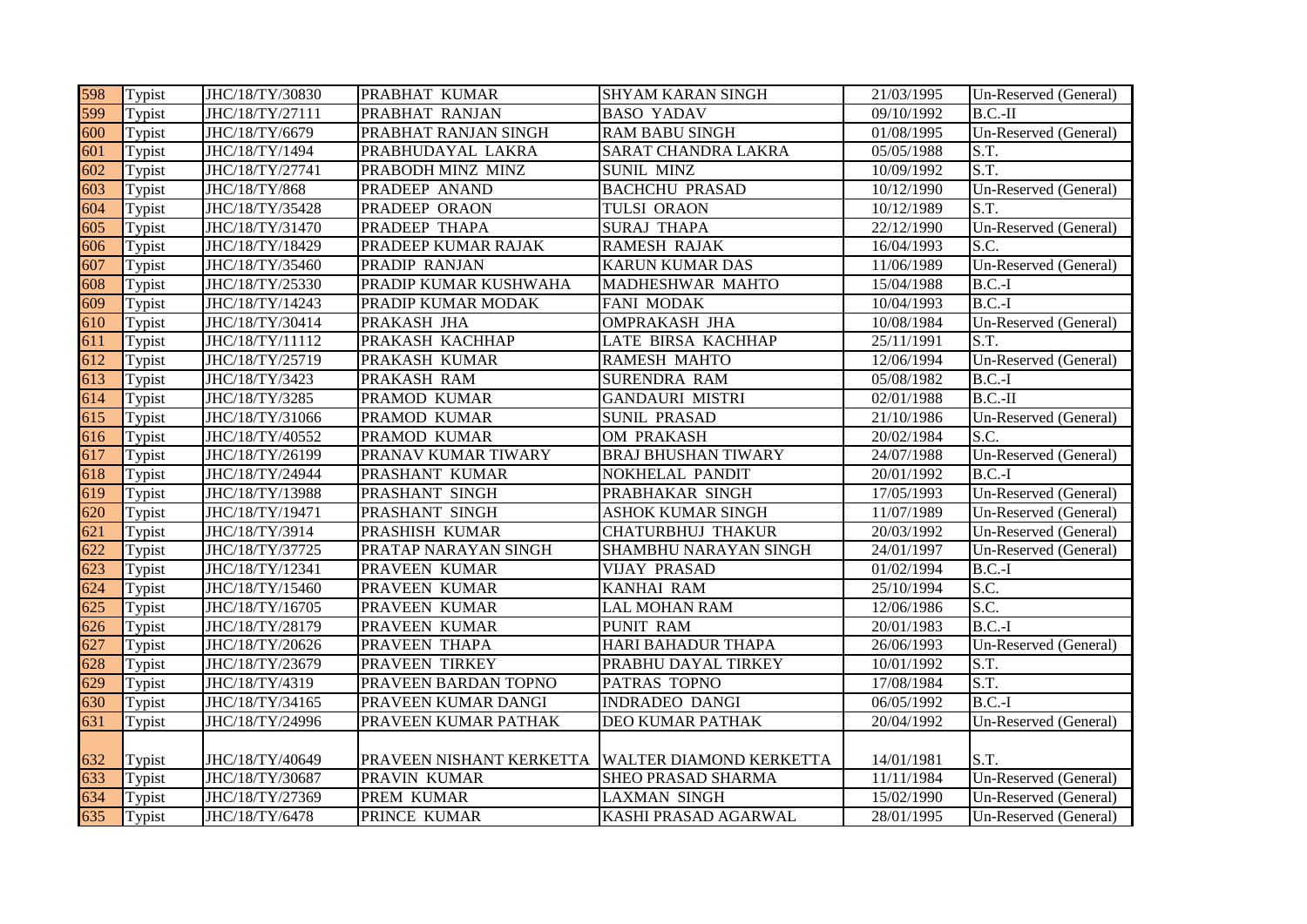| 636 | Typist | JHC/18/TY/36630 | PRITAM KUMAR KASHYAP                    | <b>NAGESHWAR RAM</b>      | 05/11/1986 | Un-Reserved (General) |
|-----|--------|-----------------|-----------------------------------------|---------------------------|------------|-----------------------|
| 637 | Typist | JHC/18/TY/43133 | PRITAM KUMAR PANJIYARA                  | SONA LAL PANJIYARA        | 06/05/1989 | $B.C.-II$             |
| 638 | Typist | JHC/18/TY/14127 | PRITI KUMARI                            | <b>ASHOK PRASAD</b>       | 12/10/1993 | Un-Reserved (General) |
| 639 | Typist | JHC/18/TY/23488 | PRITY KUMARI                            | <b>JIWADHAN PRASAD</b>    | 21/03/1994 | $B.C.-I$              |
| 640 | Typist | JHC/18/TY/27294 | PRITY SAMMA TOPNO                       | MARSHAL TOPNO             | 18/10/1987 | S.T.                  |
| 641 | Typist | JHC/18/TY/13586 | PRIYA DUBEY                             | <b>KUNAL MISHRA</b>       | 07/09/1994 | Un-Reserved (General) |
| 642 | Typist | JHC/18/TY/24061 | PRIYA PATHAK                            | <b>SHYAMA KANT PATHAK</b> | 20/06/1996 | Un-Reserved (General) |
| 643 | Typist | JHC/18/TY/32422 | PRIYADARSHI KUMAR SINHA                 | KRISHNA PRASAD SINHA      | 03/10/1986 | Un-Reserved (General) |
| 644 | Typist | JHC/18/TY/20159 | PRIYANKA BOBY                           | <b>BINODA NAND JHA</b>    | 22/10/1987 | Un-Reserved (General) |
| 645 | Typist | JHC/18/TY/23691 | PRIYANKA KUMARI                         | KRISHNA KUMAR             | 24/11/1987 | Un-Reserved (General) |
| 646 | Typist | JHC/18/TY/36477 | PRIYATAM PATEL                          | <b>RAMESH PATEL</b>       | 05/10/1984 | Un-Reserved (General) |
| 647 | Typist | JHC/18/TY/4285  | PUJA KUMARI                             | NARESH PRASAD             | 25/05/1993 | $B.C.-II$             |
| 648 | Typist | JHC/18/TY/23509 | PUJA KUMARI                             | RAJ CHOUDHARY             | 08/01/1997 | S.C.                  |
| 649 | Typist | JHC/18/TY/27797 | PUJA KUMARI                             | RAKESH SHUKLA             | 30/12/1993 | Un-Reserved (General) |
| 650 | Typist | JHC/18/TY/42760 | PUJA ORAON                              | <b>BATUN ORAON</b>        | 14/02/1995 | S.T.                  |
| 651 | Typist | JHC/18/TY/30194 | PUJA PRAJAPATI                          | NIRANJAN PRAJAPATI        | 09/05/1988 | Un-Reserved (General) |
| 652 | Typist | JHC/18/TY/20111 | PUJA RANI                               | SURENDRA SINGH            | 17/11/1993 | Un-Reserved (General) |
| 653 | Typist | JHC/18/TY/36588 | PUJA KUMARI                             | MITHALESH KUMAR SINHA     | 21/02/1991 | Un-Reserved (General) |
| 654 | Typist | JHC/18/TY/30070 | PUKLI TIRKEY                            | <b>RISHA TIRKEY</b>       | 10/04/1986 | S.T.                  |
| 655 | Typist | JHC/18/TY/39054 | PUNAM BARLA                             | <b>SUKHDEO MUNDA</b>      | 28/03/1984 | S.T.                  |
| 656 | Typist | JHC/18/TY/13884 | PURNENDU KUMAR                          | SHYAMLAL MAHTO            | 06/10/1988 | Un-Reserved (General) |
|     |        |                 |                                         |                           |            |                       |
| 657 | Typist | JHC/18/TY/12938 | PURUSHOTAM KUMAR VAIDYA DEOKUMAR VAIDYA |                           | 01/01/1989 | Un-Reserved (General) |
| 658 | Typist | JHC/18/TY/3368  | PUSHPA KUMARI                           | <b>MAHABIR SAHU</b>       | 24/01/1991 | $B.C.-II$             |
| 659 | Typist | JHC/18/TY/6947  | PUSHPA RANI                             | <b>BABAN RAM</b>          | 26/02/1995 | Un-Reserved (General) |
| 660 | Typist | JHC/18/TY/8258  | PUSHPA KIRAN TOPPO                      | PETER TOPPO               | 13/11/1990 | S.T.                  |
| 661 | Typist | JHC/18/TY/21930 | <b>RAHUL KUJUR</b>                      | PYARA KUJUR               | 26/07/1990 | S.T.                  |
| 662 | Typist | JHC/18/TY/3828  | <b>RAHUL KUMAR</b>                      | MURARI PRASAD SINGH       | 05/01/1989 | Un-Reserved (General) |
| 663 | Typist | JHC/18/TY/25604 | <b>RAHUL KUMAR</b>                      | VINOD KUMAR               | 06/07/1989 | $B.C.-I$              |
| 664 | Typist | JHC/18/TY/27001 | <b>RAHUL RAJEEV</b>                     | MITHILESH PRASAD          | 04/03/1991 | Un-Reserved (General) |
| 665 | Typist | JHC/18/TY/10333 | RAHUL KUMAR GUPTA                       | <b>JUGNARAYAN SAH</b>     | 15/01/1993 | $B.C.-II$             |
| 666 | Typist | JHC/18/TY/22876 | RAHUL KUMAR MANDAL                      | <b>BISHWANATH MANDAL</b>  | 25/01/1995 | $B.C.-II$             |
| 667 | Typist | JHC/18/TY/29437 | RAHUL KUMAR NIRAJ                       | <b>SURESH YADAV</b>       | 02/10/1994 | $B.C.-II$             |
| 668 | Typist | JHC/18/TY/42128 | RAHUL KUMAR SINGH                       | SHAMBHU NARAYAN           | 18/12/1983 | Un-Reserved (General) |
| 669 | Typist | JHC/18/TY/31546 | RAHUL KUMAR SINHA                       | <b>BIJAY KUMAR SINHA</b>  | 22/05/1994 | Un-Reserved (General) |
| 670 | Typist | JHC/18/TY/2083  | RAJ KUMAR                               | KAMLESH KUMAR THAKUR      | 21/10/1983 | Un-Reserved (General) |
| 671 | Typist | JHC/18/TY/4440  | RAJ KUMAR                               | <b>SHIV KUMAR SINGH</b>   | 12/02/1995 | Un-Reserved (General) |
| 672 | Typist | JHC/18/TY/42901 | <b>RAJ KUMAR</b>                        | <b>GANESH MAHTO</b>       | 02/08/1983 | $B.C.-I$              |
| 673 | Typist | JHC/18/TY/18683 | RAJ KUMAR CHAUDHARY                     | SHYAM KUMAR CHAUDHARY     | 06/01/1993 | $B.C.-I$              |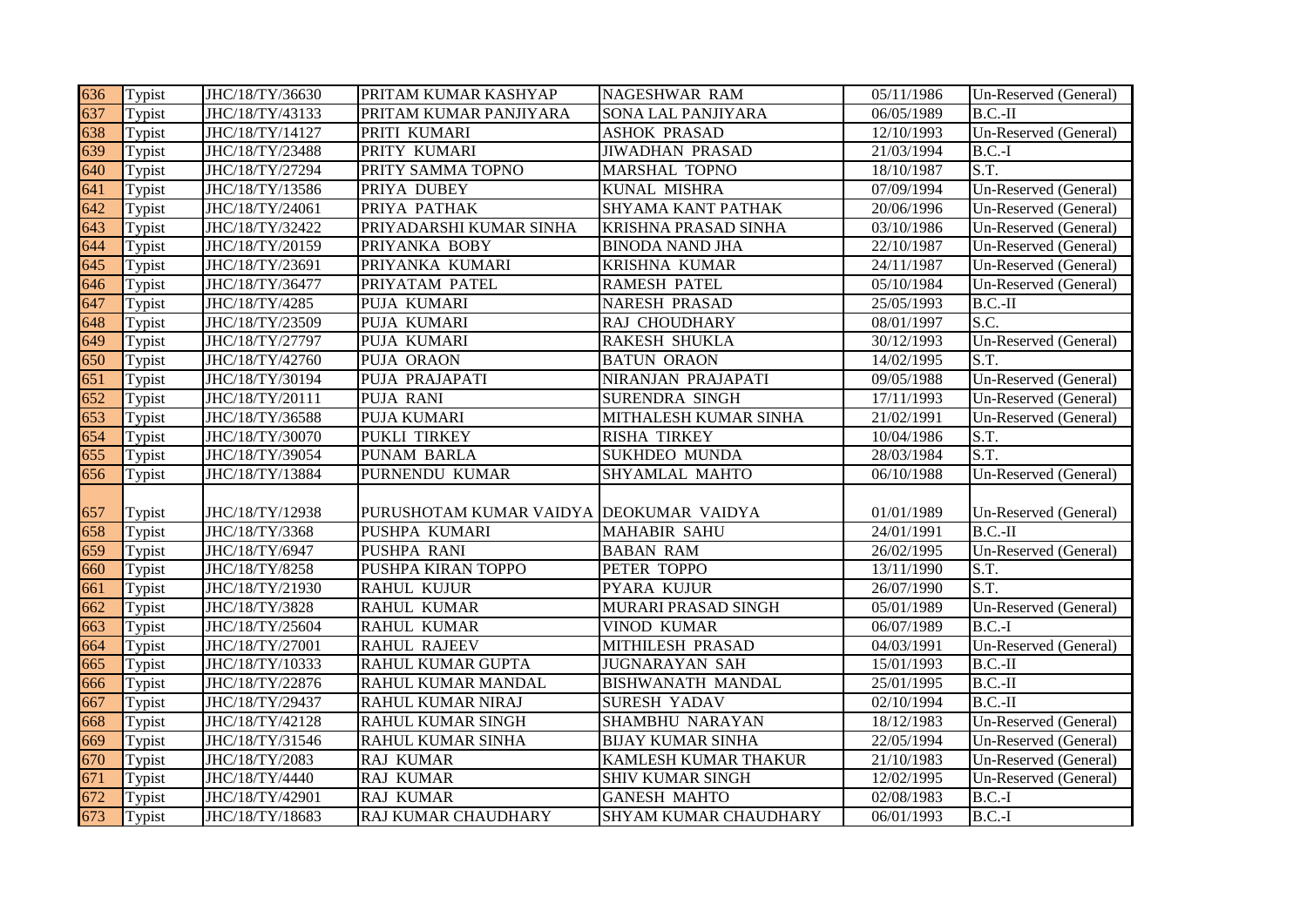| 674 | Typist | JHC/18/TY/38698 | <b>RAJ KUMAR GUPTA</b>    | <b>BHOLA PRASAD GUPTA</b>    | 12/10/1991 | Un-Reserved (General) |
|-----|--------|-----------------|---------------------------|------------------------------|------------|-----------------------|
| 675 | Typist | JHC/18/TY/28934 | <b>RAJ KUMAR SAW</b>      | <b>TEJO SAW</b>              | 02/11/1986 | $B.C.-I$              |
| 676 | Typist | JHC/18/TY/24740 | <b>RAJAN KUMAR</b>        | <b>KARTIK SAHU</b>           | 10/12/1992 | $B.C.-I$              |
| 677 | Typist | JHC/18/TY/16367 | RAJAN KUMAR PATHAK        | <b>GIRINDRA MOHAN PATHAK</b> | 31/12/1984 | Un-Reserved (General) |
| 678 | Typist | JHC/18/TY/34171 | <b>RAJAT KUMAR</b>        | JEET NARAYAN KUMAR           | 11/12/1996 | $B.C.-I$              |
| 679 | Typist | JHC/18/TY/40509 | RAJAT KUMAR GUPTA         | MAHENDRA PRASAD GUPTA        | 10/02/1994 | Un-Reserved (General) |
| 680 | Typist | JHC/18/TY/12610 | RAJEEV RANJAN             | LATE JAGDEO PRASAD           | 10/02/1984 | Un-Reserved (General) |
| 681 | Typist | JHC/18/TY/33493 | RAJEEV RANJAN             | <b>DINESH PRASAD</b>         | 21/06/1990 | Un-Reserved (General) |
| 682 | Typist | JHC/18/TY/26918 | RAJEEV KUMAR TIWARI       | SHAMBHU NATH TIWARI          | 05/01/1993 | Un-Reserved (General) |
| 683 | Typist | JHC/18/TY/10383 | RAJEEV RANJAN KUMAR       | SHYAMSUNDER PRASAD           | 16/10/1996 | $B.C.-II$             |
| 684 | Typist | JHC/18/TY/13240 | RAJESH KULLU              | HERMON KULLU                 | 02/01/1985 | S.T.                  |
| 685 | Typist | JHC/18/TY/26024 | RAJESH KUMAR              | KANHAI NONIA                 | 08/01/1992 | Un-Reserved (General) |
| 686 | Typist | JHC/18/TY/38226 | RAJESH MAHTO              | TULSI MAHTO                  | 04/01/1988 | $B.C.-I$              |
| 687 | Typist | JHC/18/TY/20424 | RAJESH KUMAR PATHAK       | <b>MATHURA PATHAK</b>        | 10/03/1987 | Un-Reserved (General) |
| 688 | Typist | JHC/18/TY/3519  | RAJESH KUMAR PRASAD       | VISHWANATH PRASAD            | 20/12/1987 | $B.C.-I$              |
| 689 | Typist | JHC/18/TY/26679 | RAJESH PRASAD YADAV       | KRISHNA PRASAD YADAV         | 04/03/1991 | $B.C.-II$             |
|     |        |                 |                           |                              |            |                       |
| 690 | Typist | JHC/18/TY/15722 | RAJIV RANJAN PRASAD GUPTA | <b>ANIRUDH PRASAD</b>        | 07/05/1988 | $B.C.-I$              |
| 691 | Typist | JHC/18/TY/17844 | RAJKISHOR KUMAR           | RAMDHANI PRASAD              | 03/02/1996 | Un-Reserved (General) |
| 692 | Typist | JHC/18/TY/29719 | <b>RAJNI PURTY</b>        | <b>DOBRO PURTY</b>           | 29/12/1991 | S.T.                  |
| 693 | Typist | JHC/18/TY/36594 | RAJNIMI MURMU MURMU       | <b>SATISHWAR MURMU</b>       | 05/03/1992 | S.T.                  |
| 694 | Typist | JHC/18/TY/30225 | <b>RAJU KUMAR</b>         | KISHORI KHATIK               | 02/10/1990 | Un-Reserved (General) |
| 695 | Typist | JHC/18/TY/43976 | <b>RAJU KUMAR</b>         | <b>GANESH RAM VERMA</b>      | 25/12/1994 | Un-Reserved (General) |
| 696 | Typist | JHC/18/TY/21216 | RAKESH ANAND              | DAYA NAND SINHA              | 13/05/1984 | Un-Reserved (General) |
| 697 | Typist | JHC/18/TY/5022  | <b>RAKESH KUMAR</b>       | LATE NIREKHAN SINGH          | 29/12/1983 | Un-Reserved (General) |
| 698 | Typist | JHC/18/TY/43501 | <b>RAKESH KUMAR</b>       | RAGHUNATH RAM                | 09/12/1985 | Un-Reserved (General) |
| 699 | Typist | JHC/18/TY/44096 | RAKESH KUMAR              | SHIV CHANDRA SINGH           | 05/01/1984 | Un-Reserved (General) |
| 700 | Typist | JHC/18/TY/35516 | RAKESH YADAV              | RAM KEWAL YADAV              | 14/11/1986 | Un-Reserved (General) |
| 701 | Typist | JHC/18/TY/970   | RAKESH KUMAR PATHAK       | <b>KAULESH PATHAK</b>        | 29/12/1986 | Un-Reserved (General) |
| 702 | Typist | JHC/18/TY/19240 | <b>RAKESH ROUSHAN</b>     | <b>VINOD PRASAD</b>          | 25/12/1988 | Un-Reserved (General) |
| 703 | Typist | JHC/18/TY/16540 | RAKHI KUMARI              | <b>MANOJ KUMAR</b>           | 07/01/1984 | Un-Reserved (General) |
| 704 | Typist | JHC/18/TY/23483 | RAM GARI                  | <b>CHAMAN GARI</b>           | 04/05/1992 | S.T.                  |
| 705 | Typist | JHC/18/TY/9585  | RAMCHANDRA KUSHWAHA       | SHANKAR PRASAD MARIK         | 01/08/1984 | $B.C.-II$             |
| 706 | Typist | JHC/18/TY/19419 | RAMESH SINGH              | MUNDRIKA SINGH               | 04/08/1991 | Un-Reserved (General) |
| 707 | Typist | JHC/18/TY/31928 | RAMESH KUMAR MAHATO       | <b>BINOD BIHARI MAHATO</b>   | 05/01/1987 | $B.C.-I$              |
| 708 | Typist | JHC/18/TY/43537 | RAMGIRI ORAON             | SHANIA ORAON                 | 06/08/1980 | S.T.                  |
| 709 | Typist | JHC/18/TY/2275  | RAMNATH MAHTO             | DORYODHAN MAHTO              | 15/12/1990 | $B.C.-I$              |
| 710 | Typist | JHC/18/TY/13389 | RAMSAWROOP KUMAR          | RADHA BIHARI MISTRI          | 05/09/1995 | Un-Reserved (General) |
| 711 | Typist | JHC/18/TY/3185  | <b>RANI KUMARI</b>        | <b>RAMNATH DUBEY</b>         | 15/01/1982 | Un-Reserved (General) |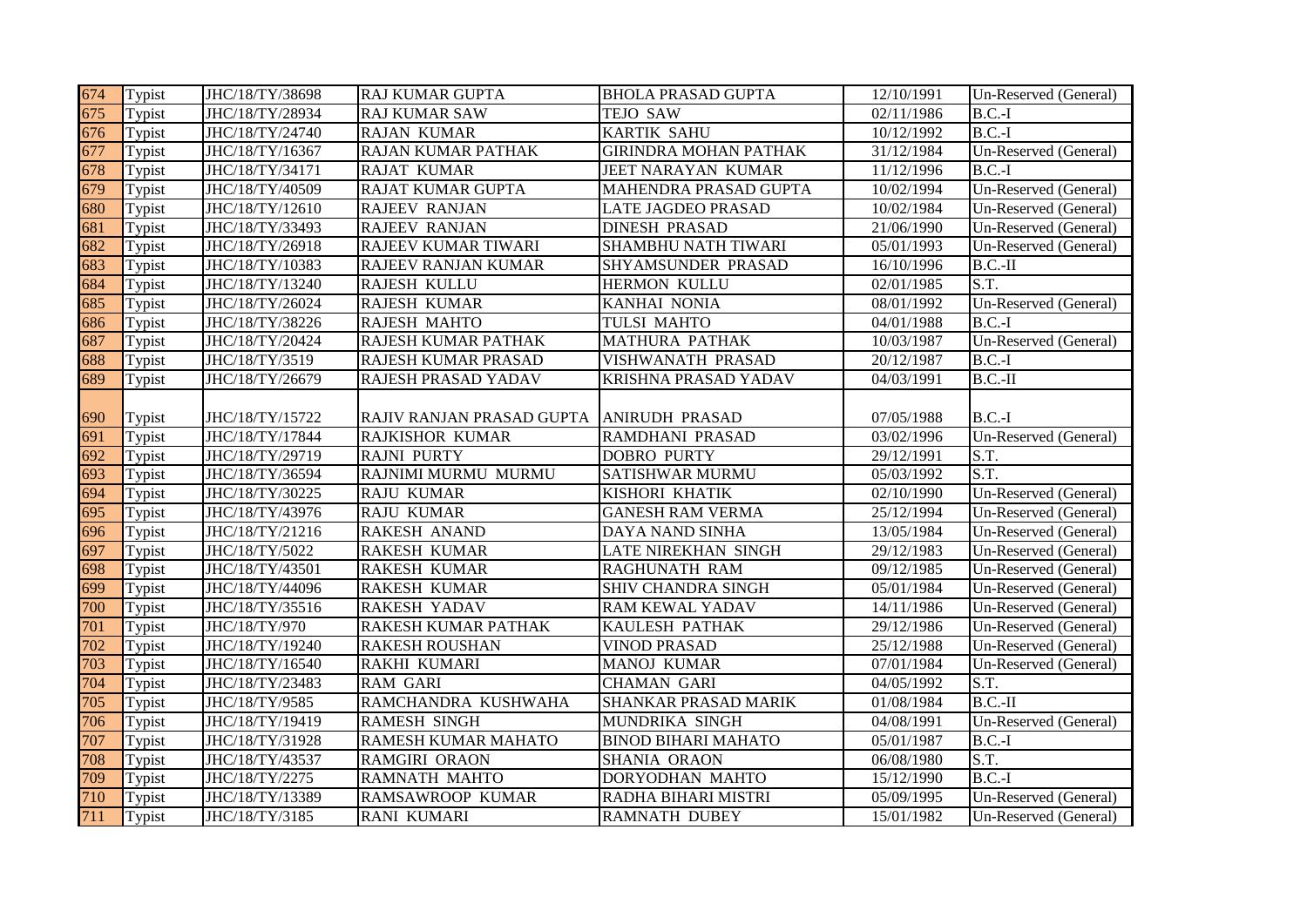| 712 | Typist | JHC/18/TY/6486  | <b>RANJAN KUMAR</b>      | <b>BHOLA PRASAD</b>        | 06/05/1985 | Un-Reserved (General) |
|-----|--------|-----------------|--------------------------|----------------------------|------------|-----------------------|
| 713 | Typist | JHC/18/TY/12674 | <b>RANJAN KUMAR</b>      | SHAMBHU NATH SHARMA        | 08/12/1985 | $B.C.-II$             |
| 714 | Typist | JHC/18/TY/24354 | <b>RANJAN KUMAR</b>      | SHIWKAR PRASAD SINGH       | 25/08/1983 | Un-Reserved (General) |
| 715 | Typist | JHC/18/TY/20105 | <b>RANJEET KUMAR</b>     | NARAYAN PRASAD GUPTA       | 10/04/1990 | Un-Reserved (General) |
| 716 | Typist | JHC/18/TY/34717 | <b>RANJEET KUMAR</b>     | <b>BACHCHU RAM</b>         | 03/06/1992 | Un-Reserved (General) |
| 717 | Typist | JHC/18/TY/23319 | RANJITA LAKRA            | LATE BUDHWA LAKRA          | 03/01/1993 | S.T.                  |
| 718 | Typist | JHC/18/TY/43460 | RASHMI KERKETTA          | LALIT KERKETTA             | 17/09/1981 | S.T.                  |
| 719 | Typist | JHC/18/TY/17074 | RASHMI KUMARI            | <b>HARI NATH PRASAD</b>    | 12/03/1993 | Un-Reserved (General) |
| 720 | Typist | JHC/18/TY/40996 | RATNESH KUMAR MISHRA     | RABINDRA PRASAD MISHRA     | 07/02/1985 | Un-Reserved (General) |
| 721 | Typist | JHC/18/TY/4166  | RAUSHAN KUMAR            | <b>NAWAL KISHOR PRASAD</b> | 03/07/1988 | Un-Reserved (General) |
| 722 | Typist | JHC/18/TY/10635 | RAUSHAN KUMAR GUPTA      | <b>MOTI LAL SAW</b>        | 01/01/1988 | $B.C.-II$             |
| 723 | Typist | JHC/18/TY/4124  | <b>RAVI KUMAR</b>        | NAGESHWAR PRASAD           | 23/07/1984 | Un-Reserved (General) |
| 724 | Typist | JHC/18/TY/10985 | <b>RAVI KUMAR</b>        | <b>AJAY RAM</b>            | 12/03/1989 | $B.C.-I$              |
| 725 | Typist | JHC/18/TY/20128 | <b>RAVI KUMAR</b>        | <b>RAM PRASAD MAHTO</b>    | 13/08/1993 | $B.C.-II$             |
| 726 | Typist | JHC/18/TY/21648 | <b>RAVI KUMAR</b>        | KARU SHARMA                | 08/04/1993 | Un-Reserved (General) |
| 727 | Typist | JHC/18/TY/22964 | <b>RAVI KUMAR</b>        | DHARMENDRA PRASAD          | 22/05/1994 | Un-Reserved (General) |
| 728 | Typist | JHC/18/TY/33454 | <b>RAVI KUMAR</b>        | PARMANAND PRASAD           | 05/12/1988 | Un-Reserved (General) |
| 729 | Typist | JHC/18/TY/35243 | <b>RAVI KUMAR</b>        | HARI NARAYAN PRASAD        | 04/01/1984 | $B.C.-II$             |
| 730 | Typist | JHC/18/TY/33429 | <b>RAVI RANJAN</b>       | <b>MUKESH PANDEY</b>       | 21/02/1996 | Un-Reserved (General) |
| 731 | Typist | JHC/18/TY/43355 | RAVI BHUSHAN VERMA       | MOHAN KUMAR VERMA          | 16/08/1983 | $B.C.-II$             |
| 732 | Typist | JHC/18/TY/11459 | <b>RAVI KUMAR MITRA</b>  | NITAY CHARAN MITRA         | 25/02/1989 | Un-Reserved (General) |
| 733 | Typist | JHC/18/TY/31704 | <b>RAVI KUMAR SAHU</b>   | <b>RAJU SAHU</b>           | 10/06/1995 | $B.C.-I$              |
| 734 | Typist | JHC/18/TY/42049 | <b>RAVI KUMAR SINGH</b>  | SUDAMA PRASAD SINGH        | 21/11/1986 | Un-Reserved (General) |
| 735 | Typist | JHC/18/TY/821   | <b>RAVI RAJ KUMAR</b>    | RAVINDRA PRASAD            | 05/02/1996 | Un-Reserved (General) |
| 736 | Typist | JHC/18/TY/14518 | <b>RAVI RANJAN KUMAR</b> | <b>BINOD SAHU</b>          | 02/04/1994 | Un-Reserved (General) |
| 737 | Typist | JHC/18/TY/11146 | RAVI SHANKAR KUMAR       | KAILASH SINGH              | 14/02/1990 | Un-Reserved (General) |
| 738 | Typist | JHC/18/TY/19918 | RAVI SHANKAR KUMAR       | <b>CHANDESHWAR PRASAD</b>  | 08/02/1992 | Un-Reserved (General) |
| 739 | Typist | JHC/18/TY/36963 | RAVI SHANKAR KUMAR       | <b>BIDYA PRASAD</b>        | 17/05/1995 | Un-Reserved (General) |
| 740 | Typist | JHC/18/TY/8736  | <b>RAVI SHEKHAR VATS</b> | NIRANJAN PANDEY            | 10/11/1992 | Un-Reserved (General) |
| 741 | Typist | JHC/18/TY/43726 | RAVINDRA KUMAR           | <b>GURUDEO RAM</b>         | 09/01/1982 | S.T.                  |
| 742 | Typist | JHC/18/TY/519   | RAVINDRA KUMAR GUPTA     | LAKSHMI NARAYAN GUPTA      | 28/02/1987 | Un-Reserved (General) |
| 743 | Typist | JHC/18/TY/27963 | REEMA KUMARI             | <b>MAHADEW PRASAD</b>      | 18/12/1995 | $B.C.-II$             |
| 744 | Typist | JHC/18/TY/27916 | REENA KUMARI             | KAMAL NATH SAHU            | 23/12/1991 | $B.C.-I$              |
| 745 | Typist | JHC/18/TY/30724 | <b>REKHA SINGH</b>       | AJIT KUMAR SINGH           | 18/08/1996 | Un-Reserved (General) |
| 746 | Typist | JHC/18/TY/19782 | REKHA VERMA              | <b>SURESH RAM</b>          | 15/06/1985 | Un-Reserved (General) |
| 747 | Typist | JHC/18/TY/20528 | <b>RENU KUMARI</b>       | SURAJ NARAYAN RAM          | 18/12/1985 | S.C.                  |
| 748 | Typist | JHC/18/TY/38086 | RENU KUMARI              | AWADHESH KISHOR SINGH      | 03/09/1996 | Un-Reserved (General) |
| 749 | Typist | JHC/18/TY/23032 | RESHMA KACHHAP           | LATE BUDHUWA KACHHAP       | 14/02/1995 | S.T.                  |
| 750 | Typist | JHC/18/TY/28850 | <b>RESHMA TIRKEY</b>     | <b>ABRAHAM TIRKEY</b>      | 07/01/1991 | S.T.                  |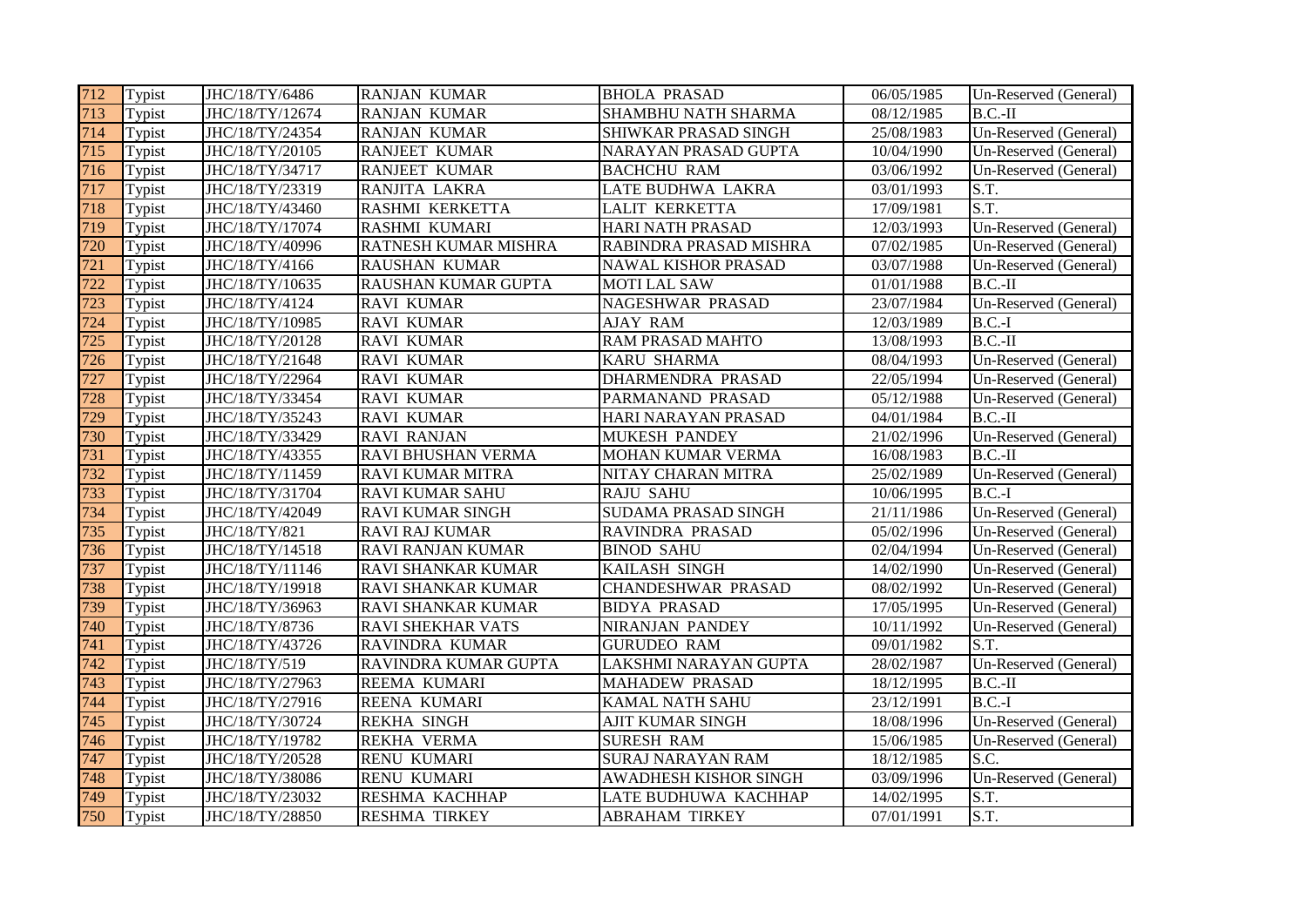| 751 | Typist | JHC/18/TY/20361 | <b>RESHMI PARDHIYA</b>   | PRAKASH PARDHIYA           | 13/12/1992 | S.T.                  |
|-----|--------|-----------------|--------------------------|----------------------------|------------|-----------------------|
| 752 | Typist | JHC/18/TY/30971 | REYAJUL ANSARI           | NAEEM ANSARI               | 01/12/1990 | Un-Reserved (General) |
| 753 | Typist | JHC/18/TY/1849  | RICHA SINHA              | <b>BIMAL KUMAR SINHA</b>   | 31/12/1997 | Un-Reserved (General) |
| 754 | Typist | JHC/18/TY/6459  | RICHA KUMARI SINGH       | PANNA LAL SINGH            | 15/08/1986 | Un-Reserved (General) |
| 755 | Typist | JHC/18/TY/9263  | RISHI KESH MAHALI        | KHELU MAHALI               | 21/02/1984 | S.T.                  |
| 756 | Typist | JHC/18/TY/40839 | RISHIKANT SONI           | <b>AWADHESH PODDAR</b>     | 02/02/1994 | Un-Reserved (General) |
| 757 | Typist | JHC/18/TY/23164 | <b>RITESH KUMAR</b>      | <b>BYASH MISHRA</b>        | 12/02/1986 | Un-Reserved (General) |
| 758 | Typist | JHC/18/TY/24571 | <b>RITESH TIRU</b>       | HILARIUS SACHDEO TIRU      | 19/02/1984 | S.T.                  |
| 759 | Typist | JHC/18/TY/10509 | RITESH KUMAR SHUKLA      | PRADEEP SHUKLA             | 20/01/1992 | Un-Reserved (General) |
| 760 | Typist | JHC/18/TY/38568 | <b>RIZWANA PERWEEN</b>   | MAZHAR ALAM                | 03/04/1984 | $B.C.-I$              |
| 761 | Typist | JHC/18/TY/32144 | <b>ROHAN PRASAD</b>      | SHIV SHANKAR PRASAD        | 17/04/1995 | Un-Reserved (General) |
| 762 | Typist | JHC/18/TY/2236  | <b>ROHIT KUMAR</b>       | <b>UMACHARAN PRASAD</b>    | 02/10/1994 | Un-Reserved (General) |
| 763 | Typist | JHC/18/TY/12547 | <b>ROHIT KUMAR</b>       | <b>JAMINDRA PRASAD</b>     | 11/09/1990 | Un-Reserved (General) |
| 764 | Typist | JHC/18/TY/15131 | ROHIT KUMAR              | <b>UDAY SINGH</b>          | 04/06/1993 | Un-Reserved (General) |
| 765 | Typist | JHC/18/TY/37916 | <b>ROHIT KUMAR</b>       | RAJENDRA KUMAR SINGH       | 04/07/1990 | Un-Reserved (General) |
| 766 | Typist | JHC/18/TY/3737  | ROHIT MISHRA             | <b>ABHAY MISHRA</b>        | 06/09/1997 | Un-Reserved (General) |
| 767 | Typist | JHC/18/TY/24858 | ROHIT PRAKASH            | <b>DINESH KUMAR DAS</b>    | 11/05/1991 | S.C.                  |
| 768 | Typist | JHC/18/TY/12821 | <b>ROHIT RANJAN</b>      | ARVIND KUMAR               | 28/12/1993 | Un-Reserved (General) |
| 769 | Typist | JHC/18/TY/12435 | <b>ROHIT SHARMA</b>      | KRISHNA KUMAR SHARMA       | 25/12/1986 | Un-Reserved (General) |
| 770 | Typist | JHC/18/TY/932   | ROHIT KUMAR DWIVEDI      | <b>MANOJ KUMAR DWIVEDI</b> | 07/08/1994 | Un-Reserved (General) |
| 771 | Typist | JHC/18/TY/41063 | ROHIT KUMAR KESHRI       | <b>LAGNU SAO</b>           | 15/12/1991 | Un-Reserved (General) |
| 772 | Typist | JHC/18/TY/27274 | ROHIT KUMAR MANDAL       | <b>GOPI MANDAL</b>         | 13/03/1990 | $B.C.-I$              |
| 773 | Typist | JHC/18/TY/15439 | ROHIT KUMAR ORAON        | ARUN KUMAR ORAON           | 23/03/1987 | S.T.                  |
| 774 | Typist | JHC/18/TY/28338 | ROHIT KUMAR PANDIT       | YAMUNA PANDIT              | 16/08/1988 | $\overline{B}$ .C.-I  |
| 775 | Typist | JHC/18/TY/21487 | ROHIT KUMAR PANNA        | RAM TANA BHAGAT            | 01/04/1990 | S.T.                  |
| 776 | Typist | JHC/18/TY/3110  | ROHIT KUMAR RAM          | SHALIGRAM RAM              | 08/05/1995 | $B.C.-I$              |
| 777 | Typist | JHC/18/TY/38048 | ROOPLAL GOPE             | KEDAR GOPE                 | 01/04/1986 | $B.C.-II$             |
| 778 | Typist | JHC/18/TY/20230 | <b>ROSHNI BARLA</b>      | <b>DEONISH BARLA</b>       | 25/10/1995 | S.T.                  |
| 779 | Typist | JHC/18/TY/22815 | <b>ROSHNI LAKRA</b>      | KOLHA LAKRA                | 20/02/1995 | S.T.                  |
| 780 | Typist | JHC/18/TY/43783 | <b>RUBY KUJUR</b>        | ANIL KEWRA KUJUR           | 19/05/1983 | S.T.                  |
| 781 | Typist | JHC/18/TY/39707 | <b>RUBY KUMARI</b>       | RAJENDRA SAW               | 09/08/1993 | Un-Reserved (General) |
| 782 | Typist | JHC/18/TY/14752 | <b>RUKHSAR PERWEEN</b>   | MD RIZWAN AHMAD            | 22/12/1996 | Un-Reserved (General) |
|     |        |                 |                          |                            |            |                       |
| 783 | Typist | JHC/18/TY/20613 | <b>RUPA MUNDA</b>        | LATE BARID SHANKAR SANDIL  | 02/01/1988 | S.T.                  |
| 784 | Typist | JHC/18/TY/15056 | <b>S A NAZISH WASI</b>   | <b>SYED RAZI AHMAD</b>     | 21/09/1986 | Un-Reserved (General) |
| 785 | Typist | JHC/18/TY/10948 | <b>SABITA KUJUR</b>      | ETWA KUJUR                 | 12/12/1989 | S.T.                  |
| 786 | Typist | JHC/18/TY/42345 | <b>SACHIN LAKRA</b>      | ERKAN LAKRA                | 08/05/1994 | S.T.                  |
| 787 | Typist | JHC/18/TY/3859  | <b>SAHEB RAM SOREN</b>   | RAMESHWAR MANJHI           | 10/02/1991 | S.T.                  |
| 788 | Typist | JHC/18/TY/6864  | <b>SAJID ANWAR CHAND</b> | MD WAHID ANSARI            | 05/12/1991 | Un-Reserved (General) |
|     |        |                 |                          |                            |            |                       |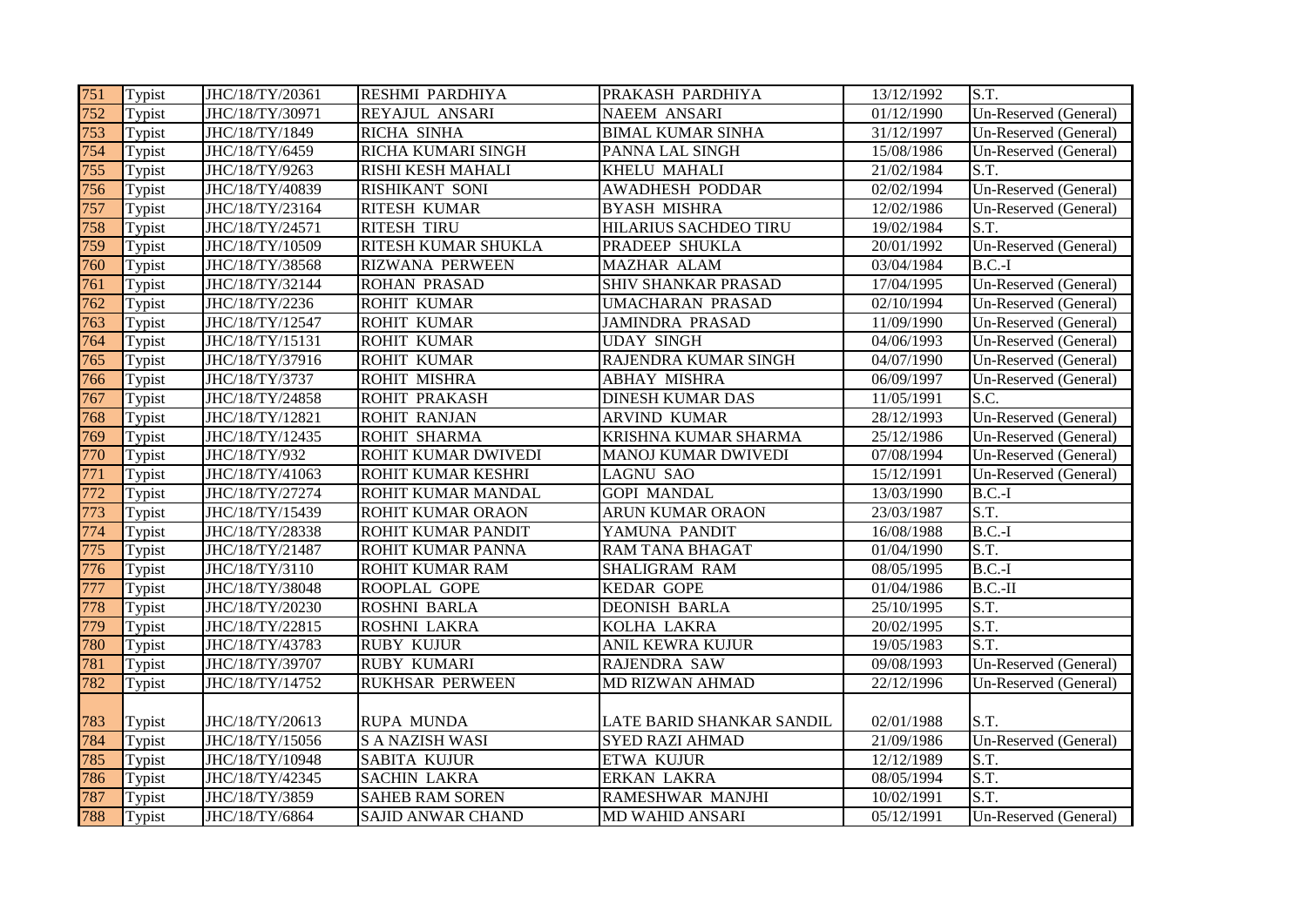| 789 | Typist | JHC/18/TY/33565 | <b>SAKET</b>              | NAGENDRA PRASAD GUPTA        | 06/02/1990 | $B.C.-II$                     |
|-----|--------|-----------------|---------------------------|------------------------------|------------|-------------------------------|
| 790 | Typist | JHC/18/TY/11998 | <b>SAKET KUMAR</b>        | <b>SUNIL KUMAR SRIVASTAV</b> | 23/01/1997 | Un-Reserved (General)         |
| 791 | Typist | JHC/18/TY/25575 | <b>SAKET KUMAR</b>        | <b>KRISHNA RAM</b>           | 13/08/1992 | $B.C.-I$                      |
| 792 | Typist | JHC/18/TY/26688 | <b>SALEEM BHUINYA</b>     | <b>JAYRAS BHUINYA</b>        | 29/12/1986 | S.T.                          |
| 793 | Typist | JHC/18/TY/43596 | <b>SAMIR KUMAR</b>        | <b>RAKHO HARI ROY</b>        | 05/09/1986 | Un-Reserved (General)         |
| 794 | Typist | JHC/18/TY/31932 | <b>SAMIR ANAND EKKA</b>   | <b>JAITUN EKKA</b>           | 20/07/1985 | S.T.                          |
| 795 | Typist | JHC/18/TY/29209 | SAMIR KUMAR MANDAL        | NIMAY MANDAL                 | 07/11/1989 | $\overline{\mathbf{B}}$ .C.-I |
| 796 | Typist | JHC/18/TY/17757 | <b>SAMIUR RAHMAN</b>      | <b>KHALIQUZZAMAN</b>         | 05/05/1993 | $B.C.-I$                      |
| 797 | Typist | JHC/18/TY/5197  | <b>SANDEED ALAM AHMER</b> | <b>SHAFI ALAM SAFI</b>       | 12/12/1991 | Un-Reserved (General)         |
| 798 | Typist | JHC/18/TY/10128 | SANDEEP KUMAR             | <b>RUSU MAHTO</b>            | 31/12/1989 | $B.C.-I$                      |
| 799 | Typist | JHC/18/TY/35732 | SANDEEP NAYAK             | <b>MATHURA NAYAK</b>         | 29/10/1982 | S.T.                          |
| 800 | Typist | JHC/18/TY/40222 | SANDEEP ORAON             | KHADIA ORAON                 | 20/06/1989 | S.T.                          |
| 801 | Typist | JHC/18/TY/37758 | SANDEEP KUMAR MAHLI       | <b>RAMU MAHLI</b>            | 08/01/1985 | S.T.                          |
| 802 | Typist | JHC/18/TY/26028 | <b>SANDEEP KUMAR ROY</b>  | <b>BHUNESHWAR PRASAD ROY</b> | 12/07/1996 | Un-Reserved (General)         |
| 803 | Typist | JHC/18/TY/40326 | SANDEEP KUMAR SAHU        | ANAND KISHORE SAHU           | 15/05/1987 | $B.C.-I$                      |
| 804 | Typist | JHC/18/TY/40633 | SANDEEP KUMAR SAW         | <b>MANTU SAW</b>             | 05/10/1984 | $B.C.-I$                      |
| 805 | Typist | JHC/18/TY/37654 | SANDHYA KIRAN TIRKEY      | VICTOR TIRKEY                | 15/08/1986 | S.T.                          |
| 806 | Typist | JHC/18/TY/39052 | <b>SANGEETA GURIA</b>     | <b>SOMA GURIA</b>            | 17/03/1991 | S.T.                          |
| 807 | Typist | JHC/18/TY/41705 | SANGITA KUMARI            | <b>CHAMARI PANDIT</b>        | 12/02/1994 | $\overline{\mathbf{B}}$ .C.-I |
| 808 | Typist | JHC/18/TY/5829  | <b>SANJAN KUMAR</b>       | <b>RAM PRAVESH SAHU</b>      | 24/04/1996 | Un-Reserved (General)         |
| 809 | Typist | JHC/18/TY/41157 | SANJAY BINDANI            | <b>MADHU BINDANI</b>         | 26/05/1988 | Un-Reserved (General)         |
| 810 | Typist | JHC/18/TY/24132 | <b>SANJAY KUMAR</b>       | NANDKISHOR THAKUR            | 20/05/1988 | Un-Reserved (General)         |
| 811 | Typist | JHC/18/TY/35829 | <b>SANJAY KUMAR</b>       | KATI YADAV                   | 07/01/1991 | $B.C.-II$                     |
| 812 | Typist | JHC/18/TY/4494  | SANJAY ORAON              | <b>MANGAL DAS ORAON</b>      | 01/05/1989 | S.T.                          |
| 813 | Typist | JHC/18/TY/18015 | SANJAY SINGH              | <b>BINOD SHANKAR LAL</b>     | 26/01/1992 | Un-Reserved (General)         |
| 814 | Typist | JHC/18/TY/16238 | SANJAY VISHWAKARMA        | KARMDEV VISHWAKARMA          | 25/02/1990 | Un-Reserved (General)         |
| 815 | Typist | JHC/18/TY/592   | SANJAY KUMAR MAHATO       | NAKUL CHANDRA MAHATO         | 05/01/1994 | Un-Reserved (General)         |
| 816 | Typist | JHC/18/TY/5713  | SANJAY KUMAR MUNDA        | KRISHNA CHANDRA MUNDA        | 20/08/1990 | S.T.                          |
| 817 | Typist | JHC/18/TY/31687 | <b>SANJAY KUMAR VERMA</b> | MOHAN PRASAD VERMA           | 23/11/1990 | Un-Reserved (General)         |
| 818 | Typist | JHC/18/TY/27141 | <b>SANJEET KUMAR</b>      | SIDHESHWAR SHARMA            | 30/08/1985 | Un-Reserved (General)         |
| 819 | Typist | JHC/18/TY/684   | SANJEET KUMAR RAY         | <b>DEVIDUTT RAY</b>          | 28/02/1989 | Un-Reserved (General)         |
| 820 | Typist | JHC/18/TY/27782 | <b>SANJEEV RANJAN</b>     | YOGENDRA LAL DAS             | 16/11/1992 | Un-Reserved (General)         |
| 821 | Typist | JHC/18/TY/11519 | SANJEEV KUMAR HANSDA      | RAMCHANDRA HANSDA            | 10/10/1989 | S.T.                          |
| 822 | Typist | JHC/18/TY/25554 | <b>SANOJ KUMAR</b>        | <b>AMRIT MAHTO</b>           | 01/01/1992 | $B.C.-I$                      |
| 823 | Typist | JHC/18/TY/19361 | <b>SANTAN KUMAR</b>       | <b>ISHWAR SAW</b>            | 01/09/1993 | $B.C.-I$                      |
| 824 | Typist | JHC/18/TY/28142 | SANTOSH KUMAR             | <b>SUNIT ROY</b>             | 25/12/1985 | $B.C.-II$                     |
| 825 | Typist | JHC/18/TY/28778 | <b>SANTOSH KUMAR</b>      | RAJENDRA PRASAD              | 08/12/1987 | Un-Reserved (General)         |
| 826 | Typist | JHC/18/TY/9765  | SANTOSH KUMAR MAHTO       | AYODHAYA MAHTO               | 30/05/1983 | $B.C.-I$                      |
| 827 | Typist | JHC/18/TY/33550 | SANTOSH KUMAR RANA        | <b>JAGURAM OSTAD</b>         | 28/01/1992 | $B.C.-I$                      |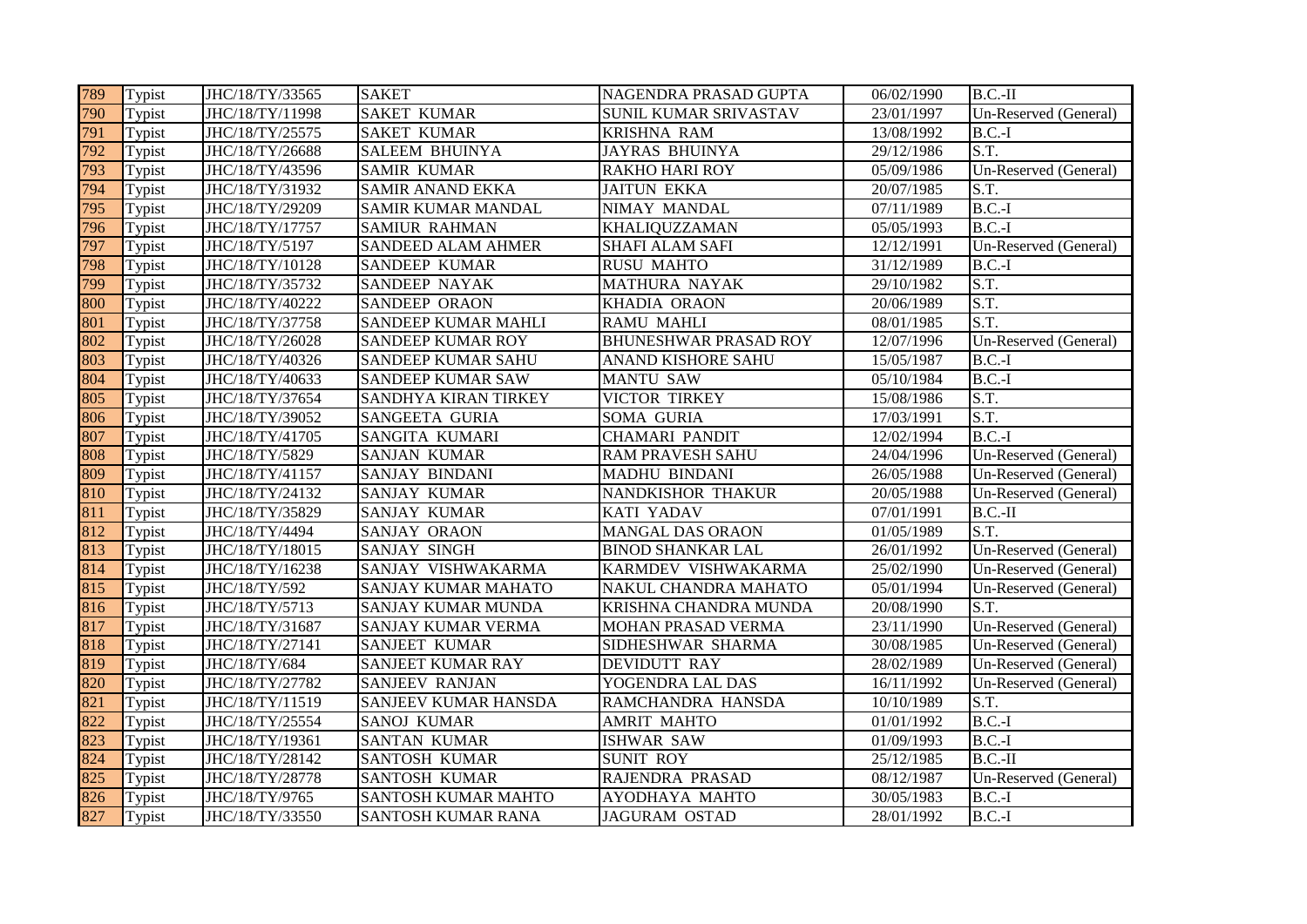| 828 | Typist | JHC/18/TY/2331  | <b>SANTOSH KUMAR SINHA</b>  | ANAND PRASAD SINHA          | 12/12/1990 | Un-Reserved (General) |
|-----|--------|-----------------|-----------------------------|-----------------------------|------------|-----------------------|
| 829 | Typist | JHC/18/TY/2214  | <b>SANTU SAGAR</b>          | SURENDRA PRASAD             | 29/10/1991 | $B.C.-II$             |
| 830 | Typist | JHC/18/TY/20597 | <b>SARITA BURIULY</b>       | SIDIU BURIULY               | 20/01/1991 | S.T.                  |
| 831 | Typist | JHC/18/TY/10801 | <b>SARITA KUMARI</b>        | RAM NARAYAN RAM             | 21/11/1994 | Un-Reserved (General) |
| 832 | Typist | JHC/18/TY/16843 | <b>SARVOTTAM</b>            | <b>BRIJLALA PRASAD</b>      | 08/10/1994 | Un-Reserved (General) |
| 833 | Typist | JHC/18/TY/18634 | <b>SATENDRA PANDEY</b>      | <b>MADAN PANDEY</b>         | 01/01/1985 | Un-Reserved (General) |
| 834 | Typist | JHC/18/TY/2672  | <b>SATISH TIWARI</b>        | RAM KUMAR TIWARI            | 12/12/1993 | Un-Reserved (General) |
| 835 | Typist | JHC/18/TY/570   | SATISH KUMAR SINGH          | <b>SUMAN KUMAR</b>          | 29/10/1992 | Un-Reserved (General) |
| 836 | Typist | JHC/18/TY/12478 | <b>SATYAJEET GHOSH</b>      | RANJIT GHOSH                | 15/11/1993 | $B.C.-II$             |
| 837 | Typist | JHC/18/TY/21103 | <b>SAURABH KUMAR</b>        | OM PRAKASH                  | 29/12/1991 | Un-Reserved (General) |
| 838 | Typist | JHC/18/TY/38343 | <b>SAURABH SHEKHAR</b>      | LAL KISHORE NARAYAN         | 19/06/1985 | Un-Reserved (General) |
| 839 | Typist | JHC/18/TY/31831 | <b>SAURABH KUMAR TIWARI</b> | <b>CHHAWI NATH TIWARI</b>   | 23/03/1989 | Un-Reserved (General) |
| 840 | Typist | JHC/18/TY/4953  | <b>SAURAV KUMAR</b>         | <b>BIJAY SINGH</b>          | 15/06/1995 | Un-Reserved (General) |
| 841 | Typist | JHC/18/TY/6928  | <b>SAURAV MARIK</b>         | DULAL CHANDRA MARIK         | 05/05/1992 | Un-Reserved (General) |
| 842 | Typist | JHC/18/TY/720   | <b>SAURAV PRATAP SINGH</b>  | <b>KRISHNA PRASAD</b>       | 04/10/1987 | $B.C.-I$              |
| 843 | Typist | JHC/18/TY/42865 | <b>SAVITA KUMARI</b>        | AMAR KUMAR                  | 03/02/1992 | Un-Reserved (General) |
| 844 | Typist | JHC/18/TY/36755 | SAVITRI KUMARI MURMU        | <b>GOPINATH MURMU</b>       | 12/02/1991 | S.T.                  |
| 845 | Typist | JHC/18/TY/9289  | <b>SAWAN ORAON</b>          | <b>RUSTAM ORAON</b>         | 05/03/1984 | S.T.                  |
| 846 | Typist | JHC/18/TY/4894  | <b>SAWAN KUMAR SINHA</b>    | <b>BINDESHWARI MISTRI</b>   | 05/01/1991 | Un-Reserved (General) |
| 847 | Typist | JHC/18/TY/30090 | <b>SHABNAM PERWEEN</b>      | <b>MD ZAFFAR</b>            | 05/03/1988 | Un-Reserved (General) |
| 848 | Typist | JHC/18/TY/31621 | SHAHBAZ AHAMAD              | <b>NAEEM AHAMED</b>         | 16/12/1988 | $B.C.-I$              |
| 849 | Typist | JHC/18/TY/912   | <b>SHAHIL KUMAR</b>         | <b>BINOD RAVI</b>           | 26/02/1995 | S.C.                  |
| 850 | Typist | JHC/18/TY/30481 | <b>SHAHIL KUMAR</b>         | <b>BINOD RAVI</b>           | 26/02/1995 | S.C.                  |
| 851 | Typist | JHC/18/TY/28332 | <b>SHAILESH KUMAR</b>       | RADHESHYAM PRASAD           | 07/01/1986 | Un-Reserved (General) |
| 852 | Typist | JHC/18/TY/23389 | SHAILESH KUMAR PANDEY       | PRABHU DAYAL PANDEY         | 03/03/1992 | Un-Reserved (General) |
| 853 | Typist | JHC/18/TY/29867 | <b>SHAMA PERWEEN</b>        | <b>MD ZAFAR</b>             | 01/03/1992 | Un-Reserved (General) |
| 854 | Typist | JHC/18/TY/15715 | <b>SHAMA PRAVEEN</b>        | <b>ARIF RAZA</b>            | 12/02/1987 | Un-Reserved (General) |
|     |        |                 |                             | <b>VIJAY SHANKAR PRASAD</b> |            |                       |
| 855 | Typist | JHC/18/TY/42914 | <b>SHAMBHU NAYAN</b>        | <b>SHARMA</b>               | 01/04/1990 | Un-Reserved (General) |
| 856 | Typist | JHC/18/TY/40009 | <b>SHAMBHU BAHADUR RANA</b> | TEK BAHADUR RANA            | 23/02/1984 | Un-Reserved (General) |
| 857 | Typist | JHC/18/TY/27538 | SHAMI ALAM                  | ABDUL QUAYUM ANSARI         | 04/02/1985 | Un-Reserved (General) |
| 858 | Typist | JHC/18/TY/22553 | <b>SHAMIM ALAM</b>          | <b>SAGIR UDDIN</b>          | 20/05/1985 | $B.C.-I$              |
| 859 | Typist | JHC/18/TY/4963  | SHAMSER ANSARI              | SABEER ANSARI               | 07/09/1993 | $B.C.-I$              |
| 860 | Typist | JHC/18/TY/27955 | <b>SHAMSHUR RAHMAN</b>      | MD AFZAL RAHMAN             | 11/06/1992 | Un-Reserved (General) |
| 861 | Typist | JHC/18/TY/16622 | <b>SHANI MUNDA</b>          | KARMA MUNDA                 | 28/03/1988 | S.T.                  |
| 862 | Typist | JHC/18/TY/9334  | <b>SHANKAR MAHLI</b>        | <b>BABULAL MAHLI</b>        | 25/09/1982 | S.T.                  |
| 863 | Typist | JHC/18/TY/18844 | <b>SHANKAR MAHTO</b>        | RAGHUNATH MAHTO             | 15/06/1989 | Un-Reserved (General) |
| 864 | Typist | JHC/18/TY/29143 | <b>SHANTI KUMARI</b>        | <b>JALESHWAR MUNDA</b>      | 17/01/1991 | S.T.                  |
| 865 | Typist | JHC/18/TY/29643 | <b>SHANTI TOPPO</b>         | <b>LATE ETWA TOPPO</b>      | 15/01/1991 | S.T.                  |
|     |        |                 |                             |                             |            |                       |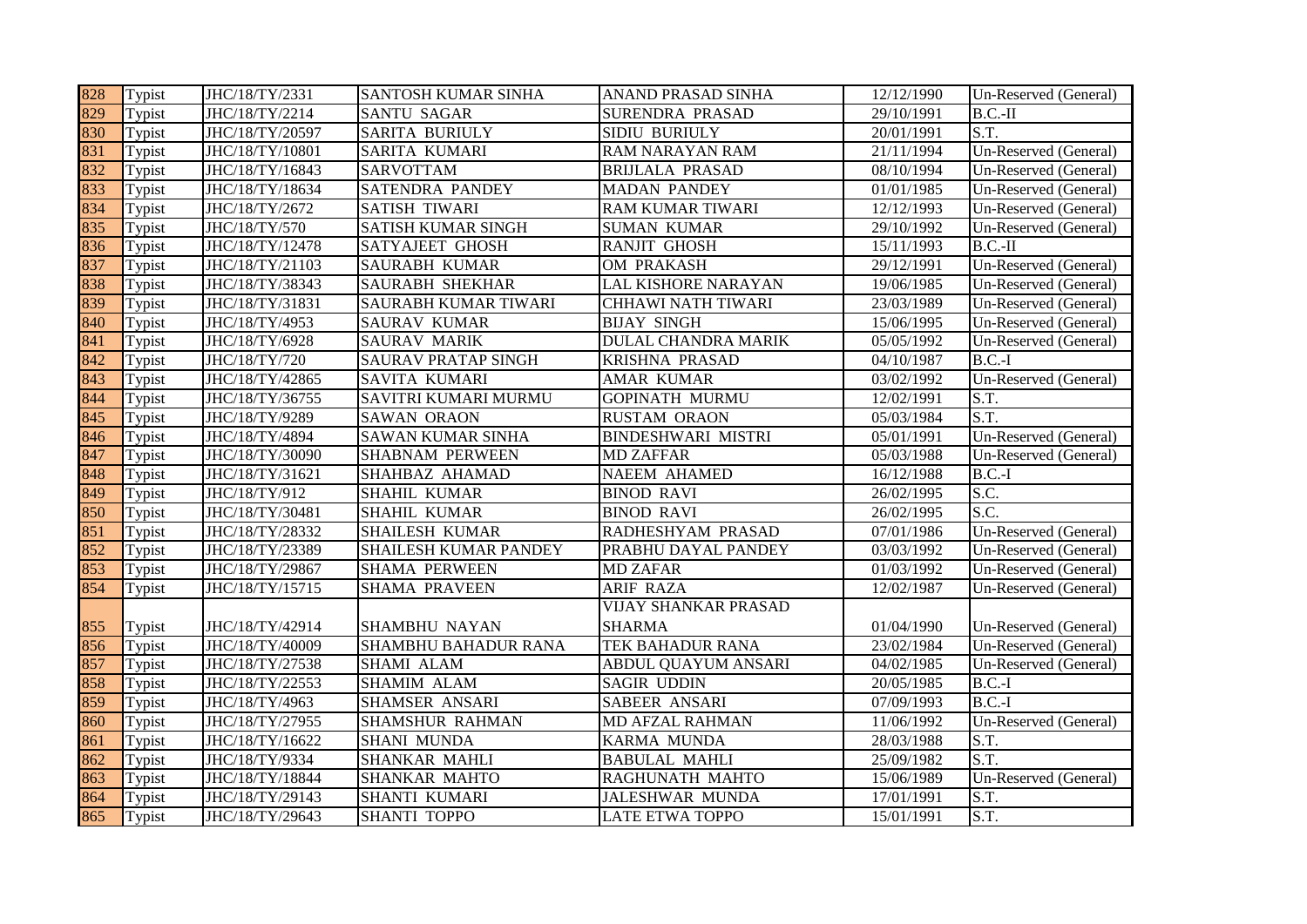| 866 | Typist | JHC/18/TY/37075 | <b>SHANTI TOPPO</b>        | PRABHAT KUMAR EKKA          | 03/09/1981              | S.T.                  |
|-----|--------|-----------------|----------------------------|-----------------------------|-------------------------|-----------------------|
| 867 | Typist | JHC/18/TY/16511 | <b>SHARDA KUMARI</b>       | <b>BABULAL</b>              | 27/09/1987              | Un-Reserved (General) |
| 868 | Typist | JHC/18/TY/11518 | <b>SHARIQUE HASAN</b>      | HASAN IMAM                  | 12/08/1991              | $B.C.-I$              |
| 869 | Typist | JHC/18/TY/9549  | <b>SHARVAN KUMAR</b>       | <b>SHIBU PANDIT</b>         | 05/11/1995              | Un-Reserved (General) |
| 870 | Typist | JHC/18/TY/3904  | <b>SHASHI KANT</b>         | <b>RAM NATH SINGH</b>       | 06/11/1995              | Un-Reserved (General) |
| 871 | Typist | JHC/18/TY/2750  | SHASHI KUMAR               | KULDEEP MAHTO               | 10/08/1995              | $B.C.-II$             |
|     |        |                 |                            | SATYANARAYAN PRASAD         |                         |                       |
| 872 | Typist | JHC/18/TY/34392 | SHASHI BHUSHAN SINHA       | <b>SINHA</b>                | 11/02/1993              | $B.C.-I$              |
| 873 | Typist | JHC/18/TY/7764  | <b>SHASHI KAPOOR RAUT</b>  | <b>KISHORI PD RAUT</b>      | $\overline{04}/11/1992$ | Un-Reserved (General) |
| 874 | Typist | JHC/18/TY/14116 | SHASHI RANJAN KUMAR        | <b>JAGESHWAR RAM</b>        | 26/01/1995              | Un-Reserved (General) |
| 875 | Typist | JHC/18/TY/19875 | SHASHI RANJAN KUMAR        | KRISHNA KANT DUBEY          | 17/12/1990              | Un-Reserved (General) |
| 876 | Typist | JHC/18/TY/19353 | SHASHIKANT                 | <b>SAKAL DEO PRASAD</b>     | 07/01/1991              | Un-Reserved (General) |
| 877 | Typist | JHC/18/TY/10336 | SHASHIKANT KUMAR           | <b>BIRENDRA KUMAR SINGH</b> | 16/01/1996              | Un-Reserved (General) |
| 878 | Typist | JHC/18/TY/11243 | SHILPA GUPTA               | RAJMANI PRASAD              | 29/10/1998              | $B.C.-II$             |
| 879 | Typist | JHC/18/TY/13746 | <b>SHILPA KUJUR</b>        | <b>DHIRAJ KUJUR</b>         | 02/12/1991              | S.T.                  |
| 880 | Typist | JHC/18/TY/7793  | <b>SHILPA SURIN</b>        | <b>J FABIAN SURIN</b>       | 21/02/1994              | S.T.                  |
| 881 | Typist | JHC/18/TY/28305 | <b>SHILPA TIRKEY</b>       | <b>GOURI SHANKAR TIRKEY</b> | 10/01/1996              | S.T.                  |
| 882 | Typist | JHC/18/TY/17894 | SHISHU RANJAN MISHRA       | NARENDRA KUMAR MISHRA       | 03/06/1990              | Un-Reserved (General) |
| 883 | Typist | JHC/18/TY/6196  | <b>SHIV KUMAR</b>          | AJAY KUMAR PRASAD           | 21/02/1990              | Un-Reserved (General) |
| 884 | Typist | JHC/18/TY/19241 | <b>SHIV SHANKAR PODDAR</b> | <b>SUNDAR PODDAR</b>        | 12/06/1989              | Un-Reserved (General) |
| 885 | Typist | JHC/18/TY/3468  | <b>SHIVAM KUMAR</b>        | <b>UMESH KUMAR</b>          | 16/04/1997              | Un-Reserved (General) |
| 886 | Typist | JHC/18/TY/21034 | SHIVAM KUMAR               | NARESH KUMAR                | 30/06/1996              | Un-Reserved (General) |
| 887 | Typist | JHC/18/TY/18176 | SHIVAM KUMAR JHA           | RAVINDRA KUMAR JHA          | 04/10/1992              | Un-Reserved (General) |
| 888 | Typist | JHC/18/TY/29215 | SHREEKANT YADAV            | KAMESHWAR YADAV             | 04/05/1993              | $B.C.-II$             |
| 889 | Typist | JHC/18/TY/10508 | SHRIKANT SHARMA            | LATE ANUP SHARMA            | 15/06/1987              | Un-Reserved (General) |
| 890 | Typist | JHC/18/TY/10583 | <b>SHRIRAM CHAUBE</b>      | <b>JAGJIWAN NATH CHAUBE</b> | 18/05/1991              | Un-Reserved (General) |
|     |        |                 |                            | PRANOB KUMAR ROY            |                         |                       |
| 891 | Typist | JHC/18/TY/26054 | SHUBHAM ROY CHOUDHARY      | <b>CHOUDHARY</b>            | 17/03/1992              | Un-Reserved (General) |
| 892 | Typist | JHC/18/TY/8441  | SHUDHANSU KUMAR            | MRITUNJAY PRASAD SINGH      | 05/03/1997              | Un-Reserved (General) |
| 893 | Typist | JHC/18/TY/31101 | SHWETA GUPTA               | <b>BHAGWAN GUPTA</b>        | 21/06/1989              | Un-Reserved (General) |
| 894 | Typist | JHC/18/TY/35272 | <b>SHWETA XESS</b>         | <b>MANISH BARA</b>          | 28/10/1985              | S.T.                  |
| 895 | Typist | JHC/18/TY/35389 | SHYAM CHARAN MURMU         | <b>BARSA MURMU</b>          | 02/11/1985              | S.T.                  |
| 896 | Typist | JHC/18/TY/35447 | <b>SHYAM SINGH MAHTO</b>   | SHIVESHWAR MAHTO            | 10/01/1987              | $B.C.-I$              |
| 897 | Typist | JHC/18/TY/5611  | SHYAM SUNDAR SONI          | NANDLAL PRASAD SONI         | 16/02/1987              | $B.C.-II$             |
| 898 | Typist | JHC/18/TY/37417 | SHYAMLI KUMARI             | RAJENDRA RAM                | 03/04/1984              | S.C.                  |
| 899 | Typist | JHC/18/TY/14252 | SIDDHARTH KUMAR            | <b>ASHOK KUMAR</b>          | 28/07/1990              | Un-Reserved (General) |
| 900 | Typist | JHC/18/TY/21961 | SIKANDAR KUMAR YADAV       | YUGESHWAR GOPE              | 18/02/1993              | Un-Reserved (General) |
| 901 | Typist | JHC/18/TY/40812 | SILBINA KISKU              | RITLAL KISKU                | 26/01/1988              | Un-Reserved (General) |
| 902 | Typist | JHC/18/TY/31327 | <b>SIMPI KUMARI</b>        | BRIJNANDANA KUSHWAHA        | 23/03/1994              | $B.C.-I$              |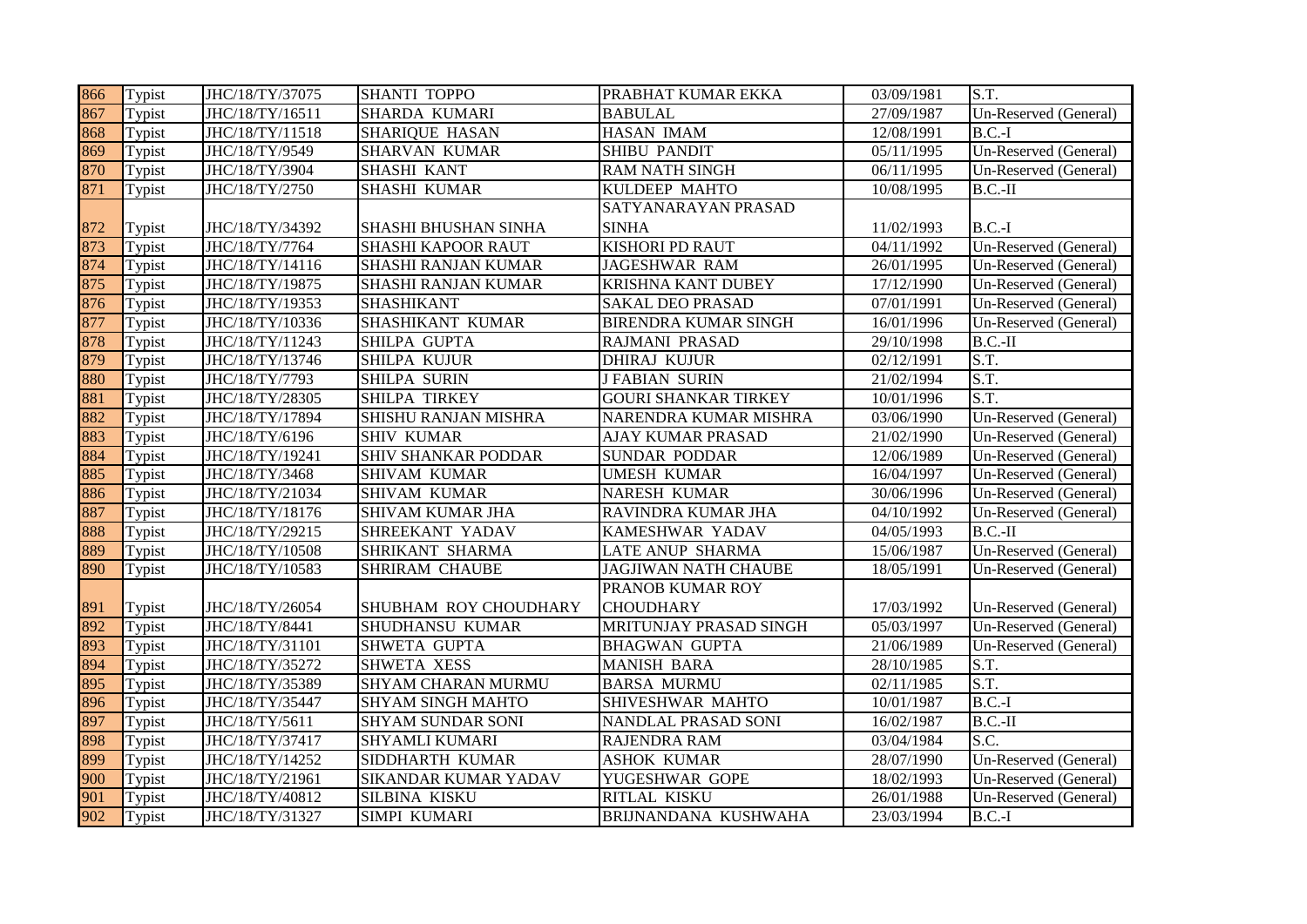| 903 | Typist | JHC/18/TY/7970  | <b>SNEHLATA KUMARI</b>      | <b>RAM AWATAR PRASAD</b>    | 11/12/1989          | Un-Reserved (General) |
|-----|--------|-----------------|-----------------------------|-----------------------------|---------------------|-----------------------|
| 904 | Typist | JHC/18/TY/27859 | SOMENDRA MOHANTY            | <b>SADA SHIVA MOHANTY</b>   | 05/07/1989          | Un-Reserved (General) |
| 905 | Typist | JHC/18/TY/7908  | <b>SOMESH KUMAR</b>         | <b>JAY SHANKER UPADHYAY</b> | 06/01/1987          | Un-Reserved (General) |
| 906 | Typist | JHC/18/TY/13789 | <b>SOMESH KUMAR PRADHAN</b> | MUKUND DEO PRADHAN          | 24/09/1987          | Un-Reserved (General) |
| 907 | Typist | JHC/18/TY/26699 | <b>SOMNATH BANERJEE</b>     | <b>DILIP BANERJEE</b>       | 12/10/1983          | Un-Reserved (General) |
| 908 | Typist | JHC/18/TY/14943 | SONALI SAHA                 | SHANKAR PRASAD SAHA         | 12/01/1981          | Un-Reserved (General) |
| 909 | Typist | JHC/18/TY/12510 | <b>SONAM KUMARI</b>         | <b>BINOD PRASAD</b>         | $\sqrt{05/02}/1994$ | Un-Reserved (General) |
| 910 | Typist | JHC/18/TY/17791 | <b>SONU KUMAR</b>           | NAND LAL MISHRA             | 11/02/1994          | Un-Reserved (General) |
| 911 | Typist | JHC/18/TY/24153 | <b>SONU KUMAR SINGH</b>     | UMASHANKAR SINGH            | 25/06/1996          | Un-Reserved (General) |
| 912 | Typist | JHC/18/TY/25726 | <b>SONU PASCAL EKKA</b>     | <b>LATE ESRAEL EKKA</b>     | 13/01/1991          | S.T.                  |
| 913 | Typist | JHC/18/TY/23215 | SONY KUMARI                 | <b>SURESH RAM</b>           | 06/01/1992          | $B.C.-I$              |
| 914 | Typist | JHC/18/TY/22782 | <b>SOUMEN SINHA</b>         | <b>CHANDRAKANT SINHA</b>    | 08/11/1984          | Un-Reserved (General) |
| 915 | Typist | JHC/18/TY/42010 | <b>SOUMITRA SARKAR</b>      | <b>LAL MOHAN SARKAR</b>     | 16/02/1989          | Un-Reserved (General) |
| 916 | Typist | JHC/18/TY/43319 | SOURAV KUMAR                | SURENDRA SHUKLA             | 21/10/1997          | Un-Reserved (General) |
| 917 | Typist | JHC/18/TY/34860 | <b>SOURAV PASWAN</b>        | <b>ANIL PASWAN</b>          | 10/03/1992          | Un-Reserved (General) |
| 918 | Typist | JHC/18/TY/27943 | <b>SOUVIK BANERJEE</b>      | SOVAN BANERJEE              | 20/08/1992          | Un-Reserved (General) |
| 919 | Typist | JHC/18/TY/23760 | <b>SRIDHAR KUMAR</b>        | <b>MOHAN SHARMA</b>         | 03/01/1988          | Un-Reserved (General) |
| 920 | Typist | JHC/18/TY/24459 | <b>STANISLAUS KANDULNA</b>  | ANAKLETUS KANDULNA          | 06/02/1986          | S.T.                  |
| 921 | Typist | JHC/18/TY/18735 | <b>SUBAL CHANDRA MAHATO</b> | DINABANDHU MAHATO           | 11/01/1983          | $B.C.-I$              |
| 922 | Typist | JHC/18/TY/13162 | <b>SUBHASH SHARMA</b>       | <b>BABU LAL SHARMA</b>      | 14/01/1987          | Un-Reserved (General) |
| 923 | Typist | JHC/18/TY/14484 | <b>SUBHASH KUMAR PANDIT</b> | <b>JAYNARAYAN PANDIT</b>    | 10/01/1985          | $B.C.-I$              |
| 924 | Typist | JHC/18/TY/5802  | <b>SUBHASH KUMAR SUMAN</b>  | <b>GORE LAL MANDAL</b>      | 11/01/1991          | Un-Reserved (General) |
| 925 | Typist | JHC/18/TY/35341 | <b>SUBODH TIGGA</b>         | <b>LODRO TIGGA</b>          | 25/09/1994          | S.T.                  |
| 926 | Typist | JHC/18/TY/39252 | <b>SUCHITA SUNDI</b>        | KRISHNA SUNDI               | 10/05/1992          | S.T.                  |
| 927 | Typist | JHC/18/TY/32140 | SUDARSHAN MAHTO             | <b>SADHU MAHTO</b>          | 29/11/1988          | Un-Reserved (General) |
| 928 | Typist | JHC/18/TY/37154 | <b>SUDHA BEAUTY TIRKEY</b>  | ANURANJAN TIRKEY            | 07/02/1994          | S.T.                  |
| 929 | Typist | JHC/18/TY/18857 | SUDHANSHU KUMAR             | MURLI PRASAD MEHTA          | 01/11/1992          | $B.C.-II$             |
| 930 | Typist | JHC/18/TY/26176 | <b>SUDHEER KUMAR</b>        | <b>GANESH SINGH</b>         | 10/04/1989          | Un-Reserved (General) |
| 931 | Typist | JHC/18/TY/14159 | <b>SUDHEER KUMAR PASWAN</b> | RAMJANAM PASWAN             | 02/09/1993          | S.C.                  |
| 932 | Typist | JHC/18/TY/5401  | <b>SUDHIR KUMAR</b>         | AKLESHWARI PRASAD SINGH     | 08/05/1993          | Un-Reserved (General) |
| 933 | Typist | JHC/18/TY/13753 | <b>SUDHIR KUMAR</b>         | RAM LAKHAN MISTRI           | 28/11/1983          | $B.C.-I$              |
| 934 | Typist | JHC/18/TY/16915 | <b>SUDHIR KUMAR SINGH</b>   | <b>VIJAY SINGH</b>          | 07/06/1991          | Un-Reserved (General) |
| 935 | Typist | JHC/18/TY/11805 | SUDIPA MANDAL               | SUBAL MANDAL                | 09/04/1996          | Un-Reserved (General) |
| 936 | Typist | JHC/18/TY/15989 | <b>SUHAIL IQBAL</b>         | <b>IQBAL HUSAIN</b>         | 04/08/1986          | Un-Reserved (General) |
| 937 | Typist | JHC/18/TY/7725  | <b>SUJAY BOSE</b>           | <b>JAY BOSE</b>             | 25/08/1996          | Un-Reserved (General) |
| 938 | Typist | JHC/18/TY/39279 | <b>SUJIT MURMU</b>          | KALICHAND MURMU             | 16/12/1995          | S.T.                  |
|     |        |                 |                             | <b>PARMOD KUMAR</b>         |                     |                       |
| 939 | Typist | JHC/18/TY/22587 | <b>SUMAN KUMAR</b>          | <b>SHRIVASTAVA</b>          | 20/02/1993          | Un-Reserved (General) |
| 940 | Typist | JHC/18/TY/40898 | <b>SUMAN MINZ</b>           | MUKESH MINZ                 | 08/05/1991          | S.T.                  |
|     |        |                 |                             |                             |                     |                       |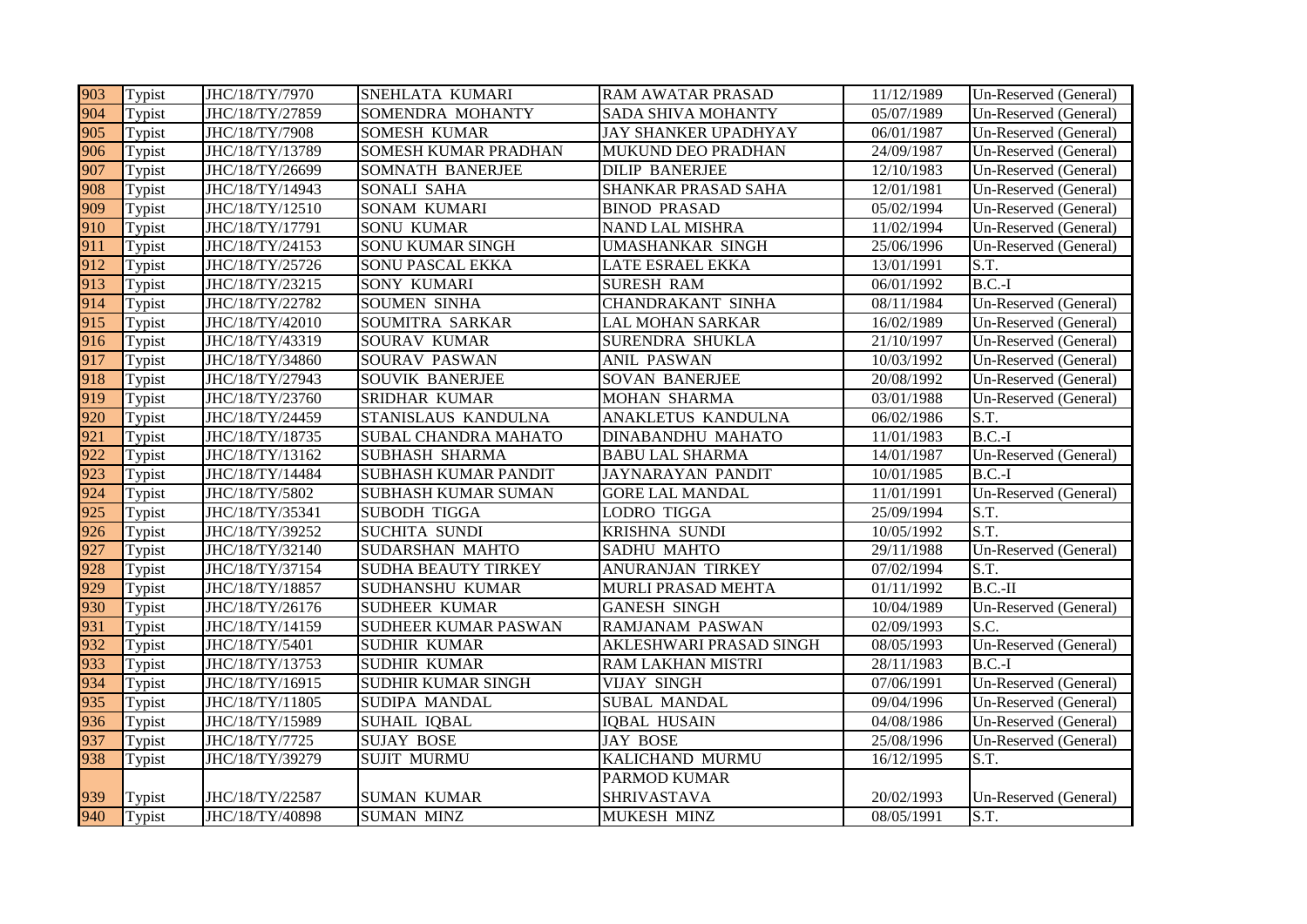| 941 | Typist | JHC/18/TY/35456 | <b>SUMAN SHEKHAR</b>      | OM PRAKASH BARNWAL          | 23/06/1989 | Un-Reserved (General) |
|-----|--------|-----------------|---------------------------|-----------------------------|------------|-----------------------|
| 942 | Typist | JHC/18/TY/39850 | <b>SUMANT MURMU</b>       | <b>DUBRAJ MURMU</b>         | 19/10/1990 | S.T.                  |
| 943 | Typist | JHC/18/TY/37270 | <b>SUMIT ANAND</b>        | PRAMOD KUMAR NAG            | 15/05/1991 | $B.C.-I$              |
| 944 | Typist | JHC/18/TY/37860 | <b>SUMIT GHOSH</b>        | <b>SHAMBHU GHOSH</b>        | 18/06/1986 | Un-Reserved (General) |
| 945 | Typist | JHC/18/TY/18923 | <b>SUMIT KUMAR</b>        | <b>BRIHASPATI PRASAD</b>    | 19/08/1995 | Un-Reserved (General) |
| 946 | Typist | JHC/18/TY/5057  | <b>SUMIT TOPPO</b>        | <b>SUKRA TOPPO</b>          | 24/11/1987 | S.T.                  |
| 947 | Typist | JHC/18/TY/14925 | <b>SUMIT KUMAR DAS</b>    | <b>MANJURA DAS</b>          | 04/05/1986 | S.C.                  |
|     |        |                 |                           | <b>CHANDRA BHANU PRASAD</b> |            |                       |
| 948 | Typist | JHC/18/TY/26610 | <b>SUMIT KUMAR GUPTA</b>  | <b>GUPTA</b>                | 22/12/1990 | Un-Reserved (General) |
| 949 | Typist | JHC/18/TY/38435 | <b>SUMIT KUMAR SINGH</b>  | <b>DEO KUMAR SINGH</b>      | 07/01/1990 | $B.C.-I$              |
| 950 | Typist | JHC/18/TY/15493 | SUMIT NIRANJAN MINZ       | DOMINIC JOSEPH MINZ         | 15/03/1991 | S.T.                  |
| 951 | Typist | JHC/18/TY/19639 | SUNDEEP KUMAR VAIDYA      | ANIL KUMAR VAIDYA           | 10/02/1991 | Un-Reserved (General) |
| 952 | Typist | JHC/18/TY/19631 | SUNIDHI KUMARI            | <b>SUDHIR KUMAR</b>         | 27/08/1997 | $B.C.-I$              |
| 953 | Typist | JHC/18/TY/6920  | <b>SUNIL BHAGAT</b>       | <b>JAYPRKASH BHAGAT</b>     | 19/06/1996 | S.T.                  |
| 954 | Typist | JHC/18/TY/36752 | <b>SUNIL KUMAR</b>        | <b>ARJUN MAHTO</b>          | 20/01/1990 | Un-Reserved (General) |
| 955 | Typist | JHC/18/TY/31677 | <b>SUNIL LAMAY</b>        | <b>SADHU LAMAY</b>          | 09/01/1983 | S.T.                  |
| 956 | Typist | JHC/18/TY/23606 | <b>SUNIL MURMU</b>        | <b>BABURAM MURMU</b>        | 16/04/1984 | S.T.                  |
| 957 | Typist | JHC/18/TY/20016 | SUNIL KUMAR KUMAR         | RAJENDRA CHOUDHARY          | 10/01/1990 | Un-Reserved (General) |
| 958 | Typist | JHC/18/TY/43631 | SUNITA KHALKHO            | SOMRA ORAON                 | 10/10/1994 | S.T.                  |
| 959 | Typist | JHC/18/TY/15205 | <b>SUNITA MINJ</b>        | <b>ARJUN MINJ</b>           | 06/07/1991 | S.T.                  |
| 960 | Typist | JHC/18/TY/6950  | <b>SUNITA TOPPO</b>       | <b>GANGA TOPPO</b>          | 27/10/1990 | S.T.                  |
| 961 | Typist | JHC/18/TY/2726  | <b>SUNNY KUMAR PANDEY</b> | <b>SANTOSH KUMAR PANDEY</b> | 14/10/1994 | Un-Reserved (General) |
| 962 | Typist | JHC/18/TY/14208 | <b>SUNNY KUMAR SINGH</b>  | <b>VIJAY SINGH</b>          | 29/08/1992 | Un-Reserved (General) |
| 963 | Typist | JHC/18/TY/24441 | <b>SURAJ PRASAD</b>       | RAJENDRA PRASAD             | 31/12/1992 | Un-Reserved (General) |
| 964 | Typist | JHC/18/TY/33616 | <b>SURAJ KUMAR RAJAK</b>  | <b>ARJUN RAJAK</b>          | 29/10/1995 | S.C.                  |
| 965 | Typist | JHC/18/TY/6331  | <b>SURBHI HEMROM</b>      | LATE MAHADEV MUNDA          | 31/01/1987 | S.T.                  |
| 966 | Typist | JHC/18/TY/4742  | SURENDRA BHAGAT           | NANDDEO BHAGAT              | 02/02/1983 | S.T.                  |
|     |        |                 |                           | LAKSHMI NARAYAN             |            |                       |
| 967 | Typist | JHC/18/TY/25566 | <b>SURYA KANT KUMAR</b>   | <b>UPADHYAY</b>             | 14/11/1985 | Un-Reserved (General) |
| 968 | Typist | JHC/18/TY/32905 | <b>SURYADEO KUMAR</b>     | SHIVNARAYAN RAM             | 07/04/1984 | Un-Reserved (General) |
| 969 | Typist | JHC/18/TY/24174 | <b>SUSHANT BOSE</b>       | <b>SHAMBHU NATH BOSE</b>    | 13/05/1993 | Un-Reserved (General) |
| 970 | Typist | JHC/18/TY/28877 | <b>SUSHIL BILUNG</b>      | <b>MARCUS BILUNG</b>        | 18/02/1990 | S.T.                  |
| 971 | Typist | JHC/18/TY/21741 | <b>SUSHIL CHHETRY</b>     | <b>UMAKANT CHHETRY</b>      | 01/01/1988 | Un-Reserved (General) |
| 972 | Typist | JHC/18/TY/2192  | <b>SUSHIL KUMAR</b>       | SACHIDANAND PRASAD          | 25/01/1985 | B.C.-II (Other State) |
| 973 | Typist | JHC/18/TY/24735 | <b>SUSHIL KUMAR</b>       | <b>SADAN PRASAD</b>         | 12/04/1988 | Un-Reserved (General) |
| 974 | Typist | JHC/18/TY/2487  | <b>SUSHILA TOPPO</b>      | RAMDULAR MUNDA              | 16/01/1985 | S.T.                  |
| 975 | Typist | JHC/18/TY/23568 | SUSHMA KHALKHO            | <b>JAIDEO ORAON</b>         | 10/10/1988 | S.T.                  |
| 976 | Typist | JHC/18/TY/43151 | <b>SUSHMA TAMSOY</b>      | <b>UMESH TAMSOY</b>         | 05/04/1995 | S.T.                  |
| 977 | Typist | JHC/18/TY/26168 | <b>SUSHMITA RAWAT</b>     | <b>MOHAN SINGH RAWAT</b>    | 18/09/1995 | Un-Reserved (General) |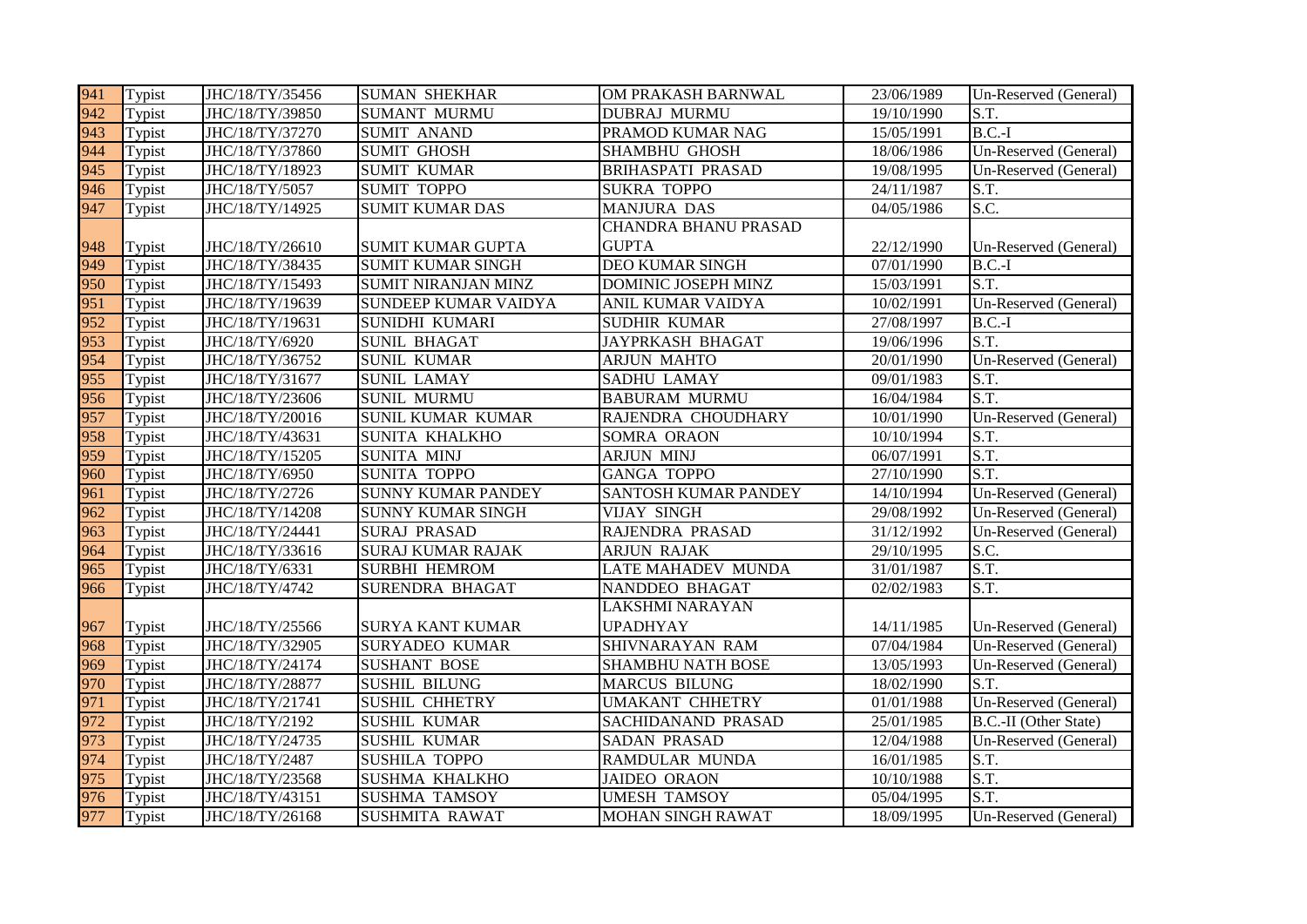| 978  | Typist      | JHC/18/TY/568   | <b>SUSMITA ROY</b>     | <b>SUDIP ROY</b>          | 14/10/1998 | Un-Reserved (General) |
|------|-------------|-----------------|------------------------|---------------------------|------------|-----------------------|
| 979  | Typist      | JHC/18/TY/28369 | SWAPNA KUMARI          | <b>JANG BAHADUR SINGH</b> | 14/02/1987 | Un-Reserved (General) |
| 980  | Typist      | JHC/18/TY/3143  | <b>SWETA MINZ</b>      | PAUL VIJAY MINZ           | 06/01/1989 | S.T.                  |
| 981  | Typist      | JHC/18/TY/19562 | T S SREEKANTH          | <b>T SETHU RAMAN</b>      | 12/04/1998 | Un-Reserved (General) |
| 982  | Typist      | JHC/18/TY/7763  | TABREZ ALAM            | <b>MD SULEMAN</b>         | 15/04/1994 | Un-Reserved (General) |
| 983  | Typist      | JHC/18/TY/7097  | <b>TAMSEEL MUNIR</b>   | MUNIR ALAM                | 15/01/1995 | $B.C.-I$              |
| 984  | Typist      | JHC/18/TY/3858  | <b>TANAY KISHOR</b>    | PRAHLAD SINGH             | 25/07/1997 | $B.C.-I$              |
| 985  | Typist      | JHC/18/TY/31181 | TAPAS KUMAR SARKHEL    | MIHIR SARKHEL             | 28/08/1988 | Un-Reserved (General) |
| 986  | Typist      | JHC/18/TY/9733  | TARA KUMARI            | <b>DILIP SINGH</b>        | 28/05/1989 | Un-Reserved (General) |
| 987  | Typist      | JHC/18/TY/19935 | <b>TARUN KUMAR</b>     | <b>UMANATH PRASAD</b>     | 13/12/1994 | $B.C.-II$             |
| 988  | Typist      | JHC/18/TY/24403 | <b>TASLIM ANSARI</b>   | <b>JAHOOR ANSARI</b>      | 10/01/1993 | $B.C.-I$              |
| 989  | Typist      | JHC/18/TY/39461 | <b>TAUHID RAZA</b>     | MD MOQEEM                 | 10/10/1993 | $B.C.-II$             |
| 990  | Typist      | JHC/18/TY/24256 | TULSI KUMARI           | <b>BIRANCHI PAN</b>       | 15/01/1994 | $B.C.-I$              |
| 991  | Typist      | JHC/18/TY/37668 | TULU PRASAD MAHATO     | KARTIK MAHATO             | 02/01/1990 | $B.C.-I$              |
| 992  | Typist      | JHC/18/TY/33491 | <b>TURI PURTY</b>      | <b>BIKRAM PURTY</b>       | 08/02/1982 | S.T.                  |
| 993  | Typist      | JHC/18/TY/43592 | <b>UDAY PRATAP</b>     | ANIL KUMAR SINGH          | 24/12/1992 | Un-Reserved (General) |
| 994  | Typist      | JHC/18/TY/29899 | <b>UDAY NATH DANGI</b> | <b>BHOLA DANGI</b>        | 01/03/1986 | Un-Reserved (General) |
| 995  | Typist      | JHC/18/TY/22844 | <b>UDDIP PAUL</b>      | <b>UJJAL PAUL</b>         | 26/02/1997 | $B.C.-II$             |
| 996  | Typist      | JHC/18/TY/37294 | <b>UPANDAR YADAV</b>   | KHADU YADAV               | 15/08/1989 | $B.C.-I$              |
| 997  | Typist      | JHC/18/TY/41977 | <b>UPENDER SAW</b>     | <b>NANDU SAW</b>          | 15/09/1995 | $B.C.-II$             |
| 998  | Typist      | JHC/18/TY/10829 | UPENDRA KUMAR          | <b>RAM KISHUN RAM</b>     | 05/02/1993 | S.C.                  |
| 999  | Typist      | JHC/18/TY/15199 | <b>UPENDRA KUMAR</b>   | <b>JALAL MAHTO</b>        | 08/10/1989 | Un-Reserved (General) |
| 1000 | Typist      | JHC/18/TY/22293 | UPENDRA KUMAR          | <b>SHIV KUMAR PRASAD</b>  | 15/05/1986 | Un-Reserved (General) |
| 1001 | Typist      | JHC/18/TY/16081 | UPENDRA KUMAR DAS      | SHIBU RAM                 | 06/06/1987 | S.C.                  |
| 1002 | Typist      | JHC/18/TY/9499  | USHA KUMARI            | RAKESH KUMAR PANDEY       | 06/09/1981 | Un-Reserved (General) |
| 1003 | Typist      | JHC/18/TY/19818 | <b>USHA SUMAN XESS</b> | <b>VIJAY XESS</b>         | 18/11/1985 | S.T.                  |
| 1004 | Typist      | JHC/18/TY/8242  | UTKARSH BHARDWAJ       | NAVIN KUMAR SINGH         | 02/06/1995 | Un-Reserved (General) |
| 1005 | Typist      | JHC/18/TY/8064  | <b>UTTAM KUMAR</b>     | <b>KALYAN PRASAD</b>      | 15/03/1995 | $B.C.-I$              |
| 1006 | Typist      | JHC/18/TY/11267 | <b>UTTAM KUMAR</b>     | <b>SUNIL PRASAD</b>       | 18/02/1990 | Un-Reserved (General) |
| 1007 | Typist      | JHC/18/TY/32702 | <b>UTTAM KUMAR</b>     | <b>BALMIKI PRASAD</b>     | 15/10/1993 | Un-Reserved (General) |
| 1008 | Typist      | JHC/18/TY/15054 | UTTAM KUMAR MISHRA     | <b>RAMESH KANT MISHRA</b> | 02/02/1987 | Un-Reserved (General) |
| 1009 | Typist      | JHC/18/TY/20938 | UTTAM KUMAR SINGH      | <b>SACHIDA NAND SINGH</b> | 11/12/1990 | Un-Reserved (General) |
| 1010 | Typist      | JHC/18/TY/8051  | VAIDYANATH PRAJAPATI   | SRISAHADUR PRAJAPATI      | 03/01/1990 | Un-Reserved (General) |
| 1011 | Typist      | JHC/18/TY/29291 | VAIDYARAJ SUSHEN       | <b>GANGARAM MISHRA</b>    | 10/01/1991 | Un-Reserved (General) |
| 1012 | Typist      | JHC/18/TY/14962 | <b>VED PRAKASH</b>     | OM PRAKASH                | 16/02/1994 | Un-Reserved (General) |
| 1013 | Typist      | JHC/18/TY/6578  | <b>VENU GOPAL</b>      | SHYAM SUNDAR PRASAD       | 22/03/1990 | Un-Reserved (General) |
| 1014 | Typist      | JHC/18/TY/7899  | <b>VIBHA BHARTI</b>    | SATYENDRA PRASAD          | 10/10/1995 | $B.C.-I$              |
| 1015 | Typist      | JHC/18/TY/4513  | VICKY KUMAR SHARMA     | <b>DASHRATH SHARMA</b>    | 05/01/1990 | $B.C.-I$              |
|      | 1016 Typist | JHC/18/TY/26017 | VIDYA JYOTI            | <b>NAGESHWAR PRASAD</b>   | 15/12/1990 | Un-Reserved (General) |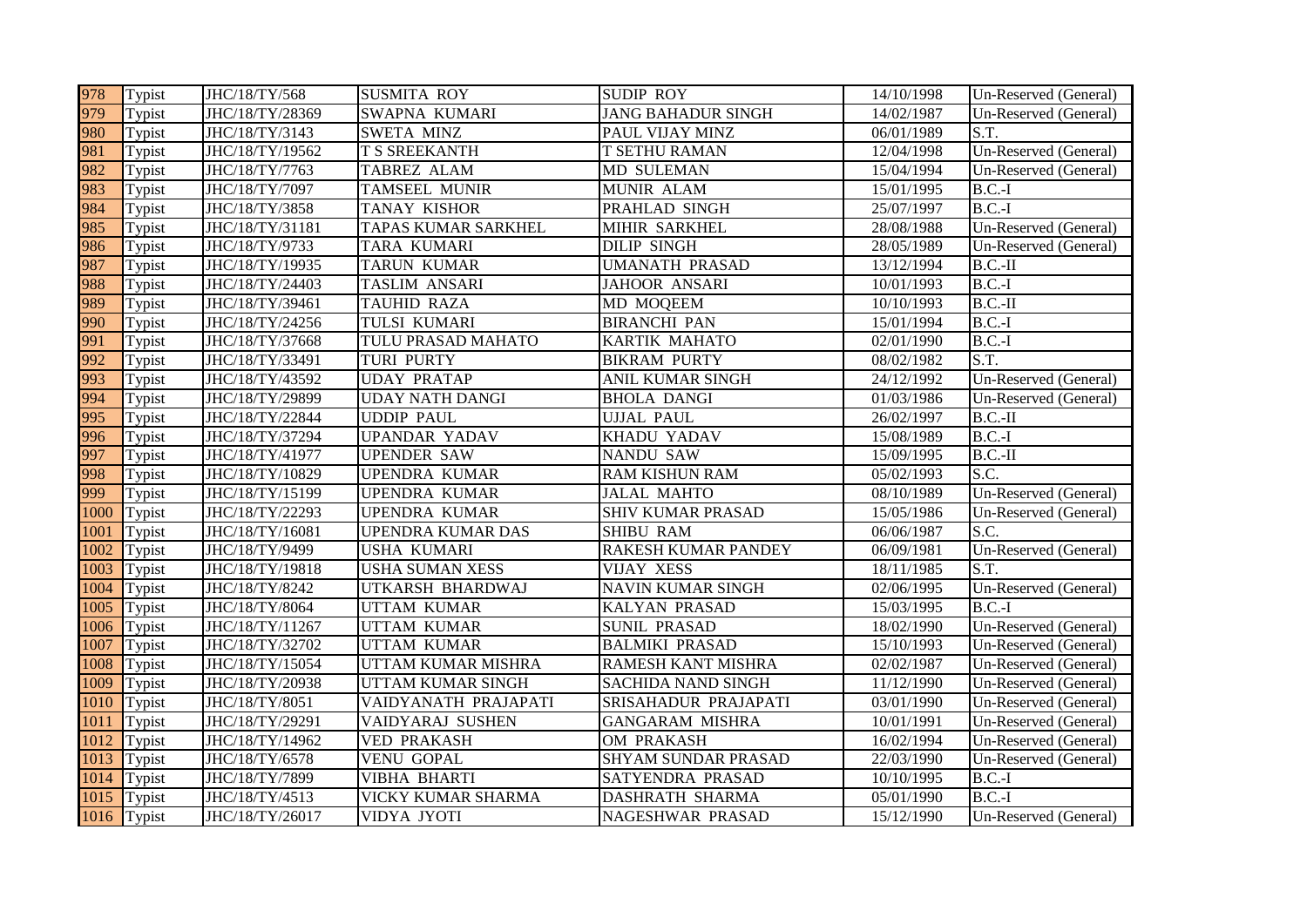|      | 1017 Typist   | JHC/18/TY/5670  | <b>VIJAY MUNDA</b>       | <b>LOMBA MUNDA</b>         | 03/03/1995 | S.T.                  |
|------|---------------|-----------------|--------------------------|----------------------------|------------|-----------------------|
| 1018 | Typist        | JHC/18/TY/16570 | <b>VIJAY MUNDA</b>       | <b>CHARO MUNDA</b>         | 06/01/1992 | S.T.                  |
| 1019 | Typist        | JHC/18/TY/38318 | <b>VIJAY TIRKEY</b>      | <b>JAGANNATH TIRKEY</b>    | 14/01/1991 | S.T.                  |
| 1020 | Typist        | JHC/18/TY/1019  | <b>VIJAY CHAND BURH</b>  | <b>JOLEN BURH</b>          | 23/02/1992 | S.T.                  |
| 1021 | Typist        | JHC/18/TY/19770 | <b>VIJAY KUMAR MAHTO</b> | <b>RAMJEE MAHTO</b>        | 25/12/1980 | $B.C.-I$              |
| 1022 | Typist        | JHC/18/TY/7942  | <b>VIJETA KAUDIYAR</b>   | <b>BABLU MUNDA</b>         | 04/06/1991 | S.T.                  |
| 1023 | Typist        | JHC/18/TY/30252 | <b>VIJETA KHALKHO</b>    | <b>BIRBAL KHALKHO</b>      | 05/01/1994 | S.T.                  |
| 1024 | Typist        | JHC/18/TY/19822 | <b>VIJYA LAXMI</b>       | <b>JWALA PRASAD</b>        | 20/01/1983 | Un-Reserved (General) |
| 1025 | Typist        | JHC/18/TY/13551 | <b>VIKAS KUMAR</b>       | ANIL KUMAR                 | 02/01/1993 | Un-Reserved (General) |
| 1026 | Typist        | JHC/18/TY/38990 | VIKAS KUMAR              | RAMLAKHAN PRAJAPATI        | 18/10/1993 | $B.C.-I$              |
| 1027 | Typist        | JHC/18/TY/15862 | VIKAS KUMAR MEHTA        | <b>NAND DEO MEHTA</b>      | 28/02/1991 | Un-Reserved (General) |
| 1028 | Typist        | JHC/18/TY/34252 | VIKASH BHUSHAN           | TEJPAL RAM                 | 17/12/1984 | S.C.                  |
|      |               |                 |                          | <b>CHANDESHWARI PRASAD</b> |            |                       |
| 1029 | Typist        | JHC/18/TY/3778  | VIKASH KUMAR             | YADAV                      | 05/01/1990 | $B.C.-II$             |
| 1030 | Typist        | JHC/18/TY/19668 | VIKASH KUMAR             | KAPILDEO SHARMA            | 07/08/1992 | Un-Reserved (General) |
| 1031 | Typist        | JHC/18/TY/37838 | VIKASH KUMAR             | RAMESH CHOURASIA           | 06/08/1988 | $B.C.-I$              |
| 1032 | Typist        | JHC/18/TY/41647 | <b>VIKASH KUMAR</b>      | <b>VINOD KUMAR SINGH</b>   | 28/02/1992 | Un-Reserved (General) |
| 1033 | Typist        | JHC/18/TY/20725 | VIKASH MAHATO            | <b>GURWA MAHATO</b>        | 14/03/1993 | $B.C.-I$              |
| 1034 | Typist        | JHC/18/TY/33868 | VIKASH KUMAR BHAGAT      | KHUDI BHAGAT DUKHI         | 05/09/1994 | S.T.                  |
| 1035 | Typist        | JHC/18/TY/17769 | VIKASH KUMAR RANA        | <b>CHHOTAN RANA</b>        | 01/01/1991 | Un-Reserved (General) |
| 1036 | Typist        | JHC/18/TY/17489 | VIKASH KUMAR SINGH       | KRISHNA KANT SINGH         | 27/02/1991 | Un-Reserved (General) |
| 1037 | Typist        | JHC/18/TY/30872 | VIKASH KUMAR SINGH       | <b>VIMALESH SINGH</b>      | 05/11/1994 | Un-Reserved (General) |
| 1038 | Typist        | JHC/18/TY/34874 | VIKASH KUMAR SINGH       | MUNNA SINGH                | 01/12/1994 | Un-Reserved (General) |
| 1039 | Typist        | JHC/18/TY/35596 | VIKASH KUMAR VERMA       | SHIV BALAK PRASAD VERMA    | 22/02/1992 | Un-Reserved (General) |
| 1040 | Typist        | JHC/18/TY/35724 | VIKASH PRATAP SINGH      | KRISHNA KUMAR SINGH        | 21/02/1996 | Un-Reserved (General) |
| 1041 | Typist        | JHC/18/TY/42836 | <b>VIKRAM PASWAN</b>     | RAJENDRA PASWAN            | 06/03/1995 | Un-Reserved (General) |
| 1042 | Typist        | JHC/18/TY/24016 | VIMAL KANT RAVI          | <b>DAMODAR RAM</b>         | 05/01/1986 | S.C.                  |
| 1043 | Typist        | JHC/18/TY/18217 | <b>VINAY KUMAR</b>       | <b>RAM NATH RAM</b>        | 10/02/1985 | S.C.                  |
| 1044 | Typist        | JHC/18/TY/2350  | <b>VINOD KUMAR</b>       | <b>ALIYAR SAW</b>          | 20/10/1989 | Un-Reserved (General) |
| 1045 | Typist        | JHC/18/TY/27043 | VIR VIJAY SINGH          | ABHAY KUMAR SINGH          | 27/05/1995 | Un-Reserved (General) |
| 1046 | Typist        | JHC/18/TY/43178 | <b>VIRENDRA KUMAR</b>    | RAMCHANDRA MAHTO           | 16/03/1992 | $B.C.-I$              |
| 1047 | Typist        | JHC/18/TY/23000 | VIRESH KUMAR YADAV       | <b>BAIDYANATH YADAV</b>    | 25/06/1992 | Un-Reserved (General) |
| 1048 | Typist        | JHC/18/TY/6249  | VISHAKHA JHA             | <b>VIJAY KUMAR</b>         | 21/02/1995 | Un-Reserved (General) |
| 1049 | Typist        | JHC/18/TY/38779 | VISHAL HEMBROM           | ARJUN SINGH HEMBROM        | 31/12/1989 | S.T.                  |
| 1050 | Typist        | JHC/18/TY/6788  | VISHAL KUMAR             | <b>RAMJI PURI</b>          | 06/01/1985 | Un-Reserved (General) |
| 1051 | Typist        | JHC/18/TY/37461 | VISHAL KUMAR             | PRAMOD KUMAR GUPTA         | 05/02/1997 | Un-Reserved (General) |
| 1052 | Typist        | JHC/18/TY/11087 | VISHAL KUMAR GUPTA       | <b>BAM BAHADUR SAW</b>     | 06/02/1996 | Un-Reserved (General) |
| 1053 | Typist        | JHC/18/TY/13264 | VISHAL KUMAR RAM         | VISHESWAR RAM              | 05/10/1994 | S.C.                  |
|      | $1054$ Typist | JHC/18/TY/43681 | VISHWA MOHAN BHAGAT      | <b>BALKU BHAGAT</b>        | 24/10/1990 | S.T.                  |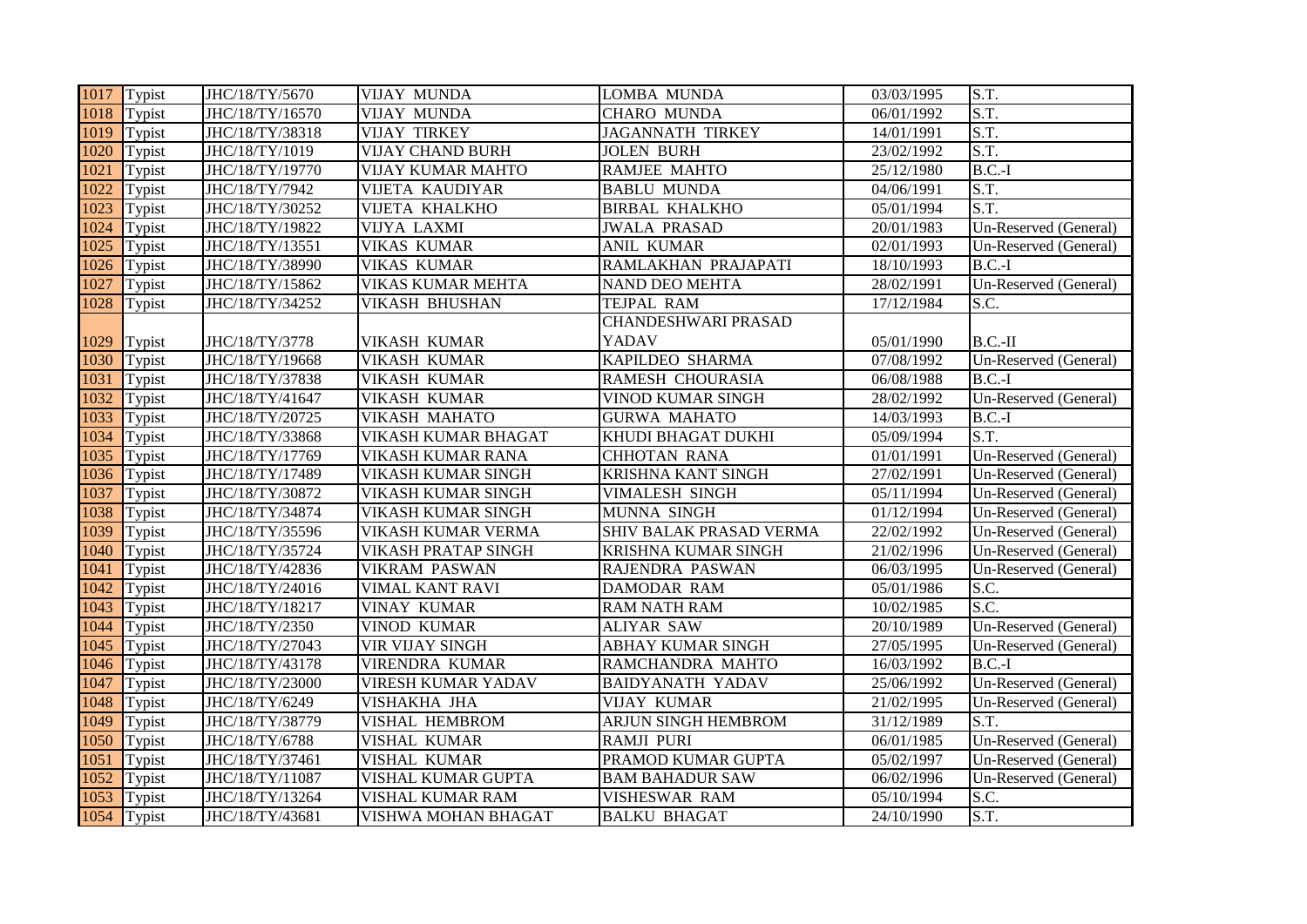| 1055 | Typist | JHC/18/TY/12659 | <b>VISHWA PRAKASH DEY</b>  | <b>MADHU SUDAN DEY</b>      | 03/05/1994 | $B.C.-I$              |
|------|--------|-----------------|----------------------------|-----------------------------|------------|-----------------------|
| 1056 | Typist | JHC/18/TY/23491 | VISHWAJEET KUMAR           | <b>KISHOR KUMAR</b>         | 21/01/1993 | $B.C.-I$              |
| 1057 | Typist | JHC/18/TY/14937 | <b>VISWAJEET KUMAR</b>     | <b>SUNIL PANDEY</b>         | 13/12/1990 | Un-Reserved (General) |
| 1058 | Typist | JHC/18/TY/4872  | <b>VIVEK BAKHLA</b>        | PARNA ORAON                 | 08/02/1997 | S.T.                  |
| 1059 | Typist | JHC/18/TY/27949 | <b>VIVEK JAISWAL</b>       | SURENDRA KUMAR JAISWAL      | 30/03/1990 | Un-Reserved (General) |
| 1060 | Typist | JHC/18/TY/12999 | <b>VIVEK KUMAR</b>         | <b>ARUN KUMAR SINGH</b>     | 12/02/1992 | Un-Reserved (General) |
| 1061 | Typist | JHC/18/TY/19157 | <b>VIVEK KUMAR</b>         | <b>ASHOK PRASAD</b>         | 30/12/1993 | Un-Reserved (General) |
| 1062 | Typist | JHC/18/TY/22215 | <b>VIVEK KUMAR</b>         | <b>MANOJ KUMAR</b>          | 08/05/1997 | $B.C.-I$              |
| 1063 | Typist | JHC/18/TY/37345 | <b>VIVEK KUMAR</b>         | <b>ASHOK KUMAR</b>          | 01/06/1987 | Un-Reserved (General) |
| 1064 | Typist | JHC/18/TY/40111 | <b>VIVEK KUMAR</b>         | UPENDRA NARAYAN SINGH       | 01/10/1993 | Un-Reserved (General) |
| 1065 | Typist | JHC/18/TY/15626 | <b>VIVEK PRASAD</b>        | <b>KAMAL KANT PRASAD</b>    | 16/05/1993 | $B.C.-II$             |
| 1066 | Typist | JHC/18/TY/20184 | <b>VIVEK ABHIJEET MINZ</b> | <b>BAIKUNTH MINZ</b>        | 10/09/1995 | S.T.                  |
| 1067 | Typist | JHC/18/TY/24933 | <b>VIVEK KUMAR RAVI</b>    | <b>VINOD RAVI</b>           | 10/10/1990 | S.C.                  |
| 1068 | Typist | JHC/18/TY/37423 | <b>VIVEK KUMAR SINGH</b>   | DEVENDRA KUMAR SINGH        | 09/08/1993 | Un-Reserved (General) |
| 1069 | Typist | JHC/18/TY/5077  | WASI ALAM                  | SHAMSHER ALI                | 12/10/1991 | Un-Reserved (General) |
| 1070 | Typist | JHC/18/TY/13288 | <b>WASIM AKRAM</b>         | <b>MAHBOOB ANWER</b>        | 02/10/1992 | Un-Reserved (General) |
| 1071 | Typist | JHC/18/TY/11531 | <b>WASIM ATHER</b>         | <b>LATE ATHER HUSSAIN</b>   | 20/11/1984 | Un-Reserved (General) |
| 1072 | Typist | JHC/18/TY/13168 | <b>XAVIER HEMROM</b>       | <b>MARSHAL HEMROM</b>       | 02/06/1990 | S.T.                  |
| 1073 | Typist | JHC/18/TY/27158 | YASPAL BHARTI              | TRIPURARI PRASAD SINGH      | 18/05/1996 | Un-Reserved (General) |
| 1074 | Typist | JHC/18/TY/30042 | YOGITA GUPTA               | ANIL KUMAR GUPTA            | 02/05/1994 | $B.C.-I$              |
| 1075 | Typist | JHC/18/TY/16145 | <b>ZEAUR RAHMAN ANSARI</b> | <b>KHALIQUE ZAMA ANSARI</b> | 07/04/1987 | $B.C.-I$              |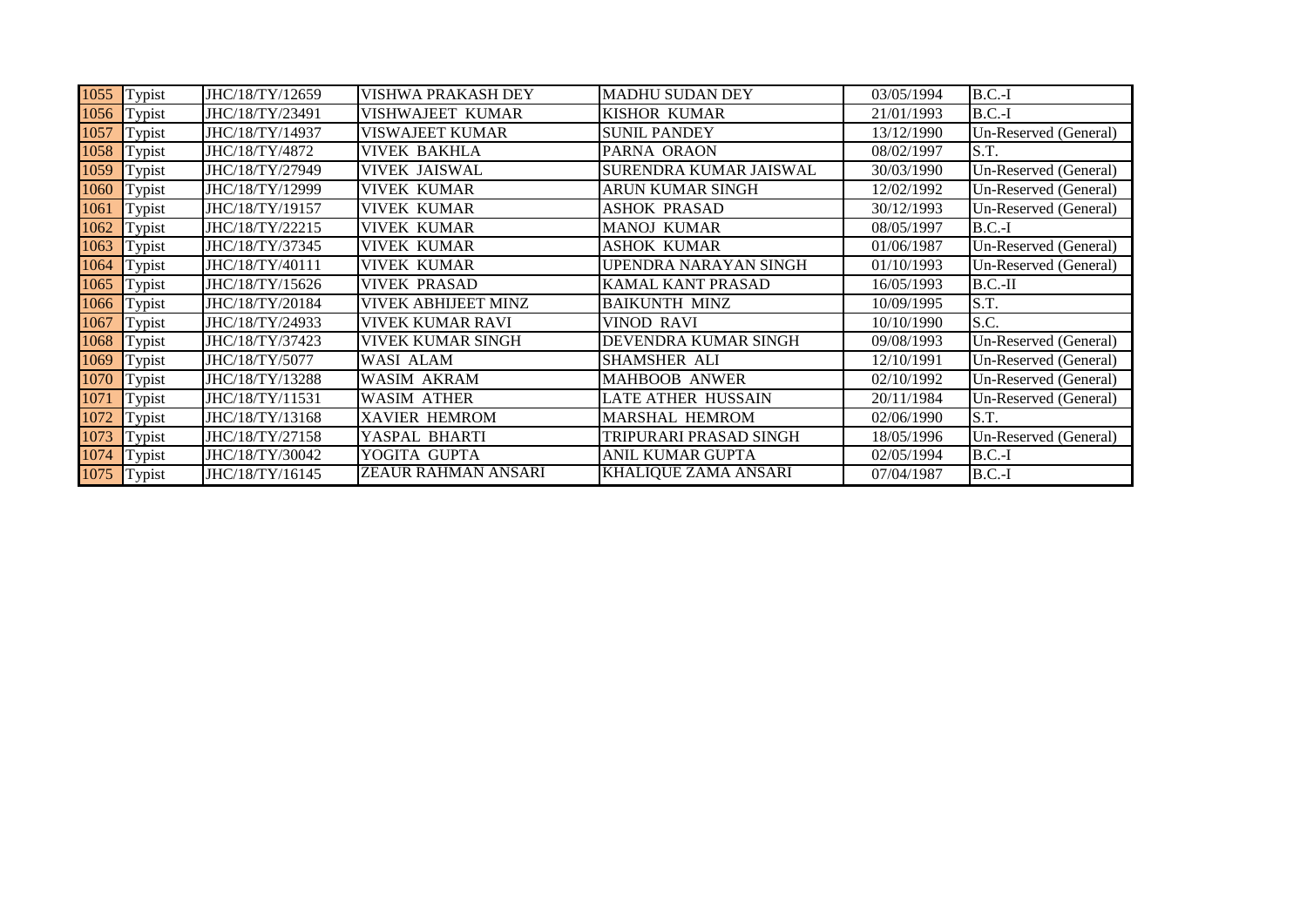## **LIST OF SHORTLISTED APPLICANTS ELIGIBLE FOR WRITTEN TEST UNDER ADVT. NO. 04/ACCTS/2018**

| S.No            | <b>POST</b><br><b>APPLIED</b> | <b>APPLICATION</b><br><b>NUMBER</b> | <b>APPLICANT NAME</b>         | <b>FATHER'S NAME</b>       | <b>DATE OF</b><br><b>BIRTH</b> | <b>CASTE</b><br><b>CATEGOR</b><br>Y |
|-----------------|-------------------------------|-------------------------------------|-------------------------------|----------------------------|--------------------------------|-------------------------------------|
|                 | Translator                    | JHC/18/TL/32866                     | <b>ABHINAV TIGGA</b>          | <b>ANTHONY TIGGA</b>       | 02/02/1992                     | S.T.                                |
| $\mathcal{D}$   | Translator                    | JHC/18/TL/27674                     | <b>ABHISHEK F KHESS</b>       | <b>DAUD KHESS</b>          | 22/10/1986                     | S.T.                                |
| 3               | Translator                    | JHC/18/TL/29571                     | ABHISHEK VISHAL DUNGDUNG      | MIKHAEL DUNGDUNG           | 29/12/1995                     | $\overline{\text{S.T.}}$            |
| 4               | Translator                    | JHC/18/TL/35164                     | <b>ACHALA BERNADET TIRKEY</b> | <b>JOHN TIRKEY</b>         | 09/09/1984                     | $\overline{S.T.}$                   |
| 5               | Translator                    | JHC/18/TL/27644                     | <b>AJAY KODA</b>              | <b>BUDHU KODA</b>          | 02/12/1994                     | S.T.                                |
| 6               | Translator                    | JHC/18/TL/41949                     | AJAY AMAN MURMU               | <b>JAGAN MURMU</b>         | 26/06/1989                     | S.T.                                |
|                 | Translator                    | JHC/18/TL/10674                     | AJIT KACHHAP                  | LATE LAL CHAND KACHHAP     | 04/11/1989                     | S.T.                                |
| 8               | Translator                    | JHC/18/TL/36930                     | <b>AJIT LAKRA</b>             | <b>MANGU LAKRA</b>         | 02/10/1986                     | S.T.                                |
| 9               | Translator                    | JHC/18/TL/19010                     | AKANSHA EKKA                  | <b>FABIANUS EKKA</b>       | 25/05/1995                     | $\overline{S.T.}$                   |
| 10              | Translator                    | JHC/18/TL/27501                     | <b>AKASH TIGGA</b>            | SAMBHU TIGGA               | 20/03/1997                     | $\overline{S.T.}$                   |
| 11              | Translator                    | JHC/18/TL/35719                     | <b>AKASH VINOD RAVEN</b>      | P P RAVEN                  | 21/03/1994                     | S.T.                                |
| 12              | Translator                    | JHC/18/TL/39085                     | <b>AKASH TIRKEY</b>           | <b>ARUN TIRKEY</b>         | 22/11/1991                     | $\overline{S.T.}$                   |
| 13              | Translator                    | JHC/18/TL/1735                      | ALISHA KERKETTA               | <b>BARNABAS KERKETTA</b>   | 07/05/1991                     | S.T.                                |
| 14              | Translator                    | JHC/18/TL/27496                     | <b>ALKA MURMU</b>             | PHILIP MURMU               | 17/05/1990                     | S.T.                                |
| 15              | Translator                    | JHC/18/TL/30095                     | ALKA KULLU                    | THOMAS KULLU               | 20/12/1991                     | $\overline{S.T.}$                   |
| 16              | Translator                    | JHC/18/TL/27554                     | ALLAN TOPPO                   | <b>LOWRENS TOPPO</b>       | 23/09/1991                     | S.T.                                |
| $\overline{17}$ | Translator                    | JHC/18/TL/33846                     | <b>ALOK KUMAR SOREN</b>       | <b>RAMU SOREN</b>          | 03/08/1991                     | S.T.                                |
| 18              | Translator                    | JHC/18/TL/34134                     | <b>ALOK MARANDI</b>           | NIKUDIM MARANDI            | 23/05/1993                     | $\overline{S.T.}$                   |
| 19              | Translator                    | JHC/18/TL/12296                     | <b>AMAR ANAND MINZ</b>        | ANDREAS MINZ MINZ          | 25/11/1993                     | S.T.                                |
| 20              | Translator                    | JHC/18/TL/36002                     | <b>AMAR KUMAR</b>             | <b>BIGAN RAM BHAGAT</b>    | 05/12/1984                     | S.T.                                |
| 21              | Translator                    | JHC/18/TL/43036                     | <b>AMAR SOREN</b>             | <b>NOREN SOREN</b>         | 14/04/1993                     | S.T.                                |
| $\overline{22}$ | Translator                    | JHC/18/TL/44163                     | <b>AMIT BEDIA</b>             | <b>GALUA BEDIA</b>         | 13/04/1995                     | $\overline{S.T.}$                   |
| $\overline{23}$ | Translator                    | JHC/18/TL/7303                      | <b>AMRIT MINJ</b>             | MANGAL MINJ                | 10/04/1980                     | S.T.                                |
| 24              | Translator                    | JHC/18/TL/13330                     | ANAND LAKRA                   | SOMRA ORAON                | 07/12/1986                     | S.T.                                |
| $\overline{25}$ | Translator                    | JHC/18/TL/21025                     | <b>ANAND KUJUR</b>            | PLACIDIUS KUJUR            | 31/12/1988                     | S.T.                                |
| $\overline{26}$ | Translator                    | JHC/18/TL/4622                      | <b>ANIL MINZ</b>              | <b>BIPIN MINZ</b>          | 18/06/1996                     | S.T.                                |
| 27              | Translator                    | JHC/18/TL/32086                     | <b>ANIL BARJO</b>             | <b>NUWAS BARJO</b>         | 20/03/1991                     | $\overline{S.T.}$                   |
| 28              | Translator                    | JHC/18/TL/41046                     | ANIMA SUMAN MARKI             | JITENDER BENEDICT MARKI    | 09/09/1988                     | S.T.                                |
| 29              | Translator                    | JHC/18/TL/21746                     | <b>ANITA GARI</b>             | <b>BIRSA ORAON</b>         | 25/08/1988                     | S.T.                                |
| 30              | Translator                    | JHC/18/TL/42260                     | ANJALI BHENGRA                | PRADIP BHENGRA             | 06/08/1995                     | S.T.                                |
| $\overline{31}$ | Translator                    | JHC/18/TL/38944                     | ANTURAM KORAH                 | <b>DAMU KORAH</b>          | 01/01/1982                     | $\overline{S.T.}$                   |
| 32              | Translator                    | JHC/18/TL/11101                     | ANU ARPANA TIRKEY             | PRABHU ORAON               | 16/01/1996                     | $\overline{S.T.}$                   |
| 33              | Translator                    | JHC/18/TL/43954                     | <b>ANUJ TOPPO</b>             | <b>FABIANUS TOPPO</b>      | 14/12/1987                     | $\overline{S.T.}$                   |
| 34              | Translator                    | JHC/18/TL/31716                     | <b>ANUJA EKKA</b>             | <b>ISHWARI PRASAD EKKA</b> | 22/12/1989                     | $\overline{S.T.}$                   |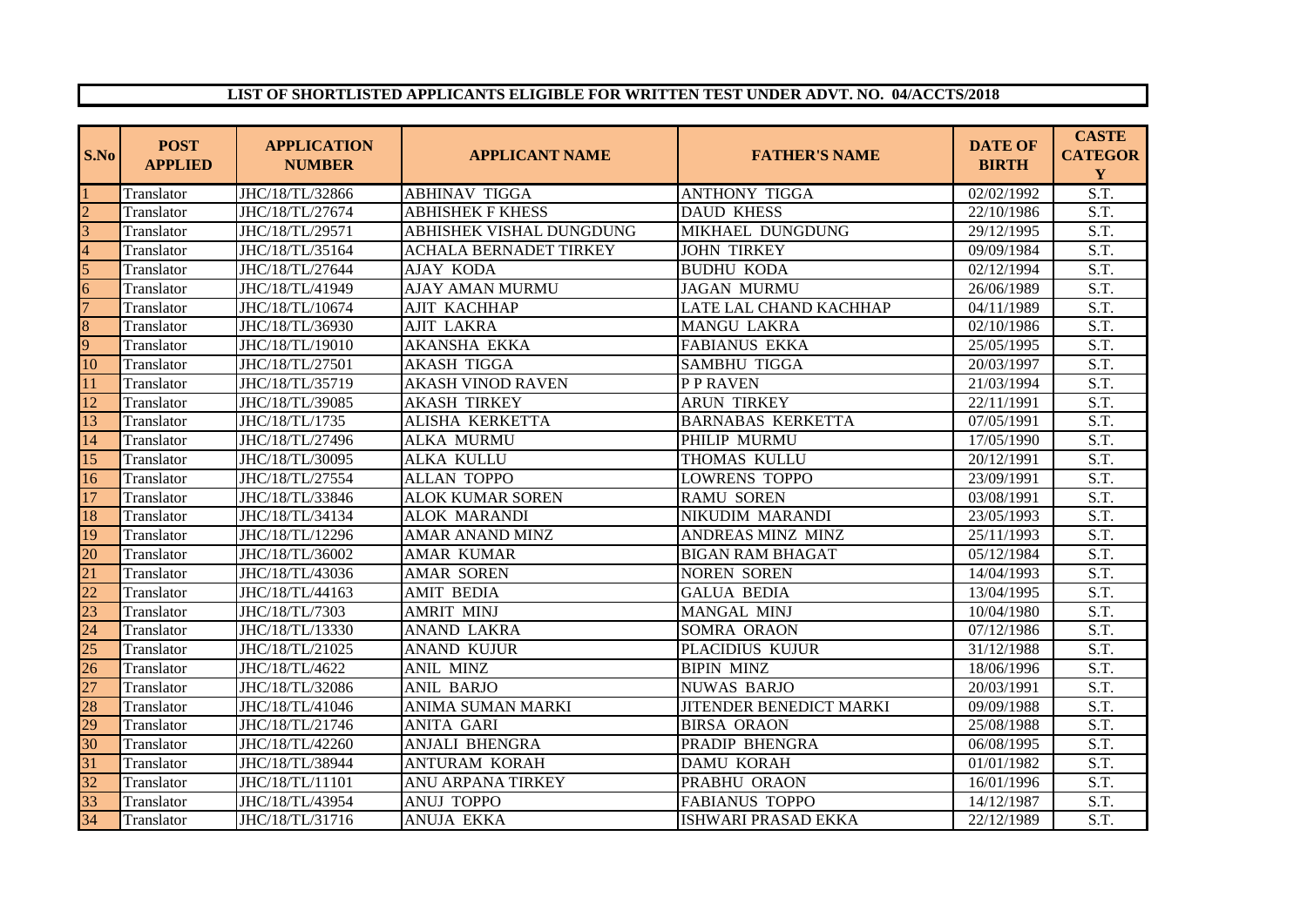| 35 | Translator | JHC/18/TL/4097  | <b>ANURAG TOPNO</b>              | <b>ANMOL TOPNO</b>            | 19/06/1990 | S.T.              |
|----|------------|-----------------|----------------------------------|-------------------------------|------------|-------------------|
| 36 | Translator | JHC/18/TL/40797 | <b>ANURANJAN KUJUR</b>           | <b>MANGRU ORAON</b>           | 28/01/1989 | S.T.              |
| 37 | Translator | JHC/18/TL/26868 | <b>ANUVAW TIRKEY</b>             | WILLIAM SAMSOM TIRKEY         | 08/06/1981 | S.T.              |
| 38 | Translator | JHC/18/TL/35028 | <b>ARBIND KUJUR</b>              | <b>JHARIA KUJUR</b>           | 09/07/1986 | $\overline{S.T.}$ |
| 39 | Translator | JHC/18/TL/15765 | <b>ARJUN TIGGA</b>               | PANDEY TIGGA                  | 23/09/1989 | S.T.              |
| 40 | Translator | JHC/18/TL/14766 | <b>ARPAN SURIN</b>               | <b>JOLEN SURIN</b>            | 20/01/1994 | S.T.              |
| 41 | Translator | JHC/18/TL/33597 | ARPANA HEMBROM                   | <b>CHHAVI HEMBROM</b>         | 10/07/1990 | S.T.              |
| 42 | Translator | JHC/18/TL/34267 | ARPANA TOPPO                     | <b>SANTOSH TOPPO</b>          | 21/10/1995 | S.T.              |
| 43 | Translator | JHC/18/TL/8555  | ARUN KUMAR SINGH                 | <b>JAGDEO SINGH</b>           | 28/10/1983 | S.T.              |
| 44 | Translator | JHC/18/TL/15894 | ARUN NIKHIL TIGGA                | PANDEY TIGGA                  | 08/02/1994 | $\overline{S.T.}$ |
| 45 | Translator | JHC/18/TL/28218 | ARUN DUBRAJ TIU                  | <b>ROBINSON J DUBRAJ TIU</b>  | 07/10/1995 | $\overline{S.T.}$ |
| 46 | Translator | JHC/18/TL/23427 | ARVIND KULLU                     | ETMON KULLU                   | 28/01/1994 | S.T.              |
| 47 | Translator | JHC/18/TL/35826 | ASHA SINGH KUNTIA                | LATE PREMAN JULI SINGH KUNTIA | 05/11/1990 | $\overline{S.T.}$ |
| 48 | Translator | JHC/18/TL/7539  | ASHISH ARUN KHALKHO              | <b>BENET KHALKHO</b>          | 24/03/1987 | S.T.              |
| 49 | Translator | JHC/18/TL/14891 | <b>ASHISH RANJAN</b>             | <b>KARTIK SINGH PAHAN</b>     | 03/01/1990 | $\overline{S.T.}$ |
| 50 | Translator | JHC/18/TL/36048 | ASHISH KUMAR KHAKHA              | ANDRIYAS KHAKHA               | 12/01/1991 | $\overline{S.T.}$ |
| 51 | Translator | JHC/18/TL/41120 | <b>ASIT BANRA</b>                | <b>AJIT BANRA</b>             | 21/07/1982 | S.T.              |
| 52 | Translator | JHC/18/TL/1608  | <b>AVINASH PURTY</b>             | <b>TURI PURTY</b>             | 26/01/1989 | $\overline{S.T.}$ |
| 53 | Translator | JHC/18/TL/15782 | <b>AVINASH GURIA</b>             | PREM PRAKASH GURIA            | 03/11/1989 | $\overline{S.T.}$ |
| 54 | Translator | JHC/18/TL/17742 | <b>AVINASH KUJUR</b>             | <b>MORICE KUJUR</b>           | 28/04/1991 | S.T.              |
| 55 | Translator | JHC/18/TL/25047 | <b>BABLU ORAON</b>               | <b>ANAND ORAON</b>            | 02/08/1989 | S.T.              |
| 56 | Translator | JHC/18/TL/14884 | <b>BALKRISHNA HANSDA</b>         | <b>BENILAL HANSDA</b>         | 06/01/1981 | S.T.              |
| 57 | Translator | JHC/18/TL/7688  | <b>BALRAM MUNDA</b>              | <b>JATRU MUNDA</b>            | 22/03/1979 | S.T.              |
| 58 | Translator | JHC/18/TL/13137 | <b>BASANT JOHN MUNDU</b>         | NATHANIEL MUNDU               | 15/03/1980 | $\overline{S.T.}$ |
| 59 | Translator | JHC/18/TL/34236 | <b>BASANT KUMAR HEMBROM</b>      | <b>SALUKA HEMBROM</b>         | 08/09/1992 | S.T.              |
| 60 | Translator | JHC/18/TL/39532 | <b>BHANUMATI</b>                 | <b>JAGMOHAN PATAR</b>         | 10/03/1991 | S.T.              |
| 61 | Translator | JHC/18/TL/5735  | <b>BHARAT KUMAR</b>              | RAJENDRA PRASAD MANJHI        | 10/11/1987 | S.T.              |
| 62 | Translator | JHC/18/TL/42663 | <b>BIINITA HEMBROM</b>           | ANDRIYAS HEMBROM              | 02/07/1985 | $\overline{S.T.}$ |
| 63 | Translator | JHC/18/TL/8188  | <b>BIKRANT XAXA</b>              | <b>BLATIUS XAXA</b>           | 01/01/1994 | S.T.              |
| 64 | Translator | JHC/18/TL/2785  | <b>BIMAL KACHHAP</b>             | <b>CHARWA ORAON</b>           | 24/12/1994 | $\overline{S.T.}$ |
| 65 | Translator | JHC/18/TL/27039 | <b>BIMAL KUMAR BEDIA</b>         | <b>LUKESHWAR BEDIA</b>        | 05/06/1990 | S.T.              |
| 66 | Translator | JHC/18/TL/13215 | <b>BINITA BINDIYA TIRKEY</b>     | <b>MANGAL TIRKEY</b>          | 25/12/1994 | S.T.              |
| 67 | Translator | JHC/18/TL/35756 | <b>BINOD HEMBROM</b>             | MAHANAND HEMBROM              | 21/07/1990 | S.T.              |
| 68 | Translator | JHC/18/TL/27933 | <b>BIRENDRA KUMAR HEMBROM</b>    | MAHESHWAR HEMBROM             | 05/01/1992 | S.T.              |
| 69 | Translator | JHC/18/TL/41437 | <b>BISHUN DAYAL EKKA</b>         | <b>UDESHWAR EKKA</b>          | 01/02/1980 | S.T.              |
| 70 | Translator | JHC/18/TL/18156 | <b>BONY SANGITA TIRKEY</b>       | <b>NEMHAS TIRKEY</b>          | 21/10/1981 | $\overline{S.T.}$ |
| 71 | Translator | JHC/18/TL/10254 | CHAMPA SUPRIYA TOPPO             | JYOTISH PRAKASH TOPPO         | 02/10/1982 | S.T.              |
| 72 | Translator | JHC/18/TL/33608 | <b>CHANDAN KUJUR</b>             | <b>GHURTA KUJUR</b>           | 08/04/1990 | S.T.              |
| 73 | Translator | JHC/18/TL/40849 | <b>CHARLES VIRENDRA KERKETTA</b> | NICHODIM KERKETTA             | 12/05/1980 | S.T.              |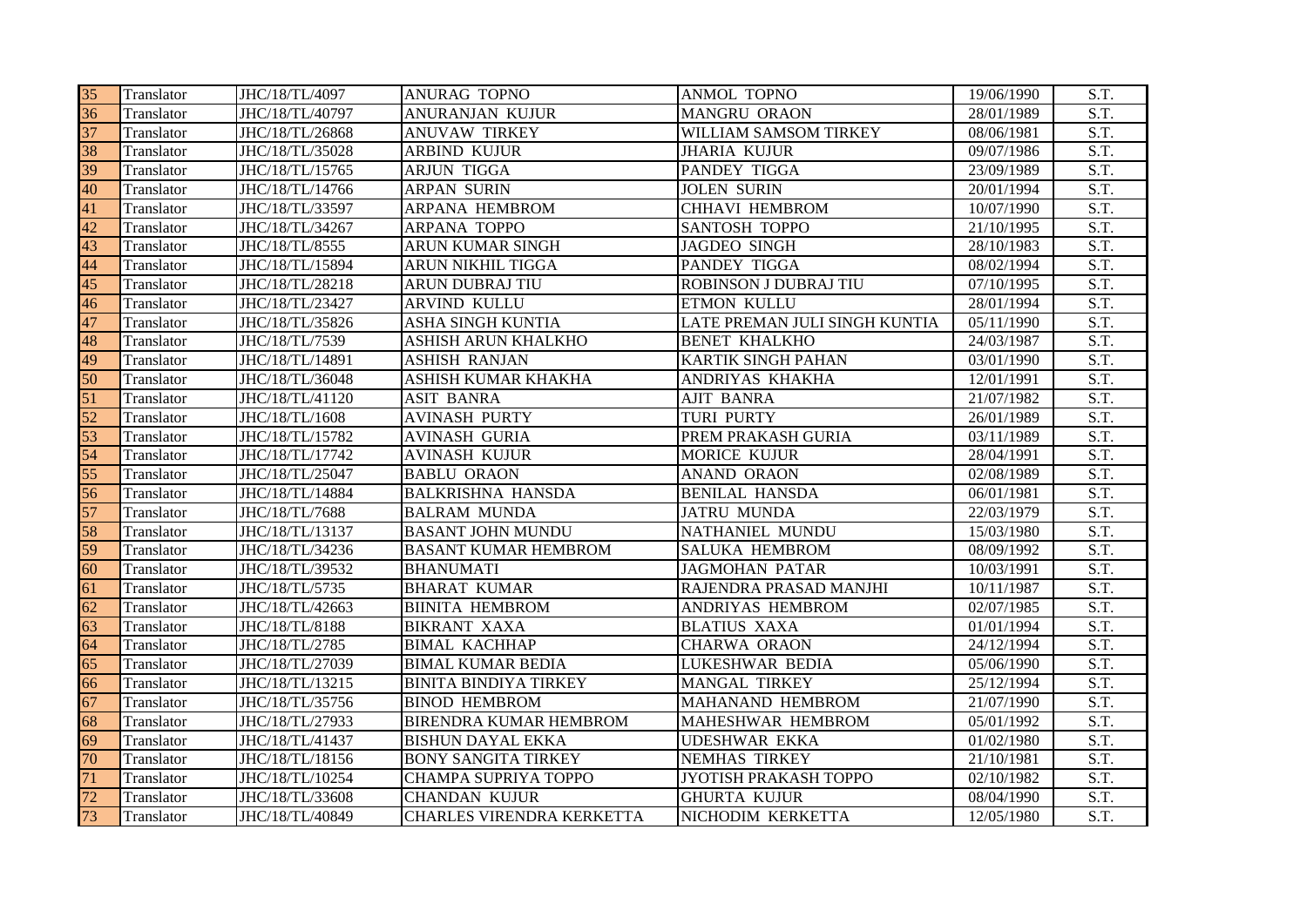| 74  | Translator | JHC/18/TL/11826 | <b>CHETAN KHALKHO</b>           | ANANT AKHILANAND KHALKHO  | 14/06/1990 | S.T.                     |
|-----|------------|-----------------|---------------------------------|---------------------------|------------|--------------------------|
| 75  | Translator | JHC/18/TL/5823  | <b>CHRIST RAJAN SURIN</b>       | <b>SEVERIN SURIN</b>      | 08/02/1993 | S.T.                     |
| 76  | Translator | JHC/18/TL/14654 | <b>CHRIST ARPANA TIRKEY</b>     | SHISHIR KUMAR TIRKEY      | 09/02/1988 | S.T.                     |
| 77  | Translator | JHC/18/TL/34724 | <b>CHRISTINA MINZ</b>           | <b>S B MINZ</b>           | 10/10/1988 | $\overline{S.T.}$        |
| 78  | Translator | JHC/18/TL/42693 | <b>DAVID GEORGE KUJUR</b>       | <b>LOUIS KUJUR</b>        | 24/09/1988 | S.T.                     |
| 79  | Translator | JHC/18/TL/9662  | <b>DEEPAK KUMAR SINGH</b>       | <b>BHAGIRATHI SINGH</b>   | 14/11/1991 | S.T.                     |
| 80  | Translator | JHC/18/TL/35675 | <b>DEEPAK SINKU</b>             | <b>RANJEET SINKU</b>      | 20/12/1992 | $\overline{S.T.}$        |
| 81  | Translator | JHC/18/TL/15169 | DEEPANJALI ARCHANA KINDO        | ARUN ALEX KERKETTA        | 07/12/1983 | S.T.                     |
| 82  | Translator | JHC/18/TL/12220 | <b>DENEICA AQUILA TIGGA</b>     | <b>DOMINIC TIGGA</b>      | 29/05/1994 | S.T.                     |
| 83  | Translator | JHC/18/TL/15389 | DHARMESH KUMAR BHAGAT           | <b>LAL BIHARI ORAON</b>   | 22/08/1992 | S.T.                     |
| 84  | Translator | JHC/18/TL/4209  | DHEERAJ EDWARD KHALKHO          | RAJESH KHALKHO            | 13/10/1993 | S.T.                     |
| 85  | Translator | JHC/18/TL/42586 | <b>DILIP KUMAR MARANDI</b>      | <b>SANU MANJHI</b>        | 01/10/1994 | S.T.                     |
| 86  | Translator | JHC/18/TL/3875  | <b>DINESH KUMAR</b>             | SUKHDEO ORAON             | 16/01/1989 | $\overline{S.T.}$        |
| 87  | Translator | JHC/18/TL/15114 | DIVYA KUMARI                    | <b>BANDHANA ORAON</b>     | 29/08/1985 | S.T.                     |
| 88  | Translator | JHC/18/TL/38184 | <b>DIVYA KUJUR</b>              | <b>BRAJESHWAR ORAON</b>   | 11/07/1995 | S.T.                     |
| 89  | Translator | JHC/18/TL/22195 | <b>DIVYAS ARJUN BHENGRA</b>     | <b>GIDHAN BHENGRA</b>     | 05/10/1990 | $\overline{S.T.}$        |
| 90  | Translator | JHC/18/TL/20435 | <b>EDWIN KERKETTA</b>           | PETER JHON KERKETTA       | 15/10/1993 | S.T.                     |
| 91  | Translator | JHC/18/TL/31059 | <b>EKLAVYA KUJUR</b>            | <b>UDESHYA KUJUR</b>      | 05/01/1994 | S.T.                     |
| 92  | Translator | JHC/18/TL/13615 | <b>ESHAN MINZ</b>               | <b>AJAY KUMAR MINZ</b>    | 23/02/1988 | S.T.                     |
| 93  | Translator | JHC/18/TL/11797 | <b>GANGOTRI BHAGAT</b>          | <b>CHANDRANATH BHAGAT</b> | 26/03/1992 | S.T.                     |
| 94  | Translator | JHC/18/TL/38627 | <b>GANGOTRI HORO</b>            | <b>RAM SINGH HORO</b>     | 18/08/1989 | S.T.                     |
| 95  | Translator | JHC/18/TL/37804 | <b>GAURAV TOPNO</b>             | WILSON TOPNO              | 24/07/1992 | $\overline{S.T.}$        |
| 96  | Translator | JHC/18/TL/28696 | <b>GEETANJALI KUMARI</b>        | <b>MUNNA KUMAR TIRKEY</b> | 25/10/1983 | S.T.                     |
| 97  | Translator | JHC/18/TL/44080 | <b>GIDEON PEARL SAMANTA</b>     | LATE A N SAMANTA          | 07/08/1989 | S.T.                     |
| 98  | Translator | JHC/18/TL/34511 | <b>GILBERT EMMANUEL CAPTAIN</b> | <b>ARTHER CAPTAIN</b>     | 27/10/1980 | $\overline{S.T.}$        |
| 99  | Translator | JHC/18/TL/2730  | <b>GULSHAN MUNDA</b>            | <b>SAMAR SINGH MUNDA</b>  | 15/12/1990 | $\overline{S.T.}$        |
| 100 | Translator | JHC/18/TL/18145 | <b>GULSHAN KUMAR TIGGA</b>      | RUPESHWAR ORAON           | 09/02/1993 | S.T.                     |
| 101 | Translator | JHC/18/TL/15789 | <b>GUNJAN NUPUR EKKA</b>        | DEEPAK TARUN TIRKEY       | 03/01/1992 | $\overline{S.T.}$        |
| 102 | Translator | JHC/18/TL/37134 | <b>HARSHITA BAGE</b>            | <b>HERMAN BAGE</b>        | 09/04/1995 | $\overline{\text{S.T.}}$ |
| 103 | Translator | JHC/18/TL/39832 | HRUSHIKESH SIKUR SINGH ALDA     | <b>CHANDRA MAJIT ALDA</b> | 02/01/1991 | S.T.                     |
| 104 | Translator | JHC/18/TL/34243 | <b>JAIRAJ MURMU</b>             | PRADHAN MURMU             | 20/01/1993 | S.T.                     |
| 105 | Translator | JHC/18/TL/23586 | <b>JANKI BHUMIJ</b>             | <b>CHAMPAI BHUMIJ</b>     | 17/11/1993 | S.T.                     |
| 106 | Translator | JHC/18/TL/28342 | <b>JAY KISHAN MURMU</b>         | HARISH CHANDRA MURMU      | 09/04/1991 | S.T.                     |
| 107 | Translator | JHC/18/TL/38666 | <b>JAYA KISKU</b>               | <b>JAI GOVIND KISKU</b>   | 20/02/1991 | S.T.                     |
| 108 | Translator | JHC/18/TL/10126 | <b>JAYCHAND BAXLA</b>           | LATE CHARWA BAXLA         | 13/07/1987 | S.T.                     |
| 109 | Translator | JHC/18/TL/8818  | <b>JAYDEO MAHLI</b>             | SHIV SHANKAR MAHLI        | 16/07/1989 | S.T.                     |
| 110 | Translator | JHC/18/TL/21353 | <b>JHINGI SAMAD</b>             | <b>JAIPAL SINGH SAMAD</b> | 02/03/1983 | S.T.                     |
| 111 | Translator | JHC/18/TL/28383 | <b>JOHN AJIT AIND</b>           | <b>JOSEPH AIND</b>        | 14/03/1986 | S.T.                     |
| 112 | Translator | JHC/18/TL/35463 | <b>JUSTIN SORENG</b>            | <b>WILLIAM SORENG</b>     | 23/04/1985 | S.T.                     |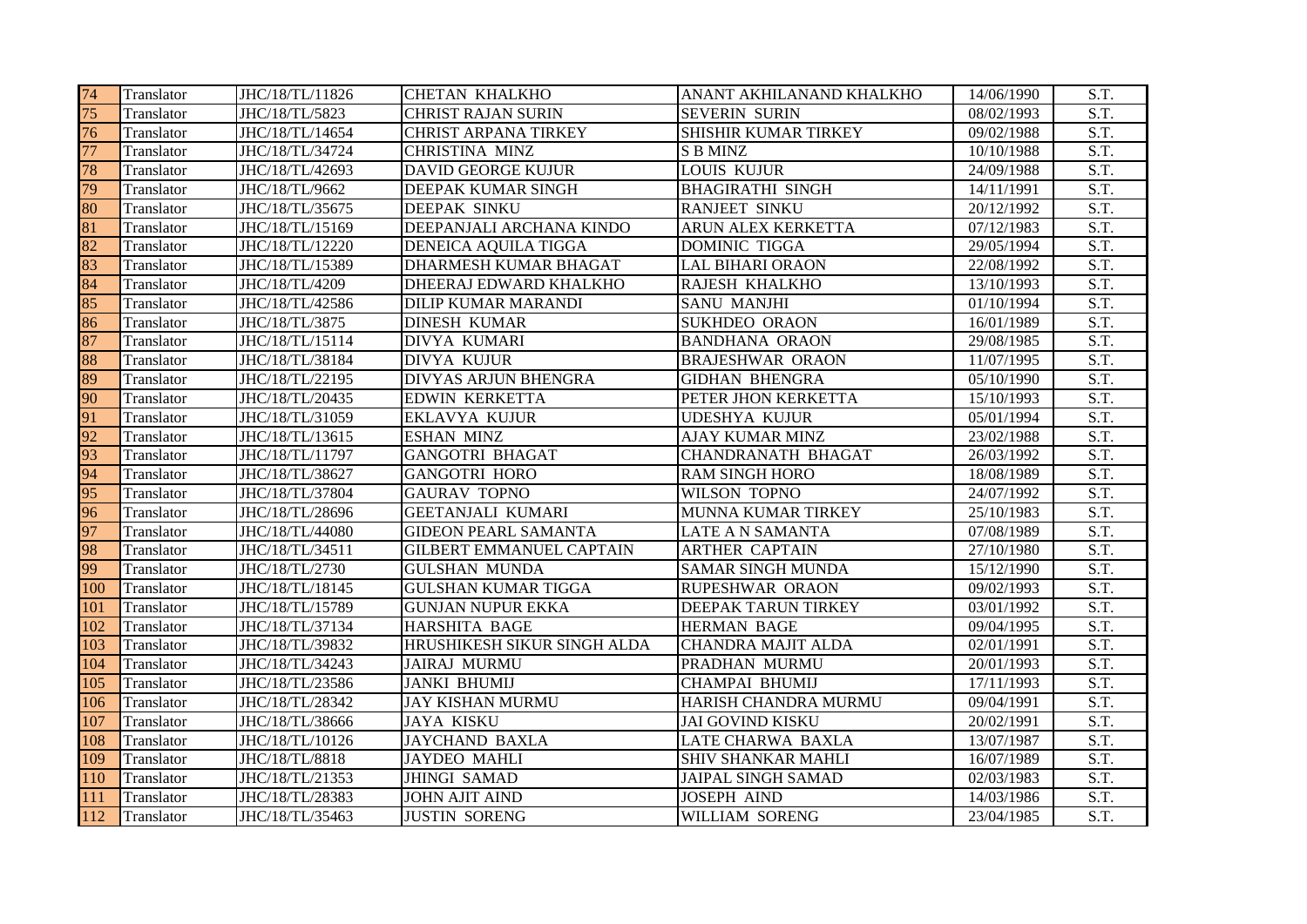| 113 | Translator        | JHC/18/TL/7706  | JYOTI KUMARI SAHI           | <b>GANESH KUMAR SINGH</b>   | 16/01/1990 | S.T.              |
|-----|-------------------|-----------------|-----------------------------|-----------------------------|------------|-------------------|
| 114 | Translator        | JHC/18/TL/17334 | <b>JYOTI KUMAR TUDU</b>     | <b>LAL TUDU</b>             | 20/05/1985 | S.T.              |
| 115 | Translator        | JHC/18/TL/32739 | JYOTI TOPPO                 | <b>JAI BIRAS TOPPO</b>      | 28/03/1996 | S.T.              |
| 116 | Translator        | JHC/18/TL/24646 | <b>KAMLESH MINZ</b>         | <b>ROJESH MINZ</b>          | 10/09/1991 | S.T.              |
| 117 | Translator        | JHC/18/TL/2859  | <b>KIRTI STEFFI SORENG</b>  | PETER ANTHONY SORENG        | 26/10/1990 | S.T.              |
| 118 | Translator        | JHC/18/TL/4397  | <b>KULDEEP LAKRA</b>        | <b>ASHOK LAKRA</b>          | 04/03/1997 | S.T.              |
| 119 | Translator        | JHC/18/TL/29909 | <b>KUMAR BASKEY</b>         | <b>LAKSHMAN BASKEY</b>      | 26/01/1991 | S.T.              |
| 120 | Translator        | JHC/18/TL/1604  | <b>LALIT LINDA</b>          | <b>MADAN LINDA</b>          | 16/01/1993 | S.T.              |
| 121 | Translator        | JHC/18/TL/3928  | <b>LALU KACHHAP</b>         | <b>BIRSA KACHHAP</b>        | 22/12/1989 | S.T.              |
| 122 | Translator        | JHC/18/TL/29403 | <b>LILY TIRKEY</b>          | <b>ANTHONY TIRKEY</b>       | 29/03/1986 | S.T.              |
| 123 | Translator        | JHC/18/TL/29044 | <b>MANAB KUMAR MANJHI</b>   | BHUWANESHWAR MANJHI         | 06/06/1987 | S.T.              |
| 124 | Translator        | JHC/18/TL/35982 | <b>MANISH JOY KUJUR</b>     | MICHAEL KUJUR               | 20/07/1992 | S.T.              |
| 125 | Translator        | JHC/18/TL/41208 | <b>MANISH KUMAR NAG</b>     | <b>SETH LAL NAG</b>         | 01/04/1986 | S.T.              |
| 126 | Translator        | JHC/18/TL/7959  | MANISHA PREMLATA KUJUR      | <b>AMRIT KUJUR</b>          | 24/09/1985 | S.T.              |
| 127 | Translator        | JHC/18/TL/19706 | <b>MANISHA KUMARI</b>       | <b>BINOD KUMAR BARAIK</b>   | 26/04/1997 | $\overline{S.T.}$ |
| 128 | Translator        | JHC/18/TL/32732 | <b>MANKI AJAY SHAHI</b>     | PHANINDRA NATH SHAHI        | 03/03/1985 | $\overline{S.T.}$ |
| 129 | <b>Translator</b> | JHC/18/TL/7590  | <b>MANOJ KUJUR</b>          | <b>BERTUS KUJUR</b>         | 26/03/1989 | S.T.              |
| 130 | <b>Translator</b> | JHC/18/TL/14595 | <b>MANOJ MARANDI</b>        | <b>SUDHIR MARANDI</b>       | 23/01/1990 | S.T.              |
| 131 | Translator        | JHC/18/TL/35413 | MANORAMA DUNGDUNG           | SEBESTIAN DUNGDUNG          | 14/07/1992 | $\overline{S.T.}$ |
| 132 | Translator        | JHC/18/TL/38064 | <b>MATHURA SABAR</b>        | <b>BABULAL SABAR</b>        | 29/09/1989 | S.T.              |
| 133 | Translator        | JHC/18/TL/41589 | <b>MENA HANSDA</b>          | <b>DURGA HANSDA</b>         | 10/07/1992 | S.T.              |
| 134 | Translator        | JHC/18/TL/4431  | MINA KUMARI                 | PANCHU ORAON                | 26/12/1984 | S.T.              |
| 135 | Translator        | JHC/18/TL/6617  | <b>MONIKA TIRU</b>          | NIRMAL TIRU                 | 19/11/1992 | S.T.              |
| 136 | Translator        | JHC/18/TL/10880 | MUKESH KUMAR HEMBRAM        | ANIL HEMBRAM                | 10/11/1995 | $\overline{S.T.}$ |
| 137 | Translator        | JHC/18/TL/24294 | MUKESH KUMAR VISHWAKARMA    | <b>JALESHWAR MISTRY</b>     | 27/02/1992 | S.T.              |
| 138 | Translator        | JHC/18/TL/31036 | <b>MUKTI LAKRA</b>          | MICHAEL LAKRA               | 09/07/1982 | S.T.              |
| 139 | Translator        | JHC/18/TL/27957 | <b>NALIN FRANCIS TETE</b>   | <b>CYRIL TETE</b>           | 21/03/1991 | $\overline{S.T.}$ |
| 140 | Translator        | JHC/18/TL/32509 | <b>NAMAN DENIS DUNGDUNG</b> | <b>JEROM DUNGDUNG</b>       | 21/08/1992 | $\overline{S.T.}$ |
| 141 | Translator        | JHC/18/TL/8161  | <b>NAMITA KUJUR</b>         | PHILIP KUJUR                | 19/05/1995 | S.T.              |
| 142 | Translator        | JHC/18/TL/19397 | NAMRATA PRERNA HORO         | <b>JIDAN HORO</b>           | 24/04/1988 | $\overline{S.T.}$ |
| 143 | Translator        | JHC/18/TL/3724  | <b>NAVEEN PRASHANT BARA</b> | <b>FAKIRA BARA</b>          | 11/07/1991 | $\overline{S.T.}$ |
| 144 | Translator        | JHC/18/TL/37713 | <b>NAVEEN XAXA</b>          | <b>GYAN PRAKASH XAXA</b>    | 20/06/1986 | S.T.              |
| 145 | Translator        | JHC/18/TL/38912 | <b>NAWAL KISHOR XAXA</b>    | <b>GYAN PRAKASH XAXA</b>    | 01/01/1982 | S.T.              |
| 146 | Translator        | JHC/18/TL/6956  | NEEL KUSUM TOPNO            | <b>EMMANUEL DAVID TOPNO</b> | 30/12/1994 | S.T.              |
| 147 | Translator        | JHC/18/TL/33924 | NEELIMA KANDULNA            | ERIC KANDULNA               | 21/07/1993 | S.T.              |
| 148 | Translator        | JHC/18/TL/20883 | <b>NEHA SHRITI MINZ</b>     | <b>LUCAS MINZ</b>           | 21/11/1990 | $\overline{S.T.}$ |
| 149 | Translator        | JHC/18/TL/34144 | NIHARIKA TIRKEY             | ALEXANDER RAJENDRA TIRKEY   | 30/03/1994 | S.T.              |
| 150 | Translator        | JHC/18/TL/19175 | <b>NIKHIL NITESH AIND</b>   | <b>NEWTON AIND</b>          | 08/06/1984 | S.T.              |
| 151 | Translator        | JHC/18/TL/34308 | <b>NILAM P BAGE</b>         | <b>HERMAN BAGE</b>          | 04/07/1987 | S.T.              |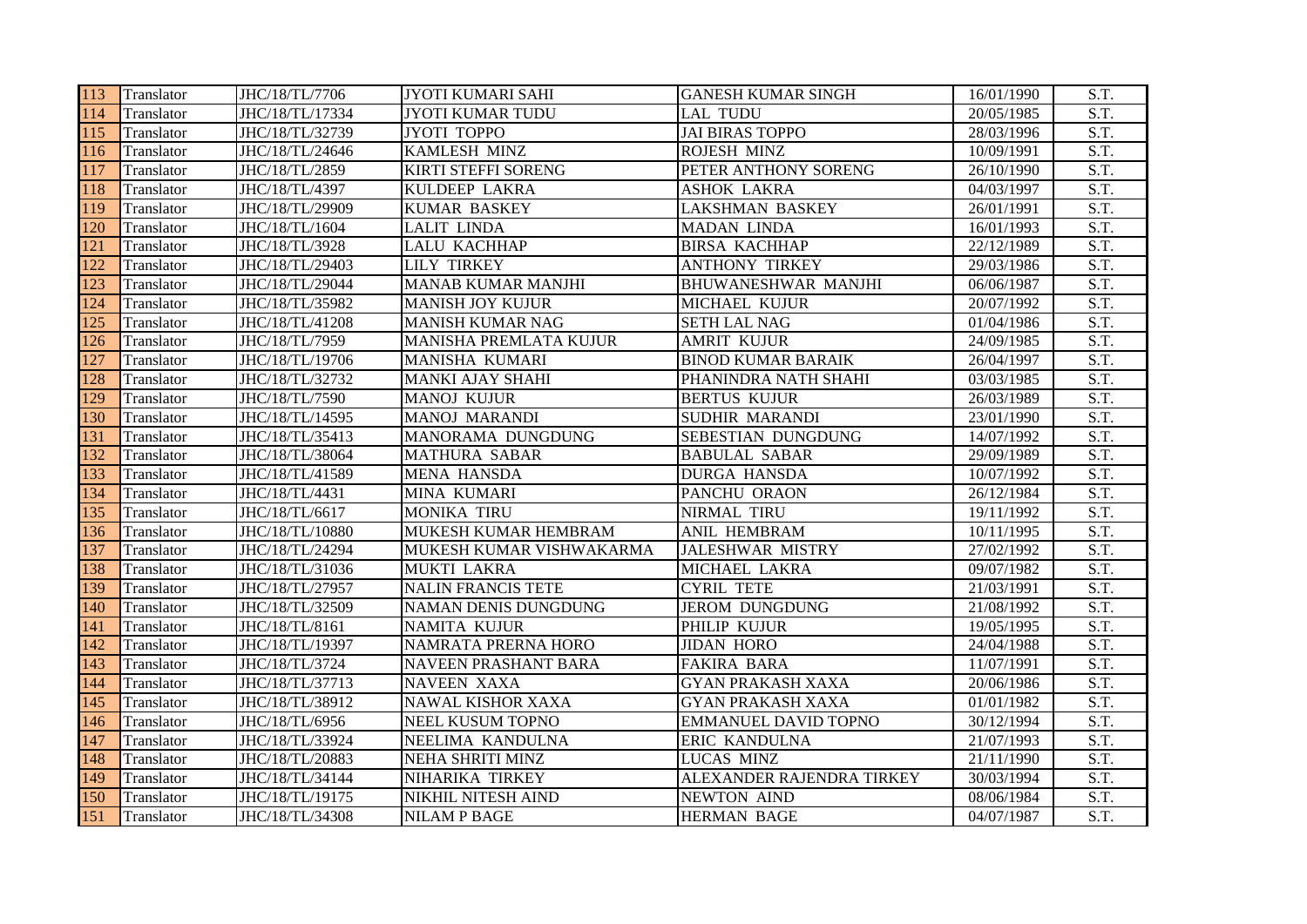| 152 | Translator | JHC/18/TL/30885 | NIMMI VANDANA BARLA         | <b>NICODIM BARLA</b>      | 21/10/1985 | S.T.              |
|-----|------------|-----------------|-----------------------------|---------------------------|------------|-------------------|
| 153 | Translator | JHC/18/TL/23807 | NIPUN ARCHITA XAXA          | <b>GEORGE BABLU XAXA</b>  | 30/10/1994 | S.T.              |
| 154 | Translator | JHC/18/TL/1292  | NIRAJ BHAGAT                | <b>RAMNATH BHAGAT</b>     | 04/01/1982 | S.T.              |
| 155 | Translator | JHC/18/TL/18404 | NIRAJ MANISH TIGGA          | <b>LATE SUKHDEO TIGGA</b> | 03/07/1989 | S.T.              |
| 156 | Translator | JHC/18/TL/25265 | NIRDOSH JOHN HORO           | <b>REJAN HORO</b>         | 19/09/1981 | S.T.              |
| 157 | Translator | JHC/18/TL/8826  | NIRMALA HEMBROM             | <b>SUBHASH HEMBROM</b>    | 10/02/1991 | S.T.              |
| 158 | Translator | JHC/18/TL/14291 | NIRUPAMA HORO               | <b>SAMDOM HORO</b>        | 22/04/1995 | S.T.              |
| 159 | Translator | JHC/18/TL/31274 | NIRUPAMA GURIA              | <b>AMRIT JOHN GURIA</b>   | 27/08/1992 | S.T.              |
| 160 | Translator | JHC/18/TL/21402 | <b>NISHA SAMAD</b>          | <b>JAIPAL SINGH SAMAD</b> | 05/02/1987 | S.T.              |
| 161 | Translator | JHC/18/TL/20939 | NISHANT BHAGAT              | VINAY KUMAR BHAGAT        | 30/12/1992 | S.T.              |
| 162 | Translator | JHC/18/TL/37274 | NISHANT SHASHI HORO         | PIUS HORO                 | 15/06/1994 | S.T.              |
| 163 | Translator | JHC/18/TL/38020 | NISHAT GURIA                | <b>AMRIT JOHN GURIA</b>   | 15/03/1996 | S.T.              |
| 164 | Translator | JHC/18/TL/590   | NITESH ORAON                | <b>BALRAM ORAON</b>       | 02/09/1993 | $\overline{S.T.}$ |
| 165 | Translator | JHC/18/TL/8458  | NITESH KUMAR MUNDA          | SHAMBHU NATH MUNDA        | 08/12/1993 | S.T.              |
| 166 | Translator | JHC/18/TL/42182 | NITIN PARAG ANTHONY TIRKEY  | <b>KULDEEP TIRKEY</b>     | 28/09/1993 | $\overline{S.T.}$ |
| 167 | Translator | JHC/18/TL/16789 | <b>NOOPUR GURIA</b>         | <b>AMRIT JOHN GURIA</b>   | 13/06/1990 | S.T.              |
| 168 | Translator | JHC/18/TL/34743 | <b>NUTAN LAKRA</b>          | KHUDI BHAGAT              | 05/05/1982 | S.T.              |
| 169 | Translator | JHC/18/TL/7434  | PAWAN KUMAR                 | <b>KEDAR KARMALI</b>      | 27/05/1994 | $\overline{S.T.}$ |
| 170 | Translator | JHC/18/TL/38283 | PINKI MURMU                 | <b>LUKE MURMU</b>         | 09/05/1994 | S.T.              |
| 171 | Translator | JHC/18/TL/42812 | PINKI UGURSANDI             | <b>BARI UGURSANDI</b>     | 21/12/1990 | S.T.              |
| 172 | Translator | JHC/18/TL/12487 | POONAM KUJUR                | LATE BUDHRAM BHAGAT       | 02/07/1981 | S.T.              |
| 173 | Translator | JHC/18/TL/37088 | POONAM TIRKEY               | <b>MARTIN TIRKEY</b>      | 09/01/1986 | S.T.              |
| 174 | Translator | JHC/18/TL/25300 | PRADIP KUMAR SAREN          | <b>CHUNA RAM SAREN</b>    | 13/09/1994 | S.T.              |
| 175 | Translator | JHC/18/TL/40644 | PRAHLAD BHAGAT              | <b>BIRMAT BHAGAT</b>      | 10/03/1986 | S.T.              |
| 176 | Translator | JHC/18/TL/16371 | PRAKASH KACHHAP             | LATE BIRSA KACHHAP        | 25/11/1991 | S.T.              |
| 177 | Translator | JHC/18/TL/40820 | PRATIK MARDI                | <b>DHANU RAM MARDI</b>    | 29/04/1993 | S.T.              |
| 178 | Translator | JHC/18/TL/29360 | PRATIMA BARA                | <b>ALBERT BARA</b>        | 04/03/1984 | $\overline{S.T.}$ |
| 179 | Translator | JHC/18/TL/40184 | PRATIMA RAJNI TIRKEY        | <b>ANTONIS TIRKEY</b>     | 10/10/1989 | $\overline{S.T.}$ |
| 180 | Translator | JHC/18/TL/39558 | PRATIT BURH                 | <b>SHISHIR BURH</b>       | 20/03/1995 | S.T.              |
| 181 | Translator | JHC/18/TL/23256 | PRAVEEN SHAILESH KUMAR BARA | PETER PAUL BARA           | 01/10/1982 | S.T.              |
| 182 | Translator | JHC/18/TL/35641 | PRAVEEN KUMAR HANSDA        | TEJU MANJHI               | 08/09/1995 | S.T.              |
| 183 | Translator | JHC/18/TL/41625 | PREETI HANSDA               | SHYAM HANSDA              | 12/04/1993 | S.T.              |
| 184 | Translator | JHC/18/TL/41054 | PREETIWANTI TOPNO           | <b>CYRIL TOPNO</b>        | 30/04/1984 | S.T.              |
| 185 | Translator | JHC/18/TL/41235 | PRINCE JOHNSON TOPPO        | <b>VIJAY KUMAR TOPPO</b>  | 10/12/1989 | S.T.              |
| 186 | Translator | JHC/18/TL/24079 | PRITY KERKETTA              | ATUL KUMAR KERKETTA       | 17/07/1983 | S.T.              |
| 187 | Translator | JHC/18/TL/13197 | PRIYANKA KUMARI             | <b>ANIL PAHAN</b>         | 01/07/1993 | S.T.              |
| 188 | Translator | JHC/18/TL/43062 | PUJA SANDHYA LAKRA          | <b>SUCHIT LAKRA</b>       | 17/02/1993 | S.T.              |
| 189 | Translator | JHC/18/TL/34658 | PUNAM PURTY                 | <b>MAHENDRA PURTY</b>     | 14/12/1985 | S.T.              |
| 190 | Translator | JHC/18/TL/14304 | <b>PUSHPA XALXO</b>         | DEONARAYAN BHAGAT         | 20/11/1993 | S.T.              |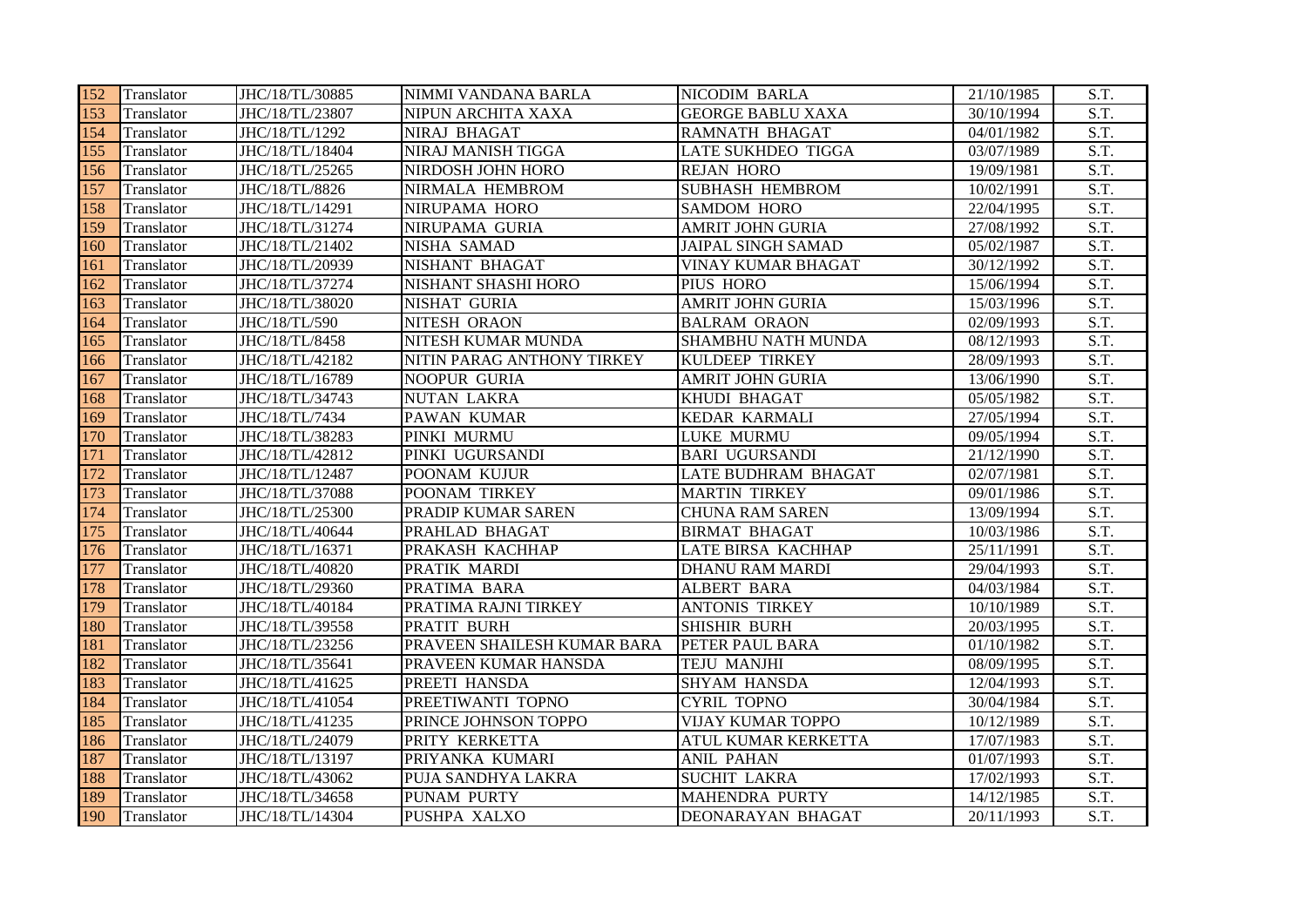| 191 | Translator | JHC/18/TL/4920  | PUSHPANJALI VARSHA EKKA    | VINCENT PAUL EKKA               | 12/09/1993 | S.T. |
|-----|------------|-----------------|----------------------------|---------------------------------|------------|------|
| 192 | Translator | JHC/18/TL/40317 | <b>RAHUL ORAON</b>         | <b>BITHUA ORAON</b>             | 20/07/1996 | S.T. |
| 193 | Translator | JHC/18/TL/5836  | <b>RAJ KUMAR MAHLI</b>     | <b>BANDHU RAM MAHLI</b>         | 02/01/1989 | S.T. |
| 194 | Translator | JHC/18/TL/21719 | <b>RAJ KUMAR MUNDA</b>     | <b>GHASI RAM MUNDA</b>          | 20/08/1992 | S.T. |
| 195 | Translator | JHC/18/TL/35813 | <b>RAJ KUMAR</b>           | <b>BHUVNESHWAR PRASAD SINGH</b> | 10/05/1991 | S.T. |
| 196 | Translator | JHC/18/TL/40536 | RAJENDRA KUMAR TAMSOY      | JAGDISH CHANDRA TAMSOY          | 02/06/1984 | S.T. |
| 197 | Translator | JHC/18/TL/33092 | RAJSEKHAR KISKU            | CHURKA KISKU                    | 01/01/1988 | S.T. |
| 198 | Translator | JHC/18/TL/43730 | <b>RAJU MAJHI</b>          | RADHU MAJHI                     | 25/05/1991 | S.T. |
| 199 | Translator | JHC/18/TL/12514 | RAKESH PRIYE DUNGDUNG      | <b>S DUNGDUNG</b>               | 28/08/1992 | S.T. |
| 200 | Translator | JHC/18/TL/19032 | RAM CHANDRA HANSDA         | DASHRATH HANSDA                 | 11/01/1987 | S.T. |
| 201 | Translator | JHC/18/TL/3192  | RAMDEO MUNDA               | <b>SUREN MUNDA</b>              | 20/01/1996 | S.T. |
| 202 | Translator | JHC/18/TL/30673 | RAMESHWAR ORAON            | <b>BADEV ORAON</b>              | 15/09/1990 | S.T. |
| 203 | Translator | JHC/18/TL/43422 | RAMGIRI ORAON              | SHANIA ORAON                    | 06/08/1980 | S.T. |
| 204 | Translator | JHC/18/TL/3500  | <b>RAMJANAM MINJ</b>       | ETWA ORAON                      | 10/01/1990 | S.T. |
| 205 | Translator | JHC/18/TL/38634 | RAMPREET MANJHI            | <b>GAHAN MANJHI</b>             | 07/03/1981 | S.T. |
| 206 | Translator | JHC/18/TL/18146 | <b>RANJEET ORAON</b>       | <b>CHUMNU ORAON</b>             | 15/11/1989 | S.T. |
| 207 | Translator | JHC/18/TL/38128 | <b>RASIKA BARLA</b>        | <b>WILLIAM BARLA</b>            | 06/11/1988 | S.T. |
| 208 | Translator | JHC/18/TL/30136 | <b>RAVI KUMAR MUNDA</b>    | YADU MUNDA                      | 10/05/1992 | S.T. |
| 209 | Translator | JHC/18/TL/575   | REKHA KERKETTA             | AMIYA KERKETTA                  | 07/03/1995 | S.T. |
| 210 | Translator | JHC/18/TL/1022  | <b>REMISH HEMBROM</b>      | FRANCIS HEMBROM                 | 04/07/1991 | S.T. |
| 211 | Translator | JHC/18/TL/5805  | RICHA ANKITA LAKRA         | DEEPAK ANKITA LAKRA             | 09/01/1993 | S.T. |
| 212 | Translator | JHC/18/TL/41615 | <b>RITESH DHAN</b>         | <b>BIDUS DHAN</b>               | 30/11/1992 | S.T. |
| 213 | Translator | JHC/18/TL/43517 | <b>ROBIN KACHHAP</b>       | <b>MAHABIR KACHHAP</b>          | 03/12/1988 | S.T. |
| 214 | Translator | JHC/18/TL/9081  | <b>ROHIT KUMAR ORAON</b>   | ARUN KUMAR ORAON                | 23/03/1987 | S.T. |
| 215 | Translator | JHC/18/TL/33436 | <b>ROHIT KINDO</b>         | <b>AUGUSTUS KINDO</b>           | 02/09/1993 | S.T. |
| 216 | Translator | JHC/18/TL/27196 | <b>RONIK SUREN</b>         | <b>SANGIT SUREN</b>             | 07/03/1994 | S.T. |
| 217 | Translator | JHC/18/TL/3743  | <b>ROSEN TIGGA</b>         | <b>FABIAN TIGGA</b>             | 15/09/1987 | S.T. |
| 218 | Translator | JHC/18/TL/18696 | ROSHAN PAUL LAKRA          | <b>JOHN LAKRA</b>               | 11/08/1983 | S.T. |
| 219 | Translator | JHC/18/TL/2574  | <b>RUPA TOPPO</b>          | <b>RANJEET ORAON</b>            | 27/10/1989 | S.T. |
| 220 | Translator | JHC/18/TL/42190 | <b>SACHIN LAKRA</b>        | <b>ERKAN LAKRA</b>              | 08/05/1994 | S.T. |
| 221 | Translator | JHC/18/TL/6839  | <b>SAJAL BHENGRA</b>       | LATE HARDUGAN BHENGRA           | 21/04/1989 | S.T. |
| 222 | Translator | JHC/18/TL/34552 | <b>SAMEER TOPPO</b>        | HARDOSH TOPPO                   | 02/03/1994 | S.T. |
| 223 | Translator | JHC/18/TL/14764 | <b>SANAM HONHAGA</b>       | <b>BERGA HONHAGA</b>            | 07/04/1993 | S.T. |
| 224 | Translator | JHC/18/TL/9865  | SANDEEP KUMAR SANGA        | SANIKA SANGA                    | 06/04/1988 | S.T. |
| 225 | Translator | JHC/18/TL/15360 | <b>SANDEEP KUMAR MURMU</b> | <b>SANTOSH KUMAR MURMU</b>      | 02/12/1987 | S.T. |
| 226 | Translator | JHC/18/TL/20009 | SANDEEP ORAON              | MITHUWA ORAON                   | 17/03/1989 | S.T. |
| 227 | Translator | JHC/18/TL/22287 | <b>SANDEEP HORO</b>        | <b>SAMUEL HORO</b>              | 29/08/1988 | S.T. |
| 228 | Translator | JHC/18/TL/29536 | SANDEEP KUMAR DUNGDUNG     | <b>SUSHIL DUNGDUNG</b>          | 20/04/1985 | S.T. |
| 229 | Translator | JHC/18/TL/39588 | <b>SANDEEP ORAON</b>       | <b>CHANDRESHWAR ORAON</b>       | 28/08/1993 | S.T. |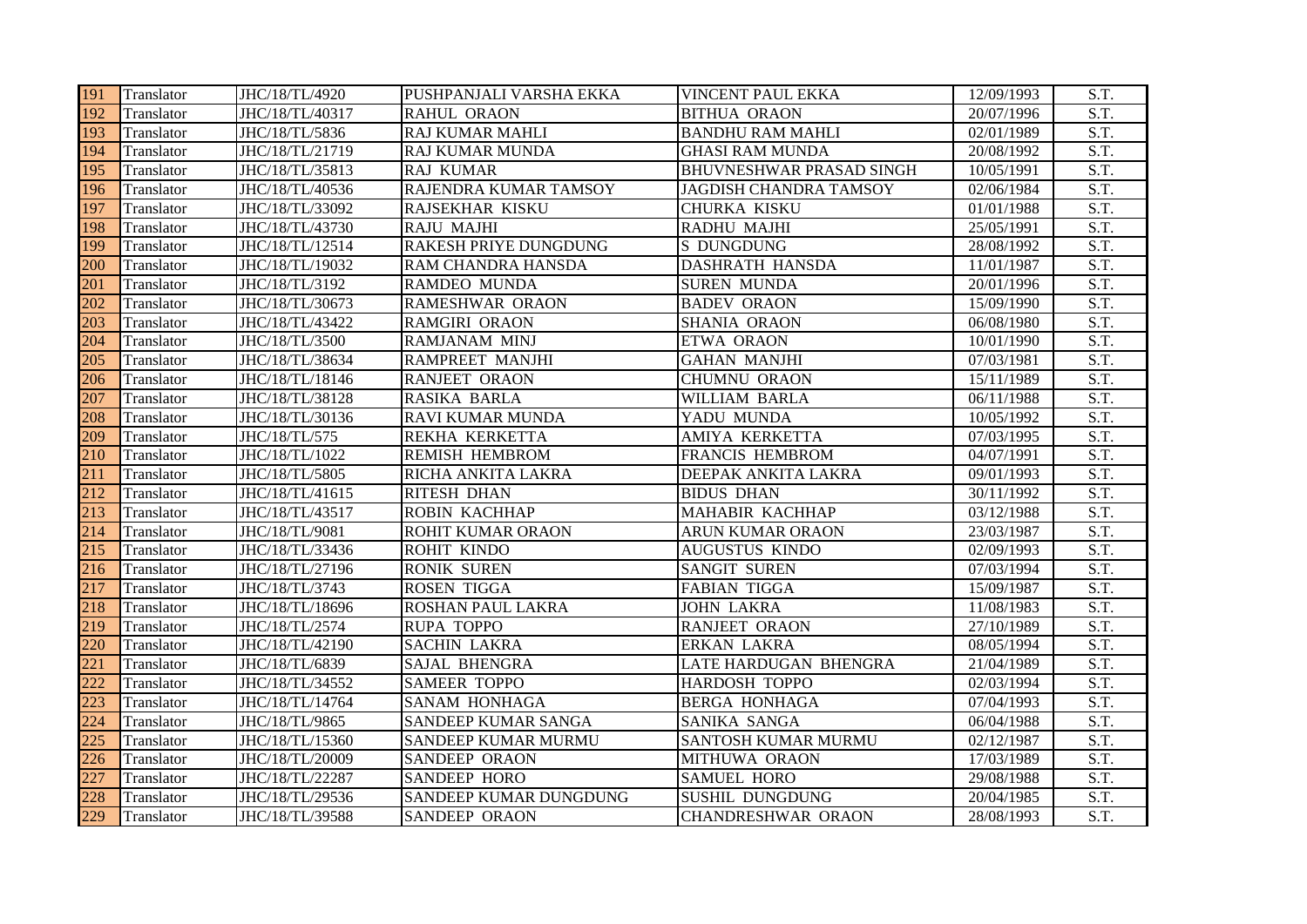| 230 | Translator        | JHC/18/TL/18396 | <b>SANGEETA MURMU</b>        | <b>SANATAN MURMU</b>      | 31/05/1985            | S.T.              |
|-----|-------------------|-----------------|------------------------------|---------------------------|-----------------------|-------------------|
| 231 | Translator        | JHC/18/TL/23298 | <b>SANGEETA BHAGAT</b>       | DEEPAK TANA BHAGAT        | 15/03/1990            | S.T.              |
| 232 | Translator        | JHC/18/TL/43626 | <b>SANGEETA LAKRA</b>        | <b>SUCHIT LAKRA</b>       | 26/05/1987            | S.T.              |
| 233 | Translator        | JHC/18/TL/3003  | <b>SANJAY ORAON</b>          | <b>MANGAL DAS ORAON</b>   | 01/05/1989            | S.T.              |
| 234 | Translator        | JHC/18/TL/22495 | <b>SANJAY TIGGA</b>          | <b>ETWA TIGGA</b>         | 11/01/1979            | S.T.              |
| 235 | Translator        | JHC/18/TL/34370 | <b>SANJEEV ORAON</b>         | <b>GANGOO ORAON</b>       | 06/01/1988            | S.T.              |
| 236 | Translator        | JHC/18/TL/15970 | <b>SANTOSH HORO</b>          | <b>VICTER HORO</b>        | 06/11/1992            | S.T.              |
| 237 | Translator        | JHC/18/TL/28791 | <b>SANTOSH KACHHAP</b>       | MARSHAL KACHHAP           | $\frac{16}{10}$ /1992 | S.T.              |
| 238 | Translator        | JHC/18/TL/34376 | <b>SANTOSH KUJUR</b>         | <b>BANDE KUJUR</b>        | 04/11/1990            | S.T.              |
| 239 | Translator        | JHC/18/TL/37839 | <b>SANTOSINI SOREN</b>       | PRADHAN SOREN SOREN       | 22/11/1992            | S.T.              |
| 240 | Translator        | JHC/18/TL/37984 | SAPNA KACHHAP                | MAHAMAYA KACHHAP          | 08/05/1996            | S.T.              |
| 241 | Translator        | JHC/18/TL/28826 | SARASWATI KUMARI             | <b>SUKA ORAON</b>         | 28/01/1989            | S.T.              |
| 242 | Translator        | JHC/18/TL/22413 | <b>SARIKA TIRKEY</b>         | <b>T TIRKEY</b>           | 13/05/1985            | S.T.              |
| 243 | Translator        | JHC/18/TL/24764 | <b>SATISH EKKA</b>           | <b>ALOIS EKKA</b>         | 04/01/1985            | S.T.              |
| 244 | Translator        | JHC/18/TL/15327 | <b>SATYAWAN KUMAR SOREN</b>  | <b>JAGDISH MANJHI</b>     | 27/03/1979            | $\overline{S.T.}$ |
| 245 | Translator        | JHC/18/TL/32434 | <b>SHALIM GURIA</b>          | <b>DAVID GURIA</b>        | 04/06/1987            | S.T.              |
| 246 | <b>Translator</b> | JHC/18/TL/3064  | <b>SHANKAR KUMAR MUNDA</b>   | JEEWAN SINGH MUNDA        | 03/03/1985            | S.T.              |
| 247 | <b>Translator</b> | JHC/18/TL/24711 | <b>SHANTI DHAN</b>           | <b>LATE.MANSIDH DHAN</b>  | 13/04/1984            | $\overline{S.T.}$ |
| 248 | Translator        | JHC/18/TL/31633 | <b>SHANTI KACHHAP</b>        | KAMAL KACHHAP             | 15/01/1996            | $\overline{S.T.}$ |
| 249 | Translator        | JHC/18/TL/21405 | <b>SHASHI PRAVEEN DHAN</b>   | <b>IGNESH DHAN</b>        | 05/05/1985            | S.T.              |
| 250 | Translator        | JHC/18/TL/21785 | SHASHI BHUSHAN ORAON         | SOMA ORAON                | 08/08/1991            | S.T.              |
| 251 | Translator        | JHC/18/TL/37559 | <b>SHASHI BHUSHAN TIRKEY</b> | <b>ANJELUS TIRKEY</b>     | 23/04/1991            | S.T.              |
| 252 | Translator        | JHC/18/TL/41173 | <b>SHASHI SANDIP SOREN</b>   | <b>VIKRAM SOREN</b>       | 15/06/1987            | S.T.              |
| 253 | Translator        | JHC/18/TL/12748 | SHEELA KUMARI                | <b>ARJUN BHAGAT</b>       | 18/07/1993            | S.T.              |
| 254 | Translator        | JHC/18/TL/30373 | SHEETAL MAI SUNDI            | <b>DURGA CHARAN SUNDI</b> | 24/05/1988            | S.T.              |
| 255 | Translator        | JHC/18/TL/24341 | SHESHADRI SINGH MUNDA        | HEM PRASAD SINGH MUNDA    | 07/09/1988            | S.T.              |
| 256 | Translator        | JHC/18/TL/35330 | <b>SHIKARI HEMBROM</b>       | PURAN MANJHI              | 26/04/1987            | $\overline{S.T.}$ |
| 257 | Translator        | JHC/18/TL/38042 | <b>SHILANAND TIRKEY</b>      | <b>LOUIS TIRKEY</b>       | 12/04/1982            | $\overline{S.T.}$ |
| 258 | Translator        | JHC/18/TL/15463 | SHRAWAN KUMAR BHAGAT         | <b>CHARU KISPOTTA</b>     | 06/08/1985            | S.T.              |
| 259 | Translator        | JHC/18/TL/13811 | <b>SHYAM JONKO</b>           | <b>SOMA JONKO</b>         | 04/04/1990            | $\overline{S.T.}$ |
| 260 | Translator        | JHC/18/TL/39936 | SHYAM SUNDAR MELGANDI        | <b>DUBRAJ MELGANDI</b>    | 09/06/1982            | $\overline{S.T.}$ |
| 261 | Translator        | JHC/18/TL/42593 | <b>SHYAM LAL TUDDU</b>       | <b>RAVI LAL TUDDU</b>     | 07/08/1988            | S.T.              |
| 262 | Translator        | JHC/18/TL/11469 | SIDDHARTH SINGH LOUHGARIA    | <b>SHANKAR MANJHI</b>     | 15/12/1997            | S.T.              |
| 263 | Translator        | JHC/18/TL/33506 | <b>SIMIT ORAON</b>           | SOMNATH ORAON             | 27/11/1992            | S.T.              |
| 264 | Translator        | JHC/18/TL/32037 | SIMON JOHNSON LAKRA          | STANISLAS LAKRA           | 27/01/1989            | S.T.              |
| 265 | Translator        | JHC/18/TL/34499 | <b>SIMRAN JOHN TOPNO</b>     | <b>BISHRAM TOPNO</b>      | 05/11/1986            | $\overline{S.T.}$ |
| 266 | Translator        | JHC/18/TL/35435 | <b>SOMNATH PAHAN</b>         | <b>TARKAN PAHAN</b>       | 03/12/1990            | S.T.              |
| 267 | Translator        | JHC/18/TL/30150 | <b>SONALI EVELIN EKKA</b>    | <b>SUSHIL EKKA</b>        | 02/08/1994            | S.T.              |
| 268 | Translator        | JHC/18/TL/22005 | <b>SONARAM BODRA</b>         | <b>HARICHARAN BODRA</b>   | 21/03/1993            | S.T.              |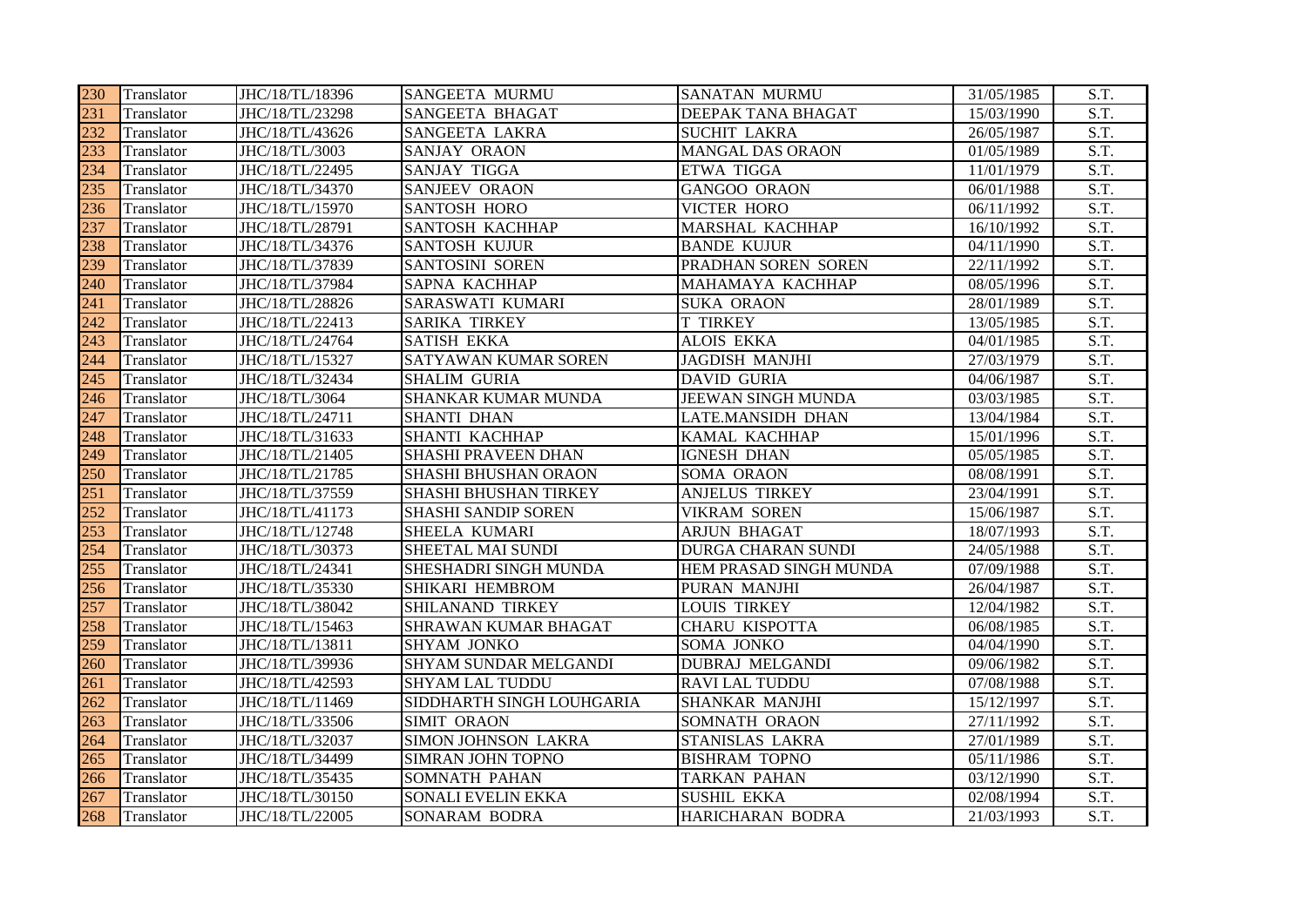| 269 | Translator        | JHC/18/TL/21831 | <b>SONI TIRKEY</b>         | <b>NAGO TIRKEY</b>        | 30/01/1984 | S.T.                     |
|-----|-------------------|-----------------|----------------------------|---------------------------|------------|--------------------------|
| 270 | Translator        | JHC/18/TL/10410 | <b>SONU MUNDA</b>          | SITARAM MUNDA             | 05/12/1997 | S.T.                     |
| 271 | Translator        | JHC/18/TL/4195  | SRIKANT BHAGAT             | <b>RAMESHWAR BHAGAT</b>   | 31/12/1992 | S.T.                     |
| 272 | Translator        | JHC/18/TL/31316 | <b>SUBANI SUNDI</b>        | <b>KAIRA SUNDI</b>        | 04/06/1988 | S.T.                     |
| 273 | Translator        | JHC/18/TL/23449 | <b>SUBHASH XALXO</b>       | <b>GANGA XALXO</b>        | 07/04/1991 | S.T.                     |
| 274 | Translator        | JHC/18/TL/34710 | SUBHASH CHANDRA MUNDU      | PATRAS MUNDU              | 02/01/1983 | S.T.                     |
| 275 | Translator        | JHC/18/TL/7663  | SUDHIR KERKETTA            | PASCHAL KERKETTA          | 12/11/1984 | $\overline{S.T.}$        |
| 276 | Translator        | JHC/18/TL/35597 | <b>SUDHIR BHAGAT</b>       | <b>JAGESHWAR BHAGAT</b>   | 17/01/1981 | S.T.                     |
| 277 | Translator        | JHC/18/TL/30431 | <b>SULAKSHNA KUJUR</b>     | <b>MAHADEO BHAGAT</b>     | 10/03/1990 | S.T.                     |
| 278 | Translator        | JHC/18/TL/6743  | <b>SUMAN SUNIL BARA</b>    | <b>ANTHONY BARA</b>       | 13/04/1983 | S.T.                     |
| 279 | Translator        | JHC/18/TL/19280 | <b>SUMESH MARANDI</b>      | <b>CHARAN MARANDI</b>     | 02/02/1990 | S.T.                     |
| 280 | Translator        | JHC/18/TL/8947  | <b>SUMIT ROHAN KHALKHO</b> | RAPHAEL KHALKHO           | 23/10/1988 | S.T.                     |
| 281 | Translator        | JHC/18/TL/3360  | <b>SUNNY KERKETTA</b>      | <b>SUNIL KERKETTA</b>     | 22/12/1985 | S.T.                     |
| 282 | <b>Translator</b> | JHC/18/TL/24040 | <b>SUNNY CRISPIN XESS</b>  | <b>SILAS XESS</b>         | 09/11/1990 | S.T.                     |
| 283 | Translator        | JHC/18/TL/43953 | <b>SUNNY NILESH LAKRA</b>  | <b>BIMAL LAKRA</b>        | 22/05/1987 | S.T.                     |
| 284 | Translator        | JHC/18/TL/15948 | <b>SUSHMITA HEMBROM</b>    | <b>SAMU HEMBROM</b>       | 04/06/1994 | S.T.                     |
| 285 | Translator        | JHC/18/TL/28980 | <b>SWATI ORAON</b>         | <b>SAGAR ORAON</b>        | 17/10/1990 | S.T.                     |
| 286 | Translator        | JHC/18/TL/41135 | <b>TARNISH KUMAR HANS</b>  | <b>BIRSA HANS</b>         | 25/01/1986 | S.T.                     |
| 287 | Translator        | JHC/18/TL/43714 | TARUN KUMAR KISKU          | <b>BARSA KISKU</b>        | 23/05/1986 | S.T.                     |
| 288 | Translator        | JHC/18/TL/9242  | TELESPHORE BARLA           | <b>BARTHOLOMIUS BARLA</b> | 10/03/1994 | S.T.                     |
| 289 | Translator        | JHC/18/TL/30125 | <b>USHA KIRAN KISKU</b>    | <b>BABULAL KISKU</b>      | 05/11/1989 | S.T.                     |
| 290 | Translator        | JHC/18/TL/454   | UTTAM DEEPAK TIRKEY        | <b>JYOTISH TIRKEY</b>     | 23/09/1990 | S.T.                     |
| 291 | Translator        | JHC/18/TL/16446 | <b>VIJAY TAMBWAR</b>       | PEAYARE LAL TAMBWAR       | 05/07/1997 | S.T.                     |
| 292 | <b>Translator</b> | JHC/18/TL/13257 | VIJETA KUMARI              | VIJAY DARSHAN KUJUR       | 10/11/1983 | S.T.                     |
| 293 | Translator        | JHC/18/TL/23258 | <b>VIKAS TIRKEY</b>        | <b>NARAYAN TIRKEY</b>     | 16/08/1994 | S.T.                     |
| 294 | Translator        | JHC/18/TL/10706 | VIKASH KUMAR BHAGAT        | KHUDI BHAGAT DUKHI        | 05/09/1994 | S.T.                     |
| 295 | Translator        | JHC/18/TL/18579 | VIKASH KUMAR               | <b>SHYAM KUMAR SINGH</b>  | 28/02/1988 | S.T.                     |
| 296 | Translator        | JHC/18/TL/21368 | VIKASH SOREN               | <b>BIGAN MANJHI</b>       | 05/06/1990 | S.T.                     |
| 297 | Translator        | JHC/18/TL/28574 | VIKASH MURMU               | RASARAJ MURMU             | 06/11/1985 | S.T.                     |
| 298 | Translator        | JHC/18/TL/42999 | VIKRANT TOPPO              | KRISHNA TOPPO             | 09/05/1990 | S.T.                     |
| 299 | Translator        | JHC/18/TL/7692  | <b>VINOD CHIK BARAIK</b>   | <b>DOMAN CHIK BARAIK</b>  | 10/05/1989 | S.T.                     |
| 300 | Translator        | JHC/18/TL/13004 | <b>VIR BELAS ORAON</b>     | PARAS NATH ORAON          | 23/09/1993 | S.T.                     |
| 301 | Translator        | JHC/18/TL/43136 | VISHWA MOHAN BHAGAT        | <b>BALKU BHAGAT</b>       | 24/10/1990 | S.T.                     |
| 302 | Translator        | JHC/18/TL/43237 | VIVEK SARVJEET BHENGRA     | <b>BIMAL BHENGRA</b>      | 10/12/1986 | S.T.                     |
| 303 | Translator        | JHC/18/TL/29980 | WILLIAM KUJUR              | <b>MANSHIDH KUJUR</b>     | 11/01/1993 | S.T.                     |
| 304 | Translator        | JHC/18/TL/10809 | <b>WILSON BAA</b>          | TELESPHORE BAA            | 06/03/1980 | S.T.                     |
| 305 | Translator        | JHC/18/TL/3108  | YASWANT TIRKEY             | <b>SYLVESTER TIRKEY</b>   | 10/10/1990 | S.T.                     |
| 306 | Translator        | JHC/18/TL/19825 | YETINDRA DEO LOUHGARIA     | <b>SHANKAR MANJHI</b>     | 01/07/1988 | $\overline{\text{S.T.}}$ |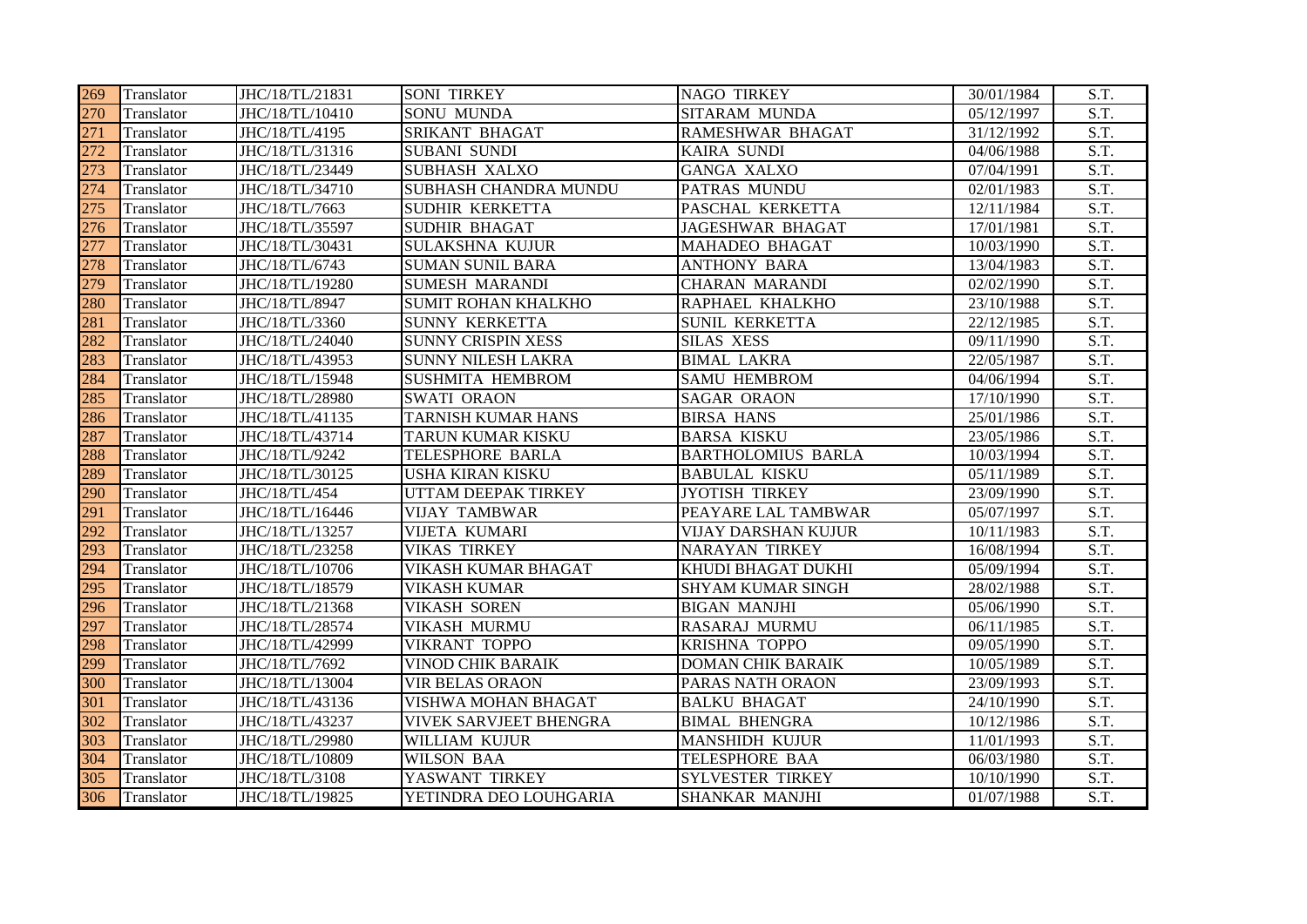## LIST OF SHORTLISTED APPLICANTS ELIGIBLE FOR WRITTEN TEST UNDER ADVT. NO. 04/ACCTS/2018

|                 | S.no   POST APPLIED | <b>APPLICATION</b> | <b>APPLICANT NAME</b>       | <b>FATHER'S NAME</b>             | DATE OF      | <b>CASTE CATEGORY</b> |
|-----------------|---------------------|--------------------|-----------------------------|----------------------------------|--------------|-----------------------|
|                 |                     | <b>NUMBER</b>      |                             |                                  | <b>BIRTH</b> |                       |
|                 | Jr. Translator      | JHC/18/JT/12786    | <b>AALOK KUMAR</b>          | <b>MOHAN LAL MAHTO</b>           | 23/06/1990   | Un-Reserved (General) |
| $\mathcal{D}$   | Jr. Translator      | JHC/18/JT/2053     | <b>AASHIQUE SHEIKH</b>      | <b>SOHARAB</b>                   | 02/04/1997   | $B.C.-I$              |
| $\overline{3}$  | Jr. Translator      | JHC/18/JT/41807    | ABHIGYAN SRIVASTAVA         | <b>BIJAY SRIVASTAVA</b>          | 13/09/1993   | Un-Reserved (General) |
| $\overline{A}$  | Jr. Translator      | JHC/18/JT/29630    | ABHINANDAN INDRA GURU       | <b>CHANDRA CHUD GURU</b>         | 07/11/1990   | Un-Reserved (General) |
| 5               | Jr. Translator      | JHC/18/JT/20525    | <b>ABHINAV MISHRA</b>       | <b>NAVIN KUMAR MISHRA</b>        | 23/01/1987   | Un-Reserved (General) |
| 6               | Jr. Translator      | JHC/18/JT/4066     | <b>ABHISHEK PANDEY</b>      | <b>SURYABALI PANDEY</b>          | 07/10/1996   | Un-Reserved (General) |
|                 | Jr. Translator      | JHC/18/JT/4301     | <b>ABHISHEK KUMAR DAS</b>   | NIPEN PRASAD DAS                 | 29/07/1995   | Un-Reserved (General) |
| 8               | Jr. Translator      | JHC/18/JT/5560     | <b>ABHISHEK MINZ</b>        | <b>ALPHIUS MINZ</b>              | 22/01/1994   | S.T.                  |
| 9               | Jr. Translator      | JHC/18/JT/8855     | <b>ABHISHEK KUMAR</b>       | <b>NARESH KUMAR SINGH</b>        | 15/02/1990   | Un-Reserved (General) |
| 10              | Jr. Translator      | JHC/18/JT/19016    | <b>ABHISHEK KUMAR</b>       | <b>RUP NARAYAN MANJHI</b>        | 15/02/1990   | S.C.                  |
| 11              | Jr. Translator      | JHC/18/JT/19739    | <b>ABHISHEK RAO</b>         | PRITHVI SINGH RAO                | 31/08/1990   | Un-Reserved (General) |
| 12              | Jr. Translator      | JHC/18/JT/23404    | <b>ABHISHEK KUMAR</b>       | KRISHNA KUMAR                    | 12/01/1986   | S.C.                  |
| 13              | Jr. Translator      | JHC/18/JT/25193    | <b>ABHISHEK KUMAR</b>       | RAJESH KUMAR GUPTA               | 03/04/1993   | $B.C.-II$             |
| 14              | Jr. Translator      | JHC/18/JT/30804    | <b>ABHISHEK KUMAR</b>       | VIVEKANAND MISHRA                | 21/02/1990   | Un-Reserved (General) |
| 15              | Jr. Translator      | JHC/18/JT/42988    | <b>ABHISHEK KUMAR</b>       | <b>BHIM YADAV</b>                | 10/03/1991   | $B.C.-I$              |
| 16              | Jr. Translator      | JHC/18/JT/17327    | <b>ABSHAR YAZDANI</b>       | MD. ASHRAF ALI                   | 18/11/1996   | Un-Reserved (General) |
| 17              | Jr. Translator      | JHC/18/JT/3602     | <b>ADITI</b>                | <b>ANIL KUMAR GUPTA</b>          | 09/03/1997   | Un-Reserved (General) |
|                 |                     |                    |                             |                                  | 20/02/1996   |                       |
| 18              | Jr. Translator      | JHC/18/JT/3171     | <b>ADITYA NEERAV</b>        | <b>CHANDRESHWAR PRASAD SINGH</b> |              | Un-Reserved (General) |
| 19              | Jr. Translator      | JHC/18/JT/15890    | <b>ADITYA RANJAN</b>        | <b>AJIT KUMAR MISHRA</b>         | 25/01/1993   | Un-Reserved (General) |
| 20              | Jr. Translator      | JHC/18/JT/23808    | <b>ADITYA KUMAR</b>         | <b>B P CHOUDHARY</b>             | 05/12/1990   | Un-Reserved (General) |
| 21              | Jr. Translator      | JHC/18/JT/41011    | ADITYA KUMAR VERMA          | <b>SHIB NARAYAN RAM</b>          | 01/02/1995   | $B.C.-II$             |
| $\overline{22}$ | Jr. Translator      | JHC/18/JT/711      | <b>AJAY KUMAR</b>           | KHIRDHARI MAHTO                  | 13/09/1995   | Un-Reserved (General) |
| 23              | Jr. Translator      | JHC/18/JT/18180    | <b>AJAY PRAKASH</b>         | SITARAM YADAV                    | 15/02/1984   | Un-Reserved (General) |
| $\overline{24}$ | Jr. Translator      | JHC/18/JT/23607    | <b>AJAY PRAKASH</b>         | <b>SUDAMA MAHATO</b>             | 27/08/1990   | Un-Reserved (General) |
| 25              | Jr. Translator      | JHC/18/JT/37441    | <b>AJAY SHAW</b>            | LATE JAWAHAR LAL SHAW            | 15/08/1989   | Un-Reserved (General) |
| $\overline{26}$ | Jr. Translator      | JHC/18/JT/38151    | <b>AJAY KUMAR</b>           | <b>SURESH MAHTO</b>              | 08/12/1986   | $B.C.-II$             |
| 27              | Jr. Translator      | JHC/18/JT/18007    | <b>AKASH KUMAR</b>          | <b>RAMJANAM SINGH</b>            | 12/05/1986   | Un-Reserved (General) |
| 28              | Jr. Translator      | JHC/18/JT/39600    | <b>AKASH KUMAR RAO</b>      | <b>LAKSHMAN RAO</b>              | 28/06/1996   | $B.C.-I$              |
| 29              | Jr. Translator      | JHC/18/JT/3941     | AKHIL HARIKUMAR             | <b>V HARIKUMAR</b>               | 17/02/1993   | Un-Reserved (General) |
| 30              | Jr. Translator      | JHC/18/JT/9707     | <b>AKHILESH KUMAR SINGH</b> | <b>SURAJ PRATAP SINGH</b>        | 29/12/1990   | Un-Reserved (General) |
| 31              | Jr. Translator      | JHC/18/JT/29976    | AKHTAR HUSSAIN ANSARI       | ARIF HUSSAIN ANSARI              | 29/01/1990   | $B.C.-I$              |
| 32              | Jr. Translator      | JHC/18/JT/18403    | <b>AKSHAY KUMAR SAHU</b>    | <b>AMAR NATH SAHU</b>            | 04/05/1996   | Un-Reserved (General) |
| 33              | Jr. Translator      | JHC/18/JT/27449    | <b>ALKA MURMU</b>           | PHILIP MURMU                     | 17/05/1990   | S.T.                  |
| 34              | Jr. Translator      | JHC/18/JT/13948    | <b>ALOK KUMAR</b>           | <b>ASHOK KUMAR</b>               | 02/01/1995   | Un-Reserved (General) |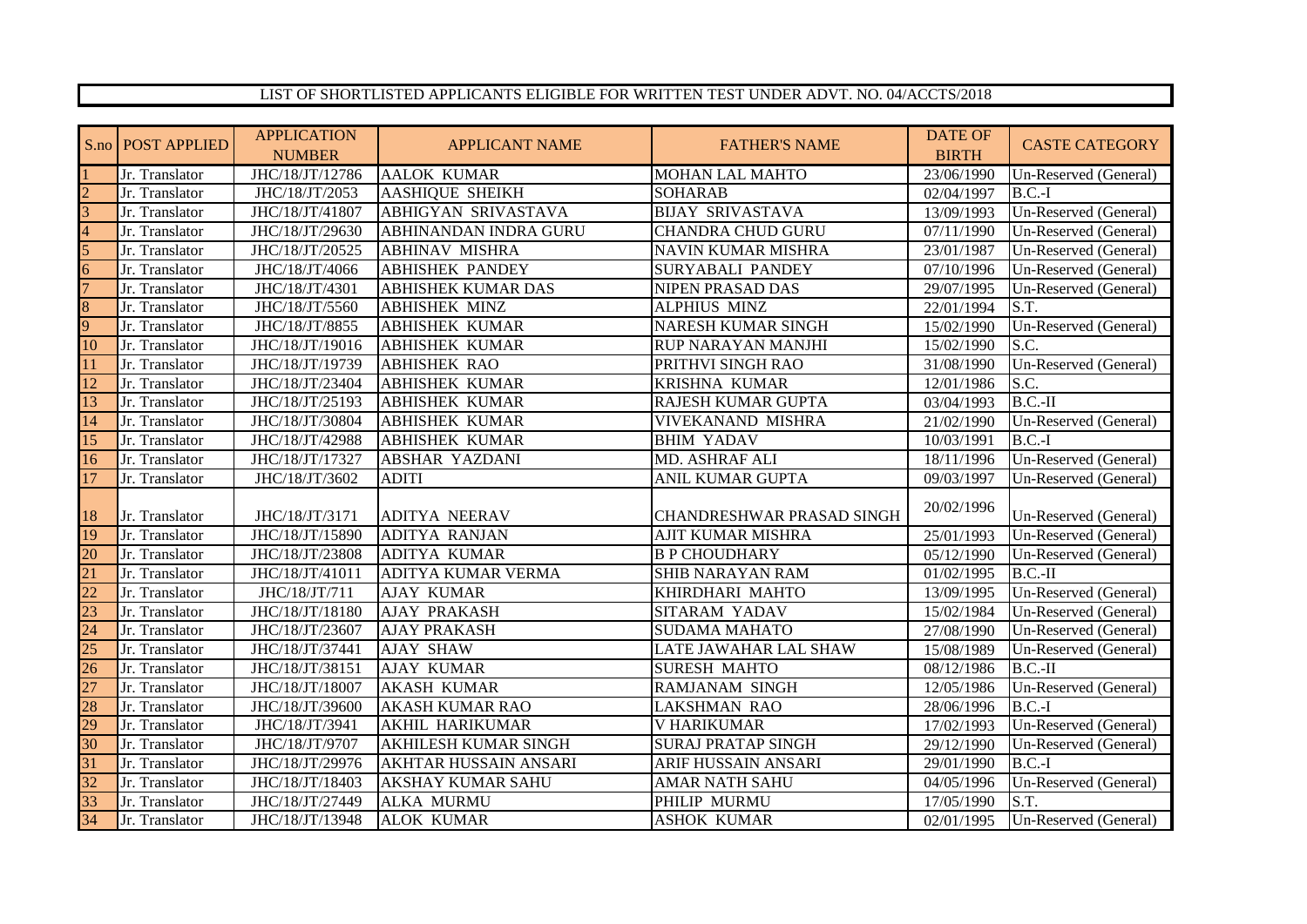| 35 | Jr. Translator | JHC/18/JT/21830 | <b>ALOK TEWARI</b>        | RAJENDRA NATH TIWARI      | 10/08/1984 | Un-Reserved (General) |
|----|----------------|-----------------|---------------------------|---------------------------|------------|-----------------------|
| 36 | Jr. Translator | JHC/18/JT/34234 | <b>ALOK MARANDI</b>       | <b>NIKUDIM MARANDI</b>    | 23/05/1993 | S.T.                  |
| 37 | Jr. Translator | JHC/18/JT/2231  | AMAN KUMAR MISHRA         | PANCHANAN MISHRA          | 14/03/1992 | Un-Reserved (General) |
| 38 | Jr. Translator | JHC/18/JT/20369 | <b>AMAN VERMA</b>         | MANOJ KUMAR SRIVASTAVA    | 23/02/1994 | Un-Reserved (General) |
| 39 | Jr. Translator | JHC/18/JT/20380 | <b>AMAN RAJ KUMAR</b>     | <b>RAJKISHOR SINGH</b>    | 04/03/1993 | Un-Reserved (General) |
| 40 | Jr. Translator | JHC/18/JT/20668 | AMAN KUMAR VERMA          | <b>AJAY KUMAR VERMA</b>   | 26/09/1994 | Un-Reserved (General) |
| 41 | Jr. Translator | JHC/18/JT/39437 | AMAN VISHWAKARMA          | ASHOK VISHWAKARMA         | 17/01/1995 | Un-Reserved (General) |
| 42 | Jr. Translator | JHC/18/JT/7469  | <b>AMAR</b>               | <b>LATE SHRI RAJKUMAR</b> | 26/10/1994 | S.C.                  |
| 43 | Jr. Translator | JHC/18/JT/15680 | AMAR ANAND MINZ           | ANDREAS MINZ              | 25/11/1993 | S.T.                  |
| 44 | Jr. Translator | JHC/18/JT/32292 | AMAR KUMAR                | MADHUSUDAN SINGH          | 26/12/1990 | Un-Reserved (General) |
| 45 | Jr. Translator | JHC/18/JT/43174 | <b>AMAR SOREN</b>         | <b>NOREN SOREN</b>        | 14/04/1993 | S.T.                  |
| 46 | Jr. Translator | JHC/18/JT/10891 | AMBARISH RANJAN PATHAK    | <b>ASHUTOSH PATHAK</b>    | 22/11/1986 | Un-Reserved (General) |
| 47 | Jr. Translator | JHC/18/JT/21169 | AMBIKA VERMA              | PRADIP VERMA              | 31/08/1990 | Un-Reserved (General) |
| 48 | Jr. Translator | JHC/18/JT/40503 | <b>AMIR KHAN</b>          | KALIM KHAN                | 05/02/1990 | Un-Reserved (General) |
| 49 | Jr. Translator | JHC/18/JT/8778  | <b>AMIT KUMAR</b>         | <b>BABAN BIHARI SINGH</b> | 29/08/1992 | Un-Reserved (General) |
| 50 | Jr. Translator | JHC/18/JT/15007 | <b>AMIT KISHOR PRASAD</b> | RAM PRAVESH PRASAD        | 11/10/1991 | $B.C.-II$             |
| 51 | Jr. Translator | JHC/18/JT/17622 | <b>AMIT KUMAR</b>         | AKHILESHWAR SINGH         | 05/02/1987 | Un-Reserved (General) |
| 52 | Jr. Translator | JHC/18/JT/21176 | <b>AMIT KUMAR</b>         | <b>LALJI PRASAD</b>       | 14/11/1983 | Un-Reserved (General) |
| 53 | Jr. Translator | JHC/18/JT/39460 | <b>AMIT ANAND</b>         | <b>ASHOK KUMAR SINHA</b>  | 08/02/1992 | Un-Reserved (General) |
| 54 | Jr. Translator | JHC/18/JT/42423 | <b>AMIT RAM</b>           | PHAGU RAM                 | 31/07/1984 | Un-Reserved (General) |
| 55 | Jr. Translator | JHC/18/JT/14926 | AMRESH KUMAR              | <b>SURESH RAI</b>         | 15/10/1992 | Un-Reserved (General) |
| 56 | Jr. Translator | JHC/18/JT/34247 | AMRITESH KUMAR SINGH      | ARBIND KUMAR SINGH        | 25/12/1991 | Un-Reserved (General) |
| 57 | Jr. Translator | JHC/18/JT/16744 | ANAND KUMAR MISHRA        | RAJESWAR MISHRA           | 26/06/1986 | Un-Reserved (General) |
| 58 | Jr. Translator | JHC/18/JT/36127 | <b>ANAND KUMAR</b>        | <b>RAMJEE PRASAD</b>      | 16/12/1984 | Un-Reserved (General) |
| 59 | Jr. Translator | JHC/18/JT/43330 | ANAND SATSANGI            | JAGMOHAN LAL BURNWAL      | 07/02/1991 | Un-Reserved (General) |
| 60 | Jr. Translator | JHC/18/JT/43544 | <b>ANAND KUMAR</b>        | ARUN KUMAR JHA            | 27/03/1995 | Un-Reserved (General) |
| 61 | Jr. Translator | JHC/18/JT/34301 | <b>ANANT AVINASH</b>      | ARVIND KUMAR              | 03/10/1994 | $B.C.-II$             |
| 62 | Jr. Translator | JHC/18/JT/40716 | <b>ANANT GYAN</b>         | <b>CHHOTU PRASAD</b>      | 08/08/1989 | Un-Reserved (General) |
| 63 | Jr. Translator | JHC/18/JT/14547 | ANIL CHOUDHARY            | RAM CHANDRA CHOUDHARY     | 11/01/1994 | S.C.                  |
| 64 | Jr. Translator | JHC/18/JT/24778 | ANIL KUMAR VERMA          | <b>KESHWAR RAM</b>        | 18/12/1991 | Un-Reserved (General) |
| 65 | Jr. Translator | JHC/18/JT/39891 | <b>ANIL KUMAR</b>         | CHHOTELAL SAH             | 02/05/1988 | Un-Reserved (General) |
| 66 | Jr. Translator | JHC/18/JT/27625 | <b>ANIMESH SINHA</b>      | <b>SAROJ KUMAR</b>        | 01/09/1990 | Un-Reserved (General) |
| 67 | Jr. Translator | JHC/18/JT/556   | <b>ANKIT KUMAR</b>        | <b>RAJAN KUMAR RAM</b>    | 18/09/1997 | $B.C.-II$             |
| 68 | Jr. Translator | JHC/18/JT/6386  | <b>ANKIT KUMAR</b>        | RAJENDRA PRASAD           | 16/05/1991 | Un-Reserved (General) |
| 69 | Jr. Translator | JHC/18/JT/24551 | <b>ANKIT KUMAR</b>        | DILEEP KUMAR THAKUR       | 25/02/1997 | Un-Reserved (General) |
| 70 | Jr. Translator | JHC/18/JT/25113 | <b>ANKIT KUMAR</b>        | <b>GOPAL PRASAD</b>       | 24/12/1987 | Un-Reserved (General) |
| 71 | Jr. Translator | JHC/18/JT/34379 | <b>ANKIT SIDDHARTH</b>    | KRISHNA KUMAR SAHU        | 23/06/1992 | $B.C.-I$              |
| 72 | Jr. Translator | JHC/18/JT/31832 | ANKITA SHAMBHAWI VERMA    | MITHILESH VERMA           | 18/04/1993 | Un-Reserved (General) |
| 73 | Jr. Translator | JHC/18/JT/13675 | <b>ANKUR SAURAV</b>       | <b>ANIL KUMAR SINGH</b>   | 04/01/1994 | Un-Reserved (General) |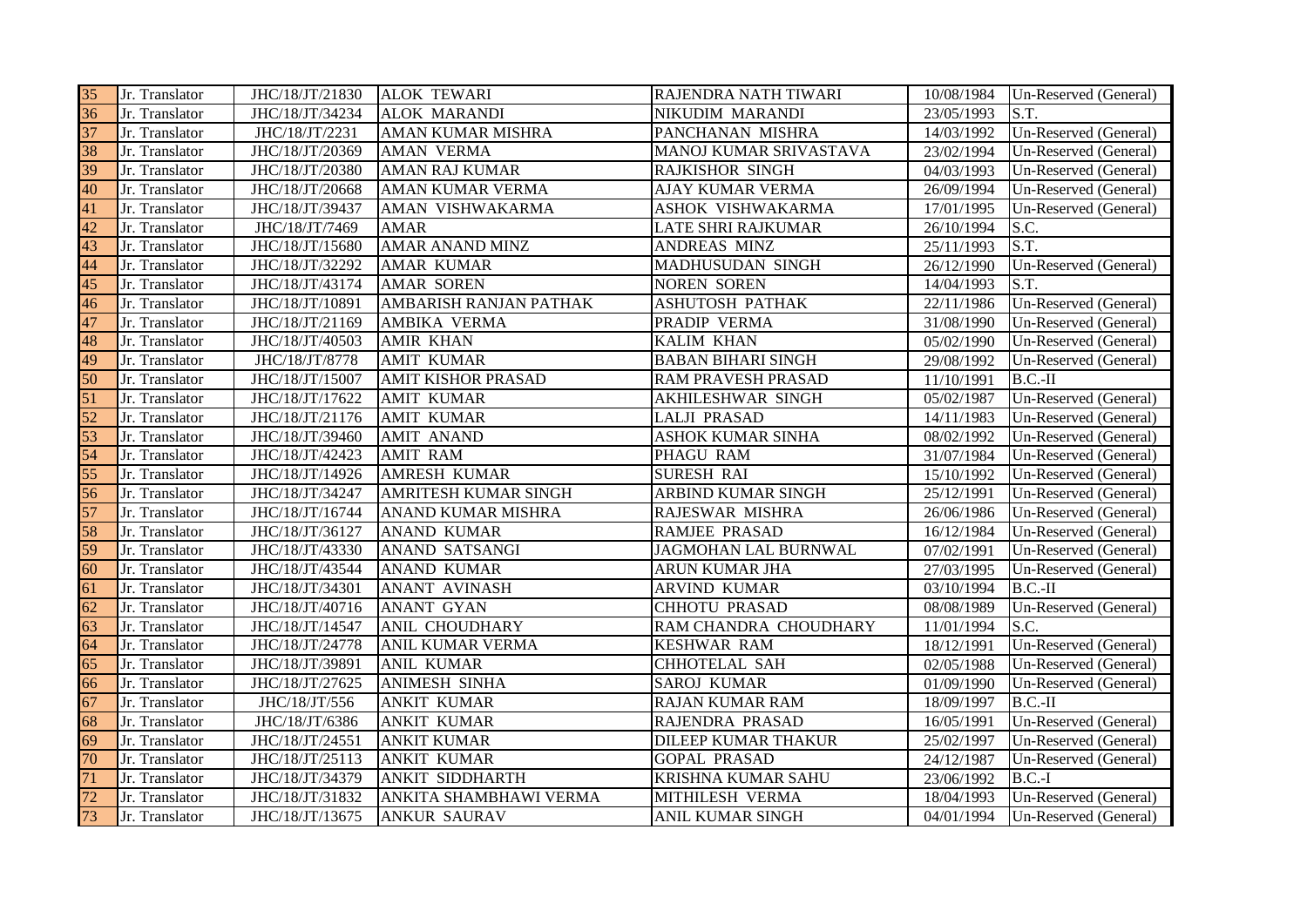| 74  | Jr. Translator | JHC/18/JT/21304 | <b>ANSHUMAN AKASH RAJ</b>  | <b>ANIL KUMAR</b>            | 22/01/1994 | S.C.                  |
|-----|----------------|-----------------|----------------------------|------------------------------|------------|-----------------------|
| 75  | Jr. Translator | JHC/18/JT/14694 | <b>ANUJ KUMAR</b>          | KAILASH RAM                  | 06/10/1992 | Un-Reserved (General) |
| 76  | Jr. Translator | JHC/18/JT/26233 | <b>ANUMITA VERMA</b>       | MITHILESH KUMAR              | 26/02/1991 | Un-Reserved (General) |
| 77  | Jr. Translator | JHC/18/JT/16027 | <b>ANUP KUMAR YADAV</b>    | TRIBHUBAN YADAV              | 02/07/1985 | Un-Reserved (General) |
| 78  | Jr. Translator | JHC/18/JT/890   | ANURADHA PANDAY            | CHHOTELAL PANDAY             | 30/04/1990 | Un-Reserved (General) |
| 79  | Jr. Translator | JHC/18/JT/23551 | <b>ANURAG KUMAR</b>        | KRISHNA KUMAR                | 05/08/1991 | S.C.                  |
| 80  | Jr. Translator | JHC/18/JT/38109 | ANURAG KUMAR CHOUDHARY     | A K CHOUDHARY                | 03/08/1991 | Un-Reserved (General) |
| 81  | Jr. Translator | JHC/18/JT/41343 | <b>ANURAG KUMAR</b>        | <b>KRISHNA PRASAD</b>        | 26/02/1995 | Un-Reserved (General) |
| 82  | Jr. Translator | JHC/18/JT/8257  | <b>ANVESH ANAND</b>        | <b>SANJEEV KUMAR</b>         | 29/12/1992 | Un-Reserved (General) |
| 83  | Jr. Translator | JHC/18/JT/7301  | <b>APURAV ANAND</b>        | <b>ANANT BARAI</b>           | 15/06/1993 | Un-Reserved (General) |
| 84  | Jr. Translator | JHC/18/JT/19582 | <b>ARADHANA</b>            | KUMAR RAVISHANKAR            | 02/09/1989 | Un-Reserved (General) |
| 85  | Jr. Translator | JHC/18/JT/28326 | <b>ARJUN MAHATO</b>        | NIMAI CHANDRA MAHATO         | 10/09/1992 | Un-Reserved (General) |
| 86  | Jr. Translator | JHC/18/JT/14814 | <b>ARPAN SURIN</b>         | <b>JOLEN SURIN</b>           | 20/01/1994 | S.T.                  |
| 87  | Jr. Translator | JHC/18/JT/8446  | <b>ARUN KUMAR RAY</b>      | RAJENDRA PRASAD RAY          | 11/03/1995 | Un-Reserved (General) |
| 88  | Jr. Translator | JHC/18/JT/15046 | <b>ARUN KUMAR</b>          | <b>JAWALA RAM</b>            | 03/01/1991 | Un-Reserved (General) |
| 89  | Jr. Translator | JHC/18/JT/9486  | ARVIND KUMAR VERMA         | KANHAIYA PRASAD VERMA        | 14/11/1989 | Un-Reserved (General) |
| 90  | Jr. Translator | JHC/18/JT/37549 | ARVIND KUMAR RAWANI        | SHYAM SHANKAR RAWANI         | 12/01/1991 | Un-Reserved (General) |
| 91  | Jr. Translator | JHC/18/JT/39094 | ARVIND KUMAR JHA           | <b>AMAR NATH JHA</b>         | 15/02/1986 | Un-Reserved (General) |
| 92  | Jr. Translator | JHC/18/JT/1195  | <b>ASHISH PRAKASH</b>      | <b>ANIL KUMAR DAS</b>        | 28/01/1992 | Un-Reserved (General) |
| 93  | Jr. Translator | JHC/18/JT/2909  | <b>ASHISH FIDEL MINZ</b>   | <b>CYPRIAN MINZ</b>          | 07/12/1994 | Un-Reserved (General) |
| 94  | Jr. Translator | JHC/18/JT/14916 | <b>ASHISH RANJAN</b>       | SITARAM PRASAD               | 04/02/1984 | Un-Reserved (General) |
| 95  | Jr. Translator | JHC/18/JT/16288 | <b>ASHISH CHOPRA</b>       | D K ANU CHOPRA CHOPRA        | 28/12/1988 | Un-Reserved (General) |
| 96  | Jr. Translator | JHC/18/JT/20416 | <b>ASHISH KUMAR</b>        | <b>ARUN KUMAR</b>            | 02/02/1985 | Un-Reserved (General) |
| 97  | Jr. Translator | JHC/18/JT/28065 | <b>ASHOK KUMAR PANDIT</b>  | <b>BIRBAL PANDIT</b>         | 09/01/1989 | $B.C.-I$              |
| 98  | Jr. Translator | JHC/18/JT/6926  | ASHUTOSH KUMAR PATHAK      | <b>BIRENDRA KUMAR PATHAK</b> | 17/02/1989 | Un-Reserved (General) |
| 99  | Jr. Translator | JHC/18/JT/43847 | <b>ASHUTOSH PANDIT</b>     | <b>SUDHIR PANDIT</b>         | 04/09/1991 | Un-Reserved (General) |
| 100 | Jr. Translator | JHC/18/JT/17031 | <b>ASHWIN ANURAG</b>       | PREMNIWAS MISHRA             | 01/02/1994 | Un-Reserved (General) |
| 101 | Jr. Translator | JHC/18/JT/3274  | <b>ATANU CHAKRABORTY</b>   | PRADIP KUMAR CHAKRABORTY     | 06/08/1990 | Un-Reserved (General) |
| 102 | Jr. Translator | JHC/18/JT/15378 | <b>AVINASH ANAND</b>       | NRENDRA KUMAR SINHA          | 05/01/1988 | Un-Reserved (General) |
| 103 | Jr. Translator | JHC/18/JT/19765 | <b>AVINASH KUMAR</b>       | PRADEEP CHOUBEY              | 08/03/1994 | Un-Reserved (General) |
| 104 | Jr. Translator | JHC/18/JT/34778 | <b>AVINASH GAUTAM</b>      | SHAMBHUNATH DUBEY            | 05/02/1987 | Un-Reserved (General) |
| 105 | Jr. Translator | JHC/18/JT/36011 | <b>AVINASH KUMAR</b>       | SHASHI BHUSHAN GIRI          | 14/11/1988 | Un-Reserved (General) |
| 106 | Jr. Translator | JHC/18/JT/38613 | <b>AVINASH KUMAR SINGH</b> | RAMAYAN PRASAD SINGH         | 15/01/1985 | Un-Reserved (General) |
| 107 | Jr. Translator | JHC/18/JT/25775 | <b>AYUSH RAI</b>           | P C RAI                      | 29/06/1995 | Un-Reserved (General) |
| 108 | Jr. Translator | JHC/18/JT/22702 | <b>AYUSHI</b>              | NIRBHAY KANT PATHAK          | 15/09/1997 | Un-Reserved (General) |
| 109 | Jr. Translator | JHC/18/JT/43384 | <b>AZHAR SULTAN</b>        | <b>MD KALAM ANSARI</b>       | 27/08/1992 | Un-Reserved (General) |
| 110 | Jr. Translator | JHC/18/JT/25202 | <b>BABLU ORAON</b>         | <b>ANAND ORAON</b>           | 02/08/1989 | S.T.                  |
| 111 | Jr. Translator | JHC/18/JT/16296 | <b>BANDANA BHASKAR</b>     | <b>BINOD PRASAD</b>          | 07/11/1982 | Un-Reserved (General) |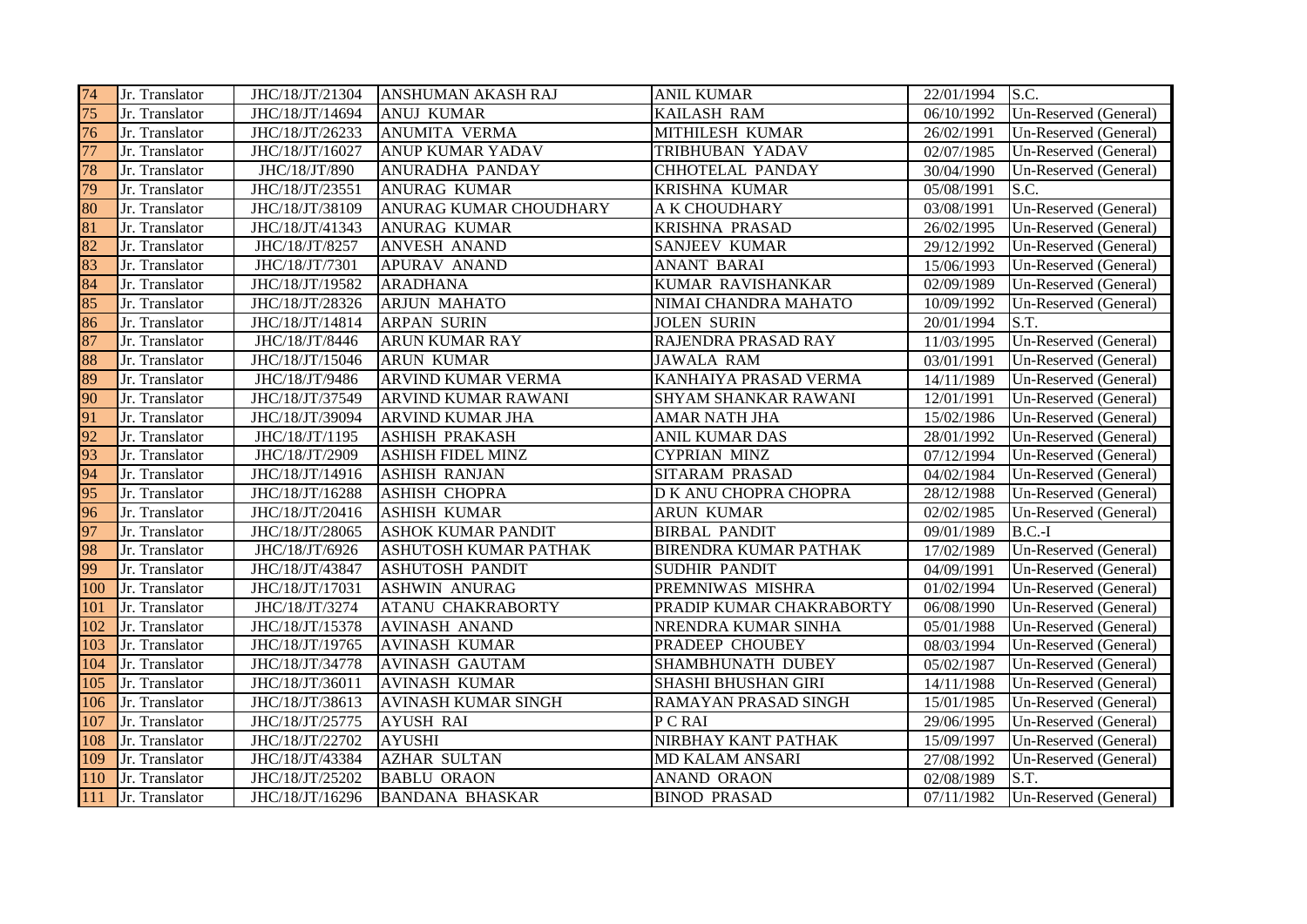| 112 | Jr. Translator | JHC/18/JT/4911  | BASUDEO KUMAR VISHWAKARMA    | DAHRATH VISHWAKARMA         | 04/10/1987 | $B.C.-I$              |
|-----|----------------|-----------------|------------------------------|-----------------------------|------------|-----------------------|
| 113 | Jr. Translator | JHC/18/JT/34961 | <b>BHARAT KUMAR MISHRA</b>   | <b>VIJAY SHANKER MISHRA</b> | 11/03/1989 | Un-Reserved (General) |
| 114 | Jr. Translator | JHC/18/JT/8213  | <b>BIKRANT XAXA</b>          | <b>BLATIUS XAXA</b>         | 01/01/1994 | S.T.                  |
| 115 | Jr. Translator | JHC/18/JT/12016 | <b>BIMLESH KUMAR MISHRA</b>  | UDAY CHANDRA MISHRA         | 18/05/1995 | Un-Reserved (General) |
| 116 | Jr. Translator | JHC/18/JT/4225  | <b>BINAY TIWARI</b>          | <b>RAJESH TIWARI</b>        | 06/03/1995 | Un-Reserved (General) |
| 117 | Jr. Translator | JHC/18/JT/13231 | <b>BINITA BINDIYA TIRKEY</b> | MANGAL TIRKEY               | 25/12/1994 | S.T.                  |
| 118 | Jr. Translator | JHC/18/JT/5511  | <b>BIRJRAJ KUMAR</b>         | SURENDRA PRASAD             | 08/04/1995 | $B.C.-II$             |
| 119 | Jr. Translator | JHC/18/JT/18160 | <b>BONY SANGITA TIRKEY</b>   | <b>NEMHAS TIRKEY</b>        | 21/10/1981 | S.T.                  |
| 120 | Jr. Translator | JHC/18/JT/19288 | <b>BUBAI PAHARI</b>          | PANKAJ KUMAR PAHARI         | 09/09/1983 | Un-Reserved (General) |
| 121 | Jr. Translator | JHC/18/JT/13050 | <b>BUNTI KUMAR</b>           | <b>SURENDRA RAM</b>         | 15/02/1993 | S.C.                  |
| 122 | Jr. Translator | JHC/18/JT/13307 | <b>CHANCHAL KUMARI</b>       | <b>GOPAL RAM</b>            | 30/10/1992 | Un-Reserved (General) |
| 123 | Jr. Translator | JHC/18/JT/573   | <b>CHANDAN KUMAR</b>         | <b>R K SHARMA</b>           | 07/12/1989 | Un-Reserved (General) |
| 124 | Jr. Translator | JHC/18/JT/4259  | <b>CHANDAN KUMAR TIWARY</b>  | NEPAL CHANDRA TIWARY        | 20/08/1993 | Un-Reserved (General) |
| 125 | Jr. Translator | JHC/18/JT/25870 | CHANDAN KUMAR SHIT           | <b>CHITTA RANJAN SHIT</b>   | 26/12/1990 | S.C.                  |
|     |                |                 |                              |                             |            |                       |
| 126 | Jr. Translator | JHC/18/JT/11829 | <b>CHETAN KHALKHO</b>        | ANANT AKHILANAND KHALKHO    | 14/06/1990 | S.T.                  |
| 127 | Jr. Translator | JHC/18/JT/19960 | <b>CHITTRANJAN TIWARI</b>    | SANTOSH TIWARI              | 24/04/1993 | Un-Reserved (General) |
| 128 | Jr. Translator | JHC/18/JT/14128 | <b>DEEP CHAKRABORTY</b>      | TAPAN KUMAR CHAKRABORTY     | 12/01/1990 | Un-Reserved (General) |
| 129 | Jr. Translator | JHC/18/JT/12001 | DEEPA 9062315709 SHARMA      | RAMESHWAR SHARMA            | 26/03/1987 | Un-Reserved (General) |
| 130 | Jr. Translator | JHC/18/JT/2701  | <b>DEEPAK KUMAR</b>          | <b>BHAGWAN SINGH</b>        | 10/10/1988 | Un-Reserved (General) |
| 131 | Jr. Translator | JHC/18/JT/9582  | DEEPAK KUMAR CHAUDHARY       | KEDAR CHOUDHARY             | 20/03/1992 | $B.C.-I$              |
| 132 | Jr. Translator | JHC/18/JT/18027 | DEEPAK KUMAR DAS             | <b>RUP RAM DAS</b>          | 20/06/1984 | S.C.                  |
| 133 | Jr. Translator | JHC/18/JT/20877 | DEEPAK KUMAR SINGH           | <b>BHAGIRATHI SINGH</b>     | 14/11/1991 | S.T.                  |
| 134 | Jr. Translator | JHC/18/JT/25269 | DEEPAK KUMAR MISHRA          | DILIP KUMAR MISHRA          | 24/06/1993 | Un-Reserved (General) |
| 135 | Jr. Translator | JHC/18/JT/36071 | <b>DEEPAK SINKU</b>          | RANJEET SINKU               | 20/12/1992 | S.T.                  |
| 136 | Jr. Translator | JHC/18/JT/40673 | DEEPAK KUMAR                 | VIJAYSHANKAR SINGH          | 05/06/1988 | Un-Reserved (General) |
| 137 | Jr. Translator | JHC/18/JT/9197  | <b>DEEPIKA SINGH</b>         | MUNISH PAL SINGH            | 14/11/1995 | Un-Reserved (General) |
| 138 | Jr. Translator | JHC/18/JT/30843 | DEEPIKA KUMARI               | <b>LALAN TIWARY</b>         | 29/11/1994 | Un-Reserved (General) |
| 139 | Jr. Translator | JHC/18/JT/33433 | DHARMENDRA KUMAR             | OM PRAKASH MAHTO            | 16/01/1992 | Un-Reserved (General) |
| 140 | Jr. Translator | JHC/18/JT/25688 | <b>DHEERAJ KUMAR</b>         | NAGENDRA SHARMA             | 05/02/1987 | Un-Reserved (General) |
| 141 | Jr. Translator | JHC/18/JT/1039  | <b>DHIRAJ</b>                | BRIJ MOHAN KUMAR SINGH      | 24/12/1984 | Un-Reserved (General) |
| 142 | Jr. Translator | JHC/18/JT/42956 | DHIRENDRA KUMAR MEHTA        | TEJNARAYAN MEHTA            | 05/07/1989 | Un-Reserved (General) |
| 143 | Jr. Translator | JHC/18/JT/13772 | <b>DILIP KUMAR GUPTA</b>     | AWADH PRASAD GUPTA          | 25/11/1992 | $B.C.-II$             |
| 144 | Jr. Translator | JHC/18/JT/36553 | <b>DIVAKAR PANDEY</b>        | <b>VIDYA SAGAR</b>          | 05/07/1991 | Un-Reserved (General) |
| 145 | Jr. Translator | JHC/18/JT/39811 | <b>EASTER SON SOHTUN</b>     | SWORD KHAR MAWPHLANG        | 27/07/1997 | S.T.                  |
| 146 | Jr. Translator | JHC/18/JT/34237 | <b>FAZZA NAURIN</b>          | SALAMUDDIN ANSARI           | 10/01/1996 | Un-Reserved (General) |
| 147 | Jr. Translator | JHC/18/JT/34238 | <b>GAURAV KUMAR</b>          | RAM KUMAR NARAYAN           | 15/06/1993 | $B.C.-I$              |
| 148 | Jr. Translator | JHC/18/JT/7185  | <b>GAUTAM KUMAR</b>          | ARUN KUMAR DANGI            | 05/06/1991 | $B.C.-I$              |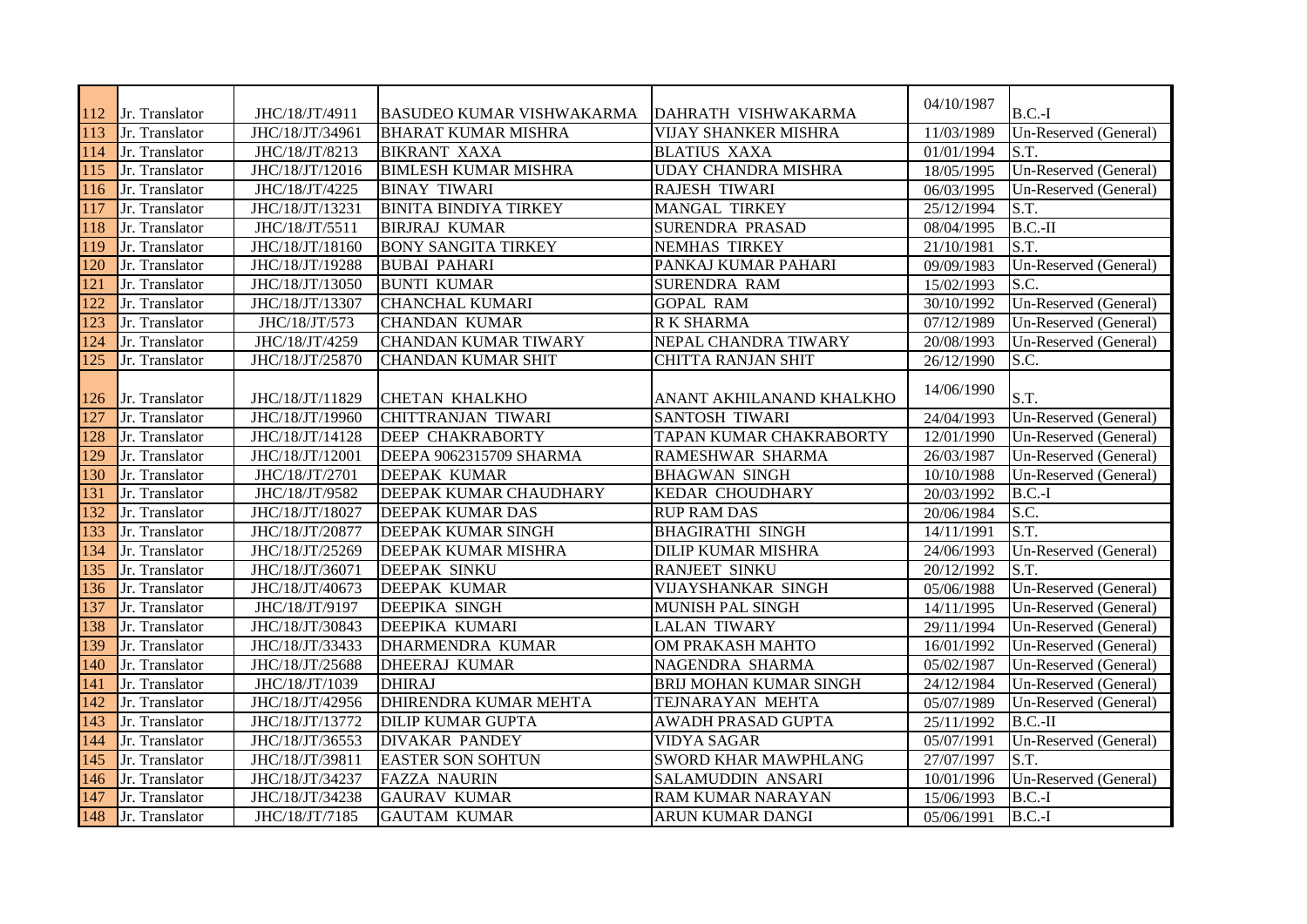| 149 | Jr. Translator | JHC/18/JT/29646 | <b>GAUTAM KUMAR</b>         | <b>SUSHIL PATANIA</b>      | 03/09/1989 | Un-Reserved (General) |
|-----|----------------|-----------------|-----------------------------|----------------------------|------------|-----------------------|
| 150 | Jr. Translator | JHC/18/JT/42610 | <b>GOUTAM JHA</b>           | <b>ADITYA NATH JHA</b>     | 19/08/1984 | Un-Reserved (General) |
| 151 | Jr. Translator | JHC/18/JT/30967 | <b>GUDIYA YADAV</b>         | TRIBHUBAN YADAV            | 05/09/1988 | Un-Reserved (General) |
| 152 | Jr. Translator | JHC/18/JT/36187 | <b>GULAM MOHIUDDIN</b>      | MOHD YUSUF ANSARI          | 12/06/1995 | $B.C.-I$              |
| 153 | Jr. Translator | JHC/18/JT/38269 | <b>GYANDEV PANDEY</b>       | <b>VIDYA PANDEY</b>        | 11/11/1997 | Un-Reserved (General) |
| 154 | Jr. Translator | JHC/18/JT/43381 | <b>GYANENDRA MISHRA</b>     | DEVENDRA MISHRA            | 14/03/1989 | Un-Reserved (General) |
| 155 | Jr. Translator | JHC/18/JT/2938  | HANSPAL KUMAR               | TRIVENI PRASAD             | 04/12/1994 | $B.C.-I$              |
| 156 | Jr. Translator | JHC/18/JT/42141 | <b>HARINDER</b>             | HARI SHANKER PANDEY        | 20/08/1992 | Un-Reserved (General) |
| 157 | Jr. Translator | JHC/18/JT/11049 | <b>HAZRAT SHOAIB FASIHI</b> | <b>SYED MD ARSHAD ALAM</b> | 15/03/1992 | Un-Reserved (General) |
| 158 | Jr. Translator | JHC/18/JT/16195 | HEMANGSHU KUMAR CHAND       | PARESH NATH CHAND          | 13/07/1990 | $B.C.-II$             |
| 159 | Jr. Translator | JHC/18/JT/25054 | <b>HENA PRAVIN</b>          | <b>S S ALAM</b>            | 05/12/1993 | Un-Reserved (General) |
| 160 | Jr. Translator | JHC/18/JT/5673  | HITESH KUMAR SHARMA         | <b>RAM RATTAN</b>          | 22/05/1988 | Un-Reserved (General) |
| 161 | Jr. Translator | JHC/18/JT/9208  | <b>HRISHIKESH SHANKAR</b>   | MANOJ PRASAD SINGH         | 18/06/1994 | Un-Reserved (General) |
| 162 | Jr. Translator | JHC/18/JT/14984 | <b>INDRAJIT KUMAR</b>       | SATYENDRA SINGH SINGH      | 06/06/1985 | Un-Reserved (General) |
| 163 | Jr. Translator | JHC/18/JT/18181 | <b>ISHAN ARORA</b>          | <b>SHESH KUMAR ARORA</b>   | 04/07/1989 | Un-Reserved (General) |
| 164 | Jr. Translator | JHC/18/JT/42576 | <b>ISHIKA SINGH</b>         | <b>UDAY NARAYAN SINGH</b>  | 10/01/1990 | Un-Reserved (General) |
| 165 | Jr. Translator | JHC/18/JT/40951 | <b>JALESHWAR YADAV</b>      | <b>RAM PRASAD YADAV</b>    | 04/01/1993 | $B.C.-II$             |
| 166 | Jr. Translator | JHC/18/JT/17198 | <b>JAYA KUMARI</b>          | <b>DILIP KUMAR RAMANI</b>  | 03/07/1994 | $B.C.-I$              |
| 167 | Jr. Translator | JHC/18/JT/28259 | <b>JAYA KISKU</b>           | <b>JAI GOVIND KISKU</b>    | 20/02/1991 | S.T.                  |
| 168 | Jr. Translator | JHC/18/JT/27836 | JAYANT KUMAR AGARWAL        | SHAKTI PRASAD AGARWAL      | 10/12/1990 | Un-Reserved (General) |
| 169 | Jr. Translator | JHC/18/JT/42722 | <b>JAYANT KUMAR</b>         | <b>ISHWAR PRASAD</b>       | 23/01/1989 | Un-Reserved (General) |
| 170 | Jr. Translator | JHC/18/JT/40178 | <b>JINIMA HORO</b>          | <b>RILAN HORO</b>          | 10/03/1991 | Un-Reserved (General) |
| 171 | Jr. Translator | JHC/18/JT/11916 | <b>JITENDAR KUMAR</b>       | DEEPNARAYAN SINGH          | 14/03/1991 | Un-Reserved (General) |
| 172 | Jr. Translator | JHC/18/JT/17670 | <b>JITENDRA UROAN</b>       | KARMA UROAN                | 01/01/1991 | S.T.                  |
| 173 | Jr. Translator | JHC/18/JT/42827 | JITENDRA KUMAR GUPTA        | VIJAY PRASAD GUPTA         | 18/10/1990 | $B.C.-I$              |
| 174 | Jr. Translator | JHC/18/JT/20227 | JYOTI PRAKASH               | LATE PRAKASH NARAYAN       | 02/01/1983 | Un-Reserved (General) |
| 175 | Jr. Translator | JHC/18/JT/28530 | KAILASH PRASAD KUSHWAHA     | <b>JITAN MAHTO</b>         | 10/11/1984 | Un-Reserved (General) |
| 176 | Jr. Translator | JHC/18/JT/38947 | KAILASH PRASAD KUSHWAHA     | <b>JITAN MAHTO</b>         | 10/11/1984 | Un-Reserved (General) |
| 177 | Jr. Translator | JHC/18/JT/30665 | <b>KALINDRA KUMAR MAHTO</b> | SHAMBHUNATH MAHTO          | 28/12/1986 | Un-Reserved (General) |
| 178 | Jr. Translator | JHC/18/JT/27585 | <b>KAMLESH KUMAR THAKUR</b> | <b>BIDYA SUNDER THAKUR</b> | 21/07/1987 | Un-Reserved (General) |
| 179 | Jr. Translator | JHC/18/JT/34849 | <b>KARAN KISKU</b>          | <b>DIKU KISKU</b>          | 03/04/1989 | S.T.                  |
| 180 | Jr. Translator | JHC/18/JT/16263 | <b>KARUNA NIDHAN</b>        | VIJENDRA KUMAR JHA         | 05/03/1995 | Un-Reserved (General) |
| 181 | Jr. Translator | JHC/18/JT/2848  | KHUSHBOO BHARDWAJ           | RAJDEO MATHPATY            | 20/06/1986 | Un-Reserved (General) |
| 182 | Jr. Translator | JHC/18/JT/3421  | KHUSHBOO NIDHI              | <b>ANJANI KUMAR</b>        | 14/11/1994 | Un-Reserved (General) |
| 183 | Jr. Translator | JHC/18/JT/12566 | <b>KIRTI STEFFI SORENG</b>  | PETER ANTHONY SORENG       | 26/10/1990 | S.T.                  |
| 184 | Jr. Translator | JHC/18/JT/15720 | KISHOR KUMAR GUPTA          | <b>GOVIND RAM GUPTA</b>    | 18/06/1985 | Un-Reserved (General) |
| 185 | Jr. Translator | JHC/18/JT/14734 | KRISHNA KR CHOUDHARY        | SATYANARAYAN CHOUDHARY     | 19/02/1987 | Un-Reserved (General) |
| 186 | Jr. Translator | JHC/18/JT/17161 | KRISHNANAND CHOURASIA       | SHANKAR PRASAD MODI        | 03/09/1990 | $B.C.-II$             |
| 187 | Jr. Translator | JHC/18/JT/11431 | KUMAR AKHILESH              | <b>BUCHCHAN JHA</b>        | 05/11/1989 | Un-Reserved (General) |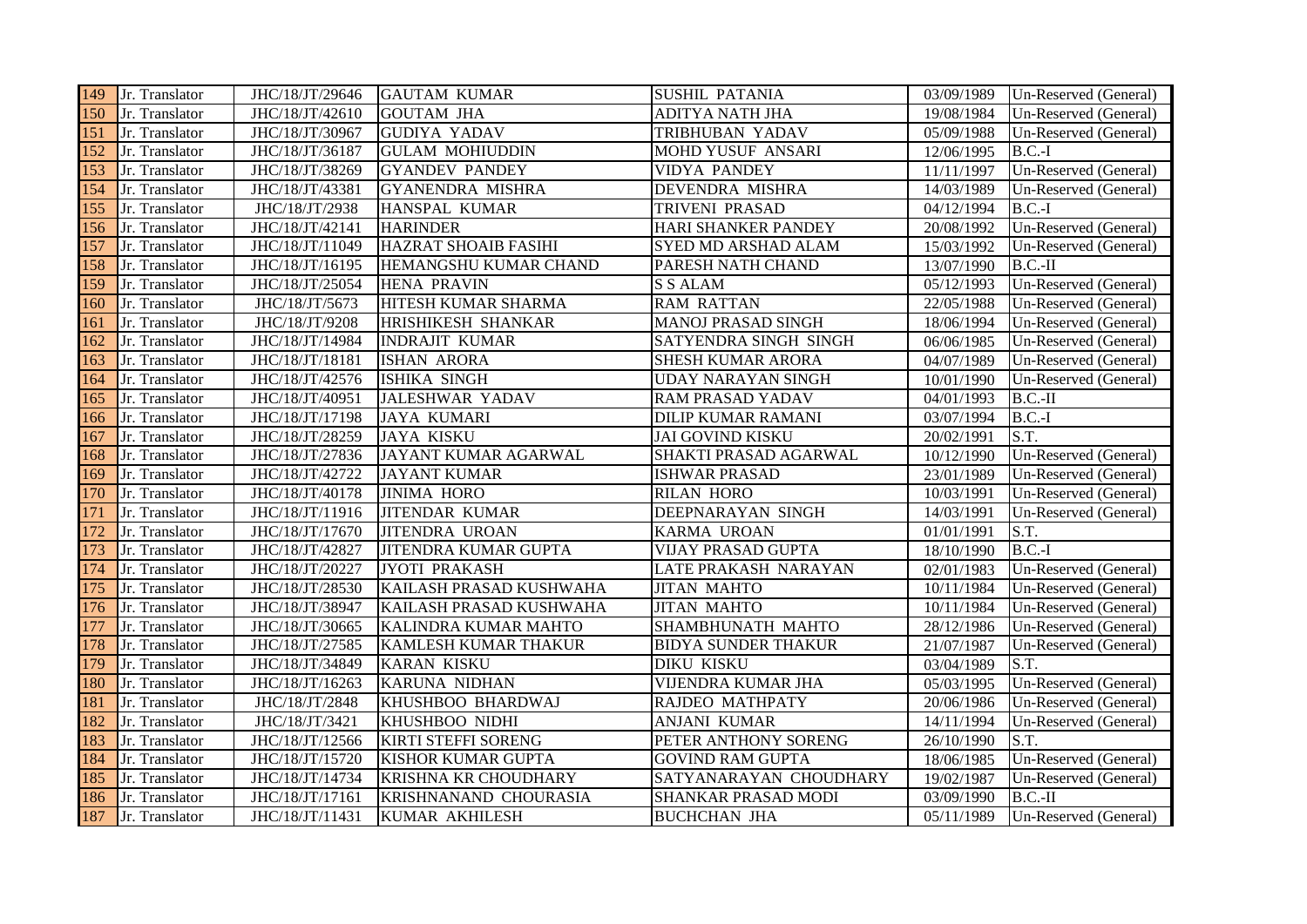| 188 | Jr. Translator | JHC/18/JT/15301 | <b>KUMAR NITISH ANAND</b> | <b>ANIL KUMAR</b>              |            | 08/10/1990   Un-Reserved (General) |
|-----|----------------|-----------------|---------------------------|--------------------------------|------------|------------------------------------|
| 189 | Jr. Translator | JHC/18/JT/22075 | <b>KUMAR DEOBRAT</b>      | <b>CHANDRA MOHAN SAH</b>       | 14/01/1991 | $B.C.-I$                           |
| 190 | Jr. Translator | JHC/18/JT/22978 | <b>KUMAR MRIGANK</b>      | <b>RAMESHWAR LAL DAS</b>       | 28/02/1989 | Un-Reserved (General)              |
| 191 | Jr. Translator | JHC/18/JT/25478 | <b>KUMAR GAURAV</b>       | <b>RAM SHANKAR KUMAR</b>       | 15/03/1995 | Un-Reserved (General)              |
|     |                |                 |                           | SRI BISHWANATH PRASAD          |            |                                    |
| 192 | Jr. Translator | JHC/18/JT/34872 | <b>KUMAR BABLA</b>        | <b>SWARNKAR</b>                | 15/01/1988 | $B.C.-II$                          |
| 193 | Jr. Translator | JHC/18/JT/41102 | <b>KUMAR ABHIJEET</b>     | SANJAY KUMAR SINHA             | 01/06/1994 | Un-Reserved (General)              |
| 194 | Jr. Translator | JHC/18/JT/1376  | <b>KUMARI POOJA</b>       | NARINDRA KUMAR MISHRA          | 17/02/1992 | Un-Reserved (General)              |
| 195 | Jr. Translator | JHC/18/JT/2604  | <b>KUMARI BAHLEN SOY</b>  | XAVIER SOY                     | 04/06/1992 | S.T.                               |
| 196 | Jr. Translator | JHC/18/JT/23990 | <b>KUMARI NILU</b>        | <b>BHOLA PRASAD</b>            | 09/07/1986 | Un-Reserved (General)              |
| 197 | Jr. Translator | JHC/18/JT/39747 | KUMARI JAGRITI            | AKHILESHWAR PRASAD             | 01/03/1984 | Un-Reserved (General)              |
| 198 | Jr. Translator | JHC/18/JT/6279  | KUNAL KUMAR SHEKHAR       | PRADIP KUMAR SHEKHAR           | 16/03/1987 | Un-Reserved (General)              |
| 199 | Jr. Translator | JHC/18/JT/11424 | <b>KUNAL KUMAR</b>        | SANJAY KUMAR                   | 28/05/1991 | Un-Reserved (General)              |
| 200 | Jr. Translator | JHC/18/JT/28728 | <b>KUNAL GAUTAM</b>       | SHAMBHU PRASAD SINGH           | 25/05/1985 | Un-Reserved (General)              |
| 201 | Jr. Translator | JHC/18/JT/31799 | <b>KUNAL KUMAR</b>        | <b>ASHOK KUMAR</b>             | 08/02/1986 | Un-Reserved (General)              |
| 202 | Jr. Translator | JHC/18/JT/34888 | <b>KUNAL PRASAD</b>       | <b>SATISH PRASAD</b>           | 07/08/1991 | Un-Reserved (General)              |
| 203 | Jr. Translator | JHC/18/JT/39835 | <b>KUNAL THAPA</b>        | <b>SHER BAHADUR THAPA</b>      | 03/07/1988 | Un-Reserved (General)              |
| 204 | Jr. Translator | JHC/18/JT/15008 | <b>LALAN KUMAR</b>        | YUGAL PASWAN                   | 16/05/1992 | S.C.                               |
| 205 | Jr. Translator | JHC/18/JT/35973 | <b>LALIT KUMAT TIWARI</b> | <b>JAGAT NARAYAN TIWARI</b>    | 20/12/1985 | Un-Reserved (General)              |
| 206 | Jr. Translator | JHC/18/JT/9385  | LILESH KUMAR PRAJAPATI    | CHETLAL PRAJAPATI              | 07/10/1989 | $B.C.-I$                           |
| 207 | Jr. Translator | JHC/18/JT/15224 | MADHURAGI SHRIVASTAVA     | BIPIN KUMAR SHRIVASTAVA        | 30/12/1992 | Un-Reserved (General)              |
| 208 | Jr. Translator | JHC/18/JT/28328 | <b>MAGRITA TOPNO</b>      | STANISLAS TOPNO                | 18/12/1983 | S.T.                               |
| 209 | Jr. Translator | JHC/18/JT/9407  | <b>MAHENDRA KUMAR</b>     | <b>BHUNESHWAR MAHTO</b>        | 23/07/1989 | $B.C.-II$                          |
| 210 | Jr. Translator | JHC/18/JT/38504 | <b>MAITRI VIRMANI</b>     | <b>KRANTI VIRMANI</b>          | 15/04/1988 | Un-Reserved (General)              |
| 211 | Jr. Translator | JHC/18/JT/29682 | <b>MANAB KUMAR MANJHI</b> | <b>BHUWANESHWAR MANJHI</b>     | 06/06/1987 | S.T.                               |
| 212 | Jr. Translator | JHC/18/JT/29115 | <b>MANAS SINHA</b>        | MADAN KUMAR SINHA              | 04/08/1997 | Un-Reserved (General)              |
| 213 | Jr. Translator | JHC/18/JT/37720 | <b>MANAS KUMAR PANDEY</b> | <b>MUKESH PANDEY</b>           | 15/11/1998 | Un-Reserved (General)              |
| 214 | Jr. Translator | JHC/18/JT/6492  | MANENDRA KUMAR YADAV      | <b>JAGDEO YADAV</b>            | 07/03/1991 | Un-Reserved (General)              |
| 215 | Jr. Translator | JHC/18/JT/37082 | MANESH CHANDRA MANDAL     | AJAY KUMAR MANDAL              | 14/02/1986 | Un-Reserved (General)              |
| 216 | Jr. Translator | JHC/18/JT/11857 | <b>MANISH KUMAR</b>       | <b>RAM PADARTH YADAV</b>       | 04/01/1997 | Un-Reserved (General)              |
| 217 | Jr. Translator | JHC/18/JT/21975 | <b>MANISH KUMAR SHAW</b>  | <b>SHYAM SUNDAR SHAW</b>       | 15/02/1997 | Un-Reserved (General)              |
| 218 | Jr. Translator | JHC/18/JT/22788 | <b>MANISH KUMAR</b>       | NISHI KANT SRIVASTAVA          | 12/01/1985 | Un-Reserved (General)              |
| 219 | Jr. Translator | JHC/18/JT/23145 | <b>MANISH KUMAR</b>       | SATYA NARAYAN SINGH            | 27/01/1987 | Un-Reserved (General)              |
| 220 | Jr. Translator | JHC/18/JT/26956 | <b>MANISH KUMAR</b>       | <b>CHHOTE LAL PRASAD SINGH</b> | 10/02/1997 | Un-Reserved (General)              |
| 221 | Jr. Translator | JHC/18/JT/41744 | <b>MANISH MISHRA</b>      | LATE MAHENDRA MISHRA           | 26/09/1984 | Un-Reserved (General)              |
| 222 | Jr. Translator | JHC/18/JT/15676 | MANISHA KUMARI            | PRAMOD PRASAD GUPTA            | 29/08/1989 | Un-Reserved (General)              |
| 223 | Jr. Translator | JHC/18/JT/19733 | MANISHA KUMARI            | <b>BINOD KUMAR BARAIK</b>      | 26/04/1997 | S.T.                               |
| 224 | Jr. Translator | JHC/18/JT/32348 | <b>MANJEET RANJAN</b>     | <b>SURENDRA PRASAD</b>         | 15/03/1995 | Un-Reserved (General)              |
| 225 | Jr. Translator | JHC/18/JT/14292 | <b>MANOJ KUJUR</b>        | <b>BERTUS KUJUR</b>            | 26/03/1989 | S.T.                               |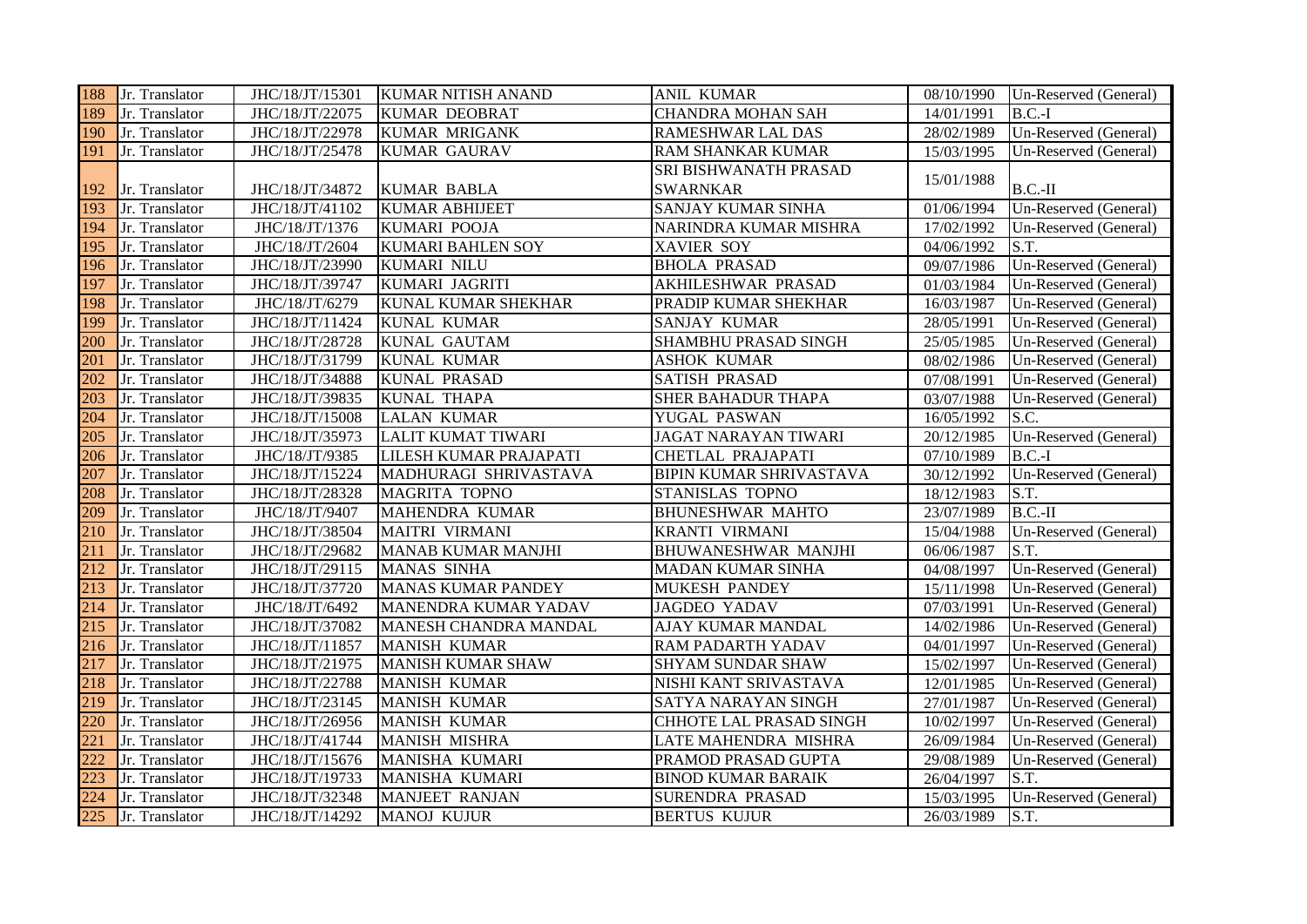| 226 | Jr. Translator | JHC/18/JT/25221 | MANOJ KUMAR              | <b>DWARIKA PRASAD</b>     | 20/12/1990 | Un-Reserved (General) |
|-----|----------------|-----------------|--------------------------|---------------------------|------------|-----------------------|
| 227 | Jr. Translator | JHC/18/JT/37694 | <b>MANOJ KUMAR</b>       | YAMUNA RAM                | 04/06/1986 | Un-Reserved (General) |
| 228 | Jr. Translator | JHC/18/JT/36920 | MANVENDRA KUMAR          | <b>UDAY RAJ SINGH</b>     | 02/02/1993 | Un-Reserved (General) |
| 229 | Jr. Translator | JHC/18/JT/9421  | <b>MASROOR ALAM KHAN</b> | <b>MOIN KHAN</b>          | 07/08/1992 | Un-Reserved (General) |
| 230 | Jr. Translator | JHC/18/JT/5853  | MD JAVED ALI             | KAMAL KHAN                | 06/01/1990 | Un-Reserved (General) |
| 231 | Jr. Translator | JHC/18/JT/17094 | MD ASIF                  | MD ASHIQUE                | 10/01/1995 | Un-Reserved (General) |
| 232 | Jr. Translator | JHC/18/JT/20889 | MD ALISHAN KHAN          | <b>MD ZAHID KHAN</b>      | 12/11/1994 | Un-Reserved (General) |
| 233 | Jr. Translator | JHC/18/JT/22559 | <b>MD ABUTALIB</b>       | SHEIKH MD ILYAS           | 03/05/1986 | Un-Reserved (General) |
| 234 | Jr. Translator | JHC/18/JT/28632 | MD MAHFOOZ ALAM          | MD MAHBOOB ALAM           | 07/08/1983 | $B.C.-I$              |
| 235 | Jr. Translator | JHC/18/JT/38602 | <b>MD IMRAN KHAN</b>     | MD LUKMAN KHAN            | 08/10/1990 | Un-Reserved (General) |
| 236 | Jr. Translator | JHC/18/JT/42293 | MD AZIZ ANSARI           | <b>ABDUL ANSARI</b>       | 06/07/1989 | $B.C.-I$              |
| 237 | Jr. Translator | JHC/18/JT/29328 | MEDHA SINHA              | OM PRAKASH SINHA          | 02/10/1995 | Un-Reserved (General) |
| 238 | Jr. Translator | JHC/18/JT/33803 | MEENU GURUDUTTA          | DILIP SINGH GURUDUTTA     | 07/01/1985 | Un-Reserved (General) |
| 239 | Jr. Translator | JHC/18/JT/40449 | MEGHMALA KUMARI          | CHANDRA SHEKHAR DUBEY     | 26/04/1986 | Un-Reserved (General) |
| 240 | Jr. Translator | JHC/18/JT/23660 | MINAKSHI KUMARI          | HARISCHANDRA PRASAD SINGH | 01/02/1998 | Un-Reserved (General) |
| 241 | Jr. Translator | JHC/18/JT/3301  | MITHILESH KUMAR OJHA     | ALOK CHANDRA OJHA         | 15/02/1990 | Un-Reserved (General) |
| 242 | Jr. Translator | JHC/18/JT/2526  | MOHINI GAUTAM            | VINOD GAUTAM              | 09/04/1996 | S.C.                  |
| 243 | Jr. Translator | JHC/18/JT/8839  | MONIKA KUMARI            | <b>MAHABIR MAHTO</b>      | 02/09/1998 | Un-Reserved (General) |
| 244 | Jr. Translator | JHC/18/JT/13544 | MRINAL KUMAR SAHA        | <b>KALI PRASAD SAHA</b>   | 10/12/1987 | $B.C.-II$             |
| 245 | Jr. Translator | JHC/18/JT/500   | MUKESH MOHAN JHA         | ANIL KUMAR JHA            | 21/09/1983 | Un-Reserved (General) |
| 246 | Jr. Translator | JHC/18/JT/1177  | MUKESH KUMAR PANDEY      | <b>EKRAM PANDEY</b>       | 14/01/1984 | Un-Reserved (General) |
| 247 | Jr. Translator | JHC/18/JT/10909 | MUKESH KUMAR HEMBRAM     | ANIL HEMBRAM              | 10/11/1995 | S.T.                  |
| 248 | Jr. Translator | JHC/18/JT/15130 | <b>MUKESH KUMAR</b>      | MANGAL SAW                | 12/11/1994 | $B.C.-I$              |
| 249 | Jr. Translator | JHC/18/JT/26120 | MUKESH KUMAR             | RAM VIJAY SHARMA          | 26/02/1991 | Un-Reserved (General) |
| 250 | Jr. Translator | JHC/18/JT/27465 | MUKESH KUMAR RAM         | <b>SURESH RAM</b>         | 03/03/1991 | Un-Reserved (General) |
| 251 | Jr. Translator | JHC/18/JT/31330 | MUKESH KUMAR RAVIDAS     | <b>KAILASH RAM</b>        | 02/04/1994 | S.C.                  |
| 252 | Jr. Translator | JHC/18/JT/39165 | <b>MUKESH RANJAN</b>     | <b>SANJAY KUMAR</b>       | 02/08/1992 | Un-Reserved (General) |
| 253 | Jr. Translator | JHC/18/JT/35025 | <b>NADIM MALLIK</b>      | <b>NAZIM MALLIK</b>       | 07/12/1989 | Un-Reserved (General) |
| 254 | Jr. Translator | JHC/18/JT/22446 | <b>NAGDEV</b>            | ARUN PRASAD MAHTO         | 26/04/1990 | Un-Reserved (General) |
| 255 | Jr. Translator | JHC/18/JT/41664 | <b>NAKUL RAM</b>         | <b>KARMU RAM</b>          | 02/05/1988 | S.C.                  |
| 256 | Jr. Translator | JHC/18/JT/31603 | NAMRATA JHA              | VIJAY KUMAR JHA           | 07/12/1994 | Un-Reserved (General) |
| 257 | Jr. Translator | JHC/18/JT/28626 | <b>NAVEEN CHANDRA</b>    | PARMANAND MANDAL          | 01/01/1985 | Un-Reserved (General) |
| 258 | Jr. Translator | JHC/18/JT/34761 | <b>NAVIN KUMAR RAJ</b>   | KRISHNA KUMAR MANDAL      | 28/07/1990 | Un-Reserved (General) |
| 259 | Jr. Translator | JHC/18/JT/33486 | NAVNEET SAINI            | SWARNJEET SINGH           | 09/04/1989 | Un-Reserved (General) |
| 260 | Jr. Translator | JHC/18/JT/33722 | NEERAJ KUMAR             | VIDYA SAGAR PRASAD        | 07/08/1990 | $B.C.-II$             |
| 261 | Jr. Translator | JHC/18/JT/39130 | NEERAJ PANDIT            | <b>DHARAM PANDIT</b>      | 01/01/1994 | Un-Reserved (General) |
| 262 | Jr. Translator | JHC/18/JT/5072  | NEHA KUMARI              | <b>SURESH GOPE</b>        | 20/08/1990 | $B.C.-II$             |
| 263 | Jr. Translator | JHC/18/JT/9406  | <b>NEHA PRIYA TUDU</b>   | <b>JOHNY TUDU</b>         | 29/06/1994 | Un-Reserved (General) |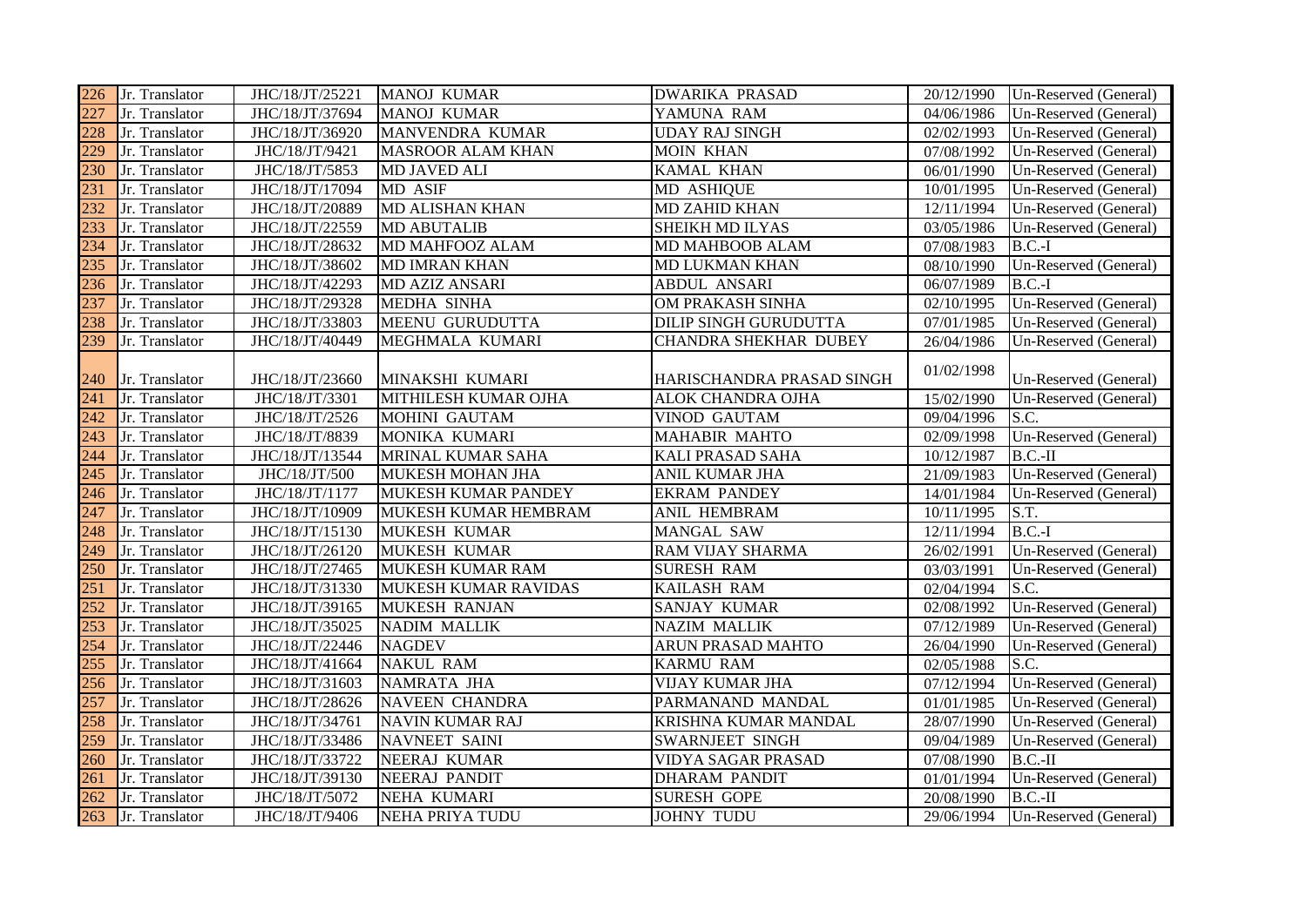| 264 | Jr. Translator | JHC/18/JT/9471  | <b>NEHA PRIYA TUDU</b> | <b>JOHNNY TUDU</b>           |            | 29/06/1994 Un-Reserved (General) |
|-----|----------------|-----------------|------------------------|------------------------------|------------|----------------------------------|
| 265 | Jr. Translator | JHC/18/JT/10268 | NEHA KUMARI            | RAJ KUMAR GUPTA              | 27/04/1994 | $B.C.-II$                        |
| 266 | Jr. Translator | JHC/18/JT/11526 | <b>NEHA MISHRA</b>     | <b>BIMAL KUMAR MISHRA</b>    | 11/05/1995 | Un-Reserved (General)            |
| 267 | Jr. Translator | JHC/18/JT/12472 | <b>NEHA PATWA</b>      | PRABHU PRASAD PATWA          | 27/11/1996 | Un-Reserved (General)            |
| 268 | Jr. Translator | JHC/18/JT/30564 | NEHA KUMARI            | HARENDRA PRASAD SINGH        | 21/10/1992 | Un-Reserved (General)            |
| 269 | Jr. Translator | JHC/18/JT/40520 | <b>NEHA RANJAN</b>     | NAWAL KISHORE SINGH          | 09/11/1992 | Un-Reserved (General)            |
| 270 | Jr. Translator | JHC/18/JT/42509 | <b>NEHA SINGH</b>      | ARVIND KUMAR SINGH           | 03/05/1993 | Un-Reserved (General)            |
| 271 | Jr. Translator | JHC/18/JT/21085 | NILAY BHASKAR          | RAJESHWAR MISHRA             | 12/10/1994 | Un-Reserved (General)            |
| 272 | Jr. Translator | JHC/18/JT/14936 | NIMUSH XALXO           | <b>HERMAN</b>                | 26/12/1991 | S.T.                             |
| 273 | Jr. Translator | JHC/18/JT/4893  | NIRAJ VERMA            | MANPHOOL CHAND               | 07/07/1996 | Un-Reserved (General)            |
| 274 | Jr. Translator | JHC/18/JT/32921 | NIRAJ KUMAR SHAW       | <b>KEDAR PRASAD SHAW</b>     | 14/09/1990 | Un-Reserved (General)            |
| 275 | Jr. Translator | JHC/18/JT/37997 | NIRAJ KUMAR            | SATISH CHANDRA SINGH         | 05/12/1988 | Un-Reserved (General)            |
| 276 | Jr. Translator | JHC/18/JT/2479  | NIRMAL BHENGRA         | <b>ENEM BHENGRA</b>          | 06/11/1992 | S.T.                             |
| 277 | Jr. Translator | JHC/18/JT/34169 | NIRPUNJAY KUMAR RAI    | <b>UDAY SHANKAR RAI</b>      | 03/08/1991 | Un-Reserved (General)            |
| 278 | Jr. Translator | JHC/18/JT/13286 | NISHANT KUMAR MEHTA    | KAULESHWAR MEHTA             | 03/03/1989 | Un-Reserved (General)            |
| 279 | Jr. Translator | JHC/18/JT/8466  | NITESH KUMAR MUNDA     | <b>SHAMBHU NATH MUNDA</b>    | 08/12/1993 | S.T.                             |
| 280 | Jr. Translator | JHC/18/JT/11649 | NIVAS KUMAR            | SHALIGRAM SINGH              | 28/09/1994 | Un-Reserved (General)            |
| 281 | Jr. Translator | JHC/18/JT/35576 | OM PRAKASH             | LAL MOHAN PRASAD             | 23/03/1991 | Un-Reserved (General)            |
| 282 | Jr. Translator | JHC/18/JT/1515  | OMPRAKASH PRASAD       | <b>BHOLA PRASAD</b>          | 13/02/1998 | Un-Reserved (General)            |
| 283 | Jr. Translator | JHC/18/JT/11206 | ONIDA RICHA LAKRA      | PRADEEP KUMAR LAKRA          | 18/02/1988 | Un-Reserved (General)            |
| 284 | Jr. Translator | JHC/18/JT/14283 | PALLAVI SINGH          | ASHOK KUMAR SINGH            | 04/01/1990 | Un-Reserved (General)            |
| 285 | Jr. Translator | JHC/18/JT/41041 | PALLAVI RANI           | PANKAJ KUMAR RAUT            | 20/11/1982 | Un-Reserved (General)            |
| 286 | Jr. Translator | JHC/18/JT/8368  | PANKAJ KUMAR ROY       | RAJKISHROE MAHARAJ           | 15/08/1989 | Un-Reserved (General)            |
| 287 | Jr. Translator | JHC/18/JT/14633 | PANKAJ KUMAR           | UDAY NARAYAN SINGH           | 25/09/1988 | Un-Reserved (General)            |
| 288 | Jr. Translator | JHC/18/JT/20322 | PANKAJ KUMAR           | <b>BEDA NAND JHA</b>         | 16/01/1991 | Un-Reserved (General)            |
| 289 | Jr. Translator | JHC/18/JT/32682 | PANKAJ KUMAR           | <b>SHIV DAYAL PRASAD</b>     | 01/02/1986 | $B.C.-I$                         |
| 290 | Jr. Translator | JHC/18/JT/35751 | PANKAJ KUMAR SHAW      | <b>RAMPRASAD SHAW</b>        | 28/02/1994 | Un-Reserved (General)            |
| 291 | Jr. Translator | JHC/18/JT/24366 | PARITOSH KUMAR         | <b>RAMESH JEE TIWARY</b>     | 05/10/1987 | Un-Reserved (General)            |
| 292 | Jr. Translator | JHC/18/JT/40420 | PARMESHWAR BHAGAT      | TARA PRASAD BHAGAT           | 20/02/1988 | $B.C.-I$                         |
| 293 | Jr. Translator | JHC/18/JT/9275  | PARMOD KUMAR           | <b>UDAY PRASAD</b>           | 04/05/1992 | Un-Reserved (General)            |
| 294 | Jr. Translator | JHC/18/JT/5059  | PAWAN KUMAR SINGH      | <b>SATISH PRASAD SINGH</b>   | 28/12/1986 | Un-Reserved (General)            |
| 295 | Jr. Translator | JHC/18/JT/7438  | PAWAN KUMAR            | <b>KEDAR KARMALI</b>         | 27/05/1994 | S.T.                             |
| 296 | Jr. Translator | JHC/18/JT/40320 | PAWAN KUMAR BHAGAT     | <b>BAIJU BHAGAT</b>          | 03/09/1989 | S.T.                             |
| 297 | Jr. Translator | JHC/18/JT/43708 | PAWAN KUMAR GUPTA      | <b>KIRAN KUMAR GUPTA</b>     | 12/02/1988 | $B.C.-II$                        |
| 298 | Jr. Translator | JHC/18/JT/7289  | POONAM KUMARI          | <b>GANESH RAM SAHU</b>       | 15/01/1990 | Un-Reserved (General)            |
| 299 | Jr. Translator | JHC/18/JT/12512 | POONAM KUJUR           | LATE BUDHRAM BHAGAT          | 02/07/1981 | S.T.                             |
| 300 | Jr. Translator | JHC/18/JT/37924 | POONAM KUMARI          | <b>BALESHWAR RAVIDAS</b>     | 24/02/1992 | S.C.                             |
| 301 | Jr. Translator | JHC/18/JT/8018  | PRABHA KUMARI          | KISHORI PRASAD KUSHAWAHA     | 25/12/1996 | $B.C.-II$                        |
| 302 | Jr. Translator | JHC/18/JT/16709 | PRABHAT CHOURASIA      | <b>CHAMARI LAL CHOURASIA</b> | 09/04/1993 | $B.C.-I$                         |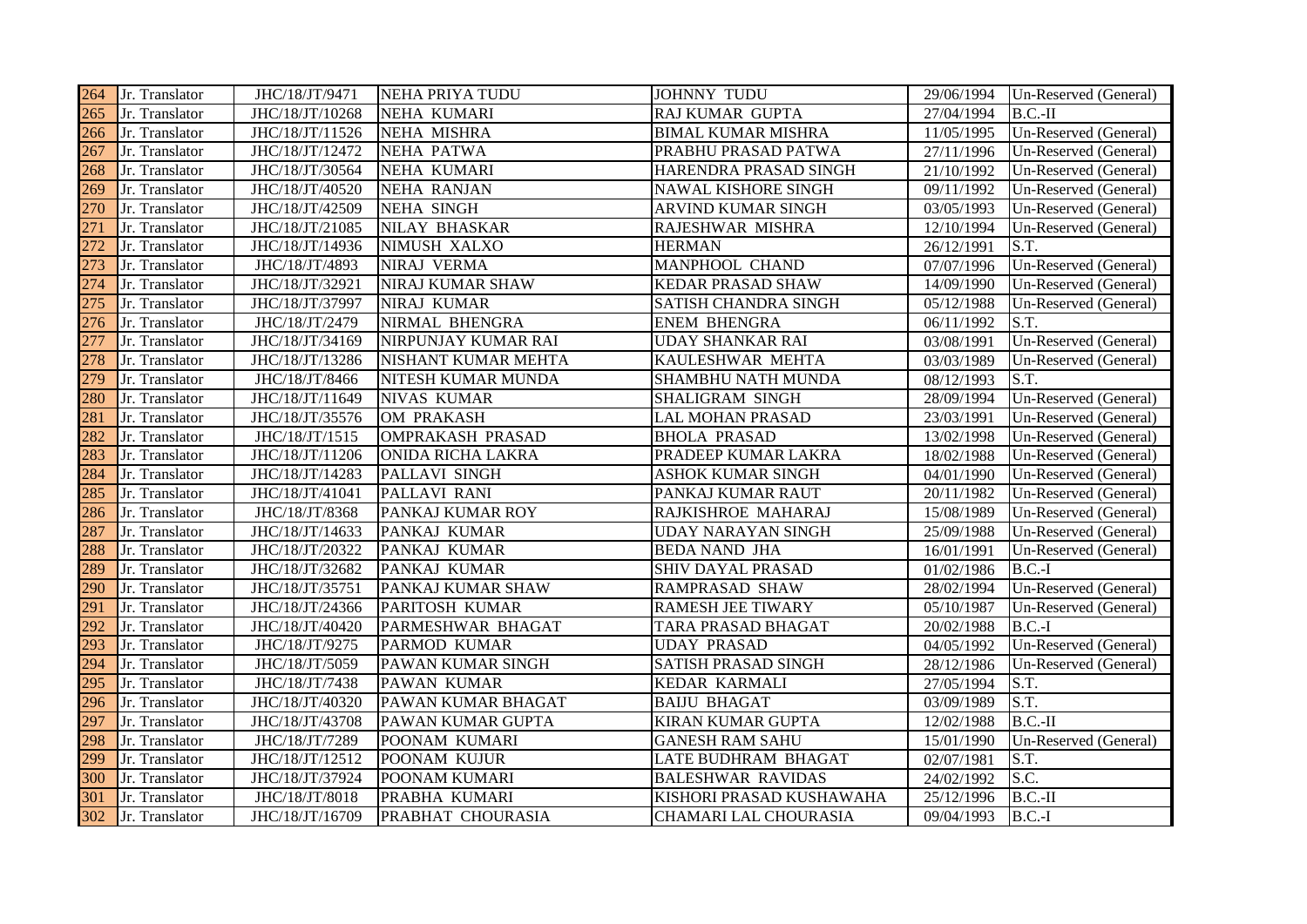| 303 | Jr. Translator | JHC/18/JT/27838 | <b>PRACHI PRIYAM</b>     | <b>DASHRATH RAM</b>         | 14/06/1993 | S.C.                  |
|-----|----------------|-----------------|--------------------------|-----------------------------|------------|-----------------------|
| 304 | Jr. Translator | JHC/18/JT/9227  | PRAMOD KUMAR VERMA       | <b>R S VERMA</b>            | 02/11/1983 | Un-Reserved (General) |
| 305 | Jr. Translator | JHC/18/JT/17615 | PRANAW KUMAR             | <b>SUDHIR KUMAR</b>         | 10/08/1994 | Un-Reserved (General) |
| 306 | Jr. Translator | JHC/18/JT/18375 | PRASHANT SINGH           | PRABHAKAR SINGH             | 17/05/1993 | Un-Reserved (General) |
| 307 | Jr. Translator | JHC/18/JT/43965 | PRASHANT KUMAR           | NARENDRA JHA                | 13/08/1983 | Un-Reserved (General) |
| 308 | Jr. Translator | JHC/18/JT/1484  | PRATIK HARISH            | HARISH CHANDRA RAJBHAR      | 10/04/1987 | Un-Reserved (General) |
| 309 | Jr. Translator | JHC/18/JT/40844 | PRATIMA RAJNI TIRKEY     | <b>ANTONIS TIRKEY</b>       | 10/10/1989 | S.T.                  |
| 310 | Jr. Translator | JHC/18/JT/34659 | PREETI YADAV             | <b>CHANDAN PRASAD YADAV</b> | 02/02/1993 | Un-Reserved (General) |
| 311 | Jr. Translator | JHC/18/JT/16225 | PRITA JHA                | VIJENDRA KUMAR JHA          | 18/03/1994 | Un-Reserved (General) |
| 312 | Jr. Translator | JHC/18/JT/29000 | PRITAM KUMAR             | PARMESHWAR PANJIYARA        | 05/01/1990 | Un-Reserved (General) |
| 313 | Jr. Translator | JHC/18/JT/2310  | PRIYA KUMARI             | KAMAL KUMAR SINGH           | 07/10/1992 | Un-Reserved (General) |
| 314 | Jr. Translator | JHC/18/JT/21154 | PRIYA KUMARI             | <b>GOPAL PRASAD SINHA</b>   | 26/11/1991 | Un-Reserved (General) |
| 315 | Jr. Translator | JHC/18/JT/1880  | PRIYANKA KUMARI          | <b>GOKUL CHANDRA SINHA</b>  | 10/01/1989 | Un-Reserved (General) |
| 316 | Jr. Translator | JHC/18/JT/2659  | PRIYANKA KUMARI          | KAMAL KUMAR SINGH           | 27/05/1995 | Un-Reserved (General) |
| 317 | Jr. Translator | JHC/18/JT/23208 | PRIYANKA NARAYAN         | RAKESH NARAYAN              | 23/09/1987 | Un-Reserved (General) |
| 318 | Jr. Translator | JHC/18/JT/23578 | PRIYANKA PRIYADARSHINI   | <b>ARJUN RAY</b>            | 05/10/1990 | Un-Reserved (General) |
| 319 | Jr. Translator | JHC/18/JT/23705 | <b>PRIYANKA</b>          | SUBHAS CHANDRA SHARMA       | 12/01/1990 | Un-Reserved (General) |
| 320 | Jr. Translator | JHC/18/JT/40834 | PRIYANKA KUMARI          | RAJU NAYAK                  | 20/12/1995 | S.C.                  |
| 321 | Jr. Translator | JHC/18/JT/21438 | PRIYARANJAN VERMA        | UMESH KUMAR VERMA           | 14/09/1987 | Un-Reserved (General) |
| 322 | Jr. Translator | JHC/18/JT/33558 | PULAK KUMAR MAL          | TULA RAM MAL                | 06/01/1991 | Un-Reserved (General) |
| 323 | Jr. Translator | JHC/18/JT/12963 | PURUSHOTAM KUMAR VAIDYA  | DEOKUMAR VAIDYA             | 01/01/1989 | Un-Reserved (General) |
| 324 | Jr. Translator | JHC/18/JT/8142  | <b>RAHUL KUMAR</b>       | MOHAN BARANWAL              | 25/07/1992 | Un-Reserved (General) |
| 325 | Jr. Translator | JHC/18/JT/8920  | RAHUL KUMAR MISHRA       | <b>BAIDYA NATH MISHRA</b>   | 20/12/1984 | Un-Reserved (General) |
| 326 | Jr. Translator | JHC/18/JT/12782 | RAHUL KUMAR RAY          | <b>NAND KISHOR RAY</b>      | 15/10/1992 | Un-Reserved (General) |
| 327 | Jr. Translator | JHC/18/JT/19369 | <b>RAHUL RANJAN</b>      | RAJENDRA SINGH              | 24/02/1996 | $B.C.-I$              |
| 328 | Jr. Translator | JHC/18/JT/30825 | <b>RAHUL KUMAR SINHA</b> | <b>BIJAY KUMAR SINHA</b>    | 22/05/1994 | Un-Reserved (General) |
| 329 | Jr. Translator | JHC/18/JT/41981 | <b>RAHUL KUMAR</b>       | SIDESHWAR NATH              | 01/10/1994 | Un-Reserved (General) |
| 330 | Jr. Translator | JHC/18/JT/43449 | RAHUL KUMAR GAUTAM       | RAJESH KUMAR GAUTAM         | 06/05/1994 | Un-Reserved (General) |
| 331 | Jr. Translator | JHC/18/JT/8747  | <b>RAIHAN JAMI</b>       | <b>ABID ASGHAR</b>          | 22/02/1990 | Un-Reserved (General) |
| 332 | Jr. Translator | JHC/18/JT/10244 | RAJ MARSHAL              | <b>KAPILDEW RAM</b>         | 17/06/1993 | S.C.                  |
| 333 | Jr. Translator | JHC/18/JT/27135 | <b>RAJ NARAYAN SHAW</b>  | LATE RAMADHAR SHAW          | 11/06/1994 | S.T.                  |
| 334 | Jr. Translator | JHC/18/JT/32975 | <b>RAJ KUMAR GUPTA</b>   | <b>RATAN KUMAR SAW</b>      | 11/05/1985 | $B.C.-I$              |
| 335 | Jr. Translator | JHC/18/JT/42180 | <b>RAJA RAM KUMAR</b>    | <b>BHAWTOSH KUMBHKAR</b>    | 11/12/1993 | Un-Reserved (General) |
| 336 | Jr. Translator | JHC/18/JT/929   | RAJENDRA KUMAR           | <b>BHAGIRATH MAHTO</b>      | 04/08/1987 | Un-Reserved (General) |
| 337 | Jr. Translator | JHC/18/JT/6796  | RAJENDRA KUMAR MAHTO     | <b>MANKU MAHTO</b>          | 07/08/1992 | Un-Reserved (General) |
| 338 | Jr. Translator | JHC/18/JT/28878 | RAJENDRA PRASAD          | PURAN HAZAM                 | 15/04/1992 | Un-Reserved (General) |
| 339 | Jr. Translator | JHC/18/JT/33635 | RAJENDRA THAPA           | LAL BAHADUR THAPA           | 25/05/1995 | Un-Reserved (General) |
| 340 | Jr. Translator | JHC/18/JT/15100 | <b>RAJESH KUMAR</b>      | <b>NARSINGH RAM</b>         | 11/04/1993 | S.C.                  |
| 341 | Jr. Translator | JHC/18/JT/7695  | <b>RAJESHWAR RAM</b>     | <b>LAXMI RAM</b>            | 17/12/1989 | S.C.                  |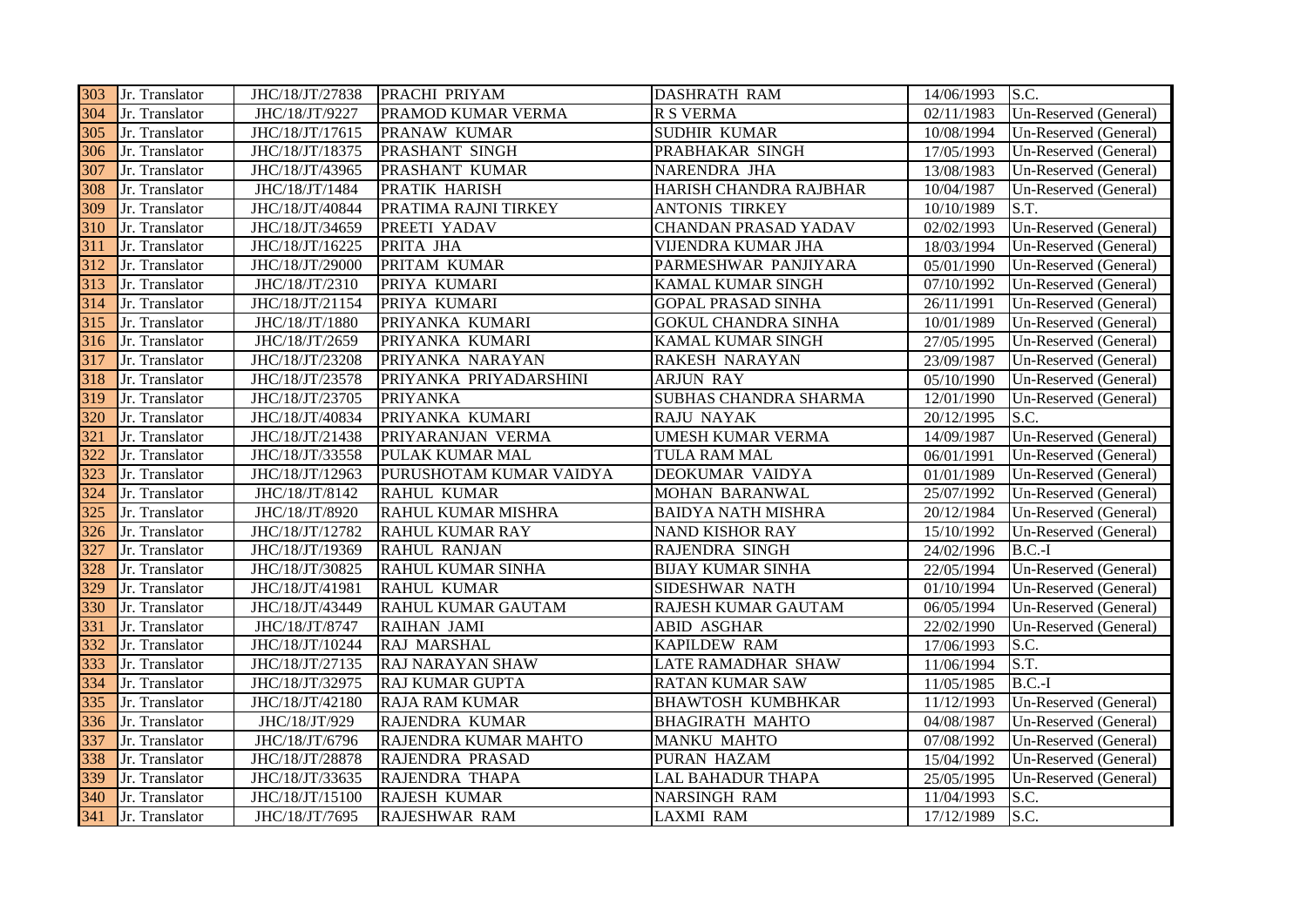|     | 342 Jr. Translator | JHC/18/JT/4115  | RAJKISHOR PRAJAPATI        | <b>JANAK RAM PRAJAPATI</b>  | 10/12/1987 | Un-Reserved (General) |
|-----|--------------------|-----------------|----------------------------|-----------------------------|------------|-----------------------|
| 343 | Jr. Translator     | JHC/18/JT/42144 | <b>RAJNISH KUMAR SAHU</b>  | <b>KARU SAHU</b>            | 29/07/1994 | Un-Reserved (General) |
| 344 | Jr. Translator     | JHC/18/JT/34196 | <b>RAJSHEKHAR</b>          | SOMESHWAR DAS               | 07/01/1993 | S.C.                  |
| 345 | Jr. Translator     | JHC/18/JT/17310 | <b>RAKESH KUMAR</b>        | <b>AJAY KUMAR SINGH</b>     | 06/07/1993 | Un-Reserved (General) |
| 346 | Jr. Translator     | JHC/18/JT/26345 | <b>RAKESH KUMAR SINGH</b>  | <b>JAINANDAN SINGH</b>      | 28/03/1986 | Un-Reserved (General) |
| 347 | Jr. Translator     | JHC/18/JT/42769 | RAMESH KUMAR SINGH         | <b>RANDHIR PRASAD SINGH</b> | 05/01/1989 | Un-Reserved (General) |
| 348 | Jr. Translator     | JHC/18/JT/2575  | <b>RANDHIR LAKRA</b>       | <b>KESHWAR LAKRA</b>        | 02/04/1993 | Un-Reserved (General) |
| 349 | Jr. Translator     | JHC/18/JT/5343  | RANDHIR KUMAR MISHRA       | LANKESH KUMAR MISHRA        | 10/11/1989 | Un-Reserved (General) |
| 350 | Jr. Translator     | JHC/18/JT/24826 | <b>RANI KUMARI</b>         | <b>BISHWANATH MUNDA</b>     | 17/09/1996 | S.T.                  |
| 351 | Jr. Translator     | JHC/18/JT/8815  | <b>RANVIR KUMAR PANDEY</b> | SHRI AMITAV KUMAR PANDEY    | 12/01/1995 | Un-Reserved (General) |
| 352 | Jr. Translator     | JHC/18/JT/9525  | <b>RASHMI SINGH</b>        | DHANANJAY DAYAL             | 29/08/1982 | Un-Reserved (General) |
| 353 | Jr. Translator     | JHC/18/JT/29280 | <b>RASHMI DUNGDUNG</b>     | <b>JOSEPH DUNGDUNG</b>      | 02/11/1989 | Un-Reserved (General) |
| 354 | Jr. Translator     | JHC/18/JT/9893  | <b>RAVI KANT RAVI</b>      | <b>GARIB MAHTO</b>          | 21/08/1987 | Un-Reserved (General) |
| 355 | Jr. Translator     | JHC/18/JT/22845 | RAVI KUMAR JAISWAL         | LATE MEWA LAL JAISWAL       | 03/01/1990 | Un-Reserved (General) |
| 356 | Jr. Translator     | JHC/18/JT/28883 | <b>RAVI KUMAR</b>          | SANJIV KISHORE VERMA        | 30/08/1989 | Un-Reserved (General) |
| 357 | Jr. Translator     | JHC/18/JT/34373 | <b>RAVI BHUSHAN ROY</b>    | <b>GORAKH NATH ROY</b>      | 15/10/1986 | Un-Reserved (General) |
| 358 | Jr. Translator     | JHC/18/JT/44044 | <b>RAVI KUMAR</b>          | <b>KULDIP KUMAR</b>         | 17/09/1992 | Un-Reserved (General) |
| 359 | Jr. Translator     | JHC/18/JT/16379 | RAVINDRA KUMAR             | <b>RAM PRASAD SINGH</b>     | 08/11/1988 | Un-Reserved (General) |
| 360 | Jr. Translator     | JHC/18/JT/6498  | <b>RICHA KUMARI SINGH</b>  | PANNA LAL SINGH             | 15/08/1986 | Un-Reserved (General) |
| 361 | Jr. Translator     | JHC/18/JT/37119 | RICHA KUMARI               | <b>BABULAL SHARMA</b>       | 26/01/1996 | Un-Reserved (General) |
| 362 | Jr. Translator     | JHC/18/JT/7234  | <b>RIDDHI SHARMA</b>       | UMESH CHANDER SHARMA        | 20/03/1997 | Un-Reserved (General) |
| 363 | Jr. Translator     | JHC/18/JT/35181 | <b>RISHABH GAURAV</b>      | VISHNU CHARAN MAHARAJ       | 11/07/1993 | Un-Reserved (General) |
| 364 | Jr. Translator     | JHC/18/JT/37089 | <b>RISHAV ANAND</b>        | <b>RAJESH KUMAR</b>         | 07/03/1993 | Un-Reserved (General) |
| 365 | Jr. Translator     | JHC/18/JT/8666  | <b>RISHU RAJ</b>           | RAM KHELAWAN PRASAD         | 12/12/1993 | Un-Reserved (General) |
| 366 | Jr. Translator     | JHC/18/JT/31818 | <b>RITURAJ SINGH</b>       | <b>BALIRAM SINGH</b>        | 08/10/1994 | Un-Reserved (General) |
| 367 | Jr. Translator     | JHC/18/JT/937   | <b>ROHIT KUMAR DWIVEDI</b> | <b>MANOJ KUMAR DWIVEDI</b>  | 07/08/1994 | Un-Reserved (General) |
| 368 | Jr. Translator     | JHC/18/JT/32913 | <b>ROHIT KUMAR SHAW</b>    | <b>NAND KISHOR SHAW</b>     | 25/11/1991 | Un-Reserved (General) |
| 369 | Jr. Translator     | JHC/18/JT/43457 | <b>ROHIT GOPE</b>          | <b>RAGHUNATH GOPE</b>       | 24/11/1984 | $B.C.-II$             |
| 370 | Jr. Translator     | JHC/18/JT/1481  | <b>ROOPAL BAKSHI</b>       | <b>NAVEEN BAKSHI</b>        | 26/01/1993 | Un-Reserved (General) |
| 371 | Jr. Translator     | JHC/18/JT/13414 | <b>ROSHNI KUMARI</b>       | <b>NAVIN CHOUDHARY</b>      | 12/12/1995 | Un-Reserved (General) |
| 372 | Jr. Translator     | JHC/18/JT/16707 | <b>RUBY RAJAK</b>          | <b>GOPAL RAJAK</b>          | 27/12/1994 | S.C.                  |
| 373 | Jr. Translator     | JHC/18/JT/34033 | <b>RUBY RAJAK</b>          | <b>GOPAL RAJAK</b>          | 27/12/1994 | Un-Reserved (General) |
| 374 | Jr. Translator     | JHC/18/JT/26560 | <b>RUCHI SHARMA</b>        | <b>JAI NARAYAN SHARMA</b>   | 19/06/1994 | Un-Reserved (General) |
| 375 | Jr. Translator     | JHC/18/JT/37239 | <b>RUKESH KUMAR</b>        | RAJENDRA YADAV              | 21/10/1996 | Un-Reserved (General) |
| 376 | Jr. Translator     | JHC/18/JT/41101 | RUMANA KHATOON             | <b>MUJEEB UL HAQUE</b>      | 23/04/1987 | Un-Reserved (General) |
| 377 | Jr. Translator     | JHC/18/JT/17551 | <b>RUPAL SHAW</b>          | <b>DILIP KUMAR SHAW</b>     | 26/11/1992 | Un-Reserved (General) |
| 378 | Jr. Translator     | JHC/18/JT/34870 | <b>RUPALI SRIVASTAVA</b>   | VINOD KUMAR SRIVASTAVA      | 09/07/1992 | Un-Reserved (General) |
| 379 | Jr. Translator     | JHC/18/JT/40967 | <b>SACHIN KUMAR MAHATO</b> | <b>JANKI MAHTO</b>          | 03/12/1993 | Un-Reserved (General) |
| 380 | Jr. Translator     | JHC/18/JT/22475 | <b>SADHWEE KUMARI</b>      | <b>RAM LAKHAN SINGH</b>     | 02/03/1990 | Un-Reserved (General) |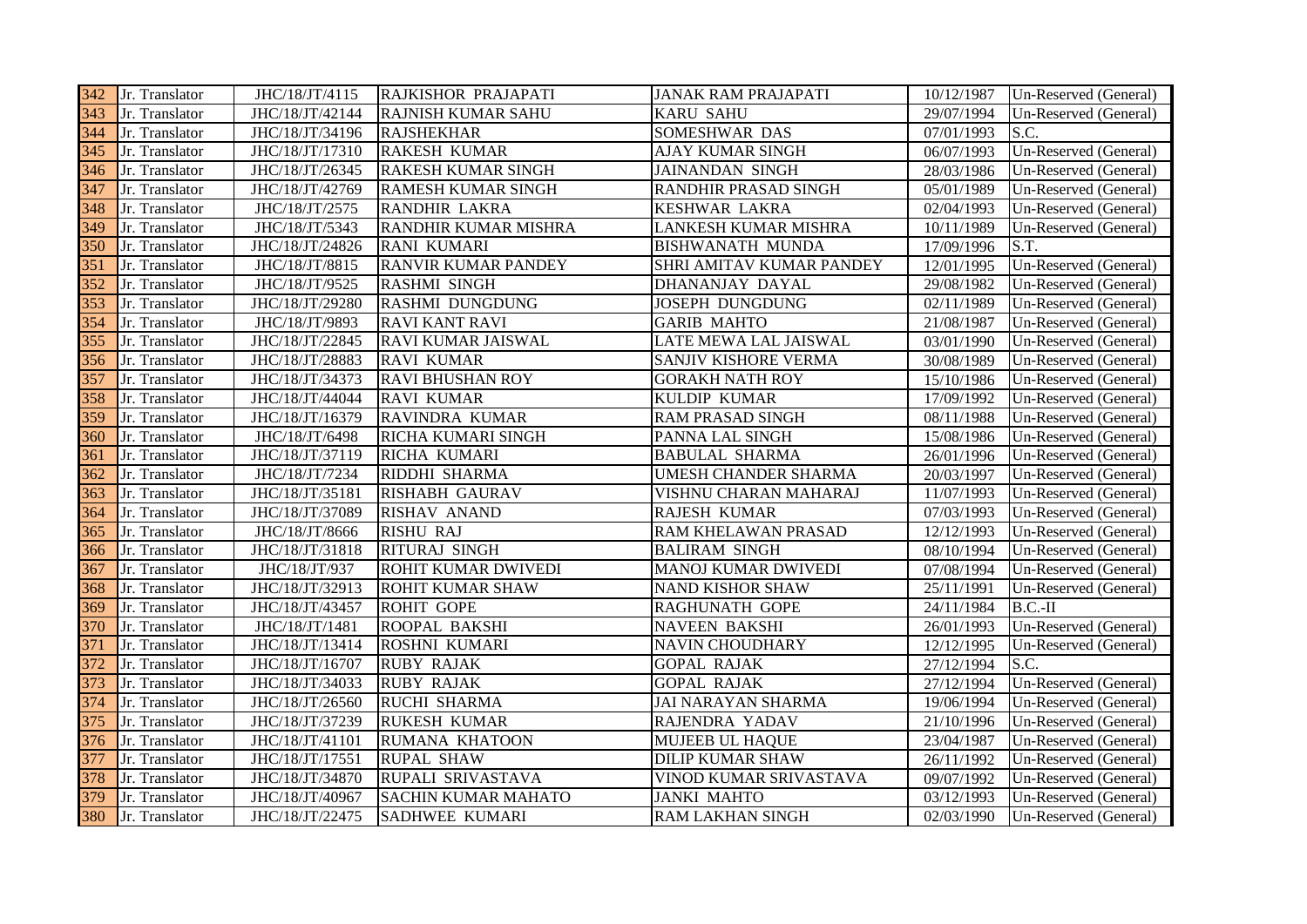| 381 | Jr. Translator | JHC/18/JT/16070 | <b>SAGAR SAMPAT BAMANE</b>   | SAMPAT MARUTI BAMANE         | 24/08/1985 | Un-Reserved (General) |
|-----|----------------|-----------------|------------------------------|------------------------------|------------|-----------------------|
| 382 | Jr. Translator | JHC/18/JT/2488  | <b>SAHIL SINHA</b>           | <b>RAVI KUMAR SINHA</b>      | 24/03/1997 | Un-Reserved (General) |
| 383 | Jr. Translator | JHC/18/JT/40706 | <b>SAJID AKHTAR</b>          | A ISLAM                      | 28/01/1989 | Un-Reserved (General) |
| 384 | Jr. Translator | JHC/18/JT/14567 | SAJJAD ALI                   | <b>DAUD ANSARI</b>           | 19/11/1987 | Un-Reserved (General) |
| 385 | Jr. Translator | JHC/18/JT/33142 | <b>SAMEER KUMAR</b>          | LATE BISHNU CHARAN MAHTO     | 03/04/1990 | $B.C.-I$              |
| 386 | Jr. Translator | JHC/18/JT/6318  | <b>SAMIT KUMAR PATHAK</b>    | KRISHNA MOHAN PATHAK         | 11/08/1983 | Un-Reserved (General) |
| 387 | Jr. Translator | JHC/18/JT/43829 | <b>SAMRESH KUMAR</b>         | <b>RAMVILASH SINGH</b>       | 24/04/1994 | Un-Reserved (General) |
| 388 | Jr. Translator | JHC/18/JT/19391 | SANAM HONHAGA                | <b>BERGA HONHAGA</b>         | 07/04/1993 | S.T.                  |
| 389 | Jr. Translator | JHC/18/JT/1377  | SANDEEP KUMAR SAW            | RAJENDRA SAW                 | 27/07/1994 | $B.C.-I$              |
| 390 | Jr. Translator | JHC/18/JT/5666  | SANDEEP KUMAR                | <b>GHAN SHYAM KUMAR</b>      | 17/07/1985 | Un-Reserved (General) |
| 391 | Jr. Translator | JHC/18/JT/22513 | <b>SANDEEP HORO</b>          | <b>SAMUEL HORO</b>           | 29/08/1988 | S.T.                  |
| 392 | Jr. Translator | JHC/18/JT/28860 | SANDEEP KUMAR SINGH          | <b>NARESH SINGH</b>          | 05/01/1992 | Un-Reserved (General) |
| 393 | Jr. Translator | JHC/18/JT/36754 | SANDHYA GUPTA                | <b>BHAGWAN PRASAD GUPTA</b>  | 07/12/1984 | Un-Reserved (General) |
| 394 | Jr. Translator | JHC/18/JT/20551 | <b>SANDIP KUMAR</b>          | JITENDRA PRASAD SRIVASTVA    | 29/12/1988 | Un-Reserved (General) |
| 395 | Jr. Translator | JHC/18/JT/30569 | SANGITA KUMARI JHA           | <b>HIRAKANT JHA</b>          | 06/03/1988 | Un-Reserved (General) |
| 396 | Jr. Translator | JHC/18/JT/1571  | <b>SANJAY RAVIDAS</b>        | <b>NARAYAN RAVIDAS</b>       | 05/11/1987 | S.C.                  |
| 397 | Jr. Translator | JHC/18/JT/11640 | <b>SANJAY KUJUR</b>          | <b>GNDURA KUJUR</b>          | 05/02/1985 | Un-Reserved (General) |
| 398 | Jr. Translator | JHC/18/JT/15902 | <b>SANJAY VERMA</b>          | RAJ KUMAR VERMA              | 12/11/1986 | Un-Reserved (General) |
| 399 | Jr. Translator | JHC/18/JT/24045 | <b>SANJAY KUMAR</b>          | NANDKISHOR THAKUR            | 20/05/1988 | Un-Reserved (General) |
| 400 | Jr. Translator | JHC/18/JT/4172  | <b>SANTOSH SINGH BISHT</b>   | <b>KAMAL SINGH BISHT</b>     | 30/11/1995 | Un-Reserved (General) |
| 401 | Jr. Translator | JHC/18/JT/17486 | <b>SANTOSH HORO</b>          | <b>VICTER HORO</b>           | 06/11/1992 | S.T.                  |
|     |                |                 |                              | DIGAMBARRAO VITTHALRAO       | 07/04/1986 |                       |
| 402 | Jr. Translator | JHC/18/JT/5880  | SATISH DIGAMBARRAO BODKE     | <b>BODKE</b>                 |            | Un-Reserved (General) |
| 403 | Jr. Translator | JHC/18/JT/20888 | <b>SAUMYA SINGH</b>          | <b>BIJAY KUMAR SINGH</b>     | 26/10/1993 | Un-Reserved (General) |
| 404 | Jr. Translator | JHC/18/JT/1763  | <b>SAURABH SUMAN</b>         | ANIL KUMAR SINGH             | 15/02/1995 | Un-Reserved (General) |
| 405 | Jr. Translator | JHC/18/JT/770   | <b>SAURAV KUMAR</b>          | <b>NAVAL KISHOR</b>          | 17/07/1990 | Un-Reserved (General) |
| 406 | Jr. Translator | JHC/18/JT/6924  | <b>SAURAV KUNAL</b>          | <b>BRAHMDEO KUMAR PANDEY</b> | 01/09/1988 | Un-Reserved (General) |
| 407 | Jr. Translator | JHC/18/JT/32058 | <b>SAURAV KUMAR SINGH</b>    | <b>SURESH KUMAR SINGH</b>    | 28/12/1992 | Un-Reserved (General) |
| 408 | Jr. Translator | JHC/18/JT/34430 | <b>SAURAV KUMAR PANDEY</b>   | ARVIND KUMAR PANDEY          | 25/12/1991 | Un-Reserved (General) |
| 409 | Jr. Translator | JHC/18/JT/16151 | SHAHJAD HUSSAIN              | MOHAMMED NIZAMUDDIN          | 20/09/1990 | Un-Reserved (General) |
| 410 | Jr. Translator | JHC/18/JT/33409 | SHAKTI PRIYANKAR             | <b>SANT PRASAD</b>           | 22/01/1996 | Un-Reserved (General) |
|     |                |                 | SHANKAR BHADOHI UTTAR        |                              | 05/02/1992 |                       |
| 411 | Jr. Translator | JHC/18/JT/14803 | PRADESH SHAW                 | <b>RAMESH SHAW</b>           |            | Un-Reserved (General) |
| 412 | Jr. Translator | JHC/18/JT/7932  | SHARWAN KUMAR KUMAR          | <b>SUDHIR KUMAR</b>          | 12/11/1990 | Un-Reserved (General) |
| 413 | Jr. Translator | JHC/18/JT/467   | <b>SHASHANK KUMAR SINHA</b>  | <b>CHANDRASHEKHAR BAKSHI</b> | 25/02/1992 | Un-Reserved (General) |
| 414 | Jr. Translator | JHC/18/JT/873   | SHASHI KANT                  | <b>RAMJEE PRASAD</b>         | 29/09/1984 | Un-Reserved (General) |
| 415 | Jr. Translator | JHC/18/JT/9571  | SHASHI KUMAR MAHTO           | <b>BHOLA MAHTO</b>           | 15/11/1993 | Un-Reserved (General) |
| 416 | Jr. Translator | JHC/18/JT/20316 | SHASHI KANT OJHA             | YUGESHWAR OJHA               | 11/07/1992 | Un-Reserved (General) |
| 417 | Jr. Translator | JHC/18/JT/26161 | <b>SHASHI BHUSHAN TIRKEY</b> | <b>ANJELUS TIRKEY</b>        | 23/04/1991 | S.T.                  |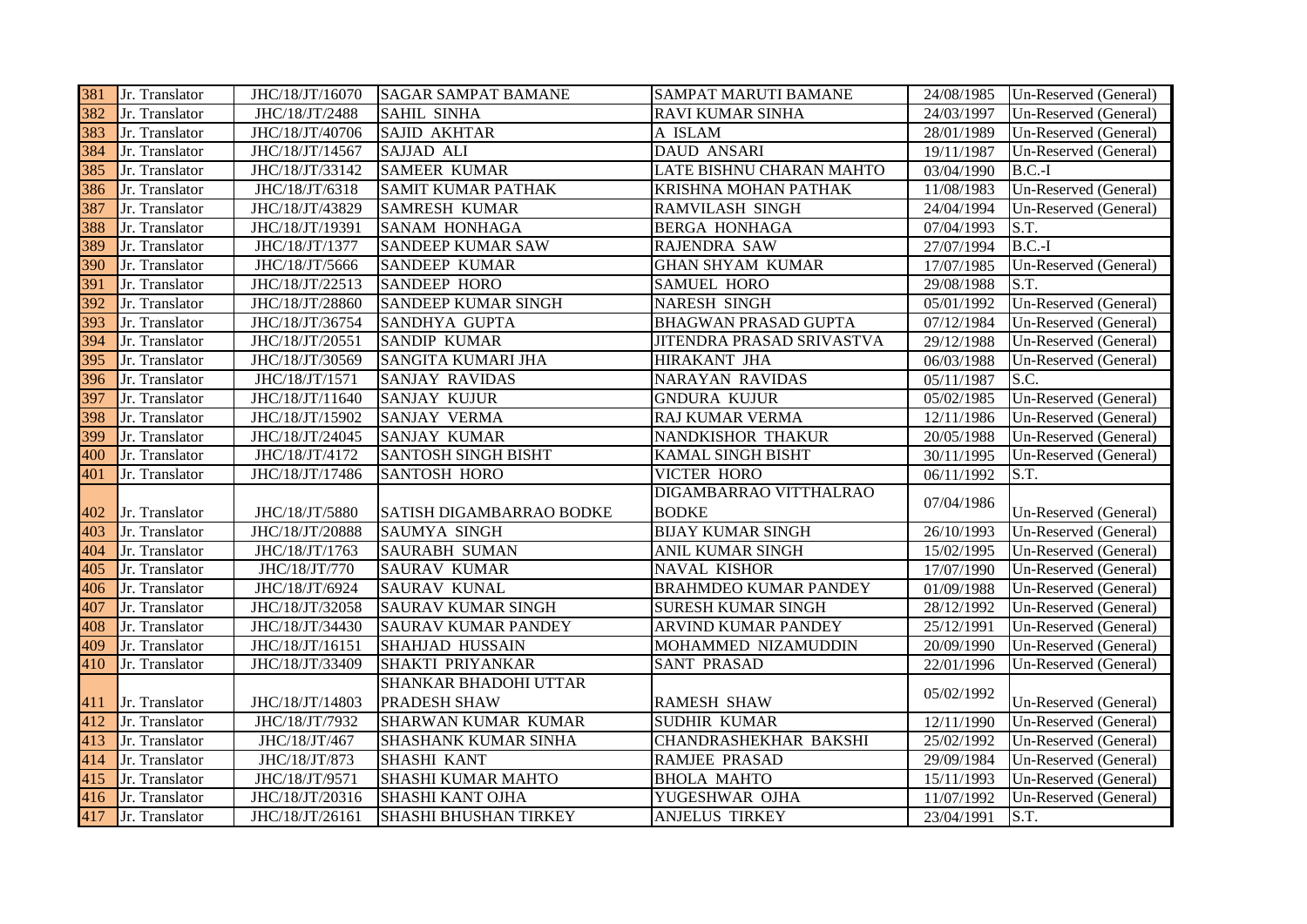| 418 | Jr. Translator | JHC/18/JT/34353 | <b>SHASHI BHUSHAN SINHA</b> | SATYANARAYAN PRASAD SINHA  | 11/02/1993 | $B.C.-I$              |
|-----|----------------|-----------------|-----------------------------|----------------------------|------------|-----------------------|
| 419 | Jr. Translator | JHC/18/JT/40393 | <b>SHAZADA PARWEEN</b>      | SHAMSUDDIN ANSARI          | 15/04/1991 | Un-Reserved (General) |
| 420 | Jr. Translator | JHC/18/JT/12849 | <b>SHEELA KUMARI</b>        | <b>ARJUN BHAGAT</b>        | 18/07/1993 | S.T.                  |
| 421 | Jr. Translator | JHC/18/JT/21250 | SHIKHA NANBETIYSA           | <b>KUNDAN RAVI</b>         | 27/12/1986 | Un-Reserved (General) |
| 422 | Jr. Translator | JHC/18/JT/26794 | <b>SHILPA</b>               | <b>UMESH LAL</b>           | 19/11/1988 | $B.C.-II$             |
| 423 | Jr. Translator | JHC/18/JT/36656 | <b>SHIV SHANKAR MAHTO</b>   | SHALIGRAM MAHTO            | 21/01/1989 | $B.C.-I$              |
| 424 | Jr. Translator | JHC/18/JT/25418 | <b>SHRISTI KUMARI</b>       | PRADEEP KUMAR BARI         | 18/02/1995 | Un-Reserved (General) |
| 425 | Jr. Translator | JHC/18/JT/44127 | SHUBHANKAR SHUKLA           | SAMEER KUMAR SHUKLA        | 12/10/1991 | Un-Reserved (General) |
| 426 | Jr. Translator | JHC/18/JT/31295 | <b>SHWETA GUPTA</b>         | <b>BHAGWAN GUPTA</b>       | 21/06/1989 | Un-Reserved (General) |
| 427 | Jr. Translator | JHC/18/JT/34859 | <b>SHYAM KUMAR</b>          | <b>VIJAY KUMAR</b>         | 22/06/1996 | Un-Reserved (General) |
| 428 | Jr. Translator | JHC/18/JT/32080 | SIKENDAR MAHATHA            | <b>SURESH MAHATHA</b>      | 11/04/1986 | S.C.                  |
| 429 | Jr. Translator | JHC/18/JT/23038 | <b>SINOD KUMAR</b>          | SURJDEO CHOUDHARY          | 31/01/1988 | Un-Reserved (General) |
| 430 | Jr. Translator | JHC/18/JT/34279 | SITANJALI PAL               | <b>LALLAN PRASAD PAL</b>   | 04/06/1987 | Un-Reserved (General) |
| 431 | Jr. Translator | JHC/18/JT/32734 | <b>SNEHA MEHTA</b>          | ANGAD MAHTO                | 19/08/1994 | $B.C.-I$              |
| 432 | Jr. Translator | JHC/18/JT/11257 | <b>SOMPRAKASH</b>           | <b>DINESH KUMAR PANDEY</b> | 04/11/1995 | Un-Reserved (General) |
| 433 | Jr. Translator | JHC/18/JT/25504 | <b>SONAM GUPTA</b>          | SANJAY KUMAR GUPTA         | 14/11/1996 | $B.C.-II$             |
| 434 | Jr. Translator | JHC/18/JT/8426  | <b>SONU KUMARI SAH</b>      | <b>RAMASHIS SAH</b>        | 21/05/1994 | S.C.                  |
| 435 | Jr. Translator | JHC/18/JT/11687 | <b>SONU KUMAR SHAW</b>      | <b>SUKDEO PD SHAW</b>      | 05/03/1994 | Un-Reserved (General) |
| 436 | Jr. Translator | JHC/18/JT/32392 | <b>SONU KUMAR</b>           | <b>BASHISHT KUMAR</b>      | 22/09/1996 | Un-Reserved (General) |
| 437 | Jr. Translator | JHC/18/JT/43831 | SOURAV KUMAR SINGH          | <b>NAKUL SINGH</b>         | 26/03/1988 | Un-Reserved (General) |
| 438 | Jr. Translator | JHC/18/JT/7333  | <b>SUBODH KUMAR TANTI</b>   | <b>RAMDEO TANTI</b>        | 06/07/1989 | S.C.                  |
| 439 | Jr. Translator | JHC/18/JT/5238  | <b>SUBRAT DEBNATH</b>       | SUBHENDU DEBNATH           | 12/02/1986 | Un-Reserved (General) |
| 440 | Jr. Translator | JHC/18/JT/27033 | <b>SUKANT KUMAR PANDEY</b>  | <b>AWADH KISHOR PANDEY</b> | 01/06/1987 | Un-Reserved (General) |
| 441 | Jr. Translator | JHC/18/JT/4410  | <b>SUMAN KUMAR NIRALA</b>   | LALAN PRASAD VERMA         | 05/04/1992 | Un-Reserved (General) |
| 442 | Jr. Translator | JHC/18/JT/14152 | <b>SUMIT KUMAR</b>          | <b>SUMAN RAM</b>           | 13/09/1993 | S.C.                  |
| 443 | Jr. Translator | JHC/18/JT/15520 | <b>SUMIT HANSDA</b>         | <b>BIKAS HANSDAK</b>       | 15/12/1996 | Un-Reserved (General) |
| 444 | Jr. Translator | JHC/18/JT/19213 | <b>SUMIT KUMAR</b>          | <b>MURLI PRASAD</b>        | 23/12/1991 | Un-Reserved (General) |
| 445 | Jr. Translator | JHC/18/JT/43809 | <b>SUMIT CHANDRA DEY</b>    | RAJESHWAR CHANDRA DEY      | 19/09/1994 | Un-Reserved (General) |
| 446 | Jr. Translator | JHC/18/JT/12699 | <b>SUNANDA TIWARI</b>       | KISHORE TIWARI             | 03/03/1996 | Un-Reserved (General) |
| 447 | Jr. Translator | JHC/18/JT/4961  | <b>SUNIL SUNDI</b>          | <b>CHANDRA MOHAN SUNDI</b> | 02/01/1994 | S.T.                  |
| 448 | Jr. Translator | JHC/18/JT/19380 | <b>SUNIL KUMAR</b>          | SATYENDRA NARAYAN SINGH    | 30/08/1988 | Un-Reserved (General) |
| 449 | Jr. Translator | JHC/18/JT/29633 | <b>SUNNY KUMAR GUPTA</b>    | SHEILESH PRASAD GUPTA      | 04/10/1996 | Un-Reserved (General) |
| 450 | Jr. Translator | JHC/18/JT/10470 | SUPRIYA KUMARI SHAW         | PUNWASHI LAL SHAW          | 22/05/1992 | Un-Reserved (General) |
| 451 | Jr. Translator | JHC/18/JT/18472 | <b>SURAJ KUMAR SAH</b>      | VIJAY PRASAD SAH           | 21/12/1991 | Un-Reserved (General) |
| 452 | Jr. Translator | JHC/18/JT/36486 | <b>SURAJ CHOWDHURY</b>      | <b>BHARAT CHOWDHURY</b>    | 31/05/1986 | Un-Reserved (General) |
| 453 | Jr. Translator | JHC/18/JT/39399 | SURAJ KUMAR VISHWAKARMA     | RAM KUMAR VISHWAKARMA      | 12/11/1995 | $B.C.-I$              |
| 454 | Jr. Translator | JHC/18/JT/43552 | <b>SURAJ PRAKASH MAHATO</b> | <b>ARJUN MAHATO</b>        | 19/04/1990 | Un-Reserved (General) |
| 455 | Jr. Translator | JHC/18/JT/17128 | <b>SUSHANT KUMAR DAS</b>    | <b>UMAPATI LAL DAS</b>     | 25/02/1986 | Un-Reserved (General) |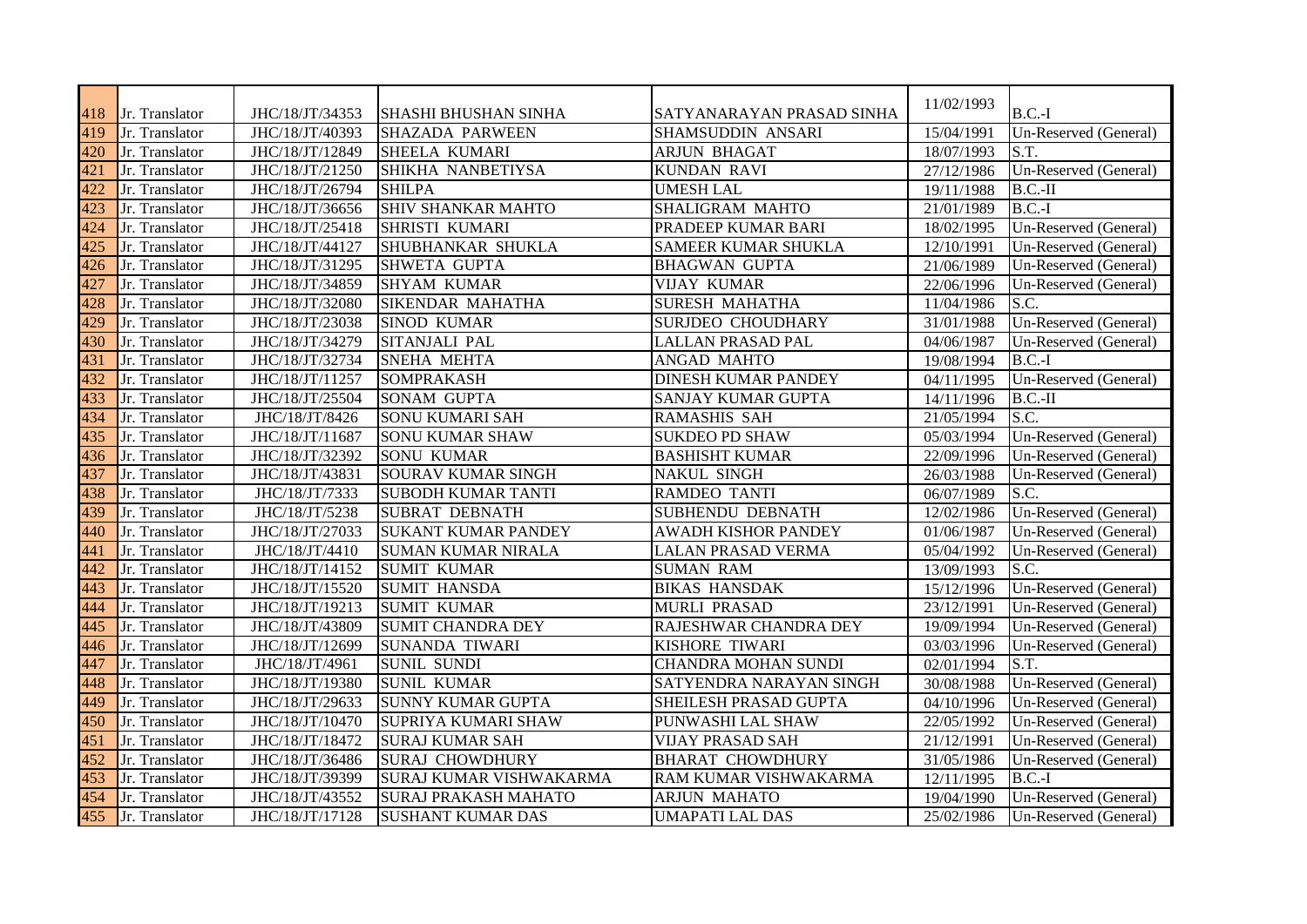|     | 456 Jr. Translator | JHC/18/JT/18818 | <b>SUSHANT KUMAR MANDAL</b> | <b>KANDAN MANDAL</b>           | 07/07/1987 | Un-Reserved (General) |
|-----|--------------------|-----------------|-----------------------------|--------------------------------|------------|-----------------------|
| 457 | Jr. Translator     | JHC/18/JT/17126 | SWAPNIL POKHARIYAL          | <b>SUNIL POKHARIYAL</b>        | 24/05/1993 | Un-Reserved (General) |
| 458 | Jr. Translator     | JHC/18/JT/43692 | <b>SWARAJ RANJAN</b>        | KISHORE KUMAR MISHRA           | 10/12/1993 | Un-Reserved (General) |
| 459 | Jr. Translator     | JHC/18/JT/33593 | <b>SWATI VERMA</b>          | <b>ASHOK KUMAR VERMA</b>       | 16/01/1989 | Un-Reserved (General) |
| 460 | Jr. Translator     | JHC/18/JT/40637 | <b>SWATI KAPOOR</b>         | <b>ARUN KAPOOR</b>             | 29/05/1988 | Un-Reserved (General) |
| 461 | Jr. Translator     | JHC/18/JT/12532 | <b>SWETA SHARMA</b>         | CHANDRIKA SHARMA               | 17/03/1997 | Un-Reserved (General) |
| 462 | Jr. Translator     | JHC/18/JT/25439 | <b>SWETA PANDEY</b>         | <b>UMA KANT PANDEY</b>         | 03/03/1987 | Un-Reserved (General) |
| 463 | Jr. Translator     | JHC/18/JT/33994 | TANVEER ALAM                | <b>IZRAIL MIAN</b>             | 01/01/1993 | Un-Reserved (General) |
| 464 | Jr. Translator     | JHC/18/JT/35799 | TARUN KUMAR NAYAK           | SUDHIR NAYAK                   | 01/01/1988 | Un-Reserved (General) |
| 465 | Jr. Translator     | JHC/18/JT/28091 | TRILOCHAN MAHTO             | MAHIDHAR MAHTO                 | 26/02/1984 | Un-Reserved (General) |
| 466 | Jr. Translator     | JHC/18/JT/2686  | TUSHAR SRIVASTAVA           | <b>BIPIN BIHARI SRIVASTAVA</b> | 06/03/1995 | Un-Reserved (General) |
| 467 | Jr. Translator     | JHC/18/JT/3183  | <b>UDAY KUMAR SONI</b>      | NANDLAL PRASAD SONI            | 14/03/1988 | Un-Reserved (General) |
| 468 | Jr. Translator     | JHC/18/JT/4283  | <b>UDAY RANA</b>            | <b>BANSHI RANA</b>             | 24/03/1990 | Un-Reserved (General) |
| 469 | Jr. Translator     | JHC/18/JT/25758 | <b>UDITANSHU</b>            | <b>BADRI RAM</b>               | 17/01/1996 | S.C.                  |
| 470 | Jr. Translator     | JHC/18/JT/9003  | <b>UJJWAL KUMAR SAHU</b>    | <b>MAHESH SAW</b>              | 10/01/1993 | Un-Reserved (General) |
| 471 | Jr. Translator     | JHC/18/JT/15263 | <b>UMESH KUMAR SHARMA</b>   | SHYAM SUNDAR SHARMA            | 15/11/1986 | Un-Reserved (General) |
| 472 | Jr. Translator     | JHC/18/JT/40872 | <b>UMESH KUMAR</b>          | <b>JEEVDHAN PRASAD</b>         | 13/07/1990 | $B.C.-I$              |
| 473 | Jr. Translator     | JHC/18/JT/32130 | <b>UPENDRA MAHTHA</b>       | <b>SURESH MAHTHA</b>           | 05/02/1988 | S.C.                  |
| 474 | Jr. Translator     | JHC/18/JT/8245  | UTKARSH BHARDWAJ            | <b>NAVIN KUMAR SINGH</b>       | 02/06/1995 | Un-Reserved (General) |
| 475 | Jr. Translator     | JHC/18/JT/18687 | <b>VAIBHAV PRATAP</b>       | <b>ASHOK KUMAR</b>             | 23/02/1989 | Un-Reserved (General) |
| 476 | Jr. Translator     | JHC/18/JT/11079 | VANESH KUMAR RATHORE        | <b>NAVIN RATHORE</b>           | 10/07/1988 | Un-Reserved (General) |
| 477 | Jr. Translator     | JHC/18/JT/10986 | VARSHA RAJ                  | <b>BASANT KUMAR KESHRI</b>     | 13/12/1997 | $B.C.-II$             |
| 478 | Jr. Translator     | JHC/18/JT/15283 | <b>VICKY KUMAR</b>          | <b>KRISHNA SAW</b>             | 04/01/1996 | Un-Reserved (General) |
| 479 | Jr. Translator     | JHC/18/JT/26678 | <b>VIDYA SAGAR</b>          | DAYANAND SAW                   | 27/09/1990 | Un-Reserved (General) |
| 480 | Jr. Translator     | JHC/18/JT/22357 | <b>VIJAY TRIPATHI</b>       | SUSHIL KUMAR TRIPATHI          | 25/09/1988 | Un-Reserved (General) |
| 481 | Jr. Translator     | JHC/18/JT/30468 | <b>VIJAY KUMAR MAHTO</b>    | MANJHO MAHTO                   | 15/12/1984 | Un-Reserved (General) |
| 482 | Jr. Translator     | JHC/18/JT/40367 | <b>VIJESH KUMAR</b>         | OM PRAKASH SINGH               | 11/01/1995 | Un-Reserved (General) |
| 483 | Jr. Translator     | JHC/18/JT/6345  | <b>VIKAS KUMAR</b>          | SANTOSH GOSWAMI                | 14/03/1995 | Un-Reserved (General) |
| 484 | Jr. Translator     | JHC/18/JT/23235 | <b>VIKAS DHUNDHARA</b>      | <b>RAM PARTAP</b>              | 05/12/1987 | Un-Reserved (General) |
| 485 | Jr. Translator     | JHC/18/JT/8835  | <b>VIKASH KUMAR</b>         | <b>AJAY SINGH</b>              | 15/03/1991 | Un-Reserved (General) |
| 486 | Jr. Translator     | JHC/18/JT/9516  | <b>VIKASH KUMAR</b>         | SHALIGRAM SINGH                | 09/02/1990 | Un-Reserved (General) |
| 487 | Jr. Translator     | JHC/18/JT/15666 | <b>VIKASH KUMAR</b>         | <b>BIRENDRA PATHAK</b>         | 14/07/1993 | Un-Reserved (General) |
| 488 | Jr. Translator     | JHC/18/JT/30721 | <b>VIKASH KUMAR</b>         | <b>LAXMI PRASAD</b>            | 12/02/1985 | Un-Reserved (General) |
| 489 | Jr. Translator     | JHC/18/JT/35072 | VIKASH KUMAR BHARTI         | <b>JAI NATH RAM</b>            | 10/07/1987 | S.C.                  |
| 490 | Jr. Translator     | JHC/18/JT/7116  | <b>VIKKY VERMA</b>          | <b>MATHURA PRASAD VERMA</b>    | 15/09/1989 | Un-Reserved (General) |
| 491 | Jr. Translator     | JHC/18/JT/25530 | <b>VIKRAM KUMAR</b>         | <b>KRISHNA KUMAR DAS</b>       | 02/10/1992 | Un-Reserved (General) |
| 492 | Jr. Translator     | JHC/18/JT/18199 | <b>VINAY KUMAR</b>          | <b>RAM NATH RAM</b>            | 10/02/1985 | S.C.                  |
| 493 | Jr. Translator     | JHC/18/JT/35017 | <b>VINAY BARA</b>           | <b>UMESH BARA</b>              | 09/03/1995 | Un-Reserved (General) |
|     | 494 Jr. Translator | JHC/18/JT/16780 | <b>VINOD CHIK BARAIK</b>    | <b>DOMAN CHIK BARAIK</b>       | 10/05/1989 | S.T.                  |